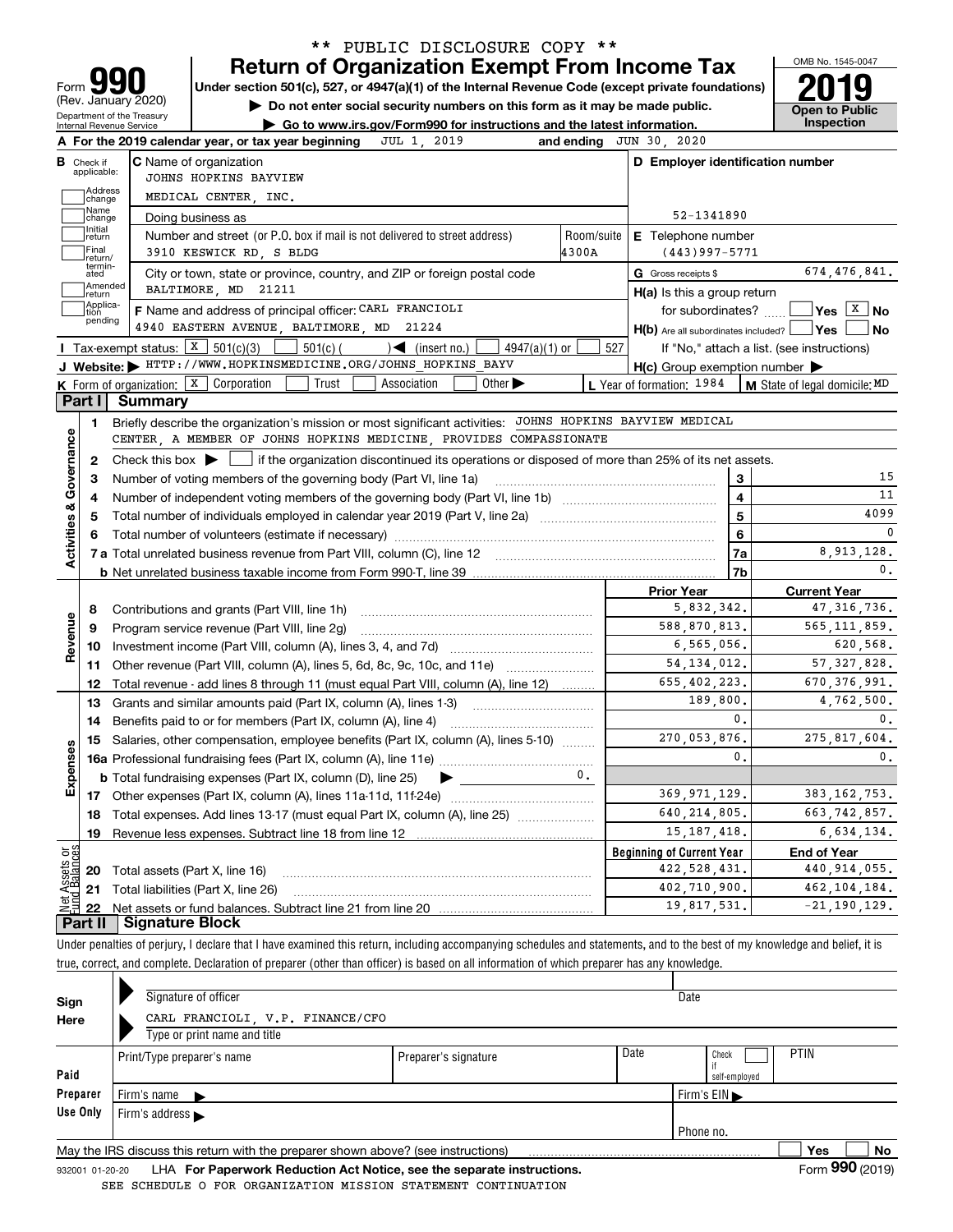|              | JOHNS HOPKINS BAYVIEW                                                                                                                                                      |                                               |              |                   |
|--------------|----------------------------------------------------------------------------------------------------------------------------------------------------------------------------|-----------------------------------------------|--------------|-------------------|
|              | MEDICAL CENTER, INC.<br>Form 990 (2019)                                                                                                                                    |                                               | 52-1341890   | Page $\mathbf{z}$ |
|              | <b>Part III   Statement of Program Service Accomplishments</b>                                                                                                             |                                               |              |                   |
|              |                                                                                                                                                                            |                                               |              | $\sqrt{x}$        |
| $\mathbf{1}$ | Briefly describe the organization's mission:                                                                                                                               |                                               |              |                   |
|              | JOHNS HOPKINS BAYVIEW MEDICAL CENTER'S DEPARTMENT OF MEDICINE IS                                                                                                           |                                               |              |                   |
|              | COMMITTED TO THE PRACTICE OF PRIMARY AND SPECIALITY MEDICAL CARE THE                                                                                                       |                                               |              |                   |
|              | TEACHING OF MEDICAL STUDENTS, RESIDENTS, FELLOWS, ALLIED HEALTH                                                                                                            |                                               |              |                   |
|              |                                                                                                                                                                            |                                               |              |                   |
|              | PROFESSIONALS, AND PHYSICIANS, RESEARCH AND DEVELOPMENT IN BASIC                                                                                                           |                                               |              |                   |
| $\mathbf{2}$ | Did the organization undertake any significant program services during the year which were not listed on the                                                               |                                               |              |                   |
|              |                                                                                                                                                                            |                                               |              | $ X $ Yes $ $ No  |
|              | If "Yes," describe these new services on Schedule O.                                                                                                                       |                                               |              |                   |
| 3            |                                                                                                                                                                            |                                               |              |                   |
|              | If "Yes," describe these changes on Schedule O.                                                                                                                            |                                               |              |                   |
| 4            | Describe the organization's program service accomplishments for each of its three largest program services, as measured by expenses.                                       |                                               |              |                   |
|              | Section 501(c)(3) and 501(c)(4) organizations are required to report the amount of grants and allocations to others, the total expenses, and                               |                                               |              |                   |
|              | revenue, if any, for each program service reported.                                                                                                                        |                                               |              |                   |
|              |                                                                                                                                                                            | $\frac{0}{102}$ , (Revenue \$ 102, 351, 190.) |              |                   |
|              | <b>4a</b> (Code:<br>DEPARTMENT OF MEDICINE: THE DEPARTMENT OF MEDICINE IS COMMITTED TO THE                                                                                 |                                               |              |                   |
|              | PRACTICE OF PRIMARY AND SPECIALITY MEDICARE CARE, THE TEACHING OF                                                                                                          |                                               |              |                   |
|              |                                                                                                                                                                            |                                               |              |                   |
|              | MEDICAL STUDENTS, RESIDENTS, FELLOWS, ALLIED HEALTH PROFESSIONALS, AND                                                                                                     |                                               |              |                   |
|              | PHYSICIANS, RESEARCH AND DEVELOPMENT IN BASIC SCIENCE, CLINICAL CARE,                                                                                                      |                                               |              |                   |
|              | HEALTH SERVICES DELIVERY, AND MEDICAL EDUCATION, ADMINISTRATION OF                                                                                                         |                                               |              |                   |
|              | MEDICAL ACTIVITIES AT JOHNS HOPKINS BAYVIEW MEDICAL CENTER.                                                                                                                |                                               |              |                   |
|              |                                                                                                                                                                            |                                               |              |                   |
|              |                                                                                                                                                                            |                                               |              |                   |
|              |                                                                                                                                                                            |                                               |              |                   |
|              |                                                                                                                                                                            |                                               |              |                   |
|              |                                                                                                                                                                            |                                               |              |                   |
|              |                                                                                                                                                                            |                                               |              |                   |
|              |                                                                                                                                                                            |                                               |              |                   |
| 4b           | $\left(\text{Code:}\begin{array}{c c} \text{Code:} & \text{I.}\end{array}\right)$ $\left(\text{Expenses $}\begin{array}{c} \text{Expenases} & \text{I.}\end{array}\right)$ |                                               |              |                   |
|              | DEPARTMENT OF SURGERY: THE DEPARTMENT OF SURGERY OFFERS COMPREHENSIVE                                                                                                      |                                               |              |                   |
|              | SURGICAL CARE  INCLUDING SPECIALTIES IN GASTROINTESTINAL AND ABDOMINAL                                                                                                     |                                               |              |                   |
|              | WALL SURGERY TRAUMA AND SURGICAL CRITICAL CARE BARIATRIC SURGERY                                                                                                           |                                               |              |                   |
|              | BURN AND RECONSTRUCTIVE SURGERY, SURGICAL ONCOLOGY, THORACIC SURGERY                                                                                                       |                                               |              |                   |
|              | AND VASCULAR SURGERY. THE DEPARTMENT OF SURGERY FEATURES THE LATEST IN                                                                                                     |                                               |              |                   |
|              | SURGICAL TECHNOLOGY . INCLUDING VIDEOSCOPIC AND MINIMALLY-INVASIVE                                                                                                         |                                               |              |                   |
|              | APPROACHES TO THE TREATMENT OF SURGICAL DISORDERS AND 24/7 EMERGENCY                                                                                                       |                                               |              |                   |
|              |                                                                                                                                                                            |                                               |              |                   |
|              | COVERAGE OF OUR LEVEL II TRAUMA CENTER.                                                                                                                                    |                                               |              |                   |
|              |                                                                                                                                                                            |                                               |              |                   |
|              |                                                                                                                                                                            |                                               |              |                   |
|              |                                                                                                                                                                            |                                               |              |                   |
|              |                                                                                                                                                                            |                                               |              |                   |
| 4c           |                                                                                                                                                                            | $\frac{0}{1000}$ (Revenue \$ 38,076,080.)     |              |                   |
|              | $\frac{\text{(Code:}}{\text{DEPARTMENT OF EMERGENCY MEDICINE: HOUSING MARKLAND'S ONLY REGIONAL BURN}\n$                                                                    |                                               |              |                   |
|              | CENTER, A DESIGNATED LEVEL II TRAUMA CENTER AND PEDIATRIC CENTER                                                                                                           |                                               |              |                   |
|              | DESIGNED FOR EMERGENCY AND INPATIENT PREDIATRIC CARE.<br><b>JOHNS HOPKINS</b>                                                                                              |                                               |              |                   |
|              | BAYVIEW MEDICAL CENTER IS WELL PREPARED TO PROVIDE THE CARE NECESSARY                                                                                                      |                                               |              |                   |
|              |                                                                                                                                                                            |                                               |              |                   |
|              | FOR THE MOST COMPLEX EMERGENCY CASES. OUR MODERN FACILITIES AND                                                                                                            |                                               |              |                   |
|              | COMPASSIONATE STAFF CONTINUE JOHNS HOPKINS MEDICINE'S TRADITION OF                                                                                                         |                                               |              |                   |
|              | MEDICAL INNOVATION WITH PATIENT-FAMILY-CENTERED APPROACH.                                                                                                                  |                                               |              |                   |
|              |                                                                                                                                                                            |                                               |              |                   |
|              |                                                                                                                                                                            |                                               |              |                   |
|              |                                                                                                                                                                            |                                               |              |                   |
|              |                                                                                                                                                                            |                                               |              |                   |
|              |                                                                                                                                                                            |                                               |              |                   |
|              |                                                                                                                                                                            |                                               |              |                   |
| 4d -         | Other program services (Describe on Schedule O.)                                                                                                                           |                                               |              |                   |
|              | 260, 420, 402. including grants of \$ 4, 762, 500. (Revenue \$<br>(Expenses \$                                                                                             |                                               | 351,003,352. |                   |
| 4е           | 558, 127, 341.<br>Total program service expenses                                                                                                                           |                                               |              |                   |
|              |                                                                                                                                                                            |                                               |              | Form 990 (2019)   |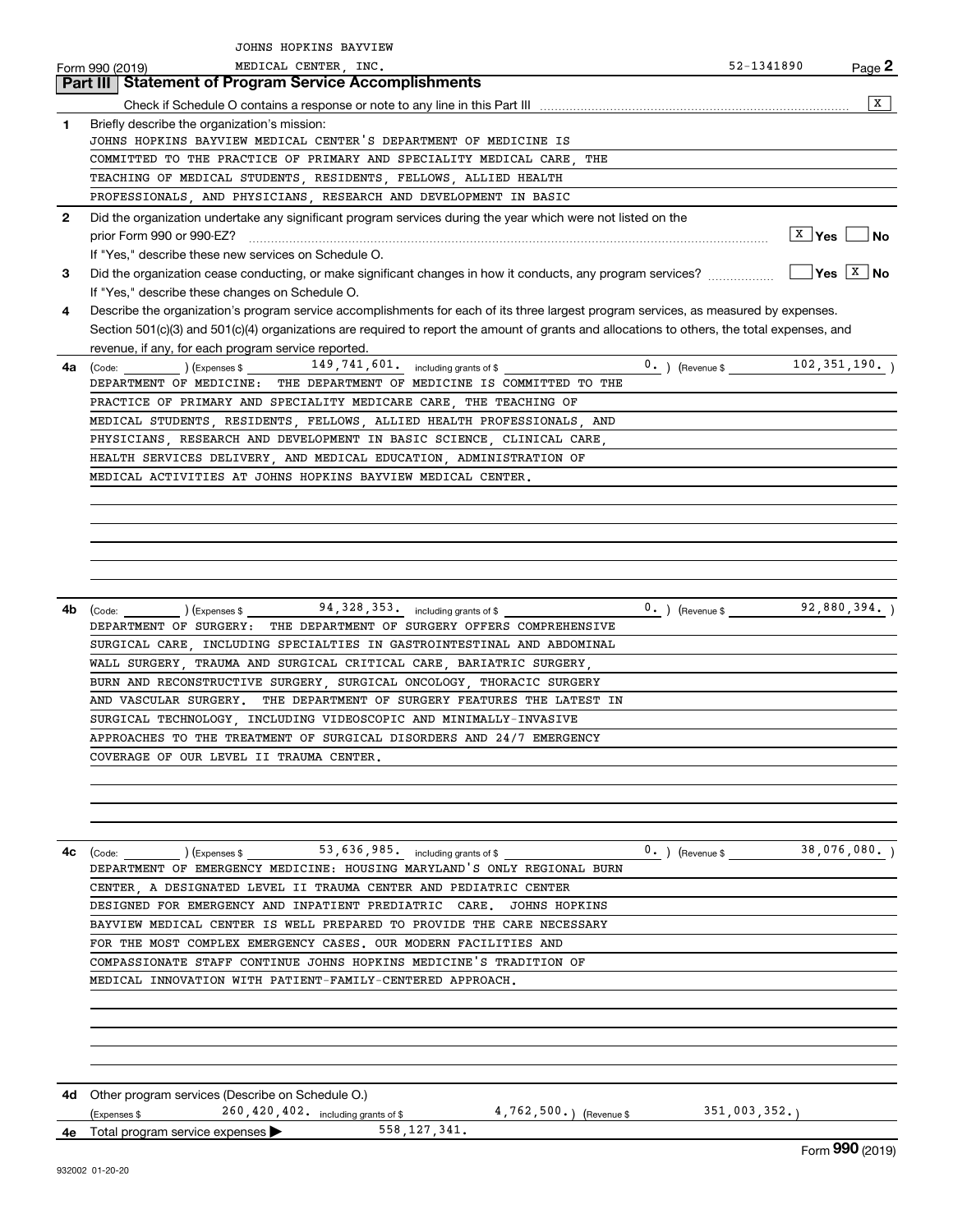|     | MEDICAL CENTER, INC.<br>52-1341890<br>Form 990 (2019)                                                                                 |                 |             | $Page$ 3 |
|-----|---------------------------------------------------------------------------------------------------------------------------------------|-----------------|-------------|----------|
|     | <b>Part IV   Checklist of Required Schedules</b>                                                                                      |                 |             |          |
|     |                                                                                                                                       |                 | Yes         | No       |
| 1.  | Is the organization described in section $501(c)(3)$ or $4947(a)(1)$ (other than a private foundation)?                               |                 |             |          |
|     |                                                                                                                                       | $\mathbf{1}$    | X           |          |
| 2   |                                                                                                                                       | $\mathbf{2}$    | x           |          |
| З   | Did the organization engage in direct or indirect political campaign activities on behalf of or in opposition to candidates for       |                 |             |          |
|     |                                                                                                                                       | 3               |             | X        |
| 4   | Section 501(c)(3) organizations. Did the organization engage in lobbying activities, or have a section 501(h) election in effect      |                 |             |          |
|     |                                                                                                                                       | 4               | х           |          |
| 5   | Is the organization a section 501(c)(4), 501(c)(5), or 501(c)(6) organization that receives membership dues, assessments, or          |                 |             |          |
|     |                                                                                                                                       | 5               |             | x        |
| 6   | Did the organization maintain any donor advised funds or any similar funds or accounts for which donors have the right to             |                 |             |          |
|     | provide advice on the distribution or investment of amounts in such funds or accounts? If "Yes," complete Schedule D, Part I          | 6               |             | x        |
|     |                                                                                                                                       |                 |             |          |
| 7   | Did the organization receive or hold a conservation easement, including easements to preserve open space,                             |                 |             | x        |
|     |                                                                                                                                       | $\overline{7}$  |             |          |
| 8   | Did the organization maintain collections of works of art, historical treasures, or other similar assets? If "Yes," complete          |                 |             |          |
|     |                                                                                                                                       | 8               |             | x        |
| 9   | Did the organization report an amount in Part X, line 21, for escrow or custodial account liability, serve as a custodian for         |                 |             |          |
|     | amounts not listed in Part X; or provide credit counseling, debt management, credit repair, or debt negotiation services?             |                 |             |          |
|     |                                                                                                                                       | 9               |             | x        |
| 10  | Did the organization, directly or through a related organization, hold assets in donor-restricted endowments                          |                 |             |          |
|     |                                                                                                                                       | 10              |             | X        |
| 11  | If the organization's answer to any of the following questions is "Yes," then complete Schedule D, Parts VI, VII, VIII, IX, or X      |                 |             |          |
|     | as applicable.                                                                                                                        |                 |             |          |
|     | a Did the organization report an amount for land, buildings, and equipment in Part X, line 10? If "Yes," complete Schedule D,         |                 |             |          |
|     |                                                                                                                                       | 11a             | х           |          |
|     | <b>b</b> Did the organization report an amount for investments - other securities in Part X, line 12, that is 5% or more of its total |                 |             |          |
|     |                                                                                                                                       | 11 <sub>b</sub> |             | x        |
|     | c Did the organization report an amount for investments - program related in Part X, line 13, that is 5% or more of its total         |                 |             |          |
|     |                                                                                                                                       | 11c             |             | x        |
|     | d Did the organization report an amount for other assets in Part X, line 15, that is 5% or more of its total assets reported in       |                 |             |          |
|     |                                                                                                                                       | 11d             | х           |          |
|     | e Did the organization report an amount for other liabilities in Part X, line 25? If "Yes," complete Schedule D, Part X               | 11e             | x           |          |
|     | f Did the organization's separate or consolidated financial statements for the tax year include a footnote that addresses             |                 |             |          |
|     | the organization's liability for uncertain tax positions under FIN 48 (ASC 740)? If "Yes," complete Schedule D, Part X                | 11f             | х           |          |
|     | 12a Did the organization obtain separate, independent audited financial statements for the tax year? If "Yes," complete               |                 |             |          |
|     |                                                                                                                                       | 12a             |             | x        |
|     | <b>b</b> Was the organization included in consolidated, independent audited financial statements for the tax year?                    |                 |             |          |
|     | If "Yes," and if the organization answered "No" to line 12a, then completing Schedule D, Parts XI and XII is optional                 | 12b             | х           |          |
| 13  |                                                                                                                                       | 13              |             | х        |
| 14a | Did the organization maintain an office, employees, or agents outside of the United States?                                           | 14a             |             | х        |
|     | <b>b</b> Did the organization have aggregate revenues or expenses of more than \$10,000 from grantmaking, fundraising, business,      |                 |             |          |
|     | investment, and program service activities outside the United States, or aggregate foreign investments valued at \$100,000            |                 |             |          |
|     |                                                                                                                                       | 14b             |             | x        |
| 15  | Did the organization report on Part IX, column (A), line 3, more than \$5,000 of grants or other assistance to or for any             |                 |             |          |
|     |                                                                                                                                       | 15              |             | x        |
| 16  | Did the organization report on Part IX, column (A), line 3, more than \$5,000 of aggregate grants or other assistance to              |                 |             |          |
|     |                                                                                                                                       |                 |             | х        |
|     |                                                                                                                                       | 16              |             |          |
| 17  | Did the organization report a total of more than \$15,000 of expenses for professional fundraising services on Part IX,               |                 |             | x        |
|     |                                                                                                                                       | 17              |             |          |
| 18  | Did the organization report more than \$15,000 total of fundraising event gross income and contributions on Part VIII, lines          |                 |             |          |
|     |                                                                                                                                       | 18              |             | x        |
| 19  | Did the organization report more than \$15,000 of gross income from gaming activities on Part VIII, line 9a? If "Yes."                |                 |             |          |
|     |                                                                                                                                       | 19              |             | х        |
| 20a |                                                                                                                                       | 20a             | Х           |          |
|     |                                                                                                                                       | 20 <sub>b</sub> | х           |          |
| 21  | Did the organization report more than \$5,000 of grants or other assistance to any domestic organization or                           |                 |             |          |
|     |                                                                                                                                       | 21              | х<br>$\sim$ |          |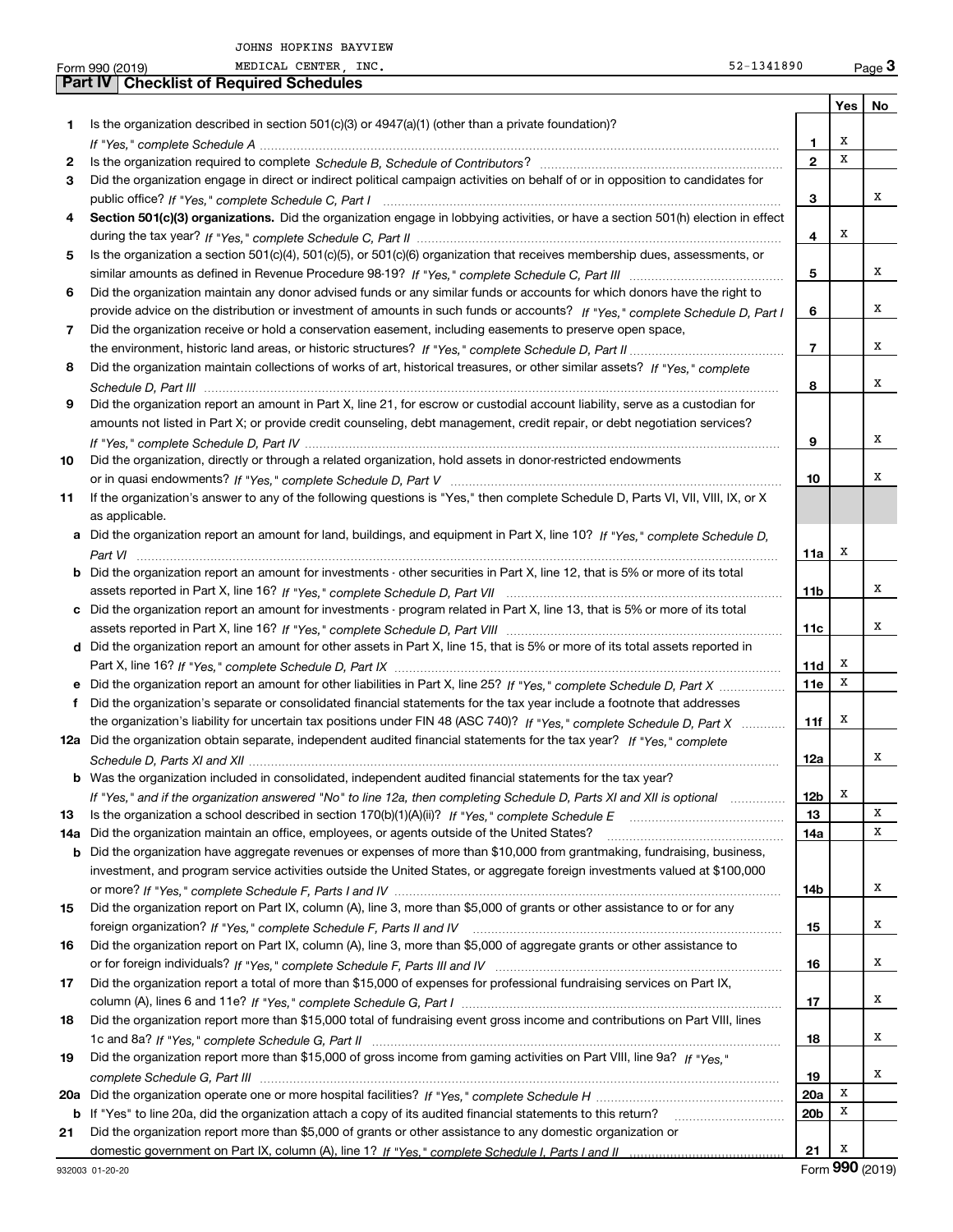|               | MEDICAL CENTER, INC.<br>52-1341890<br>Form 990 (2019)                                                                        |            |     | Page 4 |
|---------------|------------------------------------------------------------------------------------------------------------------------------|------------|-----|--------|
|               | <b>Checklist of Required Schedules (continued)</b><br>Part IV                                                                |            |     |        |
|               |                                                                                                                              |            | Yes | No     |
| 22            | Did the organization report more than \$5,000 of grants or other assistance to or for domestic individuals on                |            |     |        |
|               |                                                                                                                              | 22         |     | х      |
| 23            | Did the organization answer "Yes" to Part VII, Section A, line 3, 4, or 5 about compensation of the organization's current   |            |     |        |
|               | and former officers, directors, trustees, key employees, and highest compensated employees? If "Yes," complete               |            |     |        |
|               |                                                                                                                              | 23         | Х   |        |
|               | 24a Did the organization have a tax-exempt bond issue with an outstanding principal amount of more than \$100,000 as of the  |            |     |        |
|               | last day of the year, that was issued after December 31, 2002? If "Yes," answer lines 24b through 24d and complete           |            |     |        |
|               |                                                                                                                              | 24a        | х   | x      |
|               |                                                                                                                              | 24b        |     |        |
|               | c Did the organization maintain an escrow account other than a refunding escrow at any time during the year to defease       |            |     | х      |
|               |                                                                                                                              | 24c        |     | x      |
|               |                                                                                                                              | 24d        |     |        |
|               | 25a Section 501(c)(3), 501(c)(4), and 501(c)(29) organizations. Did the organization engage in an excess benefit             |            |     | х      |
|               |                                                                                                                              | 25a        |     |        |
|               | b Is the organization aware that it engaged in an excess benefit transaction with a disqualified person in a prior year, and |            |     |        |
|               | that the transaction has not been reported on any of the organization's prior Forms 990 or 990-EZ? If "Yes," complete        |            |     |        |
|               | Schedule L, Part I                                                                                                           | 25b        |     | x      |
| 26            | Did the organization report any amount on Part X, line 5 or 22, for receivables from or payables to any current              |            |     |        |
|               | or former officer, director, trustee, key employee, creator or founder, substantial contributor, or 35%                      |            |     |        |
|               |                                                                                                                              | 26         |     | х      |
| 27            | Did the organization provide a grant or other assistance to any current or former officer, director, trustee, key employee,  |            |     |        |
|               | creator or founder, substantial contributor or employee thereof, a grant selection committee member, or to a 35% controlled  |            |     |        |
|               | entity (including an employee thereof) or family member of any of these persons? If "Yes," complete Schedule L, Part III     | 27         |     | х      |
| 28            | Was the organization a party to a business transaction with one of the following parties (see Schedule L, Part IV            |            |     |        |
|               | instructions, for applicable filing thresholds, conditions, and exceptions):                                                 |            |     |        |
|               | a A current or former officer, director, trustee, key employee, creator or founder, or substantial contributor? If           |            |     |        |
|               |                                                                                                                              | 28a        |     | х      |
|               |                                                                                                                              | 28b        |     | х      |
|               | c A 35% controlled entity of one or more individuals and/or organizations described in lines 28a or 28b? If                  |            |     |        |
|               |                                                                                                                              | 28c        |     | х<br>x |
| 29            |                                                                                                                              | 29         |     |        |
| 30            | Did the organization receive contributions of art, historical treasures, or other similar assets, or qualified conservation  |            |     |        |
|               |                                                                                                                              | 30         |     | х<br>x |
| 31            | Did the organization liquidate, terminate, or dissolve and cease operations? If "Yes," complete Schedule N, Part I           | 31         |     |        |
|               | Did the organization sell, exchange, dispose of, or transfer more than 25% of its net assets? If "Yes," complete             |            |     |        |
|               |                                                                                                                              | 32         |     | х      |
| 33            | Did the organization own 100% of an entity disregarded as separate from the organization under Regulations                   |            |     | х      |
|               |                                                                                                                              | 33         |     |        |
| 34            | Was the organization related to any tax-exempt or taxable entity? If "Yes," complete Schedule R, Part II, III, or IV, and    |            | Х   |        |
|               |                                                                                                                              | 34         |     | x      |
|               | 35a Did the organization have a controlled entity within the meaning of section 512(b)(13)?                                  | <b>35a</b> |     |        |
|               | b If "Yes" to line 35a, did the organization receive any payment from or engage in any transaction with a controlled entity  |            |     |        |
|               |                                                                                                                              | 35b        |     |        |
| 36            | Section 501(c)(3) organizations. Did the organization make any transfers to an exempt non-charitable related organization?   |            |     |        |
|               |                                                                                                                              | 36         |     | x      |
| 37            | Did the organization conduct more than 5% of its activities through an entity that is not a related organization             |            |     |        |
|               |                                                                                                                              | 37         |     | х      |
| 38            | Did the organization complete Schedule O and provide explanations in Schedule O for Part VI, lines 11b and 19?               |            |     |        |
| <b>Part V</b> | Note: All Form 990 filers are required to complete Schedule O                                                                | 38         | x   |        |
|               | <b>Statements Regarding Other IRS Filings and Tax Compliance</b>                                                             |            |     |        |
|               | Check if Schedule O contains a response or note to any line in this Part V                                                   |            |     |        |
|               | 356                                                                                                                          |            | Yes | No     |
|               | 1a                                                                                                                           | 0          |     |        |
|               | <b>b</b> Enter the number of Forms W-2G included in line 1a. Enter -0- if not applicable <i>manumumumum</i><br>1b            |            |     |        |
|               | c Did the organization comply with backup withholding rules for reportable payments to vendors and reportable gaming         |            |     |        |

(gambling) winnings to prize winners?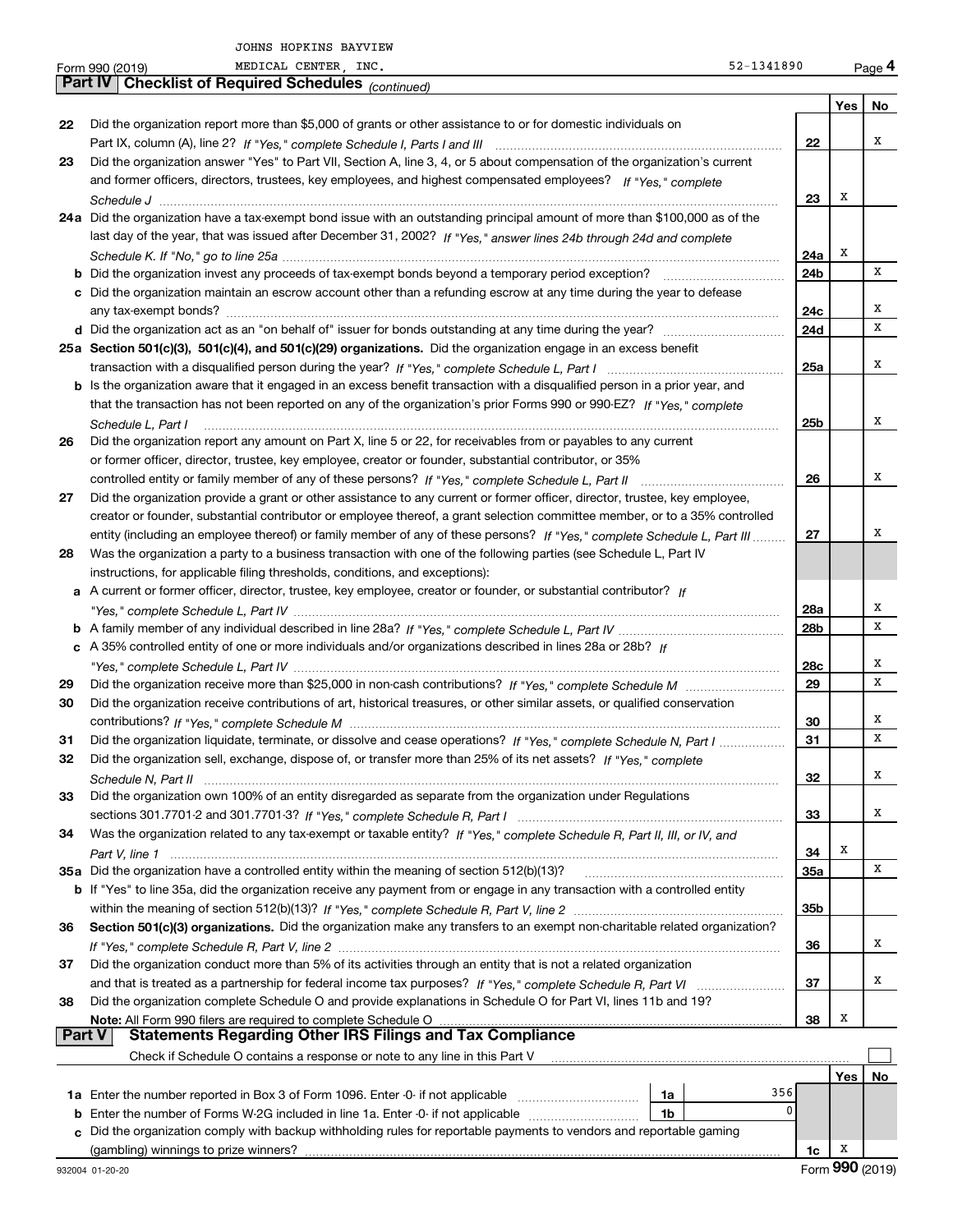|        | MEDICAL CENTER, INC.<br>Form 990 (2019)                                                                                                         | 52-1341890             |                |              | $_{\text{Page}}$ 5 |
|--------|-------------------------------------------------------------------------------------------------------------------------------------------------|------------------------|----------------|--------------|--------------------|
| Part V | Statements Regarding Other IRS Filings and Tax Compliance (continued)                                                                           |                        |                |              |                    |
|        |                                                                                                                                                 |                        |                | Yes          | No                 |
|        | 2a Enter the number of employees reported on Form W-3, Transmittal of Wage and Tax Statements,                                                  |                        |                |              |                    |
|        | filed for the calendar year ending with or within the year covered by this return                                                               | 4099<br>2a             |                |              |                    |
|        | <b>b</b> If at least one is reported on line 2a, did the organization file all required federal employment tax returns?                         |                        | 2 <sub>b</sub> | х            |                    |
|        | <b>Note:</b> If the sum of lines 1a and 2a is greater than 250, you may be required to $e$ -file (see instructions) <i>marrouum</i> manu-       |                        |                |              |                    |
|        | 3a Did the organization have unrelated business gross income of \$1,000 or more during the year?                                                |                        | 3a             | х            |                    |
| b      | If "Yes," has it filed a Form 990-T for this year? If "No" to line 3b, provide an explanation on Schedule O                                     |                        | 3b             | X            |                    |
|        | 4a At any time during the calendar year, did the organization have an interest in, or a signature or other authority over, a                    |                        |                |              |                    |
|        |                                                                                                                                                 |                        | 4a             |              | x                  |
|        | <b>b</b> If "Yes," enter the name of the foreign country $\blacktriangleright$                                                                  |                        |                |              |                    |
|        | See instructions for filing requirements for FinCEN Form 114, Report of Foreign Bank and Financial Accounts (FBAR).                             |                        |                |              |                    |
|        | 5a Was the organization a party to a prohibited tax shelter transaction at any time during the tax year?                                        |                        | 5a             |              | х                  |
| b      |                                                                                                                                                 |                        | 5 <sub>b</sub> |              | х                  |
| c      |                                                                                                                                                 |                        | 5c             |              |                    |
|        | 6a Does the organization have annual gross receipts that are normally greater than \$100,000, and did the organization solicit                  |                        |                |              |                    |
|        | any contributions that were not tax deductible as charitable contributions?                                                                     |                        | 6a             |              | x                  |
|        | <b>b</b> If "Yes," did the organization include with every solicitation an express statement that such contributions or gifts                   |                        |                |              |                    |
|        | were not tax deductible?                                                                                                                        |                        | 6b             |              |                    |
| 7      | Organizations that may receive deductible contributions under section 170(c).                                                                   |                        |                |              |                    |
| а      | Did the organization receive a payment in excess of \$75 made partly as a contribution and partly for goods and services provided to the payor? |                        | 7a             |              | х                  |
| b      | If "Yes," did the organization notify the donor of the value of the goods or services provided?                                                 |                        | 7b             |              |                    |
| c      | Did the organization sell, exchange, or otherwise dispose of tangible personal property for which it was required                               |                        |                |              |                    |
|        | to file Form 8282?                                                                                                                              |                        | 7c             |              | x                  |
|        | d If "Yes," indicate the number of Forms 8282 filed during the year                                                                             | 7d                     |                |              |                    |
| е      | Did the organization receive any funds, directly or indirectly, to pay premiums on a personal benefit contract?                                 |                        | 7е             |              |                    |
| f      | Did the organization, during the year, pay premiums, directly or indirectly, on a personal benefit contract?                                    |                        | 7f             |              |                    |
| g      | If the organization received a contribution of qualified intellectual property, did the organization file Form 8899 as required?                |                        | 7g             |              |                    |
|        | h If the organization received a contribution of cars, boats, airplanes, or other vehicles, did the organization file a Form 1098-C?            |                        | 7h             |              |                    |
| 8      | Sponsoring organizations maintaining donor advised funds. Did a donor advised fund maintained by the                                            |                        |                |              |                    |
|        | sponsoring organization have excess business holdings at any time during the year?                                                              |                        | 8              |              |                    |
| 9      | Sponsoring organizations maintaining donor advised funds.                                                                                       |                        |                |              |                    |
| а      | Did the sponsoring organization make any taxable distributions under section 4966?                                                              |                        | 9a             |              |                    |
| b      | Did the sponsoring organization make a distribution to a donor, donor advisor, or related person?                                               |                        | 9b             |              |                    |
| 10     | Section 501(c)(7) organizations. Enter:                                                                                                         |                        |                |              |                    |
|        | <b>a</b> Initiation fees and capital contributions included on Part VIII, line 12 <i>manuarrouus</i> manuations of                              | 10a                    |                |              |                    |
| b      | Gross receipts, included on Form 990, Part VIII, line 12, for public use of club facilities                                                     | 10b                    |                |              |                    |
| 11     | Section 501(c)(12) organizations. Enter:                                                                                                        |                        |                |              |                    |
| а      |                                                                                                                                                 | 11a                    |                |              |                    |
| b      | Gross income from other sources (Do not net amounts due or paid to other sources against                                                        |                        |                |              |                    |
|        |                                                                                                                                                 | 11b                    |                |              |                    |
|        | 12a Section 4947(a)(1) non-exempt charitable trusts. Is the organization filing Form 990 in lieu of Form 1041?                                  |                        | 12a            |              |                    |
| b      | If "Yes," enter the amount of tax-exempt interest received or accrued during the year                                                           | 12b                    |                |              |                    |
| 13     | Section 501(c)(29) qualified nonprofit health insurance issuers.                                                                                |                        |                |              |                    |
| а      |                                                                                                                                                 |                        | 13а            |              |                    |
|        | Note: See the instructions for additional information the organization must report on Schedule O.                                               |                        |                |              |                    |
|        | <b>b</b> Enter the amount of reserves the organization is required to maintain by the states in which the                                       |                        |                |              |                    |
|        |                                                                                                                                                 | 13 <sub>b</sub><br>13с |                |              |                    |
| c      |                                                                                                                                                 |                        |                |              | х                  |
| 14a    | Did the organization receive any payments for indoor tanning services during the tax year?                                                      |                        | 14a            |              |                    |
| b      |                                                                                                                                                 |                        | 14b            |              |                    |
| 15     | Is the organization subject to the section 4960 tax on payment(s) of more than \$1,000,000 in remuneration or                                   |                        |                |              | x                  |
|        |                                                                                                                                                 |                        | 15             |              |                    |
|        | If "Yes," see instructions and file Form 4720, Schedule N.                                                                                      |                        |                |              | x                  |
| 16     | Is the organization an educational institution subject to the section 4968 excise tax on net investment income?                                 | .                      | 16             |              |                    |
|        | If "Yes," complete Form 4720, Schedule O.                                                                                                       |                        |                | റററ <i>ം</i> |                    |

Form (2019) **990**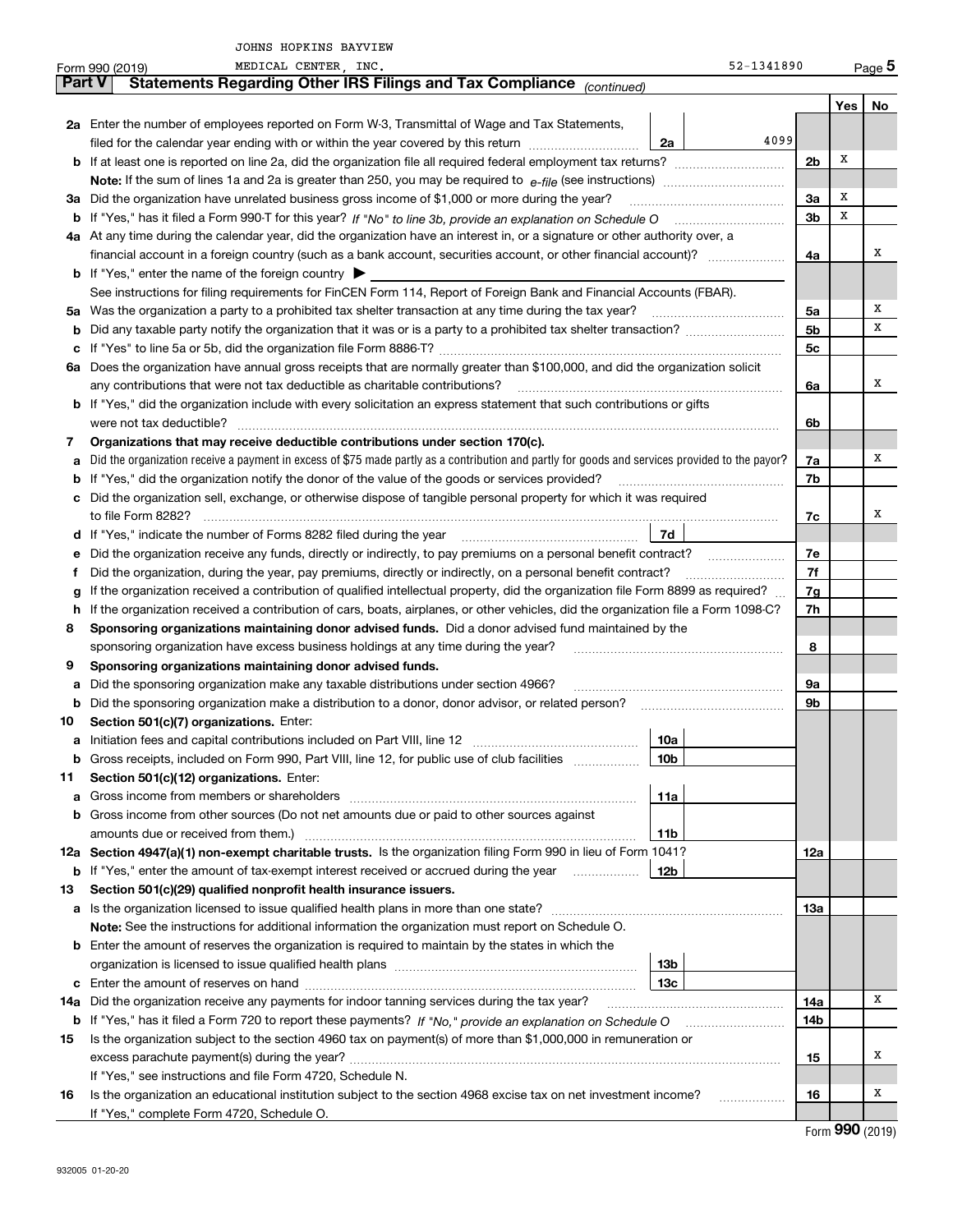|     | JOHNS HOPKINS BAYVIEW                                                                                                                                                                                                          |                 |     |                         |
|-----|--------------------------------------------------------------------------------------------------------------------------------------------------------------------------------------------------------------------------------|-----------------|-----|-------------------------|
|     | MEDICAL CENTER, INC.<br>52-1341890<br>Form 990 (2019)                                                                                                                                                                          |                 |     | <u>Page</u> 6           |
|     | Part VI   Governance, Management, and Disclosure For each "Yes" response to lines 2 through 7b below, and for a "No" response                                                                                                  |                 |     |                         |
|     | to line 8a, 8b, or 10b below, describe the circumstances, processes, or changes on Schedule O. See instructions.                                                                                                               |                 |     |                         |
|     |                                                                                                                                                                                                                                |                 |     | $\overline{\mathbf{x}}$ |
|     | <b>Section A. Governing Body and Management</b>                                                                                                                                                                                |                 |     |                         |
|     |                                                                                                                                                                                                                                |                 | Yes | No                      |
|     | 15<br>1a Enter the number of voting members of the governing body at the end of the tax year<br>1a                                                                                                                             |                 |     |                         |
|     | If there are material differences in voting rights among members of the governing body, or if the governing                                                                                                                    |                 |     |                         |
|     | body delegated broad authority to an executive committee or similar committee, explain on Schedule O.                                                                                                                          |                 |     |                         |
| b   | 11<br>Enter the number of voting members included on line 1a, above, who are independent<br>1b                                                                                                                                 |                 |     |                         |
| 2   | Did any officer, director, trustee, or key employee have a family relationship or a business relationship with any other                                                                                                       |                 |     |                         |
|     | officer, director, trustee, or key employee?                                                                                                                                                                                   | $\mathbf{2}$    | Х   |                         |
| 3   | Did the organization delegate control over management duties customarily performed by or under the direct supervision                                                                                                          |                 |     |                         |
|     |                                                                                                                                                                                                                                | 3               |     | Х                       |
| 4   | Did the organization make any significant changes to its governing documents since the prior Form 990 was filed?                                                                                                               | 4               |     | х                       |
| 5   |                                                                                                                                                                                                                                | 5               | х   | х                       |
| 6   |                                                                                                                                                                                                                                | 6               |     |                         |
| 7a  | Did the organization have members, stockholders, or other persons who had the power to elect or appoint one or                                                                                                                 |                 | Х   |                         |
|     | <b>b</b> Are any governance decisions of the organization reserved to (or subject to approval by) members, stockholders, or                                                                                                    | 7a              |     |                         |
|     | persons other than the governing body?                                                                                                                                                                                         | 7b              | Х   |                         |
| 8   | Did the organization contemporaneously document the meetings held or written actions undertaken during the year by the following:                                                                                              |                 |     |                         |
| а   |                                                                                                                                                                                                                                | 8a              | Х   |                         |
| b   |                                                                                                                                                                                                                                | 8b              | X   |                         |
| 9   | Is there any officer, director, trustee, or key employee listed in Part VII, Section A, who cannot be reached at the                                                                                                           |                 |     |                         |
|     |                                                                                                                                                                                                                                | 9               |     | x                       |
|     | <b>Section B. Policies</b> (This Section B requests information about policies not required by the Internal Revenue Code.)                                                                                                     |                 |     |                         |
|     |                                                                                                                                                                                                                                |                 | Yes | No                      |
|     |                                                                                                                                                                                                                                | 10a             |     | х                       |
|     | <b>b</b> If "Yes," did the organization have written policies and procedures governing the activities of such chapters, affiliates,                                                                                            |                 |     |                         |
|     |                                                                                                                                                                                                                                | 10 <sub>b</sub> |     |                         |
|     | 11a Has the organization provided a complete copy of this Form 990 to all members of its governing body before filing the form?                                                                                                | 11a             | х   |                         |
| b   | Describe in Schedule O the process, if any, used by the organization to review this Form 990.                                                                                                                                  |                 |     |                         |
| 12a |                                                                                                                                                                                                                                | 12a             | Х   |                         |
| b   |                                                                                                                                                                                                                                | 12 <sub>b</sub> | X   |                         |
| с   | Did the organization regularly and consistently monitor and enforce compliance with the policy? If "Yes," describe                                                                                                             |                 |     |                         |
|     | in Schedule O how this was done                                                                                                                                                                                                | 12c             | x   |                         |
| 13  |                                                                                                                                                                                                                                | 13              | х   |                         |
| 14  | Did the organization have a written document retention and destruction policy?                                                                                                                                                 | 14              | х   |                         |
| 15  | Did the process for determining compensation of the following persons include a review and approval by independent                                                                                                             |                 |     |                         |
|     | persons, comparability data, and contemporaneous substantiation of the deliberation and decision?                                                                                                                              |                 |     |                         |
| а   | The organization's CEO, Executive Director, or top management official manufactured contains and contained a manufactured with the organization's CEO, Executive Director, or top management official manufactured with the st | 15a             | X   |                         |
| b   | Other officers or key employees of the organization manufactured content to the organization of the organization manufactured content of the organization manufactured content of the organization manufactured content of the | 15b             | х   |                         |
|     | If "Yes" to line 15a or 15b, describe the process in Schedule O (see instructions).                                                                                                                                            |                 |     |                         |
|     | 16a Did the organization invest in, contribute assets to, or participate in a joint venture or similar arrangement with a                                                                                                      |                 |     |                         |
|     | taxable entity during the year?                                                                                                                                                                                                | 16a             |     | х                       |
|     | <b>b</b> If "Yes," did the organization follow a written policy or procedure requiring the organization to evaluate its participation                                                                                          |                 |     |                         |
|     | in joint venture arrangements under applicable federal tax law, and take steps to safeguard the organization's                                                                                                                 |                 |     |                         |
|     |                                                                                                                                                                                                                                | 16b             |     |                         |
|     | <b>Section C. Disclosure</b>                                                                                                                                                                                                   |                 |     |                         |
| 17  | List the states with which a copy of this Form 990 is required to be filed $\triangleright$ MD                                                                                                                                 |                 |     |                         |
| 18  | Section 6104 requires an organization to make its Forms 1023 (1024 or 1024-A, if applicable), 990, and 990-T (Section 501(c)(3)s only) available                                                                               |                 |     |                         |
|     | for public inspection. Indicate how you made these available. Check all that apply.                                                                                                                                            |                 |     |                         |
|     | Another's website<br>$X$ Upon request<br>Own website<br>Other (explain on Schedule O)                                                                                                                                          |                 |     |                         |
| 19  | Describe on Schedule O whether (and if so, how) the organization made its governing documents, conflict of interest policy, and financial                                                                                      |                 |     |                         |
|     | statements available to the public during the tax year.                                                                                                                                                                        |                 |     |                         |
| 20  | State the name, address, and telephone number of the person who possesses the organization's books and records<br>$THT$ CORPORATION - $112-997-5771$                                                                           |                 |     |                         |

| THE CORPORATION - 443-997-5771 |  |                                                                    |  |  |  |  |  |  |  |  |
|--------------------------------|--|--------------------------------------------------------------------|--|--|--|--|--|--|--|--|
|                                |  | 3910 KESWICK RD SOUTH BLDG 4TH FLOOR STE, 4300A BALTIMORE MD 21211 |  |  |  |  |  |  |  |  |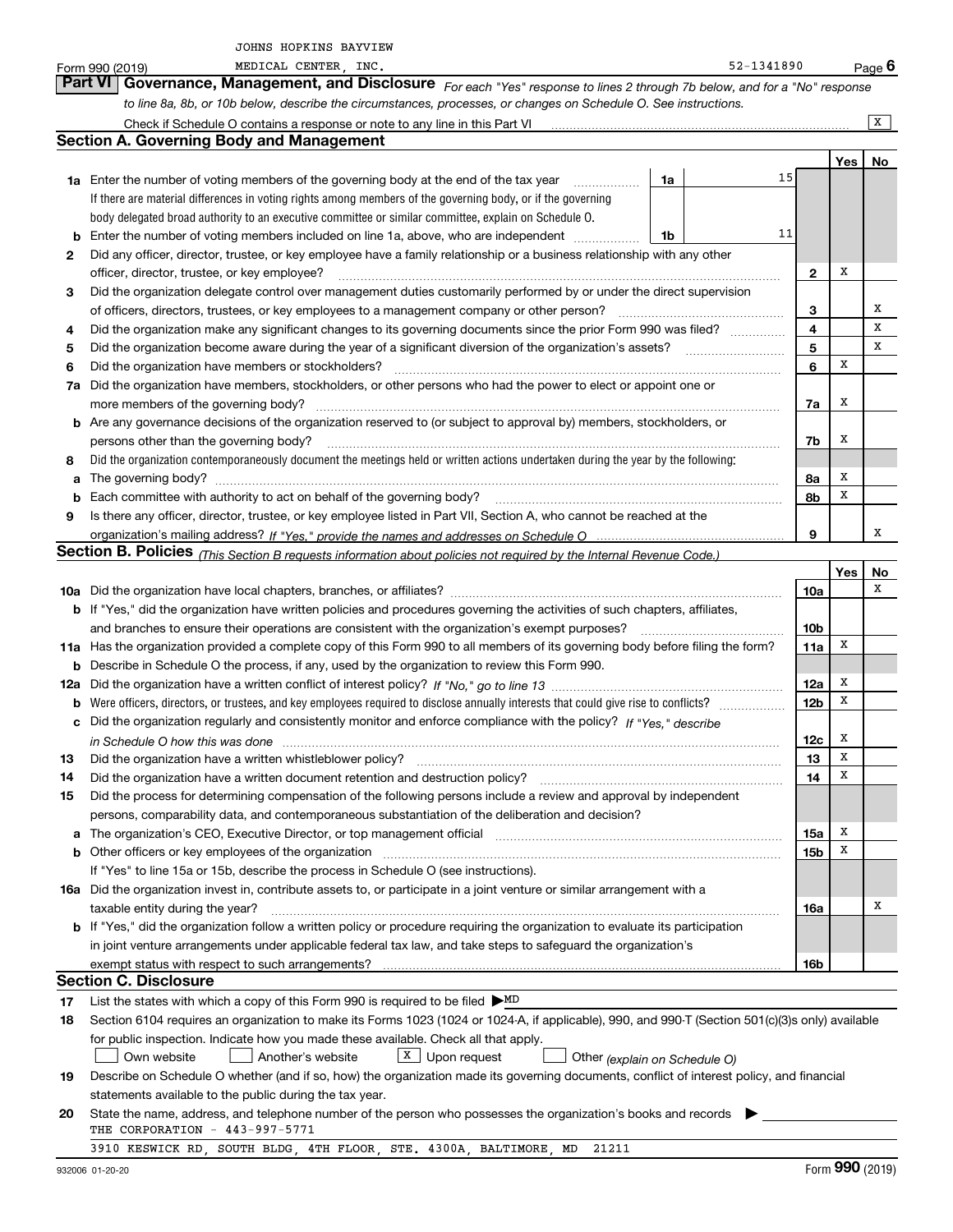| Form 990 (2019)                               | MEDICAL CENTER INC.                                                                                                                                        | $52 - 1341890$ | Page |  |  |  |  |  |  |  |
|-----------------------------------------------|------------------------------------------------------------------------------------------------------------------------------------------------------------|----------------|------|--|--|--|--|--|--|--|
|                                               | Part VII Compensation of Officers, Directors, Trustees, Key Employees, Highest Compensated                                                                 |                |      |  |  |  |  |  |  |  |
| <b>Employees, and Independent Contractors</b> |                                                                                                                                                            |                |      |  |  |  |  |  |  |  |
|                                               | Check if Schedule O contains a response or note to any line in this Part VII                                                                               |                |      |  |  |  |  |  |  |  |
| <b>Section A.</b>                             | Officers, Directors, Trustees, Key Employees, and Highest Compensated Employees                                                                            |                |      |  |  |  |  |  |  |  |
|                                               | 1a Complete this table for all persons required to be listed. Report compensation for the calendar year ending with or within the organization's tax year. |                |      |  |  |  |  |  |  |  |

**•** List all of the organization's current officers, directors, trustees (whether individuals or organizations), regardless of amount of compensation. Enter -0- in columns (D), (E), and (F) if no compensation was paid.

 $\bullet$  List all of the organization's  $\,$ current key employees, if any. See instructions for definition of "key employee."

JOHNS HOPKINS BAYVIEW

**•** List the organization's five current highest compensated employees (other than an officer, director, trustee, or key employee) who received reportable compensation (Box 5 of Form W-2 and/or Box 7 of Form 1099-MISC) of more than \$100,000 from the organization and any related organizations.

**•** List all of the organization's former officers, key employees, and highest compensated employees who received more than \$100,000 of reportable compensation from the organization and any related organizations.

**former directors or trustees**  ¥ List all of the organization's that received, in the capacity as a former director or trustee of the organization, more than \$10,000 of reportable compensation from the organization and any related organizations.

See instructions for the order in which to list the persons above.

Check this box if neither the organization nor any related organization compensated any current officer, director, or trustee.  $\mathcal{L}^{\text{max}}$ 

| (A)                                | (B)                      |                                         |                                                                  |         | (C)          |                                 |        | (D)             | (E)             | (F)                         |
|------------------------------------|--------------------------|-----------------------------------------|------------------------------------------------------------------|---------|--------------|---------------------------------|--------|-----------------|-----------------|-----------------------------|
| Name and title                     | Average                  | Position<br>(do not check more than one |                                                                  |         |              |                                 |        | Reportable      | Reportable      | Estimated                   |
|                                    | hours per                |                                         | box, unless person is both an<br>officer and a director/trustee) |         |              |                                 |        | compensation    | compensation    | amount of                   |
|                                    | week                     |                                         |                                                                  |         |              |                                 |        | from            | from related    | other                       |
|                                    | (list any                |                                         |                                                                  |         |              |                                 |        | the             | organizations   | compensation                |
|                                    | hours for                |                                         |                                                                  |         |              |                                 |        | organization    | (W-2/1099-MISC) | from the                    |
|                                    | related<br>organizations |                                         |                                                                  |         |              |                                 |        | (W-2/1099-MISC) |                 | organization<br>and related |
|                                    | below                    |                                         |                                                                  |         |              |                                 |        |                 |                 | organizations               |
|                                    | line)                    | ndividual trustee or director           | nstitutional trustee                                             | Officer | Key employee | Highest compensated<br>employee | Former |                 |                 |                             |
| RONALD PETERSON<br>(1)             | 1,00                     |                                         |                                                                  |         |              |                                 |        |                 |                 |                             |
| FORMER OFFICER, TRUSTEE            | 59.00                    |                                         |                                                                  |         |              |                                 | х      | 0.              | 2,888,940.      | 0.                          |
| (2) KEVIN W. SOWERS, M.S.N., R.N., | 1,00                     |                                         |                                                                  |         |              |                                 |        |                 |                 |                             |
| TRUSTEE/CORP VICE CHAIRMAN         | 59,00                    | X                                       |                                                                  | x       |              |                                 |        | 0.              | 1,922,816.      | 256,802.                    |
| (3)<br>CHARLES B. REULAND, SC.D.   | 0.00                     |                                         |                                                                  |         |              |                                 |        |                 |                 |                             |
| FORMER OFFICER                     | 60.00                    |                                         |                                                                  |         |              |                                 | х      | $\mathbf{0}$ .  | 890,638.        | 283,777.                    |
| (4)<br><b>INEZ STEWART</b>         | 1,00                     |                                         |                                                                  |         |              |                                 |        |                 |                 |                             |
| TRUSTEE                            | 59.00                    | X                                       |                                                                  |         |              |                                 |        | $\mathbf 0$ .   | 1,020,669.      | 150,978.                    |
| (5) RICHARD G. BENNETT, M.D.       | 60.00                    |                                         |                                                                  |         |              |                                 |        |                 |                 |                             |
| PRESIDENT/TRUSTEE                  | 0.00                     | X                                       |                                                                  | X       |              |                                 |        | 0.              | 976,145.        | 144,809.                    |
| (6)<br>THOMAS B. TRZCINSKI         | 1,00                     |                                         |                                                                  |         |              |                                 |        |                 |                 |                             |
| TREASURER                          | 59.00                    |                                         |                                                                  | X       |              |                                 |        | 0.              | 411,249.        | 360,110.                    |
| (7) CARL FRANCIOLI                 | 60.00                    |                                         |                                                                  |         |              |                                 |        |                 |                 |                             |
| VP FINANCE                         | 0.00                     |                                         |                                                                  | X       |              |                                 |        | 0.              | 508,987.        | 243,501.                    |
| (8) DAVID B. HELLMANN, M.D.        | 59.00                    |                                         |                                                                  |         |              |                                 |        |                 |                 |                             |
| VP RESEARCH/TRUSTEE                | 1,00                     | X                                       |                                                                  | X       |              |                                 |        | 621,054.        | 0.              | 74,777.                     |
| (9) MARIA V. KOSZALKA              | 60.00                    |                                         |                                                                  |         |              |                                 |        |                 |                 |                             |
| VP PATIENT CARE SERVICES           | 0.00                     |                                         |                                                                  | X       |              |                                 |        | 0.              | 472,897.        | 172,714.                    |
| (10) KANIKA KHANNA                 | 50.00                    |                                         |                                                                  |         |              |                                 |        |                 |                 |                             |
| ADMINISTRATOR                      | 0.00                     |                                         |                                                                  |         |              | х                               |        | 520,499.        | 0.              | 112,720.                    |
| (11) CHERYL R. KOCH                | 60.00                    |                                         |                                                                  |         |              |                                 |        |                 |                 |                             |
| VP OPERATIONS AND FACILITIES       | 0.00                     |                                         |                                                                  | X       |              |                                 |        | 0.              | 358,696.        | 250, 262.                   |
| (12) PETER MANCINO                 | 1.00                     |                                         |                                                                  |         |              |                                 |        |                 |                 |                             |
| SECRETARY                          | 59.00                    |                                         |                                                                  | X       |              |                                 |        | 0.              | 412,223.        | 145,845.                    |
| (13) RENEE J. BLANDING, M.D.       | 60.00                    |                                         |                                                                  |         |              |                                 |        |                 |                 |                             |
| VP MEDICAL AFFAIRS                 | 0.00                     |                                         |                                                                  | X       |              |                                 |        | 492,844.        | 0.              | 46,858.                     |
| (14) CAROL SYLVESTER               | 60.00                    |                                         |                                                                  |         |              |                                 |        |                 |                 |                             |
| VP CARE MGMT & POP HLTH            | 0.00                     |                                         |                                                                  | x       |              |                                 |        | 0.              | 301,136.        | 230,453.                    |
| (15) CRAIG R. BRODIAN              | 60.00                    |                                         |                                                                  |         |              |                                 |        |                 |                 |                             |
| VP HUMAN RESOURCES                 | 0.00                     |                                         |                                                                  | X       |              |                                 |        | 0.              | 357,122.        | 141,185.                    |
| (16) DANIELLE WHARTON              | 60.00                    |                                         |                                                                  |         |              |                                 |        |                 |                 |                             |
| VP SUPPORT SERVICES                | 0.00                     |                                         |                                                                  | x       |              |                                 |        | 0.              | 272,591.        | 172,318.                    |
| (17) CYNTHIA WALTERS               | 50.00                    |                                         |                                                                  |         |              |                                 |        |                 |                 |                             |
| SR DIR HOSPITAL CAPITAL MGMT       | 0.00                     |                                         |                                                                  |         |              | X                               |        | 204,427.        | $\mathbf{0}$ .  | 226,970.                    |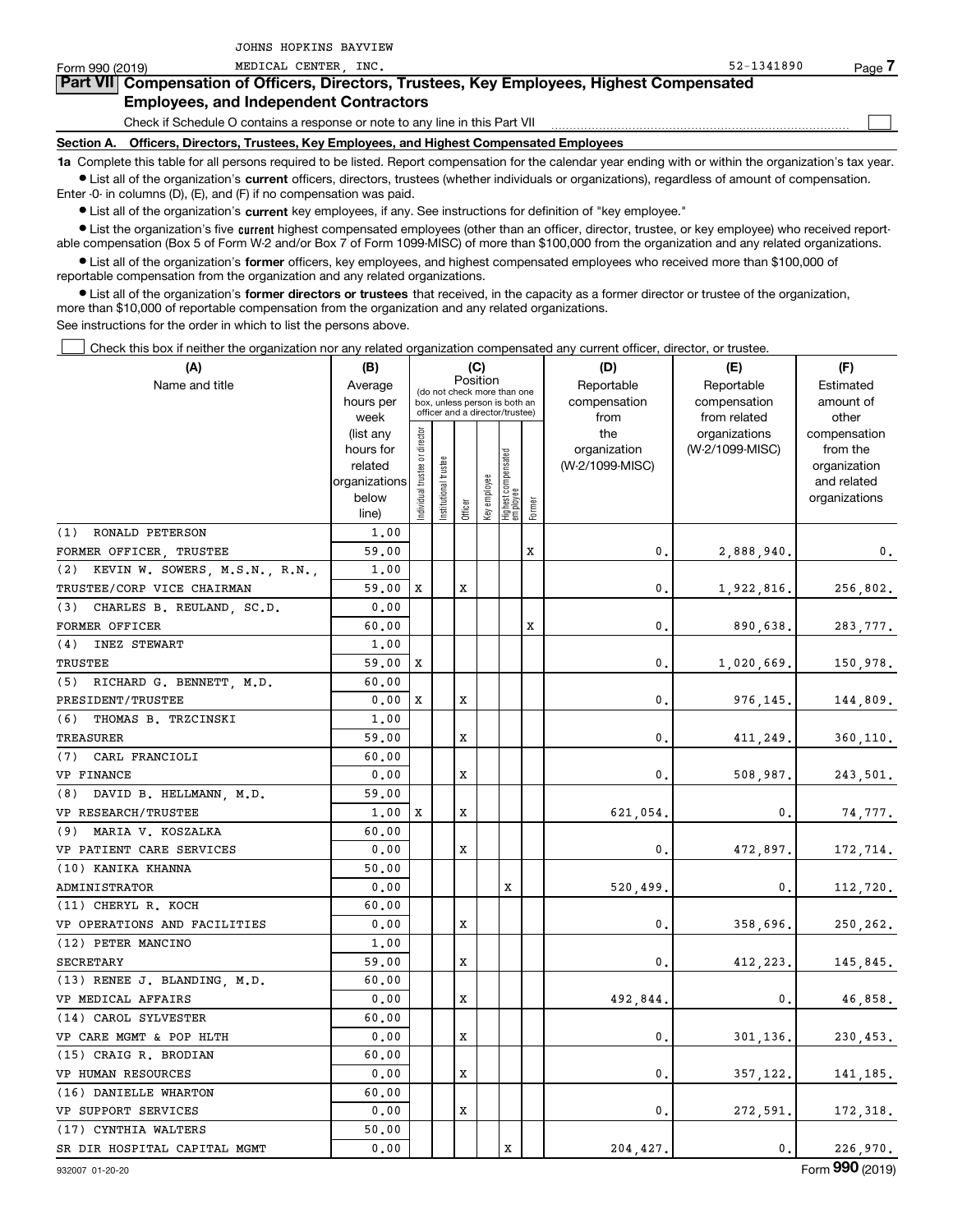| MEDICAL CENTER, INC.<br>Form 990 (2019)                                                                                                      |                      |                                         |                                                                  |         |              |                                   |            |                         | 52-1341890      |              |                             | Page 8         |
|----------------------------------------------------------------------------------------------------------------------------------------------|----------------------|-----------------------------------------|------------------------------------------------------------------|---------|--------------|-----------------------------------|------------|-------------------------|-----------------|--------------|-----------------------------|----------------|
| <b>Part VII</b><br>Section A. Officers, Directors, Trustees, Key Employees, and Highest Compensated Employees (continued)                    |                      |                                         |                                                                  |         |              |                                   |            |                         |                 |              |                             |                |
| (A)                                                                                                                                          | (B)<br>(C)           |                                         |                                                                  |         |              |                                   |            | (D)                     | (E)             |              | (F)                         |                |
| Name and title                                                                                                                               | Average              | Position<br>(do not check more than one |                                                                  |         |              | Reportable                        | Reportable |                         | Estimated       |              |                             |                |
|                                                                                                                                              | hours per            |                                         | box, unless person is both an<br>officer and a director/trustee) |         |              |                                   |            | compensation            | compensation    |              | amount of                   |                |
|                                                                                                                                              | week                 |                                         |                                                                  |         |              |                                   |            | from                    | from related    |              | other                       |                |
|                                                                                                                                              | (list any            |                                         |                                                                  |         |              |                                   |            | the                     | organizations   |              | compensation                |                |
|                                                                                                                                              | hours for<br>related |                                         |                                                                  |         |              |                                   |            | organization            | (W-2/1099-MISC) |              | from the                    |                |
|                                                                                                                                              | organizations        |                                         |                                                                  |         |              |                                   |            | (W-2/1099-MISC)         |                 |              | organization<br>and related |                |
|                                                                                                                                              | below                |                                         |                                                                  |         |              |                                   |            |                         |                 |              | organizations               |                |
|                                                                                                                                              | line)                | Individual trustee or director          | Institutional trustee                                            | Officer | key employee | Highest compensated<br>  employee | Former     |                         |                 |              |                             |                |
| (18) CHARLES CRONAUER                                                                                                                        | 50.00                |                                         |                                                                  |         |              |                                   |            |                         |                 |              |                             |                |
| DIRECTOR OF FINANCE                                                                                                                          | 0.00                 |                                         |                                                                  |         |              | x                                 |            | 214,037.                | $\mathbf{0}$ .  |              |                             | 201, 259.      |
| (19) LISA FILBERT                                                                                                                            | 50.00                |                                         |                                                                  |         |              |                                   |            |                         |                 |              |                             |                |
| CHIEF OF STAFF                                                                                                                               | 0.00                 |                                         |                                                                  |         |              | x                                 |            | 209,583.                | $\mathbf{0}$ .  |              |                             | 187,557.       |
| (20) WILLIAM HALE                                                                                                                            | 50.00                |                                         |                                                                  |         |              |                                   |            |                         |                 |              |                             |                |
| SPECIAL ADVISOR                                                                                                                              | 0.00                 |                                         |                                                                  |         |              | x                                 |            | 222,879.                | $\mathbf{0}$ .  |              |                             | 77,456.        |
| (21) SARAH MILLER COULSON                                                                                                                    | 1,00                 |                                         |                                                                  |         |              |                                   |            |                         |                 |              |                             |                |
| <b>TRUSTEE</b>                                                                                                                               | 0.00                 | X                                       |                                                                  |         |              |                                   |            | 0.                      | 0.              |              |                             | $\mathbf 0$ .  |
| (22) JAMES T. DRESHER JR.                                                                                                                    |                      |                                         |                                                                  |         |              |                                   |            |                         |                 |              |                             |                |
|                                                                                                                                              | 1,00                 |                                         |                                                                  |         |              |                                   |            |                         |                 |              |                             |                |
| TRUSTEE                                                                                                                                      | 1,00                 | X                                       |                                                                  |         |              |                                   |            | 0.                      | 0.              |              |                             | $\mathbf 0$ .  |
| (23) RICHARD BASTINELLI                                                                                                                      | 1,00                 |                                         |                                                                  |         |              |                                   |            |                         |                 |              |                             |                |
| TRUSTEE                                                                                                                                      | 0.00                 | X                                       |                                                                  |         |              |                                   |            | 0.                      | 0.              |              |                             | $\mathbf 0$ .  |
| (24) FAGAN HARRIS                                                                                                                            | 1,00                 |                                         |                                                                  |         |              |                                   |            |                         |                 |              |                             |                |
| TRUSTEE                                                                                                                                      | 0.00                 | X                                       |                                                                  |         |              |                                   |            | 0.                      | 0.              |              |                             | $\mathbf 0$ .  |
| (25) JUDY HUANG, M.D.                                                                                                                        | 1,00                 |                                         |                                                                  |         |              |                                   |            |                         |                 |              |                             |                |
| TRUSTEE                                                                                                                                      | 59.00                | X                                       |                                                                  |         |              |                                   |            | 0.                      | 0.              |              |                             | $\mathbf 0$ .  |
| (26) MICHAEL SEAN BEATTY                                                                                                                     | 1,00                 |                                         |                                                                  |         |              |                                   |            |                         |                 |              |                             |                |
| TRUSTEE                                                                                                                                      | 0.00                 | X                                       |                                                                  |         |              |                                   |            | $\mathbf{0}$ .          | $\mathbf{0}$ .  |              |                             | 0.             |
|                                                                                                                                              |                      |                                         |                                                                  |         |              |                                   |            | 2,485,323.              | 10,794,109.     |              |                             | 3,480,351.     |
| c Total from continuation sheets to Part VII, Section A manufactured and response Total from extension                                       |                      |                                         |                                                                  |         |              |                                   |            | $\mathbf{0}$ .          | $\mathbf{0}$ .  |              |                             | $\mathbf{0}$ . |
|                                                                                                                                              |                      |                                         |                                                                  |         |              |                                   |            | 2,485,323.              | 10,794,109.     |              |                             | 3,480,351.     |
| Total number of individuals (including but not limited to those listed above) who received more than \$100,000 of reportable<br>$\mathbf{2}$ |                      |                                         |                                                                  |         |              |                                   |            |                         |                 |              |                             |                |
| compensation from the organization                                                                                                           |                      |                                         |                                                                  |         |              |                                   |            |                         |                 |              |                             | 356            |
|                                                                                                                                              |                      |                                         |                                                                  |         |              |                                   |            |                         |                 |              | Yes                         | No             |
| Did the organization list any former officer, director, trustee, key employee, or highest compensated employee on<br>3                       |                      |                                         |                                                                  |         |              |                                   |            |                         |                 |              |                             |                |
| line 1a? If "Yes," complete Schedule J for such individual manufactured contained and the Ves," complete Schedule J for such individual      |                      |                                         |                                                                  |         |              |                                   |            |                         |                 | 3            | Х                           |                |
| For any individual listed on line 1a, is the sum of reportable compensation and other compensation from the organization                     |                      |                                         |                                                                  |         |              |                                   |            |                         |                 |              |                             |                |
|                                                                                                                                              |                      |                                         |                                                                  |         |              |                                   |            |                         |                 | 4            | X                           |                |
| Did any person listed on line 1a receive or accrue compensation from any unrelated organization or individual for services<br>5              |                      |                                         |                                                                  |         |              |                                   |            |                         |                 |              |                             |                |
|                                                                                                                                              |                      |                                         |                                                                  |         |              |                                   |            |                         |                 | 5            | x                           |                |
| <b>Section B. Independent Contractors</b>                                                                                                    |                      |                                         |                                                                  |         |              |                                   |            |                         |                 |              |                             |                |
| Complete this table for your five highest compensated independent contractors that received more than \$100,000 of compensation from<br>1    |                      |                                         |                                                                  |         |              |                                   |            |                         |                 |              |                             |                |
| the organization. Report compensation for the calendar year ending with or within the organization's tax year.                               |                      |                                         |                                                                  |         |              |                                   |            |                         |                 |              |                             |                |
| (A)                                                                                                                                          |                      |                                         |                                                                  |         |              |                                   |            | (B)                     |                 | (C)          |                             |                |
| Name and business address                                                                                                                    |                      |                                         |                                                                  |         |              |                                   |            | Description of services |                 | Compensation |                             |                |
| BROADWAY SERVICES INC                                                                                                                        |                      |                                         |                                                                  |         |              |                                   |            |                         |                 |              |                             |                |
| 3709 E. MONUMENT ST., BALTIMORE, MD 21205                                                                                                    |                      |                                         |                                                                  |         |              |                                   |            | MANAGEMENT SERVICES     |                 |              |                             | 5,834,524.     |
| AMN HEALTHCARE INC                                                                                                                           |                      |                                         |                                                                  |         |              |                                   |            |                         |                 |              |                             |                |
| 12400 HIGH BLUFF DR., SAN DIEGO, CA 92130                                                                                                    |                      |                                         |                                                                  |         |              |                                   |            | HEALTHCARE STAFFING     |                 |              |                             | 2,770,435.     |
| AYA HEALTHCARE INC                                                                                                                           |                      |                                         |                                                                  |         |              |                                   |            |                         |                 |              |                             |                |
| 5930 CORNERSTONE CT, SAN DIEGO, CA 92121<br>HEALTHCARE STAFFING<br>1,498,388.                                                                |                      |                                         |                                                                  |         |              |                                   |            |                         |                 |              |                             |                |
| FRESENIUS MEDICAL CARE                                                                                                                       |                      |                                         |                                                                  |         |              |                                   |            |                         |                 |              |                             |                |
| 16343 COLLECTION CENTER, CHICAGO, IL 60693                                                                                                   |                      |                                         |                                                                  |         |              |                                   |            | DIALYSIS SERVICES       |                 |              |                             | 1,269,038.     |
| SLEEP SERVICES OF AMERICA INC                                                                                                                |                      |                                         |                                                                  |         |              |                                   |            |                         |                 |              |                             |                |

**2**Total number of independent contractors (including but not limited to those listed above) who received more than \$100,000 of compensation from the organization  $\blacktriangleright$ PO BOX 198320, ATLANTA, GA 30384 68

SLEEP SERVICES

SEE PART VII, SECTION A CONTINUATION SHEETS

1,238,888.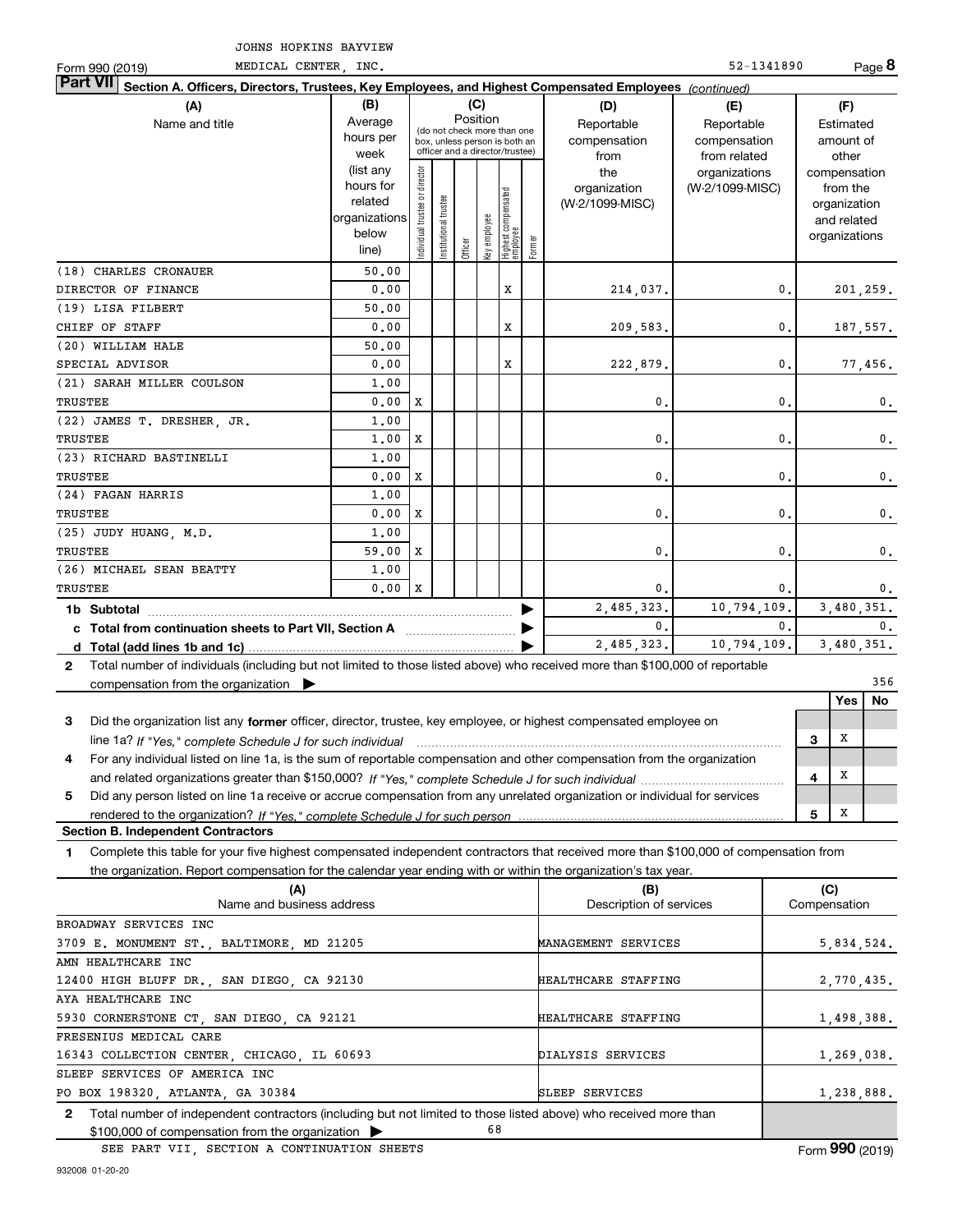MEDICAL CENTER, INC. 52-1341890

| Form 990                                                                                                        | MEDICAL CENTER, INC.                                                                |                                |                       |                                           |              |                              |        |                                                | $52 - 1341890$                                   |                                                                                   |  |  |  |  |
|-----------------------------------------------------------------------------------------------------------------|-------------------------------------------------------------------------------------|--------------------------------|-----------------------|-------------------------------------------|--------------|------------------------------|--------|------------------------------------------------|--------------------------------------------------|-----------------------------------------------------------------------------------|--|--|--|--|
| Part VII Section A. Officers, Directors, Trustees, Key Employees, and Highest Compensated Employees (continued) |                                                                                     |                                |                       |                                           |              |                              |        |                                                |                                                  |                                                                                   |  |  |  |  |
| (A)<br>Name and title                                                                                           | (B)<br>Average<br>hours                                                             |                                |                       | (C)<br>Position<br>(check all that apply) |              |                              |        | (D)<br>Reportable<br>compensation              | (E)<br>Reportable<br>compensation                | (F)<br>Estimated<br>amount of                                                     |  |  |  |  |
|                                                                                                                 | per<br>week<br>(list any<br>hours for<br>related<br>organizations<br>below<br>line) | Individual trustee or director | Institutional trustee | Officer                                   | Key employee | Highest compensated employee | Former | from<br>the<br>organization<br>(W-2/1099-MISC) | from related<br>organizations<br>(W-2/1099-MISC) | other<br>compensation<br>from the<br>organization<br>and related<br>organizations |  |  |  |  |
| (27) STEPHANIE COOPER GREENBERG<br>TRUSTEE                                                                      | 1,00<br>${\bf 0}$ , ${\bf 0}$ ${\bf 0}$                                             | $\mathbf X$                    |                       |                                           |              |                              |        | $\mathbf{0}$ .                                 | $\mathfrak o$ .                                  | $\mathbf 0$ .                                                                     |  |  |  |  |
| (28) CHARLES SCHEELER                                                                                           | 1.00                                                                                |                                |                       |                                           |              |                              |        |                                                |                                                  |                                                                                   |  |  |  |  |
| CHAIRMAN                                                                                                        | ${\bf 0}$ , ${\bf 0}$ ${\bf 0}$                                                     | $\mathbf X$                    |                       | $\mathbf X$                               |              |                              |        | $\mathbf{0}$ .                                 | $\mathsf{o}\,$ .                                 | $\mathbf 0$ .                                                                     |  |  |  |  |
| (29) SHERIDAN SMITH                                                                                             | 1.00                                                                                |                                |                       |                                           |              |                              |        |                                                |                                                  |                                                                                   |  |  |  |  |
| TRUSTEE                                                                                                         | ${\bf 0}$ , ${\bf 0}$ ${\bf 0}$                                                     | $\mathbf X$                    |                       |                                           |              |                              |        | $\mathbf{0}$ .                                 | $\mathsf{o}\,$ .                                 | $\mathbf 0$ .                                                                     |  |  |  |  |
| $(30)$ KENNETH M. STUZIN                                                                                        | 1.00                                                                                |                                |                       |                                           |              |                              |        |                                                |                                                  |                                                                                   |  |  |  |  |
| TRUSTEE VICE CHAIRMAN                                                                                           | ${\bf 0}$ , ${\bf 0}$ ${\bf 0}$                                                     | $\mathbf X$                    |                       | $\mathbf x$                               |              |                              |        | $\mathbf{0}$ .                                 | $\mathbf{0}$ .                                   | $\mathbf 0$ .                                                                     |  |  |  |  |
| (31) FRANCIS X. KNOTT                                                                                           | 1.00                                                                                |                                |                       |                                           |              |                              |        |                                                |                                                  |                                                                                   |  |  |  |  |
| TRUSTEE                                                                                                         | 0.00                                                                                | $\mathbf X$                    |                       |                                           |              |                              |        | $\mathbf{0}$ .                                 | $\mathfrak o$ .                                  | $\mathbf 0$ .                                                                     |  |  |  |  |
|                                                                                                                 |                                                                                     |                                |                       |                                           |              |                              |        |                                                |                                                  |                                                                                   |  |  |  |  |
|                                                                                                                 |                                                                                     |                                |                       |                                           |              |                              |        |                                                |                                                  |                                                                                   |  |  |  |  |
|                                                                                                                 |                                                                                     |                                |                       |                                           |              |                              |        |                                                |                                                  |                                                                                   |  |  |  |  |
|                                                                                                                 |                                                                                     |                                |                       |                                           |              |                              |        |                                                |                                                  |                                                                                   |  |  |  |  |
|                                                                                                                 |                                                                                     |                                |                       |                                           |              |                              |        |                                                |                                                  |                                                                                   |  |  |  |  |
|                                                                                                                 |                                                                                     |                                |                       |                                           |              |                              |        |                                                |                                                  |                                                                                   |  |  |  |  |
|                                                                                                                 |                                                                                     |                                |                       |                                           |              |                              |        |                                                |                                                  |                                                                                   |  |  |  |  |
|                                                                                                                 |                                                                                     |                                |                       |                                           |              |                              |        |                                                |                                                  |                                                                                   |  |  |  |  |
|                                                                                                                 |                                                                                     |                                |                       |                                           |              |                              |        |                                                |                                                  |                                                                                   |  |  |  |  |
|                                                                                                                 |                                                                                     |                                |                       |                                           |              |                              |        |                                                |                                                  |                                                                                   |  |  |  |  |
|                                                                                                                 |                                                                                     |                                |                       |                                           |              |                              |        |                                                |                                                  |                                                                                   |  |  |  |  |
|                                                                                                                 |                                                                                     |                                |                       |                                           |              |                              |        |                                                |                                                  |                                                                                   |  |  |  |  |
|                                                                                                                 |                                                                                     |                                |                       |                                           |              |                              |        |                                                |                                                  |                                                                                   |  |  |  |  |
|                                                                                                                 |                                                                                     |                                |                       |                                           |              |                              |        |                                                |                                                  |                                                                                   |  |  |  |  |
|                                                                                                                 |                                                                                     |                                |                       |                                           |              |                              |        |                                                |                                                  |                                                                                   |  |  |  |  |
|                                                                                                                 |                                                                                     |                                |                       |                                           |              |                              |        |                                                |                                                  |                                                                                   |  |  |  |  |
|                                                                                                                 |                                                                                     |                                |                       |                                           |              |                              |        |                                                |                                                  |                                                                                   |  |  |  |  |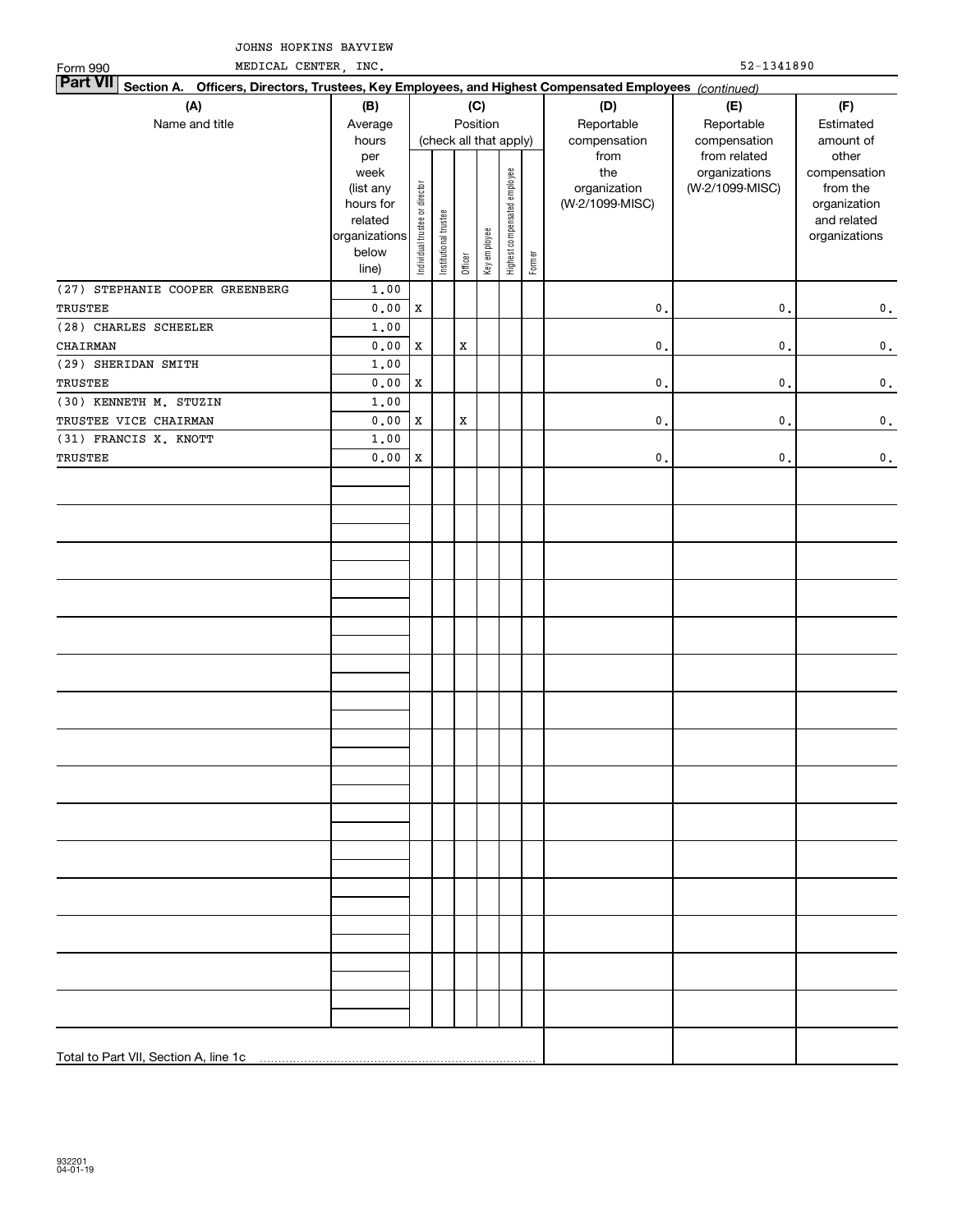|                                                                     |        |    | Form 990 (2019)                                                                                                                                                |    | MEDICAL CENTER, INC. |                 |                      |                           |                                              | 52-1341890                                      | Page 9                                                          |
|---------------------------------------------------------------------|--------|----|----------------------------------------------------------------------------------------------------------------------------------------------------------------|----|----------------------|-----------------|----------------------|---------------------------|----------------------------------------------|-------------------------------------------------|-----------------------------------------------------------------|
| <b>Part VIII</b>                                                    |        |    | <b>Statement of Revenue</b>                                                                                                                                    |    |                      |                 |                      |                           |                                              |                                                 |                                                                 |
|                                                                     |        |    | Check if Schedule O contains a response or note to any line in this Part VIII                                                                                  |    |                      |                 |                      |                           |                                              |                                                 |                                                                 |
|                                                                     |        |    |                                                                                                                                                                |    |                      |                 |                      | (A)<br>Total revenue      | (B)<br>Related or exempt<br>function revenue | $\overline{C}$<br>Unrelated<br>business revenue | (D)<br>Revenue excluded<br>from tax under<br>sections 512 - 514 |
|                                                                     |        |    | 1 a Federated campaigns                                                                                                                                        |    | 1a                   |                 |                      |                           |                                              |                                                 |                                                                 |
| Grants<br>Contributions, Gifts, Grants<br>and Other Similar Amounts |        |    | <b>b</b> Membership dues                                                                                                                                       |    | 1 <sub>b</sub>       |                 |                      |                           |                                              |                                                 |                                                                 |
|                                                                     |        |    | c Fundraising events                                                                                                                                           |    | 1 <sub>c</sub>       |                 |                      |                           |                                              |                                                 |                                                                 |
|                                                                     |        |    | d Related organizations                                                                                                                                        |    | 1 <sub>d</sub>       |                 |                      |                           |                                              |                                                 |                                                                 |
|                                                                     |        |    | e Government grants (contributions)                                                                                                                            |    | 1e                   |                 | 46, 225, 877.        |                           |                                              |                                                 |                                                                 |
|                                                                     |        |    | f All other contributions, gifts, grants, and                                                                                                                  |    |                      |                 |                      |                           |                                              |                                                 |                                                                 |
|                                                                     |        |    | similar amounts not included above                                                                                                                             |    | 1f                   |                 | 1,090,859.           |                           |                                              |                                                 |                                                                 |
|                                                                     |        |    | g Noncash contributions included in lines 1a-1f                                                                                                                |    | $1g$ \$              |                 |                      |                           |                                              |                                                 |                                                                 |
|                                                                     |        |    |                                                                                                                                                                |    |                      |                 |                      | 47, 316, 736.             |                                              |                                                 |                                                                 |
|                                                                     |        |    |                                                                                                                                                                |    |                      |                 | <b>Business Code</b> |                           |                                              |                                                 |                                                                 |
| Program Service<br>Revenue                                          |        | 2a | NET PATIENT SRVC                                                                                                                                               |    |                      |                 | 621990               | 565, 111, 859.            | 565, 111, 859.                               |                                                 |                                                                 |
|                                                                     |        | b  |                                                                                                                                                                |    |                      |                 |                      |                           |                                              |                                                 |                                                                 |
|                                                                     |        | с  |                                                                                                                                                                |    |                      |                 |                      |                           |                                              |                                                 |                                                                 |
|                                                                     |        | d  |                                                                                                                                                                |    |                      |                 |                      |                           |                                              |                                                 |                                                                 |
|                                                                     |        |    |                                                                                                                                                                |    |                      |                 |                      |                           |                                              |                                                 |                                                                 |
|                                                                     |        |    | All other program service revenue                                                                                                                              |    |                      |                 |                      | 565, 111, 859.            |                                              |                                                 |                                                                 |
|                                                                     |        |    |                                                                                                                                                                |    |                      |                 |                      |                           |                                              |                                                 |                                                                 |
|                                                                     | 3      |    | Investment income (including dividends, interest, and                                                                                                          |    |                      |                 | ▶                    | 1,617,523.                |                                              |                                                 | 1,617,523.                                                      |
|                                                                     | 4      |    | Income from investment of tax-exempt bond proceeds                                                                                                             |    |                      |                 |                      |                           |                                              |                                                 |                                                                 |
|                                                                     | 5      |    |                                                                                                                                                                |    |                      |                 |                      |                           |                                              |                                                 |                                                                 |
|                                                                     |        |    |                                                                                                                                                                |    | (i) Real             |                 | (ii) Personal        |                           |                                              |                                                 |                                                                 |
|                                                                     |        | 6а | Gross rents                                                                                                                                                    | 6a | 278,156.             |                 |                      |                           |                                              |                                                 |                                                                 |
|                                                                     |        |    | Less: rental expenses                                                                                                                                          | 6b |                      | $\mathbf{0}$ .  |                      |                           |                                              |                                                 |                                                                 |
|                                                                     |        |    | Rental income or (loss)                                                                                                                                        | 6c | 278,156.             |                 |                      |                           |                                              |                                                 |                                                                 |
|                                                                     |        |    | d Net rental income or (loss)                                                                                                                                  |    |                      |                 |                      | 278,156.                  |                                              |                                                 | 278,156.                                                        |
|                                                                     |        |    | 7 a Gross amount from sales of                                                                                                                                 |    | (i) Securities       |                 | (ii) Other           |                           |                                              |                                                 |                                                                 |
|                                                                     |        |    | assets other than inventory                                                                                                                                    | 7a | 2,959,000.           |                 | 143,895.             |                           |                                              |                                                 |                                                                 |
|                                                                     |        |    | <b>b</b> Less: cost or other basis                                                                                                                             |    |                      |                 |                      |                           |                                              |                                                 |                                                                 |
| venue                                                               |        |    | and sales expenses                                                                                                                                             | 7b | 4,099,850.           |                 | 0.                   |                           |                                              |                                                 |                                                                 |
|                                                                     |        |    | c Gain or (loss)                                                                                                                                               | 7c | $-1, 140, 850.$      |                 | 143,895.             |                           |                                              |                                                 |                                                                 |
|                                                                     |        |    |                                                                                                                                                                |    |                      |                 |                      | -996,955.1                | -996,955.                                    |                                                 |                                                                 |
| Other R                                                             |        |    | 8 a Gross income from fundraising events (not<br>including \$                                                                                                  |    |                      |                 |                      |                           |                                              |                                                 |                                                                 |
|                                                                     |        |    | and the contract of the contract of the contract of the contract of the contract of the contract of the contract of<br>contributions reported on line 1c). See |    |                      |                 |                      |                           |                                              |                                                 |                                                                 |
|                                                                     |        |    |                                                                                                                                                                |    |                      | 8a              |                      |                           |                                              |                                                 |                                                                 |
|                                                                     |        |    |                                                                                                                                                                |    |                      | 8b              |                      |                           |                                              |                                                 |                                                                 |
|                                                                     |        |    | c Net income or (loss) from fundraising events                                                                                                                 |    |                      |                 |                      |                           |                                              |                                                 |                                                                 |
|                                                                     |        |    | 9 a Gross income from gaming activities. See                                                                                                                   |    |                      |                 |                      |                           |                                              |                                                 |                                                                 |
|                                                                     |        |    |                                                                                                                                                                |    |                      | 9а              |                      |                           |                                              |                                                 |                                                                 |
|                                                                     |        |    | <b>b</b> Less: direct expenses <b>manually</b>                                                                                                                 |    |                      | 9b              |                      |                           |                                              |                                                 |                                                                 |
|                                                                     |        |    | c Net income or (loss) from gaming activities                                                                                                                  |    |                      |                 |                      |                           |                                              |                                                 |                                                                 |
|                                                                     |        |    | 10 a Gross sales of inventory, less returns                                                                                                                    |    |                      |                 |                      |                           |                                              |                                                 |                                                                 |
|                                                                     |        |    |                                                                                                                                                                |    |                      |                 | $10a$ 8, 913, 128.   |                           |                                              |                                                 |                                                                 |
|                                                                     |        |    | <b>b</b> Less: cost of goods sold                                                                                                                              |    |                      | 10 <sub>b</sub> | 0.                   |                           |                                              |                                                 |                                                                 |
|                                                                     |        |    | c Net income or (loss) from sales of inventory                                                                                                                 |    |                      |                 |                      | 8,913,128.                |                                              | 8,913,128.                                      |                                                                 |
|                                                                     |        |    |                                                                                                                                                                |    |                      |                 | <b>Business Code</b> |                           |                                              |                                                 |                                                                 |
| Miscellaneous<br>Revenue                                            | 11 $a$ |    | RETAIL PHARMACY REVENU<br>OTHER OPERATING REV                                                                                                                  |    |                      |                 | 446110<br>900099     | 23,440,049.               | 19,618,679.                                  |                                                 | 23,440,049.                                                     |
|                                                                     |        | b  | ADMIN/MGMT FEES                                                                                                                                                |    |                      |                 | 900099               | 19,618,679.<br>4,500,383. |                                              |                                                 | 4,500,383.                                                      |
|                                                                     |        |    |                                                                                                                                                                |    |                      |                 | 900099               | 577,433.                  | 577,433.                                     |                                                 |                                                                 |
|                                                                     |        |    |                                                                                                                                                                |    |                      |                 |                      | 48, 136, 544.             |                                              |                                                 |                                                                 |
|                                                                     | 12     |    | <b>Total revenue.</b> See instructions                                                                                                                         |    |                      |                 |                      | 670, 376, 991.            | 584, 311, 016.                               | 8,913,128.                                      | 29,836,111.                                                     |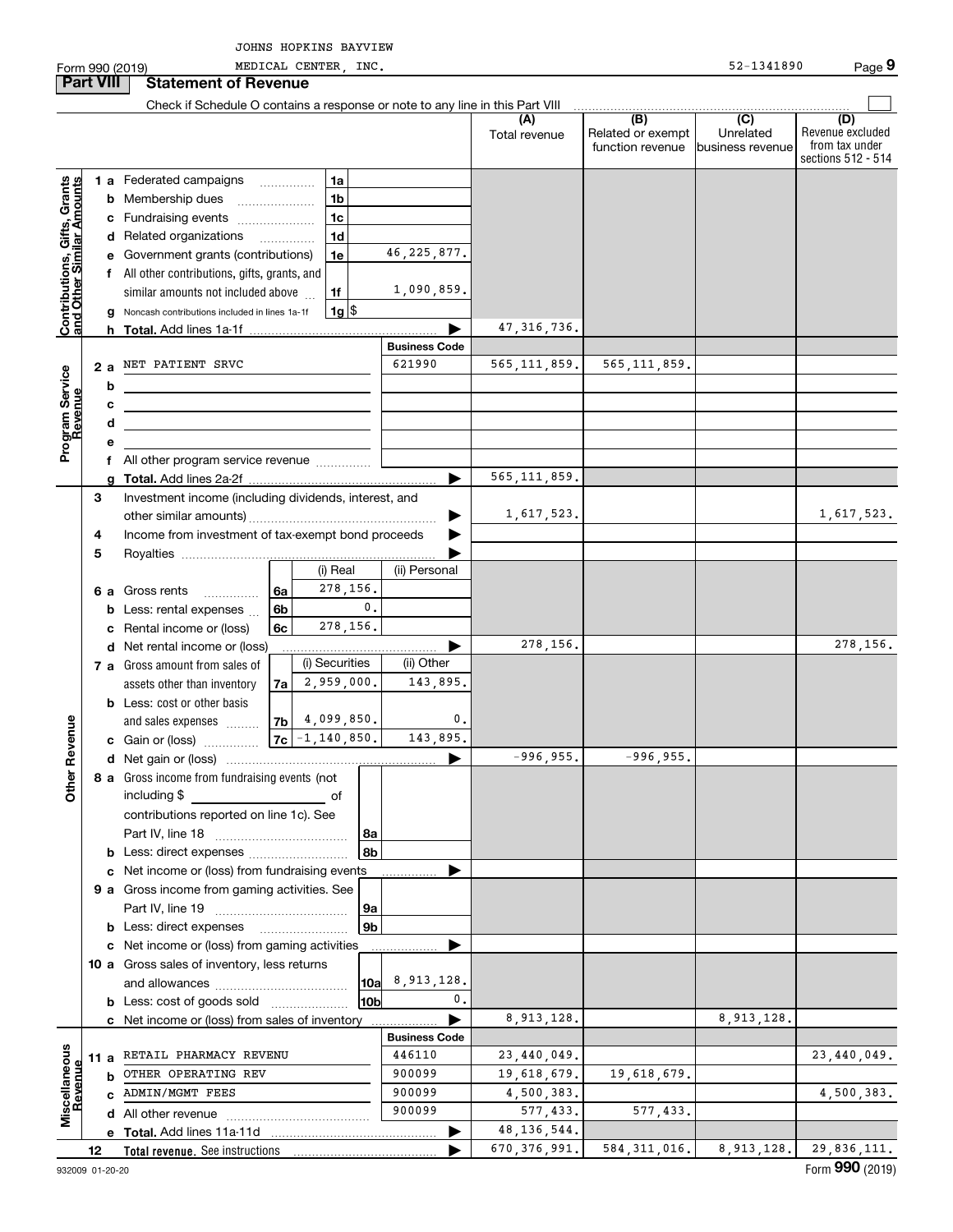Form 990 (2019) Page **Part IX Statement of Functional Expenses**

**10**

 $\overline{\phantom{1}}$ 

*Section 501(c)(3) and 501(c)(4) organizations must complete all columns. All other organizations must complete column (A).*

|              | Check if Schedule O contains a response or note to any line in this Part IX                        |                       |                                    |                                           |                                |
|--------------|----------------------------------------------------------------------------------------------------|-----------------------|------------------------------------|-------------------------------------------|--------------------------------|
|              | Do not include amounts reported on lines 6b,<br>7b, 8b, 9b, and 10b of Part VIII.                  | (A)<br>Total expenses | (B)<br>Program service<br>expenses | (C)<br>Management and<br>general expenses | (D)<br>Fundraising<br>expenses |
| 1            | Grants and other assistance to domestic organizations                                              |                       |                                    |                                           |                                |
|              | and domestic governments. See Part IV, line 21<br>$\mathbf{r}$                                     | 4,762,500.            | 4,762,500.                         |                                           |                                |
| $\mathbf{2}$ | Grants and other assistance to domestic                                                            |                       |                                    |                                           |                                |
|              | individuals. See Part IV, line 22                                                                  |                       |                                    |                                           |                                |
| 3            | Grants and other assistance to foreign                                                             |                       |                                    |                                           |                                |
|              | organizations, foreign governments, and foreign                                                    |                       |                                    |                                           |                                |
|              | individuals. See Part IV, lines 15 and 16                                                          |                       |                                    |                                           |                                |
| 4            | Benefits paid to or for members                                                                    |                       |                                    |                                           |                                |
| 5            | Compensation of current officers, directors,                                                       |                       |                                    |                                           |                                |
|              | trustees, and key employees                                                                        |                       |                                    |                                           |                                |
| 6            | Compensation not included above to disqualified                                                    |                       |                                    |                                           |                                |
|              | persons (as defined under section $4958(f)(1)$ ) and                                               |                       |                                    |                                           |                                |
|              | persons described in section $4958(c)(3)(B)$                                                       |                       |                                    |                                           |                                |
| 7            |                                                                                                    | 209,999,672.          | 174, 712, 928.                     | 35, 286, 744.                             |                                |
| 8            | Pension plan accruals and contributions (include                                                   |                       |                                    |                                           |                                |
|              | section 401(k) and 403(b) employer contributions)                                                  | 15,905,883.           | 13, 233, 180.                      | 2,672,703.                                |                                |
| 9            |                                                                                                    | 33, 533, 257.         | 27,898,584.                        | 5,634,673.                                |                                |
| 10           |                                                                                                    | 16.378.792.           | 13,626,625.                        | 2,752,167.                                |                                |
| 11           | Fees for services (nonemployees):                                                                  |                       |                                    |                                           |                                |
| a            |                                                                                                    |                       |                                    |                                           |                                |
| b            |                                                                                                    | 920,860.              | 766,126.                           | 154,734.                                  |                                |
| с            |                                                                                                    |                       |                                    |                                           |                                |
| d            |                                                                                                    | 150,939.              |                                    | 150,939.                                  |                                |
| е            | Professional fundraising services. See Part IV, line 17                                            |                       |                                    |                                           |                                |
| f            | Investment management fees                                                                         |                       |                                    |                                           |                                |
| g            | Other. (If line 11g amount exceeds 10% of line 25,                                                 |                       |                                    |                                           |                                |
|              | column (A) amount, list line 11g expenses on Sch O.)                                               | 55,928,100.           | 51, 130, 453.                      | 4,797,647.                                |                                |
| 12           |                                                                                                    | 425,014.              | 353,598.                           | 71,416.                                   |                                |
| 13           |                                                                                                    | 104, 753, 710.        | 87, 151, 695.                      | 17,602,015.                               |                                |
| 14           |                                                                                                    | 2,564,322.            | 2, 133, 433.                       | 430,889.                                  |                                |
| 15           |                                                                                                    |                       |                                    |                                           |                                |
| 16           |                                                                                                    | 10,181,898.           | 8,471,009.                         | 1,710,889.                                |                                |
| 17           |                                                                                                    | 657,535.              |                                    | 657,535.                                  |                                |
| 18           | Payments of travel or entertainment expenses                                                       |                       |                                    |                                           |                                |
|              | for any federal, state, or local public officials                                                  |                       |                                    |                                           |                                |
| 19           | Conferences, conventions, and meetings                                                             | 328, 225.             | 273,073.                           | 55, 152.                                  |                                |
| 20           | Interest                                                                                           | 3,593,068.            | 2,989,316.                         | 603,752.                                  |                                |
| 21           |                                                                                                    |                       |                                    |                                           |                                |
| 22           | Depreciation, depletion, and amortization                                                          | 29, 444, 445.         | 24,496,825.                        | 4,947,620.                                |                                |
| 23           | Insurance                                                                                          | 12,568,596.           | 10,456,665.                        | 2, 111, 931.                              |                                |
| 24           | Other expenses. Itemize expenses not covered<br>above (List miscellaneous expenses on line 24e. If |                       |                                    |                                           |                                |
|              | line 24e amount exceeds 10% of line 25, column (A)                                                 |                       |                                    |                                           |                                |
|              | amount, list line 24e expenses on Schedule 0.)                                                     |                       |                                    |                                           |                                |
| a            | PURCHASED SERVICES - AF                                                                            | 123, 513, 853.        | 102,759,527.                       | 20,754,326.                               |                                |
| b            | LAB SERVICES                                                                                       | 16, 201, 126.         | 13, 478, 812.                      | 2,722,314.                                |                                |
| C            | PROVIDER CARE - PACE CL                                                                            | 4,856,450.            | 4,856,450.                         | 0.                                        |                                |
| d            | SECURITY SERVICES                                                                                  | 4,282,404.            | 3,562,822.                         | 719,582.                                  |                                |
| е            | All other expenses                                                                                 | 12,792,208.           | 11,013,720.                        | 1,778,488.                                |                                |
| 25           | Total functional expenses. Add lines 1 through 24e                                                 | 663, 742, 857.        | 558, 127, 341.                     | 105, 615, 516.                            | 0.                             |
| 26           | Joint costs. Complete this line only if the organization                                           |                       |                                    |                                           |                                |
|              | reported in column (B) joint costs from a combined                                                 |                       |                                    |                                           |                                |
|              | educational campaign and fundraising solicitation.                                                 |                       |                                    |                                           |                                |
|              | Check here $\blacktriangleright$<br>if following SOP 98-2 (ASC 958-720)                            |                       |                                    |                                           |                                |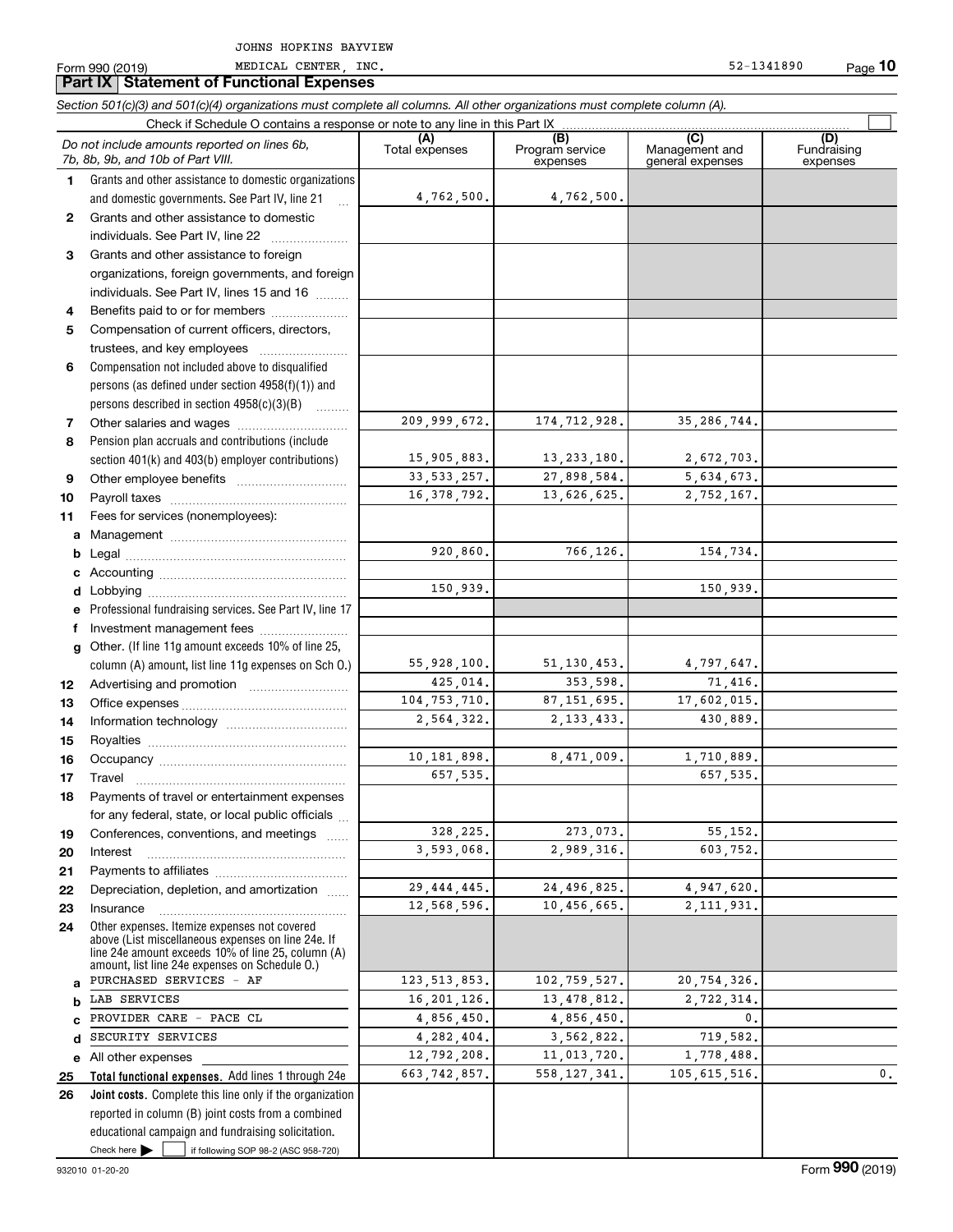**Part X Balance Sheet**

|                             |    | Check if Schedule O contains a response or note to any line in this Part X [11] manufacture in the schedule O contains a response or note to any line in this Part X [11] manufacture in the state of the state of the state o |               |               |                          |                 |                    |
|-----------------------------|----|--------------------------------------------------------------------------------------------------------------------------------------------------------------------------------------------------------------------------------|---------------|---------------|--------------------------|-----------------|--------------------|
|                             |    |                                                                                                                                                                                                                                |               |               | (A)<br>Beginning of year |                 | (B)<br>End of year |
|                             | 1  |                                                                                                                                                                                                                                |               |               | 25, 331, 564.            | $\mathbf{1}$    | 39,008,492.        |
|                             | 2  |                                                                                                                                                                                                                                |               | $\mathbf{2}$  |                          |                 |                    |
|                             | з  |                                                                                                                                                                                                                                | 7,940,055.    | 3             | 8,069,413.               |                 |                    |
|                             | 4  |                                                                                                                                                                                                                                |               |               | 70,887,707.              | $\overline{4}$  | 52,480,329.        |
|                             | 5  | Loans and other receivables from any current or former officer, director,                                                                                                                                                      |               |               |                          |                 |                    |
|                             |    | trustee, key employee, creator or founder, substantial contributor, or 35%                                                                                                                                                     |               |               |                          |                 |                    |
|                             |    | controlled entity or family member of any of these persons                                                                                                                                                                     |               |               |                          | 5               |                    |
|                             | 6  | Loans and other receivables from other disqualified persons (as defined                                                                                                                                                        |               |               |                          |                 |                    |
|                             |    | under section 4958(f)(1)), and persons described in section 4958(c)(3)(B)                                                                                                                                                      |               | <b>Secure</b> |                          | 6               |                    |
|                             | 7  |                                                                                                                                                                                                                                |               |               |                          | $\overline{7}$  |                    |
| Assets                      | 8  |                                                                                                                                                                                                                                |               |               | 10,955,397.              | 8               | 12,783,000.        |
|                             | 9  | Prepaid expenses and deferred charges                                                                                                                                                                                          |               |               | 1,767,081.               | 9               | 1, 171, 863.       |
|                             |    | 10a Land, buildings, and equipment: cost or other                                                                                                                                                                              |               |               |                          |                 |                    |
|                             |    | basis. Complete Part VI of Schedule D  10a                                                                                                                                                                                     |               | 529,973,096.  |                          |                 |                    |
|                             |    | <b>b</b> Less: accumulated depreciation                                                                                                                                                                                        | 10b           | 369,704,494.  | 186, 131, 094.           | 10 <sub>c</sub> | 160,268,602.       |
|                             | 11 |                                                                                                                                                                                                                                |               |               | 23, 563, 392.            | 11              | 34,867,276.        |
|                             | 12 |                                                                                                                                                                                                                                |               |               | 14,538,351.              | 12              | 2,472,903.         |
|                             | 13 |                                                                                                                                                                                                                                |               |               | 13                       |                 |                    |
|                             | 14 |                                                                                                                                                                                                                                |               |               | 14                       |                 |                    |
|                             | 15 |                                                                                                                                                                                                                                | 81, 413, 790. | 15            | 129, 792, 177.           |                 |                    |
|                             | 16 |                                                                                                                                                                                                                                |               |               | 422, 528, 431.           | 16              | 440, 914, 055.     |
|                             | 17 |                                                                                                                                                                                                                                | 57,603,934.   | 17            | 62,017,114.              |                 |                    |
|                             | 18 |                                                                                                                                                                                                                                |               |               | 18                       |                 |                    |
|                             | 19 |                                                                                                                                                                                                                                |               |               | 0.                       | 19              | 4,005,316.         |
|                             | 20 |                                                                                                                                                                                                                                |               |               | 59,712,637.              | 20              | 41,690,000.        |
|                             | 21 | Escrow or custodial account liability. Complete Part IV of Schedule D                                                                                                                                                          |               |               |                          | 21              |                    |
|                             | 22 | Loans and other payables to any current or former officer, director,                                                                                                                                                           |               |               |                          |                 |                    |
| Liabilities                 |    | trustee, key employee, creator or founder, substantial contributor, or 35%                                                                                                                                                     |               |               |                          |                 |                    |
|                             |    | controlled entity or family member of any of these persons                                                                                                                                                                     |               |               |                          | 22              |                    |
|                             | 23 | Secured mortgages and notes payable to unrelated third parties                                                                                                                                                                 |               |               |                          | 23              |                    |
|                             | 24 |                                                                                                                                                                                                                                |               |               |                          | 24              |                    |
|                             | 25 | Other liabilities (including federal income tax, payables to related third                                                                                                                                                     |               |               |                          |                 |                    |
|                             |    | parties, and other liabilities not included on lines 17-24). Complete Part X                                                                                                                                                   |               |               |                          |                 |                    |
|                             |    | of Schedule D                                                                                                                                                                                                                  |               |               | 285, 394, 329.           | 25              | 354, 391, 754.     |
|                             | 26 | Total liabilities. Add lines 17 through 25                                                                                                                                                                                     |               |               | 402,710,900.             | 26              | 462, 104, 184.     |
|                             |    | Organizations that follow FASB ASC 958, check here $\blacktriangleright \lfloor X \rfloor$                                                                                                                                     |               |               |                          |                 |                    |
|                             |    | and complete lines 27, 28, 32, and 33.                                                                                                                                                                                         |               |               |                          |                 |                    |
|                             | 27 |                                                                                                                                                                                                                                |               |               | 11,877,476.              | 27              | $-29, 259, 542.$   |
|                             | 28 |                                                                                                                                                                                                                                |               |               | 7,940,055.               | 28              | 8,069,413.         |
|                             |    | Organizations that do not follow FASB ASC 958, check here $\blacktriangleright$                                                                                                                                                |               |               |                          |                 |                    |
| Net Assets or Fund Balances |    | and complete lines 29 through 33.                                                                                                                                                                                              |               |               |                          |                 |                    |
|                             | 29 |                                                                                                                                                                                                                                |               |               |                          | 29              |                    |
|                             | 30 | Paid-in or capital surplus, or land, building, or equipment fund                                                                                                                                                               |               |               |                          | 30              |                    |
|                             | 31 | Retained earnings, endowment, accumulated income, or other funds                                                                                                                                                               |               |               |                          | 31              |                    |
|                             | 32 |                                                                                                                                                                                                                                |               |               | 19,817,531.              | 32              | $-21, 190, 129.$   |
|                             | 33 |                                                                                                                                                                                                                                |               |               | 422, 528, 431.           | 33              | 440, 914, 055.     |

Form (2019) **990**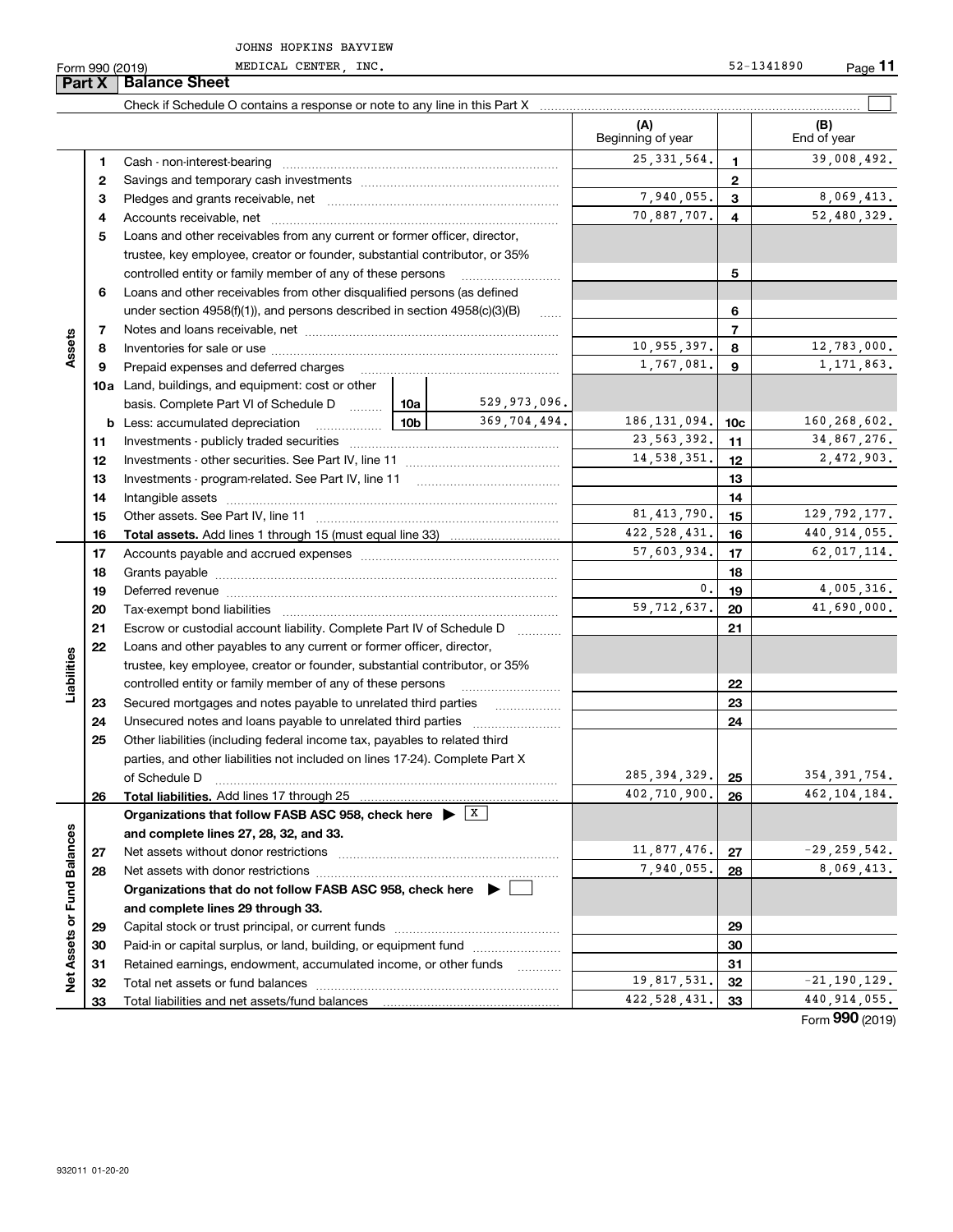|    | JOHNS HOPKINS BAYVIEW                                                                                                                                                                                                               |                |                |                                  |           |  |  |  |
|----|-------------------------------------------------------------------------------------------------------------------------------------------------------------------------------------------------------------------------------------|----------------|----------------|----------------------------------|-----------|--|--|--|
|    | MEDICAL CENTER, INC.<br>Form 990 (2019)                                                                                                                                                                                             | 52-1341890     |                |                                  | $Page$ 12 |  |  |  |
|    | Part XI<br><b>Reconciliation of Net Assets</b>                                                                                                                                                                                      |                |                |                                  |           |  |  |  |
|    |                                                                                                                                                                                                                                     |                |                |                                  | X         |  |  |  |
|    |                                                                                                                                                                                                                                     |                |                |                                  |           |  |  |  |
| 1  | Total revenue (must equal Part VIII, column (A), line 12)                                                                                                                                                                           | 1              |                | 670, 376, 991.<br>663, 742, 857. |           |  |  |  |
| 2  | $\overline{2}$                                                                                                                                                                                                                      |                |                |                                  |           |  |  |  |
| 3  | $\mathbf{3}$<br>Revenue less expenses. Subtract line 2 from line 1                                                                                                                                                                  |                |                |                                  |           |  |  |  |
| 4  | $\overline{\mathbf{4}}$                                                                                                                                                                                                             |                |                |                                  |           |  |  |  |
| 5  | 5<br>Net unrealized gains (losses) on investments [11] matter contracts and the state of the state of the state of the state of the state of the state of the state of the state of the state of the state of the state of the stat |                |                |                                  |           |  |  |  |
| 6  | 6                                                                                                                                                                                                                                   |                |                |                                  |           |  |  |  |
| 7  | Investment expenses                                                                                                                                                                                                                 | $\overline{7}$ |                |                                  |           |  |  |  |
| 8  | Prior period adjustments                                                                                                                                                                                                            | 8              |                |                                  |           |  |  |  |
| 9  | Other changes in net assets or fund balances (explain on Schedule O)                                                                                                                                                                | 9              |                | $-47,928,368.$                   |           |  |  |  |
| 10 | Net assets or fund balances at end of year. Combine lines 3 through 9 (must equal Part X, line 32,                                                                                                                                  |                |                |                                  |           |  |  |  |
|    | column (B))                                                                                                                                                                                                                         | 10             |                | $-21, 190, 129.$                 |           |  |  |  |
|    | Part XII Financial Statements and Reporting                                                                                                                                                                                         |                |                |                                  |           |  |  |  |
|    |                                                                                                                                                                                                                                     |                |                |                                  |           |  |  |  |
|    |                                                                                                                                                                                                                                     |                |                | Yes                              | No        |  |  |  |
| 1  | $\overline{X}$   Accrual<br>Accounting method used to prepare the Form 990: <u>June</u> Cash<br>Other                                                                                                                               |                |                |                                  |           |  |  |  |
|    | If the organization changed its method of accounting from a prior year or checked "Other," explain in Schedule O.                                                                                                                   |                |                |                                  |           |  |  |  |
|    | 2a Were the organization's financial statements compiled or reviewed by an independent accountant?                                                                                                                                  |                | 2a             |                                  | х         |  |  |  |
|    | If "Yes," check a box below to indicate whether the financial statements for the year were compiled or reviewed on a                                                                                                                |                |                |                                  |           |  |  |  |
|    | separate basis, consolidated basis, or both:                                                                                                                                                                                        |                |                |                                  |           |  |  |  |
|    | Separate basis<br>Consolidated basis<br>Both consolidated and separate basis                                                                                                                                                        |                |                |                                  |           |  |  |  |
|    | <b>b</b> Were the organization's financial statements audited by an independent accountant?                                                                                                                                         |                | 2 <sub>b</sub> | х                                |           |  |  |  |
|    | If "Yes," check a box below to indicate whether the financial statements for the year were audited on a separate basis,                                                                                                             |                |                |                                  |           |  |  |  |
|    | consolidated basis, or both:                                                                                                                                                                                                        |                |                |                                  |           |  |  |  |
|    | $\boxed{\text{X}}$ Consolidated basis<br>Separate basis<br>Both consolidated and separate basis                                                                                                                                     |                |                |                                  |           |  |  |  |
|    | c If "Yes" to line 2a or 2b, does the organization have a committee that assumes responsibility for oversight of the audit,                                                                                                         |                |                |                                  |           |  |  |  |
|    |                                                                                                                                                                                                                                     |                | 2c             | х                                |           |  |  |  |
|    | If the organization changed either its oversight process or selection process during the tax year, explain on Schedule O.                                                                                                           |                |                |                                  |           |  |  |  |
|    | 3a As a result of a federal award, was the organization required to undergo an audit or audits as set forth in the Single Audit                                                                                                     |                |                |                                  |           |  |  |  |
|    |                                                                                                                                                                                                                                     |                | За             | х                                |           |  |  |  |
|    | b If "Yes," did the organization undergo the required audit or audits? If the organization did not undergo the required audit                                                                                                       |                |                |                                  |           |  |  |  |
|    | or audits, explain why on Schedule O and describe any steps taken to undergo such audits [11] contains the school of audits [11] or audits [11] or audits [11] or audits [11] or audits [11] or audits [11] or audits [11] or       |                | 3b             | х                                |           |  |  |  |

Form (2019) **990**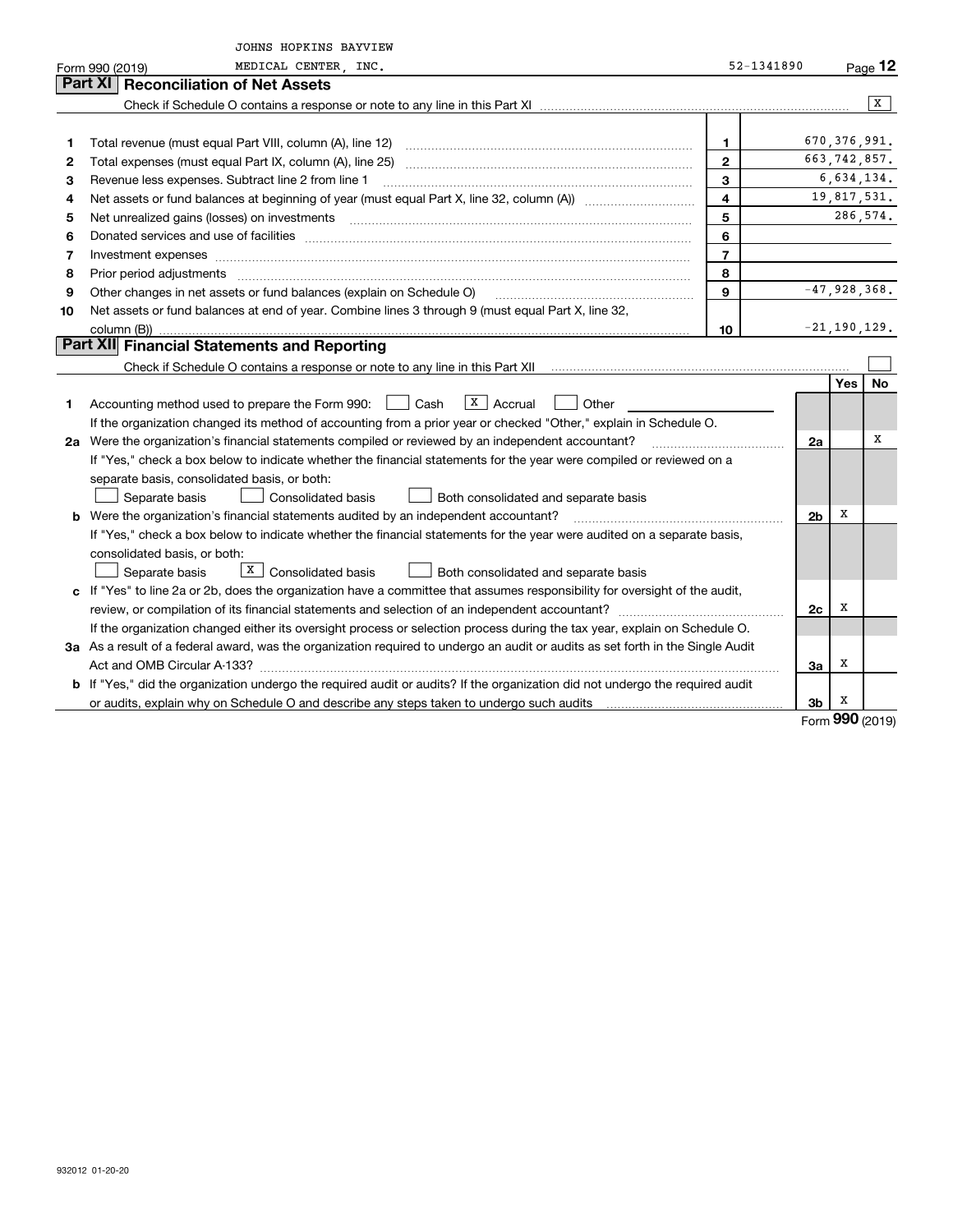| <b>SCHEDULE A</b><br>(Form 990 or 990-EZ) |                                               | <b>Public Charity Status and Public Support</b><br>Complete if the organization is a section 501(c)(3) organization or a section | OMB No. 1545-0047                                                                                              |                                                                                                                                                                                                                                                                 |                                                                |    |                            |  |                                                     |
|-------------------------------------------|-----------------------------------------------|----------------------------------------------------------------------------------------------------------------------------------|----------------------------------------------------------------------------------------------------------------|-----------------------------------------------------------------------------------------------------------------------------------------------------------------------------------------------------------------------------------------------------------------|----------------------------------------------------------------|----|----------------------------|--|-----------------------------------------------------|
| Internal Revenue Service                  | Department of the Treasury                    |                                                                                                                                  | Attach to Form 990 or Form 990-EZ.<br>▶ Go to www.irs.gov/Form990 for instructions and the latest information. |                                                                                                                                                                                                                                                                 | <b>Open to Public</b><br>Inspection                            |    |                            |  |                                                     |
|                                           | Name of the organization                      |                                                                                                                                  | JOHNS HOPKINS BAYVIEW<br>MEDICAL CENTER INC.                                                                   |                                                                                                                                                                                                                                                                 |                                                                |    |                            |  | <b>Employer identification number</b><br>52-1341890 |
| Part I                                    |                                               |                                                                                                                                  |                                                                                                                | Reason for Public Charity Status (All organizations must complete this part.) See instructions.                                                                                                                                                                 |                                                                |    |                            |  |                                                     |
|                                           |                                               |                                                                                                                                  |                                                                                                                | The organization is not a private foundation because it is: (For lines 1 through 12, check only one box.)                                                                                                                                                       |                                                                |    |                            |  |                                                     |
| 1                                         |                                               |                                                                                                                                  |                                                                                                                | A church, convention of churches, or association of churches described in section 170(b)(1)(A)(i).                                                                                                                                                              |                                                                |    |                            |  |                                                     |
| 2                                         |                                               |                                                                                                                                  |                                                                                                                | A school described in section 170(b)(1)(A)(ii). (Attach Schedule E (Form 990 or 990-EZ).)                                                                                                                                                                       |                                                                |    |                            |  |                                                     |
| x<br>3                                    |                                               |                                                                                                                                  |                                                                                                                | A hospital or a cooperative hospital service organization described in section $170(b)(1)(A)(iii)$ .                                                                                                                                                            |                                                                |    |                            |  |                                                     |
| 4                                         |                                               |                                                                                                                                  |                                                                                                                | A medical research organization operated in conjunction with a hospital described in section 170(b)(1)(A)(iii). Enter the hospital's name,                                                                                                                      |                                                                |    |                            |  |                                                     |
|                                           | city, and state:                              |                                                                                                                                  |                                                                                                                |                                                                                                                                                                                                                                                                 |                                                                |    |                            |  |                                                     |
| 5                                         |                                               |                                                                                                                                  |                                                                                                                | An organization operated for the benefit of a college or university owned or operated by a governmental unit described in                                                                                                                                       |                                                                |    |                            |  |                                                     |
|                                           |                                               |                                                                                                                                  | section 170(b)(1)(A)(iv). (Complete Part II.)                                                                  |                                                                                                                                                                                                                                                                 |                                                                |    |                            |  |                                                     |
| 6                                         |                                               |                                                                                                                                  |                                                                                                                | A federal, state, or local government or governmental unit described in section 170(b)(1)(A)(v).                                                                                                                                                                |                                                                |    |                            |  |                                                     |
| 7                                         |                                               |                                                                                                                                  |                                                                                                                | An organization that normally receives a substantial part of its support from a governmental unit or from the general public described in                                                                                                                       |                                                                |    |                            |  |                                                     |
|                                           |                                               |                                                                                                                                  | section 170(b)(1)(A)(vi). (Complete Part II.)                                                                  |                                                                                                                                                                                                                                                                 |                                                                |    |                            |  |                                                     |
| 8                                         |                                               |                                                                                                                                  |                                                                                                                | A community trust described in section 170(b)(1)(A)(vi). (Complete Part II.)                                                                                                                                                                                    |                                                                |    |                            |  |                                                     |
| 9                                         |                                               |                                                                                                                                  |                                                                                                                | An agricultural research organization described in section 170(b)(1)(A)(ix) operated in conjunction with a land-grant college<br>or university or a non-land-grant college of agriculture (see instructions). Enter the name, city, and state of the college or |                                                                |    |                            |  |                                                     |
|                                           |                                               |                                                                                                                                  |                                                                                                                |                                                                                                                                                                                                                                                                 |                                                                |    |                            |  |                                                     |
| 10                                        | university:                                   |                                                                                                                                  |                                                                                                                | An organization that normally receives: (1) more than 33 1/3% of its support from contributions, membership fees, and gross receipts from                                                                                                                       |                                                                |    |                            |  |                                                     |
|                                           |                                               |                                                                                                                                  |                                                                                                                | activities related to its exempt functions - subject to certain exceptions, and (2) no more than 33 1/3% of its support from gross investment                                                                                                                   |                                                                |    |                            |  |                                                     |
|                                           |                                               |                                                                                                                                  |                                                                                                                | income and unrelated business taxable income (less section 511 tax) from businesses acquired by the organization after June 30, 1975.                                                                                                                           |                                                                |    |                            |  |                                                     |
|                                           |                                               |                                                                                                                                  | See section 509(a)(2). (Complete Part III.)                                                                    |                                                                                                                                                                                                                                                                 |                                                                |    |                            |  |                                                     |
| 11                                        |                                               |                                                                                                                                  |                                                                                                                | An organization organized and operated exclusively to test for public safety. See section 509(a)(4).                                                                                                                                                            |                                                                |    |                            |  |                                                     |
| 12                                        |                                               |                                                                                                                                  |                                                                                                                | An organization organized and operated exclusively for the benefit of, to perform the functions of, or to carry out the purposes of one or                                                                                                                      |                                                                |    |                            |  |                                                     |
|                                           |                                               |                                                                                                                                  |                                                                                                                | more publicly supported organizations described in section 509(a)(1) or section 509(a)(2). See section 509(a)(3). Check the box in                                                                                                                              |                                                                |    |                            |  |                                                     |
|                                           |                                               |                                                                                                                                  |                                                                                                                | lines 12a through 12d that describes the type of supporting organization and complete lines 12e, 12f, and 12g.                                                                                                                                                  |                                                                |    |                            |  |                                                     |
| a                                         |                                               |                                                                                                                                  |                                                                                                                | Type I. A supporting organization operated, supervised, or controlled by its supported organization(s), typically by giving                                                                                                                                     |                                                                |    |                            |  |                                                     |
|                                           |                                               |                                                                                                                                  |                                                                                                                | the supported organization(s) the power to regularly appoint or elect a majority of the directors or trustees of the supporting                                                                                                                                 |                                                                |    |                            |  |                                                     |
|                                           |                                               |                                                                                                                                  | organization. You must complete Part IV, Sections A and B.                                                     |                                                                                                                                                                                                                                                                 |                                                                |    |                            |  |                                                     |
| b                                         |                                               |                                                                                                                                  |                                                                                                                | Type II. A supporting organization supervised or controlled in connection with its supported organization(s), by having                                                                                                                                         |                                                                |    |                            |  |                                                     |
|                                           |                                               |                                                                                                                                  |                                                                                                                | control or management of the supporting organization vested in the same persons that control or manage the supported                                                                                                                                            |                                                                |    |                            |  |                                                     |
|                                           |                                               |                                                                                                                                  | organization(s). You must complete Part IV, Sections A and C.                                                  |                                                                                                                                                                                                                                                                 |                                                                |    |                            |  |                                                     |
| c                                         |                                               |                                                                                                                                  |                                                                                                                | Type III functionally integrated. A supporting organization operated in connection with, and functionally integrated with,                                                                                                                                      |                                                                |    |                            |  |                                                     |
|                                           |                                               |                                                                                                                                  |                                                                                                                | its supported organization(s) (see instructions). You must complete Part IV, Sections A, D, and E.                                                                                                                                                              |                                                                |    |                            |  |                                                     |
| d                                         |                                               |                                                                                                                                  |                                                                                                                | Type III non-functionally integrated. A supporting organization operated in connection with its supported organization(s)                                                                                                                                       |                                                                |    |                            |  |                                                     |
|                                           |                                               |                                                                                                                                  |                                                                                                                | that is not functionally integrated. The organization generally must satisfy a distribution requirement and an attentiveness                                                                                                                                    |                                                                |    |                            |  |                                                     |
|                                           |                                               |                                                                                                                                  |                                                                                                                | requirement (see instructions). You must complete Part IV, Sections A and D, and Part V.                                                                                                                                                                        |                                                                |    |                            |  |                                                     |
| е                                         |                                               |                                                                                                                                  |                                                                                                                | Check this box if the organization received a written determination from the IRS that it is a Type I, Type II, Type III<br>functionally integrated, or Type III non-functionally integrated supporting organization.                                            |                                                                |    |                            |  |                                                     |
|                                           | f Enter the number of supported organizations |                                                                                                                                  |                                                                                                                |                                                                                                                                                                                                                                                                 |                                                                |    |                            |  |                                                     |
|                                           |                                               |                                                                                                                                  | g Provide the following information about the supported organization(s).                                       |                                                                                                                                                                                                                                                                 |                                                                |    |                            |  |                                                     |
|                                           | (i) Name of supported                         |                                                                                                                                  | (ii) EIN                                                                                                       | (iii) Type of organization                                                                                                                                                                                                                                      | (iv) Is the organization listed<br>in your governing document? |    | (v) Amount of monetary     |  | (vi) Amount of other                                |
|                                           | organization                                  |                                                                                                                                  |                                                                                                                | (described on lines 1-10<br>above (see instructions))                                                                                                                                                                                                           | Yes                                                            | No | support (see instructions) |  | support (see instructions)                          |
|                                           |                                               |                                                                                                                                  |                                                                                                                |                                                                                                                                                                                                                                                                 |                                                                |    |                            |  |                                                     |
|                                           |                                               |                                                                                                                                  |                                                                                                                |                                                                                                                                                                                                                                                                 |                                                                |    |                            |  |                                                     |
|                                           |                                               |                                                                                                                                  |                                                                                                                |                                                                                                                                                                                                                                                                 |                                                                |    |                            |  |                                                     |
|                                           |                                               |                                                                                                                                  |                                                                                                                |                                                                                                                                                                                                                                                                 |                                                                |    |                            |  |                                                     |
|                                           |                                               |                                                                                                                                  |                                                                                                                |                                                                                                                                                                                                                                                                 |                                                                |    |                            |  |                                                     |
|                                           |                                               |                                                                                                                                  |                                                                                                                |                                                                                                                                                                                                                                                                 |                                                                |    |                            |  |                                                     |
|                                           |                                               |                                                                                                                                  |                                                                                                                |                                                                                                                                                                                                                                                                 |                                                                |    |                            |  |                                                     |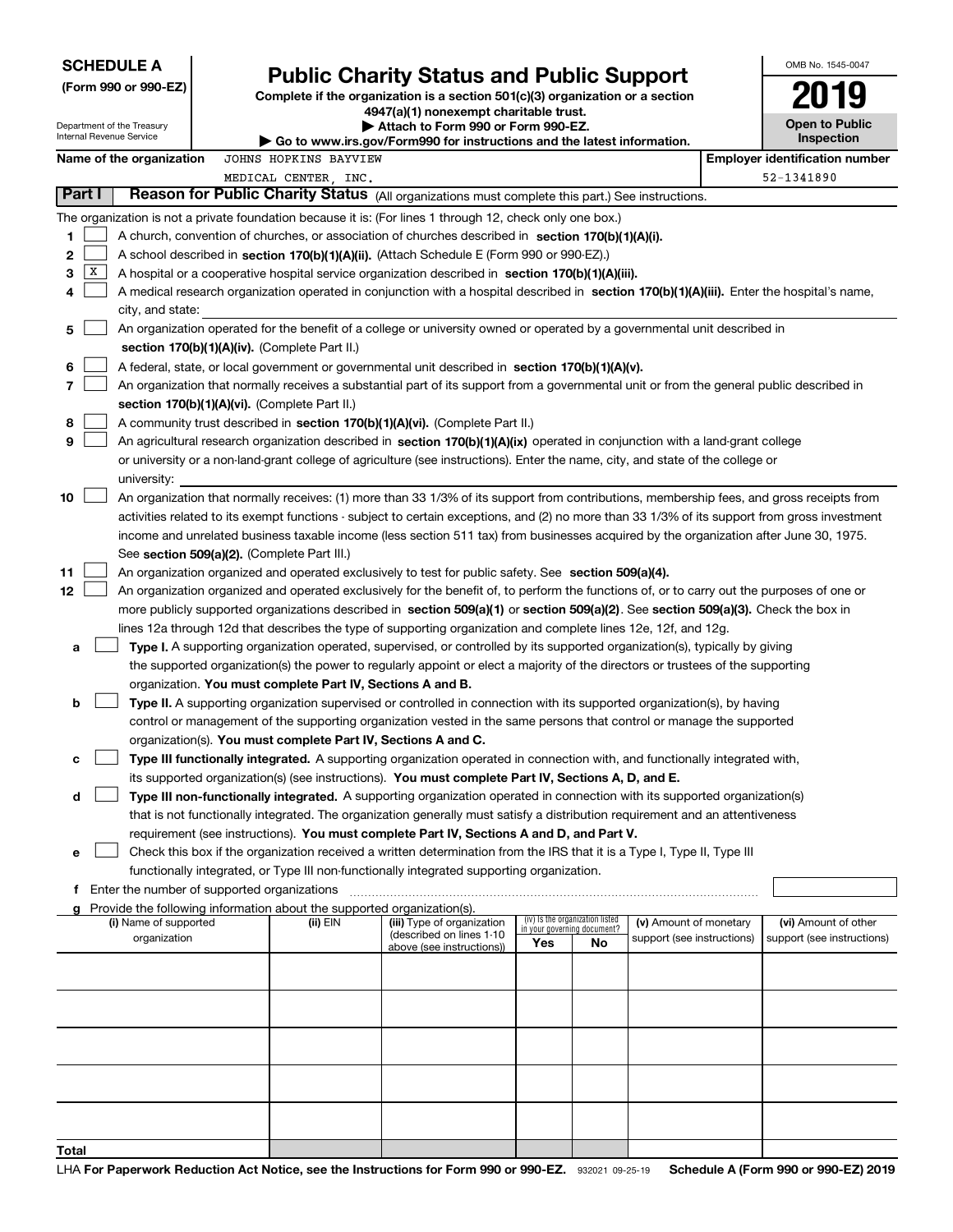|     | <b>Section A. Public Support</b>                                                                                                                                                                                               |          |            |            |            |          |           |
|-----|--------------------------------------------------------------------------------------------------------------------------------------------------------------------------------------------------------------------------------|----------|------------|------------|------------|----------|-----------|
|     | Calendar year (or fiscal year beginning in) $\blacktriangleright$                                                                                                                                                              | (a) 2015 | $(b)$ 2016 | $(c)$ 2017 | $(d)$ 2018 | (e) 2019 | (f) Total |
|     | 1 Gifts, grants, contributions, and                                                                                                                                                                                            |          |            |            |            |          |           |
|     | membership fees received. (Do not                                                                                                                                                                                              |          |            |            |            |          |           |
|     | include any "unusual grants.")                                                                                                                                                                                                 |          |            |            |            |          |           |
|     | 2 Tax revenues levied for the organ-                                                                                                                                                                                           |          |            |            |            |          |           |
|     | ization's benefit and either paid to                                                                                                                                                                                           |          |            |            |            |          |           |
|     | or expended on its behalf                                                                                                                                                                                                      |          |            |            |            |          |           |
|     | 3 The value of services or facilities                                                                                                                                                                                          |          |            |            |            |          |           |
|     | furnished by a governmental unit to                                                                                                                                                                                            |          |            |            |            |          |           |
|     | the organization without charge                                                                                                                                                                                                |          |            |            |            |          |           |
| 4   | <b>Total.</b> Add lines 1 through 3                                                                                                                                                                                            |          |            |            |            |          |           |
| 5   | The portion of total contributions                                                                                                                                                                                             |          |            |            |            |          |           |
|     | by each person (other than a                                                                                                                                                                                                   |          |            |            |            |          |           |
|     | governmental unit or publicly                                                                                                                                                                                                  |          |            |            |            |          |           |
|     | supported organization) included                                                                                                                                                                                               |          |            |            |            |          |           |
|     | on line 1 that exceeds 2% of the                                                                                                                                                                                               |          |            |            |            |          |           |
|     | amount shown on line 11,                                                                                                                                                                                                       |          |            |            |            |          |           |
|     | column (f)                                                                                                                                                                                                                     |          |            |            |            |          |           |
|     | 6 Public support. Subtract line 5 from line 4.                                                                                                                                                                                 |          |            |            |            |          |           |
|     | <b>Section B. Total Support</b>                                                                                                                                                                                                |          |            |            |            |          |           |
|     | Calendar year (or fiscal year beginning in) $\blacktriangleright$                                                                                                                                                              | (a) 2015 | (b) 2016   | $(c)$ 2017 | $(d)$ 2018 | (e) 2019 | (f) Total |
|     | 7 Amounts from line 4                                                                                                                                                                                                          |          |            |            |            |          |           |
| 8   | Gross income from interest,                                                                                                                                                                                                    |          |            |            |            |          |           |
|     | dividends, payments received on                                                                                                                                                                                                |          |            |            |            |          |           |
|     | securities loans, rents, royalties,                                                                                                                                                                                            |          |            |            |            |          |           |
|     | and income from similar sources                                                                                                                                                                                                |          |            |            |            |          |           |
| 9   | Net income from unrelated business                                                                                                                                                                                             |          |            |            |            |          |           |
|     | activities, whether or not the                                                                                                                                                                                                 |          |            |            |            |          |           |
|     | business is regularly carried on                                                                                                                                                                                               |          |            |            |            |          |           |
|     | <b>10</b> Other income. Do not include gain                                                                                                                                                                                    |          |            |            |            |          |           |
|     | or loss from the sale of capital                                                                                                                                                                                               |          |            |            |            |          |           |
|     | assets (Explain in Part VI.)                                                                                                                                                                                                   |          |            |            |            |          |           |
| 11. | <b>Total support.</b> Add lines 7 through 10                                                                                                                                                                                   |          |            |            |            |          |           |
| 12  | Gross receipts from related activities, etc. (see instructions)                                                                                                                                                                |          |            |            |            | 12       |           |
|     | 13 First five years. If the Form 990 is for the organization's first, second, third, fourth, or fifth tax year as a section 501(c)(3)                                                                                          |          |            |            |            |          |           |
|     | organization, check this box and stop here manufactured and according to the state of the state of the state of the state of the state of the state of the state of the state of the state of the state of the state of the st |          |            |            |            |          |           |
|     | Section C. Computation of Public Support Percentage                                                                                                                                                                            |          |            |            |            |          |           |
|     | 14 Public support percentage for 2019 (line 6, column (f) divided by line 11, column (f) <i>manumeronominimi</i> ng                                                                                                            |          |            |            |            | 14       | %         |
|     |                                                                                                                                                                                                                                |          |            |            |            | 15       | %         |
|     | 16a 33 1/3% support test - 2019. If the organization did not check the box on line 13, and line 14 is 33 1/3% or more, check this box and                                                                                      |          |            |            |            |          |           |
|     | stop here. The organization qualifies as a publicly supported organization                                                                                                                                                     |          |            |            |            |          | ▶         |
|     | b 33 1/3% support test - 2018. If the organization did not check a box on line 13 or 16a, and line 15 is 33 1/3% or more, check this box                                                                                       |          |            |            |            |          |           |
|     | and stop here. The organization qualifies as a publicly supported organization                                                                                                                                                 |          |            |            |            |          |           |
|     | 17a 10% -facts-and-circumstances test - 2019. If the organization did not check a box on line 13, 16a, or 16b, and line 14 is 10% or more,                                                                                     |          |            |            |            |          |           |
|     | and if the organization meets the "facts-and-circumstances" test, check this box and stop here. Explain in Part VI how the organization                                                                                        |          |            |            |            |          |           |
|     | meets the "facts-and-circumstances" test. The organization qualifies as a publicly supported organization                                                                                                                      |          |            |            |            |          |           |
|     | <b>b 10% -facts-and-circumstances test - 2018.</b> If the organization did not check a box on line 13, 16a, 16b, or 17a, and line 15 is 10% or                                                                                 |          |            |            |            |          |           |
|     | more, and if the organization meets the "facts-and-circumstances" test, check this box and stop here. Explain in Part VI how the                                                                                               |          |            |            |            |          |           |
|     | organization meets the "facts-and-circumstances" test. The organization qualifies as a publicly supported organization                                                                                                         |          |            |            |            |          |           |
| 18. | Private foundation. If the organization did not check a box on line 13, 16a, 16b, 17a, or 17b, check this box and see instructions                                                                                             |          |            |            |            |          |           |

**Schedule A (Form 990 or 990-EZ) 2019**

| Schedule A (Form 990 or 990-EZ) 2019 MEDICAL CENTER, |  | <b>INC</b> | $-1341890$<br>52-1 | Page |  |
|------------------------------------------------------|--|------------|--------------------|------|--|
|                                                      |  |            |                    |      |  |

| Part II | Support Schedule for Organizations Described in Sections 170(b)(1)(A)(iv) and 170(b)(1)(A)(vi)                                                  |  |
|---------|-------------------------------------------------------------------------------------------------------------------------------------------------|--|
|         | (Complete only if you checked the box on line 5, 7, or 8 of Part I or if the organization failed to qualify under Part III. If the organization |  |
|         | toile to qualify under the tests listed below, please complete Part III.                                                                        |  |

fails to qualify under the tests listed below, please complete Part III.)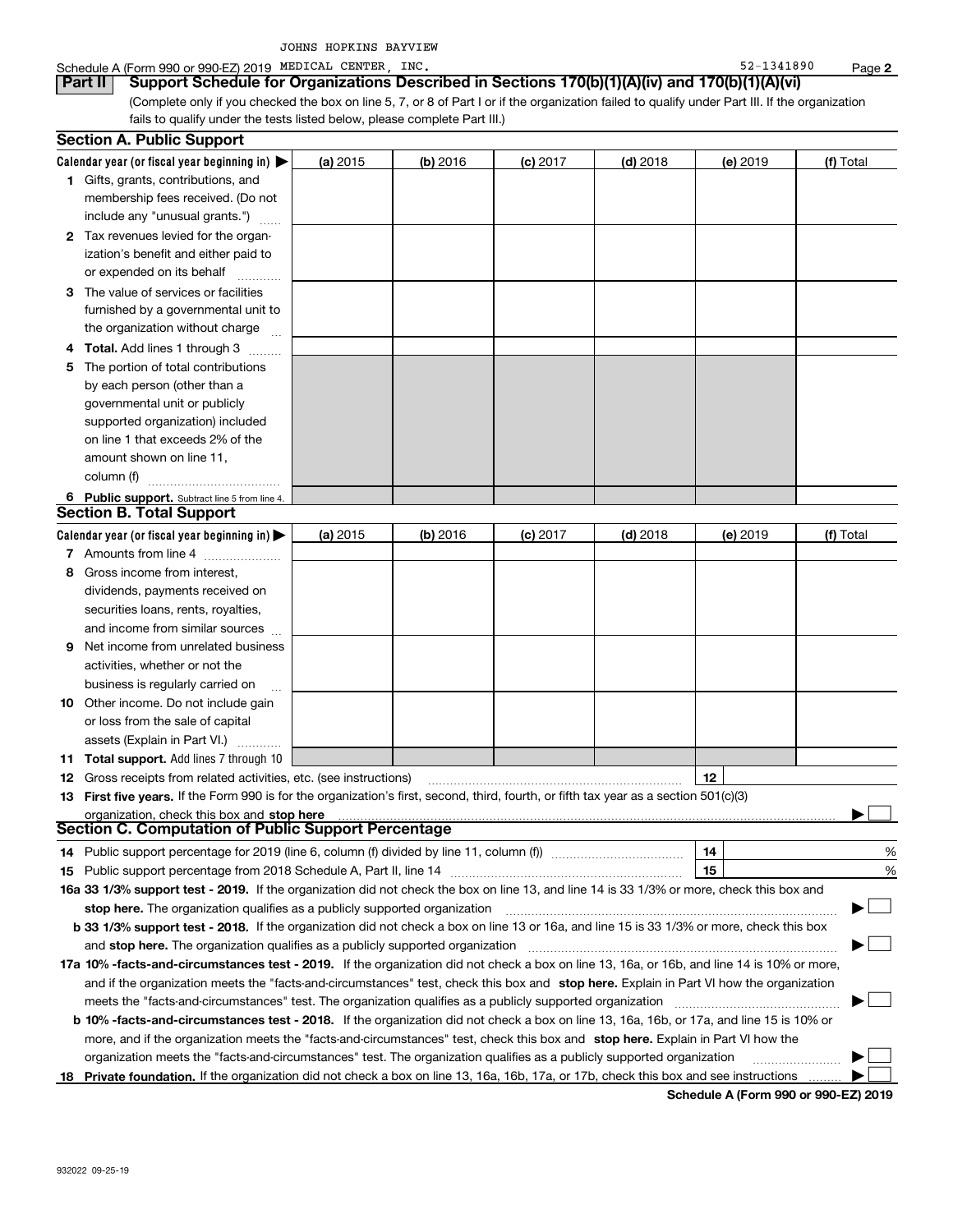(Complete only if you checked the box on line 10 of Part I or if the organization failed to qualify under Part II. If the organization fails to qualify under the tests listed below, please complete Part II.)

| <b>Section A. Public Support</b>                                                                                                                    |                                                                                                                                 |          |                 |            |                 |             |
|-----------------------------------------------------------------------------------------------------------------------------------------------------|---------------------------------------------------------------------------------------------------------------------------------|----------|-----------------|------------|-----------------|-------------|
| Calendar year (or fiscal year beginning in)                                                                                                         | (a) 2015                                                                                                                        | (b) 2016 | <b>(c)</b> 2017 | $(d)$ 2018 | <b>(e)</b> 2019 | (f) Total   |
| 1 Gifts, grants, contributions, and                                                                                                                 |                                                                                                                                 |          |                 |            |                 |             |
| membership fees received. (Do not                                                                                                                   |                                                                                                                                 |          |                 |            |                 |             |
| include any "unusual grants.")                                                                                                                      |                                                                                                                                 |          |                 |            |                 |             |
| 2 Gross receipts from admissions,                                                                                                                   |                                                                                                                                 |          |                 |            |                 |             |
| merchandise sold or services per-                                                                                                                   |                                                                                                                                 |          |                 |            |                 |             |
| formed, or facilities furnished in                                                                                                                  |                                                                                                                                 |          |                 |            |                 |             |
| any activity that is related to the<br>organization's tax-exempt purpose                                                                            |                                                                                                                                 |          |                 |            |                 |             |
| 3 Gross receipts from activities that                                                                                                               |                                                                                                                                 |          |                 |            |                 |             |
| are not an unrelated trade or bus-                                                                                                                  |                                                                                                                                 |          |                 |            |                 |             |
|                                                                                                                                                     |                                                                                                                                 |          |                 |            |                 |             |
| iness under section 513                                                                                                                             |                                                                                                                                 |          |                 |            |                 |             |
| 4 Tax revenues levied for the organ-                                                                                                                |                                                                                                                                 |          |                 |            |                 |             |
| ization's benefit and either paid to                                                                                                                |                                                                                                                                 |          |                 |            |                 |             |
| or expended on its behalf                                                                                                                           |                                                                                                                                 |          |                 |            |                 |             |
| 5 The value of services or facilities                                                                                                               |                                                                                                                                 |          |                 |            |                 |             |
| furnished by a governmental unit to                                                                                                                 |                                                                                                                                 |          |                 |            |                 |             |
| the organization without charge                                                                                                                     |                                                                                                                                 |          |                 |            |                 |             |
| <b>6 Total.</b> Add lines 1 through 5                                                                                                               |                                                                                                                                 |          |                 |            |                 |             |
| 7a Amounts included on lines 1, 2, and                                                                                                              |                                                                                                                                 |          |                 |            |                 |             |
| 3 received from disqualified persons                                                                                                                |                                                                                                                                 |          |                 |            |                 |             |
| <b>b</b> Amounts included on lines 2 and 3 received                                                                                                 |                                                                                                                                 |          |                 |            |                 |             |
| from other than disqualified persons that                                                                                                           |                                                                                                                                 |          |                 |            |                 |             |
| exceed the greater of \$5,000 or 1% of the<br>amount on line 13 for the year                                                                        |                                                                                                                                 |          |                 |            |                 |             |
| c Add lines 7a and 7b                                                                                                                               |                                                                                                                                 |          |                 |            |                 |             |
| 8 Public support. (Subtract line 7c from line 6.)                                                                                                   |                                                                                                                                 |          |                 |            |                 |             |
| <b>Section B. Total Support</b>                                                                                                                     |                                                                                                                                 |          |                 |            |                 |             |
| Calendar year (or fiscal year beginning in)                                                                                                         | (a) 2015                                                                                                                        | (b) 2016 | $(c)$ 2017      | $(d)$ 2018 | (e) 2019        | (f) Total   |
| 9 Amounts from line 6                                                                                                                               |                                                                                                                                 |          |                 |            |                 |             |
| 10a Gross income from interest,                                                                                                                     |                                                                                                                                 |          |                 |            |                 |             |
| dividends, payments received on                                                                                                                     |                                                                                                                                 |          |                 |            |                 |             |
| securities loans, rents, royalties,                                                                                                                 |                                                                                                                                 |          |                 |            |                 |             |
| and income from similar sources                                                                                                                     |                                                                                                                                 |          |                 |            |                 |             |
| <b>b</b> Unrelated business taxable income                                                                                                          |                                                                                                                                 |          |                 |            |                 |             |
| (less section 511 taxes) from businesses                                                                                                            |                                                                                                                                 |          |                 |            |                 |             |
| acquired after June 30, 1975                                                                                                                        |                                                                                                                                 |          |                 |            |                 |             |
| c Add lines 10a and 10b                                                                                                                             |                                                                                                                                 |          |                 |            |                 |             |
| <b>11</b> Net income from unrelated business<br>activities not included in line 10b,                                                                |                                                                                                                                 |          |                 |            |                 |             |
| whether or not the business is                                                                                                                      |                                                                                                                                 |          |                 |            |                 |             |
| regularly carried on                                                                                                                                |                                                                                                                                 |          |                 |            |                 |             |
| <b>12</b> Other income. Do not include gain<br>or loss from the sale of capital                                                                     |                                                                                                                                 |          |                 |            |                 |             |
| assets (Explain in Part VI.)                                                                                                                        |                                                                                                                                 |          |                 |            |                 |             |
| 13 Total support. (Add lines 9, 10c, 11, and 12.)                                                                                                   |                                                                                                                                 |          |                 |            |                 |             |
| 14 First five years. If the Form 990 is for the organization's first, second, third, fourth, or fifth tax year as a section 501(c)(3) organization, |                                                                                                                                 |          |                 |            |                 |             |
| check this box and stop here measurements are constructed to the state of the state of the state of the state o                                     |                                                                                                                                 |          |                 |            |                 |             |
| <b>Section C. Computation of Public Support Percentage</b>                                                                                          |                                                                                                                                 |          |                 |            |                 |             |
| 15 Public support percentage for 2019 (line 8, column (f), divided by line 13, column (f))                                                          |                                                                                                                                 |          |                 |            | 15              | %           |
| 16 Public support percentage from 2018 Schedule A, Part III, line 15                                                                                |                                                                                                                                 |          |                 |            | 16              | %           |
| <b>Section D. Computation of Investment Income Percentage</b>                                                                                       |                                                                                                                                 |          |                 |            |                 |             |
| 17 Investment income percentage for 2019 (line 10c, column (f), divided by line 13, column (f))                                                     |                                                                                                                                 |          |                 |            | 17              | %           |
| 18 Investment income percentage from 2018 Schedule A, Part III, line 17                                                                             |                                                                                                                                 |          |                 |            | 18              | %           |
| 19a 33 1/3% support tests - 2019. If the organization did not check the box on line 14, and line 15 is more than 33 1/3%, and line 17 is not        |                                                                                                                                 |          |                 |            |                 |             |
| more than 33 1/3%, check this box and stop here. The organization qualifies as a publicly supported organization                                    |                                                                                                                                 |          |                 |            |                 | $\sim$<br>▶ |
| <b>b 33 1/3% support tests - 2018.</b> If the organization did not check a box on line 14 or line 19a, and line 16 is more than 33 1/3%, and        |                                                                                                                                 |          |                 |            |                 |             |
|                                                                                                                                                     | line 18 is not more than 33 1/3%, check this box and stop here. The organization qualifies as a publicly supported organization |          |                 |            |                 |             |
|                                                                                                                                                     |                                                                                                                                 |          |                 |            |                 |             |
|                                                                                                                                                     |                                                                                                                                 |          |                 |            |                 |             |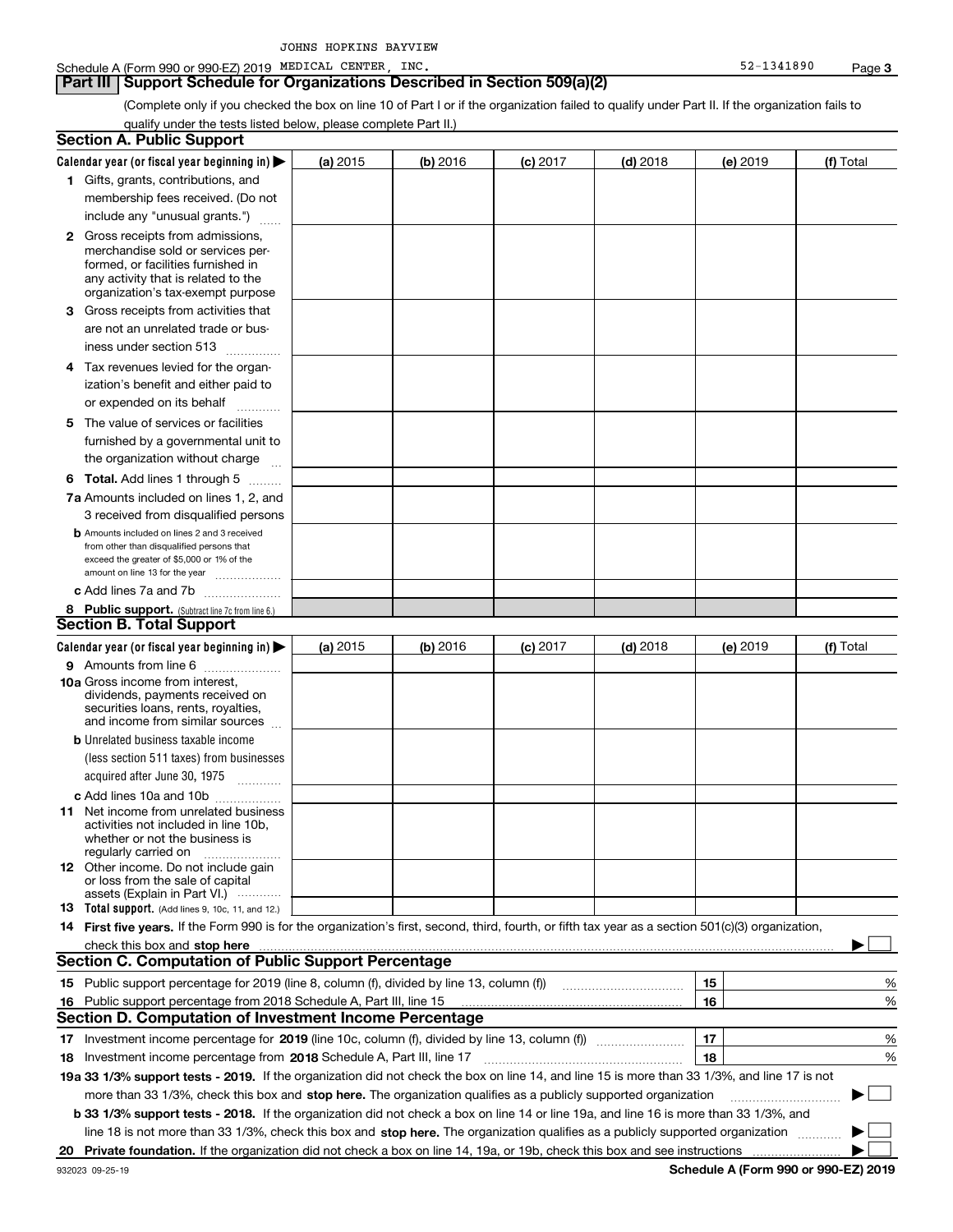#### Schedule A (Form 990 or 990-EZ) 2019 MEDICAL CENTER,INC. 52-1341890 Page

### **Part IV Supporting Organizations**

(Complete only if you checked a box in line 12 on Part I. If you checked 12a of Part I, complete Sections A and B. If you checked 12b of Part I, complete Sections A and C. If you checked 12c of Part I, complete Sections A, D, and E. If you checked 12d of Part I, complete Sections A and D, and complete Part V.)

#### **Section A. All Supporting Organizations**

- **1** Are all of the organization's supported organizations listed by name in the organization's governing documents? If "No," describe in **Part VI** how the supported organizations are designated. If designated by *class or purpose, describe the designation. If historic and continuing relationship, explain.*
- **2** Did the organization have any supported organization that does not have an IRS determination of status under section 509(a)(1) or (2)? If "Yes," explain in Part VI how the organization determined that the supported *organization was described in section 509(a)(1) or (2).*
- **3a** Did the organization have a supported organization described in section 501(c)(4), (5), or (6)? If "Yes," answer *(b) and (c) below.*
- **b** Did the organization confirm that each supported organization qualified under section 501(c)(4), (5), or (6) and satisfied the public support tests under section 509(a)(2)? If "Yes," describe in **Part VI** when and how the *organization made the determination.*
- **c**Did the organization ensure that all support to such organizations was used exclusively for section 170(c)(2)(B) purposes? If "Yes," explain in **Part VI** what controls the organization put in place to ensure such use.
- **4a***If* Was any supported organization not organized in the United States ("foreign supported organization")? *"Yes," and if you checked 12a or 12b in Part I, answer (b) and (c) below.*
- **b** Did the organization have ultimate control and discretion in deciding whether to make grants to the foreign supported organization? If "Yes," describe in **Part VI** how the organization had such control and discretion *despite being controlled or supervised by or in connection with its supported organizations.*
- **c** Did the organization support any foreign supported organization that does not have an IRS determination under sections 501(c)(3) and 509(a)(1) or (2)? If "Yes," explain in **Part VI** what controls the organization used *to ensure that all support to the foreign supported organization was used exclusively for section 170(c)(2)(B) purposes.*
- **5a***If "Yes,"* Did the organization add, substitute, or remove any supported organizations during the tax year? answer (b) and (c) below (if applicable). Also, provide detail in **Part VI,** including (i) the names and EIN *numbers of the supported organizations added, substituted, or removed; (ii) the reasons for each such action; (iii) the authority under the organization's organizing document authorizing such action; and (iv) how the action was accomplished (such as by amendment to the organizing document).*
- **b** Type I or Type II only. Was any added or substituted supported organization part of a class already designated in the organization's organizing document?
- **cSubstitutions only.**  Was the substitution the result of an event beyond the organization's control?
- **6** Did the organization provide support (whether in the form of grants or the provision of services or facilities) to **Part VI.** *If "Yes," provide detail in* support or benefit one or more of the filing organization's supported organizations? anyone other than (i) its supported organizations, (ii) individuals that are part of the charitable class benefited by one or more of its supported organizations, or (iii) other supporting organizations that also
- **7**Did the organization provide a grant, loan, compensation, or other similar payment to a substantial contributor *If "Yes," complete Part I of Schedule L (Form 990 or 990-EZ).* regard to a substantial contributor? (as defined in section 4958(c)(3)(C)), a family member of a substantial contributor, or a 35% controlled entity with
- **8** Did the organization make a loan to a disqualified person (as defined in section 4958) not described in line 7? *If "Yes," complete Part I of Schedule L (Form 990 or 990-EZ).*
- **9a** Was the organization controlled directly or indirectly at any time during the tax year by one or more in section 509(a)(1) or (2))? If "Yes," *provide detail in* <code>Part VI.</code> disqualified persons as defined in section 4946 (other than foundation managers and organizations described
- **b** Did one or more disqualified persons (as defined in line 9a) hold a controlling interest in any entity in which the supporting organization had an interest? If "Yes," provide detail in P**art VI**.
- **c**Did a disqualified person (as defined in line 9a) have an ownership interest in, or derive any personal benefit from, assets in which the supporting organization also had an interest? If "Yes," provide detail in P**art VI.**
- **10a** Was the organization subject to the excess business holdings rules of section 4943 because of section supporting organizations)? If "Yes," answer 10b below. 4943(f) (regarding certain Type II supporting organizations, and all Type III non-functionally integrated
- **b** Did the organization have any excess business holdings in the tax year? (Use Schedule C, Form 4720, to *determine whether the organization had excess business holdings.)*

**4**

**YesNo**

**1**

**2**

**3a**

**3b**

**3c**

**4a**

**4b**

**4c**

**5a**

**5b5c**

**6**

**7**

**8**

**9a**

**9b**

**9c**

**10a**

**10b**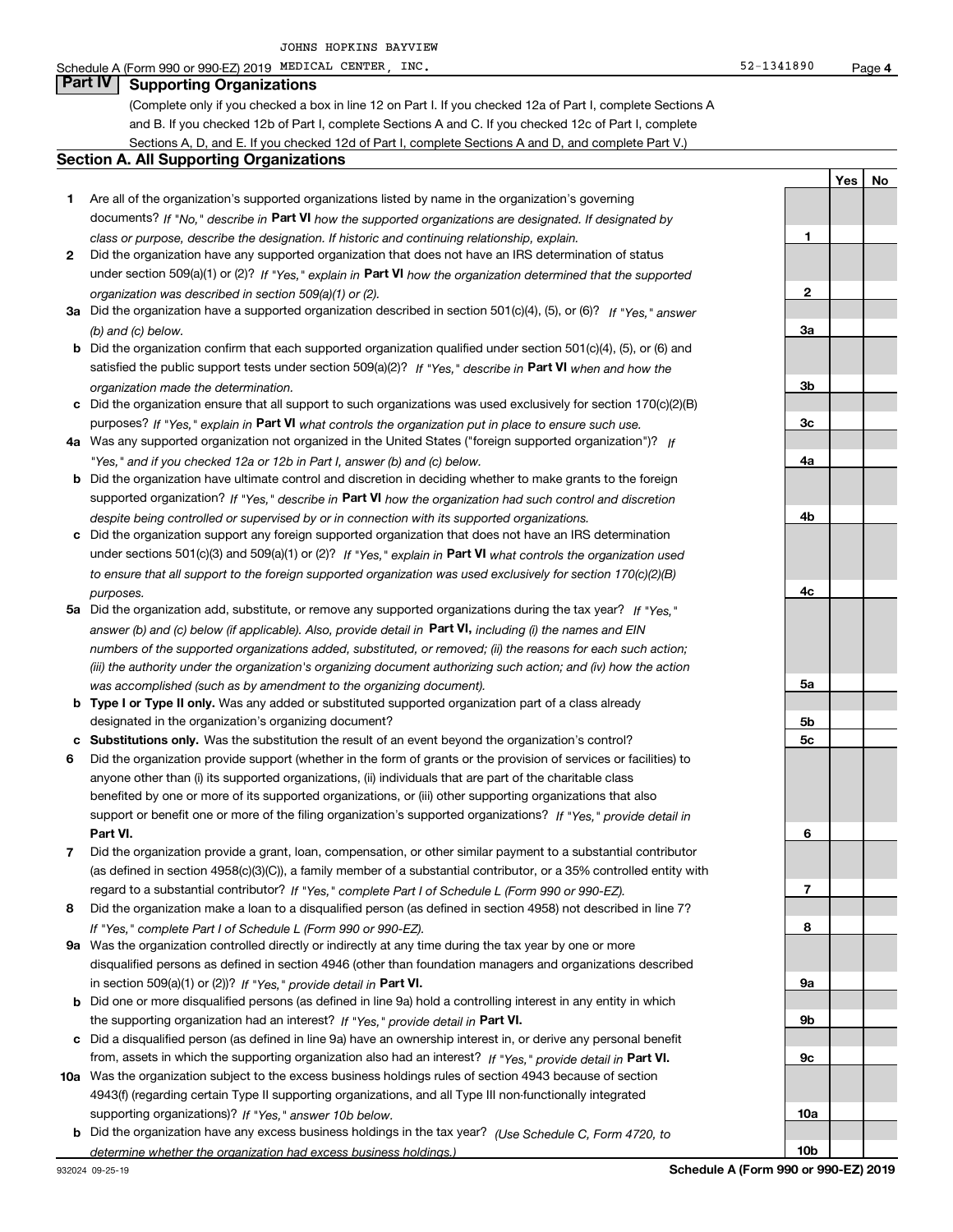Schedule A (Form 990 or 990-EZ) 2019 MEDICAL CENTER,INC. 52-1341890 Page MEDICAL CENTER, INC. 52-1341890

**5**

|              | Part IV<br><b>Supporting Organizations (continued)</b>                                                                            |                 |     |    |
|--------------|-----------------------------------------------------------------------------------------------------------------------------------|-----------------|-----|----|
|              |                                                                                                                                   |                 | Yes | No |
| 11           | Has the organization accepted a gift or contribution from any of the following persons?                                           |                 |     |    |
|              | a A person who directly or indirectly controls, either alone or together with persons described in (b) and (c)                    |                 |     |    |
|              | below, the governing body of a supported organization?                                                                            | 11a             |     |    |
|              | <b>b</b> A family member of a person described in (a) above?                                                                      | 11 <sub>b</sub> |     |    |
|              | c A 35% controlled entity of a person described in (a) or (b) above? If "Yes" to a, b, or c, provide detail in Part VI.           | 11c             |     |    |
|              | <b>Section B. Type I Supporting Organizations</b>                                                                                 |                 |     |    |
|              |                                                                                                                                   |                 | Yes | No |
| 1            | Did the directors, trustees, or membership of one or more supported organizations have the power to                               |                 |     |    |
|              | regularly appoint or elect at least a majority of the organization's directors or trustees at all times during the                |                 |     |    |
|              | tax year? If "No," describe in Part VI how the supported organization(s) effectively operated, supervised, or                     |                 |     |    |
|              | controlled the organization's activities. If the organization had more than one supported organization,                           |                 |     |    |
|              | describe how the powers to appoint and/or remove directors or trustees were allocated among the supported                         |                 |     |    |
|              | organizations and what conditions or restrictions, if any, applied to such powers during the tax year.                            | 1               |     |    |
| $\mathbf{2}$ | Did the organization operate for the benefit of any supported organization other than the supported                               |                 |     |    |
|              | organization(s) that operated, supervised, or controlled the supporting organization? If "Yes," explain in                        |                 |     |    |
|              | Part VI how providing such benefit carried out the purposes of the supported organization(s) that operated,                       |                 |     |    |
|              | supervised, or controlled the supporting organization.                                                                            | $\mathbf{2}$    |     |    |
|              | <b>Section C. Type II Supporting Organizations</b>                                                                                |                 |     |    |
|              |                                                                                                                                   |                 | Yes | No |
| 1.           | Were a majority of the organization's directors or trustees during the tax year also a majority of the directors                  |                 |     |    |
|              | or trustees of each of the organization's supported organization(s)? If "No." describe in Part VI how control                     |                 |     |    |
|              | or management of the supporting organization was vested in the same persons that controlled or managed                            | 1               |     |    |
|              | the supported organization(s).<br><b>Section D. All Type III Supporting Organizations</b>                                         |                 |     |    |
|              |                                                                                                                                   |                 | Yes | No |
| 1            | Did the organization provide to each of its supported organizations, by the last day of the fifth month of the                    |                 |     |    |
|              | organization's tax year, (i) a written notice describing the type and amount of support provided during the prior tax             |                 |     |    |
|              | year, (ii) a copy of the Form 990 that was most recently filed as of the date of notification, and (iii) copies of the            |                 |     |    |
|              | organization's governing documents in effect on the date of notification, to the extent not previously provided?                  | 1               |     |    |
| 2            | Were any of the organization's officers, directors, or trustees either (i) appointed or elected by the supported                  |                 |     |    |
|              | organization(s) or (ii) serving on the governing body of a supported organization? If "No," explain in Part VI how                |                 |     |    |
|              | the organization maintained a close and continuous working relationship with the supported organization(s).                       | $\mathbf{2}$    |     |    |
| 3            | By reason of the relationship described in (2), did the organization's supported organizations have a                             |                 |     |    |
|              | significant voice in the organization's investment policies and in directing the use of the organization's                        |                 |     |    |
|              | income or assets at all times during the tax year? If "Yes," describe in Part VI the role the organization's                      |                 |     |    |
|              | supported organizations played in this regard.                                                                                    | 3               |     |    |
|              | Section E. Type III Functionally Integrated Supporting Organizations                                                              |                 |     |    |
| 1            | Check the box next to the method that the organization used to satisfy the Integral Part Test during the year (see instructions). |                 |     |    |
| a            | The organization satisfied the Activities Test. Complete line 2 below.                                                            |                 |     |    |
| b            | The organization is the parent of each of its supported organizations. Complete line 3 below.                                     |                 |     |    |
| c            | The organization supported a governmental entity. Describe in Part VI how you supported a government entity (see instructions),   |                 |     |    |
| 2            | Activities Test. Answer (a) and (b) below.                                                                                        |                 | Yes | No |
| а            | Did substantially all of the organization's activities during the tax year directly further the exempt purposes of                |                 |     |    |
|              | the supported organization(s) to which the organization was responsive? If "Yes," then in Part VI identify                        |                 |     |    |
|              | those supported organizations and explain how these activities directly furthered their exempt purposes,                          |                 |     |    |
|              | how the organization was responsive to those supported organizations, and how the organization determined                         |                 |     |    |
|              | that these activities constituted substantially all of its activities.                                                            | 2a              |     |    |
| b            | Did the activities described in (a) constitute activities that, but for the organization's involvement, one or more               |                 |     |    |
|              | of the organization's supported organization(s) would have been engaged in? If "Yes," explain in Part VI the                      |                 |     |    |
|              | reasons for the organization's position that its supported organization(s) would have engaged in these                            | 2b              |     |    |
| з            | activities but for the organization's involvement.<br>Parent of Supported Organizations. Answer (a) and (b) below.                |                 |     |    |
| а            | Did the organization have the power to regularly appoint or elect a majority of the officers, directors, or                       |                 |     |    |
|              | trustees of each of the supported organizations? Provide details in Part VI.                                                      | За              |     |    |
|              | <b>b</b> Did the organization exercise a substantial degree of direction over the policies, programs, and activities of each      |                 |     |    |
|              | of its supported organizations? If "Yes." describe in Part VI the role played by the organization in this regard.                 | Зb              |     |    |

**Schedule A (Form 990 or 990-EZ) 2019**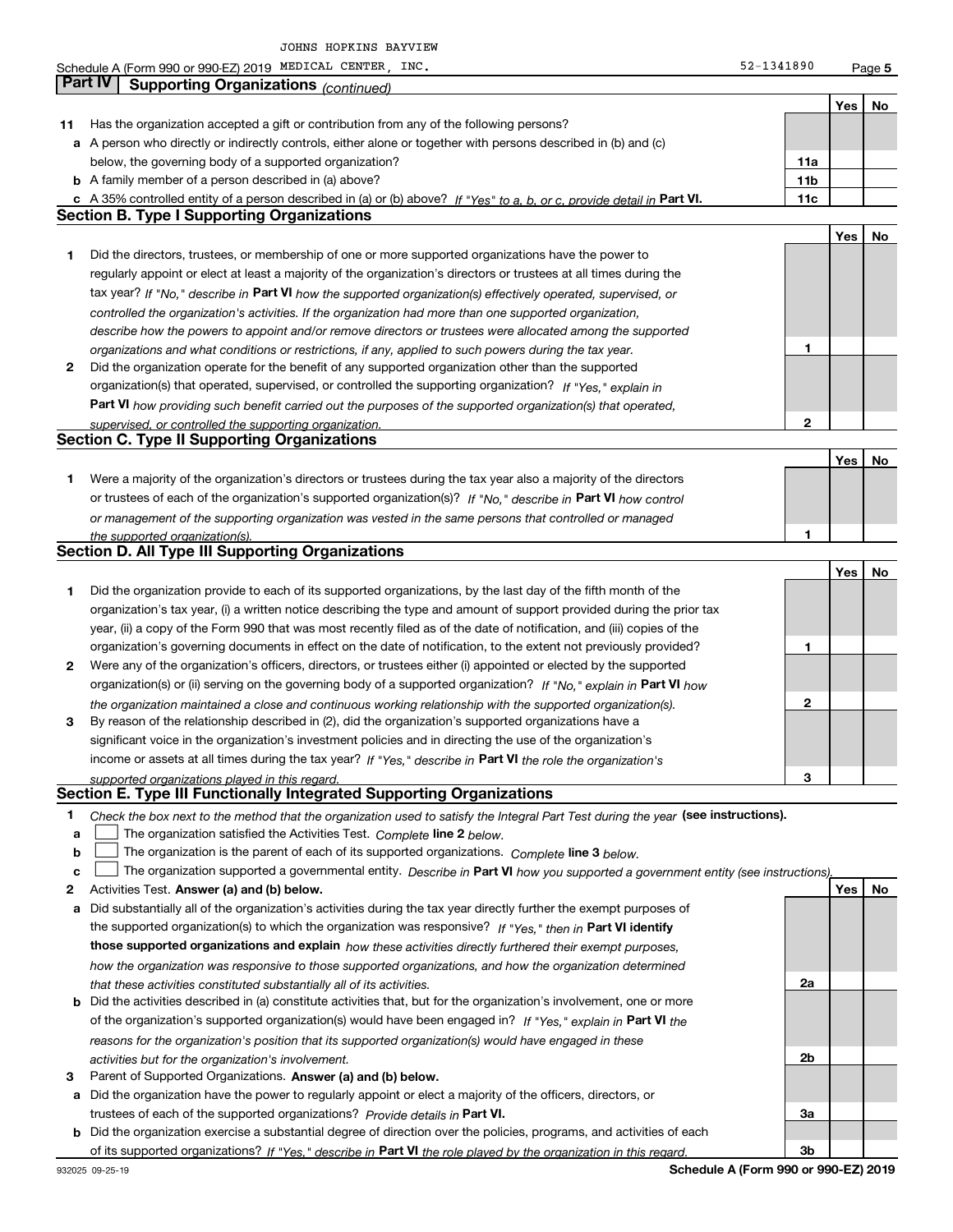**6**

#### **1SEP 10. See instructions.** All antegral Part Test as a qualifying trust on Nov. 20, 1970 (explain in Part VI). See instructions. All **Section A - Adjusted Net Income 12** Recoveries of prior-year distributions **3** Other gross income (see instructions) **4**Add lines 1 through 3. **56** Portion of operating expenses paid or incurred for production or **7** Other expenses (see instructions) **8** Adjusted Net Income (subtract lines 5, 6, and 7 from line 4) **8 8 1234567Section B - Minimum Asset Amount 1**Aggregate fair market value of all non-exempt-use assets (see **2**Acquisition indebtedness applicable to non-exempt-use assets **3** Subtract line 2 from line 1d. **4**Cash deemed held for exempt use. Enter 1-1/2% of line 3 (for greater amount, **5** Net value of non-exempt-use assets (subtract line 4 from line 3) **678a** Average monthly value of securities **b** Average monthly cash balances **c**Fair market value of other non-exempt-use assets **dTotal**  (add lines 1a, 1b, and 1c) **eDiscount** claimed for blockage or other **1a1b1c1d2345678**factors (explain in detail in **Part VI**): **Minimum Asset Amount**  (add line 7 to line 6) **Section C - Distributable Amount 123456123456Distributable Amount.** Subtract line 5 from line 4, unless subject to Schedule A (Form 990 or 990-EZ) 2019 MEDICAL CENTER,INC. 52-1341890 Page other Type III non-functionally integrated supporting organizations must complete Sections A through E. (B) Current Year (optional)(A) Prior Year Net short-term capital gain Depreciation and depletion collection of gross income or for management, conservation, or maintenance of property held for production of income (see instructions) (B) Current Year (optional)(A) Prior Year instructions for short tax year or assets held for part of year): see instructions). Multiply line 5 by .035. Recoveries of prior-year distributions Current Year Adjusted net income for prior year (from Section A, line 8, Column A) Enter 85% of line 1. Minimum asset amount for prior year (from Section B, line 8, Column A) Enter greater of line 2 or line 3. Income tax imposed in prior year emergency temporary reduction (see instructions). **Part V** Type III Non-Functionally Integrated 509(a)(3) Supporting Organizations  $\mathcal{L}^{\text{max}}$

**7**Check here if the current year is the organization's first as a non-functionally integrated Type III supporting organization (see instructions). $\mathcal{L}^{\text{max}}$ 

**Schedule A (Form 990 or 990-EZ) 2019**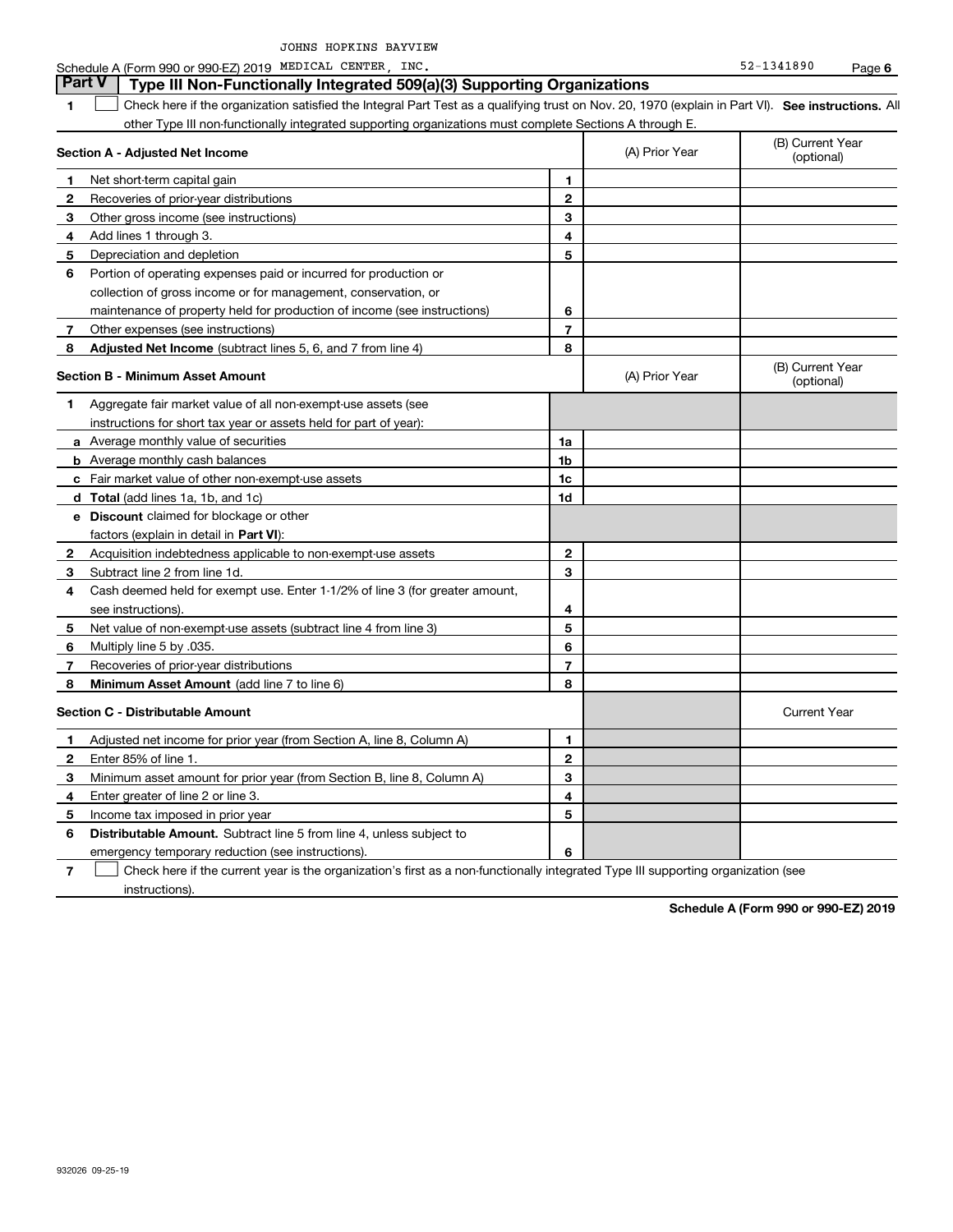| Part V | Type III Non-Functionally Integrated 509(a)(3) Supporting Organizations                    |                             | (continued)                           |                                                |
|--------|--------------------------------------------------------------------------------------------|-----------------------------|---------------------------------------|------------------------------------------------|
|        | Section D - Distributions                                                                  |                             |                                       | <b>Current Year</b>                            |
| 1      | Amounts paid to supported organizations to accomplish exempt purposes                      |                             |                                       |                                                |
| 2      | Amounts paid to perform activity that directly furthers exempt purposes of supported       |                             |                                       |                                                |
|        | organizations, in excess of income from activity                                           |                             |                                       |                                                |
| З      | Administrative expenses paid to accomplish exempt purposes of supported organizations      |                             |                                       |                                                |
| 4      | Amounts paid to acquire exempt-use assets                                                  |                             |                                       |                                                |
| 5      | Qualified set-aside amounts (prior IRS approval required)                                  |                             |                                       |                                                |
| 6      | Other distributions (describe in Part VI). See instructions.                               |                             |                                       |                                                |
| 7      | Total annual distributions. Add lines 1 through 6.                                         |                             |                                       |                                                |
| 8      | Distributions to attentive supported organizations to which the organization is responsive |                             |                                       |                                                |
|        | (provide details in Part VI). See instructions.                                            |                             |                                       |                                                |
| 9      | Distributable amount for 2019 from Section C, line 6                                       |                             |                                       |                                                |
| 10     | Line 8 amount divided by line 9 amount                                                     |                             |                                       |                                                |
|        |                                                                                            | (i)                         | (ii)                                  | (iii)                                          |
|        | <b>Section E - Distribution Allocations</b> (see instructions)                             | <b>Excess Distributions</b> | <b>Underdistributions</b><br>Pre-2019 | <b>Distributable</b><br><b>Amount for 2019</b> |
| 1.     | Distributable amount for 2019 from Section C, line 6                                       |                             |                                       |                                                |
| 2      | Underdistributions, if any, for years prior to 2019 (reason-                               |                             |                                       |                                                |
|        | able cause required-explain in Part VI). See instructions.                                 |                             |                                       |                                                |
| з      | Excess distributions carryover, if any, to 2019                                            |                             |                                       |                                                |
|        | <b>a</b> From 2014                                                                         |                             |                                       |                                                |
|        | <b>b</b> From 2015                                                                         |                             |                                       |                                                |
|        | $c$ From 2016                                                                              |                             |                                       |                                                |
|        | d From 2017                                                                                |                             |                                       |                                                |
|        | e From 2018                                                                                |                             |                                       |                                                |
| f      | <b>Total</b> of lines 3a through e                                                         |                             |                                       |                                                |
|        | <b>g</b> Applied to underdistributions of prior years                                      |                             |                                       |                                                |
|        | <b>h</b> Applied to 2019 distributable amount                                              |                             |                                       |                                                |
|        | Carryover from 2014 not applied (see instructions)                                         |                             |                                       |                                                |
|        | Remainder. Subtract lines 3g, 3h, and 3i from 3f.                                          |                             |                                       |                                                |
| 4      | Distributions for 2019 from Section D,                                                     |                             |                                       |                                                |
|        | line $7:$                                                                                  |                             |                                       |                                                |
|        | <b>a</b> Applied to underdistributions of prior years                                      |                             |                                       |                                                |
|        | <b>b</b> Applied to 2019 distributable amount                                              |                             |                                       |                                                |
| c      | Remainder. Subtract lines 4a and 4b from 4.                                                |                             |                                       |                                                |
| 5      | Remaining underdistributions for years prior to 2019, if                                   |                             |                                       |                                                |
|        | any. Subtract lines 3g and 4a from line 2. For result greater                              |                             |                                       |                                                |
|        | than zero, explain in Part VI. See instructions.                                           |                             |                                       |                                                |
| 6      | Remaining underdistributions for 2019. Subtract lines 3h                                   |                             |                                       |                                                |
|        | and 4b from line 1. For result greater than zero, explain in                               |                             |                                       |                                                |
|        | Part VI. See instructions.                                                                 |                             |                                       |                                                |
| 7      | Excess distributions carryover to 2020. Add lines 3j                                       |                             |                                       |                                                |
|        | and 4c.                                                                                    |                             |                                       |                                                |
| 8      | Breakdown of line 7:                                                                       |                             |                                       |                                                |
|        | a Excess from 2015                                                                         |                             |                                       |                                                |
|        | b Excess from 2016                                                                         |                             |                                       |                                                |
|        | c Excess from 2017                                                                         |                             |                                       |                                                |
|        | d Excess from 2018                                                                         |                             |                                       |                                                |
|        | e Excess from 2019                                                                         |                             |                                       |                                                |
|        |                                                                                            |                             |                                       |                                                |

**Schedule A (Form 990 or 990-EZ) 2019**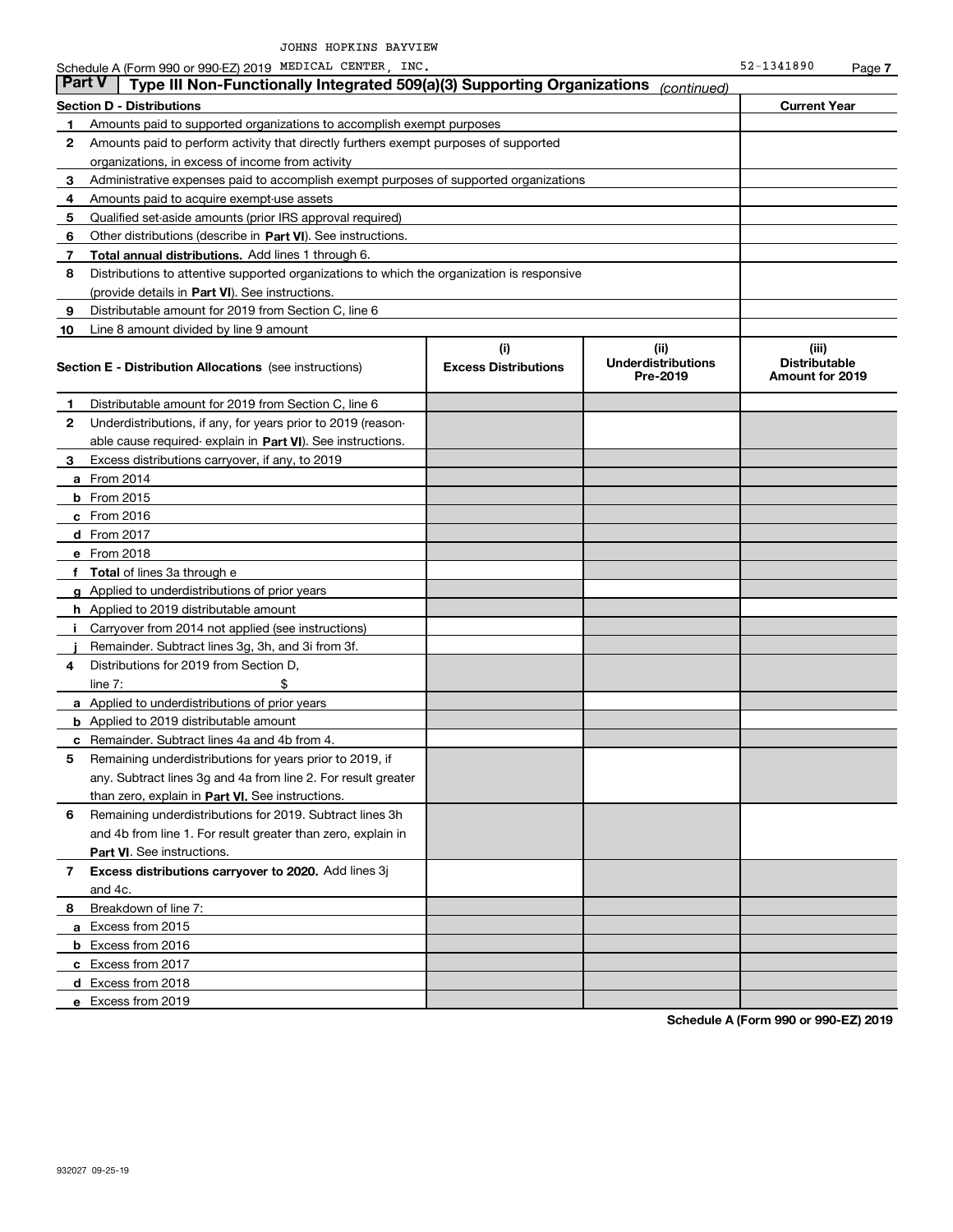|                | Schedule A (Form 990 or 990-EZ) 2019 MEDICAL CENTER, INC.                                                                                                                                                                                                                                                                                                                                                                                                                                                                                                                                   | 52-1341890 | Page 8 |
|----------------|---------------------------------------------------------------------------------------------------------------------------------------------------------------------------------------------------------------------------------------------------------------------------------------------------------------------------------------------------------------------------------------------------------------------------------------------------------------------------------------------------------------------------------------------------------------------------------------------|------------|--------|
| <b>Part VI</b> | Supplemental Information. Provide the explanations required by Part II, line 10; Part II, line 17a or 17b; Part III, line 12;<br>Part IV, Section A, lines 1, 2, 3b, 3c, 4b, 4c, 5a, 6, 9a, 9b, 9c, 11a, 11b, and 11c; Part IV, Section B, lines 1 and 2; Part IV, Section C,<br>line 1; Part IV, Section D, lines 2 and 3; Part IV, Section E, lines 1c, 2a, 2b, 3a, and 3b; Part V, line 1; Part V, Section B, line 1e; Part V,<br>Section D, lines 5, 6, and 8; and Part V, Section E, lines 2, 5, and 6. Also complete this part for any additional information.<br>(See instructions.) |            |        |
|                |                                                                                                                                                                                                                                                                                                                                                                                                                                                                                                                                                                                             |            |        |
|                |                                                                                                                                                                                                                                                                                                                                                                                                                                                                                                                                                                                             |            |        |
|                |                                                                                                                                                                                                                                                                                                                                                                                                                                                                                                                                                                                             |            |        |
|                |                                                                                                                                                                                                                                                                                                                                                                                                                                                                                                                                                                                             |            |        |
|                |                                                                                                                                                                                                                                                                                                                                                                                                                                                                                                                                                                                             |            |        |
|                |                                                                                                                                                                                                                                                                                                                                                                                                                                                                                                                                                                                             |            |        |
|                |                                                                                                                                                                                                                                                                                                                                                                                                                                                                                                                                                                                             |            |        |
|                |                                                                                                                                                                                                                                                                                                                                                                                                                                                                                                                                                                                             |            |        |
|                |                                                                                                                                                                                                                                                                                                                                                                                                                                                                                                                                                                                             |            |        |
|                |                                                                                                                                                                                                                                                                                                                                                                                                                                                                                                                                                                                             |            |        |
|                |                                                                                                                                                                                                                                                                                                                                                                                                                                                                                                                                                                                             |            |        |
|                |                                                                                                                                                                                                                                                                                                                                                                                                                                                                                                                                                                                             |            |        |
|                |                                                                                                                                                                                                                                                                                                                                                                                                                                                                                                                                                                                             |            |        |
|                |                                                                                                                                                                                                                                                                                                                                                                                                                                                                                                                                                                                             |            |        |
|                |                                                                                                                                                                                                                                                                                                                                                                                                                                                                                                                                                                                             |            |        |
|                |                                                                                                                                                                                                                                                                                                                                                                                                                                                                                                                                                                                             |            |        |
|                |                                                                                                                                                                                                                                                                                                                                                                                                                                                                                                                                                                                             |            |        |
|                |                                                                                                                                                                                                                                                                                                                                                                                                                                                                                                                                                                                             |            |        |
|                |                                                                                                                                                                                                                                                                                                                                                                                                                                                                                                                                                                                             |            |        |
|                |                                                                                                                                                                                                                                                                                                                                                                                                                                                                                                                                                                                             |            |        |
|                |                                                                                                                                                                                                                                                                                                                                                                                                                                                                                                                                                                                             |            |        |
|                |                                                                                                                                                                                                                                                                                                                                                                                                                                                                                                                                                                                             |            |        |
|                |                                                                                                                                                                                                                                                                                                                                                                                                                                                                                                                                                                                             |            |        |
|                |                                                                                                                                                                                                                                                                                                                                                                                                                                                                                                                                                                                             |            |        |
|                |                                                                                                                                                                                                                                                                                                                                                                                                                                                                                                                                                                                             |            |        |
|                |                                                                                                                                                                                                                                                                                                                                                                                                                                                                                                                                                                                             |            |        |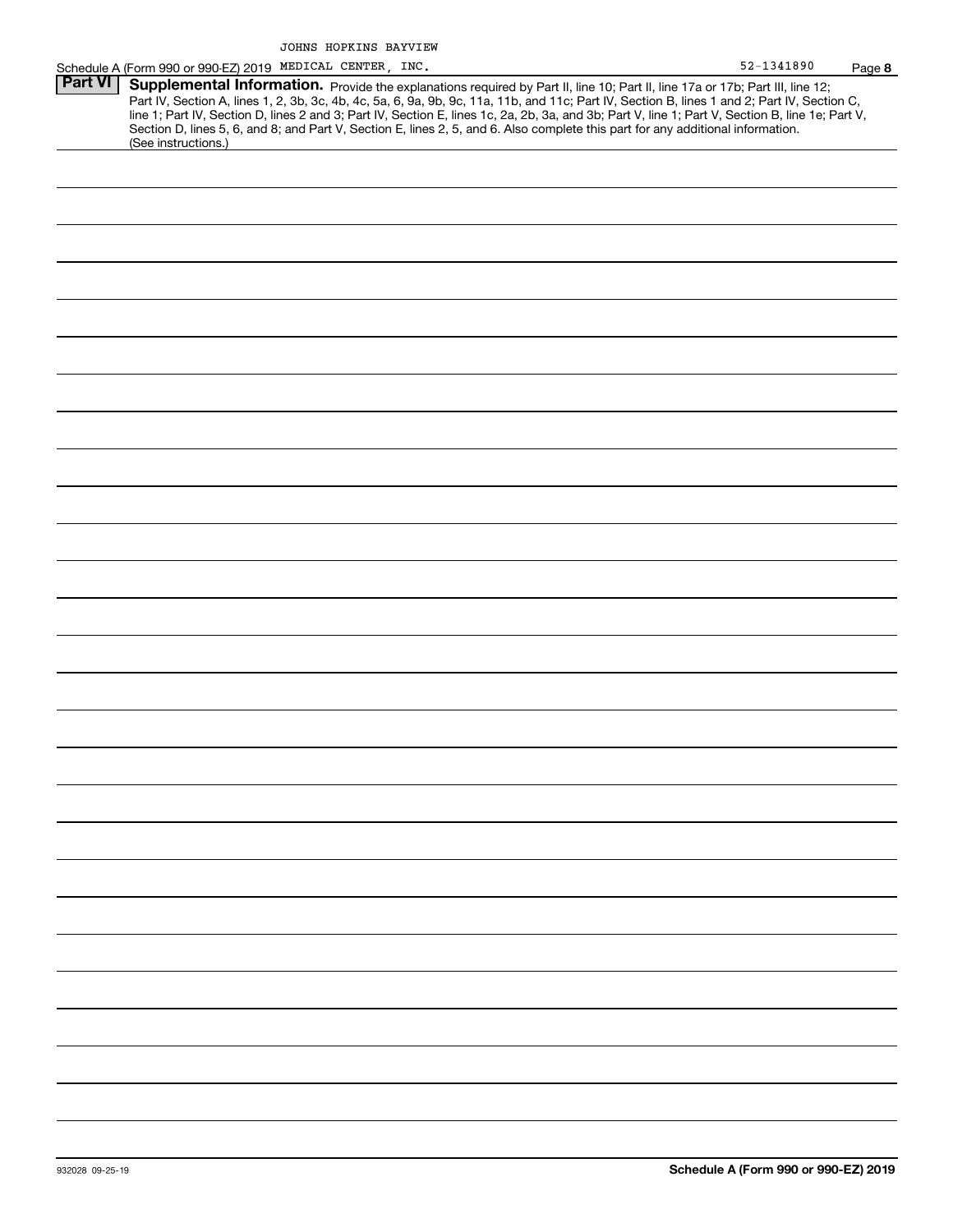Department of the Treasury **(Form 990, 990-EZ, or 990-PF)**

Internal Revenue Service Name of the organization \*\* PUBLIC DISCLOSURE COPY \*\*

## **Schedule B Schedule of Contributors**

**| Attach to Form 990, Form 990-EZ, or Form 990-PF. | Go to www.irs.gov/Form990 for the latest information.** OMB No. 1545-0047

# **2019**

**Employer identification number**

| JOHNS HOPKINS BAYVIEW          |            |
|--------------------------------|------------|
| MEDICAL CENTER<br>INC.         | 52-1341890 |
| Organization type (check one): |            |

| Filers of:         | Section:                                                                    |
|--------------------|-----------------------------------------------------------------------------|
| Form 990 or 990-EZ | X  <br>$501(c)$ ( $3$ ) (enter number) organization                         |
|                    | $4947(a)(1)$ nonexempt charitable trust not treated as a private foundation |
|                    | 527 political organization                                                  |
| Form 990-PF        | 501(c)(3) exempt private foundation                                         |
|                    | 4947(a)(1) nonexempt charitable trust treated as a private foundation       |
|                    | 501(c)(3) taxable private foundation                                        |

Check if your organization is covered by the **General Rule** or a **Special Rule. Note:**  Only a section 501(c)(7), (8), or (10) organization can check boxes for both the General Rule and a Special Rule. See instructions.

#### **General Rule**

 $\overline{X}$  For an organization filing Form 990, 990-EZ, or 990-PF that received, during the year, contributions totaling \$5,000 or more (in money or property) from any one contributor. Complete Parts I and II. See instructions for determining a contributor's total contributions.

#### **Special Rules**

any one contributor, during the year, total contributions of the greater of  $\,$  (1) \$5,000; or **(2)** 2% of the amount on (i) Form 990, Part VIII, line 1h; For an organization described in section 501(c)(3) filing Form 990 or 990-EZ that met the 33 1/3% support test of the regulations under sections 509(a)(1) and 170(b)(1)(A)(vi), that checked Schedule A (Form 990 or 990-EZ), Part II, line 13, 16a, or 16b, and that received from or (ii) Form 990-EZ, line 1. Complete Parts I and II.  $\mathcal{L}^{\text{max}}$ 

year, total contributions of more than \$1,000 *exclusively* for religious, charitable, scientific, literary, or educational purposes, or for the For an organization described in section 501(c)(7), (8), or (10) filing Form 990 or 990-EZ that received from any one contributor, during the prevention of cruelty to children or animals. Complete Parts I, II, and III.  $\mathcal{L}^{\text{max}}$ 

purpose. Don't complete any of the parts unless the **General Rule** applies to this organization because it received *nonexclusively* year, contributions <sub>exclusively</sub> for religious, charitable, etc., purposes, but no such contributions totaled more than \$1,000. If this box is checked, enter here the total contributions that were received during the year for an  $\;$ exclusively religious, charitable, etc., For an organization described in section 501(c)(7), (8), or (10) filing Form 990 or 990-EZ that received from any one contributor, during the religious, charitable, etc., contributions totaling \$5,000 or more during the year  $\Box$ — $\Box$  =  $\Box$  $\mathcal{L}^{\text{max}}$ 

**Caution:**  An organization that isn't covered by the General Rule and/or the Special Rules doesn't file Schedule B (Form 990, 990-EZ, or 990-PF),  **must** but it answer "No" on Part IV, line 2, of its Form 990; or check the box on line H of its Form 990-EZ or on its Form 990-PF, Part I, line 2, to certify that it doesn't meet the filing requirements of Schedule B (Form 990, 990-EZ, or 990-PF).

**For Paperwork Reduction Act Notice, see the instructions for Form 990, 990-EZ, or 990-PF. Schedule B (Form 990, 990-EZ, or 990-PF) (2019)** LHA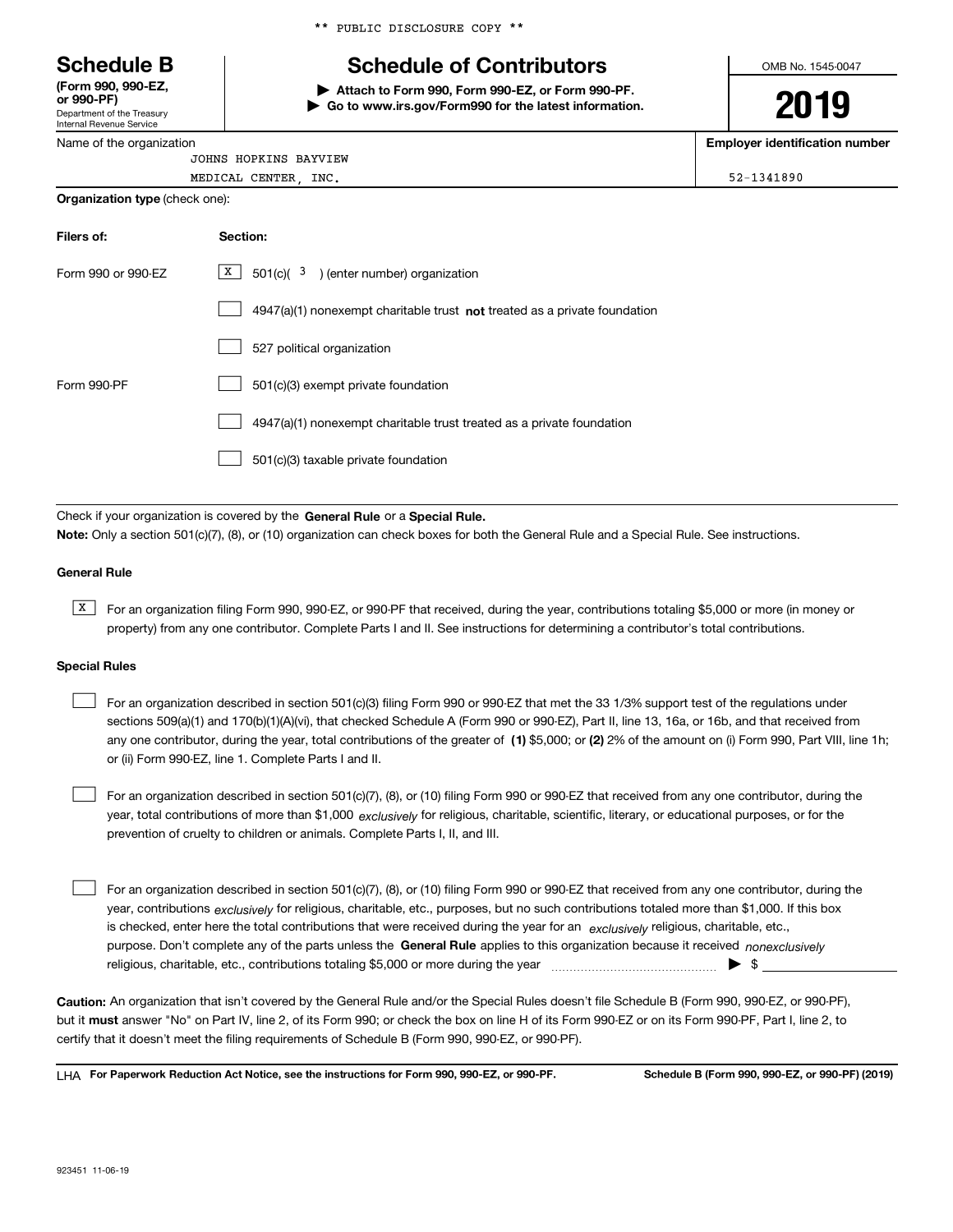|            | Schedule B (Form 990, 990-EZ, or 990-PF) (2019)                                                |                                   | Page 2                                                                                                  |
|------------|------------------------------------------------------------------------------------------------|-----------------------------------|---------------------------------------------------------------------------------------------------------|
|            | Name of organization                                                                           |                                   | <b>Employer identification number</b>                                                                   |
|            | JOHNS HOPKINS BAYVIEW<br>MEDICAL CENTER, INC.                                                  |                                   | 52-1341890                                                                                              |
| Part I     | Contributors (see instructions). Use duplicate copies of Part I if additional space is needed. |                                   |                                                                                                         |
| (a)<br>No. | (b)<br>Name, address, and ZIP + 4                                                              | (c)<br><b>Total contributions</b> | (d)<br>Type of contribution                                                                             |
| 1          |                                                                                                | \$                                | x<br>Person<br>Payroll<br>Noncash<br>30,000.<br>(Complete Part II for<br>noncash contributions.)        |
| (a)<br>No. | (b)<br>Name, address, and ZIP + 4                                                              | (c)<br><b>Total contributions</b> | (d)<br>Type of contribution                                                                             |
| 2          |                                                                                                | 138,236.<br>$\frac{1}{2}$         | x<br>Person<br>Payroll<br>Noncash<br>(Complete Part II for<br>noncash contributions.)                   |
| (a)<br>No. | (b)<br>Name, address, and ZIP + 4                                                              | (c)<br><b>Total contributions</b> | (d)<br>Type of contribution                                                                             |
| 3          |                                                                                                | \$                                | x<br>Person<br>Payroll<br>Noncash<br>25,000.<br>(Complete Part II for<br>noncash contributions.)        |
| (a)<br>No. | (b)<br>Name, address, and ZIP + 4                                                              | (c)<br><b>Total contributions</b> | (d)<br>Type of contribution                                                                             |
| 4          |                                                                                                | \$                                | X<br>Person<br>Payroll<br><b>Noncash</b><br>50,000.<br>(Complete Part II for<br>noncash contributions.) |
| (a)<br>No. | (b)<br>Name, address, and ZIP + 4                                                              | (c)<br><b>Total contributions</b> | (d)<br>Type of contribution                                                                             |
| 5          |                                                                                                | \$                                | X<br>Person<br>Payroll<br>Noncash<br>21,340.<br>(Complete Part II for<br>noncash contributions.)        |
| (a)<br>No. | (b)<br>Name, address, and ZIP + 4                                                              | (c)<br><b>Total contributions</b> | (d)<br>Type of contribution                                                                             |
| 6          |                                                                                                | \$                                | x<br>Person<br>Payroll<br>Noncash<br>34,500.<br>(Complete Part II for<br>noncash contributions.)        |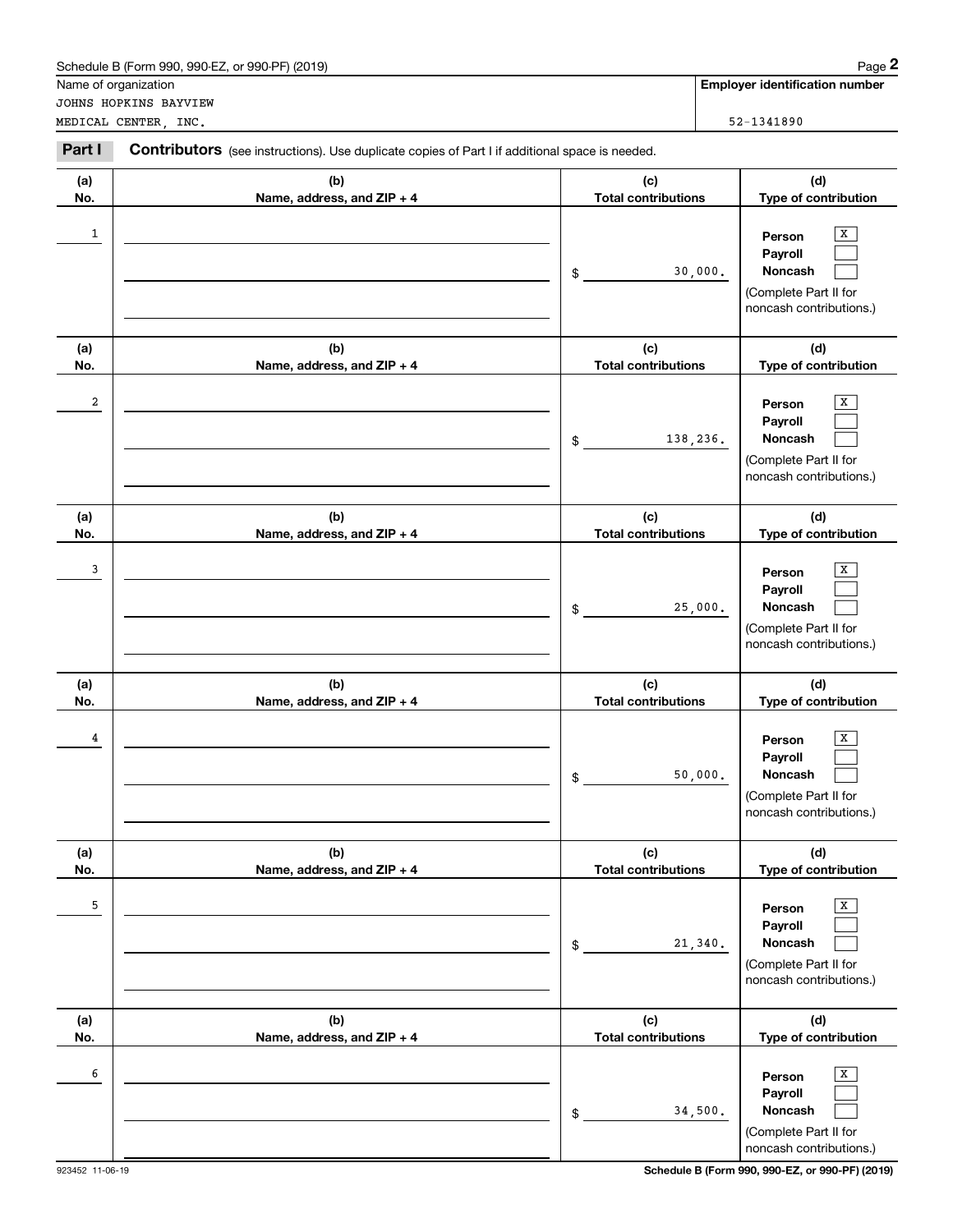|                | Schedule B (Form 990, 990-EZ, or 990-PF) (2019)                                                       |                                   | Page 2                                                                                          |
|----------------|-------------------------------------------------------------------------------------------------------|-----------------------------------|-------------------------------------------------------------------------------------------------|
|                | Name of organization                                                                                  |                                   | <b>Employer identification number</b>                                                           |
|                | JOHNS HOPKINS BAYVIEW<br>MEDICAL CENTER, INC.                                                         |                                   | 52-1341890                                                                                      |
|                |                                                                                                       |                                   |                                                                                                 |
| Part I         | <b>Contributors</b> (see instructions). Use duplicate copies of Part I if additional space is needed. |                                   |                                                                                                 |
| (a)            | (b)                                                                                                   | (c)                               | (d)                                                                                             |
| No.            | Name, address, and ZIP + 4                                                                            | <b>Total contributions</b>        | Type of contribution                                                                            |
| $\overline{7}$ |                                                                                                       | \$                                | x<br>Person<br>Payroll<br>Noncash<br>9,000.<br>(Complete Part II for<br>noncash contributions.) |
| (a)<br>No.     | (b)<br>Name, address, and ZIP + 4                                                                     | (c)<br><b>Total contributions</b> | (d)<br>Type of contribution                                                                     |
| 8              |                                                                                                       | 10,000.<br>\$                     | х<br>Person<br>Payroll<br>Noncash<br>(Complete Part II for<br>noncash contributions.)           |
| (a)<br>No.     | (b)<br>Name, address, and ZIP + 4                                                                     | (c)<br><b>Total contributions</b> | (d)<br>Type of contribution                                                                     |
| 9              |                                                                                                       | 11,285.<br>\$                     | х<br>Person<br>Payroll<br>Noncash<br>(Complete Part II for<br>noncash contributions.)           |
| (a)<br>No.     | (b)<br>Name, address, and ZIP + 4                                                                     | (c)<br><b>Total contributions</b> | (d)<br>Type of contribution                                                                     |
| 10             |                                                                                                       | 50,000.<br>\$                     | x<br>Person<br>Payroll<br>Noncash<br>(Complete Part II for<br>noncash contributions.)           |
| (a)<br>No.     | (b)<br>Name, address, and ZIP + 4                                                                     | (c)<br><b>Total contributions</b> | (d)<br>Type of contribution                                                                     |
| 11             |                                                                                                       | 50,000.<br>\$                     | x<br>Person<br>Payroll<br>Noncash<br>(Complete Part II for<br>noncash contributions.)           |
| (a)<br>No.     | (b)<br>Name, address, and ZIP + 4                                                                     | (c)<br><b>Total contributions</b> | (d)<br>Type of contribution                                                                     |
| 12             |                                                                                                       | \$                                | x<br>Person<br>Payroll<br>Noncash<br>5,000.<br>(Complete Part II for<br>noncash contributions.) |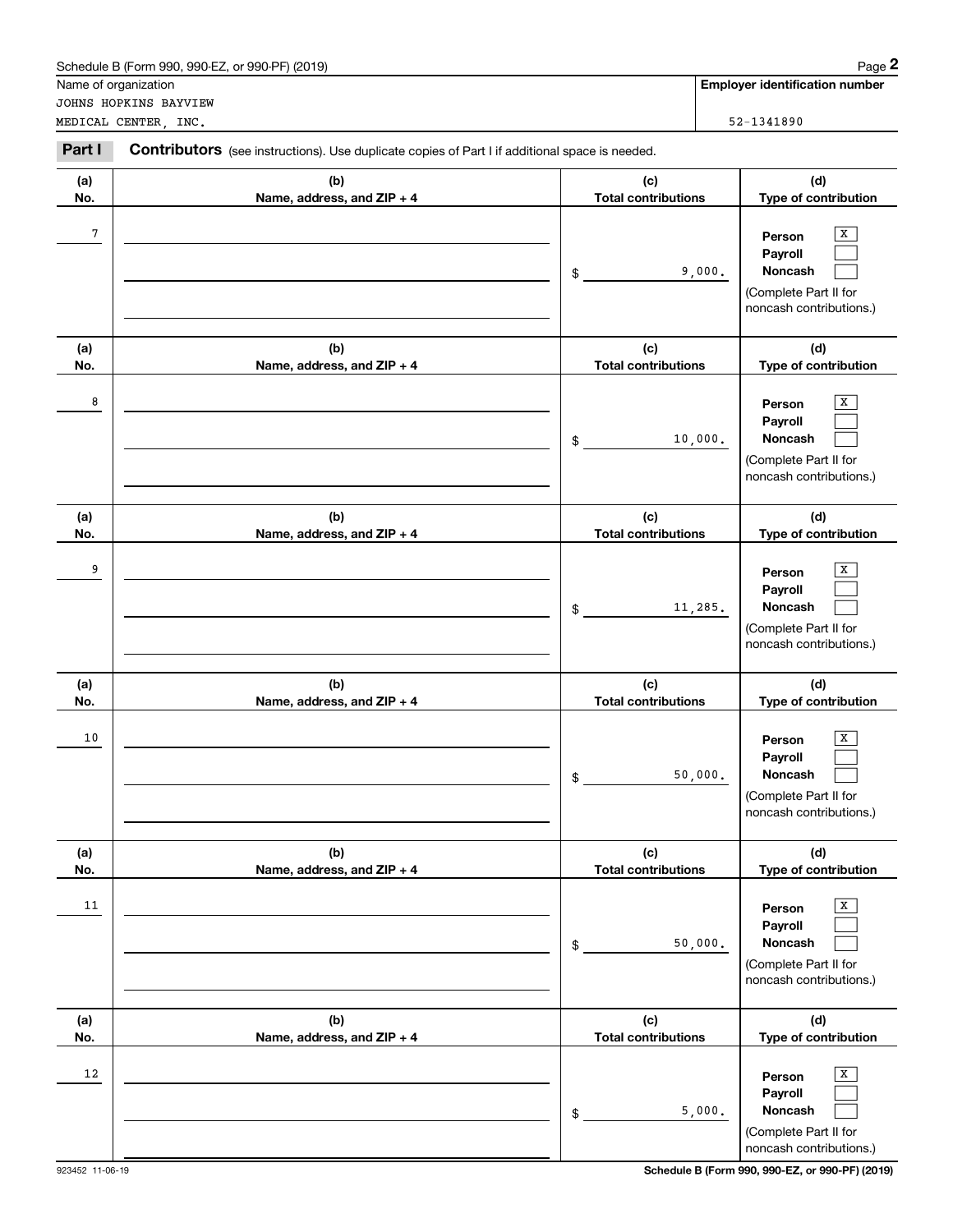|            | Schedule B (Form 990, 990-EZ, or 990-PF) (2019)                                                       |                                   | Page 2                                                                                |
|------------|-------------------------------------------------------------------------------------------------------|-----------------------------------|---------------------------------------------------------------------------------------|
|            | Name of organization                                                                                  |                                   | <b>Employer identification number</b>                                                 |
|            | JOHNS HOPKINS BAYVIEW<br>MEDICAL CENTER, INC.                                                         |                                   | 52-1341890                                                                            |
|            |                                                                                                       |                                   |                                                                                       |
| Part I     | <b>Contributors</b> (see instructions). Use duplicate copies of Part I if additional space is needed. |                                   |                                                                                       |
| (a)        | (b)                                                                                                   | (c)                               | (d)                                                                                   |
| No.        | Name, address, and ZIP + 4                                                                            | <b>Total contributions</b>        | Type of contribution                                                                  |
| 13         |                                                                                                       | 41, 919, 738.<br>\$               | x<br>Person<br>Payroll<br>Noncash<br>(Complete Part II for<br>noncash contributions.) |
| (a)<br>No. | (b)<br>Name, address, and ZIP + 4                                                                     | (c)<br><b>Total contributions</b> | (d)<br>Type of contribution                                                           |
| 14         |                                                                                                       | 38,812.<br>\$                     | х<br>Person<br>Payroll<br>Noncash<br>(Complete Part II for<br>noncash contributions.) |
| (a)<br>No. | (b)<br>Name, address, and ZIP + 4                                                                     | (c)<br><b>Total contributions</b> | (d)<br>Type of contribution                                                           |
| 15         |                                                                                                       | 159,966.<br>\$                    | х<br>Person<br>Payroll<br>Noncash<br>(Complete Part II for<br>noncash contributions.) |
| (a)<br>No. | (b)<br>Name, address, and ZIP + 4                                                                     | (c)<br><b>Total contributions</b> | (d)<br>Type of contribution                                                           |
| 16         |                                                                                                       | 50,000.<br>\$                     | x<br>Person<br>Payroll<br>Noncash<br>(Complete Part II for<br>noncash contributions.) |
| (a)<br>No. | (b)<br>Name, address, and ZIP + 4                                                                     | (c)<br><b>Total contributions</b> | (d)<br>Type of contribution                                                           |
| 17         |                                                                                                       | 299,570.<br>\$                    | x<br>Person<br>Payroll<br>Noncash<br>(Complete Part II for<br>noncash contributions.) |
| (a)<br>No. | (b)<br>Name, address, and ZIP + 4                                                                     | (c)<br><b>Total contributions</b> | (d)<br>Type of contribution                                                           |
| 18         |                                                                                                       | 1,476,966.<br>$\mathcal{L}$       | x<br>Person<br>Payroll<br>Noncash<br>(Complete Part II for<br>noncash contributions.) |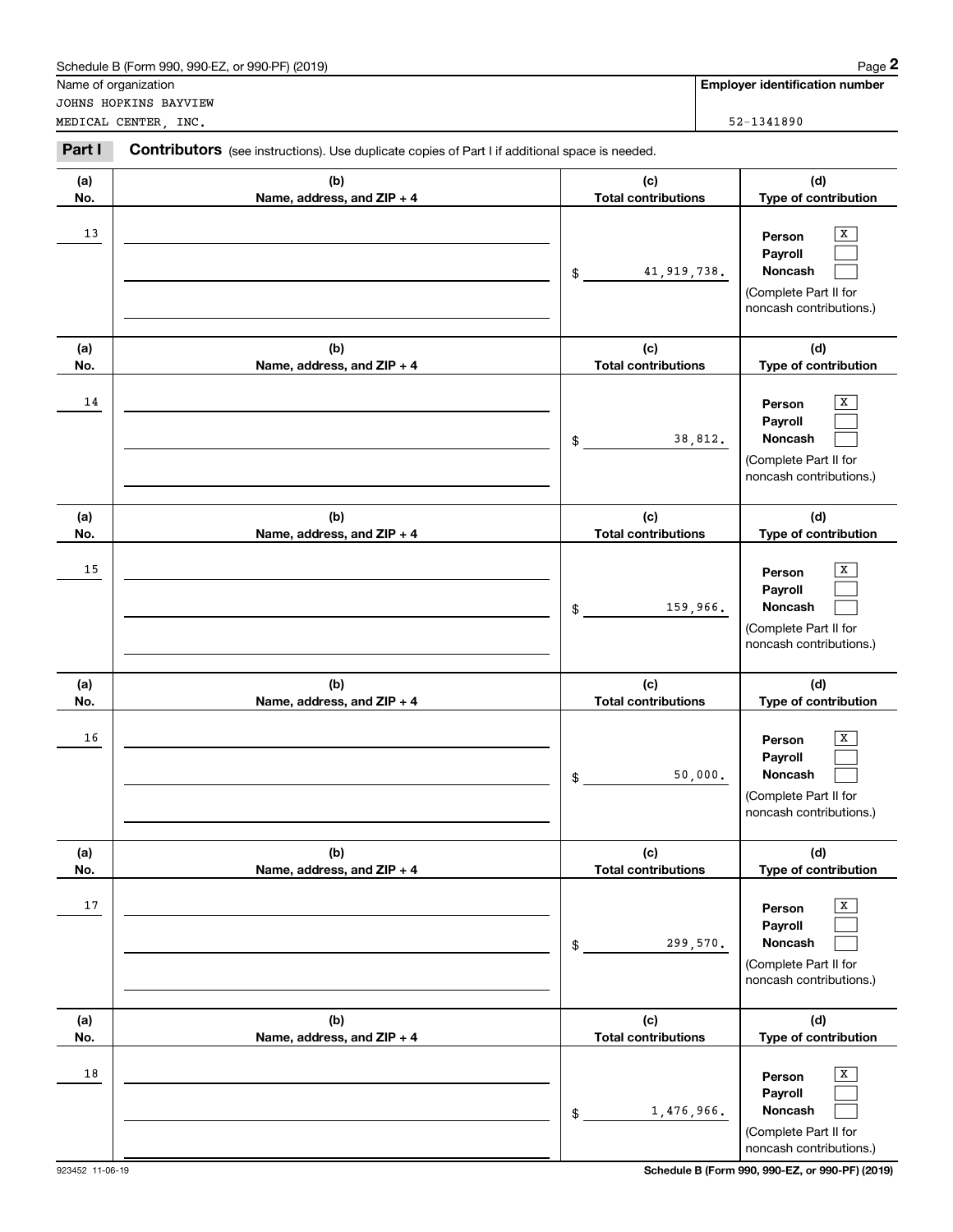|            | Schedule B (Form 990, 990-EZ, or 990-PF) (2019)                                                |                                   | Page 2                                                                                           |
|------------|------------------------------------------------------------------------------------------------|-----------------------------------|--------------------------------------------------------------------------------------------------|
|            | Name of organization                                                                           |                                   | <b>Employer identification number</b>                                                            |
|            | JOHNS HOPKINS BAYVIEW                                                                          |                                   | 52-1341890                                                                                       |
|            | MEDICAL CENTER, INC.                                                                           |                                   |                                                                                                  |
| Part I     | Contributors (see instructions). Use duplicate copies of Part I if additional space is needed. |                                   |                                                                                                  |
| (a)        | (b)                                                                                            | (c)                               | (d)                                                                                              |
| No.        | Name, address, and ZIP + 4                                                                     | <b>Total contributions</b>        | Type of contribution                                                                             |
| 19         |                                                                                                | \$                                | х<br>Person<br>Payroll<br>Noncash<br>50,673.<br>(Complete Part II for<br>noncash contributions.) |
| (a)        | (b)                                                                                            | (c)                               | (d)                                                                                              |
| No.        | Name, address, and ZIP + 4                                                                     | <b>Total contributions</b>        | Type of contribution                                                                             |
| 20         |                                                                                                | \$                                | X<br>Person<br>Payroll<br>Noncash<br>94,523.<br>(Complete Part II for<br>noncash contributions.) |
| (a)<br>No. | (b)<br>Name, address, and ZIP + 4                                                              | (c)<br><b>Total contributions</b> | (d)<br>Type of contribution                                                                      |
| 21         |                                                                                                | 512,593.<br>\$                    | x<br>Person<br>Payroll<br>Noncash<br>(Complete Part II for<br>noncash contributions.)            |
| (a)<br>No. | (b)<br>Name, address, and ZIP + 4                                                              | (c)<br><b>Total contributions</b> | (d)<br>Type of contribution                                                                      |
| 22         |                                                                                                | 1,623,036.<br>\$                  | X<br>Person<br>Payroll<br><b>Noncash</b><br>(Complete Part II for<br>noncash contributions.)     |
| (a)        | (b)<br>Name, address, and ZIP + 4                                                              | (c)<br><b>Total contributions</b> | (d)                                                                                              |
| No.<br>23  |                                                                                                |                                   | Type of contribution<br>x<br>Person                                                              |
|            |                                                                                                | \$                                | Payroll<br>Noncash<br>5,000.<br>(Complete Part II for<br>noncash contributions.)                 |
| (a)<br>No. | (b)<br>Name, address, and ZIP + 4                                                              | (c)<br><b>Total contributions</b> | (d)<br>Type of contribution                                                                      |
|            |                                                                                                | \$                                | Person<br>Payroll<br>Noncash<br>(Complete Part II for<br>noncash contributions.)                 |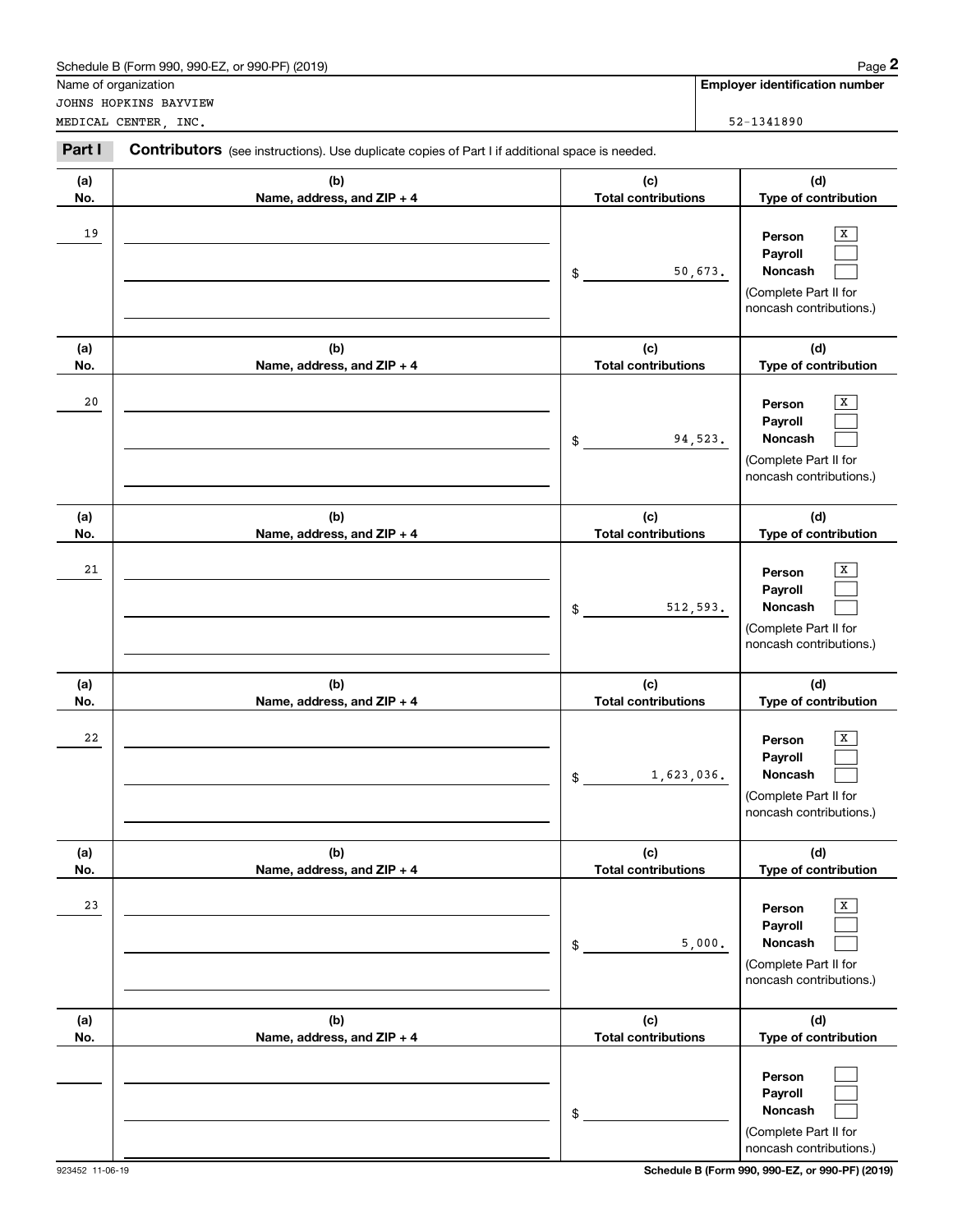|                              | Schedule B (Form 990, 990-EZ, or 990-PF) (2019)                                                     |                                                 | Page 3                                |
|------------------------------|-----------------------------------------------------------------------------------------------------|-------------------------------------------------|---------------------------------------|
|                              | Name of organization                                                                                |                                                 | <b>Employer identification number</b> |
|                              | JOHNS HOPKINS BAYVIEW<br>MEDICAL CENTER, INC.                                                       |                                                 | 52-1341890                            |
| Part II                      | Noncash Property (see instructions). Use duplicate copies of Part II if additional space is needed. |                                                 |                                       |
| (a)<br>No.<br>from<br>Part I | (b)<br>Description of noncash property given                                                        | (c)<br>FMV (or estimate)<br>(See instructions.) | (d)<br>Date received                  |
|                              |                                                                                                     | $\frac{1}{2}$                                   |                                       |
| (a)<br>No.<br>from<br>Part I | (b)<br>Description of noncash property given                                                        | (c)<br>FMV (or estimate)<br>(See instructions.) | (d)<br>Date received                  |
|                              |                                                                                                     | $\frac{1}{2}$                                   |                                       |
| (a)<br>No.<br>from<br>Part I | (b)<br>Description of noncash property given                                                        | (c)<br>FMV (or estimate)<br>(See instructions.) | (d)<br>Date received                  |
|                              |                                                                                                     | $$^{\circ}$                                     |                                       |
| (a)<br>No.<br>from<br>Part I | (b)<br>Description of noncash property given                                                        | (c)<br>FMV (or estimate)<br>(See instructions.) | (d)<br>Date received                  |
|                              |                                                                                                     | \$                                              |                                       |
| (a)<br>No.<br>from<br>Part I | (b)<br>Description of noncash property given                                                        | (c)<br>FMV (or estimate)<br>(See instructions.) | (d)<br>Date received                  |
|                              |                                                                                                     | \$                                              |                                       |
| (a)<br>No.<br>from<br>Part I | (b)<br>Description of noncash property given                                                        | (c)<br>FMV (or estimate)<br>(See instructions.) | (d)<br>Date received                  |
|                              |                                                                                                     | \$                                              |                                       |

923453 11-06-19 **Schedule B (Form 990, 990-EZ, or 990-PF) (2019)**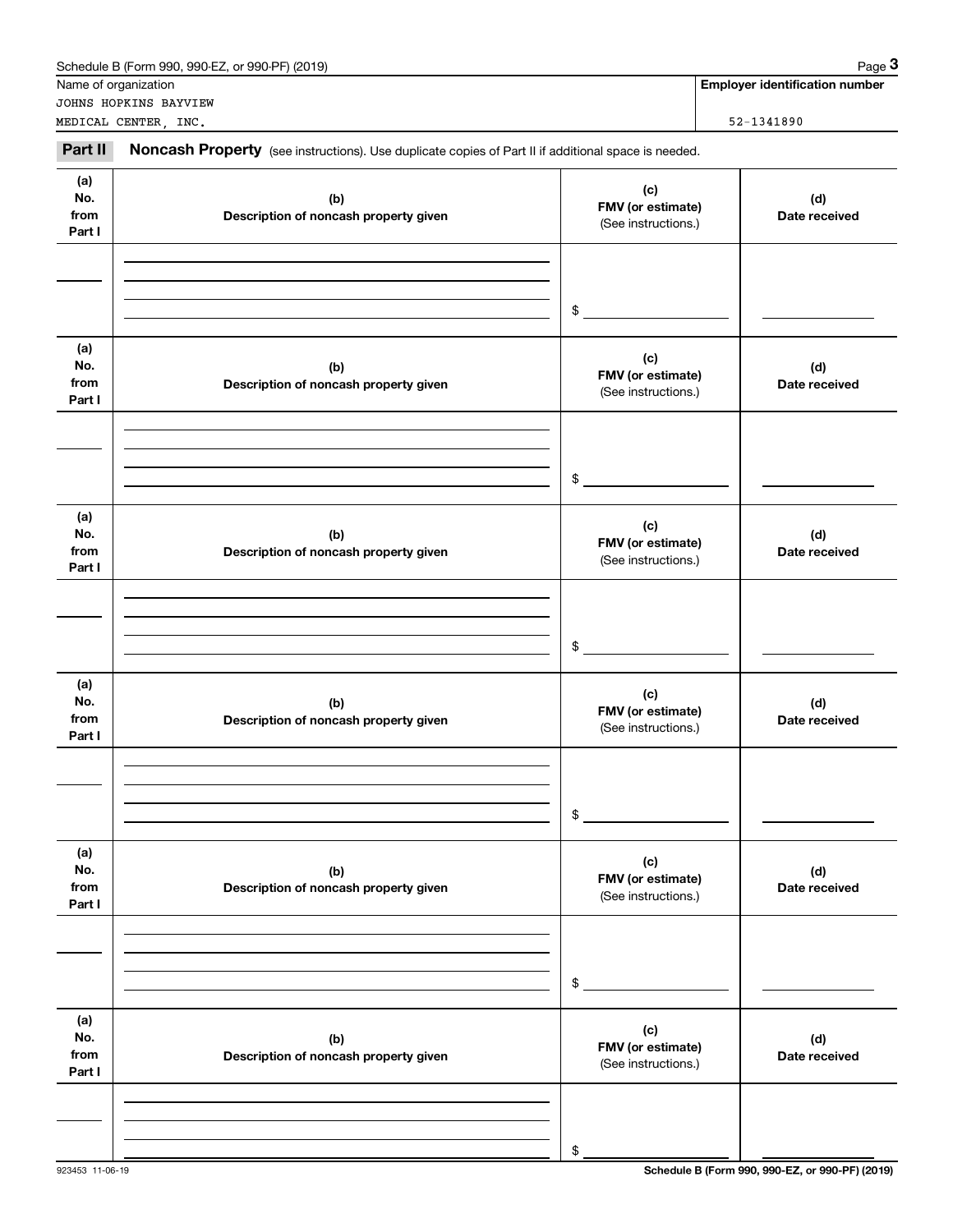|                                               | Schedule B (Form 990, 990-EZ, or 990-PF) (2019)                                                                                                                                                                                                                                                                                                                                                                                                                                                                  |                      |  | Page 4                                   |  |  |  |  |
|-----------------------------------------------|------------------------------------------------------------------------------------------------------------------------------------------------------------------------------------------------------------------------------------------------------------------------------------------------------------------------------------------------------------------------------------------------------------------------------------------------------------------------------------------------------------------|----------------------|--|------------------------------------------|--|--|--|--|
| Name of organization                          |                                                                                                                                                                                                                                                                                                                                                                                                                                                                                                                  |                      |  | <b>Employer identification number</b>    |  |  |  |  |
|                                               | JOHNS HOPKINS BAYVIEW                                                                                                                                                                                                                                                                                                                                                                                                                                                                                            |                      |  |                                          |  |  |  |  |
|                                               | MEDICAL CENTER, INC.                                                                                                                                                                                                                                                                                                                                                                                                                                                                                             |                      |  | 52-1341890                               |  |  |  |  |
| Part III                                      | Exclusively religious, charitable, etc., contributions to organizations described in section 501(c)(7), (8), or (10) that total more than \$1,000 for the year<br>from any one contributor. Complete columns (a) through (e) and the following line entry. For organizations<br>completing Part III, enter the total of exclusively religious, charitable, etc., contributions of $$1,000$ or less for the year. (Enter this info. once.) $$$<br>Use duplicate copies of Part III if additional space is needed. |                      |  |                                          |  |  |  |  |
| $(a)$ No.<br>from<br>Part I                   | (b) Purpose of gift                                                                                                                                                                                                                                                                                                                                                                                                                                                                                              | (c) Use of gift      |  | (d) Description of how gift is held      |  |  |  |  |
|                                               |                                                                                                                                                                                                                                                                                                                                                                                                                                                                                                                  |                      |  |                                          |  |  |  |  |
|                                               |                                                                                                                                                                                                                                                                                                                                                                                                                                                                                                                  | (e) Transfer of gift |  |                                          |  |  |  |  |
|                                               | Transferee's name, address, and $ZIP + 4$                                                                                                                                                                                                                                                                                                                                                                                                                                                                        |                      |  | Relationship of transferor to transferee |  |  |  |  |
|                                               |                                                                                                                                                                                                                                                                                                                                                                                                                                                                                                                  |                      |  |                                          |  |  |  |  |
| (a) No.<br>from<br>Part I                     | (b) Purpose of gift                                                                                                                                                                                                                                                                                                                                                                                                                                                                                              | (c) Use of gift      |  | (d) Description of how gift is held      |  |  |  |  |
|                                               |                                                                                                                                                                                                                                                                                                                                                                                                                                                                                                                  |                      |  |                                          |  |  |  |  |
|                                               |                                                                                                                                                                                                                                                                                                                                                                                                                                                                                                                  | (e) Transfer of gift |  |                                          |  |  |  |  |
|                                               | Transferee's name, address, and $ZIP + 4$                                                                                                                                                                                                                                                                                                                                                                                                                                                                        |                      |  | Relationship of transferor to transferee |  |  |  |  |
|                                               |                                                                                                                                                                                                                                                                                                                                                                                                                                                                                                                  |                      |  |                                          |  |  |  |  |
| (a) $\overline{\text{No.}}$<br>from<br>Part I | (b) Purpose of gift                                                                                                                                                                                                                                                                                                                                                                                                                                                                                              | (c) Use of gift      |  | (d) Description of how gift is held      |  |  |  |  |
|                                               |                                                                                                                                                                                                                                                                                                                                                                                                                                                                                                                  |                      |  |                                          |  |  |  |  |
|                                               |                                                                                                                                                                                                                                                                                                                                                                                                                                                                                                                  | (e) Transfer of gift |  |                                          |  |  |  |  |
|                                               | Transferee's name, address, and ZIP + 4                                                                                                                                                                                                                                                                                                                                                                                                                                                                          |                      |  | Relationship of transferor to transferee |  |  |  |  |
|                                               |                                                                                                                                                                                                                                                                                                                                                                                                                                                                                                                  |                      |  |                                          |  |  |  |  |
| (a) No.<br>from<br>Part I                     | (b) Purpose of gift                                                                                                                                                                                                                                                                                                                                                                                                                                                                                              | (c) Use of gift      |  | (d) Description of how gift is held      |  |  |  |  |
|                                               |                                                                                                                                                                                                                                                                                                                                                                                                                                                                                                                  |                      |  |                                          |  |  |  |  |
|                                               | (e) Transfer of gift                                                                                                                                                                                                                                                                                                                                                                                                                                                                                             |                      |  |                                          |  |  |  |  |
|                                               | Transferee's name, address, and ZIP + 4                                                                                                                                                                                                                                                                                                                                                                                                                                                                          |                      |  | Relationship of transferor to transferee |  |  |  |  |
|                                               |                                                                                                                                                                                                                                                                                                                                                                                                                                                                                                                  |                      |  |                                          |  |  |  |  |
|                                               |                                                                                                                                                                                                                                                                                                                                                                                                                                                                                                                  |                      |  |                                          |  |  |  |  |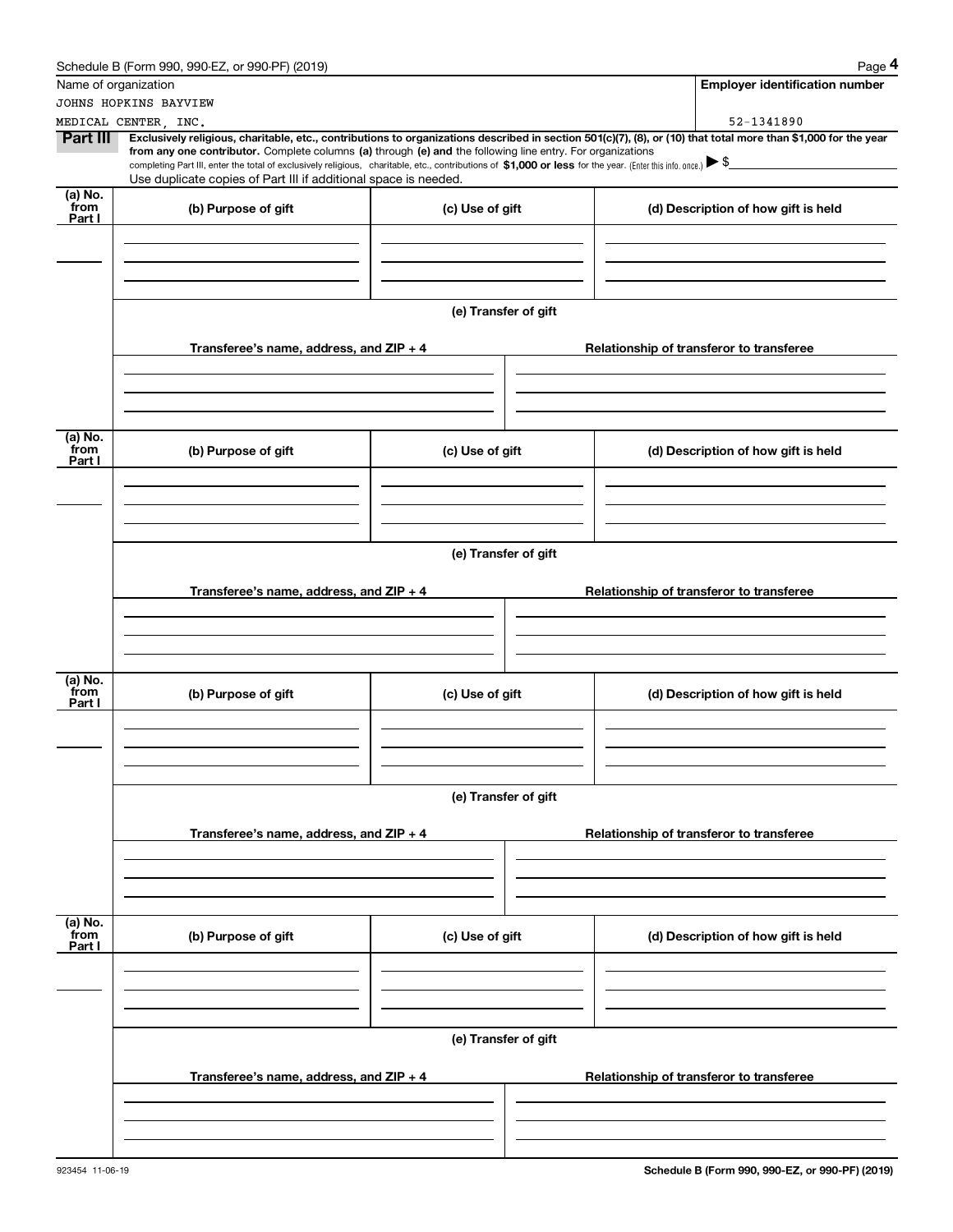| <b>SCHEDULE C</b>                                                                                                                                                                                                                                                           | <b>Political Campaign and Lobbying Activities</b>                                                                                                |                          | OMB No. 1545-0047                     |           |  |  |  |
|-----------------------------------------------------------------------------------------------------------------------------------------------------------------------------------------------------------------------------------------------------------------------------|--------------------------------------------------------------------------------------------------------------------------------------------------|--------------------------|---------------------------------------|-----------|--|--|--|
| (Form 990 or 990-EZ)                                                                                                                                                                                                                                                        | For Organizations Exempt From Income Tax Under section 501(c) and section 527                                                                    |                          |                                       |           |  |  |  |
| ► Complete if the organization is described below. ► Attach to Form 990 or Form 990-EZ.<br><b>Open to Public</b><br>Department of the Treasury<br>Inspection<br>► Go to www.irs.gov/Form990 for instructions and the latest information.<br><b>Internal Revenue Service</b> |                                                                                                                                                  |                          |                                       |           |  |  |  |
|                                                                                                                                                                                                                                                                             | If the organization answered "Yes," on Form 990, Part IV, line 3, or Form 990-EZ, Part V, line 46 (Political Campaign Activities), then          |                          |                                       |           |  |  |  |
|                                                                                                                                                                                                                                                                             | • Section 501(c)(3) organizations: Complete Parts I-A and B. Do not complete Part I-C.                                                           |                          |                                       |           |  |  |  |
|                                                                                                                                                                                                                                                                             | • Section 501(c) (other than section 501(c)(3)) organizations: Complete Parts I-A and C below. Do not complete Part I-B.                         |                          |                                       |           |  |  |  |
|                                                                                                                                                                                                                                                                             | • Section 527 organizations: Complete Part I-A only.                                                                                             |                          |                                       |           |  |  |  |
|                                                                                                                                                                                                                                                                             | lf the organization answered "Yes," on Form 990, Part IV, line 4, or Form 990-EZ, Part VI, line 47 (Lobbying Activities), then                   |                          |                                       |           |  |  |  |
|                                                                                                                                                                                                                                                                             | • Section 501(c)(3) organizations that have filed Form 5768 (election under section 501(h)): Complete Part II-A. Do not complete Part II-B.      |                          |                                       |           |  |  |  |
|                                                                                                                                                                                                                                                                             | • Section 501(c)(3) organizations that have NOT filed Form 5768 (election under section 501(h)): Complete Part II-B. Do not complete Part II-A.  |                          |                                       |           |  |  |  |
| Tax) (see separate instructions), then                                                                                                                                                                                                                                      | If the organization answered "Yes," on Form 990, Part IV, line 5 (Proxy Tax) (see separate instructions) or Form 990-EZ, Part V, line 35c (Proxy |                          |                                       |           |  |  |  |
|                                                                                                                                                                                                                                                                             | • Section 501(c)(4), (5), or (6) organizations: Complete Part III.                                                                               |                          |                                       |           |  |  |  |
| Name of organization                                                                                                                                                                                                                                                        | JOHNS HOPKINS BAYVIEW                                                                                                                            |                          | <b>Employer identification number</b> |           |  |  |  |
| Part I-A                                                                                                                                                                                                                                                                    | MEDICAL CENTER . INC.<br>Complete if the organization is exempt under section 501(c) or is a section 527 organization.                           |                          | 52-1341890                            |           |  |  |  |
|                                                                                                                                                                                                                                                                             |                                                                                                                                                  |                          |                                       |           |  |  |  |
| <b>2</b> Political campaign activity expenditures                                                                                                                                                                                                                           | 1 Provide a description of the organization's direct and indirect political campaign activities in Part IV.                                      |                          |                                       |           |  |  |  |
|                                                                                                                                                                                                                                                                             | 3 Volunteer hours for political campaign activities                                                                                              |                          |                                       |           |  |  |  |
|                                                                                                                                                                                                                                                                             |                                                                                                                                                  |                          |                                       |           |  |  |  |
| Part I-B I                                                                                                                                                                                                                                                                  | Complete if the organization is exempt under section 501(c)(3).                                                                                  |                          |                                       |           |  |  |  |
|                                                                                                                                                                                                                                                                             | 1 Enter the amount of any excise tax incurred by the organization under section 4955                                                             | $\blacktriangleright$ \$ |                                       |           |  |  |  |
|                                                                                                                                                                                                                                                                             |                                                                                                                                                  |                          |                                       |           |  |  |  |
|                                                                                                                                                                                                                                                                             | 3 If the organization incurred a section 4955 tax, did it file Form 4720 for this year?                                                          |                          | Yes                                   | <b>No</b> |  |  |  |
| 4a Was a correction made?                                                                                                                                                                                                                                                   |                                                                                                                                                  |                          | Yes                                   | <b>No</b> |  |  |  |
| h If "Yes " describe in Part IV                                                                                                                                                                                                                                             |                                                                                                                                                  |                          |                                       |           |  |  |  |

| <b>b</b> If "Yes." describe in Part IV.                                                                                     |  |
|-----------------------------------------------------------------------------------------------------------------------------|--|
| Part I-C   Complete if the organization is exempt under section 501(c), except section 501(c)(3).                           |  |
| <b>1</b> Enter the amount directly expended by the filing organization for section 527 exempt function activities $\bullet$ |  |
| 2 Enter the amount of the filing organization's funds contributed to other organizations for section 527                    |  |
| exempt function activities                                                                                                  |  |
| 3 Total exempt function expenditures. Add lines 1 and 2. Enter here and on Form 1120-POL,                                   |  |
| line 17b                                                                                                                    |  |

| 4 Did the filing organization file Form 1120-POL for this year?                                                                                   | ∣ Yes | ∣ No |
|---------------------------------------------------------------------------------------------------------------------------------------------------|-------|------|
| 5 Enter the names, addresses and employer identification number (EIN) of all section 527 political organizations to which the filing organization |       |      |
| made payments. For each organization listed, enter the amount paid from the filing organization's funds. Also enter the amount of political       |       |      |

contributions received that were promptly and directly delivered to a separate political organization, such as a separate segregated fund or a political action committee (PAC). If additional space is needed, provide information in Part IV.

| (a) Name | (b) Address | $(c)$ EIN | (d) Amount paid from<br>filing organization's<br>funds. If none, enter -0-. | (e) Amount of political<br>contributions received and<br>promptly and directly<br>delivered to a separate<br>political organization.<br>If none, enter -0-. |
|----------|-------------|-----------|-----------------------------------------------------------------------------|-------------------------------------------------------------------------------------------------------------------------------------------------------------|
|          |             |           |                                                                             |                                                                                                                                                             |
|          |             |           |                                                                             |                                                                                                                                                             |
|          |             |           |                                                                             |                                                                                                                                                             |
|          |             |           |                                                                             |                                                                                                                                                             |
|          |             |           |                                                                             |                                                                                                                                                             |
|          |             |           |                                                                             |                                                                                                                                                             |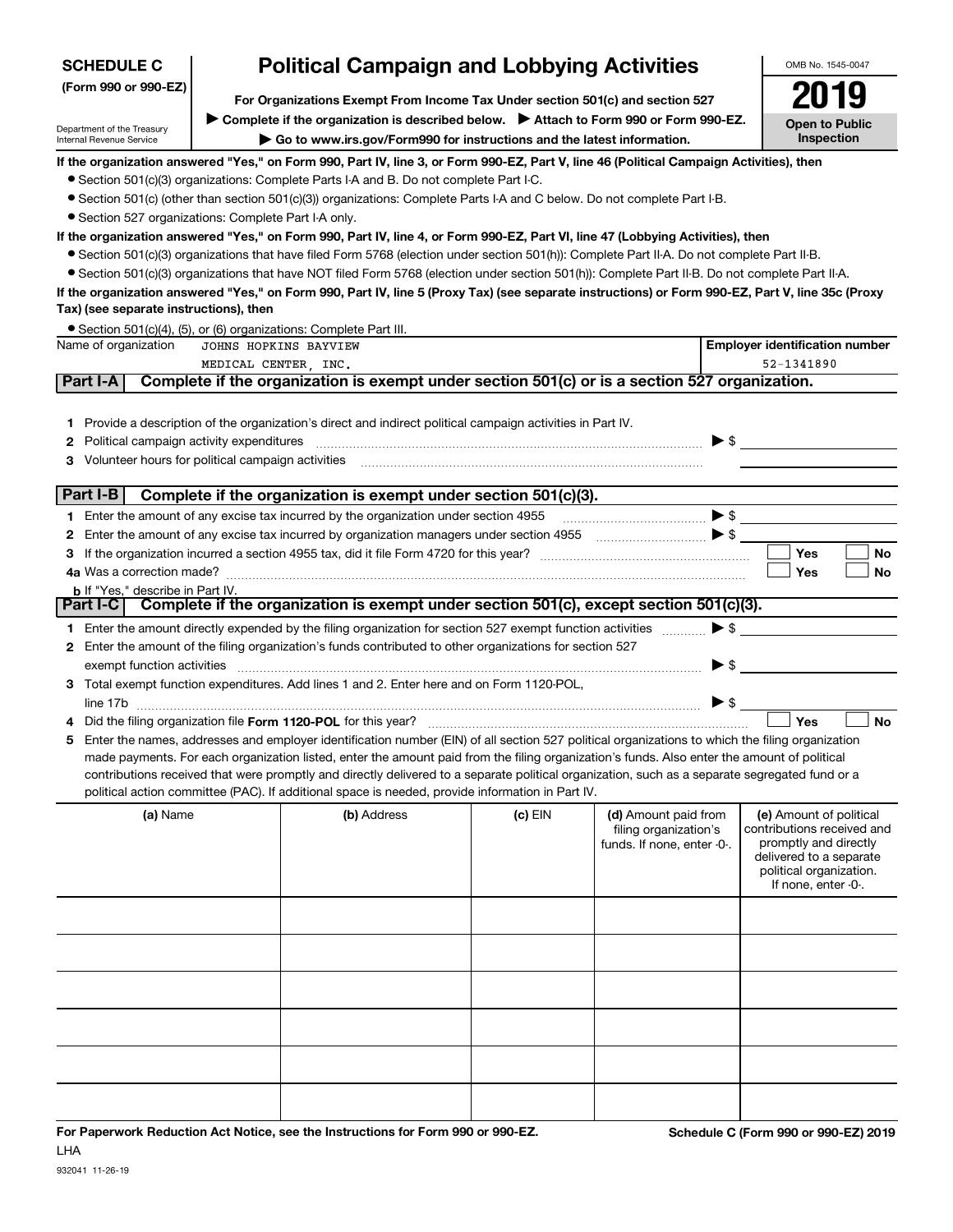| Schedule C (Form 990 or 990-EZ) 2019 MEDICAL CENTER, INC.                                                       |                                                       |                                                                                                                                   |            |                                        | 52-1341890<br>Page 2           |  |
|-----------------------------------------------------------------------------------------------------------------|-------------------------------------------------------|-----------------------------------------------------------------------------------------------------------------------------------|------------|----------------------------------------|--------------------------------|--|
| Complete if the organization is exempt under section 501(c)(3) and filed Form 5768 (election under<br>Part II-A |                                                       |                                                                                                                                   |            |                                        |                                |  |
| section 501(h)).                                                                                                |                                                       |                                                                                                                                   |            |                                        |                                |  |
| A Check $\blacktriangleright$                                                                                   |                                                       | if the filing organization belongs to an affiliated group (and list in Part IV each affiliated group member's name, address, EIN, |            |                                        |                                |  |
|                                                                                                                 | expenses, and share of excess lobbying expenditures). |                                                                                                                                   |            |                                        |                                |  |
| <b>B</b> Check $\blacktriangleright$                                                                            |                                                       | if the filing organization checked box A and "limited control" provisions apply.                                                  |            |                                        |                                |  |
|                                                                                                                 | <b>Limits on Lobbying Expenditures</b>                | (The term "expenditures" means amounts paid or incurred.)                                                                         |            | (a) Filing<br>organization's<br>totals | (b) Affiliated group<br>totals |  |
| 1a Total lobbying expenditures to influence public opinion (grassroots lobbying)                                |                                                       |                                                                                                                                   |            |                                        |                                |  |
| <b>b</b> Total lobbying expenditures to influence a legislative body (direct lobbying)                          |                                                       | 150,939,                                                                                                                          |            |                                        |                                |  |
|                                                                                                                 |                                                       |                                                                                                                                   |            | 150,939.                               |                                |  |
| d Other exempt purpose expenditures                                                                             |                                                       |                                                                                                                                   |            | 663, 591, 918.                         |                                |  |
| e Total exempt purpose expenditures (add lines 1c and 1d) www.www.www.www.www.www.ww.                           |                                                       |                                                                                                                                   |            | 663, 742, 857.                         |                                |  |
| f Lobbying nontaxable amount. Enter the amount from the following table in both columns.                        |                                                       |                                                                                                                                   |            | 1,000,000.                             |                                |  |
| If the amount on line 1e, column (a) or (b) is:                                                                 |                                                       | The lobbying nontaxable amount is:                                                                                                |            |                                        |                                |  |
| Not over \$500,000                                                                                              |                                                       | 20% of the amount on line 1e.                                                                                                     |            |                                        |                                |  |
| Over \$500,000 but not over \$1,000,000                                                                         |                                                       | \$100,000 plus 15% of the excess over \$500,000.                                                                                  |            |                                        |                                |  |
| Over \$1,000,000 but not over \$1,500,000                                                                       |                                                       | \$175,000 plus 10% of the excess over \$1,000,000.                                                                                |            |                                        |                                |  |
| Over \$1,500,000 but not over \$17,000,000                                                                      |                                                       | \$225,000 plus 5% of the excess over \$1,500,000.                                                                                 |            |                                        |                                |  |
| Over \$17,000,000                                                                                               | \$1,000,000.                                          |                                                                                                                                   |            |                                        |                                |  |
|                                                                                                                 |                                                       |                                                                                                                                   |            |                                        |                                |  |
| g Grassroots nontaxable amount (enter 25% of line 1f)                                                           |                                                       |                                                                                                                                   |            | 250,000                                |                                |  |
| h Subtract line 1g from line 1a. If zero or less, enter -0-                                                     |                                                       |                                                                                                                                   |            | 0.                                     |                                |  |
| i Subtract line 1f from line 1c. If zero or less, enter -0-                                                     |                                                       |                                                                                                                                   |            | $\mathbf{0}$ .                         |                                |  |
| If there is an amount other than zero on either line 1h or line 1i, did the organization file Form 4720         |                                                       |                                                                                                                                   |            |                                        |                                |  |
| reporting section 4911 tax for this year?                                                                       |                                                       |                                                                                                                                   |            |                                        | Yes<br>No                      |  |
|                                                                                                                 |                                                       | 4-Year Averaging Period Under Section 501(h)                                                                                      |            |                                        |                                |  |
| (Some organizations that made a section 501(h) election do not have to complete all of the five columns below.  |                                                       |                                                                                                                                   |            |                                        |                                |  |
|                                                                                                                 |                                                       | See the separate instructions for lines 2a through 2f.)                                                                           |            |                                        |                                |  |
|                                                                                                                 |                                                       | Lobbying Expenditures During 4-Year Averaging Period                                                                              |            |                                        |                                |  |
| Calendar year<br>(or fiscal year beginning in)                                                                  | (a) 2016                                              | (b) 2017                                                                                                                          | $(c)$ 2018 | $(d)$ 2019                             | (e) Total                      |  |
| 2a Lobbying nontaxable amount                                                                                   | 1,000,000.                                            | 1,000,000.                                                                                                                        | 1,000,000. | 1,000,000.                             | 4,000,000.                     |  |
| <b>b</b> Lobbying ceiling amount                                                                                |                                                       |                                                                                                                                   |            |                                        |                                |  |
| (150% of line 2a, column(e))                                                                                    |                                                       |                                                                                                                                   |            |                                        |                                |  |
| c Total lobbying expenditures                                                                                   | 111,233.                                              | 117,693.                                                                                                                          | 140,086.   | 150,939.                               | 519,951.                       |  |
| d Grassroots nontaxable amount                                                                                  | 250,000.                                              | 250,000.                                                                                                                          | 250,000.   | 250,000.                               | 1,000,000.                     |  |

**f** Grassroots lobbying expenditures (150% of line 2d, column (e)) 1,500,000.

**Schedule C (Form 990 or 990-EZ) 2019**

**e** Grassroots ceiling amount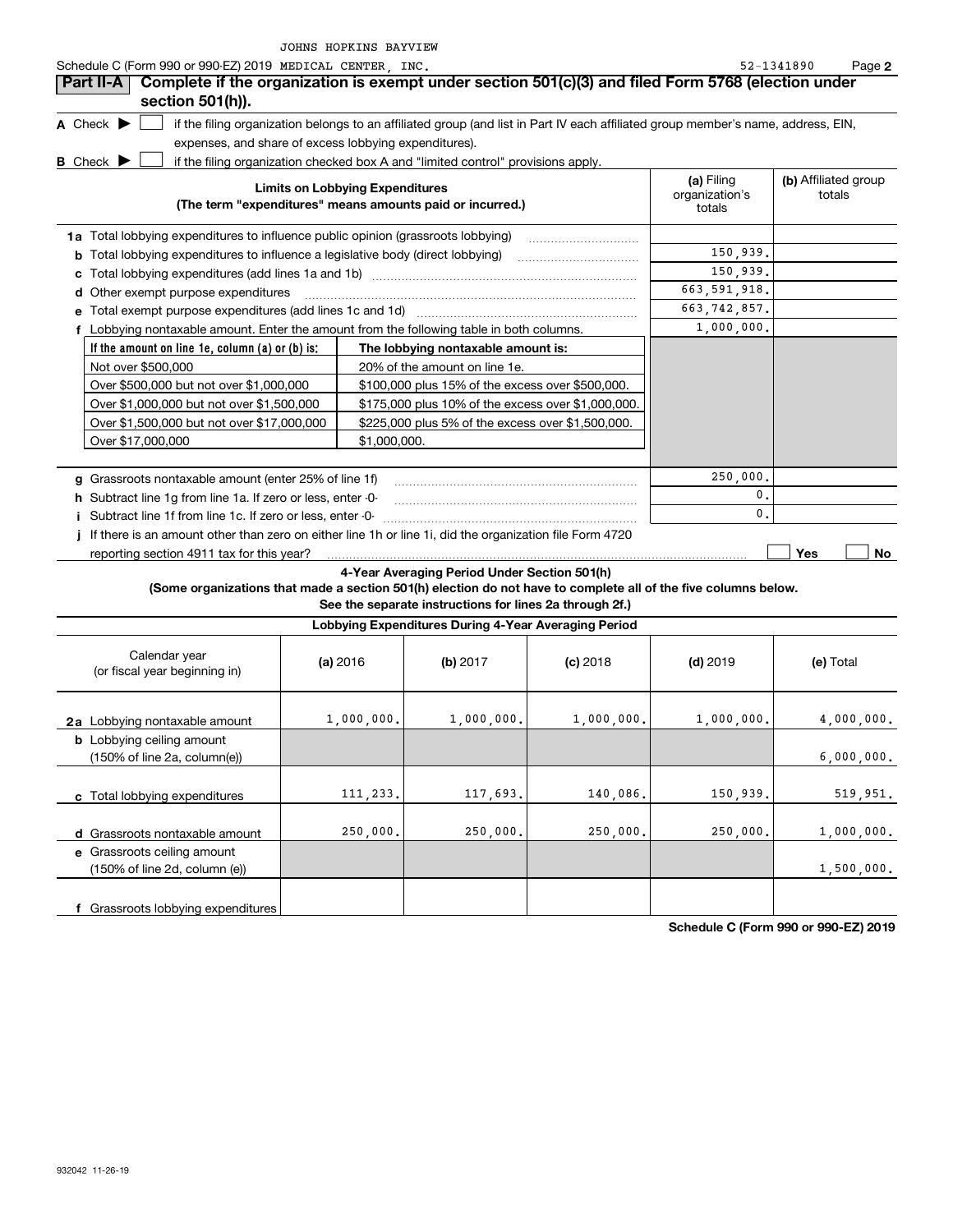#### **Part II-B Complete if the organization is exempt under section 501(c)(3) and has NOT filed Form 5768 (election under section 501(h)).**

| For each "Yes" response on lines 1a through 1i below, provide in Part IV a detailed description |                                                                                                                                                                                                                                   | (a) |              | (b)    |    |
|-------------------------------------------------------------------------------------------------|-----------------------------------------------------------------------------------------------------------------------------------------------------------------------------------------------------------------------------------|-----|--------------|--------|----|
|                                                                                                 | of the lobbying activity.                                                                                                                                                                                                         | Yes | No           | Amount |    |
| 1.                                                                                              | During the year, did the filing organization attempt to influence foreign, national, state, or                                                                                                                                    |     |              |        |    |
|                                                                                                 | local legislation, including any attempt to influence public opinion on a legislative matter<br>or referendum, through the use of:                                                                                                |     |              |        |    |
|                                                                                                 |                                                                                                                                                                                                                                   |     |              |        |    |
|                                                                                                 | <b>b</b> Paid staff or management (include compensation in expenses reported on lines 1c through 1i)?                                                                                                                             |     |              |        |    |
|                                                                                                 |                                                                                                                                                                                                                                   |     |              |        |    |
|                                                                                                 | e Publications, or published or broadcast statements?                                                                                                                                                                             |     |              |        |    |
|                                                                                                 | f Grants to other organizations for lobbying purposes?                                                                                                                                                                            |     |              |        |    |
|                                                                                                 | g Direct contact with legislators, their staffs, government officials, or a legislative body?                                                                                                                                     |     |              |        |    |
|                                                                                                 | h Rallies, demonstrations, seminars, conventions, speeches, lectures, or any similar means?                                                                                                                                       |     |              |        |    |
|                                                                                                 | <b>i</b> Other activities?                                                                                                                                                                                                        |     |              |        |    |
|                                                                                                 |                                                                                                                                                                                                                                   |     |              |        |    |
|                                                                                                 | 2a Did the activities in line 1 cause the organization to be not described in section 501(c)(3)?                                                                                                                                  |     |              |        |    |
|                                                                                                 |                                                                                                                                                                                                                                   |     |              |        |    |
|                                                                                                 | c If "Yes," enter the amount of any tax incurred by organization managers under section 4912                                                                                                                                      |     |              |        |    |
|                                                                                                 | d If the filing organization incurred a section 4912 tax, did it file Form 4720 for this year?                                                                                                                                    |     |              |        |    |
|                                                                                                 | Complete if the organization is exempt under section 501(c)(4), section 501(c)(5), or section<br> Part III-A                                                                                                                      |     |              |        |    |
|                                                                                                 | $501(c)(6)$ .                                                                                                                                                                                                                     |     |              |        |    |
|                                                                                                 |                                                                                                                                                                                                                                   |     |              | Yes    | No |
| 1                                                                                               |                                                                                                                                                                                                                                   |     | 1            |        |    |
| 2                                                                                               |                                                                                                                                                                                                                                   |     | $\mathbf{2}$ |        |    |
| 3                                                                                               | Did the organization agree to carry over lobbying and political campaign activity expenditures from the prior year?                                                                                                               |     | 3            |        |    |
|                                                                                                 | <b>Part III-B</b><br>Complete if the organization is exempt under section 501(c)(4), section 501(c)(5), or section<br>501(c)(6) and if either (a) BOTH Part III-A, lines 1 and 2, are answered "No" OR (b) Part III-A, line 3, is |     |              |        |    |
|                                                                                                 | answered "Yes."                                                                                                                                                                                                                   |     |              |        |    |
| 1.                                                                                              | Dues, assessments and similar amounts from members [11] matter content to the state of the state of the state of the state of the state of the state of the state of the state of the state of the state of the state of the s    |     | 1            |        |    |
| 2                                                                                               | Section 162(e) nondeductible lobbying and political expenditures (do not include amounts of political                                                                                                                             |     |              |        |    |
|                                                                                                 | expenses for which the section 527(f) tax was paid).                                                                                                                                                                              |     |              |        |    |
|                                                                                                 | <b>a</b> Current year                                                                                                                                                                                                             |     | 2a           |        |    |
|                                                                                                 | <b>b</b> Carryover from last year                                                                                                                                                                                                 |     | 2b           |        |    |
| c                                                                                               |                                                                                                                                                                                                                                   |     | 2c           |        |    |
| з                                                                                               | Aggregate amount reported in section 6033(e)(1)(A) notices of nondeductible section 162(e) dues                                                                                                                                   |     | 3            |        |    |
| 4                                                                                               | If notices were sent and the amount on line 2c exceeds the amount on line 3, what portion of the excess                                                                                                                           |     |              |        |    |
|                                                                                                 | does the organization agree to carryover to the reasonable estimate of nondeductible lobbying and political                                                                                                                       |     |              |        |    |
|                                                                                                 | expenditure next year?                                                                                                                                                                                                            |     | 4            |        |    |
| 5                                                                                               | Taxable amount of lobbying and political expenditures (see instructions)                                                                                                                                                          |     | 5            |        |    |
| <b>Part IV</b>                                                                                  | <b>Supplemental Information</b>                                                                                                                                                                                                   |     |              |        |    |
|                                                                                                 | Provide the descriptions required for Part I-A, line 1; Part I-B, line 4; Part I-C, line 5; Part II-A (affiliated group list); Part II-A, lines 1 and 2 (see                                                                      |     |              |        |    |
|                                                                                                 | instructions); and Part II-B, line 1. Also, complete this part for any additional information.                                                                                                                                    |     |              |        |    |
|                                                                                                 | PART II-B, AFFILIATED GROUP RETURN STATEMENT:                                                                                                                                                                                     |     |              |        |    |
|                                                                                                 |                                                                                                                                                                                                                                   |     |              |        |    |
|                                                                                                 | JOHNS HOPKINS BAYVIEW MEDICAL CENTER, INC. PAID ITS PARENT CORPORATION,                                                                                                                                                           |     |              |        |    |
|                                                                                                 | JOHNS HOPKINS HEALTH SYSTEM CORPORATION \$150,939 DURING FISCAL YEAR                                                                                                                                                              |     |              |        |    |
|                                                                                                 | ENDED JUNE 30, 2020 TO SUPPORT THEIR LOBBYING ACTIVITIES.<br>JOHNS                                                                                                                                                                |     |              |        |    |
|                                                                                                 | HOPKINS OFFICE OF GOVERNMENT AND COMMUNITY AFFAIRS (GCA) SERVES JOHNS                                                                                                                                                             |     |              |        |    |
|                                                                                                 |                                                                                                                                                                                                                                   |     |              |        |    |

HOPKINS UNIVERSITY AND MEDICINE, JOHNS HOPKINS HEALTH SYSTEM AND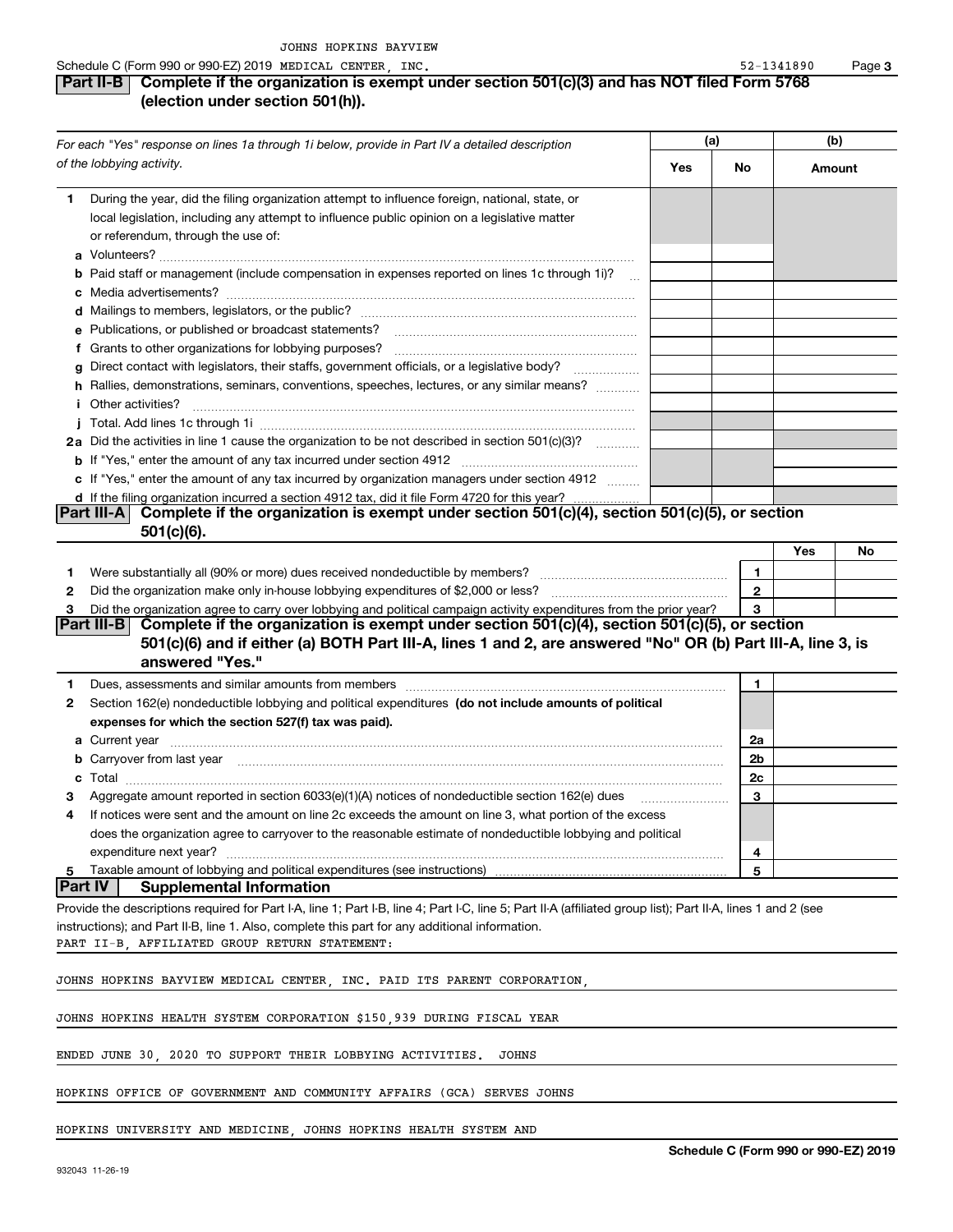*(continued)* **Part IV Supplemental Information** 

AFFILIATES. THE PRIMARY PURPOSE OF THIS DEPARTMENT IS TO MAINTAIN

CONTACT WITH ELECTED AND APPOINTED STATE OFFICIALS, AND OCCASIONAL

FEDERAL OFFICIALS, REGARDING ISSUES WHICH IMPACT JOHNS HOPKINS HEALTH

SYSTEM AND ITS AFFILIATES AS WELL AS THE HEALTHCARE INDUSTRY IN

GENERAL.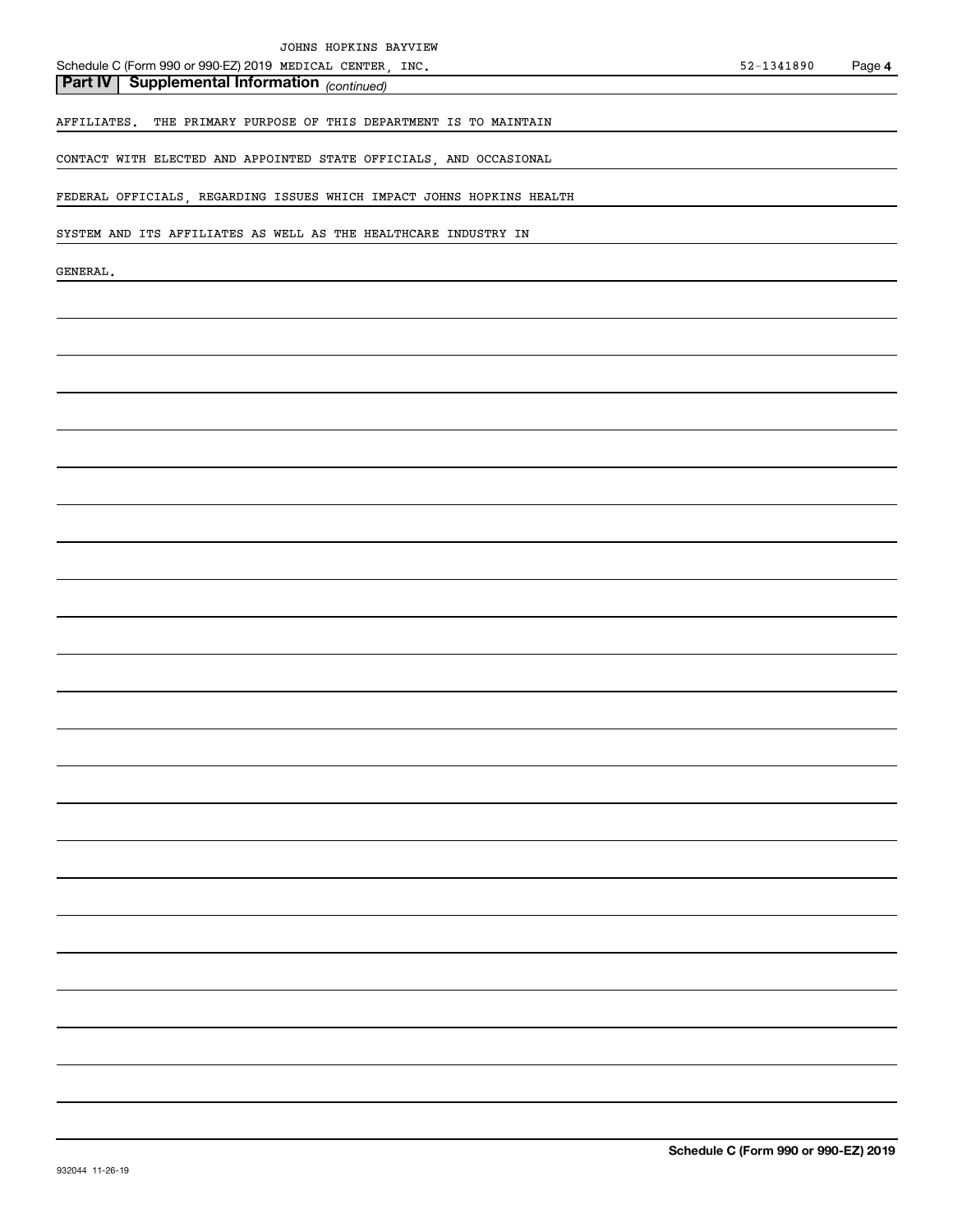| Complete if the organization answered "Yes" on Form 990,<br>(Form 990)<br>Part IV, line 6, 7, 8, 9, 10, 11a, 11b, 11c, 11d, 11e, 11f, 12a, or 12b.<br><b>Open to Public</b><br>Attach to Form 990.<br>Department of the Treasury<br>Inspection<br>Go to www.irs.gov/Form990 for instructions and the latest information.<br>Internal Revenue Service<br>JOHNS HOPKINS BAYVIEW<br>Name of the organization<br><b>Employer identification number</b><br>52-1341890<br>MEDICAL CENTER, INC.<br>Part I<br>Organizations Maintaining Donor Advised Funds or Other Similar Funds or Accounts. Complete if the<br>organization answered "Yes" on Form 990, Part IV, line 6.<br>(a) Donor advised funds<br>(b) Funds and other accounts<br>1<br>2<br>Aggregate value of contributions to (during year)<br>з<br>Aggregate value of grants from (during year)<br>4<br>Did the organization inform all donors and donor advisors in writing that the assets held in donor advised funds<br>5<br>Yes<br>No<br>Did the organization inform all grantees, donors, and donor advisors in writing that grant funds can be used only<br>6<br>for charitable purposes and not for the benefit of the donor or donor advisor, or for any other purpose conferring<br>Yes<br>No<br>impermissible private benefit?<br>Part II<br>Conservation Easements. Complete if the organization answered "Yes" on Form 990, Part IV, line 7.<br>Purpose(s) of conservation easements held by the organization (check all that apply).<br>1<br>Preservation of land for public use (for example, recreation or education)<br>Preservation of a historically important land area<br>Protection of natural habitat<br>Preservation of a certified historic structure<br>Preservation of open space<br>Complete lines 2a through 2d if the organization held a qualified conservation contribution in the form of a conservation easement on the last<br>2<br>Held at the End of the Tax Year<br>day of the tax year.<br>Total number of conservation easements<br>2a<br>а<br>Total acreage restricted by conservation easements<br>2b<br>b<br>2c<br>Number of conservation easements on a certified historic structure included in (a) manufacture included in (a)<br>с<br>Number of conservation easements included in (c) acquired after 7/25/06, and not on a historic structure<br>d<br>listed in the National Register [11, 1200] [12] The National Register [11, 1200] [12] The National Register [11, 1200] [12] The National Register [11, 1200] [12] The National Register [11, 1200] [12] The National Register<br>2d<br>Number of conservation easements modified, transferred, released, extinguished, or terminated by the organization during the tax<br>з<br>$\vee$ ear<br>Number of states where property subject to conservation easement is located $\blacktriangleright$<br>4<br>Does the organization have a written policy regarding the periodic monitoring, inspection, handling of<br>5<br>Yes<br>No<br>violations, and enforcement of the conservation easements it holds?<br>Staff and volunteer hours devoted to monitoring, inspecting, handling of violations, and enforcing conservation easements during the year<br>6<br>Amount of expenses incurred in monitoring, inspecting, handling of violations, and enforcing conservation easements during the year<br>7<br>$\blacktriangleright$ \$<br>Does each conservation easement reported on line 2(d) above satisfy the requirements of section 170(h)(4)(B)(i)<br>8<br>Yes<br>No<br>In Part XIII, describe how the organization reports conservation easements in its revenue and expense statement and<br>9<br>balance sheet, and include, if applicable, the text of the footnote to the organization's financial statements that describes the<br>organization's accounting for conservation easements.<br>Organizations Maintaining Collections of Art, Historical Treasures, or Other Similar Assets.<br>Part III<br>Complete if the organization answered "Yes" on Form 990, Part IV, line 8.<br>1a If the organization elected, as permitted under FASB ASC 958, not to report in its revenue statement and balance sheet works<br>of art, historical treasures, or other similar assets held for public exhibition, education, or research in furtherance of public<br>service, provide in Part XIII the text of the footnote to its financial statements that describes these items.<br><b>b</b> If the organization elected, as permitted under FASB ASC 958, to report in its revenue statement and balance sheet works of<br>art, historical treasures, or other similar assets held for public exhibition, education, or research in furtherance of public service,<br>provide the following amounts relating to these items:<br>(i)<br>$\blacktriangleright$ s<br>(ii) Assets included in Form 990, Part X [11] Marten and Martin Martin Marten and Martin Martin Marten and Mar<br>If the organization received or held works of art, historical treasures, or other similar assets for financial gain, provide<br>2<br>the following amounts required to be reported under FASB ASC 958 relating to these items:<br>а<br>- \$ | <b>SCHEDULE D</b> |  | <b>Supplemental Financial Statements</b> | OMB No. 1545-0047 |  |  |  |  |
|-----------------------------------------------------------------------------------------------------------------------------------------------------------------------------------------------------------------------------------------------------------------------------------------------------------------------------------------------------------------------------------------------------------------------------------------------------------------------------------------------------------------------------------------------------------------------------------------------------------------------------------------------------------------------------------------------------------------------------------------------------------------------------------------------------------------------------------------------------------------------------------------------------------------------------------------------------------------------------------------------------------------------------------------------------------------------------------------------------------------------------------------------------------------------------------------------------------------------------------------------------------------------------------------------------------------------------------------------------------------------------------------------------------------------------------------------------------------------------------------------------------------------------------------------------------------------------------------------------------------------------------------------------------------------------------------------------------------------------------------------------------------------------------------------------------------------------------------------------------------------------------------------------------------------------------------------------------------------------------------------------------------------------------------------------------------------------------------------------------------------------------------------------------------------------------------------------------------------------------------------------------------------------------------------------------------------------------------------------------------------------------------------------------------------------------------------------------------------------------------------------------------------------------------------------------------------------------------------------------------------------------------------------------------------------------------------------------------------------------------------------------------------------------------------------------------------------------------------------------------------------------------------------------------------------------------------------------------------------------------------------------------------------------------------------------------------------------------------------------------------------------------------------------------------------------------------------------------------------------------------------------------------------------------------------------------------------------------------------------------------------------------------------------------------------------------------------------------------------------------------------------------------------------------------------------------------------------------------------------------------------------------------------------------------------------------------------------------------------------------------------------------------------------------------------------------------------------------------------------------------------------------------------------------------------------------------------------------------------------------------------------------------------------------------------------------------------------------------------------------------------------------------------------------------------------------------------------------------------------------------------------------------------------------------------------------------------------------------------------------------------------------------------------------------------------------------------------------------------------------------------------------------------------------------------------------------------------------------------------------------------------------------------------------------------------------------------------------------------------------------------------------------------------------------------------------------------------------------------------------------------------------------------------------------------------------------------------------------------------------------------------------------------------------------------------------------------------------------------------------------------------------------------------------------------------------------|-------------------|--|------------------------------------------|-------------------|--|--|--|--|
|                                                                                                                                                                                                                                                                                                                                                                                                                                                                                                                                                                                                                                                                                                                                                                                                                                                                                                                                                                                                                                                                                                                                                                                                                                                                                                                                                                                                                                                                                                                                                                                                                                                                                                                                                                                                                                                                                                                                                                                                                                                                                                                                                                                                                                                                                                                                                                                                                                                                                                                                                                                                                                                                                                                                                                                                                                                                                                                                                                                                                                                                                                                                                                                                                                                                                                                                                                                                                                                                                                                                                                                                                                                                                                                                                                                                                                                                                                                                                                                                                                                                                                                                                                                                                                                                                                                                                                                                                                                                                                                                                                                                                                                                                                                                                                                                                                                                                                                                                                                                                                                                                                                                                                                               |                   |  |                                          |                   |  |  |  |  |
|                                                                                                                                                                                                                                                                                                                                                                                                                                                                                                                                                                                                                                                                                                                                                                                                                                                                                                                                                                                                                                                                                                                                                                                                                                                                                                                                                                                                                                                                                                                                                                                                                                                                                                                                                                                                                                                                                                                                                                                                                                                                                                                                                                                                                                                                                                                                                                                                                                                                                                                                                                                                                                                                                                                                                                                                                                                                                                                                                                                                                                                                                                                                                                                                                                                                                                                                                                                                                                                                                                                                                                                                                                                                                                                                                                                                                                                                                                                                                                                                                                                                                                                                                                                                                                                                                                                                                                                                                                                                                                                                                                                                                                                                                                                                                                                                                                                                                                                                                                                                                                                                                                                                                                                               |                   |  |                                          |                   |  |  |  |  |
|                                                                                                                                                                                                                                                                                                                                                                                                                                                                                                                                                                                                                                                                                                                                                                                                                                                                                                                                                                                                                                                                                                                                                                                                                                                                                                                                                                                                                                                                                                                                                                                                                                                                                                                                                                                                                                                                                                                                                                                                                                                                                                                                                                                                                                                                                                                                                                                                                                                                                                                                                                                                                                                                                                                                                                                                                                                                                                                                                                                                                                                                                                                                                                                                                                                                                                                                                                                                                                                                                                                                                                                                                                                                                                                                                                                                                                                                                                                                                                                                                                                                                                                                                                                                                                                                                                                                                                                                                                                                                                                                                                                                                                                                                                                                                                                                                                                                                                                                                                                                                                                                                                                                                                                               |                   |  |                                          |                   |  |  |  |  |
|                                                                                                                                                                                                                                                                                                                                                                                                                                                                                                                                                                                                                                                                                                                                                                                                                                                                                                                                                                                                                                                                                                                                                                                                                                                                                                                                                                                                                                                                                                                                                                                                                                                                                                                                                                                                                                                                                                                                                                                                                                                                                                                                                                                                                                                                                                                                                                                                                                                                                                                                                                                                                                                                                                                                                                                                                                                                                                                                                                                                                                                                                                                                                                                                                                                                                                                                                                                                                                                                                                                                                                                                                                                                                                                                                                                                                                                                                                                                                                                                                                                                                                                                                                                                                                                                                                                                                                                                                                                                                                                                                                                                                                                                                                                                                                                                                                                                                                                                                                                                                                                                                                                                                                                               |                   |  |                                          |                   |  |  |  |  |
|                                                                                                                                                                                                                                                                                                                                                                                                                                                                                                                                                                                                                                                                                                                                                                                                                                                                                                                                                                                                                                                                                                                                                                                                                                                                                                                                                                                                                                                                                                                                                                                                                                                                                                                                                                                                                                                                                                                                                                                                                                                                                                                                                                                                                                                                                                                                                                                                                                                                                                                                                                                                                                                                                                                                                                                                                                                                                                                                                                                                                                                                                                                                                                                                                                                                                                                                                                                                                                                                                                                                                                                                                                                                                                                                                                                                                                                                                                                                                                                                                                                                                                                                                                                                                                                                                                                                                                                                                                                                                                                                                                                                                                                                                                                                                                                                                                                                                                                                                                                                                                                                                                                                                                                               |                   |  |                                          |                   |  |  |  |  |
|                                                                                                                                                                                                                                                                                                                                                                                                                                                                                                                                                                                                                                                                                                                                                                                                                                                                                                                                                                                                                                                                                                                                                                                                                                                                                                                                                                                                                                                                                                                                                                                                                                                                                                                                                                                                                                                                                                                                                                                                                                                                                                                                                                                                                                                                                                                                                                                                                                                                                                                                                                                                                                                                                                                                                                                                                                                                                                                                                                                                                                                                                                                                                                                                                                                                                                                                                                                                                                                                                                                                                                                                                                                                                                                                                                                                                                                                                                                                                                                                                                                                                                                                                                                                                                                                                                                                                                                                                                                                                                                                                                                                                                                                                                                                                                                                                                                                                                                                                                                                                                                                                                                                                                                               |                   |  |                                          |                   |  |  |  |  |
|                                                                                                                                                                                                                                                                                                                                                                                                                                                                                                                                                                                                                                                                                                                                                                                                                                                                                                                                                                                                                                                                                                                                                                                                                                                                                                                                                                                                                                                                                                                                                                                                                                                                                                                                                                                                                                                                                                                                                                                                                                                                                                                                                                                                                                                                                                                                                                                                                                                                                                                                                                                                                                                                                                                                                                                                                                                                                                                                                                                                                                                                                                                                                                                                                                                                                                                                                                                                                                                                                                                                                                                                                                                                                                                                                                                                                                                                                                                                                                                                                                                                                                                                                                                                                                                                                                                                                                                                                                                                                                                                                                                                                                                                                                                                                                                                                                                                                                                                                                                                                                                                                                                                                                                               |                   |  |                                          |                   |  |  |  |  |
|                                                                                                                                                                                                                                                                                                                                                                                                                                                                                                                                                                                                                                                                                                                                                                                                                                                                                                                                                                                                                                                                                                                                                                                                                                                                                                                                                                                                                                                                                                                                                                                                                                                                                                                                                                                                                                                                                                                                                                                                                                                                                                                                                                                                                                                                                                                                                                                                                                                                                                                                                                                                                                                                                                                                                                                                                                                                                                                                                                                                                                                                                                                                                                                                                                                                                                                                                                                                                                                                                                                                                                                                                                                                                                                                                                                                                                                                                                                                                                                                                                                                                                                                                                                                                                                                                                                                                                                                                                                                                                                                                                                                                                                                                                                                                                                                                                                                                                                                                                                                                                                                                                                                                                                               |                   |  |                                          |                   |  |  |  |  |
|                                                                                                                                                                                                                                                                                                                                                                                                                                                                                                                                                                                                                                                                                                                                                                                                                                                                                                                                                                                                                                                                                                                                                                                                                                                                                                                                                                                                                                                                                                                                                                                                                                                                                                                                                                                                                                                                                                                                                                                                                                                                                                                                                                                                                                                                                                                                                                                                                                                                                                                                                                                                                                                                                                                                                                                                                                                                                                                                                                                                                                                                                                                                                                                                                                                                                                                                                                                                                                                                                                                                                                                                                                                                                                                                                                                                                                                                                                                                                                                                                                                                                                                                                                                                                                                                                                                                                                                                                                                                                                                                                                                                                                                                                                                                                                                                                                                                                                                                                                                                                                                                                                                                                                                               |                   |  |                                          |                   |  |  |  |  |
|                                                                                                                                                                                                                                                                                                                                                                                                                                                                                                                                                                                                                                                                                                                                                                                                                                                                                                                                                                                                                                                                                                                                                                                                                                                                                                                                                                                                                                                                                                                                                                                                                                                                                                                                                                                                                                                                                                                                                                                                                                                                                                                                                                                                                                                                                                                                                                                                                                                                                                                                                                                                                                                                                                                                                                                                                                                                                                                                                                                                                                                                                                                                                                                                                                                                                                                                                                                                                                                                                                                                                                                                                                                                                                                                                                                                                                                                                                                                                                                                                                                                                                                                                                                                                                                                                                                                                                                                                                                                                                                                                                                                                                                                                                                                                                                                                                                                                                                                                                                                                                                                                                                                                                                               |                   |  |                                          |                   |  |  |  |  |
|                                                                                                                                                                                                                                                                                                                                                                                                                                                                                                                                                                                                                                                                                                                                                                                                                                                                                                                                                                                                                                                                                                                                                                                                                                                                                                                                                                                                                                                                                                                                                                                                                                                                                                                                                                                                                                                                                                                                                                                                                                                                                                                                                                                                                                                                                                                                                                                                                                                                                                                                                                                                                                                                                                                                                                                                                                                                                                                                                                                                                                                                                                                                                                                                                                                                                                                                                                                                                                                                                                                                                                                                                                                                                                                                                                                                                                                                                                                                                                                                                                                                                                                                                                                                                                                                                                                                                                                                                                                                                                                                                                                                                                                                                                                                                                                                                                                                                                                                                                                                                                                                                                                                                                                               |                   |  |                                          |                   |  |  |  |  |
|                                                                                                                                                                                                                                                                                                                                                                                                                                                                                                                                                                                                                                                                                                                                                                                                                                                                                                                                                                                                                                                                                                                                                                                                                                                                                                                                                                                                                                                                                                                                                                                                                                                                                                                                                                                                                                                                                                                                                                                                                                                                                                                                                                                                                                                                                                                                                                                                                                                                                                                                                                                                                                                                                                                                                                                                                                                                                                                                                                                                                                                                                                                                                                                                                                                                                                                                                                                                                                                                                                                                                                                                                                                                                                                                                                                                                                                                                                                                                                                                                                                                                                                                                                                                                                                                                                                                                                                                                                                                                                                                                                                                                                                                                                                                                                                                                                                                                                                                                                                                                                                                                                                                                                                               |                   |  |                                          |                   |  |  |  |  |
|                                                                                                                                                                                                                                                                                                                                                                                                                                                                                                                                                                                                                                                                                                                                                                                                                                                                                                                                                                                                                                                                                                                                                                                                                                                                                                                                                                                                                                                                                                                                                                                                                                                                                                                                                                                                                                                                                                                                                                                                                                                                                                                                                                                                                                                                                                                                                                                                                                                                                                                                                                                                                                                                                                                                                                                                                                                                                                                                                                                                                                                                                                                                                                                                                                                                                                                                                                                                                                                                                                                                                                                                                                                                                                                                                                                                                                                                                                                                                                                                                                                                                                                                                                                                                                                                                                                                                                                                                                                                                                                                                                                                                                                                                                                                                                                                                                                                                                                                                                                                                                                                                                                                                                                               |                   |  |                                          |                   |  |  |  |  |
|                                                                                                                                                                                                                                                                                                                                                                                                                                                                                                                                                                                                                                                                                                                                                                                                                                                                                                                                                                                                                                                                                                                                                                                                                                                                                                                                                                                                                                                                                                                                                                                                                                                                                                                                                                                                                                                                                                                                                                                                                                                                                                                                                                                                                                                                                                                                                                                                                                                                                                                                                                                                                                                                                                                                                                                                                                                                                                                                                                                                                                                                                                                                                                                                                                                                                                                                                                                                                                                                                                                                                                                                                                                                                                                                                                                                                                                                                                                                                                                                                                                                                                                                                                                                                                                                                                                                                                                                                                                                                                                                                                                                                                                                                                                                                                                                                                                                                                                                                                                                                                                                                                                                                                                               |                   |  |                                          |                   |  |  |  |  |
|                                                                                                                                                                                                                                                                                                                                                                                                                                                                                                                                                                                                                                                                                                                                                                                                                                                                                                                                                                                                                                                                                                                                                                                                                                                                                                                                                                                                                                                                                                                                                                                                                                                                                                                                                                                                                                                                                                                                                                                                                                                                                                                                                                                                                                                                                                                                                                                                                                                                                                                                                                                                                                                                                                                                                                                                                                                                                                                                                                                                                                                                                                                                                                                                                                                                                                                                                                                                                                                                                                                                                                                                                                                                                                                                                                                                                                                                                                                                                                                                                                                                                                                                                                                                                                                                                                                                                                                                                                                                                                                                                                                                                                                                                                                                                                                                                                                                                                                                                                                                                                                                                                                                                                                               |                   |  |                                          |                   |  |  |  |  |
|                                                                                                                                                                                                                                                                                                                                                                                                                                                                                                                                                                                                                                                                                                                                                                                                                                                                                                                                                                                                                                                                                                                                                                                                                                                                                                                                                                                                                                                                                                                                                                                                                                                                                                                                                                                                                                                                                                                                                                                                                                                                                                                                                                                                                                                                                                                                                                                                                                                                                                                                                                                                                                                                                                                                                                                                                                                                                                                                                                                                                                                                                                                                                                                                                                                                                                                                                                                                                                                                                                                                                                                                                                                                                                                                                                                                                                                                                                                                                                                                                                                                                                                                                                                                                                                                                                                                                                                                                                                                                                                                                                                                                                                                                                                                                                                                                                                                                                                                                                                                                                                                                                                                                                                               |                   |  |                                          |                   |  |  |  |  |
|                                                                                                                                                                                                                                                                                                                                                                                                                                                                                                                                                                                                                                                                                                                                                                                                                                                                                                                                                                                                                                                                                                                                                                                                                                                                                                                                                                                                                                                                                                                                                                                                                                                                                                                                                                                                                                                                                                                                                                                                                                                                                                                                                                                                                                                                                                                                                                                                                                                                                                                                                                                                                                                                                                                                                                                                                                                                                                                                                                                                                                                                                                                                                                                                                                                                                                                                                                                                                                                                                                                                                                                                                                                                                                                                                                                                                                                                                                                                                                                                                                                                                                                                                                                                                                                                                                                                                                                                                                                                                                                                                                                                                                                                                                                                                                                                                                                                                                                                                                                                                                                                                                                                                                                               |                   |  |                                          |                   |  |  |  |  |
|                                                                                                                                                                                                                                                                                                                                                                                                                                                                                                                                                                                                                                                                                                                                                                                                                                                                                                                                                                                                                                                                                                                                                                                                                                                                                                                                                                                                                                                                                                                                                                                                                                                                                                                                                                                                                                                                                                                                                                                                                                                                                                                                                                                                                                                                                                                                                                                                                                                                                                                                                                                                                                                                                                                                                                                                                                                                                                                                                                                                                                                                                                                                                                                                                                                                                                                                                                                                                                                                                                                                                                                                                                                                                                                                                                                                                                                                                                                                                                                                                                                                                                                                                                                                                                                                                                                                                                                                                                                                                                                                                                                                                                                                                                                                                                                                                                                                                                                                                                                                                                                                                                                                                                                               |                   |  |                                          |                   |  |  |  |  |
|                                                                                                                                                                                                                                                                                                                                                                                                                                                                                                                                                                                                                                                                                                                                                                                                                                                                                                                                                                                                                                                                                                                                                                                                                                                                                                                                                                                                                                                                                                                                                                                                                                                                                                                                                                                                                                                                                                                                                                                                                                                                                                                                                                                                                                                                                                                                                                                                                                                                                                                                                                                                                                                                                                                                                                                                                                                                                                                                                                                                                                                                                                                                                                                                                                                                                                                                                                                                                                                                                                                                                                                                                                                                                                                                                                                                                                                                                                                                                                                                                                                                                                                                                                                                                                                                                                                                                                                                                                                                                                                                                                                                                                                                                                                                                                                                                                                                                                                                                                                                                                                                                                                                                                                               |                   |  |                                          |                   |  |  |  |  |
|                                                                                                                                                                                                                                                                                                                                                                                                                                                                                                                                                                                                                                                                                                                                                                                                                                                                                                                                                                                                                                                                                                                                                                                                                                                                                                                                                                                                                                                                                                                                                                                                                                                                                                                                                                                                                                                                                                                                                                                                                                                                                                                                                                                                                                                                                                                                                                                                                                                                                                                                                                                                                                                                                                                                                                                                                                                                                                                                                                                                                                                                                                                                                                                                                                                                                                                                                                                                                                                                                                                                                                                                                                                                                                                                                                                                                                                                                                                                                                                                                                                                                                                                                                                                                                                                                                                                                                                                                                                                                                                                                                                                                                                                                                                                                                                                                                                                                                                                                                                                                                                                                                                                                                                               |                   |  |                                          |                   |  |  |  |  |
|                                                                                                                                                                                                                                                                                                                                                                                                                                                                                                                                                                                                                                                                                                                                                                                                                                                                                                                                                                                                                                                                                                                                                                                                                                                                                                                                                                                                                                                                                                                                                                                                                                                                                                                                                                                                                                                                                                                                                                                                                                                                                                                                                                                                                                                                                                                                                                                                                                                                                                                                                                                                                                                                                                                                                                                                                                                                                                                                                                                                                                                                                                                                                                                                                                                                                                                                                                                                                                                                                                                                                                                                                                                                                                                                                                                                                                                                                                                                                                                                                                                                                                                                                                                                                                                                                                                                                                                                                                                                                                                                                                                                                                                                                                                                                                                                                                                                                                                                                                                                                                                                                                                                                                                               |                   |  |                                          |                   |  |  |  |  |
|                                                                                                                                                                                                                                                                                                                                                                                                                                                                                                                                                                                                                                                                                                                                                                                                                                                                                                                                                                                                                                                                                                                                                                                                                                                                                                                                                                                                                                                                                                                                                                                                                                                                                                                                                                                                                                                                                                                                                                                                                                                                                                                                                                                                                                                                                                                                                                                                                                                                                                                                                                                                                                                                                                                                                                                                                                                                                                                                                                                                                                                                                                                                                                                                                                                                                                                                                                                                                                                                                                                                                                                                                                                                                                                                                                                                                                                                                                                                                                                                                                                                                                                                                                                                                                                                                                                                                                                                                                                                                                                                                                                                                                                                                                                                                                                                                                                                                                                                                                                                                                                                                                                                                                                               |                   |  |                                          |                   |  |  |  |  |
|                                                                                                                                                                                                                                                                                                                                                                                                                                                                                                                                                                                                                                                                                                                                                                                                                                                                                                                                                                                                                                                                                                                                                                                                                                                                                                                                                                                                                                                                                                                                                                                                                                                                                                                                                                                                                                                                                                                                                                                                                                                                                                                                                                                                                                                                                                                                                                                                                                                                                                                                                                                                                                                                                                                                                                                                                                                                                                                                                                                                                                                                                                                                                                                                                                                                                                                                                                                                                                                                                                                                                                                                                                                                                                                                                                                                                                                                                                                                                                                                                                                                                                                                                                                                                                                                                                                                                                                                                                                                                                                                                                                                                                                                                                                                                                                                                                                                                                                                                                                                                                                                                                                                                                                               |                   |  |                                          |                   |  |  |  |  |
|                                                                                                                                                                                                                                                                                                                                                                                                                                                                                                                                                                                                                                                                                                                                                                                                                                                                                                                                                                                                                                                                                                                                                                                                                                                                                                                                                                                                                                                                                                                                                                                                                                                                                                                                                                                                                                                                                                                                                                                                                                                                                                                                                                                                                                                                                                                                                                                                                                                                                                                                                                                                                                                                                                                                                                                                                                                                                                                                                                                                                                                                                                                                                                                                                                                                                                                                                                                                                                                                                                                                                                                                                                                                                                                                                                                                                                                                                                                                                                                                                                                                                                                                                                                                                                                                                                                                                                                                                                                                                                                                                                                                                                                                                                                                                                                                                                                                                                                                                                                                                                                                                                                                                                                               |                   |  |                                          |                   |  |  |  |  |
|                                                                                                                                                                                                                                                                                                                                                                                                                                                                                                                                                                                                                                                                                                                                                                                                                                                                                                                                                                                                                                                                                                                                                                                                                                                                                                                                                                                                                                                                                                                                                                                                                                                                                                                                                                                                                                                                                                                                                                                                                                                                                                                                                                                                                                                                                                                                                                                                                                                                                                                                                                                                                                                                                                                                                                                                                                                                                                                                                                                                                                                                                                                                                                                                                                                                                                                                                                                                                                                                                                                                                                                                                                                                                                                                                                                                                                                                                                                                                                                                                                                                                                                                                                                                                                                                                                                                                                                                                                                                                                                                                                                                                                                                                                                                                                                                                                                                                                                                                                                                                                                                                                                                                                                               |                   |  |                                          |                   |  |  |  |  |
|                                                                                                                                                                                                                                                                                                                                                                                                                                                                                                                                                                                                                                                                                                                                                                                                                                                                                                                                                                                                                                                                                                                                                                                                                                                                                                                                                                                                                                                                                                                                                                                                                                                                                                                                                                                                                                                                                                                                                                                                                                                                                                                                                                                                                                                                                                                                                                                                                                                                                                                                                                                                                                                                                                                                                                                                                                                                                                                                                                                                                                                                                                                                                                                                                                                                                                                                                                                                                                                                                                                                                                                                                                                                                                                                                                                                                                                                                                                                                                                                                                                                                                                                                                                                                                                                                                                                                                                                                                                                                                                                                                                                                                                                                                                                                                                                                                                                                                                                                                                                                                                                                                                                                                                               |                   |  |                                          |                   |  |  |  |  |
|                                                                                                                                                                                                                                                                                                                                                                                                                                                                                                                                                                                                                                                                                                                                                                                                                                                                                                                                                                                                                                                                                                                                                                                                                                                                                                                                                                                                                                                                                                                                                                                                                                                                                                                                                                                                                                                                                                                                                                                                                                                                                                                                                                                                                                                                                                                                                                                                                                                                                                                                                                                                                                                                                                                                                                                                                                                                                                                                                                                                                                                                                                                                                                                                                                                                                                                                                                                                                                                                                                                                                                                                                                                                                                                                                                                                                                                                                                                                                                                                                                                                                                                                                                                                                                                                                                                                                                                                                                                                                                                                                                                                                                                                                                                                                                                                                                                                                                                                                                                                                                                                                                                                                                                               |                   |  |                                          |                   |  |  |  |  |
|                                                                                                                                                                                                                                                                                                                                                                                                                                                                                                                                                                                                                                                                                                                                                                                                                                                                                                                                                                                                                                                                                                                                                                                                                                                                                                                                                                                                                                                                                                                                                                                                                                                                                                                                                                                                                                                                                                                                                                                                                                                                                                                                                                                                                                                                                                                                                                                                                                                                                                                                                                                                                                                                                                                                                                                                                                                                                                                                                                                                                                                                                                                                                                                                                                                                                                                                                                                                                                                                                                                                                                                                                                                                                                                                                                                                                                                                                                                                                                                                                                                                                                                                                                                                                                                                                                                                                                                                                                                                                                                                                                                                                                                                                                                                                                                                                                                                                                                                                                                                                                                                                                                                                                                               |                   |  |                                          |                   |  |  |  |  |
|                                                                                                                                                                                                                                                                                                                                                                                                                                                                                                                                                                                                                                                                                                                                                                                                                                                                                                                                                                                                                                                                                                                                                                                                                                                                                                                                                                                                                                                                                                                                                                                                                                                                                                                                                                                                                                                                                                                                                                                                                                                                                                                                                                                                                                                                                                                                                                                                                                                                                                                                                                                                                                                                                                                                                                                                                                                                                                                                                                                                                                                                                                                                                                                                                                                                                                                                                                                                                                                                                                                                                                                                                                                                                                                                                                                                                                                                                                                                                                                                                                                                                                                                                                                                                                                                                                                                                                                                                                                                                                                                                                                                                                                                                                                                                                                                                                                                                                                                                                                                                                                                                                                                                                                               |                   |  |                                          |                   |  |  |  |  |
|                                                                                                                                                                                                                                                                                                                                                                                                                                                                                                                                                                                                                                                                                                                                                                                                                                                                                                                                                                                                                                                                                                                                                                                                                                                                                                                                                                                                                                                                                                                                                                                                                                                                                                                                                                                                                                                                                                                                                                                                                                                                                                                                                                                                                                                                                                                                                                                                                                                                                                                                                                                                                                                                                                                                                                                                                                                                                                                                                                                                                                                                                                                                                                                                                                                                                                                                                                                                                                                                                                                                                                                                                                                                                                                                                                                                                                                                                                                                                                                                                                                                                                                                                                                                                                                                                                                                                                                                                                                                                                                                                                                                                                                                                                                                                                                                                                                                                                                                                                                                                                                                                                                                                                                               |                   |  |                                          |                   |  |  |  |  |
|                                                                                                                                                                                                                                                                                                                                                                                                                                                                                                                                                                                                                                                                                                                                                                                                                                                                                                                                                                                                                                                                                                                                                                                                                                                                                                                                                                                                                                                                                                                                                                                                                                                                                                                                                                                                                                                                                                                                                                                                                                                                                                                                                                                                                                                                                                                                                                                                                                                                                                                                                                                                                                                                                                                                                                                                                                                                                                                                                                                                                                                                                                                                                                                                                                                                                                                                                                                                                                                                                                                                                                                                                                                                                                                                                                                                                                                                                                                                                                                                                                                                                                                                                                                                                                                                                                                                                                                                                                                                                                                                                                                                                                                                                                                                                                                                                                                                                                                                                                                                                                                                                                                                                                                               |                   |  |                                          |                   |  |  |  |  |
|                                                                                                                                                                                                                                                                                                                                                                                                                                                                                                                                                                                                                                                                                                                                                                                                                                                                                                                                                                                                                                                                                                                                                                                                                                                                                                                                                                                                                                                                                                                                                                                                                                                                                                                                                                                                                                                                                                                                                                                                                                                                                                                                                                                                                                                                                                                                                                                                                                                                                                                                                                                                                                                                                                                                                                                                                                                                                                                                                                                                                                                                                                                                                                                                                                                                                                                                                                                                                                                                                                                                                                                                                                                                                                                                                                                                                                                                                                                                                                                                                                                                                                                                                                                                                                                                                                                                                                                                                                                                                                                                                                                                                                                                                                                                                                                                                                                                                                                                                                                                                                                                                                                                                                                               |                   |  |                                          |                   |  |  |  |  |
|                                                                                                                                                                                                                                                                                                                                                                                                                                                                                                                                                                                                                                                                                                                                                                                                                                                                                                                                                                                                                                                                                                                                                                                                                                                                                                                                                                                                                                                                                                                                                                                                                                                                                                                                                                                                                                                                                                                                                                                                                                                                                                                                                                                                                                                                                                                                                                                                                                                                                                                                                                                                                                                                                                                                                                                                                                                                                                                                                                                                                                                                                                                                                                                                                                                                                                                                                                                                                                                                                                                                                                                                                                                                                                                                                                                                                                                                                                                                                                                                                                                                                                                                                                                                                                                                                                                                                                                                                                                                                                                                                                                                                                                                                                                                                                                                                                                                                                                                                                                                                                                                                                                                                                                               |                   |  |                                          |                   |  |  |  |  |
|                                                                                                                                                                                                                                                                                                                                                                                                                                                                                                                                                                                                                                                                                                                                                                                                                                                                                                                                                                                                                                                                                                                                                                                                                                                                                                                                                                                                                                                                                                                                                                                                                                                                                                                                                                                                                                                                                                                                                                                                                                                                                                                                                                                                                                                                                                                                                                                                                                                                                                                                                                                                                                                                                                                                                                                                                                                                                                                                                                                                                                                                                                                                                                                                                                                                                                                                                                                                                                                                                                                                                                                                                                                                                                                                                                                                                                                                                                                                                                                                                                                                                                                                                                                                                                                                                                                                                                                                                                                                                                                                                                                                                                                                                                                                                                                                                                                                                                                                                                                                                                                                                                                                                                                               |                   |  |                                          |                   |  |  |  |  |
|                                                                                                                                                                                                                                                                                                                                                                                                                                                                                                                                                                                                                                                                                                                                                                                                                                                                                                                                                                                                                                                                                                                                                                                                                                                                                                                                                                                                                                                                                                                                                                                                                                                                                                                                                                                                                                                                                                                                                                                                                                                                                                                                                                                                                                                                                                                                                                                                                                                                                                                                                                                                                                                                                                                                                                                                                                                                                                                                                                                                                                                                                                                                                                                                                                                                                                                                                                                                                                                                                                                                                                                                                                                                                                                                                                                                                                                                                                                                                                                                                                                                                                                                                                                                                                                                                                                                                                                                                                                                                                                                                                                                                                                                                                                                                                                                                                                                                                                                                                                                                                                                                                                                                                                               |                   |  |                                          |                   |  |  |  |  |
|                                                                                                                                                                                                                                                                                                                                                                                                                                                                                                                                                                                                                                                                                                                                                                                                                                                                                                                                                                                                                                                                                                                                                                                                                                                                                                                                                                                                                                                                                                                                                                                                                                                                                                                                                                                                                                                                                                                                                                                                                                                                                                                                                                                                                                                                                                                                                                                                                                                                                                                                                                                                                                                                                                                                                                                                                                                                                                                                                                                                                                                                                                                                                                                                                                                                                                                                                                                                                                                                                                                                                                                                                                                                                                                                                                                                                                                                                                                                                                                                                                                                                                                                                                                                                                                                                                                                                                                                                                                                                                                                                                                                                                                                                                                                                                                                                                                                                                                                                                                                                                                                                                                                                                                               |                   |  |                                          |                   |  |  |  |  |
|                                                                                                                                                                                                                                                                                                                                                                                                                                                                                                                                                                                                                                                                                                                                                                                                                                                                                                                                                                                                                                                                                                                                                                                                                                                                                                                                                                                                                                                                                                                                                                                                                                                                                                                                                                                                                                                                                                                                                                                                                                                                                                                                                                                                                                                                                                                                                                                                                                                                                                                                                                                                                                                                                                                                                                                                                                                                                                                                                                                                                                                                                                                                                                                                                                                                                                                                                                                                                                                                                                                                                                                                                                                                                                                                                                                                                                                                                                                                                                                                                                                                                                                                                                                                                                                                                                                                                                                                                                                                                                                                                                                                                                                                                                                                                                                                                                                                                                                                                                                                                                                                                                                                                                                               |                   |  |                                          |                   |  |  |  |  |
|                                                                                                                                                                                                                                                                                                                                                                                                                                                                                                                                                                                                                                                                                                                                                                                                                                                                                                                                                                                                                                                                                                                                                                                                                                                                                                                                                                                                                                                                                                                                                                                                                                                                                                                                                                                                                                                                                                                                                                                                                                                                                                                                                                                                                                                                                                                                                                                                                                                                                                                                                                                                                                                                                                                                                                                                                                                                                                                                                                                                                                                                                                                                                                                                                                                                                                                                                                                                                                                                                                                                                                                                                                                                                                                                                                                                                                                                                                                                                                                                                                                                                                                                                                                                                                                                                                                                                                                                                                                                                                                                                                                                                                                                                                                                                                                                                                                                                                                                                                                                                                                                                                                                                                                               |                   |  |                                          |                   |  |  |  |  |
|                                                                                                                                                                                                                                                                                                                                                                                                                                                                                                                                                                                                                                                                                                                                                                                                                                                                                                                                                                                                                                                                                                                                                                                                                                                                                                                                                                                                                                                                                                                                                                                                                                                                                                                                                                                                                                                                                                                                                                                                                                                                                                                                                                                                                                                                                                                                                                                                                                                                                                                                                                                                                                                                                                                                                                                                                                                                                                                                                                                                                                                                                                                                                                                                                                                                                                                                                                                                                                                                                                                                                                                                                                                                                                                                                                                                                                                                                                                                                                                                                                                                                                                                                                                                                                                                                                                                                                                                                                                                                                                                                                                                                                                                                                                                                                                                                                                                                                                                                                                                                                                                                                                                                                                               |                   |  |                                          |                   |  |  |  |  |
|                                                                                                                                                                                                                                                                                                                                                                                                                                                                                                                                                                                                                                                                                                                                                                                                                                                                                                                                                                                                                                                                                                                                                                                                                                                                                                                                                                                                                                                                                                                                                                                                                                                                                                                                                                                                                                                                                                                                                                                                                                                                                                                                                                                                                                                                                                                                                                                                                                                                                                                                                                                                                                                                                                                                                                                                                                                                                                                                                                                                                                                                                                                                                                                                                                                                                                                                                                                                                                                                                                                                                                                                                                                                                                                                                                                                                                                                                                                                                                                                                                                                                                                                                                                                                                                                                                                                                                                                                                                                                                                                                                                                                                                                                                                                                                                                                                                                                                                                                                                                                                                                                                                                                                                               |                   |  |                                          |                   |  |  |  |  |
|                                                                                                                                                                                                                                                                                                                                                                                                                                                                                                                                                                                                                                                                                                                                                                                                                                                                                                                                                                                                                                                                                                                                                                                                                                                                                                                                                                                                                                                                                                                                                                                                                                                                                                                                                                                                                                                                                                                                                                                                                                                                                                                                                                                                                                                                                                                                                                                                                                                                                                                                                                                                                                                                                                                                                                                                                                                                                                                                                                                                                                                                                                                                                                                                                                                                                                                                                                                                                                                                                                                                                                                                                                                                                                                                                                                                                                                                                                                                                                                                                                                                                                                                                                                                                                                                                                                                                                                                                                                                                                                                                                                                                                                                                                                                                                                                                                                                                                                                                                                                                                                                                                                                                                                               |                   |  |                                          |                   |  |  |  |  |
|                                                                                                                                                                                                                                                                                                                                                                                                                                                                                                                                                                                                                                                                                                                                                                                                                                                                                                                                                                                                                                                                                                                                                                                                                                                                                                                                                                                                                                                                                                                                                                                                                                                                                                                                                                                                                                                                                                                                                                                                                                                                                                                                                                                                                                                                                                                                                                                                                                                                                                                                                                                                                                                                                                                                                                                                                                                                                                                                                                                                                                                                                                                                                                                                                                                                                                                                                                                                                                                                                                                                                                                                                                                                                                                                                                                                                                                                                                                                                                                                                                                                                                                                                                                                                                                                                                                                                                                                                                                                                                                                                                                                                                                                                                                                                                                                                                                                                                                                                                                                                                                                                                                                                                                               |                   |  |                                          |                   |  |  |  |  |
|                                                                                                                                                                                                                                                                                                                                                                                                                                                                                                                                                                                                                                                                                                                                                                                                                                                                                                                                                                                                                                                                                                                                                                                                                                                                                                                                                                                                                                                                                                                                                                                                                                                                                                                                                                                                                                                                                                                                                                                                                                                                                                                                                                                                                                                                                                                                                                                                                                                                                                                                                                                                                                                                                                                                                                                                                                                                                                                                                                                                                                                                                                                                                                                                                                                                                                                                                                                                                                                                                                                                                                                                                                                                                                                                                                                                                                                                                                                                                                                                                                                                                                                                                                                                                                                                                                                                                                                                                                                                                                                                                                                                                                                                                                                                                                                                                                                                                                                                                                                                                                                                                                                                                                                               |                   |  |                                          |                   |  |  |  |  |
|                                                                                                                                                                                                                                                                                                                                                                                                                                                                                                                                                                                                                                                                                                                                                                                                                                                                                                                                                                                                                                                                                                                                                                                                                                                                                                                                                                                                                                                                                                                                                                                                                                                                                                                                                                                                                                                                                                                                                                                                                                                                                                                                                                                                                                                                                                                                                                                                                                                                                                                                                                                                                                                                                                                                                                                                                                                                                                                                                                                                                                                                                                                                                                                                                                                                                                                                                                                                                                                                                                                                                                                                                                                                                                                                                                                                                                                                                                                                                                                                                                                                                                                                                                                                                                                                                                                                                                                                                                                                                                                                                                                                                                                                                                                                                                                                                                                                                                                                                                                                                                                                                                                                                                                               |                   |  |                                          |                   |  |  |  |  |
|                                                                                                                                                                                                                                                                                                                                                                                                                                                                                                                                                                                                                                                                                                                                                                                                                                                                                                                                                                                                                                                                                                                                                                                                                                                                                                                                                                                                                                                                                                                                                                                                                                                                                                                                                                                                                                                                                                                                                                                                                                                                                                                                                                                                                                                                                                                                                                                                                                                                                                                                                                                                                                                                                                                                                                                                                                                                                                                                                                                                                                                                                                                                                                                                                                                                                                                                                                                                                                                                                                                                                                                                                                                                                                                                                                                                                                                                                                                                                                                                                                                                                                                                                                                                                                                                                                                                                                                                                                                                                                                                                                                                                                                                                                                                                                                                                                                                                                                                                                                                                                                                                                                                                                                               |                   |  |                                          |                   |  |  |  |  |
|                                                                                                                                                                                                                                                                                                                                                                                                                                                                                                                                                                                                                                                                                                                                                                                                                                                                                                                                                                                                                                                                                                                                                                                                                                                                                                                                                                                                                                                                                                                                                                                                                                                                                                                                                                                                                                                                                                                                                                                                                                                                                                                                                                                                                                                                                                                                                                                                                                                                                                                                                                                                                                                                                                                                                                                                                                                                                                                                                                                                                                                                                                                                                                                                                                                                                                                                                                                                                                                                                                                                                                                                                                                                                                                                                                                                                                                                                                                                                                                                                                                                                                                                                                                                                                                                                                                                                                                                                                                                                                                                                                                                                                                                                                                                                                                                                                                                                                                                                                                                                                                                                                                                                                                               |                   |  |                                          |                   |  |  |  |  |
|                                                                                                                                                                                                                                                                                                                                                                                                                                                                                                                                                                                                                                                                                                                                                                                                                                                                                                                                                                                                                                                                                                                                                                                                                                                                                                                                                                                                                                                                                                                                                                                                                                                                                                                                                                                                                                                                                                                                                                                                                                                                                                                                                                                                                                                                                                                                                                                                                                                                                                                                                                                                                                                                                                                                                                                                                                                                                                                                                                                                                                                                                                                                                                                                                                                                                                                                                                                                                                                                                                                                                                                                                                                                                                                                                                                                                                                                                                                                                                                                                                                                                                                                                                                                                                                                                                                                                                                                                                                                                                                                                                                                                                                                                                                                                                                                                                                                                                                                                                                                                                                                                                                                                                                               |                   |  |                                          |                   |  |  |  |  |
|                                                                                                                                                                                                                                                                                                                                                                                                                                                                                                                                                                                                                                                                                                                                                                                                                                                                                                                                                                                                                                                                                                                                                                                                                                                                                                                                                                                                                                                                                                                                                                                                                                                                                                                                                                                                                                                                                                                                                                                                                                                                                                                                                                                                                                                                                                                                                                                                                                                                                                                                                                                                                                                                                                                                                                                                                                                                                                                                                                                                                                                                                                                                                                                                                                                                                                                                                                                                                                                                                                                                                                                                                                                                                                                                                                                                                                                                                                                                                                                                                                                                                                                                                                                                                                                                                                                                                                                                                                                                                                                                                                                                                                                                                                                                                                                                                                                                                                                                                                                                                                                                                                                                                                                               |                   |  |                                          |                   |  |  |  |  |
|                                                                                                                                                                                                                                                                                                                                                                                                                                                                                                                                                                                                                                                                                                                                                                                                                                                                                                                                                                                                                                                                                                                                                                                                                                                                                                                                                                                                                                                                                                                                                                                                                                                                                                                                                                                                                                                                                                                                                                                                                                                                                                                                                                                                                                                                                                                                                                                                                                                                                                                                                                                                                                                                                                                                                                                                                                                                                                                                                                                                                                                                                                                                                                                                                                                                                                                                                                                                                                                                                                                                                                                                                                                                                                                                                                                                                                                                                                                                                                                                                                                                                                                                                                                                                                                                                                                                                                                                                                                                                                                                                                                                                                                                                                                                                                                                                                                                                                                                                                                                                                                                                                                                                                                               |                   |  |                                          |                   |  |  |  |  |
|                                                                                                                                                                                                                                                                                                                                                                                                                                                                                                                                                                                                                                                                                                                                                                                                                                                                                                                                                                                                                                                                                                                                                                                                                                                                                                                                                                                                                                                                                                                                                                                                                                                                                                                                                                                                                                                                                                                                                                                                                                                                                                                                                                                                                                                                                                                                                                                                                                                                                                                                                                                                                                                                                                                                                                                                                                                                                                                                                                                                                                                                                                                                                                                                                                                                                                                                                                                                                                                                                                                                                                                                                                                                                                                                                                                                                                                                                                                                                                                                                                                                                                                                                                                                                                                                                                                                                                                                                                                                                                                                                                                                                                                                                                                                                                                                                                                                                                                                                                                                                                                                                                                                                                                               |                   |  |                                          |                   |  |  |  |  |
|                                                                                                                                                                                                                                                                                                                                                                                                                                                                                                                                                                                                                                                                                                                                                                                                                                                                                                                                                                                                                                                                                                                                                                                                                                                                                                                                                                                                                                                                                                                                                                                                                                                                                                                                                                                                                                                                                                                                                                                                                                                                                                                                                                                                                                                                                                                                                                                                                                                                                                                                                                                                                                                                                                                                                                                                                                                                                                                                                                                                                                                                                                                                                                                                                                                                                                                                                                                                                                                                                                                                                                                                                                                                                                                                                                                                                                                                                                                                                                                                                                                                                                                                                                                                                                                                                                                                                                                                                                                                                                                                                                                                                                                                                                                                                                                                                                                                                                                                                                                                                                                                                                                                                                                               |                   |  |                                          |                   |  |  |  |  |
|                                                                                                                                                                                                                                                                                                                                                                                                                                                                                                                                                                                                                                                                                                                                                                                                                                                                                                                                                                                                                                                                                                                                                                                                                                                                                                                                                                                                                                                                                                                                                                                                                                                                                                                                                                                                                                                                                                                                                                                                                                                                                                                                                                                                                                                                                                                                                                                                                                                                                                                                                                                                                                                                                                                                                                                                                                                                                                                                                                                                                                                                                                                                                                                                                                                                                                                                                                                                                                                                                                                                                                                                                                                                                                                                                                                                                                                                                                                                                                                                                                                                                                                                                                                                                                                                                                                                                                                                                                                                                                                                                                                                                                                                                                                                                                                                                                                                                                                                                                                                                                                                                                                                                                                               |                   |  |                                          |                   |  |  |  |  |
|                                                                                                                                                                                                                                                                                                                                                                                                                                                                                                                                                                                                                                                                                                                                                                                                                                                                                                                                                                                                                                                                                                                                                                                                                                                                                                                                                                                                                                                                                                                                                                                                                                                                                                                                                                                                                                                                                                                                                                                                                                                                                                                                                                                                                                                                                                                                                                                                                                                                                                                                                                                                                                                                                                                                                                                                                                                                                                                                                                                                                                                                                                                                                                                                                                                                                                                                                                                                                                                                                                                                                                                                                                                                                                                                                                                                                                                                                                                                                                                                                                                                                                                                                                                                                                                                                                                                                                                                                                                                                                                                                                                                                                                                                                                                                                                                                                                                                                                                                                                                                                                                                                                                                                                               |                   |  |                                          |                   |  |  |  |  |

LHA For Paperwork Reduction Act Notice, see the Instructions for Form 990. **Schedule D** (Form 990) 2019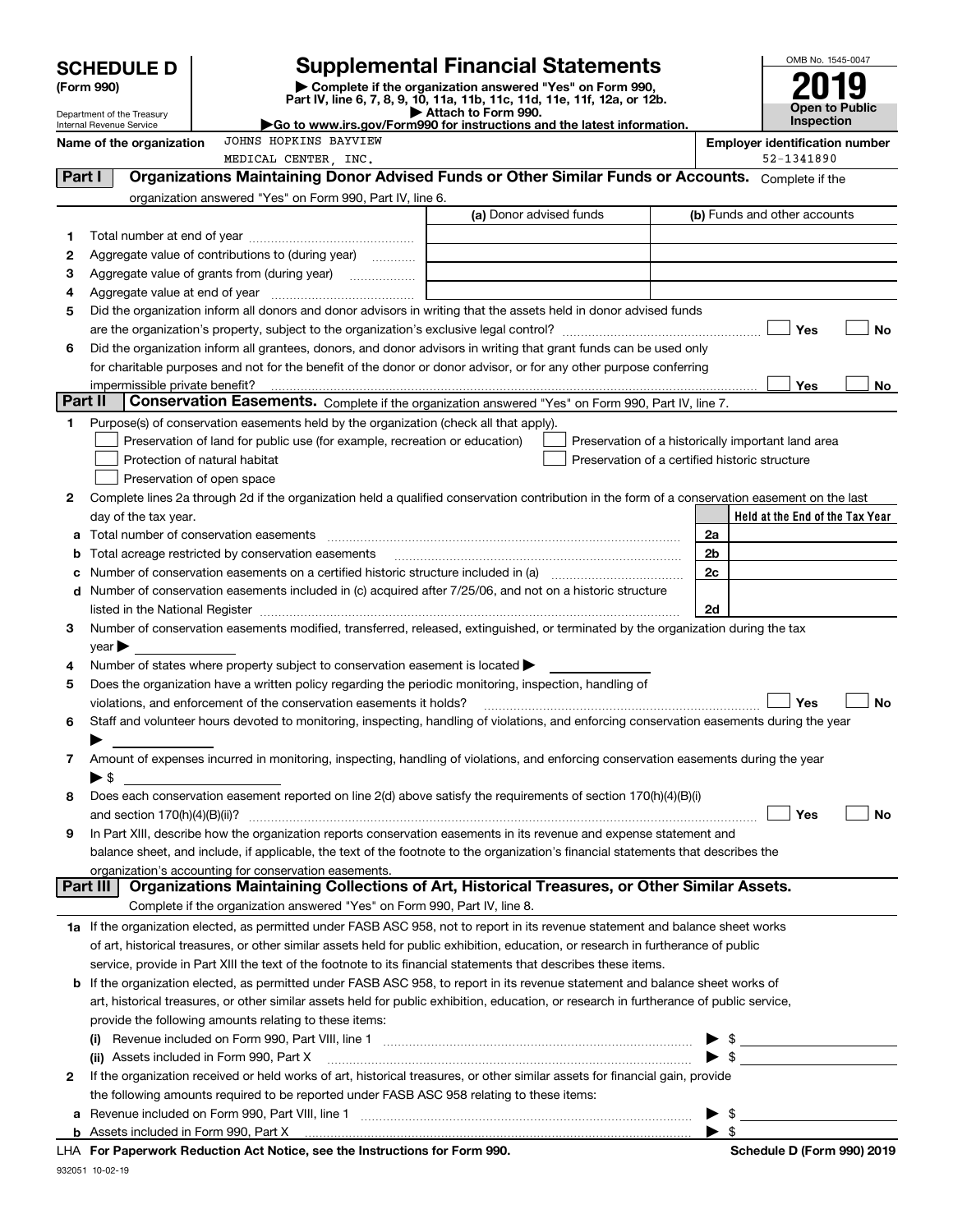|    |                                                                                                                                                                                                                                | JOHNS HOPKINS BAYVIEW |   |                |                          |  |                                              |                |               |         |
|----|--------------------------------------------------------------------------------------------------------------------------------------------------------------------------------------------------------------------------------|-----------------------|---|----------------|--------------------------|--|----------------------------------------------|----------------|---------------|---------|
|    | MEDICAL CENTER, INC.<br>Schedule D (Form 990) 2019                                                                                                                                                                             |                       |   |                |                          |  |                                              | 52-1341890     |               | Page 2  |
|    | Part III<br>Organizations Maintaining Collections of Art, Historical Treasures, or Other Similar Assets (continued)                                                                                                            |                       |   |                |                          |  |                                              |                |               |         |
| 3  | Using the organization's acquisition, accession, and other records, check any of the following that make significant use of its                                                                                                |                       |   |                |                          |  |                                              |                |               |         |
|    | collection items (check all that apply):                                                                                                                                                                                       |                       |   |                |                          |  |                                              |                |               |         |
| a  | Public exhibition                                                                                                                                                                                                              |                       | d |                | Loan or exchange program |  |                                              |                |               |         |
| b  | Scholarly research                                                                                                                                                                                                             |                       | e |                | Other <u>contracts</u>   |  |                                              |                |               |         |
| c  | Preservation for future generations                                                                                                                                                                                            |                       |   |                |                          |  |                                              |                |               |         |
| 4  | Provide a description of the organization's collections and explain how they further the organization's exempt purpose in Part XIII.                                                                                           |                       |   |                |                          |  |                                              |                |               |         |
| 5  | During the year, did the organization solicit or receive donations of art, historical treasures, or other similar assets                                                                                                       |                       |   |                |                          |  |                                              |                |               |         |
|    | Part IV<br>Escrow and Custodial Arrangements. Complete if the organization answered "Yes" on Form 990, Part IV, line 9, or                                                                                                     |                       |   |                |                          |  |                                              | Yes            |               | No      |
|    | reported an amount on Form 990, Part X, line 21.                                                                                                                                                                               |                       |   |                |                          |  |                                              |                |               |         |
|    | 1a Is the organization an agent, trustee, custodian or other intermediary for contributions or other assets not included                                                                                                       |                       |   |                |                          |  |                                              |                |               |         |
|    |                                                                                                                                                                                                                                |                       |   |                |                          |  |                                              | Yes            |               | No      |
|    | b If "Yes," explain the arrangement in Part XIII and complete the following table:                                                                                                                                             |                       |   |                |                          |  |                                              |                |               |         |
|    |                                                                                                                                                                                                                                |                       |   |                |                          |  |                                              | Amount         |               |         |
| c  | Beginning balance <u>www.marent.com married was contracted</u> and the contracted and the contracted and the contracted                                                                                                        |                       |   |                |                          |  | 1c                                           |                |               |         |
|    | d Additions during the year manufactured and an account of a distribution of Additions during the year manufactured and account of Additions during the year manufactured and account of the state of Additional Additional Ad |                       |   |                |                          |  | 1d                                           |                |               |         |
| е  | Distributions during the year manufactured and continuum control of the year manufactured and control of the year manufactured and control of the year manufactured and control of the year manufactured and control of the ye |                       |   |                |                          |  | 1e                                           |                |               |         |
| f  |                                                                                                                                                                                                                                |                       |   |                |                          |  | 1f                                           |                |               |         |
|    | 2a Did the organization include an amount on Form 990, Part X, line 21, for escrow or custodial account liability?                                                                                                             |                       |   |                |                          |  |                                              | <b>Yes</b>     |               | No      |
|    | <b>b</b> If "Yes," explain the arrangement in Part XIII. Check here if the explanation has been provided on Part XIII                                                                                                          |                       |   |                |                          |  |                                              |                |               |         |
|    | Part V<br>Endowment Funds. Complete if the organization answered "Yes" on Form 990, Part IV, line 10.                                                                                                                          |                       |   |                |                          |  |                                              |                |               |         |
|    |                                                                                                                                                                                                                                | (a) Current year      |   | (b) Prior year | (c) Two years back       |  | (d) Three years back $ $ (e) Four years back |                |               |         |
|    | 1a Beginning of year balance                                                                                                                                                                                                   |                       |   |                |                          |  |                                              |                |               |         |
| b  |                                                                                                                                                                                                                                |                       |   |                |                          |  |                                              |                |               |         |
| с  | Net investment earnings, gains, and losses                                                                                                                                                                                     |                       |   |                |                          |  |                                              |                |               |         |
| d  |                                                                                                                                                                                                                                |                       |   |                |                          |  |                                              |                |               |         |
|    | <b>e</b> Other expenditures for facilities                                                                                                                                                                                     |                       |   |                |                          |  |                                              |                |               |         |
|    | and programs                                                                                                                                                                                                                   |                       |   |                |                          |  |                                              |                |               |         |
| Ť. | Administrative expenses                                                                                                                                                                                                        |                       |   |                |                          |  |                                              |                |               |         |
| g  |                                                                                                                                                                                                                                |                       |   |                |                          |  |                                              |                |               |         |
| 2  | Provide the estimated percentage of the current year end balance (line 1g, column (a)) held as:                                                                                                                                |                       |   |                |                          |  |                                              |                |               |         |
| a  | Board designated or quasi-endowment                                                                                                                                                                                            |                       | % |                |                          |  |                                              |                |               |         |
|    | Permanent endowment $\blacktriangleright$                                                                                                                                                                                      | %                     |   |                |                          |  |                                              |                |               |         |
|    | <b>c</b> Term endowment $\blacktriangleright$                                                                                                                                                                                  | %                     |   |                |                          |  |                                              |                |               |         |
|    | The percentages on lines 2a, 2b, and 2c should equal 100%.                                                                                                                                                                     |                       |   |                |                          |  |                                              |                |               |         |
|    | 3a Are there endowment funds not in the possession of the organization that are held and administered for the organization                                                                                                     |                       |   |                |                          |  |                                              |                |               |         |
|    | by:                                                                                                                                                                                                                            |                       |   |                |                          |  |                                              |                | Yes           | $N_{0}$ |
|    |                                                                                                                                                                                                                                |                       |   |                |                          |  |                                              | 3a(i)          |               |         |
|    |                                                                                                                                                                                                                                |                       |   |                |                          |  |                                              | 3a(ii)         |               |         |
|    |                                                                                                                                                                                                                                |                       |   |                |                          |  |                                              | 3b             |               |         |
| 4  | Describe in Part XIII the intended uses of the organization's endowment funds.                                                                                                                                                 |                       |   |                |                          |  |                                              |                |               |         |
|    | Part VI  <br><b>Land, Buildings, and Equipment.</b>                                                                                                                                                                            |                       |   |                |                          |  |                                              |                |               |         |
|    | Complete if the organization answered "Yes" on Form 990, Part IV, line 11a. See Form 990, Part X, line 10.                                                                                                                     |                       |   |                |                          |  |                                              |                |               |         |
|    | Description of property                                                                                                                                                                                                        | (a) Cost or other     |   |                | (b) Cost or other        |  | (c) Accumulated                              | (d) Book value |               |         |
|    | basis (investment)<br>depreciation<br>basis (other)<br>3,150,000.<br>3,150,000.                                                                                                                                                |                       |   |                |                          |  |                                              |                |               |         |
|    |                                                                                                                                                                                                                                |                       |   |                | 273, 568, 539.           |  | 201, 355, 925.                               |                | 72, 212, 614. |         |
|    |                                                                                                                                                                                                                                |                       |   |                | 6,718,010.               |  | 2,833,244.                                   |                | 3,884,766.    |         |
|    |                                                                                                                                                                                                                                |                       |   |                | 223,662,981.             |  | 156,999,173.                                 |                | 66,663,808.   |         |
|    |                                                                                                                                                                                                                                |                       |   |                | 22,873,566.              |  | 8,516,152.                                   |                | 14, 357, 414. |         |
|    |                                                                                                                                                                                                                                |                       |   |                |                          |  | ▶                                            |                | 160,268,602.  |         |
|    |                                                                                                                                                                                                                                |                       |   |                |                          |  |                                              |                |               |         |

**Schedule D (Form 990) 2019**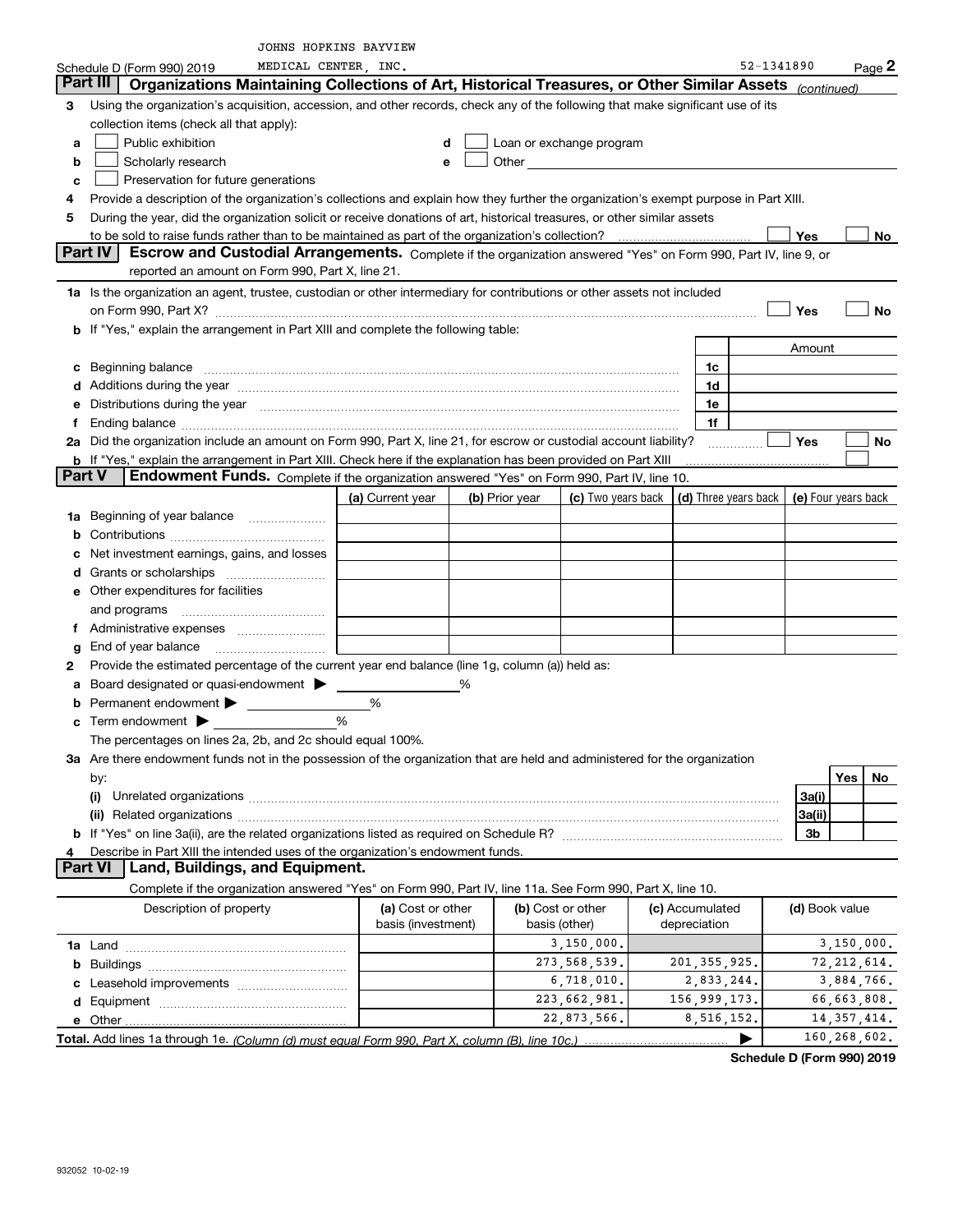MEDICAL CENTER, INC.

#### **Part VII Investments - Other Securities.**

Complete if the organization answered "Yes" on Form 990, Part IV, line 11b. See Form 990, Part X, line 12.

| (a) Description of security or category (including name of security)                          | (b) Book value | (c) Method of valuation: Cost or end-of-year market value |
|-----------------------------------------------------------------------------------------------|----------------|-----------------------------------------------------------|
| (1) Financial derivatives                                                                     |                |                                                           |
| (2) Closely held equity interests                                                             |                |                                                           |
| (3) Other                                                                                     |                |                                                           |
| (A)                                                                                           |                |                                                           |
| (B)                                                                                           |                |                                                           |
| (C)                                                                                           |                |                                                           |
| (D)                                                                                           |                |                                                           |
| (E)                                                                                           |                |                                                           |
| (F)                                                                                           |                |                                                           |
| (G)                                                                                           |                |                                                           |
| (H)                                                                                           |                |                                                           |
| <b>Total.</b> (Col. (b) must equal Form 990, Part X, col. (B) line 12.) $\blacktriangleright$ |                |                                                           |

#### **Part VIII Investments - Program Related.**

Complete if the organization answered "Yes" on Form 990, Part IV, line 11c. See Form 990, Part X, line 13.

| (a) Description of investment                                                                 | (b) Book value | (c) Method of valuation: Cost or end-of-year market value |
|-----------------------------------------------------------------------------------------------|----------------|-----------------------------------------------------------|
| (1)                                                                                           |                |                                                           |
| (2)                                                                                           |                |                                                           |
| $\frac{3}{2}$                                                                                 |                |                                                           |
| (4)                                                                                           |                |                                                           |
| $\frac{1}{1}$                                                                                 |                |                                                           |
| (6)                                                                                           |                |                                                           |
| (7)                                                                                           |                |                                                           |
| (8)                                                                                           |                |                                                           |
| (9)                                                                                           |                |                                                           |
| <b>Total.</b> (Col. (b) must equal Form 990, Part X, col. (B) line 13.) $\blacktriangleright$ |                |                                                           |

#### **Part IX Other Assets.**

Complete if the organization answered "Yes" on Form 990, Part IV, line 11d. See Form 990, Part X, line 15.

|     | (a) Description                                                                            | (b) Book value |
|-----|--------------------------------------------------------------------------------------------|----------------|
| (1) | INERCOMPANY RECEIVABLES                                                                    | 7,556,622.     |
| (2) | OTHER RECEIVABLES                                                                          | 8,288,908.     |
| (3) | DUE FROM OTHERS                                                                            | 374.           |
| (4) | MALPRACTICE FUNDING                                                                        | 711,997.       |
| (5) | ASSETS-LIM-BY BOARD OF TRUSTEE                                                             | 76, 234, 683.  |
| (6) | INSURANCE RECOVERY                                                                         | 7,830,845.     |
| (7) | LEASE ROU ASSETS                                                                           | 28,802,163.    |
| (8) | OTHER ASSETS                                                                               | 366.585.       |
| (9) |                                                                                            |                |
|     | Total. (Column (b) must equal Form 990, Part X, col. (B) line 15.)                         | 129, 792, 177. |
|     | $\mathbf{B}$ $\mathbf{W}$ $\mathbf{A}$ $\mathbf{H}$ $\mathbf{H}$ $\mathbf{H}$ $\mathbf{H}$ |                |

**Part X Other Liabilities.**

Complete if the organization answered "Yes" on Form 990, Part IV, line 11e or 11f. See Form 990, Part X, line 25.

|     | (a) Description of liability | (b) Book value |
|-----|------------------------------|----------------|
|     | Federal income taxes         |                |
| (2) | ADVANCES FROM THIRD PARTIES  | 16,290,474.    |
| (3) | INTERCOMPANY PAYABLES        | 7,755,071.     |
| (4) | MALPRACTICE LIABILITY        | 21,624,855.    |
| (5) | WORKERS' COMP TAIL COVERAGE  | 2,110,446.     |
| (6) | LONG-TERM PENSION LIABILITY  | 208, 424, 171. |
| (7) | LOSS ON MARKET VALUE SW      | 4, 379, 249.   |
| (8) | LONG-TERM NOTES PAYABLE      | 62,958,342.    |
| (9) | LEASE ROU LIABILITIES        | 30,849,146.    |
|     |                              | 354, 391, 754. |

*(Column (b) must equal Form 990, Part X, col. (B) line 25.)*

**2.**Liability for uncertain tax positions. In Part XIII, provide the text of the footnote to the organization's financial statements that reports the organization's liability for uncertain tax positions under FASB ASC 740. Check here if the text of the footnote has been provided in Part XIII  $\boxed{\mathbf{X}}$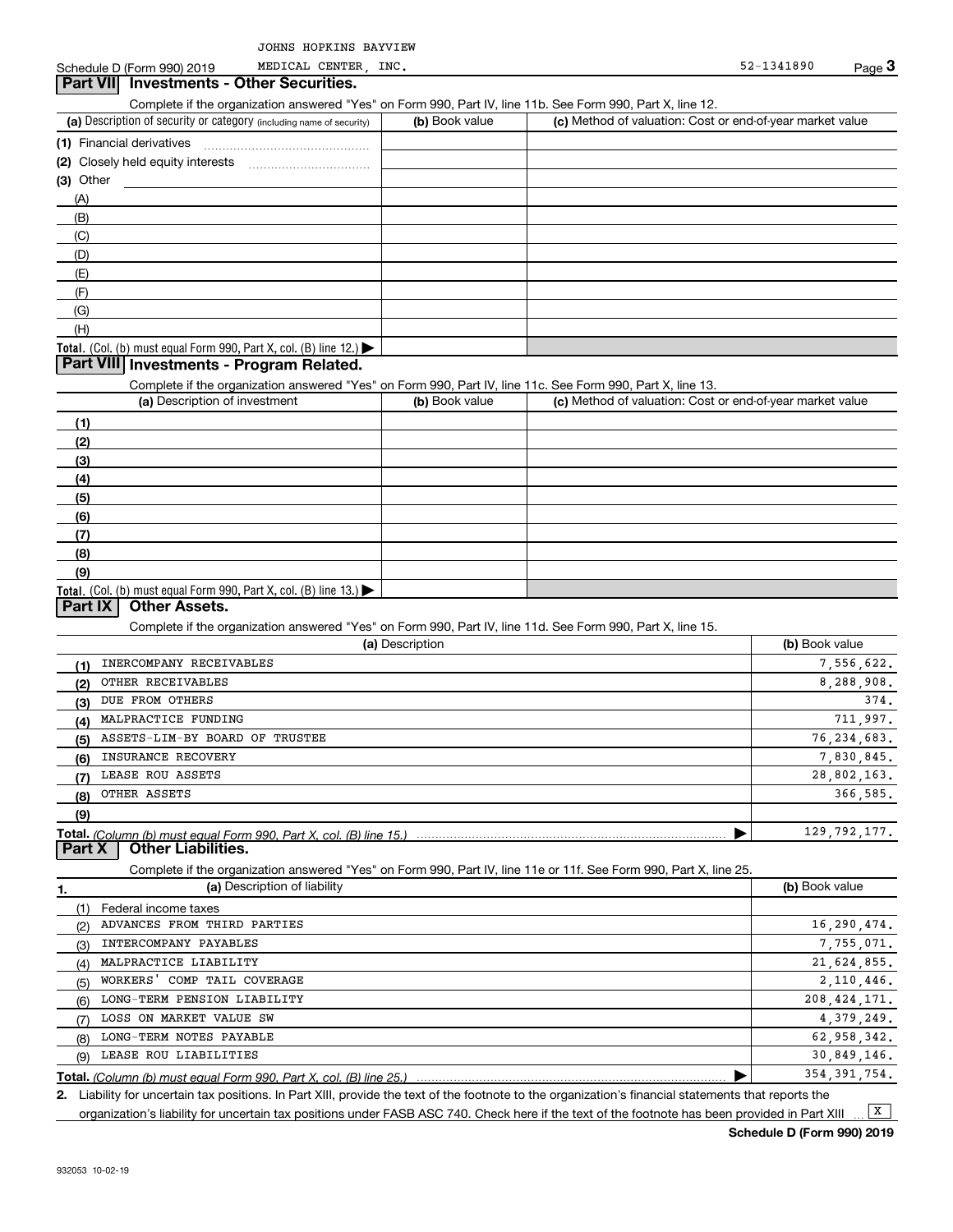| 52-1341890<br>MEDICAL CENTER INC.<br>Schedule D (Form 990) 2019<br>Reconciliation of Revenue per Audited Financial Statements With Revenue per Return.<br>Part XI  <br>Complete if the organization answered "Yes" on Form 990, Part IV, line 12a.<br>Total revenue, gains, and other support per audited financial statements<br>1.<br>1<br>Amounts included on line 1 but not on Form 990, Part VIII, line 12:<br>2<br>2a<br>а<br>2 <sub>b</sub><br>b<br>2c<br>с<br>2d<br>d<br>Add lines 2a through 2d<br><b>2e</b><br>е<br>Subtract line 2e from line 1<br>3<br>3<br>Amounts included on Form 990, Part VIII, line 12, but not on line 1:<br>4<br>Investment expenses not included on Form 990, Part VIII, line 7b [100] [100] [100] [100] [100] [100] [100] [10<br>4a<br>а<br>4b.<br>b<br>Add lines 4a and 4b<br>4c<br>5<br>Total revenue. Add lines 3 and 4c. (This must equal Form 990, Part I, line 12.)<br>Part XII   Reconciliation of Expenses per Audited Financial Statements With Expenses per Return.<br>Complete if the organization answered "Yes" on Form 990, Part IV, line 12a.<br>Total expenses and losses per audited financial statements<br>1<br>1<br>Amounts included on line 1 but not on Form 990, Part IX, line 25:<br>2<br>2a<br>а<br>2 <sub>b</sub><br>b | JOHNS HOPKINS BAYVIEW |  |        |
|----------------------------------------------------------------------------------------------------------------------------------------------------------------------------------------------------------------------------------------------------------------------------------------------------------------------------------------------------------------------------------------------------------------------------------------------------------------------------------------------------------------------------------------------------------------------------------------------------------------------------------------------------------------------------------------------------------------------------------------------------------------------------------------------------------------------------------------------------------------------------------------------------------------------------------------------------------------------------------------------------------------------------------------------------------------------------------------------------------------------------------------------------------------------------------------------------------------------------------------------------------------------------------------|-----------------------|--|--------|
|                                                                                                                                                                                                                                                                                                                                                                                                                                                                                                                                                                                                                                                                                                                                                                                                                                                                                                                                                                                                                                                                                                                                                                                                                                                                                        |                       |  | Page 4 |
|                                                                                                                                                                                                                                                                                                                                                                                                                                                                                                                                                                                                                                                                                                                                                                                                                                                                                                                                                                                                                                                                                                                                                                                                                                                                                        |                       |  |        |
|                                                                                                                                                                                                                                                                                                                                                                                                                                                                                                                                                                                                                                                                                                                                                                                                                                                                                                                                                                                                                                                                                                                                                                                                                                                                                        |                       |  |        |
|                                                                                                                                                                                                                                                                                                                                                                                                                                                                                                                                                                                                                                                                                                                                                                                                                                                                                                                                                                                                                                                                                                                                                                                                                                                                                        |                       |  |        |
|                                                                                                                                                                                                                                                                                                                                                                                                                                                                                                                                                                                                                                                                                                                                                                                                                                                                                                                                                                                                                                                                                                                                                                                                                                                                                        |                       |  |        |
|                                                                                                                                                                                                                                                                                                                                                                                                                                                                                                                                                                                                                                                                                                                                                                                                                                                                                                                                                                                                                                                                                                                                                                                                                                                                                        |                       |  |        |
|                                                                                                                                                                                                                                                                                                                                                                                                                                                                                                                                                                                                                                                                                                                                                                                                                                                                                                                                                                                                                                                                                                                                                                                                                                                                                        |                       |  |        |
|                                                                                                                                                                                                                                                                                                                                                                                                                                                                                                                                                                                                                                                                                                                                                                                                                                                                                                                                                                                                                                                                                                                                                                                                                                                                                        |                       |  |        |
|                                                                                                                                                                                                                                                                                                                                                                                                                                                                                                                                                                                                                                                                                                                                                                                                                                                                                                                                                                                                                                                                                                                                                                                                                                                                                        |                       |  |        |
|                                                                                                                                                                                                                                                                                                                                                                                                                                                                                                                                                                                                                                                                                                                                                                                                                                                                                                                                                                                                                                                                                                                                                                                                                                                                                        |                       |  |        |
|                                                                                                                                                                                                                                                                                                                                                                                                                                                                                                                                                                                                                                                                                                                                                                                                                                                                                                                                                                                                                                                                                                                                                                                                                                                                                        |                       |  |        |
|                                                                                                                                                                                                                                                                                                                                                                                                                                                                                                                                                                                                                                                                                                                                                                                                                                                                                                                                                                                                                                                                                                                                                                                                                                                                                        |                       |  |        |
|                                                                                                                                                                                                                                                                                                                                                                                                                                                                                                                                                                                                                                                                                                                                                                                                                                                                                                                                                                                                                                                                                                                                                                                                                                                                                        |                       |  |        |
|                                                                                                                                                                                                                                                                                                                                                                                                                                                                                                                                                                                                                                                                                                                                                                                                                                                                                                                                                                                                                                                                                                                                                                                                                                                                                        |                       |  |        |
|                                                                                                                                                                                                                                                                                                                                                                                                                                                                                                                                                                                                                                                                                                                                                                                                                                                                                                                                                                                                                                                                                                                                                                                                                                                                                        |                       |  |        |
|                                                                                                                                                                                                                                                                                                                                                                                                                                                                                                                                                                                                                                                                                                                                                                                                                                                                                                                                                                                                                                                                                                                                                                                                                                                                                        |                       |  |        |
|                                                                                                                                                                                                                                                                                                                                                                                                                                                                                                                                                                                                                                                                                                                                                                                                                                                                                                                                                                                                                                                                                                                                                                                                                                                                                        |                       |  |        |
|                                                                                                                                                                                                                                                                                                                                                                                                                                                                                                                                                                                                                                                                                                                                                                                                                                                                                                                                                                                                                                                                                                                                                                                                                                                                                        |                       |  |        |
|                                                                                                                                                                                                                                                                                                                                                                                                                                                                                                                                                                                                                                                                                                                                                                                                                                                                                                                                                                                                                                                                                                                                                                                                                                                                                        |                       |  |        |
|                                                                                                                                                                                                                                                                                                                                                                                                                                                                                                                                                                                                                                                                                                                                                                                                                                                                                                                                                                                                                                                                                                                                                                                                                                                                                        |                       |  |        |
|                                                                                                                                                                                                                                                                                                                                                                                                                                                                                                                                                                                                                                                                                                                                                                                                                                                                                                                                                                                                                                                                                                                                                                                                                                                                                        |                       |  |        |
|                                                                                                                                                                                                                                                                                                                                                                                                                                                                                                                                                                                                                                                                                                                                                                                                                                                                                                                                                                                                                                                                                                                                                                                                                                                                                        |                       |  |        |
| 2c<br>Other losses                                                                                                                                                                                                                                                                                                                                                                                                                                                                                                                                                                                                                                                                                                                                                                                                                                                                                                                                                                                                                                                                                                                                                                                                                                                                     |                       |  |        |
| 2d<br>d                                                                                                                                                                                                                                                                                                                                                                                                                                                                                                                                                                                                                                                                                                                                                                                                                                                                                                                                                                                                                                                                                                                                                                                                                                                                                |                       |  |        |
| Add lines 2a through 2d<br>2e<br>е                                                                                                                                                                                                                                                                                                                                                                                                                                                                                                                                                                                                                                                                                                                                                                                                                                                                                                                                                                                                                                                                                                                                                                                                                                                     |                       |  |        |
| 3<br>З                                                                                                                                                                                                                                                                                                                                                                                                                                                                                                                                                                                                                                                                                                                                                                                                                                                                                                                                                                                                                                                                                                                                                                                                                                                                                 |                       |  |        |
| Amounts included on Form 990, Part IX, line 25, but not on line 1:<br>4                                                                                                                                                                                                                                                                                                                                                                                                                                                                                                                                                                                                                                                                                                                                                                                                                                                                                                                                                                                                                                                                                                                                                                                                                |                       |  |        |
| 4a                                                                                                                                                                                                                                                                                                                                                                                                                                                                                                                                                                                                                                                                                                                                                                                                                                                                                                                                                                                                                                                                                                                                                                                                                                                                                     |                       |  |        |
| 4 <sub>b</sub><br>Other (Describe in Part XIII.)<br>b                                                                                                                                                                                                                                                                                                                                                                                                                                                                                                                                                                                                                                                                                                                                                                                                                                                                                                                                                                                                                                                                                                                                                                                                                                  |                       |  |        |
| c Add lines 4a and 4b<br>4c                                                                                                                                                                                                                                                                                                                                                                                                                                                                                                                                                                                                                                                                                                                                                                                                                                                                                                                                                                                                                                                                                                                                                                                                                                                            |                       |  |        |
| 5<br>5.                                                                                                                                                                                                                                                                                                                                                                                                                                                                                                                                                                                                                                                                                                                                                                                                                                                                                                                                                                                                                                                                                                                                                                                                                                                                                |                       |  |        |
| Part XIII Supplemental Information.                                                                                                                                                                                                                                                                                                                                                                                                                                                                                                                                                                                                                                                                                                                                                                                                                                                                                                                                                                                                                                                                                                                                                                                                                                                    |                       |  |        |

lines 2d and 4b; and Part XII, lines 2d and 4b. Also complete this part to provide any additional information.

PART X, LINE 2:

FASB'S GUIDANCE ON ACCOUNTING FOR UNCERTAINTY IN INCOME TAXES CLARIFIES

THE ACCOUNTING FOR UNCERTAINTY OF INCOME TAX POSITIONS. THIS GUIDANCE

DEFINES THE THRESHOLD FOR RECOGNIZING TAX RETURN POSITIONS IN THE

FINANCIAL STATEMENTS AS "MORE LIKELY THAN NOT" THAT THE POSITION IS

SUSTAINABLE, BASED ON ITS TECHNICAL MERITS. THIS GUIDANCE ALSO PROVIDES

GUIDANCE ON THE MEASUREMENT, CLASSIFICATION AND DISCLOSURE OF TAX RETURN

POSITIONS IN THE FINANCIAL STATEMENTS.

THERE IS NO IMPACT ON JHBMC'S FINANCIAL STATEMENTS DURING THE YEARS ENDED

JUNE 30, 2020 AND 2019.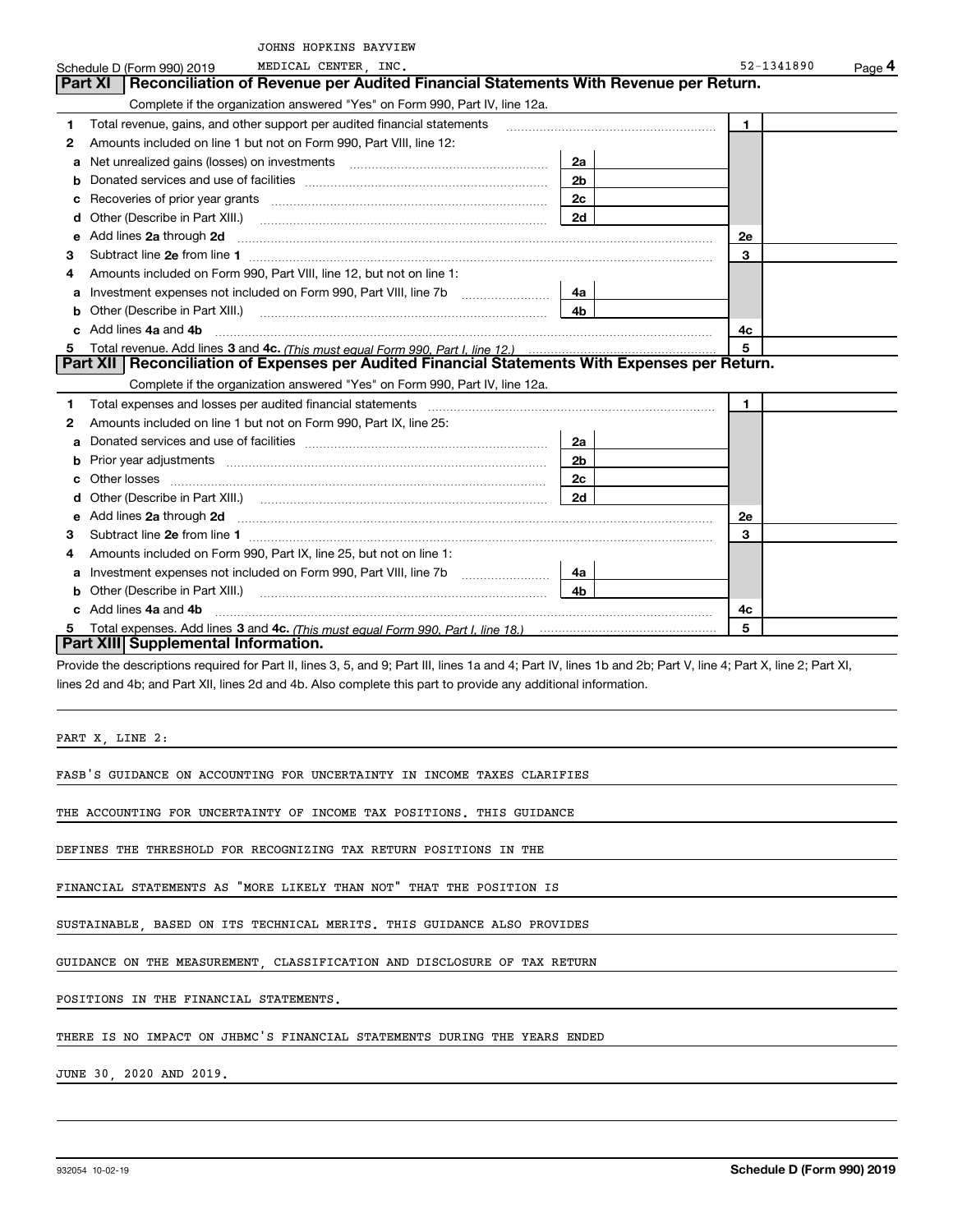|                                                  | uunno<br><b>RUFAINS</b><br><b>DAIV</b><br>⋁⊥∟₩ |                                      |      |
|--------------------------------------------------|------------------------------------------------|--------------------------------------|------|
| Schedule D (Form<br>2019<br>990)                 | INC<br>CENTER<br>MEL<br>.ו ברי−<br>_____       | 890ء<br>. п<br>≺⊿<br>ュムー<br>$\cdots$ | Page |
| <b>B</b> 7 1 1 1<br>$\sim$ $\sim$ $\sim$<br>____ | __                                             |                                      |      |

| <b>Part XIII Supplemental Information</b> (continued) |
|-------------------------------------------------------|
|                                                       |
|                                                       |
|                                                       |
|                                                       |
|                                                       |
|                                                       |
|                                                       |
|                                                       |
|                                                       |
|                                                       |
|                                                       |
|                                                       |
|                                                       |
|                                                       |
|                                                       |
|                                                       |
|                                                       |
|                                                       |
|                                                       |
|                                                       |
|                                                       |
|                                                       |
|                                                       |
|                                                       |
|                                                       |
|                                                       |
|                                                       |
|                                                       |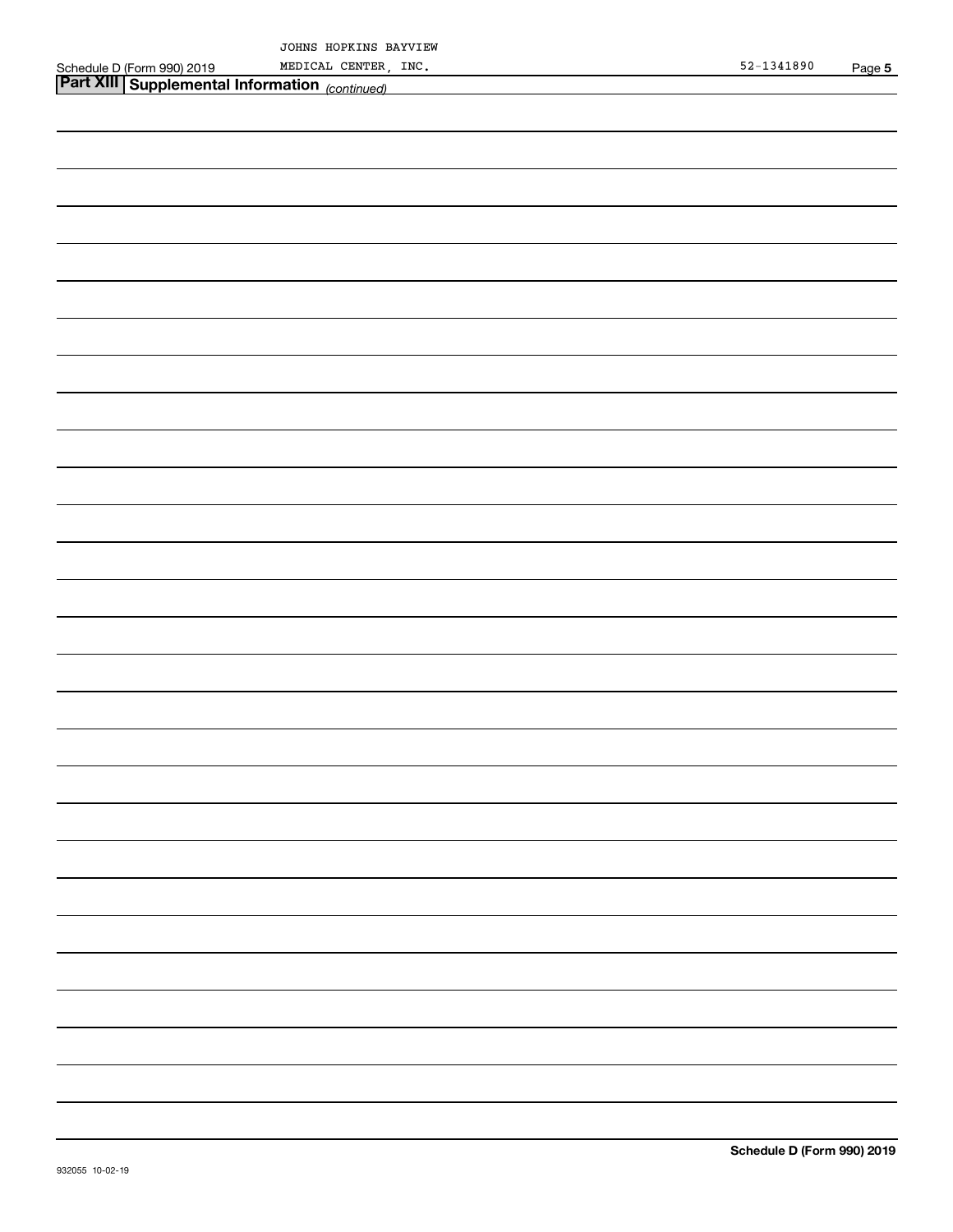|        | <b>SCHEDULE H</b><br>(Form 990)<br>Department of the Treasury<br>Internal Revenue Service |                                                      | ▶ Complete if the organization answered "Yes" on Form 990, Part IV, question 20.<br>Go to www.irs.gov/Form990 for instructions and the latest information. | OMB No. 1545-0047<br><b>Open to Public</b><br>Inspection |                                                                                                                                                                                                                                                                                                 |                                  |                                       |                |                         |     |
|--------|-------------------------------------------------------------------------------------------|------------------------------------------------------|------------------------------------------------------------------------------------------------------------------------------------------------------------|----------------------------------------------------------|-------------------------------------------------------------------------------------------------------------------------------------------------------------------------------------------------------------------------------------------------------------------------------------------------|----------------------------------|---------------------------------------|----------------|-------------------------|-----|
|        | Name of the organization                                                                  |                                                      | JOHNS HOPKINS BAYVIEW                                                                                                                                      |                                                          |                                                                                                                                                                                                                                                                                                 |                                  | <b>Employer identification number</b> |                |                         |     |
|        |                                                                                           |                                                      | MEDICAL CENTER, INC.                                                                                                                                       |                                                          |                                                                                                                                                                                                                                                                                                 |                                  | 52-1341890                            |                |                         |     |
| Part I |                                                                                           |                                                      |                                                                                                                                                            |                                                          | Financial Assistance and Certain Other Community Benefits at Cost                                                                                                                                                                                                                               |                                  |                                       |                |                         |     |
|        |                                                                                           |                                                      |                                                                                                                                                            |                                                          |                                                                                                                                                                                                                                                                                                 |                                  |                                       |                | Yes                     | No. |
|        |                                                                                           |                                                      |                                                                                                                                                            |                                                          |                                                                                                                                                                                                                                                                                                 |                                  |                                       | 1a             | х                       |     |
|        |                                                                                           |                                                      |                                                                                                                                                            |                                                          | If "Yes," was it a written policy?<br>If the organization had multiple hospital facilities, indicate which of the following best describes application of the financial assistance policy to its various hospital                                                                               |                                  |                                       | 1b             | x                       |     |
| 2      | facilities during the tax year.                                                           |                                                      |                                                                                                                                                            |                                                          |                                                                                                                                                                                                                                                                                                 |                                  |                                       |                |                         |     |
|        | x                                                                                         | Applied uniformly to all hospital facilities         |                                                                                                                                                            |                                                          | Applied uniformly to most hospital facilities                                                                                                                                                                                                                                                   |                                  |                                       |                |                         |     |
|        |                                                                                           | Generally tailored to individual hospital facilities |                                                                                                                                                            |                                                          |                                                                                                                                                                                                                                                                                                 |                                  |                                       |                |                         |     |
| з      |                                                                                           |                                                      |                                                                                                                                                            |                                                          | Answer the following based on the financial assistance eligibility criteria that applied to the largest number of the organization's patients during the tax year.<br>Did the organization use Federal Poverty Guidelines (FPG) as a factor in determining eligibility for providing free care? |                                  |                                       |                |                         |     |
| a      |                                                                                           |                                                      |                                                                                                                                                            |                                                          |                                                                                                                                                                                                                                                                                                 |                                  |                                       | За             | х                       |     |
|        | 100%                                                                                      | 150%                                                 | X  <br>200%                                                                                                                                                | Other                                                    | %                                                                                                                                                                                                                                                                                               |                                  |                                       |                |                         |     |
|        |                                                                                           |                                                      |                                                                                                                                                            |                                                          | b Did the organization use FPG as a factor in determining eligibility for providing discounted care? If "Yes," indicate which                                                                                                                                                                   |                                  |                                       |                |                         |     |
|        |                                                                                           |                                                      |                                                                                                                                                            |                                                          |                                                                                                                                                                                                                                                                                                 |                                  |                                       | 3b             | х                       |     |
|        | 200%                                                                                      | 250%                                                 | 300%                                                                                                                                                       | 350%                                                     | $\overline{x}$ Other<br>400%                                                                                                                                                                                                                                                                    | 500 %                            |                                       |                |                         |     |
|        |                                                                                           |                                                      |                                                                                                                                                            |                                                          | c If the organization used factors other than FPG in determining eligibility, describe in Part VI the criteria used for determining                                                                                                                                                             |                                  |                                       |                |                         |     |
|        |                                                                                           |                                                      |                                                                                                                                                            |                                                          | eligibility for free or discounted care. Include in the description whether the organization used an asset test or other                                                                                                                                                                        |                                  |                                       |                |                         |     |
|        |                                                                                           |                                                      |                                                                                                                                                            |                                                          | threshold, regardless of income, as a factor in determining eligibility for free or discounted care.<br>Did the organization's financial assistance policy that applied to the largest number of its patients during the tax year provide for free or discounted care to the                    |                                  |                                       |                |                         |     |
| 4      | "medically indigent"?                                                                     |                                                      |                                                                                                                                                            |                                                          |                                                                                                                                                                                                                                                                                                 |                                  |                                       | 4              | х                       |     |
|        |                                                                                           |                                                      |                                                                                                                                                            |                                                          | 5a Did the organization budget amounts for free or discounted care provided under its financial assistance policy during the tax year?                                                                                                                                                          |                                  | .                                     | 5a             | x                       |     |
|        |                                                                                           |                                                      |                                                                                                                                                            |                                                          |                                                                                                                                                                                                                                                                                                 |                                  |                                       | 5 <sub>b</sub> | x                       |     |
|        |                                                                                           |                                                      |                                                                                                                                                            |                                                          | c If "Yes" to line 5b, as a result of budget considerations, was the organization unable to provide free or discounted                                                                                                                                                                          |                                  |                                       |                |                         | х   |
|        | 6a Did the organization prepare a community benefit report during the tax year?           |                                                      |                                                                                                                                                            |                                                          |                                                                                                                                                                                                                                                                                                 |                                  |                                       | 5с<br>6a       | х                       |     |
|        |                                                                                           |                                                      |                                                                                                                                                            |                                                          |                                                                                                                                                                                                                                                                                                 |                                  |                                       | 6b             | x                       |     |
|        |                                                                                           |                                                      |                                                                                                                                                            |                                                          | Complete the following table using the worksheets provided in the Schedule H instructions. Do not submit these worksheets with the Schedule H.                                                                                                                                                  |                                  |                                       |                |                         |     |
| 7      | Financial Assistance and Certain Other Community Benefits at Cost                         |                                                      |                                                                                                                                                            |                                                          |                                                                                                                                                                                                                                                                                                 |                                  |                                       |                |                         |     |
|        | <b>Financial Assistance and</b>                                                           |                                                      | (a) Number of<br>activities or                                                                                                                             | (b) Persons<br>served                                    | (c) Total community<br>benefit expense                                                                                                                                                                                                                                                          | (d) Direct offsetting<br>revenue | (e) Net community<br>benefit expense  |                | (f) Percent<br>of total |     |
|        | <b>Means-Tested Government Programs</b>                                                   |                                                      | programs (optional)                                                                                                                                        | (optional)                                               |                                                                                                                                                                                                                                                                                                 |                                  |                                       |                | expense                 |     |
|        | a Financial Assistance at cost (from                                                      |                                                      |                                                                                                                                                            |                                                          |                                                                                                                                                                                                                                                                                                 |                                  |                                       |                |                         |     |
|        | Worksheet 1)                                                                              |                                                      |                                                                                                                                                            |                                                          | 23, 156, 191                                                                                                                                                                                                                                                                                    | 0                                | 23, 156, 191.                         |                | 3,49%                   |     |
|        | <b>b</b> Medicaid (from Worksheet 3,                                                      |                                                      |                                                                                                                                                            |                                                          |                                                                                                                                                                                                                                                                                                 |                                  |                                       |                |                         |     |
|        | column a)                                                                                 |                                                      |                                                                                                                                                            |                                                          |                                                                                                                                                                                                                                                                                                 |                                  |                                       |                |                         |     |
|        | c Costs of other means-tested                                                             |                                                      |                                                                                                                                                            |                                                          |                                                                                                                                                                                                                                                                                                 |                                  |                                       |                |                         |     |
|        | government programs (from<br>Worksheet 3, column b)                                       |                                                      |                                                                                                                                                            |                                                          |                                                                                                                                                                                                                                                                                                 |                                  |                                       |                |                         |     |
|        | d Total. Financial Assistance and                                                         |                                                      |                                                                                                                                                            |                                                          |                                                                                                                                                                                                                                                                                                 |                                  |                                       |                |                         |     |
|        | Means-Tested Government Programs                                                          |                                                      |                                                                                                                                                            |                                                          | 23, 156, 191.                                                                                                                                                                                                                                                                                   |                                  | 23, 156, 191.                         |                | 3,49%                   |     |
|        | <b>Other Benefits</b>                                                                     |                                                      |                                                                                                                                                            |                                                          |                                                                                                                                                                                                                                                                                                 |                                  |                                       |                |                         |     |
|        | e Community health                                                                        |                                                      |                                                                                                                                                            |                                                          |                                                                                                                                                                                                                                                                                                 |                                  |                                       |                |                         |     |
|        | improvement services and                                                                  |                                                      |                                                                                                                                                            |                                                          |                                                                                                                                                                                                                                                                                                 |                                  |                                       |                |                         |     |
|        | community benefit operations                                                              |                                                      |                                                                                                                                                            |                                                          |                                                                                                                                                                                                                                                                                                 |                                  |                                       |                |                         |     |
|        | (from Worksheet 4)                                                                        |                                                      |                                                                                                                                                            |                                                          | 21, 452, 346.                                                                                                                                                                                                                                                                                   | 1,304,566.                       | 20, 147, 780.                         |                | 3.04%                   |     |
|        | f Health professions education                                                            |                                                      |                                                                                                                                                            |                                                          |                                                                                                                                                                                                                                                                                                 |                                  |                                       |                |                         |     |
|        | (from Worksheet 5)                                                                        |                                                      |                                                                                                                                                            |                                                          | 47, 378, 269.                                                                                                                                                                                                                                                                                   | 0.                               | 47, 378, 269.                         |                | 7.14%                   |     |
|        | g Subsidized health services                                                              |                                                      |                                                                                                                                                            |                                                          |                                                                                                                                                                                                                                                                                                 |                                  |                                       |                |                         |     |
|        | (from Worksheet 6)                                                                        |                                                      |                                                                                                                                                            |                                                          | 31,168.                                                                                                                                                                                                                                                                                         | 0.                               | 31,168.                               |                | .00%                    |     |
|        | <b>h</b> Research (from Worksheet 7)<br><i>i</i> Cash and in-kind contributions           |                                                      |                                                                                                                                                            |                                                          |                                                                                                                                                                                                                                                                                                 |                                  |                                       |                |                         |     |
|        | for community benefit (from                                                               |                                                      |                                                                                                                                                            |                                                          |                                                                                                                                                                                                                                                                                                 |                                  |                                       |                |                         |     |
|        | Worksheet 8)                                                                              |                                                      |                                                                                                                                                            |                                                          | 823,799.                                                                                                                                                                                                                                                                                        | 0.                               | 823,799.                              |                | .12%                    |     |
|        | j Total. Other Benefits                                                                   |                                                      |                                                                                                                                                            |                                                          | 69,685,582.                                                                                                                                                                                                                                                                                     | 1,304,566.                       | 68, 381, 016.                         |                | 10.30%                  |     |
|        | k Total. Add lines 7d and 7j                                                              |                                                      |                                                                                                                                                            |                                                          | 92,841,773.                                                                                                                                                                                                                                                                                     | 1,304,566.                       | 91, 537, 207.                         |                | 13.79%                  |     |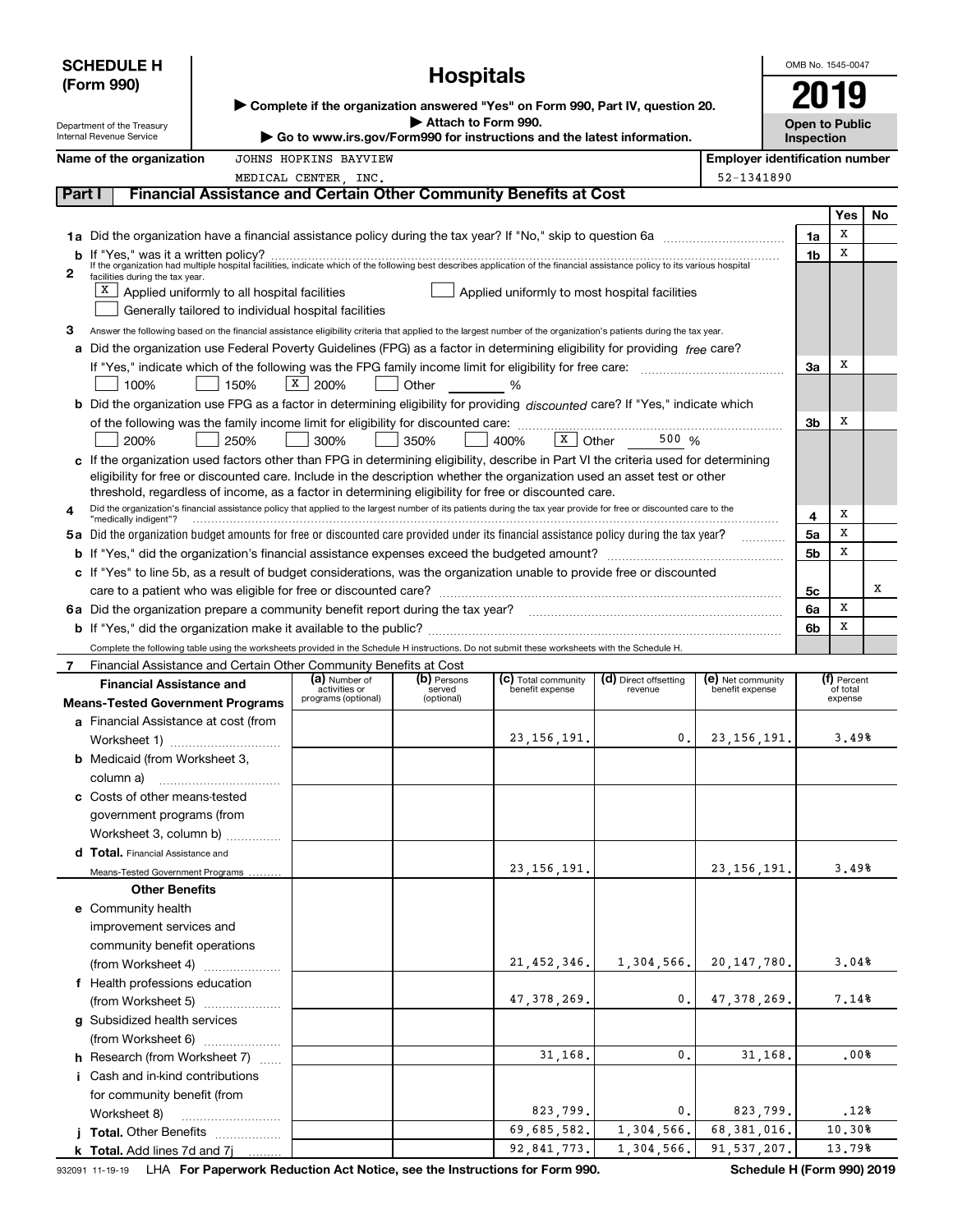$S$ chedule H (Form 990) 2019 MEDICAL CENTER INC.  $52-1341890$ MEDICAL CENTER INC.

 $\begin{pmatrix} a \end{pmatrix}$  Number of  $\begin{pmatrix} b \end{pmatrix}$  Persons  $\begin{pmatrix} c \end{pmatrix}$  **(c)** Total  $\begin{pmatrix} d \end{pmatrix}$  Direct  $\begin{pmatrix} e \end{pmatrix}$  Net  $\begin{pmatrix} f \end{pmatrix}$ activities or programs (optional)(b) Persons served (optional)  $(c)$  Total community building expense (d) Direct offsetting revenue  $(e)$  Net community building expense (f) Percent of total expense Part IV | Management Companies and Joint Ventures <sub>(owned 10% or more by officers, directors, trustees, key employees, and physicians - see instructions)</sub> **12345678910 Total Section A. Bad Debt Expense Yes No 1234123Section B. Medicare 5678567Section C. Collection Practices 9a** Did the organization have a written debt collection policy during the tax year? **b**If "Yes," did the organization's collection policy that applied to the largest number of its patients during the tax year contain provisions on the **9a9b**(a) Name of entity **(b) Description of primary (c) Organization's (d) Officers, direct (e)** Physical improvements and housing collection practices to be followed for patients who are known to qualify for financial assistance? Describe in Part VI **Part II** | Community Building Activities Complete this table if the organization conducted any community building activities during the tax year, and describe in Part VI how its community building activities promoted the health of the communities it serves. Economic development Community support Environmental improvements Leadership development and training for community members Coalition building Community health improvement advocacy Workforce development **Other** Did the organization report bad debt expense in accordance with Healthcare Financial Management Association Statement No. 15? ~~~~~~~~~~~~~~~~~~~~~~~~~~~~~~~~~~~~~~~~~~~~~~~~~~~~ Enter the amount of the organization's bad debt expense. Explain in Part VI the methodology used by the organization to estimate this amount ~~~~~~~~~~~~~~~ Enter the estimated amount of the organization's bad debt expense attributable to patients eligible under the organization's financial assistance policy. Explain in Part VI the methodology used by the organization to estimate this amount and the rationale, if any, for including this portion of bad debt as community benefit Provide in Part VI the text of the footnote to the organization's financial statements that describes bad debt expense or the page number on which this footnote is contained in the attached financial statements. Enter total revenue received from Medicare (including DSH and IME) Enter Medicare allowable costs of care relating to payments on line 5 Subtract line 6 from line 5. This is the surplus (or shortfall) Describe in Part VI the extent to which any shortfall reported on line 7 should be treated as community benefit. Also describe in Part VI the costing methodology or source used to determine the amount reported on line 6. Check the box that describes the method used:  $\Box$  Cost accounting system  $\Box$  Cost to charge ratio  $\Box$  Other activity of entity (c) Organization's profit % or stock ownership % (d) Officers, directors, trustees, or key employees' profit % or stock ownership % (e) Physicians' profit % or stock ownership % **Part III Bad Debt, Medicare, & Collection Practices**  $\mathcal{L}^{\text{max}}$ 76,347.  $\overline{0}$ . 80,958. 0.0.0.0.990,959. 0.1,148,264. 0. $\overline{0}$ .  $\overline{0}$ .  $\overline{0}$ .  $\mathbf{0}$ . 0. $\mathbf{0}$  $\overline{0}$ .  $\mathbf{0}$ . 76,347. 80,958. 990,959. 1,148,264. .01%.15%.17%13,055,277.  $\mathbf{0}$ . 191,204,027. 191,801,585. -597,558. XXX.01%

**2**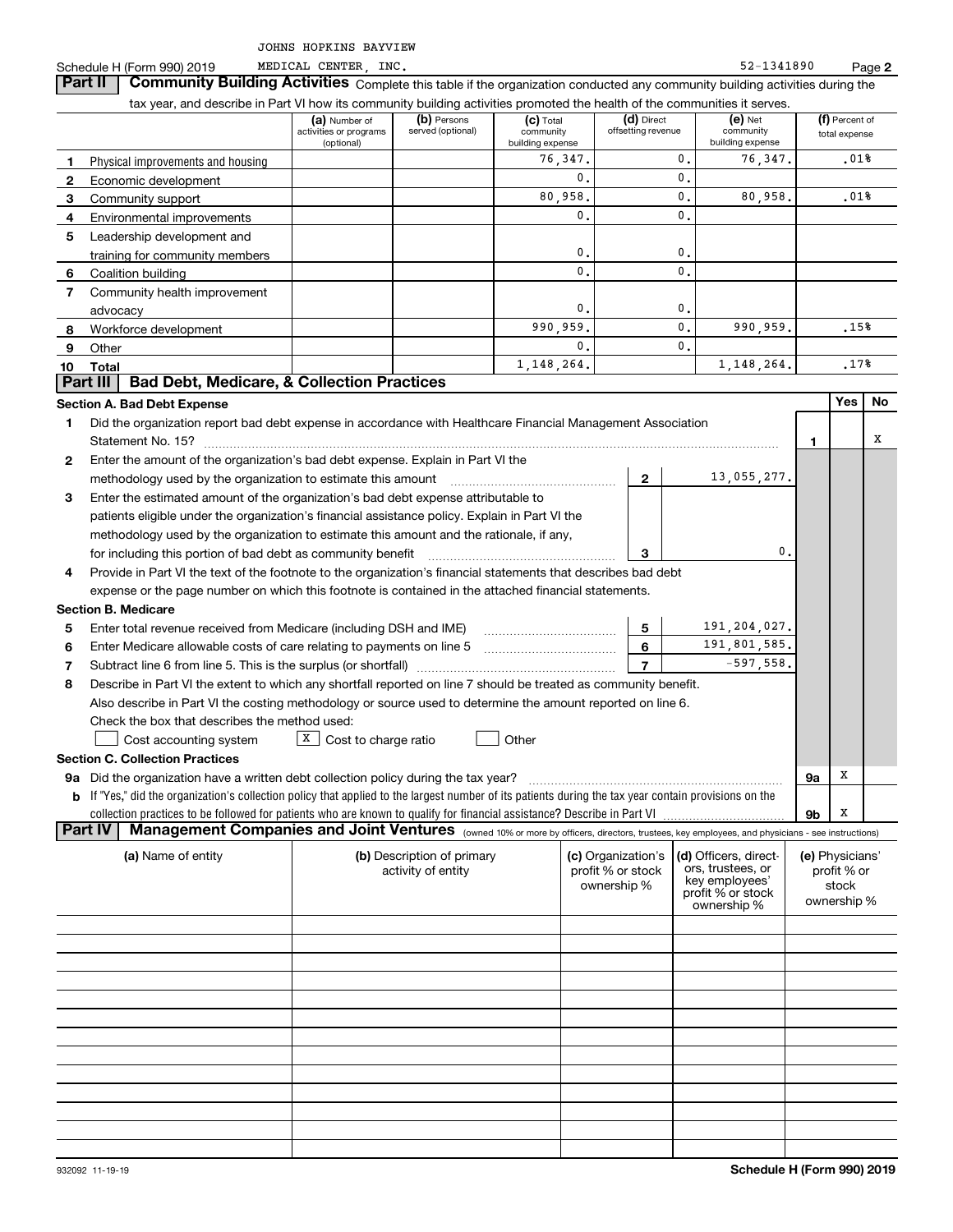| Schedule H (Form 990) 2019<br>MEDICAL CENTER, INC.                   |                  |              |                     |                  |                          |                   |             |          | $52 - 1341890$   | Page 3    |
|----------------------------------------------------------------------|------------------|--------------|---------------------|------------------|--------------------------|-------------------|-------------|----------|------------------|-----------|
| <b>Part V</b><br><b>Facility Information</b>                         |                  |              |                     |                  |                          |                   |             |          |                  |           |
| <b>Section A. Hospital Facilities</b>                                |                  |              |                     |                  |                          |                   |             |          |                  |           |
| (list in order of size, from largest to smallest)                    |                  | & surgical   |                     |                  |                          |                   |             |          |                  |           |
| How many hospital facilities did the organization operate            |                  |              |                     |                  |                          |                   |             |          |                  |           |
| during the tax year?<br>$\mathbf{1}$                                 |                  |              |                     |                  |                          |                   |             |          |                  |           |
| Name, address, primary website address, and state license number     | icensed hospital | aen. medical | Children's hospital | eaching hospital | Critical access hospital | Research facility | ER-24 hours |          |                  | Facility  |
| (and if a group return, the name and EIN of the subordinate hospital |                  |              |                     |                  |                          |                   |             |          |                  | reporting |
| organization that operates the hospital facility)                    |                  |              |                     |                  |                          |                   |             | ER-other | Other (describe) | group     |
| 1 JOHNS HOPKINS BAYVIEW MEDICAL CENTER                               |                  |              |                     |                  |                          |                   |             |          |                  |           |
| 4940 EASTERN AVENUE                                                  |                  |              |                     |                  |                          |                   |             |          |                  |           |
| BALTIMORE, MD 21224                                                  |                  |              |                     |                  |                          |                   |             |          |                  |           |
| WWW.HOPKINSMEDICINE.ORG/JOHNS HOPKINS                                |                  |              |                     |                  |                          |                   |             |          |                  |           |
| $30 - 005$                                                           | X                |              |                     |                  |                          |                   |             |          |                  |           |
|                                                                      |                  |              |                     |                  |                          |                   |             |          |                  |           |
|                                                                      |                  |              |                     |                  |                          |                   |             |          |                  |           |
|                                                                      |                  |              |                     |                  |                          |                   |             |          |                  |           |
|                                                                      |                  |              |                     |                  |                          |                   |             |          |                  |           |
|                                                                      |                  |              |                     |                  |                          |                   |             |          |                  |           |
|                                                                      |                  |              |                     |                  |                          |                   |             |          |                  |           |
|                                                                      |                  |              |                     |                  |                          |                   |             |          |                  |           |
|                                                                      |                  |              |                     |                  |                          |                   |             |          |                  |           |
|                                                                      |                  |              |                     |                  |                          |                   |             |          |                  |           |
|                                                                      |                  |              |                     |                  |                          |                   |             |          |                  |           |
|                                                                      |                  |              |                     |                  |                          |                   |             |          |                  |           |
|                                                                      |                  |              |                     |                  |                          |                   |             |          |                  |           |
|                                                                      |                  |              |                     |                  |                          |                   |             |          |                  |           |
|                                                                      |                  |              |                     |                  |                          |                   |             |          |                  |           |
|                                                                      |                  |              |                     |                  |                          |                   |             |          |                  |           |
|                                                                      |                  |              |                     |                  |                          |                   |             |          |                  |           |
|                                                                      |                  |              |                     |                  |                          |                   |             |          |                  |           |
|                                                                      |                  |              |                     |                  |                          |                   |             |          |                  |           |
|                                                                      |                  |              |                     |                  |                          |                   |             |          |                  |           |
|                                                                      |                  |              |                     |                  |                          |                   |             |          |                  |           |
|                                                                      |                  |              |                     |                  |                          |                   |             |          |                  |           |
|                                                                      |                  |              |                     |                  |                          |                   |             |          |                  |           |
|                                                                      |                  |              |                     |                  |                          |                   |             |          |                  |           |
|                                                                      |                  |              |                     |                  |                          |                   |             |          |                  |           |
|                                                                      |                  |              |                     |                  |                          |                   |             |          |                  |           |
|                                                                      |                  |              |                     |                  |                          |                   |             |          |                  |           |
|                                                                      |                  |              |                     |                  |                          |                   |             |          |                  |           |
|                                                                      |                  |              |                     |                  |                          |                   |             |          |                  |           |
|                                                                      |                  |              |                     |                  |                          |                   |             |          |                  |           |
|                                                                      |                  |              |                     |                  |                          |                   |             |          |                  |           |
|                                                                      |                  |              |                     |                  |                          |                   |             |          |                  |           |
|                                                                      |                  |              |                     |                  |                          |                   |             |          |                  |           |
|                                                                      |                  |              |                     |                  |                          |                   |             |          |                  |           |
|                                                                      |                  |              |                     |                  |                          |                   |             |          |                  |           |
|                                                                      |                  |              |                     |                  |                          |                   |             |          |                  |           |
|                                                                      |                  |              |                     |                  |                          |                   |             |          |                  |           |
|                                                                      |                  |              |                     |                  |                          |                   |             |          |                  |           |
|                                                                      |                  |              |                     |                  |                          |                   |             |          |                  |           |
|                                                                      |                  |              |                     |                  |                          |                   |             |          |                  |           |
|                                                                      |                  |              |                     |                  |                          |                   |             |          |                  |           |
|                                                                      |                  |              |                     |                  |                          |                   |             |          |                  |           |
|                                                                      |                  |              |                     |                  |                          |                   |             |          |                  |           |
|                                                                      |                  |              |                     |                  |                          |                   |             |          |                  |           |
|                                                                      |                  |              |                     |                  |                          |                   |             |          |                  |           |
|                                                                      |                  |              |                     |                  |                          |                   |             |          |                  |           |
|                                                                      |                  |              |                     |                  |                          |                   |             |          |                  |           |
|                                                                      |                  |              |                     |                  |                          |                   |             |          |                  |           |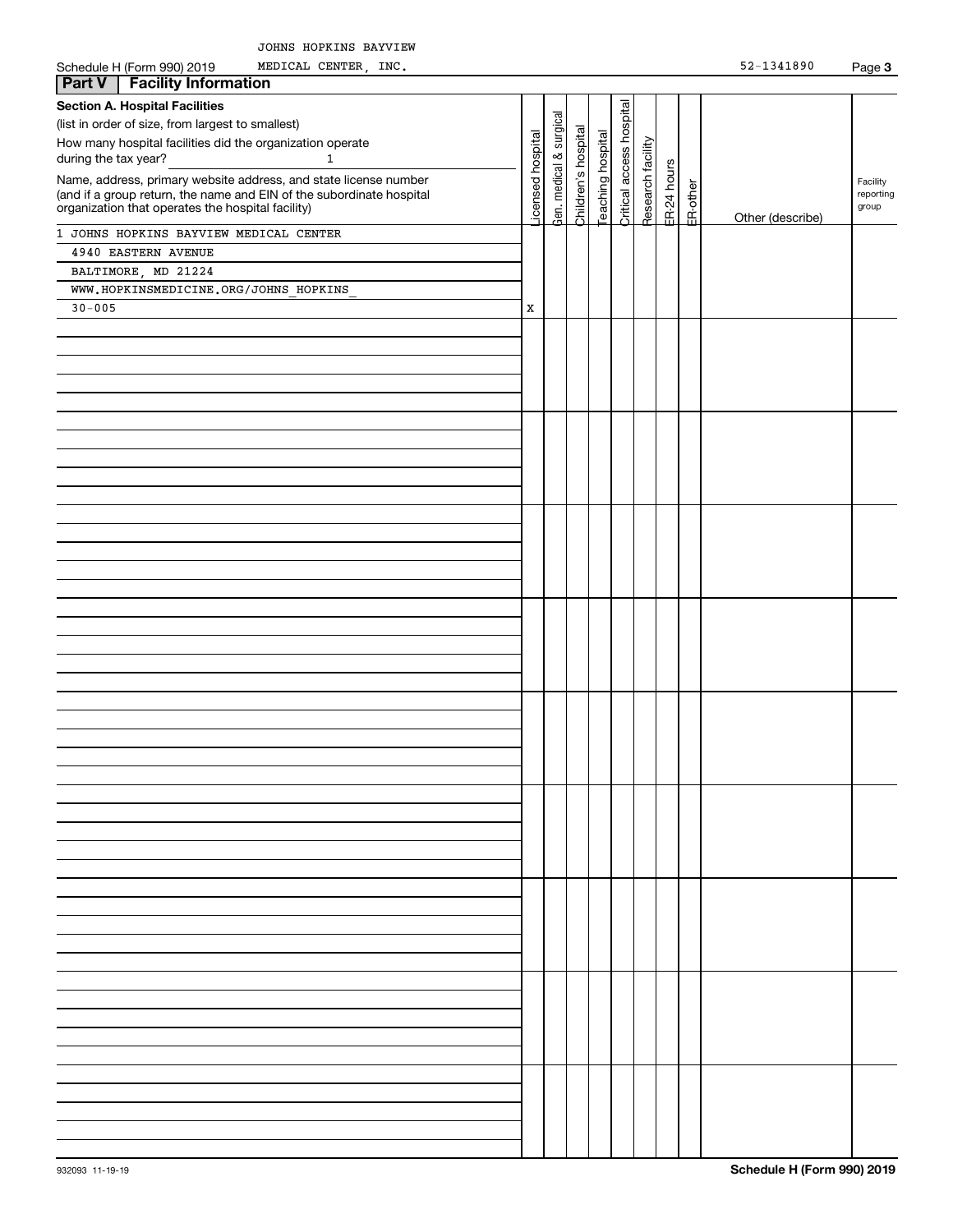| Schedule H (Form 990) 2019<br>MEDICAL CENTER, INC.                                                                                      | 52-1341890     |     | Page 4 |
|-----------------------------------------------------------------------------------------------------------------------------------------|----------------|-----|--------|
| <b>Facility Information</b> (continued)<br><b>Part V</b>                                                                                |                |     |        |
| <b>Section B. Facility Policies and Practices</b>                                                                                       |                |     |        |
| (complete a separate Section B for each of the hospital facilities or facility reporting groups listed in Part V, Section A)            |                |     |        |
|                                                                                                                                         |                |     |        |
| JOHNS HOPKINS BAYVIEW MEDICAL CENTER<br>Name of hospital facility or letter of facility reporting group                                 |                |     |        |
| Line number of hospital facility, or line numbers of hospital                                                                           |                |     |        |
| 1<br>facilities in a facility reporting group (from Part V, Section A):                                                                 |                |     |        |
|                                                                                                                                         |                | Yes | No     |
| <b>Community Health Needs Assessment</b>                                                                                                |                |     |        |
| 1 Was the hospital facility first licensed, registered, or similarly recognized by a state as a hospital facility in the                |                |     |        |
| current tax year or the immediately preceding tax year?                                                                                 | 1              |     | х      |
| 2 Was the hospital facility acquired or placed into service as a tax-exempt hospital in the current tax year or                         |                |     |        |
|                                                                                                                                         | $\mathbf{2}$   |     | х      |
| During the tax year or either of the two immediately preceding tax years, did the hospital facility conduct a<br>3                      |                |     |        |
|                                                                                                                                         | 3              | х   |        |
| If "Yes," indicate what the CHNA report describes (check all that apply):                                                               |                |     |        |
| X  <br>A definition of the community served by the hospital facility<br>a                                                               |                |     |        |
| X<br>Demographics of the community<br>b                                                                                                 |                |     |        |
| X<br>Existing health care facilities and resources within the community that are available to respond to the health needs<br>c          |                |     |        |
| of the community                                                                                                                        |                |     |        |
| X<br>How data was obtained<br>d<br>X                                                                                                    |                |     |        |
| The significant health needs of the community<br>е<br>X                                                                                 |                |     |        |
| Primary and chronic disease needs and other health issues of uninsured persons, low-income persons, and minority                        |                |     |        |
| groups<br>X<br>The process for identifying and prioritizing community health needs and services to meet the community health needs<br>g |                |     |        |
| X<br>The process for consulting with persons representing the community's interests<br>h                                                |                |     |        |
| x<br>The impact of any actions taken to address the significant health needs identified in the hospital facility's prior CHNA(s)        |                |     |        |
| Other (describe in Section C)                                                                                                           |                |     |        |
| 20 17<br>Indicate the tax year the hospital facility last conducted a CHNA:<br>4                                                        |                |     |        |
| In conducting its most recent CHNA, did the hospital facility take into account input from persons who represent the broad<br>5         |                |     |        |
| interests of the community served by the hospital facility, including those with special knowledge of or expertise in public            |                |     |        |
| health? If "Yes," describe in Section C how the hospital facility took into account input from persons who represent the                |                |     |        |
| community, and identify the persons the hospital facility consulted                                                                     | 5              | х   |        |
| 6a Was the hospital facility's CHNA conducted with one or more other hospital facilities? If "Yes," list the other                      |                |     |        |
| hospital facilities in Section C                                                                                                        | 6a             | х   |        |
| b Was the hospital facility's CHNA conducted with one or more organizations other than hospital facilities? If "Yes,'                   |                |     |        |
| list the other organizations in Section C                                                                                               | 6b             | х   |        |
| Did the hospital facility make its CHNA report widely available to the public?<br>7                                                     | $\overline{7}$ | х   |        |
| If "Yes," indicate how the CHNA report was made widely available (check all that apply):                                                |                |     |        |
| Hospital facility's website (list url): SEE SUPPLEMENTAL INFORMATION<br>X  <br>a                                                        |                |     |        |
| Other website (list url):<br>b<br>Made a paper copy available for public inspection without charge at the hospital facility<br>X        |                |     |        |
| с<br>Other (describe in Section C)                                                                                                      |                |     |        |
| d<br>Did the hospital facility adopt an implementation strategy to meet the significant community health needs<br>8                     |                |     |        |
|                                                                                                                                         | 8              | х   |        |
| Indicate the tax year the hospital facility last adopted an implementation strategy: $20 - 17$<br>9                                     |                |     |        |
|                                                                                                                                         | 10             | х   |        |
| SEE SUPPLEMENTAL INFORMATION<br><b>a</b> If "Yes," (list url):                                                                          |                |     |        |
|                                                                                                                                         | 10b            |     |        |
| 11 Describe in Section C how the hospital facility is addressing the significant needs identified in its most                           |                |     |        |
| recently conducted CHNA and any such needs that are not being addressed together with the reasons why                                   |                |     |        |
| such needs are not being addressed.                                                                                                     |                |     |        |
| 12a Did the organization incur an excise tax under section 4959 for the hospital facility's failure to conduct a                        |                |     |        |
| CHNA as required by section 501(r)(3)?                                                                                                  | 12a            |     | х      |
|                                                                                                                                         | 12b            |     |        |
| c If "Yes" to line 12b, what is the total amount of section 4959 excise tax the organization reported on Form 4720                      |                |     |        |
| for all of its hospital facilities? \$                                                                                                  |                |     |        |

JOHNS HOPKINS BAYVIEW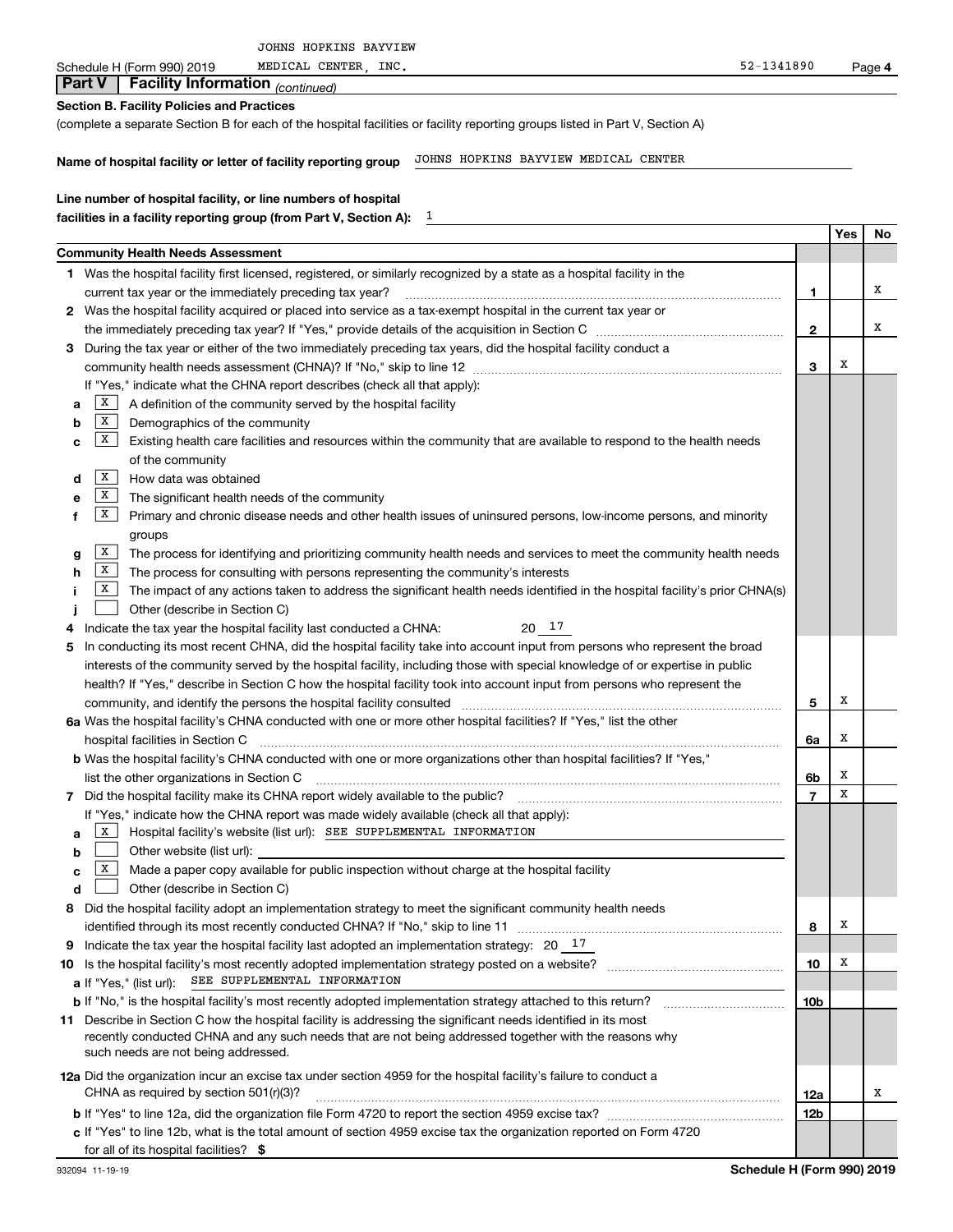|               |              |                                         | JOHNS HOPKINS BAYVIEW                                                                                                     |            |     |      |
|---------------|--------------|-----------------------------------------|---------------------------------------------------------------------------------------------------------------------------|------------|-----|------|
| <b>Part V</b> |              | Schedule H (Form 990) 2019              | MEDICAL CENTER, INC.                                                                                                      | 52-1341890 |     | Page |
|               |              | <b>Facility Information</b> (continued) |                                                                                                                           |            |     |      |
|               |              | Financial Assistance Policy (FAP)       |                                                                                                                           |            |     |      |
|               |              |                                         | JOHNS HOPKINS BAYVIEW MEDICAL CENTER<br>Name of hospital facility or letter of facility reporting group                   |            |     |      |
|               |              |                                         |                                                                                                                           |            | Yes | N    |
|               |              |                                         | Did the hospital facility have in place during the tax year a written financial assistance policy that:                   |            |     |      |
|               |              |                                         | 13 Explained eligibility criteria for financial assistance, and whether such assistance included free or discounted care? | 13         | х   |      |
|               |              |                                         | If "Yes," indicate the eligibility criteria explained in the FAP:                                                         |            |     |      |
| a             | X            |                                         | Federal poverty guidelines (FPG), with FPG family income limit for eligibility for free care of                           | 200<br>%   |     |      |
|               |              |                                         | 500<br>and FPG family income limit for eligibility for discounted care of _____<br>%                                      |            |     |      |
| b             |              |                                         | Income level other than FPG (describe in Section C)                                                                       |            |     |      |
| с             | X            | Asset level                             |                                                                                                                           |            |     |      |
| d             | X            | Medical indigency                       |                                                                                                                           |            |     |      |
| е             |              | Insurance status                        |                                                                                                                           |            |     |      |
| f             |              | Underinsurance status                   |                                                                                                                           |            |     |      |
| g             | X            | Residency                               |                                                                                                                           |            |     |      |
| h             |              | Other (describe in Section C)           |                                                                                                                           |            |     |      |
|               |              |                                         |                                                                                                                           | 14         | х   |      |
|               |              |                                         |                                                                                                                           | 15         | x   |      |
|               |              |                                         | If "Yes," indicate how the hospital facility's FAP or FAP application form (including accompanying instructions)          |            |     |      |
|               |              |                                         | explained the method for applying for financial assistance (check all that apply):                                        |            |     |      |
| a             | X            |                                         | Described the information the hospital facility may require an individual to provide as part of his or her application    |            |     |      |
| b             | X            |                                         | Described the supporting documentation the hospital facility may require an individual to submit as part of his           |            |     |      |
|               |              | or her application                      |                                                                                                                           |            |     |      |
| с             | $X \mid$     |                                         | Provided the contact information of hospital facility staff who can provide an individual with information                |            |     |      |
|               |              |                                         | about the FAP and FAP application process                                                                                 |            |     |      |
| d             | X            |                                         | Provided the contact information of nonprofit organizations or government agencies that may be sources                    |            |     |      |
|               |              | of assistance with FAP applications     |                                                                                                                           |            |     |      |
| е             |              | Other (describe in Section C)           |                                                                                                                           |            |     |      |
|               |              |                                         | 16 Was widely publicized within the community served by the hospital facility?                                            | 16         | x   |      |
|               |              |                                         | If "Yes," indicate how the hospital facility publicized the policy (check all that apply):                                |            |     |      |
| a             | X            |                                         | The FAP was widely available on a website (list url): SEE SUPPLEMENTAL INFORMATION                                        |            |     |      |
| b             | X            |                                         | The FAP application form was widely available on a website (list url): SEE_SUPPLEMENTAL INFORMATION                       |            |     |      |
| с             | $\mathbf{X}$ |                                         | A plain language summary of the FAP was widely available on a website (list url): SEE SUPPLEMENTAL INFO                   |            |     |      |
| d             | $\mathbf{X}$ |                                         | The FAP was available upon request and without charge (in public locations in the hospital facility and by mail)          |            |     |      |
| е             | $\mathbf{X}$ |                                         | The FAP application form was available upon request and without charge (in public locations in the hospital               |            |     |      |
|               |              | facility and by mail)                   |                                                                                                                           |            |     |      |
| f             | x            |                                         | A plain language summary of the FAP was available upon request and without charge (in public locations in                 |            |     |      |

**g**  $\boxed{X}$  Individuals were notified about the FAP by being offered a paper copy of the plain language summary of the FAP, the hospital facility and by mail) by receiving a conspicuous written notice about the FAP on their billing statements, and via conspicuous public displays or other measures reasonably calculated to attract patients' attention

|  | $h$ $\overline{X}$ Notified members of the community who are most likely to require financial assistance about availability of the FAP |
|--|----------------------------------------------------------------------------------------------------------------------------------------|
|  | $\overline{X}$ The FAP, FAP application form, and plain language summary of the FAP were translated into the primary language(s)       |
|  | spoken by Limited English Proficiency (LEP) populations                                                                                |
|  | Other (describe in Section C)                                                                                                          |

**Schedule H (Form 990) 2019**

**No**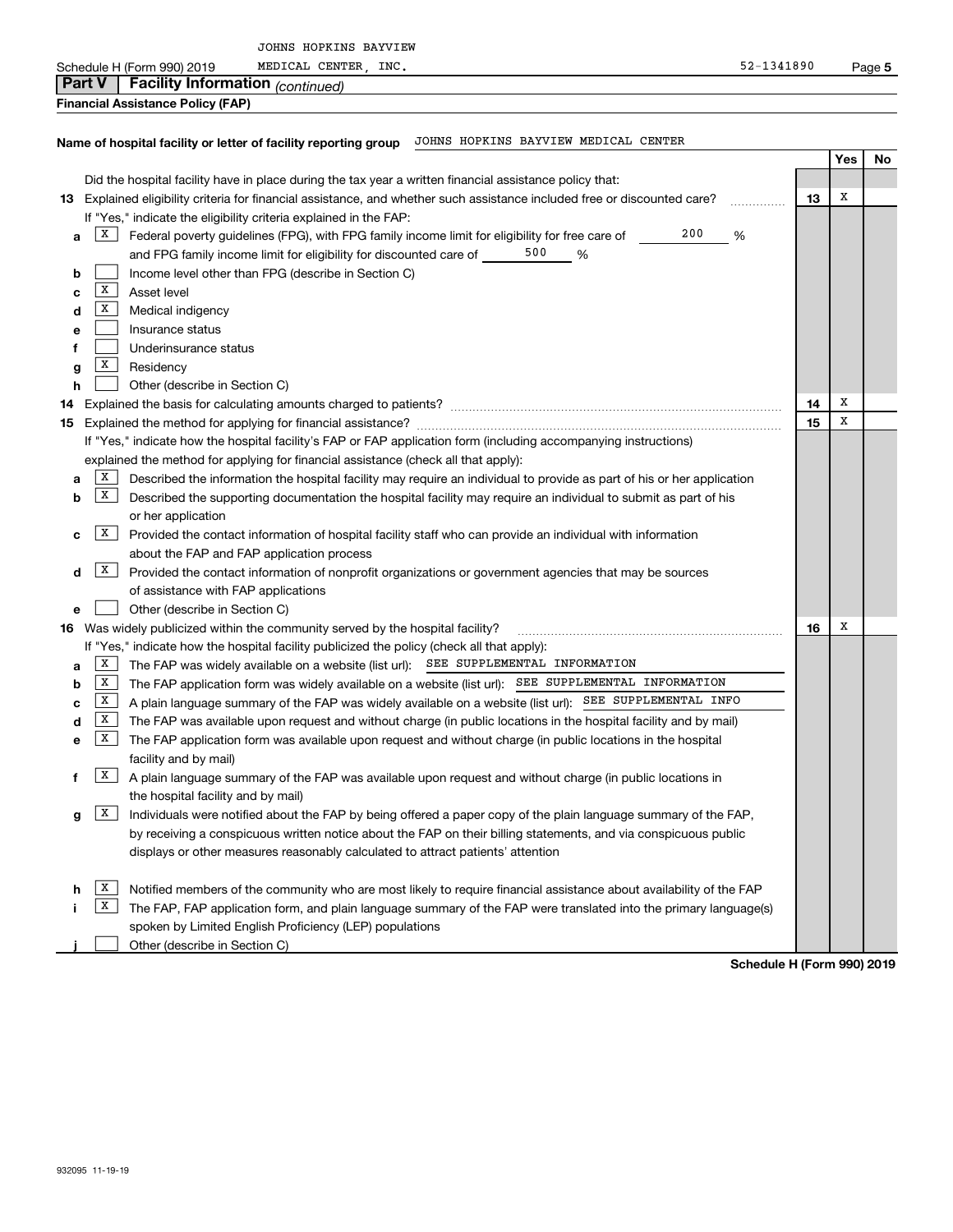JOHNS HOPKINS BAYVIEW

MEDICAL CENTER, INC. And CENTER CENTER CONTROL CENTER CONTROL CENTER CONTROL CENTER CONTROL CENTER CONTROL CENTER

| Schedule H (Form 990) 2019<br>MEDICAL CENTER,<br>INC.<br>52-1341890                                                                       |    |     | Page 6 |
|-------------------------------------------------------------------------------------------------------------------------------------------|----|-----|--------|
| <b>Part V</b><br><b>Facility Information</b> (continued)                                                                                  |    |     |        |
| <b>Billing and Collections</b>                                                                                                            |    |     |        |
| JOHNS HOPKINS BAYVIEW MEDICAL CENTER<br>Name of hospital facility or letter of facility reporting group                                   |    |     |        |
|                                                                                                                                           |    | Yes | No     |
| 17 Did the hospital facility have in place during the tax year a separate billing and collections policy, or a written financial          |    |     |        |
| assistance policy (FAP) that explained all of the actions the hospital facility or other authorized party may take upon                   |    |     |        |
|                                                                                                                                           | 17 | X   |        |
| 18 Check all of the following actions against an individual that were permitted under the hospital facility's policies during the         |    |     |        |
| tax year before making reasonable efforts to determine the individual's eligibility under the facility's FAP:                             |    |     |        |
| Reporting to credit agency(ies)<br>a                                                                                                      |    |     |        |
| Selling an individual's debt to another party<br>b                                                                                        |    |     |        |
| Deferring, denying, or requiring a payment before providing medically necessary care due to nonpayment of a<br>c                          |    |     |        |
| previous bill for care covered under the hospital facility's FAP                                                                          |    |     |        |
| Actions that require a legal or judicial process<br>d                                                                                     |    |     |        |
| Other similar actions (describe in Section C)<br>e                                                                                        |    |     |        |
| x<br>None of these actions or other similar actions were permitted<br>f                                                                   |    |     |        |
| Did the hospital facility or other authorized party perform any of the following actions during the tax year before making<br>19          |    |     |        |
|                                                                                                                                           | 19 |     | X      |
| If "Yes," check all actions in which the hospital facility or a third party engaged:                                                      |    |     |        |
| Reporting to credit agency(ies)<br>a                                                                                                      |    |     |        |
| Selling an individual's debt to another party<br>b                                                                                        |    |     |        |
| Deferring, denying, or requiring a payment before providing medically necessary care due to nonpayment of a<br>с                          |    |     |        |
| previous bill for care covered under the hospital facility's FAP                                                                          |    |     |        |
| Actions that require a legal or judicial process<br>d                                                                                     |    |     |        |
| Other similar actions (describe in Section C)<br>e                                                                                        |    |     |        |
| Indicate which efforts the hospital facility or other authorized party made before initiating any of the actions listed (whether or<br>20 |    |     |        |
| not checked) in line 19 (check all that apply):                                                                                           |    |     |        |
| X <br>Provided a written notice about upcoming ECAs (Extraordinary Collection Action) and a plain language summary of the<br>a            |    |     |        |
| FAP at least 30 days before initiating those ECAs (if not, describe in Section C)                                                         |    |     |        |
| X<br>Made a reasonable effort to orally notify individuals about the FAP and FAP application process (if not, describe in Section C)<br>b |    |     |        |
| X<br>Processed incomplete and complete FAP applications (if not, describe in Section C)<br>c                                              |    |     |        |
| X <br>Made presumptive eligibility determinations (if not, describe in Section C)<br>d                                                    |    |     |        |
| Other (describe in Section C)<br>e                                                                                                        |    |     |        |
| f<br>None of these efforts were made                                                                                                      |    |     |        |
| <b>Policy Relating to Emergency Medical Care</b>                                                                                          |    |     |        |
| 21 Did the hospital facility have in place during the tax year a written policy relating to emergency medical care                        |    |     |        |
| that required the hospital facility to provide, without discrimination, care for emergency medical conditions to                          |    |     |        |
| individuals regardless of their eligibility under the hospital facility's financial assistance policy?                                    | 21 | х   |        |
| If "No," indicate why:                                                                                                                    |    |     |        |
| The hospital facility did not provide care for any emergency medical conditions<br>a                                                      |    |     |        |
| The hospital facility's policy was not in writing<br>b                                                                                    |    |     |        |
| The hospital facility limited who was eligible to receive care for emergency medical conditions (describe in Section C)<br>C              |    |     |        |

**d Other (describe in Section C)** 

**Schedule H (Form 990) 2019**

I

|--|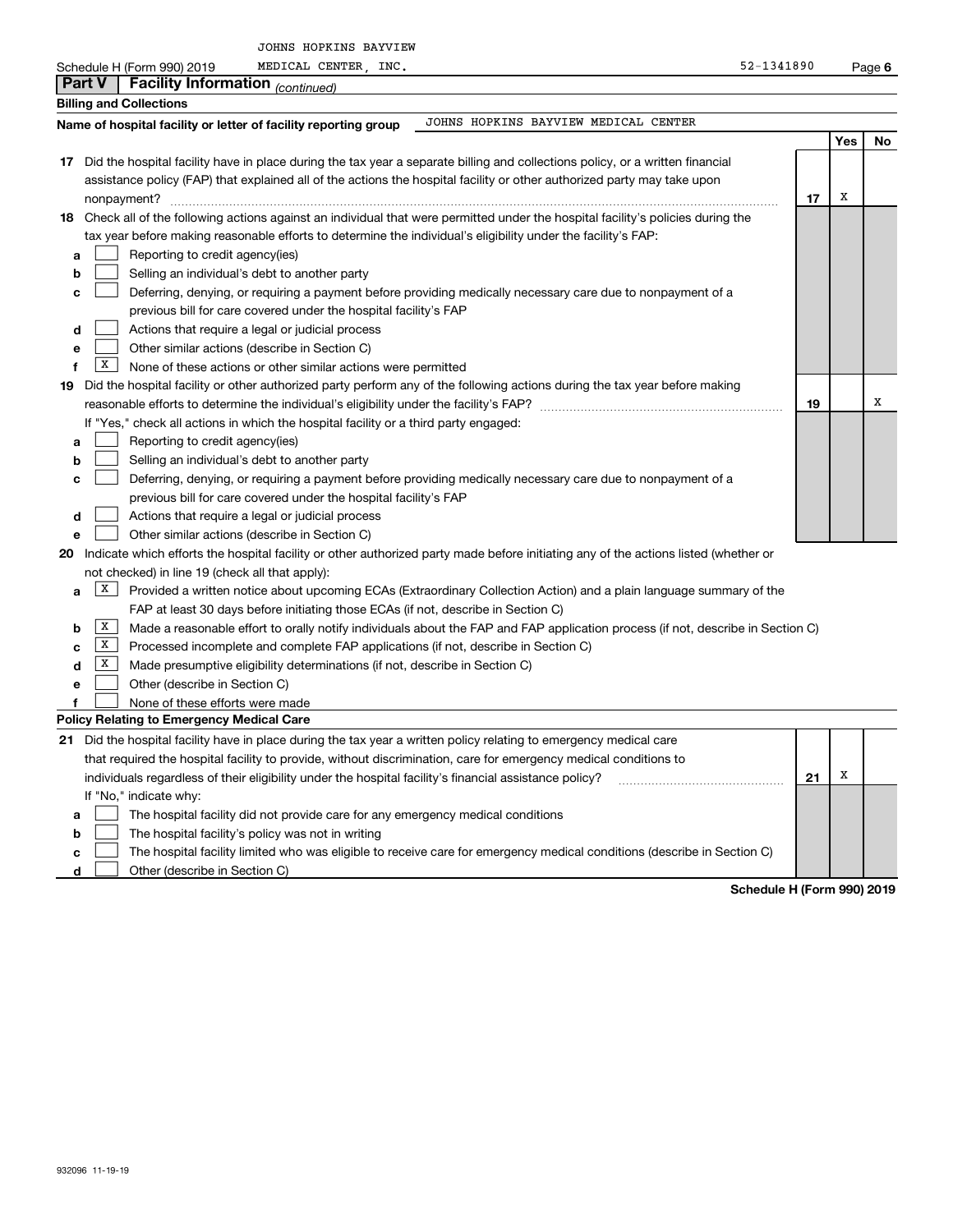JOHNS HOPKINS BAYVIEW

| Schedule H (Form 990) 2019 | MEDICAL CENTER | INC | 52-1341890 | Page |
|----------------------------|----------------|-----|------------|------|

|    | Part V   Facility Information $_{(continued)}$                                                                           |                                                                                                                                  |    |       |    |
|----|--------------------------------------------------------------------------------------------------------------------------|----------------------------------------------------------------------------------------------------------------------------------|----|-------|----|
|    | Charges to Individuals Eligible for Assistance Under the FAP (FAP-Eligible Individuals)                                  |                                                                                                                                  |    |       |    |
|    | Name of hospital facility or letter of facility reporting group                                                          | JOHNS HOPKINS BAYVIEW MEDICAL CENTER                                                                                             |    |       |    |
|    |                                                                                                                          |                                                                                                                                  |    | Yes l | No |
| 22 | individuals for emergency or other medically necessary care.                                                             | Indicate how the hospital facility determined, during the tax year, the maximum amounts that can be charged to FAP-eligible      |    |       |    |
| a  |                                                                                                                          | The hospital facility used a look-back method based on claims allowed by Medicare fee-for-service during a prior                 |    |       |    |
|    | 12-month period                                                                                                          |                                                                                                                                  |    |       |    |
| b  |                                                                                                                          | The hospital facility used a look-back method based on claims allowed by Medicare fee-for-service and all private                |    |       |    |
|    | health insurers that pay claims to the hospital facility during a prior 12-month period                                  |                                                                                                                                  |    |       |    |
| c. |                                                                                                                          | The hospital facility used a look-back method based on claims allowed by Medicaid, either alone or in combination                |    |       |    |
|    |                                                                                                                          | with Medicare fee-for-service and all private health insurers that pay claims to the hospital facility during a prior            |    |       |    |
|    | 12-month period                                                                                                          |                                                                                                                                  |    |       |    |
| d  | ΙX<br>The hospital facility used a prospective Medicare or Medicaid method                                               |                                                                                                                                  |    |       |    |
| 23 | During the tax year, did the hospital facility charge any FAP-eligible individual to whom the hospital facility provided |                                                                                                                                  |    |       |    |
|    | emergency or other medically necessary services more than the amounts generally billed to individuals who had            |                                                                                                                                  |    |       |    |
|    | insurance covering such care?                                                                                            |                                                                                                                                  | 23 |       | x  |
|    | If "Yes," explain in Section C.                                                                                          |                                                                                                                                  |    |       |    |
|    |                                                                                                                          | 24 During the tax year, did the hospital facility charge any FAP-eligible individual an amount equal to the gross charge for any |    |       |    |
|    | service provided to that individual?                                                                                     |                                                                                                                                  | 24 |       | х  |
|    | If "Yes," explain in Section C.                                                                                          |                                                                                                                                  |    |       |    |

**Schedule H (Form 990) 2019**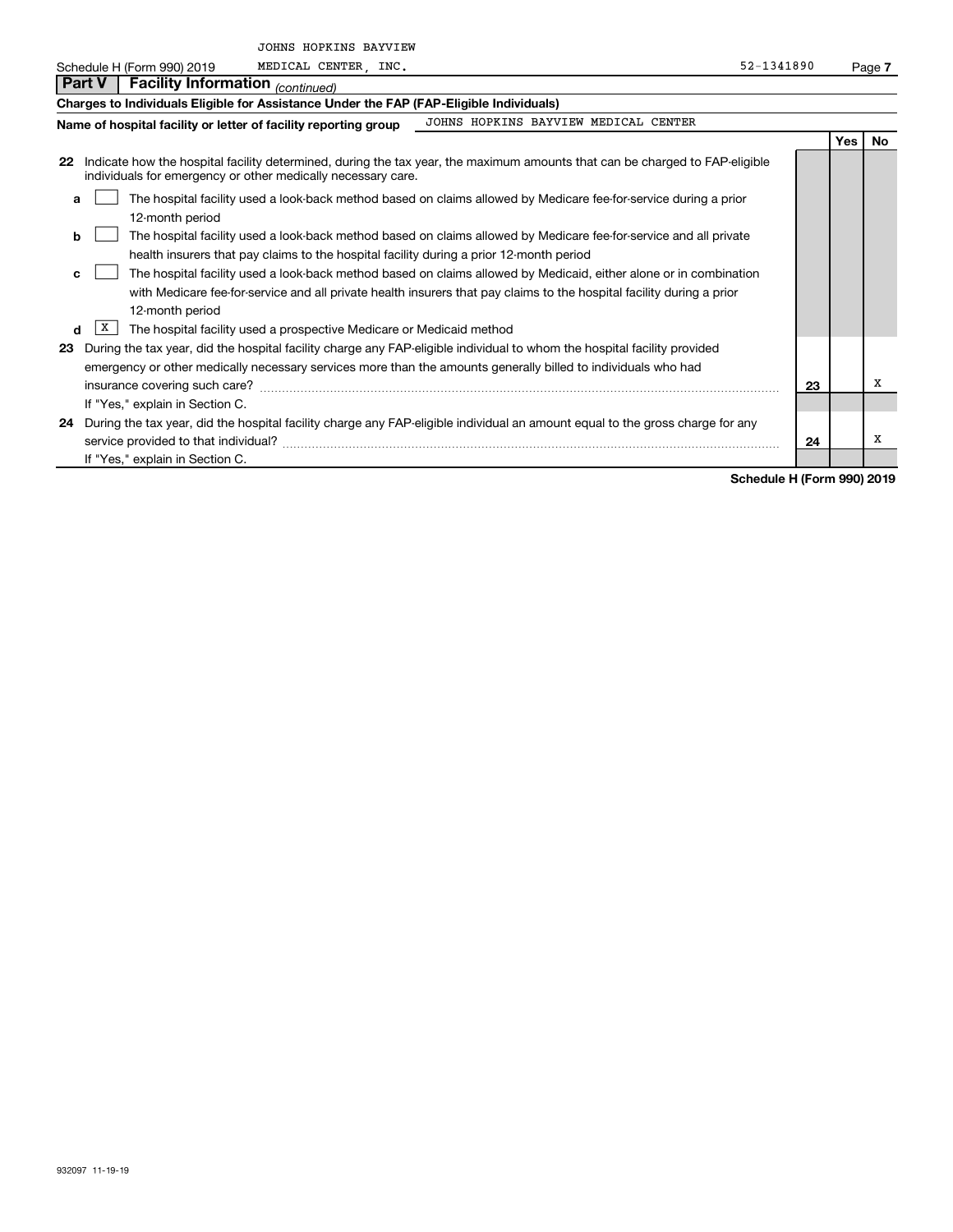Schedule H (Form 990) 2019 MEDICAL CENTER, INC. Schedule H (Form 990) 2019

MEDICAL CENTER,

# *(continued)* **Part V Facility Information**

**Section C. Supplemental Information for Part V, Section B.** Provide descriptions required for Part V, Section B, lines<br>2, 3j, 5, 6a, 6b, 7d, 11, 13b, 13h, 15e, 16j, 18e, 19e, 20a, 20b, 20c, 20d, 20e, 21c, 21d, 23, and 24. separate descriptions for each hospital facility in a facility reporting group, designated by facility reporting group letter<br>and hospital facility line number from Part V, Section A ("A, 1," "A, 4," "B, 2," "B, 3," etc.)

JOHNS HOPKINS BAYVIEW MEDICAL CENTER:

PART V, SECTION B, LINE 5: - THE CHNA PROCESS FOR JOHNS HOPKINS BAYVIEW

MEDICAL CENTER (JHBMC) AND THE JOHNS HOPKINS HOSPITAL (JHH) INCLUDED THE

COLLECTION AND ANALYSIS OF PRIMARY AND SECONDARY DATA. BOTH PUBLIC AND

PRIVATE ORGANIZATIONS, SUCH AS FAITH-BASED ORGANIZATIONS, GOVERNMENT

AGENCIES, EDUCATIONAL SYSTEMS, AND HEALTH AND HUMAN SERVICES ENTITIES WERE

ENGAGED TO ASSESS THE NEEDS OF THE COMMUNITY. IN TOTAL, THE EXTENSIVE

PRIMARY DATA COLLECTION PHASE RESULTED IN MORE THAN 1,460 RESPONSES FROM

COMMUNITY STAKEHOLDERS/LEADERS AND COMMUNITY RESIDENTS. THE 2016 AND 2013

CHNAS SERVED AS A BASELINE TO PROVIDE A DEEPER UNDERSTANDING OF THE HEALTH

AS WELL AS THE SOCIOECONOMIC NEEDS OF THE COMMUNITY AND EMERGING TRENDS.

PRIMARY DATA IN THE FORM OF BOTH ONLINE AND PAPER SURVEYS GATHERED

FEEDBACK FROM COMMUNITY RESIDENTS AND HEALTH SYSTEM STAFF ON THE PREVIOUS

CHNA AND IMPLEMENTATION STRATEGY (COLLECTION PERIOD BEGAN OCTOBER 13, 2017

THROUGH MID-NOVEMBER 2017). STAKEHOLDER INTERVIEWS (OCTOBER AND NOVEMBER

2017) AND FOCUS GROUPS WERE CONDUCTED WITH INDIVIDUALS WHO REPRESENTED A)

BROAD INTERESTS OF THE COMMUNITY, B) POPULATIONS OF NEED, OR C) PERSONS

WITH SPECIALIZED KNOWLEDGE IN PUBLIC HEALTH. FIVE FOCUS GROUPS (BETWEEN

THE MONTHS OF NOVEMBER AND DECEMBER 2017) WITH VULNERABLE POPULATIONS WERE

CONDUCTED BY JHBMC/JHH, AND ANOTHER SEVEN FOCUS GROUPS (DURING THE MONTHS

OF OCTOBER AND NOVEMBER 2017) WERE CONDUCTED BY OTHER BALTIMORE CITY

COALITION HOSPITALS FOR A TOTAL OF 121 PARTICIPANTS. A PAPER SURVEY

(EARLY SEPTEMBER THROUGH LATE NOVEMBER 2017) WHICH GATHERED A WIDE RANGE

OF INFORMATION WAS DISTRIBUTED BY THE COALITION HOSPITALS CITY-WIDE AND

RESULTED IN 1,331 RESPONSES FROM RESIDENTS OF THE JHBMC/JHH COMMUNITY

BENEFIT SERVICE AREA (CBSA).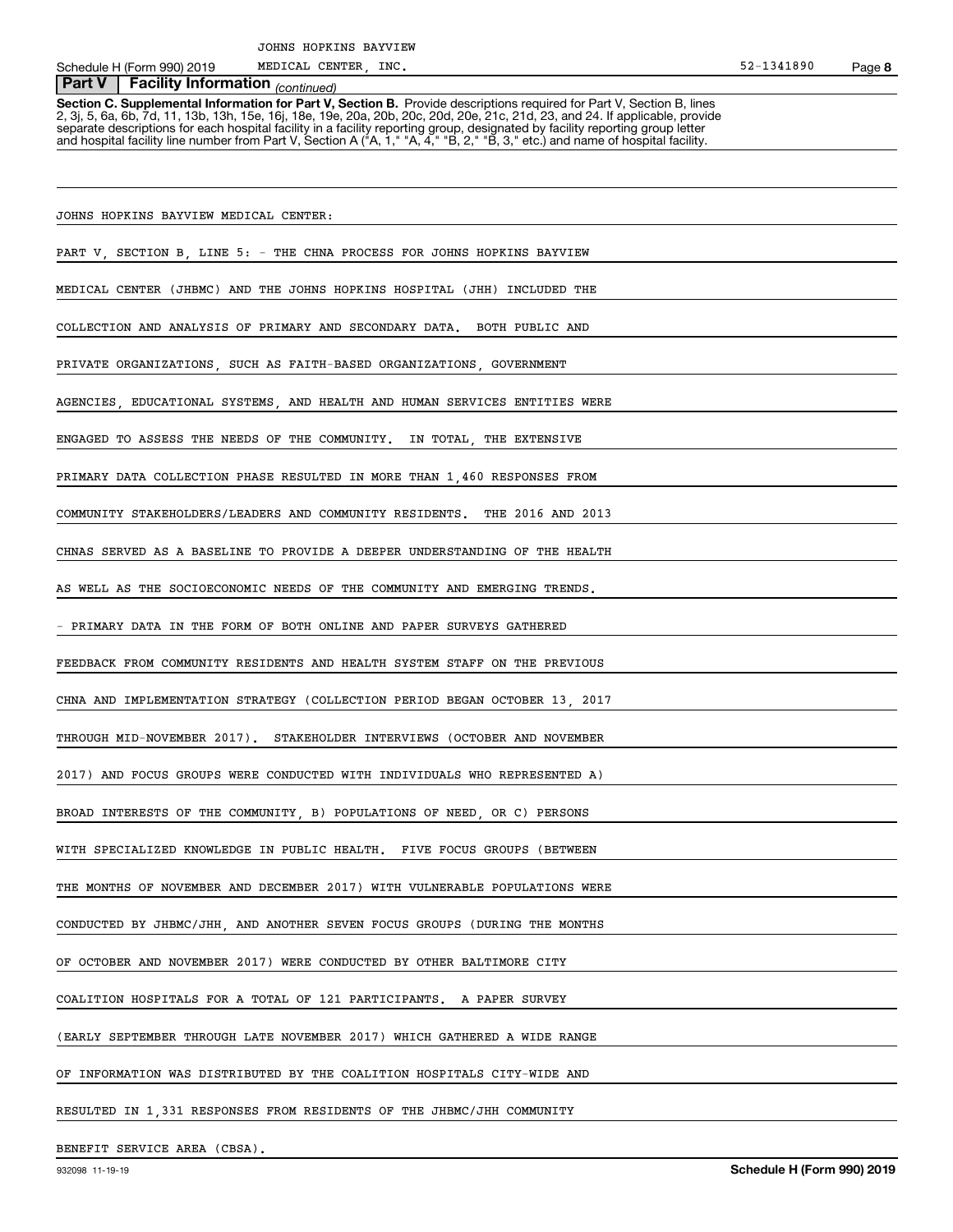MEDICAL CENTER,

**8**

 *(continued)* **Part V Facility Information**

**Section C. Supplemental Information for Part V, Section B.** Provide descriptions required for Part V, Section B, lines<br>2, 3j, 5, 6a, 6b, 7d, 11, 13b, 13h, 15e, 16j, 18e, 19e, 20a, 20b, 20c, 20d, 20e, 21c, 21d, 23, and 24. separate descriptions for each hospital facility in a facility reporting group, designated by facility reporting group letter<br>and hospital facility line number from Part V, Section A ("A, 1," "A, 4," "B, 2," "B, 3," etc.)

A SECONDARY DATA PROFILE WAS COMPILED WITH LOCAL, STATE, AND FEDERAL

FIGURES TO PROVIDE ESSENTIAL INFORMATION, INSIGHT, AND KNOWLEDGE ON A

BROAD RANGE OF HEALTH AND SOCIAL ISSUES. COLLECTING AND EXAMINING

INFORMATION ABOUT DIFFERENT COMMUNITY ASPECTS AND BEHAVIORS CAN HELP

IDENTIFY AND EXPLAIN FACTORS THAT INFLUENCE THE COMMUNITY'S HEALTH.

DATA COLLECTED ENCOMPASSED SOCIOECONOMIC INFORMATION, HEALTH STATISTICS

DEMOGRAPHICS, CHILDREN'S HEALTH, MENTAL HEALTH ISSUES, ETC.

THE DEVELOPMENT OF THE CHNA AND IMPLEMENTATION STRATEGY WAS LED BY THE

OFFICE OF GOVERNMENT AND COMMUNITY AFFAIRS, JHH PRESIDENT, JHBMC

PRESIDENT, AND INVOLVED THE CONTRIBUTIONS OF OVER 1,460 INDIVIDUALS

THROUGH DIRECT INTERVIEWS, SURVEYS, AND FOCUS GROUPS. KEY STAKEHOLDER

GROUPS INCLUDED, BUT WERE NOT LIMITED TO, COMMUNITY RESIDENTS, MEMBERS OF

FAITH-BASED ORGANIZATIONS, NEIGHBORHOOD ASSOCIATION LEADERS, HEALTH

PROFESSIONALS, JOHNS HOPKINS MEDICINE LEADERSHIP, AND OTHER EXPERTS, BOTH

INTERNAL AND EXTERNAL TO JOHNS HOPKINS.

JOHNS HOPKINS BAYVIEW MEDICAL CENTER:

PART V, SECTION B, LINE 6A: JHBMC CONDUCTED ITS CHNA WITH THE JOHNS

HOPKINS HOSPITAL (JHH) AND COLLABORATED WITH ALL NON PROFIT HOSPITALS IN

BALTIMORE CITY THROUGH JOINT COMMUNITY BENEFIT COALITION.

JOHNS HOPKINS BAYVIEW MEDICAL CENTER:

PART V, SECTION B, LINE 6B: JHBMC AND A CONSORTIUM OF BALTIMORE CITY

NONPROFIT HOSPITALS COLLABORATED WITH THE BALTIMORE CITY DEPARTMENT OF

HEALTH WHEN CONDUCTING THE MOST RECENT CHNA.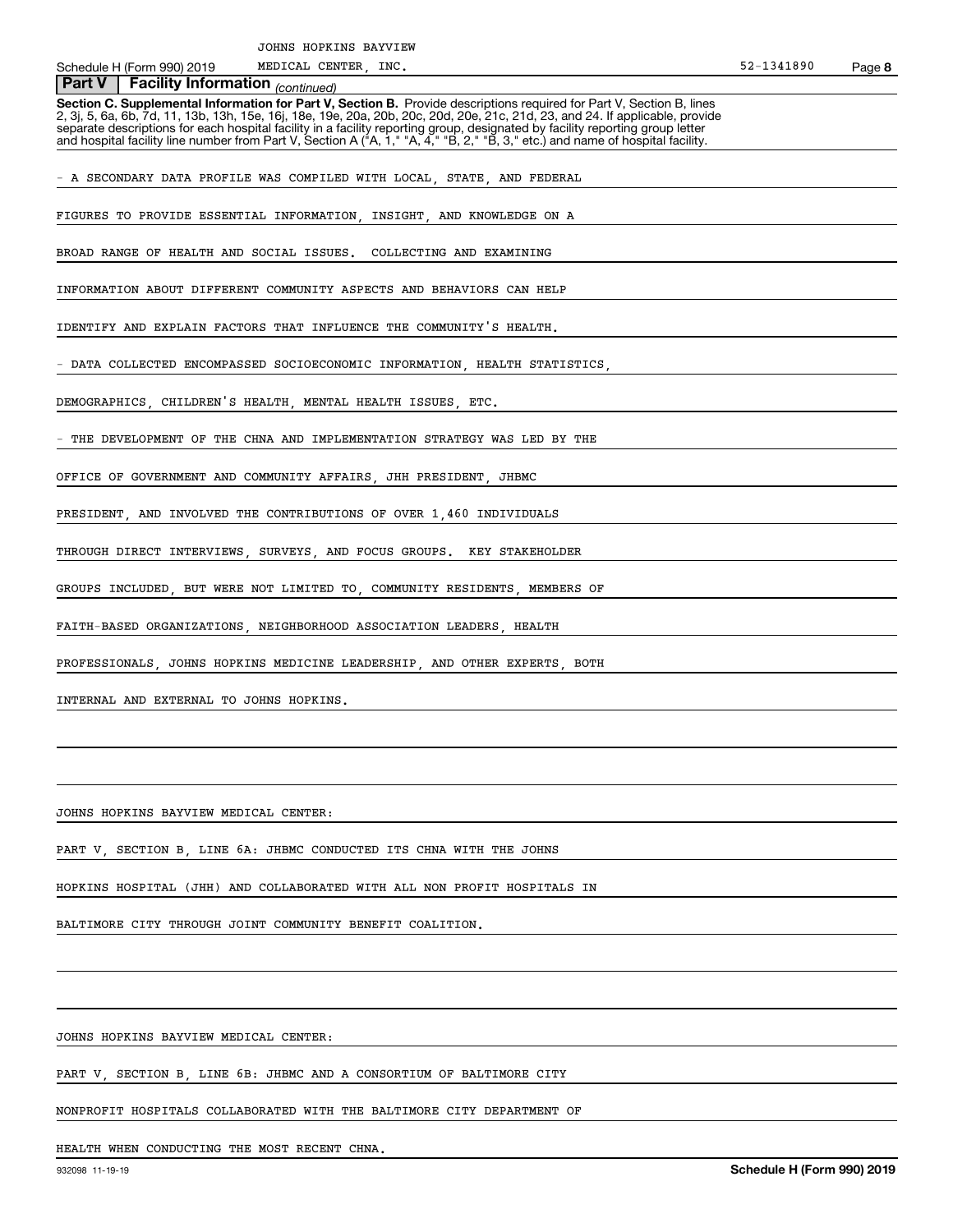# *(continued)* **Part V Facility Information**

**Section C. Supplemental Information for Part V, Section B.** Provide descriptions required for Part V, Section B, lines<br>2, 3j, 5, 6a, 6b, 7d, 11, 13b, 13h, 15e, 16j, 18e, 19e, 20a, 20b, 20c, 20d, 20e, 21c, 21d, 23, and 24. separate descriptions for each hospital facility in a facility reporting group, designated by facility reporting group letter<br>and hospital facility line number from Part V, Section A ("A, 1," "A, 4," "B, 2," "B, 3," etc.)

JOHNS HOPKINS BAYVIEW MEDICAL CENTER:

PART V, SECTION B, LINE 11: - AN INTERACTIVE RESOURCE INVENTORY WAS

CREATED TO HIGHLIGHT AVAILABLE PROGRAMS AND SERVICES WITHIN JHBMC AND JHH

CBSA. THE INVENTORY IDENTIFIES ORGANIZATIONS AND AGENCIES IN THE

COMMUNITY THAT ARE SERVING THE VARIOUS TARGET POPULATIONS WITHIN EACH OF

THE PRIORITY NEEDS.

THE JHBMC/JHH IMPLEMENTATION STRATEGY FOR THE CHNA SPELLS OUT IN

CONSIDERABLE DETAIL WAYS THAT JHBMC INTENDS TO ADDRESS THE MULTIPLE HEALTH

NEEDS OF OUR COMMUNITY IN OUR TEN PRIORITY AREAS. AS THE HOSPITAL BEGINS

TO USE THIS VALUABLE TOOL, THE IMPLEMENTATION STRATEGY ITSELF SHOULD BE

CONSIDERED A DYNAMIC DOCUMENT AND MAY CHANGE AS JHBMC GAINS EXPERIENCE IN

IMPLEMENTING PROGRAMS AND MEASURING OUTCOMES.

PART V, SECTION B, LINE 7A

HTTPS://WWW.HOPKINSMEDICINE.ORG/ABOUT/COMMUNITY\_HEALTH/JOHNS-HOPKINS-BAY

VIEW/\_FILES/JHBMC-CHNA-IMPLEMENTATION-2018.PDF

PART V, SECTION B, LINE 10A

HTTPS://WWW.HOPKINSMEDICINE.ORG/JOHNS\_HOPKINS\_BAYVIEW/COMMUNITY\_SERVICES

/HEALTH\_NEEDS\_INITIATIVES/COMMUNITY\_HEALTH\_NEEDS\_ASSESSMENT.HTML

PART V, SECTION B, LINE 16A

HTTPS://WWW.HOPKINSMEDICINE.ORG/PATIENT\_CARE/BILLING-INSURANCE/ASSISTANC

#### E-SERVICES/ASSISTANCE\_POLICIES.HTML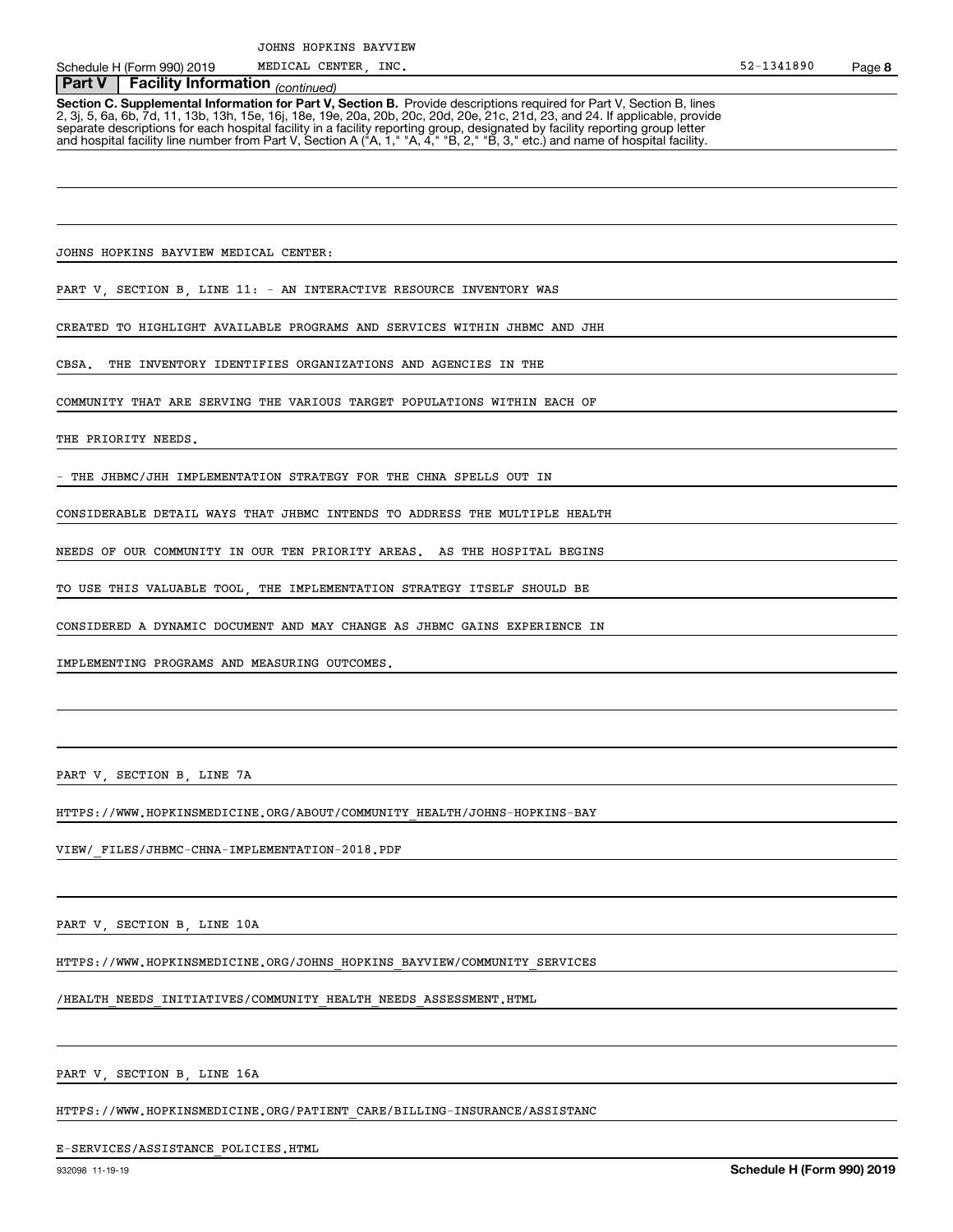# *(continued)* **Part V Facility Information**

**Section C. Supplemental Information for Part V, Section B.** Provide descriptions required for Part V, Section B, lines<br>2, 3j, 5, 6a, 6b, 7d, 11, 13b, 13h, 15e, 16j, 18e, 19e, 20a, 20b, 20c, 20d, 20e, 21c, 21d, 23, and 24. separate descriptions for each hospital facility in a facility reporting group, designated by facility reporting group letter<br>and hospital facility line number from Part V, Section A ("A, 1," "A, 4," "B, 2," "B, 3," etc.)

PART V, SECTION B, LINE 16B

HTTPS://WWW.HOPKINSMEDICINE.ORG/PATIENT\_CARE/BILLING-INSURANCE/ASSISTANC

E-SERVICES/ASSISTANCE\_POLICIES.HTML

PART V, SECTION B, LINE 16C

HTTPS://WWW.HOPKINSMEDICINE.ORG/PATIENT\_CARE/BILLING-INSURANCE/ASSISTANC

E-SERVICES/ASSISTANCE\_POLICIES.HTML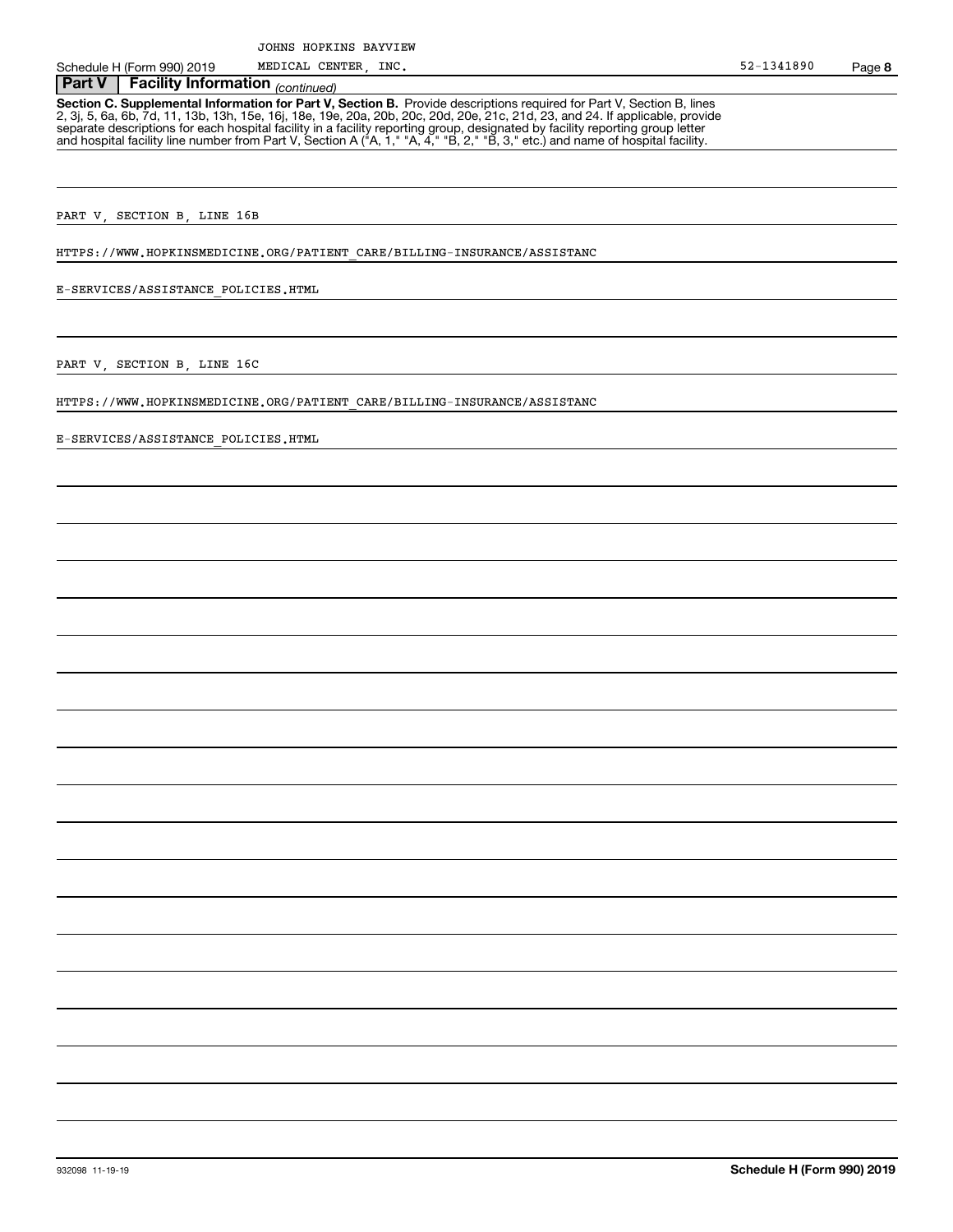| JOHNS HOPKINS BAYVIEW |
|-----------------------|
|-----------------------|

Schedule H (Form 990) 2019 MEDICAL CENTER, INC. 52-1341890 MEDICAL CENTER, INC.

0

 *(continued)* **Part V Facility Information**

## **Section D. Other Health Care Facilities That Are Not Licensed, Registered, or Similarly Recognized as a Hospital Facility**

(list in order of size, from largest to smallest)

How many non-hospital health care facilities did the organization operate during the tax year?

| Name and address | Type of Facility (describe) |
|------------------|-----------------------------|
|                  |                             |
|                  |                             |
|                  |                             |
|                  |                             |
|                  |                             |
|                  |                             |
|                  |                             |
|                  |                             |
|                  |                             |
|                  |                             |
|                  |                             |
|                  |                             |
|                  |                             |
|                  |                             |
|                  |                             |
|                  |                             |
|                  |                             |
|                  |                             |
|                  |                             |
|                  |                             |
|                  |                             |
|                  |                             |
|                  |                             |
|                  |                             |
|                  |                             |
|                  |                             |
|                  |                             |
|                  |                             |
|                  |                             |

**Schedule H (Form 990) 2019**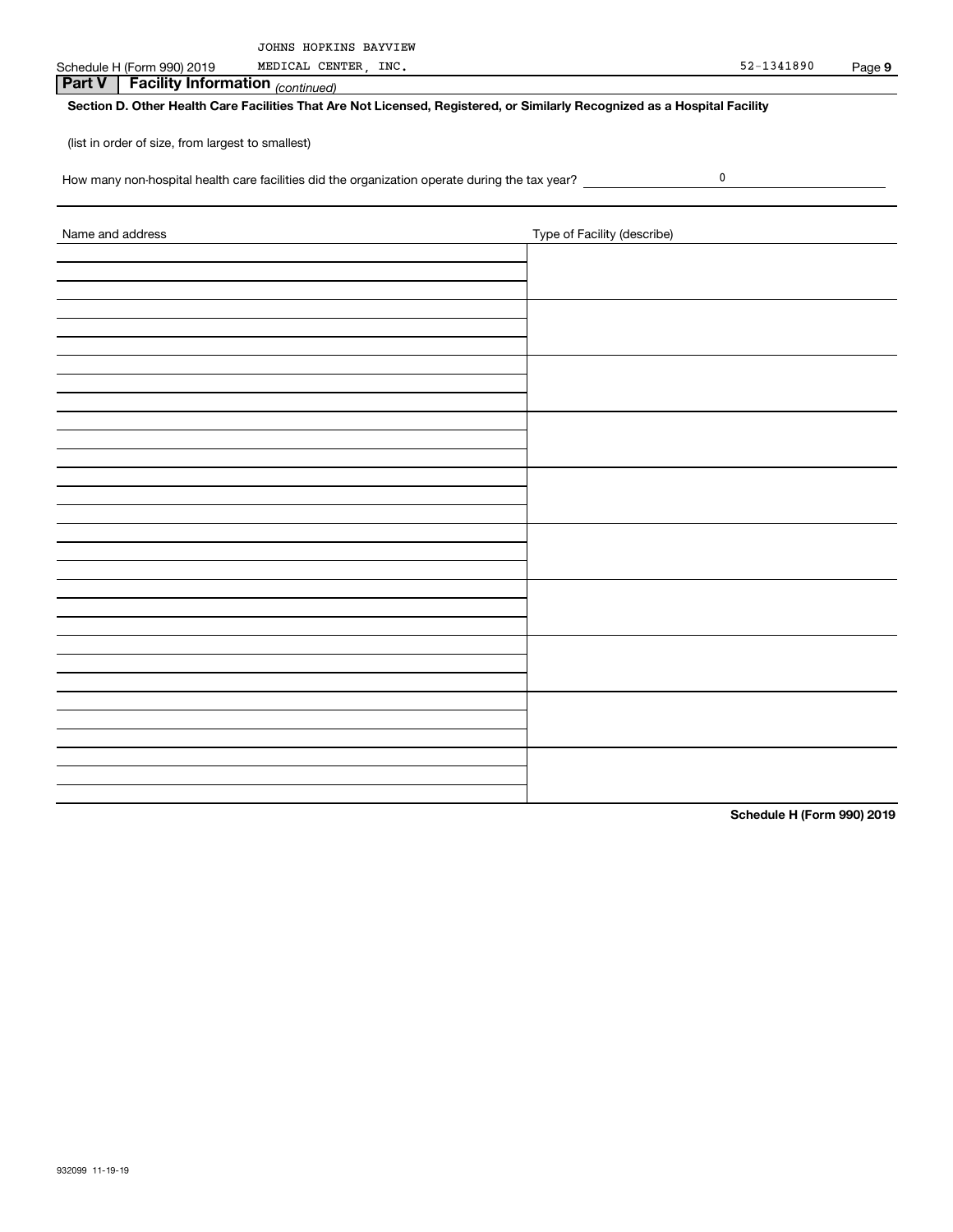MEDICAL CENTER

**Part VI Supplemental Information**

- Provide the following information.
	- **1 Required descriptions.** Provide the descriptions required for Part I, lines 3c, 6a, and 7; Part II and Part III, lines 2, 3, 4, 8 and **Qh**
	- **2Needs assessment.** Describe how the organization assesses the health care needs of the communities it serves, in addition to any CHNAs reported in Part V, Section B.
	- **3** Patient education of eligibility for assistance. Describe how the organization informs and educates patients and persons who may be billed for patient care about their eligibility for assistance under federal, state, or local government programs or under the organization's financial assistance policy.
	- **4 Community information.** Describe the community the organization serves, taking into account the geographic area and demographic constituents it serves.
	- 5 Promotion of community health. Provide any other information important to describing how the organization's hospital facilities or other health care facilities further its exempt purpose by promoting the health of the community (e.g., open medical staff, community board, use of surplus funds, etc.).
	- **6Affiliated health care system.** If the organization is part of an affiliated health care system, describe the respective roles of the organization and its affiliates in promoting the health of the communities served.
	- **7** State filing of community benefit report. If applicable, identify all states with which the organization, or a related organization, files a community benefit report.

```
PART I, LINE 7:
```
- A COST-TO-CHARGE RATIO (FROM WORKSHEET 2) IS USED TO CALCULATE THE

AMOUNTS ON LINE 7A 7B (CHARITY CARE AND UNREIMBURSED MEDICAID). THE

AMOUNTS FOR LINES 7E-7I COME FROM OUR HSCRC COMMUNITY BENEFIT REPORT FILED

WITH THE STATE OF MARYLAND AND IS NOT BASED ON A COST-TO CHARGE RATIO.

- LINE 7B - MARYLAND'S REGULATORY SYSTEM CREATES A UNIQUE PROCESS FOR

HOSPITAL PAYMENT THAT DIFFERS FROM THE REST OF THE NATION. THE HEALTH

SERVICES COST REVIEW COMMISSION, (HSCRC) DETERMINES PAYMENT THROUGH A

RATE-SETTING PROCESS AND ALL PAYORS, INCLUDING GOVERNMENTAL PAYORS, PAY

THE SAME AMOUNT FOR THE SAME SERVICES DELIVERED AT THE SAME HOSPITAL.

MARYLAND'S UNIQUE ALL-PAYOR SYSTEM INCLUDES A METHOD FOR REFERENCING

UNCOMPENSATED CARE IN EACH PAYORS' RATES, WHICH DOES NOT ENABLE MARYLAND

HOSPITALS TO BREAKOUT ANY DIRECTED OFFSETTING REVENUE RELATED TO

UNCOMPENSATED CARE. COMMUNITY BENEFIT EXPENSES ARE EQUAL TO MEDICAID

REVENUES IN MARYLAND, AS SUCH, THE NET EFFECT IS ZERO. THE EXCEPTION TO

THIS IS THE IMPACT ON THE HOSPITAL OF ITS SHARE OF THE MEDICAID

ASSESSMENT. IN RECENT YEARS, THE STATE OF MARYLAND HAS CLOSED FISCAL GAPS

IN THE STATE MEDICAID BUDGET BY ASSESSING HOSPITALS THROUGH THE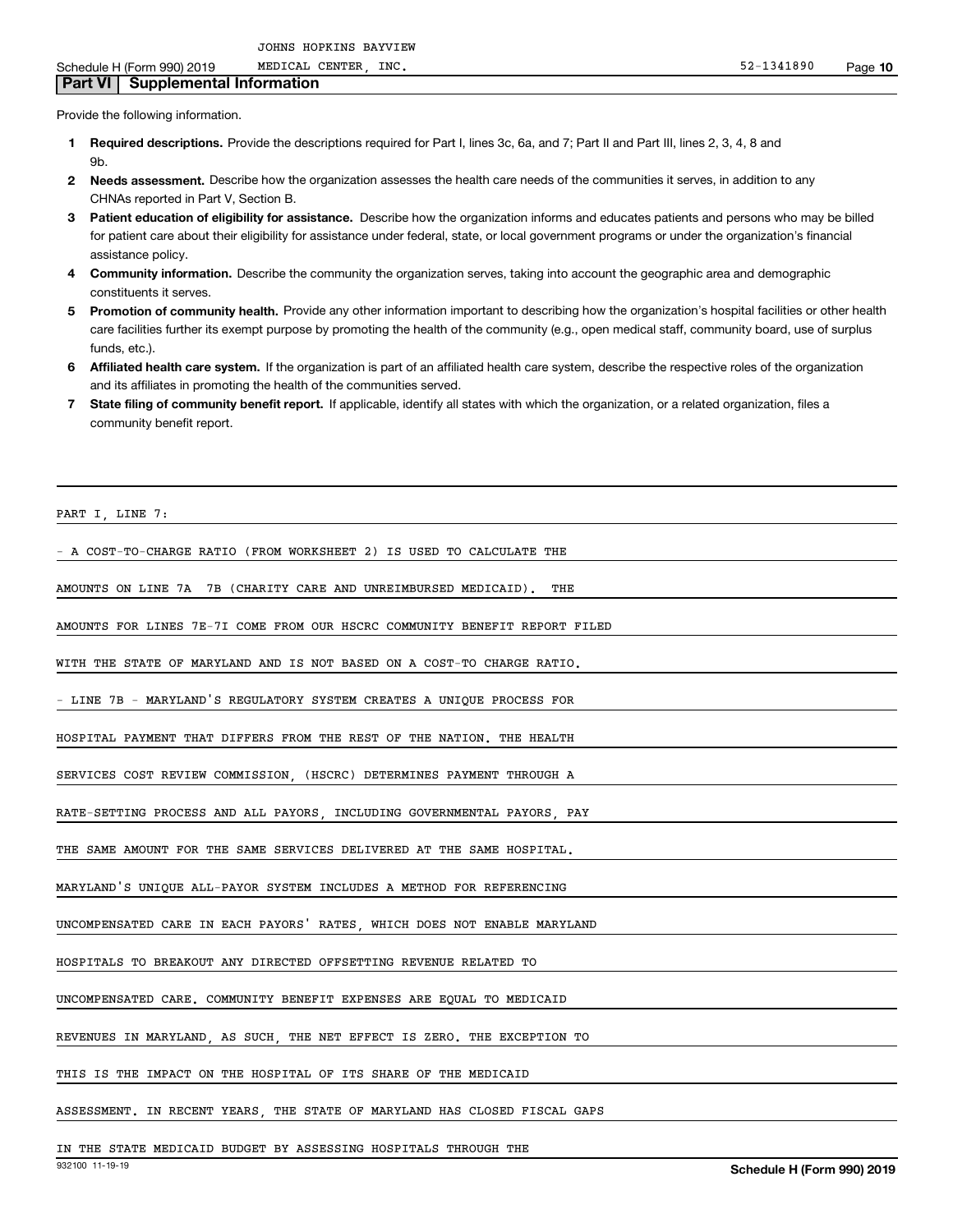**Part VI Supplemental Information** *(Continuation)*

RATE-SETTING SYSTEM.

- LINE 7F COLUMN (D) MARYLAND'S REGULATORY SYSTEM CREATES A UNIQUE

PROCESS FOR HOSPITAL PAYMENT THAT DIFFERS FROM THE REST OF THE NATION.

THE HEALTH SERVICES COST REVIEW COMMISSION, (HSCRC) DETERMINES PAYMENT

THROUGH A RATE-SETTING PROCESS AND ALL PAYORS, INCLUDING GOVERNMENTAL

PAYORS, PAY THE SAME AMOUNT FOR THE SAME SERVICES DELIVERED AT THE SAME

HOSPITAL. MARYLAND'S UNIQUE ALL-PAYOR SYSTEM INCLUDES A METHOD FOR

REFERENCING UNCOMPENSATED CARE IN EACH PAYORS' RATES, WHICH DOES NOT

ENABLE MARYLAND HOSPITALS TO BREAKOUT ANY OFFSETTING REVENUE RELATED TO

HEALTH PROFESSIONS EDUCATION.

PART I, LINE 7G:

JOHNS HOPKINS BAYVIEW MEDICAL CENTER, INC. DOES NOT HAVE ANY SUBSIDIZED

HEALTH SERVICES.

PART II, COMMUNITY BUILDING ACTIVITIES:

- JHBMC'S COMMUNITY RELATIONS DEPARTMENT WORKS TO ESTABLISH AND FOSTER

COMMUNICATION BETWEEN THE HOSPITAL AND SURROUNDING COMMUNITIES. THE

DEPARTMENT INTERFACES WITH A BROAD RANGE OF NON-PROFIT, BUSINESS AND

COMMUNITY ORGANIZATIONS TO SUPPORT INITIATIVES THAT IMPROVE THE WELL-BEING

OF THE COMMUNITY, ADDRESSING HEALTH, HOUSING, ECONOMIC DEVELOPMENT

TRANSPORTATION AND SAFETY ISSUES WITH OUR COMMUNITY PARTNERS

PART III, LINE 2:

THE PROVISION FOR BAD DEBTS IS BASED UPON A COMBINATION OF THE PAYOR

SOURCE, THE AGING OF RECEIVABLES AND MANAGEMENT'S ASSESSMENT OF HISTORICAL

AND EXPECTED NET COLLECTIONS, TRENDS IN HEALTH INSURANCE COVERAGE, AND

OTHER COLLECTION INDICATORS.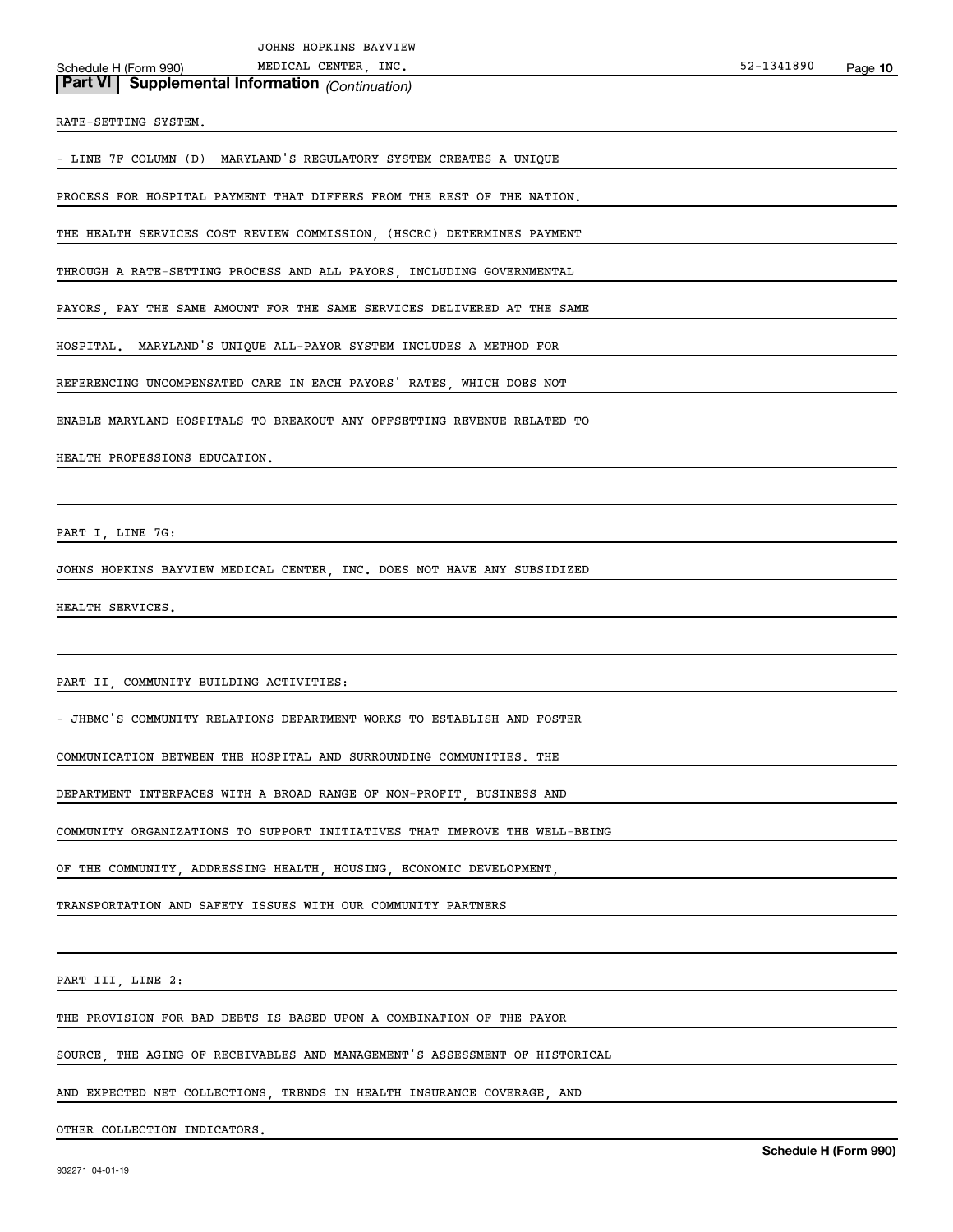PART III, LINE 3:

MARYLAND HOSPITALS ARE RATE REGULATED UNDER THE HSCRC, WHICH INCLUDES BAD

DEBT AS PART OF THE REIMBURSEMENT FORMULA FOR EACH HOSPITAL. DUE TO THE

RATE REGULATION, JHBMC CANNOT DETERMINE THE AMOUNT THAT REASONABLE COULD

BE ATTRIBUTABLE TO PATIENTS WHO LIKELY WOULD QUALIFY FOR FINANCIAL

ASSISTANCE UNDER THE HOSPITAL'S CHARITY CARE POLICY.

PART III, LINE 4:

THE JOHNS HOPKINS HEALTH SYSTEM CORPORATION AND AFFILIATES AUDITED

FINANCIAL STATEMENTS PAGE 15.

PART III, LINE 8:

THE TRIAL BALANCE EXPENSES ARE ADJUSTED TO ALLOWABLE EXPENSE IN ACCORDANCE

WITH THE MEDICARE COST REPORTING RULES AND REGULATIONS.

PART III, LINE 9B:

THE HOSPITAL CONFORMS TO THE PRINCIPLES AND STANDARDS OF THE MHA HOSPITAL

BILLING AND DEBT COLLECTION PRACTICES PRINCIPLES AS WELL AS THE MHA

MINIMUM STANDARDS FOR FINANCIAL ASSISTANCE IN MARYLAND HOSPITALS.

PART VI, LINE 2:

COMMUNITY BENEFIT PLANNING IS AN INTEGRAL PART OF THE JOHNS HOPKINS

BAYVIEW MEDICAL CENTER AND JOHNS HOPKINS HOSPITAL'S STRATEGIC PLAN THROUGH

AN ANNUAL STRATEGIC OBJECTIVES PLANNING PROCESS THAT INVOLVES EVALUATING

THE HOSPITAL'S PROGRESS AT MEETING TWO COMMUNITY HEALTH GOALS AND DEFINES

METRICS FOR DETERMINING PROGRESS. THE COMMITMENT OF JOHNS HOPKINS'

LEADERSHIP TO IMPROVING THE LIVES OF ITS NEAREST NEIGHBORS IS ILLUSTRATED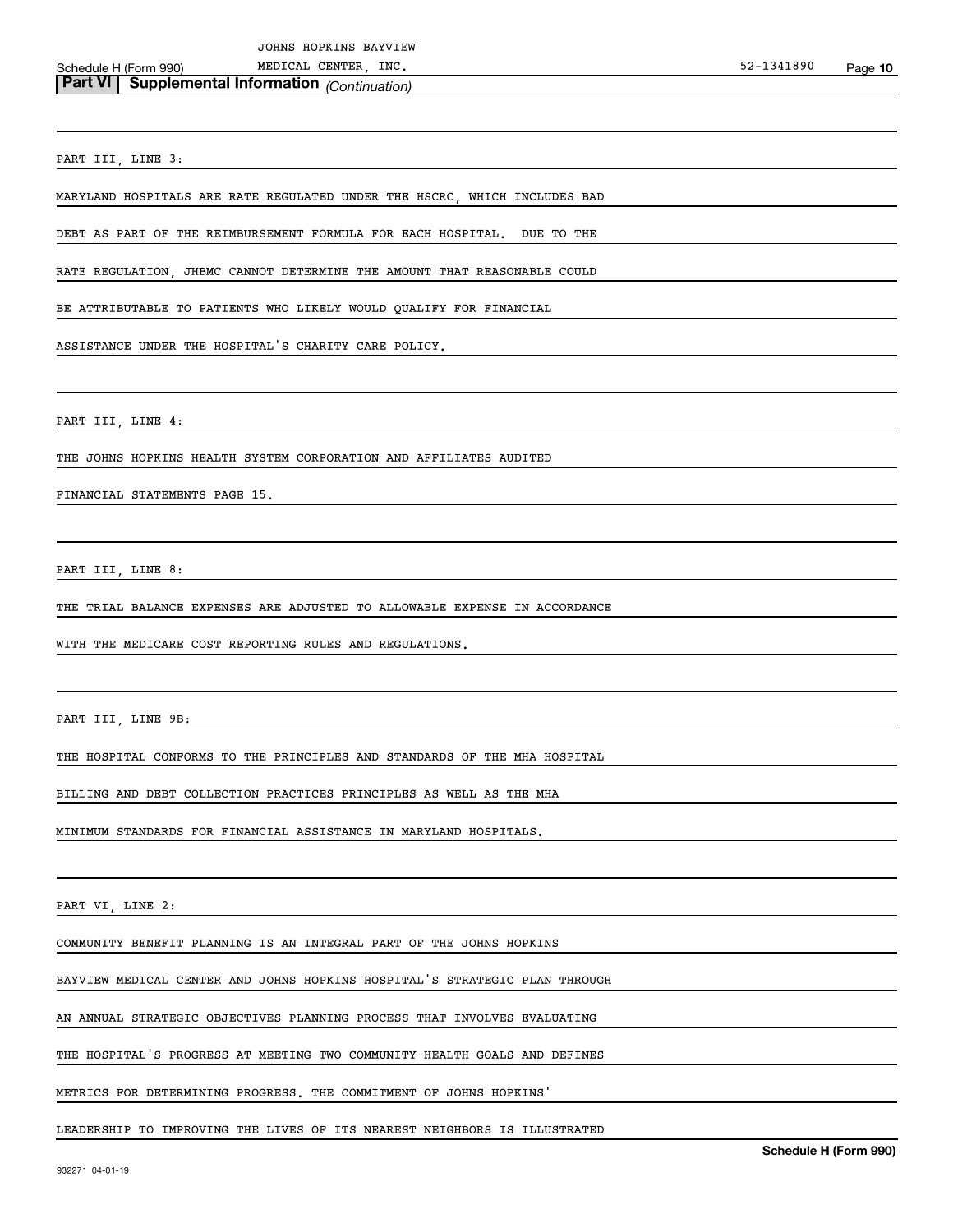| JOHNS HOPKINS BAYVIEW                                                      |            |         |
|----------------------------------------------------------------------------|------------|---------|
| MEDICAL CENTER, INC.<br>Schedule H (Form 990)                              | 52-1341890 | Page 10 |
| <b>Part VI</b> Supplemental Information (Continuation)                     |            |         |
| BY THE INCORPORATION OF COMMUNITY ENGAGEMENT INITIATIVES AT THE HIGHEST    |            |         |
| LEVEL IN THE JOHNS HOPKINS MEDICINE STRATEGIC PLAN. JHM CONSISTS OF THE    |            |         |
| JHU SCHOOL OF MEDICINE AND THE JOHNS HOPKINS HEALTH SYSTEM, WHICH INCLUDES |            |         |
| EDUCATION AND RESEARCH IN ITS TRI-PARTITE MISSION (EDUCATION, RESEARCH AND |            |         |
| HEALTHCARE). EVEN AT THIS CROSS ENTITY LEVEL (JHU AND JHHS) COMMUNITY      |            |         |
| BENEFIT ACTIVITIES AND PLANNING GO BEYOND HOSPITAL REQUIREMENTS AND        |            |         |
| EXPECTATIONS AND ARE A CORE OBJECTIVE FOR ALL DEPARTMENTS, SCHOOLS AND     |            |         |
| AFFILIATES. THE JOHNS HOPKINS MEDICINE INNOVATION 2023 STRATEGIC PLAN HAS  |            |         |
| MADE A STRATEGIC GOAL OF "SUPPORT THE WELL-BEING OF OUR PEOPLE AND OUR     |            |         |
| COMMUNITIES" THE SUBGOAL WILL BE TO "GROW OUR LOCAL COMMUNITY ENGAGEMENT   |            |         |
| EFFORTS TO ADDRESS IDENTIFIED NEEDS TO IMPROVE HEALTH." OUR FIVE YEAR      |            |         |
| STRATEGY WILL BE TO "PRIORITIZE COMMUNITY ENGAGEMENT EFFORTS AND FOCUS     |            |         |
| RESOURCES ON LOCAL HEALTH NEEDS." OUR OUTCOME WILL BE FROM IMPROVED        |            |         |
| COMMUNITY HEALTH STATISTICS.                                               |            |         |
| SENIOR LEADERSHIP DIRECTS, OVERSEES AND APPROVES ALL COMMUNITY BENEFIT     |            |         |
| WORK INCLUDING THE ALLOCATION OF FUNDS THAT SUPPORT COMMUNITY OUTREACH     |            |         |
| DIRECTED AT UNDERSERVED AND HIGH-NEED POPULATIONS IN THE CBSA. THIS HIGH   |            |         |
| LEVEL REVIEW AND EVALUATION SETS THE PRIORITIES OF THE HOSPITAL'S OUTREACH |            |         |
| WORK AND ENSURES THE EFFECTIVE, EFFICIENT USAGE OF FUNDS TO ACHIEVE THE    |            |         |
| LARGEST IMPACT IN IMPROVING THE LIVES OF THOSE WHO LIVE IN THE COMMUNITIES |            |         |
| WE SERVE. THIS GROUP CONDUCTS THE FINAL REVIEW AND APPROVAL OF THE FINAL   |            |         |
| REPORT'S FINANCIAL ACCURACY TO THE HOSPITALS' FINANCIAL STATEMENTS,        |            |         |
| ALIGNMENT WITH THE STRATEGIC PLAN, AND COMPLIANCE WITH REGULATORY          |            |         |
| REQUIREMENTS. INDIVIDUAL CLINICAL LEADERS ALONG WITH ADMINISTRATORS MAKE   |            |         |
| DECISIONS ON COMMUNITY BENEFIT PROGRAMS THAT EACH DEPARTMENT               |            |         |
| SUPPORTS/FUNDS THROUGH THEIR BUDGET. CLINICAL LEADERS WILL ALSO IDENTIFY   |            |         |
| AND CREATE STRATEGIES TO TACKLE COMMUNITY HEALTH NEEDS THAT ARISE IN THE   |            |         |
| CBSA AND OVERSEE DEPARTMENT PROGRAMS FOR CONTENT ACCURACY ADHERENCE TO     |            |         |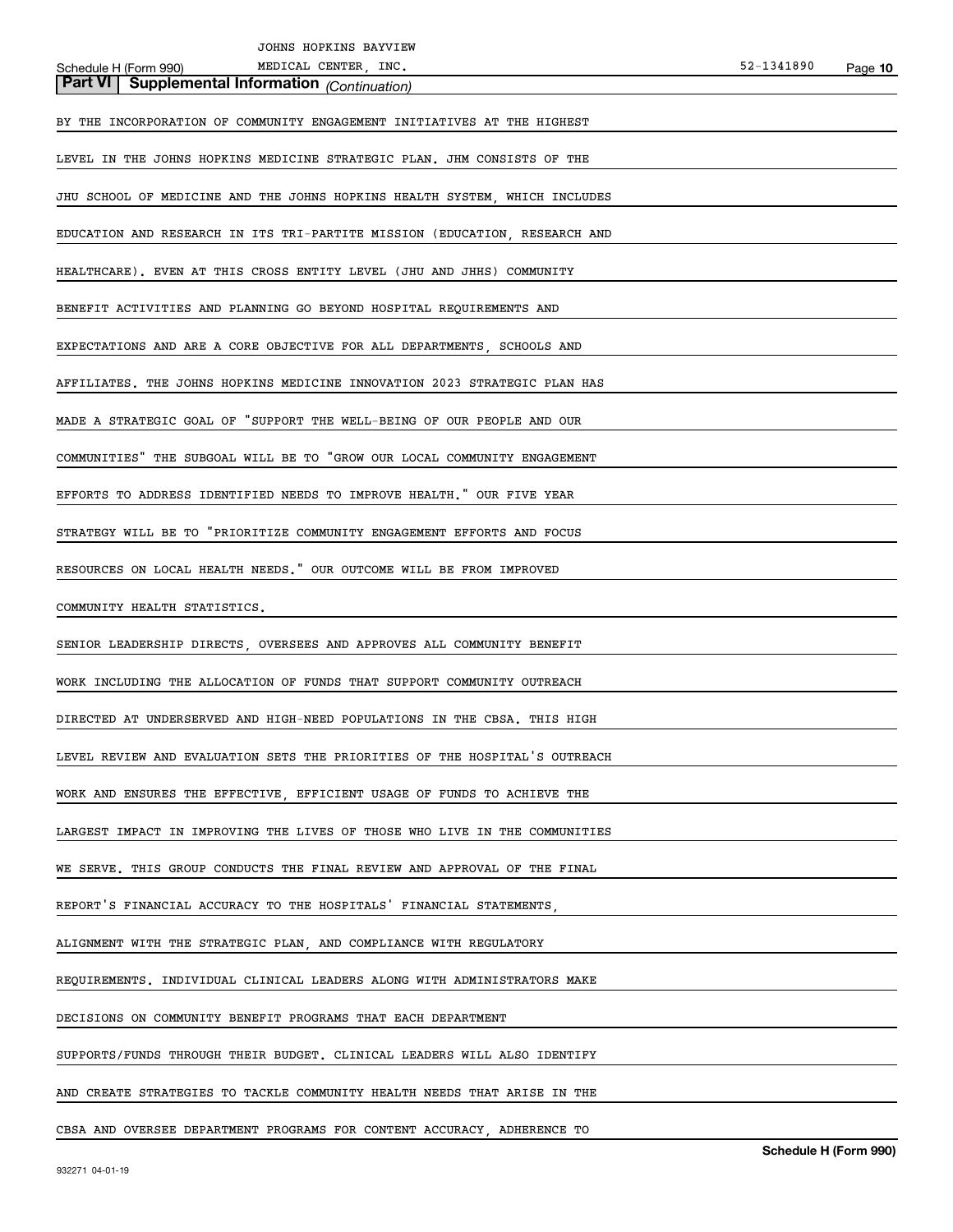| JOHNS HOPKINS BAYVIEW                                                      |            |         |
|----------------------------------------------------------------------------|------------|---------|
| MEDICAL CENTER, INC.<br>Schedule H (Form 990)                              | 52-1341890 | Page 10 |
| Part VI<br><b>Supplemental Information</b> (Continuation)                  |            |         |
| DEPARTMENT PROTOCOLS AND BEST PRACTICES. POPULATION HEALTH LEADERSHIP IS   |            |         |
| INVOLVED IN THE PROCESS OF PLANNING THE 2018 JHBMC COMMUNITY HEALTH NEEDS  |            |         |
| ASSESSMENT AND IMPLEMENTATION STRATEGY BY PROVIDING INPUT, FEEDBACK AND    |            |         |
| ADVICE ON THE IDENTIFIED HEALTH NEEDS AND HEALTH PRIORITIES. THE JHBMC     |            |         |
| COMMUNITY BENEFIT TEAM INTERACTS WITH ALL GROUPS IN THE HOSPITAL           |            |         |
| PERFORMING COMMUNITY BENEFIT ACTIVITIES. THEY EDUCATE, ADVOCATE AND        |            |         |
| COLLABORATE WITH INTERNAL AUDIENCES TO INCREASE UNDERSTANDING,             |            |         |
| APPRECIATION AND PARTICIPATION OF THE COMMUNITY BENEFIT REPORT PROCESS AND |            |         |
| COMMUNITY OUTREACH ACTIVITIES. TEAM MEMBERS COLLECT AND VERIFY ALL CB      |            |         |
| DATA, COMPILE REPORT, PROVIDE INITIAL AUDIT AND VERIFICATION OF CBR        |            |         |
| FINANCIALS AND WRITE CBR NARRATIVE. THROUGHOUT THE YEAR, THE CB TEAM       |            |         |
| ATTENDS LOCAL AND REGIONAL COMMUNITY HEALTH CONFERENCES AND MEETINGS,      |            |         |
| REPRESENTS THE HOSPITAL TO EXTERNAL AUDIENCES, AND WORKS WITH COMMUNITY    |            |         |
| AND JHBMC CLINICAL LEADERS TO IDENTIFY PROMISING PROJECTS OR PROGRAMS THAT |            |         |
| ADDRESS CBSA COMMUNITY HEALTH NEEDS. THE JHHS COMMUNITY HEALTH IMPROVEMENT |            |         |
| STRATEGY COUNCIL (JCHISC) CONVENES MONTHLY TO BRING COMMUNITY              |            |         |
| HEALTH/COMMUNITY BENEFIT GROUPS TOGETHER WITH TAX, FINANCIAL ASSISTANCE,   |            |         |
| AND HEALTH POLICY STAFF FROM ACROSS THE HEALTH SYSTEM TO COORDINATE        |            |         |
| PROCESS, PRACTICE, AND POLICY. JCHISC MEMBERS DISCUSS ISSUES AND PROBLEMS  |            |         |
| THEY FACE IN COMMUNITY BENEFIT REPORTING, REGULATORY COMPLIANCE TO STATE   |            |         |
| AND FEDERAL COMMUNITY BENEFIT REQUIREMENTS, AND TECHNICAL ASPECTS OF       |            |         |
| ADMINISTERING AND REPORTING COMMUNITY BENEFIT SYSTEMS. WHEN NEEDED, A      |            |         |
| DESIGNATED REPRESENTATIVE FROM THE GROUP CONTACTS THE GOVERNING AGENCY FOR |            |         |
| CLARIFICATION OR DECISION REGARDING THE ISSUES IN QUESTION TO ENSURE THAT  |            |         |
| ALL HOSPITALS REPORTS ARE CONSISTENT IN THE INTERPRETATION OF REGULATIONS. |            |         |
|                                                                            |            |         |
| PART VI, LINE 3:                                                           |            |         |

JHBMC WILL PUBLISH THE AVAILABILITY OF FINANCIAL ASSISTANCE ON A YEARLY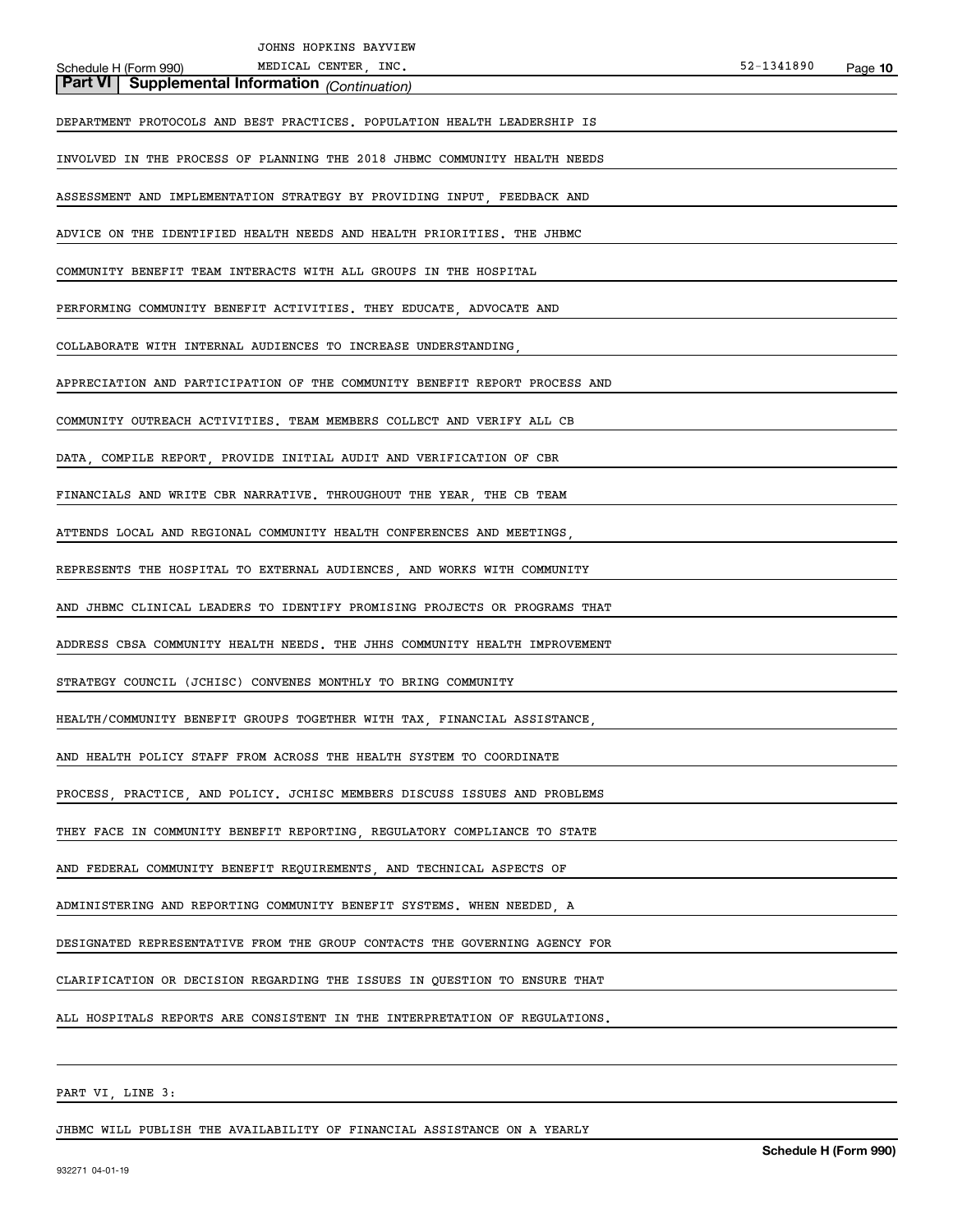| JOHNS HOPKINS BAYVIEW                                                      |                       |         |
|----------------------------------------------------------------------------|-----------------------|---------|
| MEDICAL CENTER, INC.<br>Schedule H (Form 990)                              | 52-1341890            | Page 10 |
| <b>Part VI</b> Supplemental Information (Continuation)                     |                       |         |
| BASIS IN THEIR LOCAL NEWSPAPERS AND WILL POST NOTICES OF AVAILABILITY AT   |                       |         |
| PATIENT REGISTRATION SITES, ADMISSIONS/BUSINESS OFFICE, THE BILLING OFFICE |                       |         |
| AND AT THE EMERGENCY DEPARTMENT WITHIN JHBMC. NOTICE OF AVAILABILITY WILL  |                       |         |
| ALSO BE SENT TO PATIENTS ON PATIENT BILLS. A PATIENT BILLING AND           |                       |         |
| FINANCIAL ASSISTANCE INFORMATION SHEET WILL BE PROVIDED TO INPATIENTS      |                       |         |
| BEFORE DISCHARGE AND WILL BE AVAILABLE TO ALL PATIENTS UPON REQUEST.       |                       |         |
| JHBMC (FINANCIAL COUNSELORS/PATIENT FINANCIAL SERVICES REPRESENTATIVES,    |                       |         |
| SOCIAL SERVICES DEPARTMENT PERSONNEL AND/OR MEDICAL ASSISTANCE/MEDICAID    |                       |         |
| ELIGIBILITY TECHNICIAN) WILL PROVIDE PATIENTS WITH ASSISTANCE IN           |                       |         |
| DETERMINING ELIGIBILITY FOR AND MAKING APPLICATION TO A VARIETY OF SPECIAL |                       |         |
| ENTITLEMENT PROGRAMS THAT PROVIDE FINANCIAL ASSISTANCE BOTH TOWARD PAYMENT |                       |         |
| OF MEDICAL BILLS AND GENERAL EXPENSES. THE FINANCE DEPARTMENT, IN          |                       |         |
| CONJUNCTION WITH THE SOCIAL SERVICES DEPARTMENT, WILL INTERVIEW PATIENTS   |                       |         |
| TO DETERMINE POTENTIAL ELIGIBILITY FOR MARYLAND MEDICAL ASSISTANCE AS WELL |                       |         |
| AS OTHER SPECIAL PROGRAMS.                                                 |                       |         |
|                                                                            |                       |         |
| PART VI, LINE 4:                                                           |                       |         |
| IN 2015, THE JOHNS HOPKINS HOSPITAL (JHH) AND JOHNS HOPKINS BAYVIEW        |                       |         |
| MEDICAL CENTER (JHBMC) MERGED THEIR RESPECTIVE COMMUNITY BENEFIT SERVICE   |                       |         |
| AREAS (CBSA) IN ORDER TO BETTER INTEGRATE COMMUNITY HEALTH AND COMMUNITY   |                       |         |
| OUTREACH ACROSS THE EAST AND SOUTHEAST BALTIMORE CITY AND COUNTY REGION.   |                       |         |
| THE GEOGRAPHIC AREA CONTAINED WITHIN THE NINE ZIP CODES INCLUDES 21202,    |                       |         |
| 21205, 21206, 21213, 21218, 21219, 21222, 21224, AND 21231. THIS AREA      |                       |         |
| REFLECTS THE POPULATION WITH THE LARGEST USAGE OF THE EMERGENCY            |                       |         |
| DEPARTMENTS AND THE MAJORITY OF RECIPIENTS OF COMMUNITY CONTRIBUTIONS AND  |                       |         |
| PROGRAMMING. WITHIN THE CBSA, JHH AND JHBMC HAVE FOCUSED ON CERTAIN TARGET |                       |         |
| POPULATIONS SUCH AS THE ELDERLY, AT-RISK CHILDREN AND ADOLESCENTS,         |                       |         |
| UNINSURED INDIVIDUALS AND HOUSEHOLDS, AND UNDERINSURED AND LOW-INCOME      | Schodule H (Form 000) |         |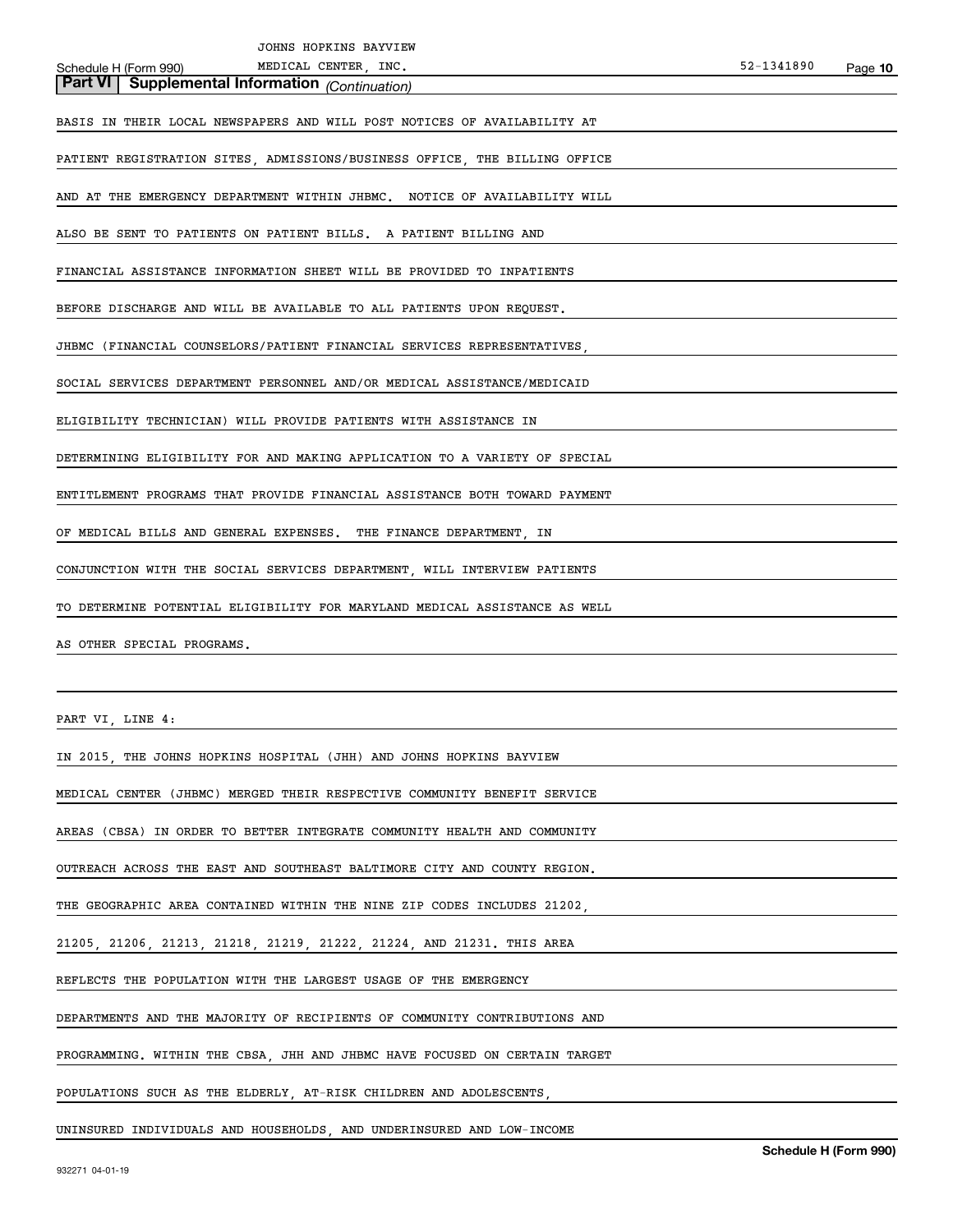| JOHNS HOPKINS BAYVIEW                                                                    |            |         |
|------------------------------------------------------------------------------------------|------------|---------|
| MEDICAL CENTER, INC.<br>Schedule H (Form 990)                                            | 52-1341890 | Page 10 |
| Part VI   Supplemental Information (Continuation)                                        |            |         |
| INDIVIDUALS AND HOUSEHOLDS. THE CBSA COVERS APPROXIMATELY 27.9 SQUARE                    |            |         |
| MILES WITHIN THE CITY OF BALTIMORE OR APPROXIMATELY 34% PERCENT OF THE                   |            |         |
| TOTAL 80.94 SQUARE MILES OF LAND AREA FOR THE CITY AND 25.6 SQUARE MILES                 |            |         |
| IN BALTIMORE COUNTY. IN TERMS OF POPULATION, AN ESTIMATED 305,895 PEOPLE                 |            |         |
| LIVE WITHIN CBSA, OF WHICH THE POPULATION IN CITY ZIP CODES ACCOUNTS FOR                 |            |         |
| 38% OF THE CITY'S POPULATION AND THE POPULATION IN COUNTY ZIP CODES                      |            |         |
| ACCOUNTS FOR 8% OF THE COUNTY'S POPULATION (2016 CENSUS ESTIMATE OF                      |            |         |
| BALTIMORE CITY POPULATION, 620,961, AND BALTIMORE COUNTY POPULATION,                     |            |         |
| 831, 026). WITHIN THE CBSA, THERE ARE THREE BALTIMORE COUNTY NEIGHBORHOODS               |            |         |
| - DUNDALK, SPARROWS POINT, AND EDGEMERE. BALTIMORE CITY IS TRULY A CITY OF               |            |         |
| NEIGHBORHOODS WITH OVER 270 OFFICIALLY RECOGNIZED NEIGHBORHOODS. THE                     |            |         |
| BALTIMORE CITY DEPARTMENT OF HEALTH HAS SUBDIVIDED THE CITY AREA INTO 23                 |            |         |
| NEIGHBORHOODS OR NEIGHBORHOOD GROUPINGS THAT ARE COMPLETELY OR PARTIALLY                 |            |         |
| INCLUDED WITHIN THE CBSA. THESE NEIGHBORHOODS ARE BELAIR-EDISON, CANTON,                 |            |         |
| CEDONIA/FRANKFORD, CLAREMONT/ARMISTEAD, CLIFTON-BEREA, DOWNTOWN/SETON                    |            |         |
| HILL, FELLS POINT, GREATER CHARLES VILLAGE/BARCLAY, GREATER GOVANS,                      |            |         |
| GREENMOUNT EAST (WHICH INCLUDES NEIGHBORHOODS SUCH AS OLIVER                    BROADWAY |            |         |
| EAST, JOHNSTON SQUARE, AND GAY STREET), HAMILTON, HIGHLANDTOWN,                          |            |         |
| JONESTOWN/OLDTOWN, LAURAVILLE, MADISON/EAST END, MIDTOWN,                                |            |         |
| MIDWAY-COLDSTREAM, NORTHWOOD, ORANGEVILLE/EAST HIGHLANDTOWN, PATTERSON                   |            |         |
| PARK NORTH & EAST, PERKINS/MIDDLE EAST, SOUTHEASTERN, AND THE WAVERLIES.                 |            |         |
| THE JOHNS HOPKINS HOSPITAL IS IN THE NEIGHBORHOOD CALLED PERKINS/MIDDLE                  |            |         |
| EAST, AND THE NEIGHBORHOODS THAT ARE CONTIGUOUS TO PERKINS/MIDDLE EAST                   |            |         |
| INCLUDE GREENMOUNT EAST (INCLUDING OLIVER, BROADWAY EAST, JOHNSTON SQUARE,               |            |         |
| AND GAY STREET), CLIFTON-BEREA, MADISON/EAST END, PATTERSON PARK NORTH &                 |            |         |
| EAST, FELLS POINT, CANTON, AND JONESTOWN/OLDTOWN. RESIDENTS OF MOST OF                   |            |         |
| THESE NEIGHBORHOODS ARE PRIMARILY AFRICAN AMERICAN, WITH THE EXCEPTIONS OF               |            |         |
| FELLS POINT, WHICH IS PRIMARILY WHITE, AND PATTERSON PARK NORTH & EAST,                  |            |         |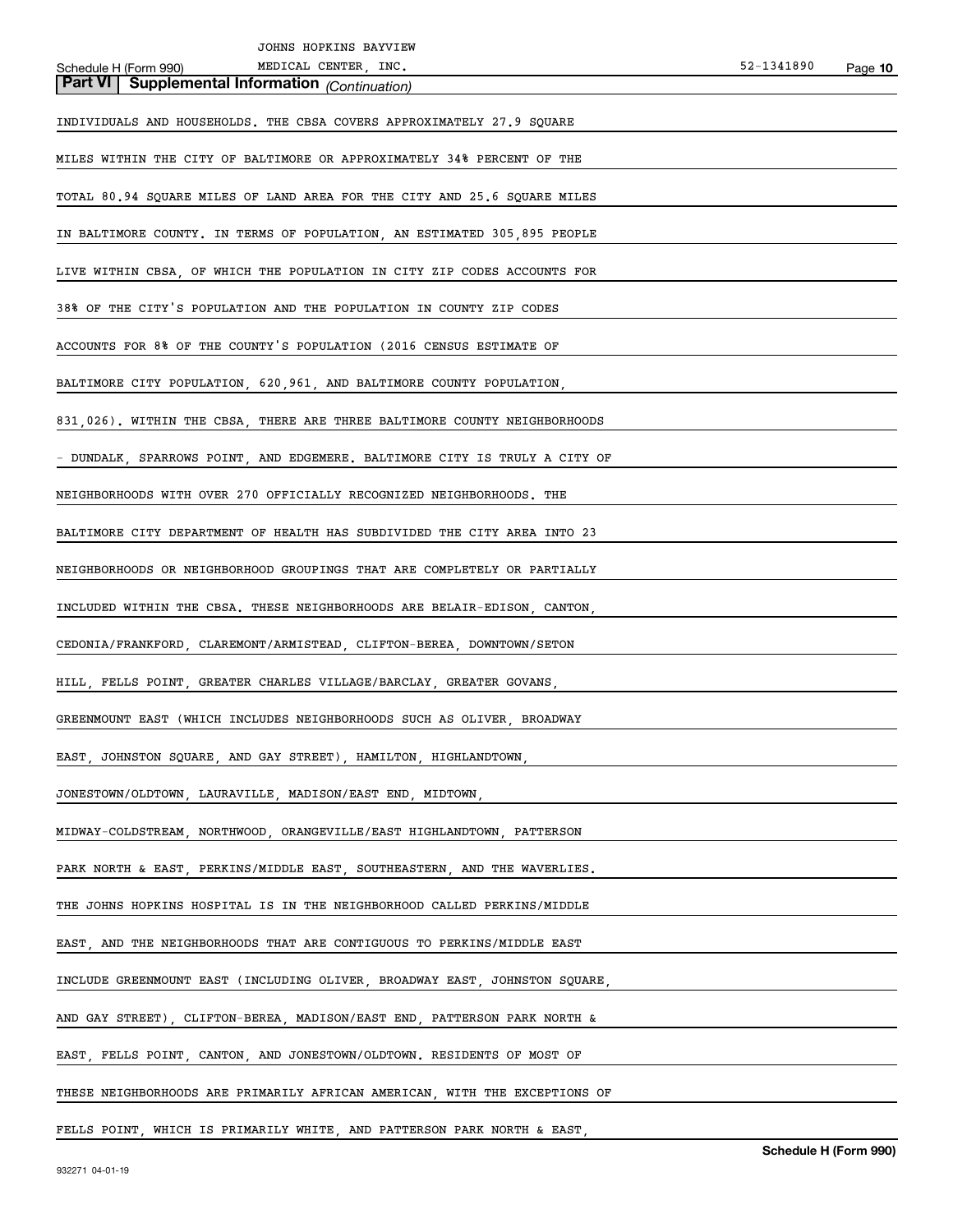| JOHNS HOPKINS BAYVIEW                                                      |            |         |
|----------------------------------------------------------------------------|------------|---------|
| MEDICAL CENTER, INC.<br>Schedule H (Form 990)                              | 52-1341890 | Page 10 |
| <b>Part VI</b> Supplemental Information (Continuation)                     |            |         |
| WHICH REPRESENTS A DIVERSITY OF RESIDENT ETHNICITIES. WITH THE EXCEPTIONS  |            |         |
| OF FELLS POINT, CANTON, AND PATTERSON PARK N&E, THE MEDIAN HOUSEHOLD       |            |         |
| INCOME OF MOST OF THESE NEIGHBORHOODS IS SIGNIFICANTLY LOWER THAN THE      |            |         |
| BALTIMORE CITY MEDIAN HOUSEHOLD INCOME. MEDIAN INCOME IN FELLS POINT,      |            |         |
| CANTON, AND PATTERSON PARK N&E SKEWS HIGHER, AND THERE ARE HIGHER          |            |         |
| PERCENTAGES OF WHITE HOUSEHOLDS HAVING HIGHER MEDIAN INCOMES RESIDING IN   |            |         |
| THESE NEIGHBORHOODS. IN SOUTHEAST BALTIMORE, THE CBSA POPULATION           |            |         |
| DEMOGRAPHICS HAVE HISTORICALLY TRENDED AS WHITE MIDDLE-INCOME,             |            |         |
| WORKING-CLASS COMMUNITIES, HIGHLANDTOWN, SOUTHEASTERN, ORANGEVILLE/E.      |            |         |
| HIGHLANDTOWN; HOWEVER, IN THE PAST FEW DECADES, SOUTHEAST BALTIMORE HAS    |            |         |
| BECOME MUCH MORE DIVERSE WITH A GROWING LATINO POPULATION CLUSTERED AROUND |            |         |
| PATTERSON PARK, HIGHLANDTOWN, ORANGEVILLE/E. HIGHLANDTOWN. MEDIAN INCOMES  |            |         |
| IN THESE NEIGHBORHOODS RANGE FROM SIGNIFICANTLY BELOW THE CITY MEDIAN IN   |            |         |
| SOUTHEASTERN TO WELL ABOVE THE MEDIAN IN HIGHLANDTOWN. IN BALTIMORE        |            |         |
| COUNTY, LARGELY SERVED BY JHBMC, DUNDALK, SPARROWS POINT, AND EDGEMERE     |            |         |
| HAVE BEEN PREDOMINANTLY WHITE WITH INCREASING POPULATIONS OF HISPANIC AND  |            |         |
| AFRICAN AMERICAN RESIDENTS. NEIGHBORHOODS FARTHER NORTH OF THE JOHNS       |            |         |
| HOPKINS HOSPITAL INCLUDE BELAIR-EDISON, CEDONIA/FRANKFORD,                 |            |         |
| CLAREMONT/ARMISTEAD, CLIFTONBEREA, GREATER CHARLES VILLAGE/BARCLAY,        |            |         |
| GREATER GOVANS, HAMILTON, LAURAVILLE, MIDTOWN, MIDWAY-COLDSTREAM,          |            |         |
| NORTHWOOD, AND THE WAVERLIES. RESIDENTS OF THESE NEIGHBORHOODS ARE         |            |         |
| RACIALLY MORE DIVERSE THAN IN THE NEIGHBORHOODS CLOSEST TO JHH AND MEDIAN  |            |         |
| HOUSEHOLD INCOMES RANGE FROM SIGNIFICANTLY ABOVE THE MEDIAN TO CLOSE TO    |            |         |
| THE MEDIAN HOUSEHOLD INCOME FOR BALTIMORE CITY. SINCE THE END OF THE       |            |         |
| SECOND WORLD WAR, THE POPULATION OF BALTIMORE CITY HAS BEEN LEAVING THE    |            |         |
| CITY TO THE SURROUNDING SUBURBAN COUNTIES. THIS DEMOGRAPHIC TREND          |            |         |
| ACCELERATED IN THE 1960S AND 1970S, GREATLY AFFECTING THE NEIGHBORHOODS    |            |         |
| AROUND JHH AND JHBMC. AS THE POPULATION OF BALTIMORE CITY DROPPED, THERE   |            |         |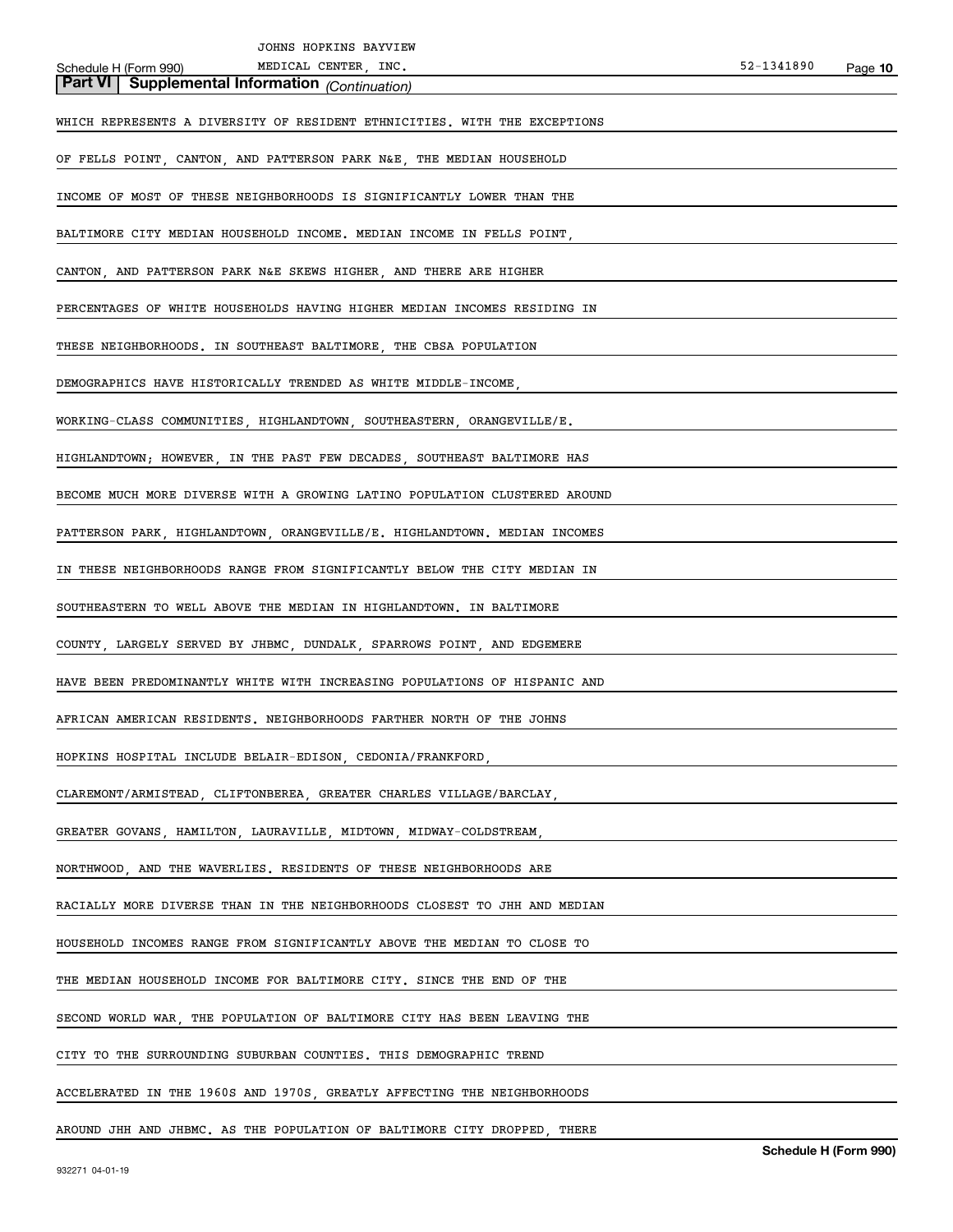| JOHNS HOPKINS BAYVIEW                                                      |            |         |
|----------------------------------------------------------------------------|------------|---------|
| MEDICAL CENTER, INC.<br>Schedule H (Form 990)                              | 52-1341890 | Page 10 |
| Part VI Supplemental Information (Continuation)                            |            |         |
| HAS BEEN A CONSIDERABLE DISINVESTMENT IN HOUSING STOCK IN THESE            |            |         |
| NEIGHBORHOODS. ECONOMIC CONDITIONS THAT RESULTED IN THE CLOSING OR         |            |         |
| RELOCATION OF MANUFACTURING AND INDUSTRIAL JOBS IN BALTIMORE CITY AND      |            |         |
| BALTIMORE COUNTY LED TO HIGHER UNEMPLOYMENT IN THE NEIGHBORHOODS AROUND    |            |         |
| THE JOHNS HOPKINS HOSPITAL AND JOHNS HOPKINS BAYVIEW MEDICAL CENTER, AND   |            |         |
| SOCIAL TRENDS DURING THE 1970S AND 1980S LED TO INCREASES IN SUBSTANCE     |            |         |
| ABUSE AND VIOLENT CRIME AS WELL. GREATER HEALTH DISPARITIES ARE FOUND IN   |            |         |
| THESE NEIGHBORHOODS CLOSEST TO THE HOSPITALS COMPARED TO MARYLAND STATE    |            |         |
| AVERAGES AND SURROUNDING COUNTY AVERAGES. THE JUNE 2012 CHARTS OF SELECTED |            |         |
| BLACK VS. WHITE CHRONIC DISEASE SHIP METRICS FOR BALTIMORE CITY PREPARED   |            |         |
| BY THE MARYLAND OFFICE OF MINORITY HEALTH AND HEALTH DISPARITIES           |            |         |
| HIGHLIGHTS SOME OF THESE HEALTH DISPARITIES INCLUDING HIGHER EMERGENCY     |            |         |
| DEPARTMENT VISIT RATES FOR ASTHMA, DIABETES, AND HYPERTENSION IN BLACKS    |            |         |
| COMPARED TO WHITES, HIGHER HEART DISEASE AND CANCER MORTALITY IN BLACKS    |            |         |
| THAN WHITES, HIGHER RATES OF ADULT SMOKING, AND LOWER PERCENTAGES OF       |            |         |
| ADULTS AT A HEALTHY WEIGHT.                                                |            |         |
|                                                                            |            |         |
| PART VI, LINE 5:                                                           |            |         |

- COMMUNITY BENEFIT INVESTMENTS SUPPORT THE HOSPITAL'S STRATEGIC

TRANSFORMATION GOALS OF 1) ACCESS TO CARE, AND 2) CARE COORDINATION ACROSS

THE CONTINUUM.

THE ACCESS PARTNERSHIP, CARE-A-VAN, AND THE MARY HARVIN TRANSFORMATION

CENTER ARE THREE EXAMPLES OF PROGRAMS COMMUNITY BENEFIT INVESTMENTS THAT

SUPPORT. CALLED TO CARE SUPPORTS THE CARE COORDINATION GOAL BY

ESTABLISHING ACTIVE PARTICIPATION IN HEALTH DECISIONS AND CARE MANAGEMENT

FOR FAMILY AND FRIEND CAREGIVERS. BALTIMORE POPULATION HEALTH WORKFORCE

COLLABORATIVE SUPPORTS THE ACCESS TO CARE AND CARE COORDINATION STRATEGIES

BY PROVIDING ADDITIONAL COMMUNITY HEALTH WORKERS AND PEER RECOVERY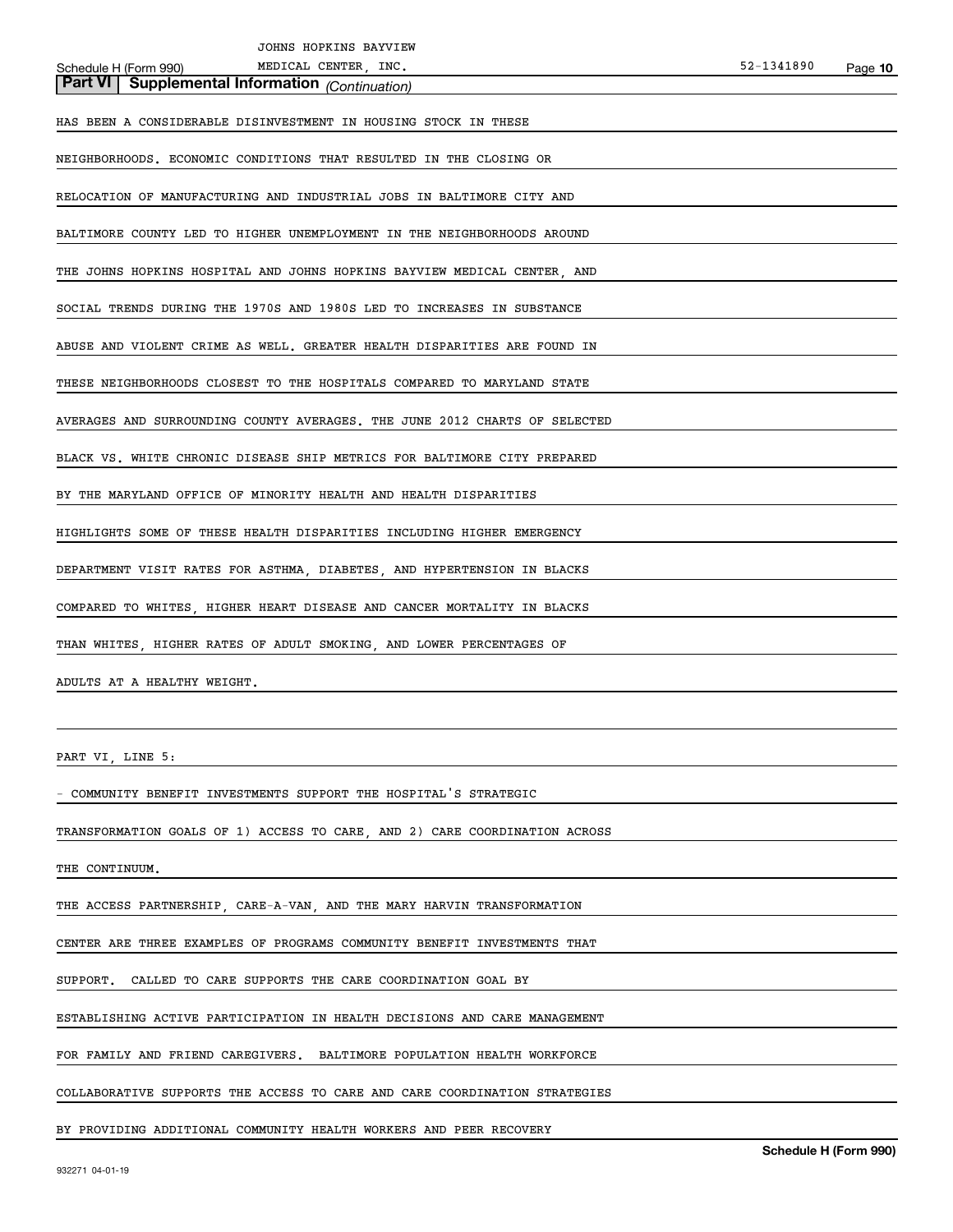**Part VI Supplemental Information** *(Continuation)*

# SPECIALISTS TO ASSIST IN CONNECTING COMMUNITIES TO RESOURCES AND BRIDGING

BEHAVIORAL HEALTH CARE.

- PLEASE SEE FORM 990, SCHEDULE O FOR A DESCRIPTION OF SIGNIFICANT

COVID-19 RESPONSE ACTIVITIES.

FOR THE LAST 30 YEARS, MARYLAND HOSPITALS HAVE MET THEIR COMMUNITY

BENEFIT OBLIGATIONS IN A UNIQUE MANNER THAT BUILDS THE COSTS OF

UNCOMPENSATED CARECHARITY CARE AND PATIENT BAD DEBTAND GRADUATE MEDICAL

EDUCATION INTO THE RATES THAT HOSPITALS ARE REIMBURSED BY ALL PAYORS. THE

SYSTEM IS BASED IN FEDERAL AND STATE LAW AND BENEFITS ALL MARYLAND

RESIDENTS, INCLUDING THOSE IN NEED OF FINANCIAL ASSISTANCE TO PAY THEIR

HOSPITAL BILLS.

MARYLAND IS THE ONLY STATE IN WHICH ALL PAYORSGOVERNMENTALLY-INSURED,

COMMERCIALLYINSURED, OR SELF-PAYARE CHARGED THE SAME PRICE FOR SERVICES AT

ANY GIVEN HOSPITAL.

UNDER THIS SYSTEM, MARYLAND HOSPITALS ARE REGULATED BY A STATE AGENCYTHE

HEALTH SERVICES COST REVIEW COMMISSION (HSCRC)THAT IS REQUIRED TO:

PUBLICLY DISCLOSE INFORMATION ON THE COST AND FINANCIAL POSITION OF

HOSPITALS; REVIEW AND APPROVE HOSPITAL RATES; COLLECT INFORMATION

DETAILING TRANSACTIONS BETWEEN HOSPITALS AND FIRMS WITH WHICH THEIR

TRUSTEES HAVE A FINANCIAL INTEREST; AND, MAINTAIN THE SOLVENCY OF

EFFICIENT AND EFFECTIVE HOSPITALS.

SINCE 2000, THE RATE SETTING COMMISSION HAS HAD ITS OWN FRAMEWORK FOR

REPORTING HOSPITALS' COMMUNITY BENEFITS AND ISSUING A REPORT ANNUALLY

REGARDING HOSPITALS' COMMUNITY BENEFIT TOTALS. THAT REPORT IS AVAILABLE

ON HTTPS://HSCRC.STATE.MD.US/PAGES/INIT\_CB.ASPX

BECAUSE OF THIS UNIQUE STRUCTURE MARYLAND HOSPITALS' COMMUNITY BENEFITS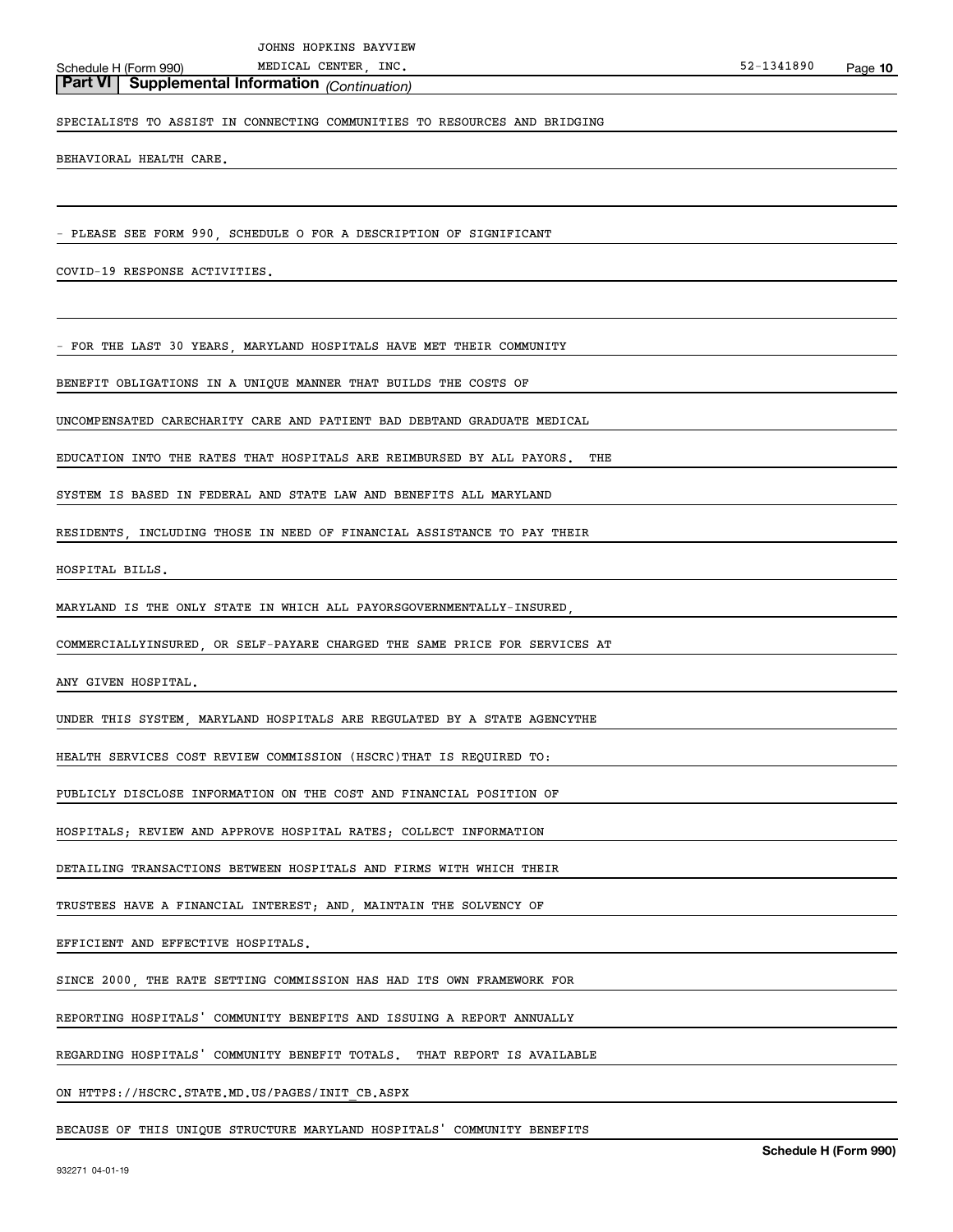| JOHNS HOPKINS BAYVIEW |  |
|-----------------------|--|
|-----------------------|--|

**Part VI Supplemental Information** *(Continuation)*

NUMBERS WILL NOT COMPARE WITH THE REST OF THE NATION'S HOSPITALS.

HOWEVER, MARYLAND HOSPITALS MEET OR EXCEED THE COMMUNITY BENEFIT STANDARD

ESTABLISHED BY THE IRS IN 1969. ADDITIONAL DETAIL ILLUSTRATING THIS CAN

BE FOUND WITHIN THIS SCHEDULE H REPORT.

PART VI, LINE 6:

THE JOHNS HOPKINS HEALTH SYSTEM CORPORATION (JHHSC) IS INCORPORATED IN THE

STATE OF MARYLAND TO, AMONG OTHER THINGS, FORMULATE POLICY AMONG AND

PROVIDE CENTRALIZED MANAGEMENT FOR JHHSC AND AFFILIATES (JHHS). JHHS IS

ORGANIZED AND OPERATED FOR THE PURPOSE OF PROMOTING HEALTH BY FUNCTIONING

AS A PARENT HOLDING COMPANY OF AFFILIATES WHOSE COMBINED MISSION IS TO

PROVIDE PATIENT CARE IN THE TREATMENT AND PREVENTION OF HUMAN ILLNESS

WHICH COMPARES FAVORABLY WITH THAT RENDERED BY ANY OTHER INSTITUTION IN

THIS COUNTRY OR ABROAD.

JHHSC IS THE SOLE MEMBER OF THE JOHNS HOPKINS HOSPITAL (JHH), AN ACADEMIC

MEDICAL CENTER, JOHNS HOPKINS BAYVIEW MEDICAL CENTER, INC. (JHBMC), A

COMMUNITY BASED TEACHING HOSPITAL AND LONG-TERM CARE FACILITY, HOWARD

COUNTY GENERAL HOSPITAL, INC. (HCGH), A COMMUNITY BASED HOSPITAL, SUBURBAN

HOSPITAL, INC. (SHI), A COMMUNITY BASED HOSPITAL, SIBLEY MEMORIAL HOSPITAL

(SMH), A D.C. COMMUNITY BASED HOSPITAL, AND JOHNS HOPKINS ALL CHILDRENS

HOSPITAL, INC (JHACH), A FL ACADEMIC CHILDRENS HOSPITAL.

PART VI, LINE 7, LIST OF STATES RECEIVING COMMUNITY BENEFIT REPORT:

MD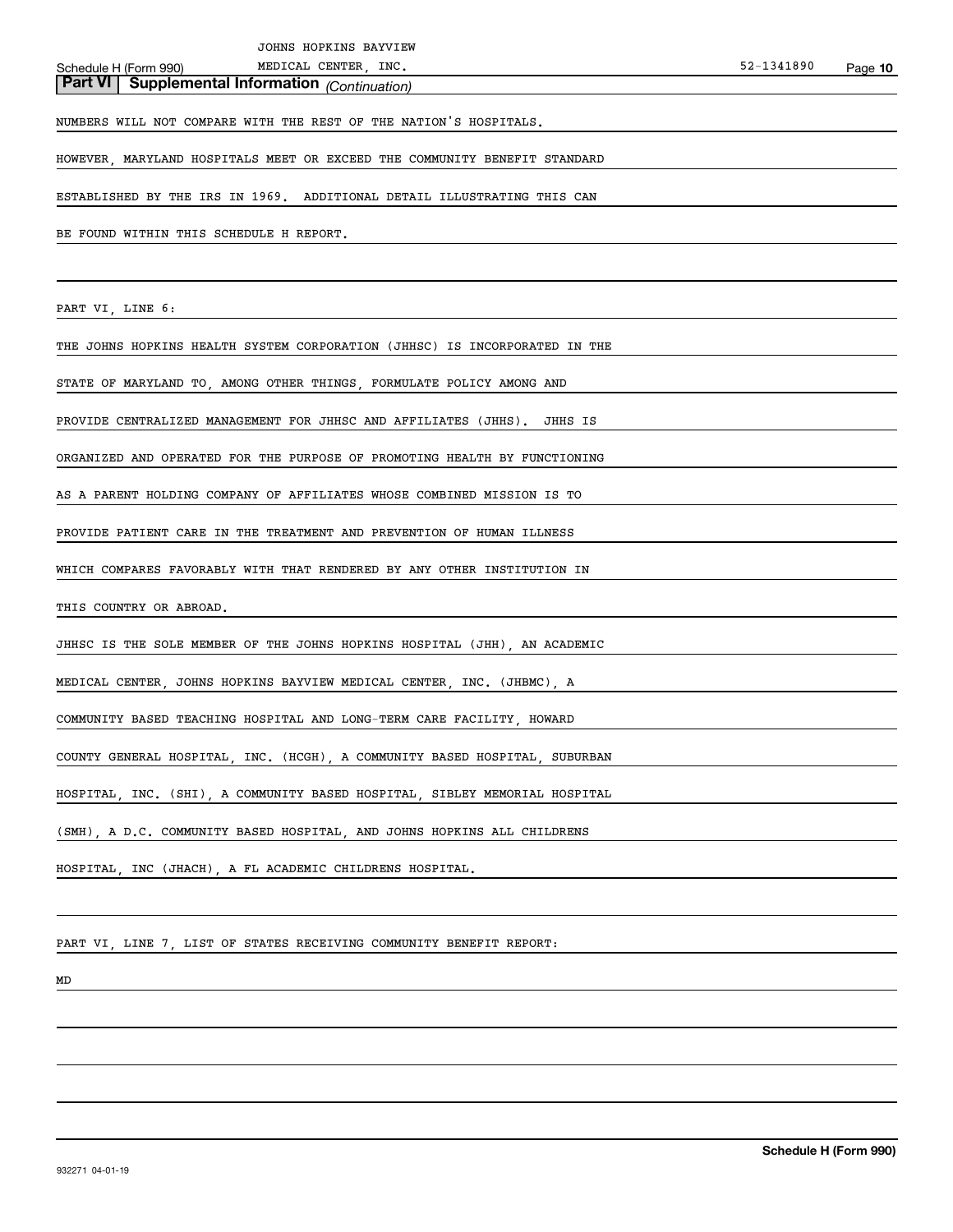| <b>SCHEDULE I</b><br>(Form 990)                                                                                                                                                                                                                                                                                          |                                                                                                                                                                  | <b>Grants and Other Assistance to Organizations,</b><br>Governments, and Individuals in the United States |                             |                                         |                                                                |                                          | OMB No. 1545-0047<br>2019                           |  |  |
|--------------------------------------------------------------------------------------------------------------------------------------------------------------------------------------------------------------------------------------------------------------------------------------------------------------------------|------------------------------------------------------------------------------------------------------------------------------------------------------------------|-----------------------------------------------------------------------------------------------------------|-----------------------------|-----------------------------------------|----------------------------------------------------------------|------------------------------------------|-----------------------------------------------------|--|--|
| Department of the Treasury<br>Internal Revenue Service                                                                                                                                                                                                                                                                   | Complete if the organization answered "Yes" on Form 990, Part IV, line 21 or 22.<br>Attach to Form 990.<br>Go to www.irs.gov/Form990 for the latest information. |                                                                                                           |                             |                                         |                                                                |                                          |                                                     |  |  |
| JOHNS HOPKINS BAYVIEW<br>Name of the organization<br>MEDICAL CENTER, INC.                                                                                                                                                                                                                                                |                                                                                                                                                                  |                                                                                                           |                             |                                         |                                                                |                                          | <b>Employer identification number</b><br>52-1341890 |  |  |
| Part I<br><b>General Information on Grants and Assistance</b>                                                                                                                                                                                                                                                            |                                                                                                                                                                  |                                                                                                           |                             |                                         |                                                                |                                          |                                                     |  |  |
| Does the organization maintain records to substantiate the amount of the grants or assistance, the grantees' eligibility for the grants or assistance, and the selection<br>$\mathbf 1$<br>Describe in Part IV the organization's procedures for monitoring the use of grant funds in the United States.<br>$\mathbf{2}$ |                                                                                                                                                                  |                                                                                                           |                             |                                         |                                                                |                                          | $\sqrt{X}$ Yes<br>$ $ No                            |  |  |
| Part II<br>Grants and Other Assistance to Domestic Organizations and Domestic Governments. Complete if the organization answered "Yes" on Form 990, Part IV, line 21, for any                                                                                                                                            |                                                                                                                                                                  |                                                                                                           |                             |                                         |                                                                |                                          |                                                     |  |  |
| recipient that received more than \$5,000. Part II can be duplicated if additional space is needed.                                                                                                                                                                                                                      |                                                                                                                                                                  |                                                                                                           |                             |                                         |                                                                |                                          |                                                     |  |  |
| 1 (a) Name and address of organization<br>or government                                                                                                                                                                                                                                                                  | $(b)$ EIN                                                                                                                                                        | (c) IRC section<br>(if applicable)                                                                        | (d) Amount of<br>cash grant | (e) Amount of<br>non-cash<br>assistance | (f) Method of<br>valuation (book,<br>FMV, appraisal,<br>other) | (g) Description of<br>noncash assistance | (h) Purpose of grant<br>or assistance               |  |  |
| JOHNS HOPKINS HEALTH SYSTEM<br>3910 KESWICK RD<br>BALTIMORE, MD 21211                                                                                                                                                                                                                                                    | 52-1465301 $501(C)(3)$                                                                                                                                           |                                                                                                           | 4,600,000.                  | 0.                                      |                                                                |                                          | COMMUNITY OUTREACH                                  |  |  |
|                                                                                                                                                                                                                                                                                                                          |                                                                                                                                                                  |                                                                                                           |                             |                                         |                                                                |                                          |                                                     |  |  |
| DUNDALK RENAISSANCE CORPORATION<br>11 CENTER PLACE 1ST FL                                                                                                                                                                                                                                                                |                                                                                                                                                                  |                                                                                                           |                             |                                         |                                                                |                                          |                                                     |  |  |
| DUNDALK, MD 21222                                                                                                                                                                                                                                                                                                        | $52 - 2306483$ 501(C)(3)                                                                                                                                         |                                                                                                           | 40,000,                     | 0.                                      |                                                                |                                          | COMMUNITY OUTREACH                                  |  |  |
| SOUTHEAST COMMUNITY DEVELOPMENT<br>CORPORATION - 3700 EASTERN AVE. -<br>BALTIMORE, MD 21224                                                                                                                                                                                                                              | 52-1034460 $501(C)(3)$                                                                                                                                           |                                                                                                           | 100,000.                    | 0.                                      |                                                                |                                          | COMMUNITY OUTREACH                                  |  |  |
| CHESAPEAKE GATEWAY CHAMBER OF<br>COMMERCE - 405 WILLIAMS CT. STE<br>108 - BALTIMORE, MD 21220                                                                                                                                                                                                                            | $52-0663241$ $501(C)(3)$                                                                                                                                         |                                                                                                           | 7.500.                      | 0.                                      |                                                                |                                          | COMMUNITY OUTREACH                                  |  |  |
|                                                                                                                                                                                                                                                                                                                          |                                                                                                                                                                  |                                                                                                           |                             |                                         |                                                                |                                          |                                                     |  |  |
| CREATIVE ALLIANCE<br>3134 EASTERN AVE.<br>BALTIMORE, MD 21224                                                                                                                                                                                                                                                            | $52-1919988$ $501(C)(3)$                                                                                                                                         |                                                                                                           | 15,000.                     | 0.                                      |                                                                |                                          | COMMUNITY OUTREACH                                  |  |  |
|                                                                                                                                                                                                                                                                                                                          |                                                                                                                                                                  |                                                                                                           |                             |                                         |                                                                |                                          |                                                     |  |  |
| 2 Enter total number of section 501(c)(3) and government organizations listed in the line 1 table<br>Enter total number of other organizations listed in the line 1 table<br>3                                                                                                                                           |                                                                                                                                                                  |                                                                                                           |                             |                                         |                                                                |                                          | 5.                                                  |  |  |

**For Paperwork Reduction Act Notice, see the Instructions for Form 990. Schedule I (Form 990) (2019)** LHA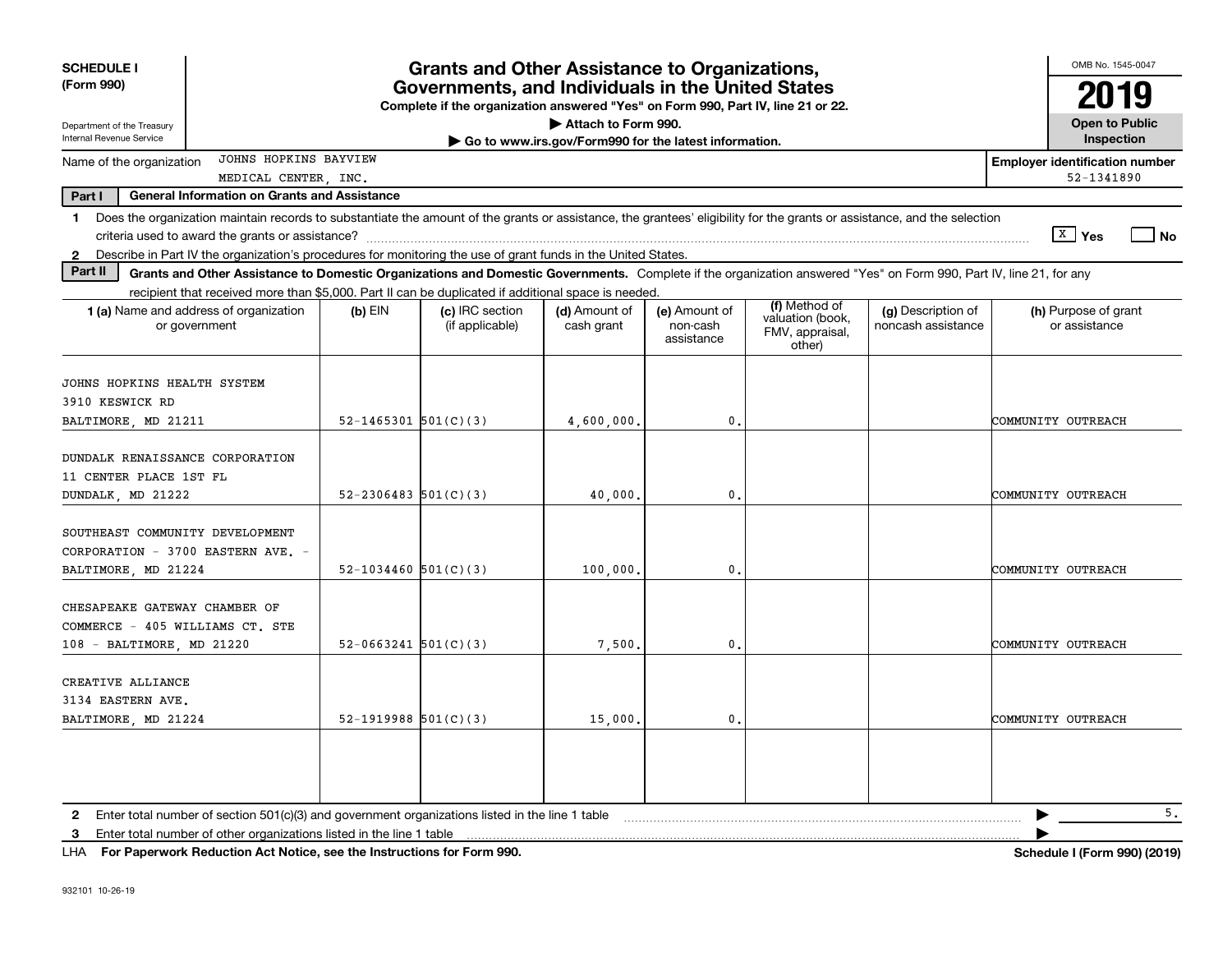JOHNS HOPKINS BAYVIEW MEDICAL CENTER, INC.

Schedule I (Form 990) (2019) MEDICAL CENTER, INC. The Schedule of the Schedule I (Form 990) (2019) 92-1341890

**Part III | Grants and Other Assistance to Domestic Individuals. Complete if the organization answered "Yes" on Form 990, Part IV, line 22.** Part III can be duplicated if additional space is needed.

| (a) Type of grant or assistance | (b) Number of<br>recipients | (c) Amount of<br>cash grant | (d) Amount of non-<br>cash assistance | (e) Method of valuation<br>(book, FMV, appraisal, other) | (f) Description of noncash assistance |
|---------------------------------|-----------------------------|-----------------------------|---------------------------------------|----------------------------------------------------------|---------------------------------------|
|                                 |                             |                             |                                       |                                                          |                                       |
|                                 |                             |                             |                                       |                                                          |                                       |
|                                 |                             |                             |                                       |                                                          |                                       |
|                                 |                             |                             |                                       |                                                          |                                       |
|                                 |                             |                             |                                       |                                                          |                                       |
|                                 |                             |                             |                                       |                                                          |                                       |
|                                 |                             |                             |                                       |                                                          |                                       |
|                                 |                             |                             |                                       |                                                          |                                       |
|                                 |                             |                             |                                       |                                                          |                                       |
|                                 |                             |                             |                                       |                                                          |                                       |

Part IV | Supplemental Information. Provide the information required in Part I, line 2; Part III, column (b); and any other additional information.

PART I, LINE 2:

THE BOARD OF TRUSTEES HAS DELEGATED THE FACILITATION AND ACCOUNTING FOR ALL

GRANT PROGRAMS ADMINISTERED BY JOHNS HOPKINS BAYVIEW MEDICAL CENTER, INC.

TO THE OFFICERS, DIRECTORS, AND KEY EMPLOYEES OF THE ORGANIZATION.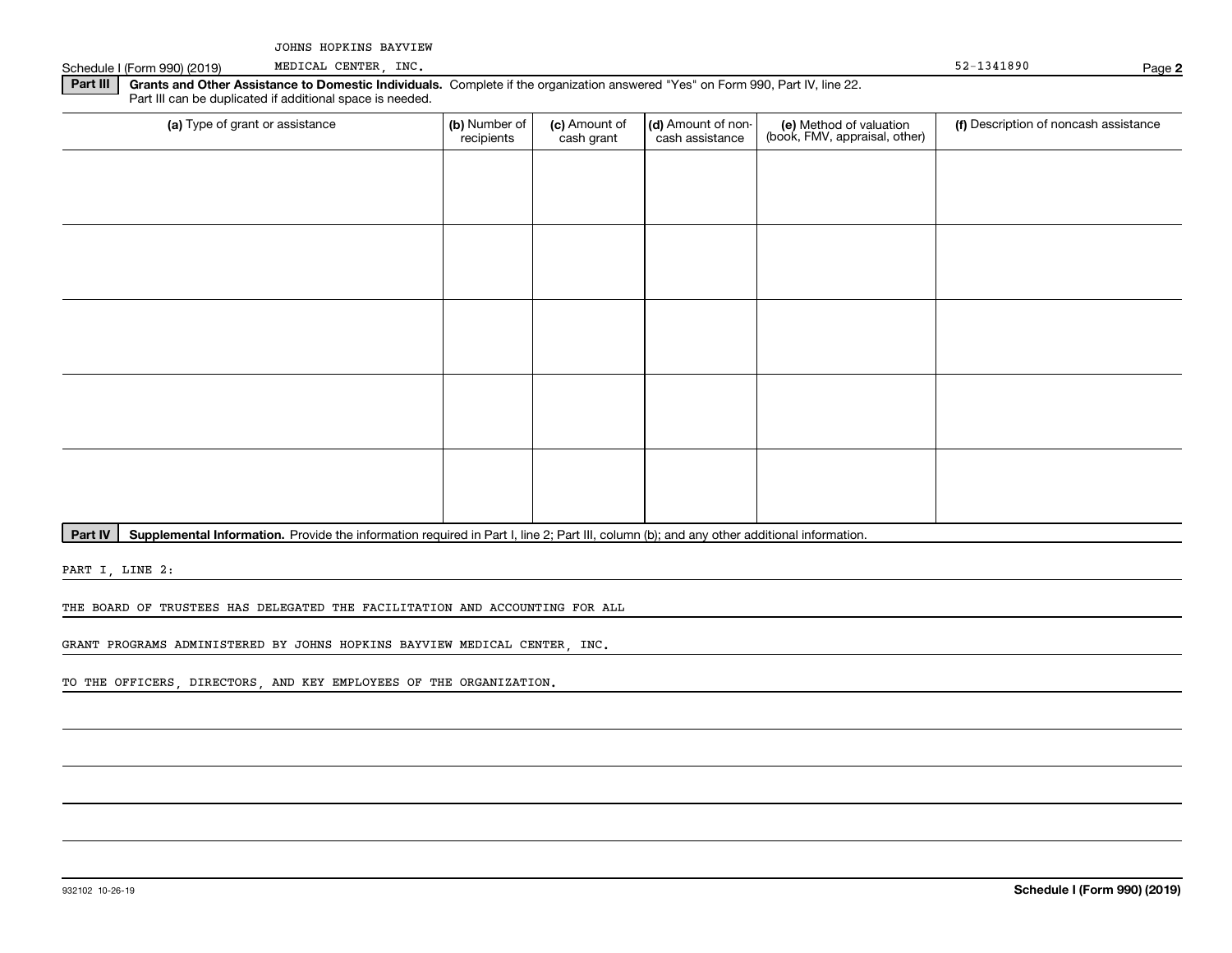|        | <b>SCHEDULE J</b>                       | <b>Compensation Information</b>                                                                                                  |                                                   |                                       | OMB No. 1545-0047     |     |    |
|--------|-----------------------------------------|----------------------------------------------------------------------------------------------------------------------------------|---------------------------------------------------|---------------------------------------|-----------------------|-----|----|
|        | (Form 990)                              | For certain Officers, Directors, Trustees, Key Employees, and Highest                                                            |                                                   |                                       | 2019                  |     |    |
|        |                                         | <b>Compensated Employees</b>                                                                                                     |                                                   |                                       |                       |     |    |
|        | Department of the Treasury              | Complete if the organization answered "Yes" on Form 990, Part IV, line 23.<br>Attach to Form 990.                                |                                                   |                                       | <b>Open to Public</b> |     |    |
|        | Internal Revenue Service                | Go to www.irs.gov/Form990 for instructions and the latest information.                                                           |                                                   |                                       | Inspection            |     |    |
|        | Name of the organization                | JOHNS HOPKINS BAYVIEW                                                                                                            |                                                   | <b>Employer identification number</b> |                       |     |    |
|        |                                         | MEDICAL CENTER, INC.                                                                                                             |                                                   | 52-1341890                            |                       |     |    |
| Part I |                                         | <b>Questions Regarding Compensation</b>                                                                                          |                                                   |                                       |                       |     |    |
|        |                                         |                                                                                                                                  |                                                   |                                       |                       | Yes | No |
|        |                                         | <b>1a</b> Check the appropriate box(es) if the organization provided any of the following to or for a person listed on Form 990, |                                                   |                                       |                       |     |    |
|        |                                         | Part VII, Section A, line 1a. Complete Part III to provide any relevant information regarding these items.                       |                                                   |                                       |                       |     |    |
|        | First-class or charter travel           | X                                                                                                                                | Housing allowance or residence for personal use   |                                       |                       |     |    |
|        | Travel for companions                   |                                                                                                                                  | Payments for business use of personal residence   |                                       |                       |     |    |
|        |                                         | Tax indemnification and gross-up payments                                                                                        | Health or social club dues or initiation fees     |                                       |                       |     |    |
|        |                                         | Discretionary spending account                                                                                                   | Personal services (such as maid, chauffeur, chef) |                                       |                       |     |    |
|        |                                         |                                                                                                                                  |                                                   |                                       |                       |     |    |
|        |                                         | <b>b</b> If any of the boxes on line 1a are checked, did the organization follow a written policy regarding payment or           |                                                   |                                       |                       | х   |    |
|        |                                         |                                                                                                                                  |                                                   |                                       | 1b                    |     |    |
| 2      |                                         | Did the organization require substantiation prior to reimbursing or allowing expenses incurred by all directors,                 |                                                   |                                       | $\mathbf{2}$          | x   |    |
|        |                                         |                                                                                                                                  |                                                   |                                       |                       |     |    |
| З      |                                         | Indicate which, if any, of the following the organization used to establish the compensation of the organization's               |                                                   |                                       |                       |     |    |
|        |                                         | CEO/Executive Director. Check all that apply. Do not check any boxes for methods used by a related organization to               |                                                   |                                       |                       |     |    |
|        |                                         | establish compensation of the CEO/Executive Director, but explain in Part III.                                                   |                                                   |                                       |                       |     |    |
|        | X  <br>Compensation committee           | Written employment contract                                                                                                      |                                                   |                                       |                       |     |    |
|        | X                                       | X  <br>Independent compensation consultant                                                                                       | Compensation survey or study                      |                                       |                       |     |    |
|        | $X$ Form 990 of other organizations     | X                                                                                                                                | Approval by the board or compensation committee   |                                       |                       |     |    |
|        |                                         |                                                                                                                                  |                                                   |                                       |                       |     |    |
| 4      |                                         | During the year, did any person listed on Form 990, Part VII, Section A, line 1a, with respect to the filing                     |                                                   |                                       |                       |     |    |
|        | organization or a related organization: |                                                                                                                                  |                                                   |                                       |                       |     |    |
| а      |                                         | Receive a severance payment or change-of-control payment?                                                                        |                                                   |                                       | 4a                    |     | Х  |
| b      |                                         |                                                                                                                                  |                                                   |                                       | 4b                    | х   |    |
| с      |                                         |                                                                                                                                  |                                                   |                                       | 4c                    |     | х  |
|        |                                         | If "Yes" to any of lines 4a-c, list the persons and provide the applicable amounts for each item in Part III.                    |                                                   |                                       |                       |     |    |
|        |                                         |                                                                                                                                  |                                                   |                                       |                       |     |    |
|        |                                         | Only section 501(c)(3), 501(c)(4), and 501(c)(29) organizations must complete lines 5-9.                                         |                                                   |                                       |                       |     |    |
|        |                                         | For persons listed on Form 990, Part VII, Section A, line 1a, did the organization pay or accrue any compensation                |                                                   |                                       |                       |     |    |
|        | contingent on the revenues of:          |                                                                                                                                  |                                                   |                                       |                       |     |    |
|        |                                         | a The organization? <b>Constitution</b> and the organization?                                                                    |                                                   |                                       | 5a                    |     | x  |
|        |                                         |                                                                                                                                  |                                                   |                                       | 5b                    |     | х  |
|        |                                         | If "Yes" on line 5a or 5b, describe in Part III.                                                                                 |                                                   |                                       |                       |     |    |
| 6.     |                                         | For persons listed on Form 990, Part VII, Section A, line 1a, did the organization pay or accrue any compensation                |                                                   |                                       |                       |     |    |
|        | contingent on the net earnings of:      |                                                                                                                                  |                                                   |                                       |                       |     |    |
|        |                                         | a The organization? <b>Entitled Strategies and Strategies and Strategies</b> and The organization?                               |                                                   |                                       | 6a                    |     | x  |
|        |                                         |                                                                                                                                  |                                                   |                                       | 6b                    |     | х  |
|        |                                         | If "Yes" on line 6a or 6b, describe in Part III.                                                                                 |                                                   |                                       |                       |     |    |
|        |                                         | 7 For persons listed on Form 990, Part VII, Section A, line 1a, did the organization provide any nonfixed payments               |                                                   |                                       |                       |     |    |
|        |                                         |                                                                                                                                  |                                                   |                                       | 7                     | X   |    |
| 8      |                                         | Were any amounts reported on Form 990, Part VII, paid or accrued pursuant to a contract that was subject to the                  |                                                   |                                       |                       |     |    |
|        |                                         | initial contract exception described in Regulations section 53.4958-4(a)(3)? If "Yes," describe in Part III                      |                                                   |                                       | 8                     |     | х  |
| 9      |                                         | If "Yes" on line 8, did the organization also follow the rebuttable presumption procedure described in                           |                                                   |                                       |                       |     |    |
|        |                                         |                                                                                                                                  |                                                   |                                       | 9                     |     |    |
|        |                                         | LHA For Paperwork Reduction Act Notice, see the Instructions for Form 990.                                                       |                                                   | Schedule J (Form 990) 2019            |                       |     |    |

932111 10-21-19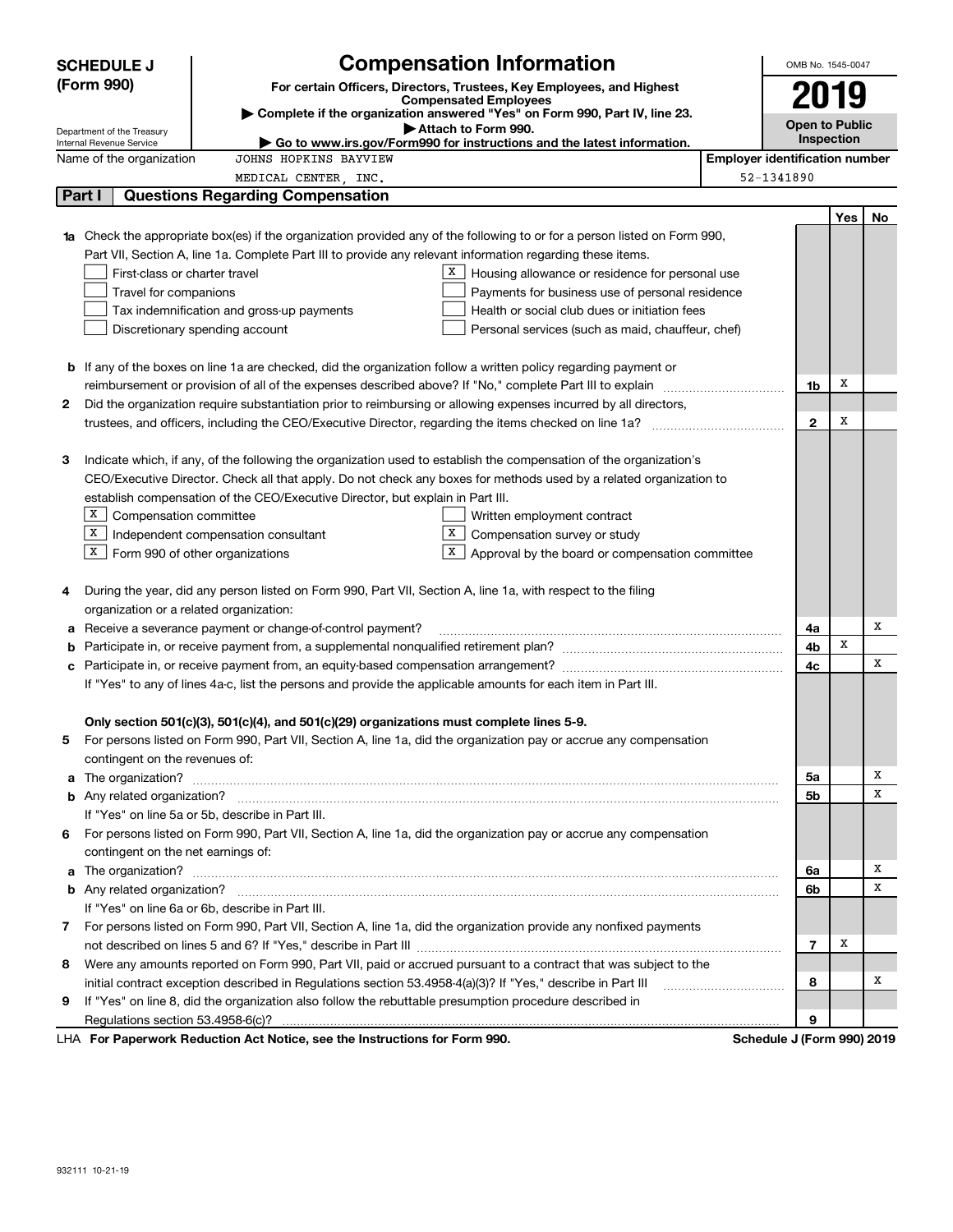**Part II Officers, Directors, Trustees, Key Employees, and Highest Compensated Employees.**  Schedule J (Form 990) 2019 Page Use duplicate copies if additional space is needed.

For each individual whose compensation must be reported on Schedule J, report compensation from the organization on row (i) and from related organizations, described in the instructions, on row (ii). Do not list any individuals that aren't listed on Form 990, Part VII.

52-1341890

**Note:**  The sum of columns (B)(i)-(iii) for each listed individual must equal the total amount of Form 990, Part VII, Section A, line 1a, applicable column (D) and (E) amounts for that individual.

|                                    |       | (B) Breakdown of W-2 and/or 1099-MISC compensation |                                           | (C) Retirement and                        | (D) Nontaxable                 | (E) Total of columns | (F) Compensation |                                                            |
|------------------------------------|-------|----------------------------------------------------|-------------------------------------------|-------------------------------------------|--------------------------------|----------------------|------------------|------------------------------------------------------------|
| (A) Name and Title                 |       | (i) Base<br>compensation                           | (ii) Bonus &<br>incentive<br>compensation | (iii) Other<br>reportable<br>compensation | other deferred<br>compensation | benefits             | $(B)(i)$ - $(D)$ | in column (B)<br>reported as deferred<br>on prior Form 990 |
| RONALD PETERSON<br>(1)             | (i)   | 0.                                                 | $\mathbf{0}$                              | $\mathbf 0$ .                             | 0.                             | 0                    | 0                | 0.                                                         |
| FORMER OFFICER, TRUSTEE            | (ii)  | $\mathbf{0}$ .                                     | $\mathbf{0}$                              | 2,888,940.                                | $\mathbf{0}$ .                 | $\mathbf{0}$ .       | 2,888,940        | $\mathbf 0$ .                                              |
| (2) KEVIN W. SOWERS, M.S.N., R.N., | (i)   | 0.                                                 | $\mathbf{0}$                              | $\Omega$                                  | $\mathbf{0}$ .                 | 0                    |                  | $\mathbf 0$ .                                              |
| TRUSTEE/CORP VICE CHAIRMAN         | (ii)  | 1,248,448                                          | 626,950                                   | 47,418                                    | 243,973                        | 12,829               | 2,179,618        | 0.                                                         |
| CHARLES B. REULAND, SC.D.<br>(3)   | (i)   | 0.                                                 | 0                                         | 0                                         | $\mathbf{0}$                   | 0                    | <sup>n</sup>     | 0.                                                         |
| FORMER OFFICER                     | (ii)  | 551,965                                            | 154,900                                   | 183,773                                   | 257,659                        | 26,118               | 1, 174, 415      | 0.                                                         |
| <b>INEZ STEWART</b><br>(4)         | (i)   | 0.                                                 | $^{\circ}$                                | $\mathbf 0$ .                             | $\mathbf{0}$                   | 0                    | 0                | 0.                                                         |
| <b>TRUSTEE</b>                     | (ii)  | 792,653                                            | 199,426                                   | 28,590                                    | 128,658                        | 22,320               | 1, 171, 647      | 0.                                                         |
| (5) RICHARD G. BENNETT, M.D.       | (i)   | 0.                                                 | 0                                         | $\mathbf{0}$ .                            | $\mathbf{0}$                   | 0                    | <sup>0</sup>     | $\mathbf 0$ .                                              |
| PRESIDENT/TRUSTEE                  | (ii)  | 617,025                                            | 167,538                                   | 191,582.                                  | 133,658                        | 11,151               | 1,120,954        | $\mathbf 0$ .                                              |
| THOMAS B. TRZCINSKI<br>(6)         | (i)   | 0.                                                 | 0                                         | $\mathbf{0}$                              | 0                              | 0                    | 0                | 0.                                                         |
| <b>TREASURER</b>                   | (ii)  | 302,896                                            | 79,273                                    | 29,080                                    | 336,908                        | 23,202               | 771,359          | 0.                                                         |
| (7)<br>CARL FRANCIOLI              | (i)   | 0.                                                 | $^{\circ}$                                | 0                                         | 0                              | 0                    | 0                | $0$ .                                                      |
| VP FINANCE                         | (iii) | 362.767.                                           | 75,703                                    | 70,517                                    | 218,476                        | 25,025               | 752,488          | $\mathbf{0}$ .                                             |
| (8) DAVID B. HELLMANN, M.D.        | (i)   | 442,071                                            | 178,983                                   | $\mathbf{0}$                              | 54,113                         | 20,664               | 695,831          | 0.                                                         |
| VP RESEARCH/TRUSTEE                | (ii)  | 0.                                                 | $\mathbf 0$                               | $\mathbf{0}$                              | $\mathbf{0}$                   | 0                    | 0                | 0.                                                         |
| MARIA V. KOSZALKA<br>(9)           | (i)   | $\mathbf 0$ .                                      | $\mathbf{0}$                              | $\mathbf{0}$ .                            | $\mathbf{0}$                   | 0                    | 0                | 0.                                                         |
| VP PATIENT CARE SERVICES           | (ii)  | 308,580,                                           | 64,846                                    | 99,471                                    | 148,998                        | 23,716.              | 645,611          | 0.                                                         |
| (10) KANIKA KHANNA                 | (i)   | 241,429                                            | 17,900                                    | 261,170                                   | 86,614                         | 26,106               | 633,219          | 0.                                                         |
| ADMINISTRATOR                      | (ii)  | 0.                                                 | 0                                         | 0.                                        | $\mathbf{0}$                   | 0                    | 0                | $\mathbf{0}$ .                                             |
| (11) CHERYL R. KOCH                | (i)   | $\mathbf{0}$ .                                     | $\mathbf{0}$                              | $\Omega$                                  | 0                              | $\mathbf{0}$         |                  | $\mathbf{0}$ .                                             |
| VP OPERATIONS AND FACILITIES       | (ii)  | 267,893                                            | 59,600                                    | 31,203                                    | 224,157                        | 26,105               | 608,958          | $\mathbf 0$ .                                              |
| (12) PETER MANCINO                 | (i)   | $\mathbf 0$ .                                      | 0                                         | $\mathbf{0}$ .                            | $\mathbf{0}$                   | 0                    | 0                | $\mathbf{0}$ .                                             |
| SECRETARY                          | (ii)  | 317,007.                                           | 75,887                                    | 19,329.                                   | 121,939                        | 23,906               | 558,068.         | $\mathbf{0}$ .                                             |
| (13) RENEE J. BLANDING, M.D.       | (i)   | 375,493.                                           | 68,634                                    | 48,717.                                   | 45,203                         | 1,655                | 539,702.         | 48, 217.                                                   |
| VP MEDICAL AFFAIRS                 | (ii)  | 0.                                                 | $\mathbf{0}$                              | 0.                                        | 0.                             | 0                    | 0.               | $\mathbf{0}$ .                                             |
| (14) CAROL SYLVESTER               | (i)   | $\mathbf{0}$ .                                     | $\mathbf{0}$                              | $\mathbf{0}$ .                            | $\mathbf{0}$                   | $\mathbf{0}$         | $\Omega$         | 0.                                                         |
| VP CARE MGMT & POP HLTH            | (iii) | 220,369                                            | 45,923                                    | 34,844.                                   | 209,628                        | 20,825               | 531,589          | $\mathbf 0$ .                                              |
| (15) CRAIG R. BRODIAN              | (i)   | 0.                                                 | $\mathbf{0}$                              | $\mathbf{0}$ .                            | $\mathbf{0}$ .                 | $\mathbf{0}$ .       | $\mathbf{0}$ .   | $\mathbf 0$ .                                              |
| VP HUMAN RESOURCES                 | (ii)  | 252,848                                            | 52,004                                    | 52,270                                    | 111,743                        | 29,442               | 498,307          | 0.                                                         |
| (16) DANIELLE WHARTON              | (i)   | 0.                                                 | $\mathbf{0}$ .                            | $\mathbf{0}$                              | $\mathbf 0$ .                  | 0                    |                  | 0.                                                         |
| VP SUPPORT SERVICES                | (ii)  | 205,188.                                           | 53,915.                                   | 13,488.                                   | 144,907.                       | 27, 411.             | 444,909          | 0.                                                         |

**Schedule J (Form 990) 2019**

**2**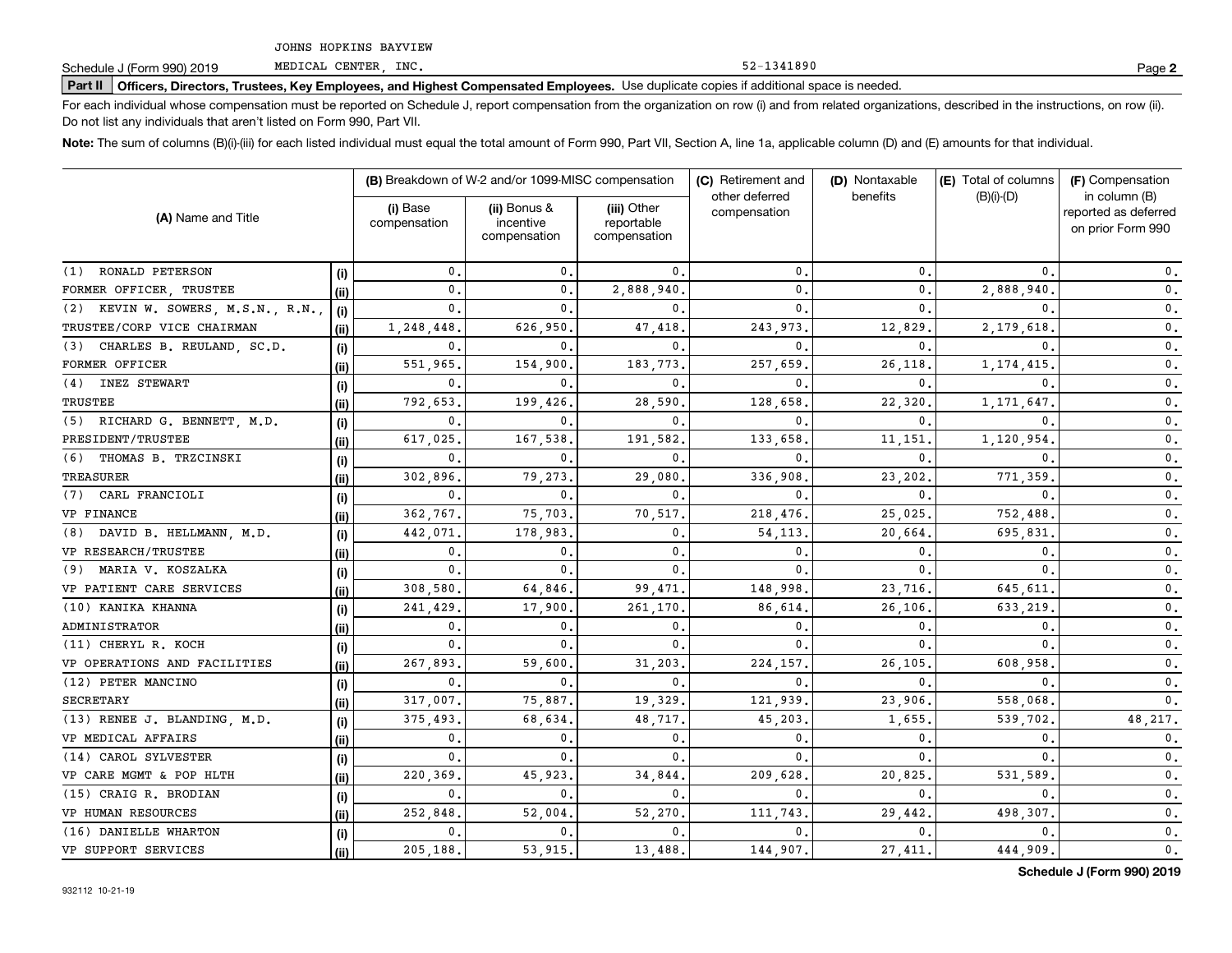**Part II Officers, Directors, Trustees, Key Employees, and Highest Compensated Employees.**  Schedule J (Form 990) 2019 Page Use duplicate copies if additional space is needed.

For each individual whose compensation must be reported on Schedule J, report compensation from the organization on row (i) and from related organizations, described in the instructions, on row (ii). Do not list any individuals that aren't listed on Form 990, Part VII.

**Note:**  The sum of columns (B)(i)-(iii) for each listed individual must equal the total amount of Form 990, Part VII, Section A, line 1a, applicable column (D) and (E) amounts for that individual.

| (A) Name and Title           |      |                          | (B) Breakdown of W-2 and/or 1099-MISC compensation |                                           | (C) Retirement and             | (D) Nontaxable | (E) Total of columns | (F) Compensation                                           |
|------------------------------|------|--------------------------|----------------------------------------------------|-------------------------------------------|--------------------------------|----------------|----------------------|------------------------------------------------------------|
|                              |      | (i) Base<br>compensation | (ii) Bonus &<br>incentive<br>compensation          | (iii) Other<br>reportable<br>compensation | other deferred<br>compensation | benefits       | $(B)(i)-(D)$         | in column (B)<br>reported as deferred<br>on prior Form 990 |
| (17) CYNTHIA WALTERS         | (i)  | 183,875.                 | 18,900.                                            | 1,652.                                    | 203,958.                       | 23,012.        | 431,397.             | $\mathbf 0$ .                                              |
| SR DIR HOSPITAL CAPITAL MGMT | (ii) | $\mathbf{0}$ .           | $\mathbf{0}$ .                                     | 0.                                        | $\mathbf{0}$ .                 | $\mathbf{0}$   | $\mathbf{0}$ .       | $\mathbf 0$ .                                              |
| (18) CHARLES CRONAUER        | (i)  | 191,012.                 | 19,200.                                            | 3,825.                                    | 181,101                        | 20,158         | 415,296              | $\mathbf 0$ .                                              |
| DIRECTOR OF FINANCE          | (ii) | $\mathbf{0}$ .           | $\mathbf{0}$ .                                     | $\mathbf{0}$ .                            | $\mathbf{0}$ .                 | $\mathbf{0}$ . | $\mathbf{0}$ .       | $\mathbf 0$ .                                              |
| (19) LISA FILBERT            | (i)  | 187,616.                 | 20, 300.                                           | 1,667.                                    | 158,318                        | 29,239.        | 397,140.             | $\mathbf 0$ .                                              |
| CHIEF OF STAFF               | (ii) | $\mathbf{0}$ .           | $\mathbf{0}$ .                                     | $\mathbf{0}$ .                            | $\mathbf{0}$ .                 | $\mathbf{0}$ . | 0.                   | $\mathbf 0$ .                                              |
| (20) WILLIAM HALE            | (i)  | 201,881.                 | 19,200.                                            | 1,798.                                    | 66,501                         | 10,955.        | 300, 335.            | $\mathfrak o$ .                                            |
| SPECIAL ADVISOR              | (ii) | $\mathbf{0}$ .           | $\mathbf{0}$ .                                     | $\mathbf{0}$ .                            | $\mathbf{0}$ .                 | $\mathbf{0}$ . | $\mathbf{0}$ .       | $\mathbf 0$ .                                              |
|                              | (i)  |                          |                                                    |                                           |                                |                |                      |                                                            |
|                              | (i)  |                          |                                                    |                                           |                                |                |                      |                                                            |
|                              | (i)  |                          |                                                    |                                           |                                |                |                      |                                                            |
|                              | (ii) |                          |                                                    |                                           |                                |                |                      |                                                            |
|                              | (i)  |                          |                                                    |                                           |                                |                |                      |                                                            |
|                              | (ii) |                          |                                                    |                                           |                                |                |                      |                                                            |
|                              | (i)  |                          |                                                    |                                           |                                |                |                      |                                                            |
|                              | (ii) |                          |                                                    |                                           |                                |                |                      |                                                            |
|                              | (i)  |                          |                                                    |                                           |                                |                |                      |                                                            |
|                              | (ii) |                          |                                                    |                                           |                                |                |                      |                                                            |
|                              | (i)  |                          |                                                    |                                           |                                |                |                      |                                                            |
|                              | (ii) |                          |                                                    |                                           |                                |                |                      |                                                            |
|                              | (i)  |                          |                                                    |                                           |                                |                |                      |                                                            |
|                              | (ii) |                          |                                                    |                                           |                                |                |                      |                                                            |
|                              | (i)  |                          |                                                    |                                           |                                |                |                      |                                                            |
|                              | (ii) |                          |                                                    |                                           |                                |                |                      |                                                            |
|                              | (i)  |                          |                                                    |                                           |                                |                |                      |                                                            |
|                              | (ii) |                          |                                                    |                                           |                                |                |                      |                                                            |
|                              | (i)  |                          |                                                    |                                           |                                |                |                      |                                                            |
|                              | (ii) |                          |                                                    |                                           |                                |                |                      |                                                            |
|                              | (i)  |                          |                                                    |                                           |                                |                |                      |                                                            |
|                              | (ii) |                          |                                                    |                                           |                                |                |                      |                                                            |
|                              | (i)  |                          |                                                    |                                           |                                |                |                      |                                                            |
|                              | (i)  |                          |                                                    |                                           |                                |                |                      |                                                            |

52-1341890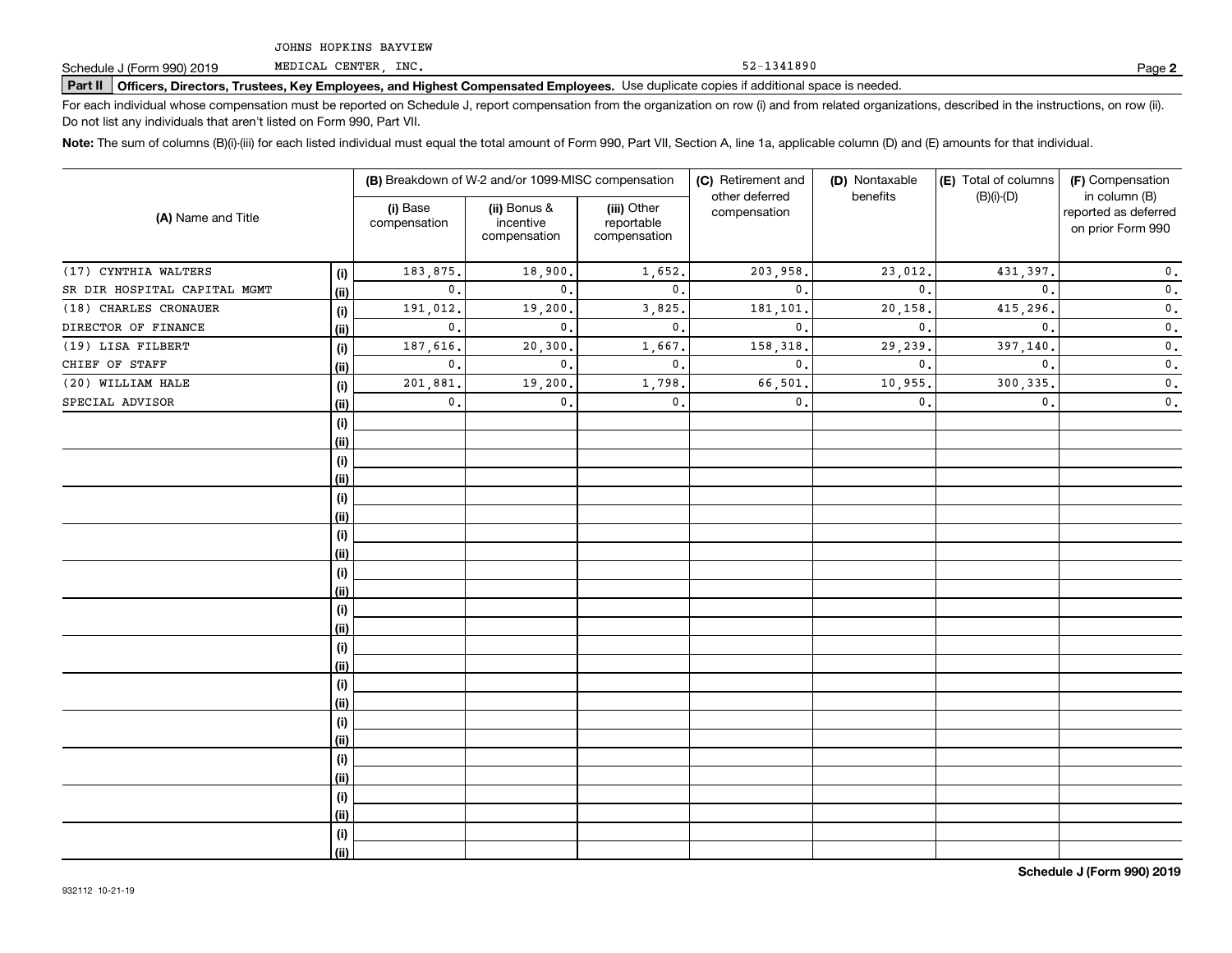Schedule J (Form 990) 2019 MEDICAL CENTER, INC.<br>Part III Supplemental Information<br>Provide the information, explanation, or descriptions required for Part I, lines 1a, 1b, 3, 4a, 4b, 4c, 5a, 5b, 6a, 6b, 7, and 8, and for Pa

PART I, LINE 1A:

JHHS PAID HOUSING ALLOWANCE FOR A HIGHEST PAID EMPLOYEE OF JHBMC FOR

OVERSEAS LIVING PURPOSES. THIS AMOUNT WAS INCLUDED AS TAXABLE INCOME.

PART I, LINE 4B:

A SELECT GROUP OF SENIOR LEADERS OF THE JOHNS HOPKINS HEALTH SYSTEM

CORPORATION (JHHSC) PARTICIPATE IN SUPPLEMENTAL RETIREMENT/DEFERRED

COMPENSATION PROGRAMS, INCLUDING SOME LEGACY ARRANGEMENTS THAT ARE NO

LONGER AVAILABLE TO NEW HIRES. PRE-2011 PARTICIPANTS RECEIVE CASH PAYMENTS

EACH YEAR DETERMINED WITH REFERENCE TO THEIR SERVICE WITH JHHSC AND THEIR

FINAL AVERAGE COMPENSATION. AS OF JANUARY 2019, FUTURE CASH PAYMENTS ARE

MADE ACCORDING TO A FIXED SCHEDULE FOR THESE PARTICIPANTS. POST-2011

PARTICIPANTS ACCRUE BENEFITS UNDER A DEFINED CONTRIBUTION FORMULA WHERE

CONTRIBUTIONS ARE TIERED BY POSITION LEVEL. CONTRIBUTIONS MADE IN 2018 AND

PRIOR YEARS GENERALLY VEST AFTER THE LATER OF FIVE YEARS OF SERVICE WITH

JHHSC OR THREE YEARS OF PLAN PARTICIPATION; CONTRIBUTIONS MADE IN 2019 AND

FUTURE YEARS VEST THREE YEARS AFTER EACH CONTRIBUTION IS MADE, WITH FULL

VESTING ON THE LATER OF AGE 65 OR THREE YEARS OF PLAN PARTICIPATION. ALL

CONTRIBUTIONS VEST ON DEATH, DISABILITY OR INVOLUNTARY TERMINATION WITHOUT

**Schedule J (Form 990) 2019**

Page 3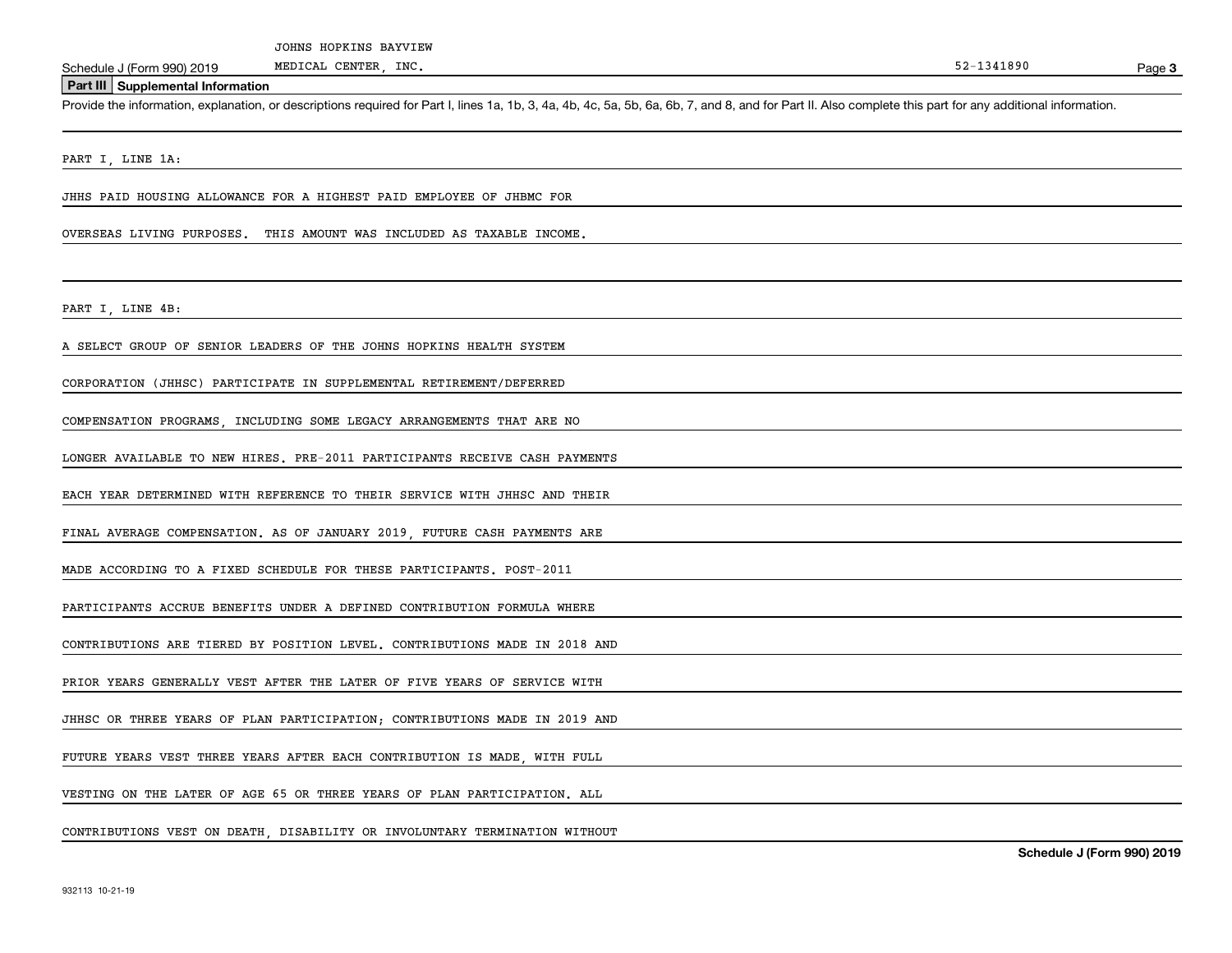Schedule J (Form 990) 2019 MEDICAL CENTER, INC.<br>Part III Supplemental Information<br>Provide the information, explanation, or descriptions required for Part I, lines 1a, 1b, 3, 4a, 4b, 4c, 5a, 5b, 6a, 6b, 7, and 8, and for Pa

CAUSE. IF A PARTICIPANT VOLUNTARILY TERMINATES EMPLOYMENT OR IS TERMINATED

BY THE EMPLOYER FOR CAUSE PRIOR TO THE APPLICABLE VESTING DATE THE

PARTICIPANT'S ENTIRE NON-VESTED BENEFIT IS FORFEITED

ALL OF THESE ARRANGEMENTS WERE APPROVED, IN ADVANCE, BY AN INDEPENDENT

COMPENSATION COMMITTEE, WHICH BASED ITS DECISION ON DATA PROVIDED BY AN

INDEPENDENT COMPENSATION CONSULTANT. PARTICIPANTS' INTERESTS UNDER THESE

ARRANGEMENTS ARE NOT GUARANTEED OR SECURED AT ANY WAY AND AT ALL TIMES ARE

SUBJECT TO CLAIMS OF EMPLOYER'S BANKRUPTCY/INSOLVENCY CREDITORS.

THE FOLLOWING INDIVIDUALS LISTED ON FORM 990, PART VII, SECTION A, LINE 1A

RECEIVED PAYMENT FROM ONE OR MORE SUPPLEMENTAL RETIREMENT/DEFERRED

COMPENSATION PROGRAMS, WITH PAYMENTS REPORTED IN SCHEDULE J, PART II,

COLUMN (B)(III); THE TOTAL OF AMOUNTS PAYABLE DURING 2019 BUT REPORTED AS

DEFERRED COMPENSATION IN COLUMN (C) IN PREVIOUS YEARS IS REPORTED IN

SCHEDULE J, PART II, COLUMN (F). THE AMOUNTS BELOW MAY REFLECT ANNUAL CASH

PAYMENTS OR MULTIPLE YEARS OF ACCRUALS THAT VESTED IN 2019.

RICHARD BENNETT \$112 136; CARL FRANCIOLI \$17 008; CHERYL KOCH \$12 004;

Page 3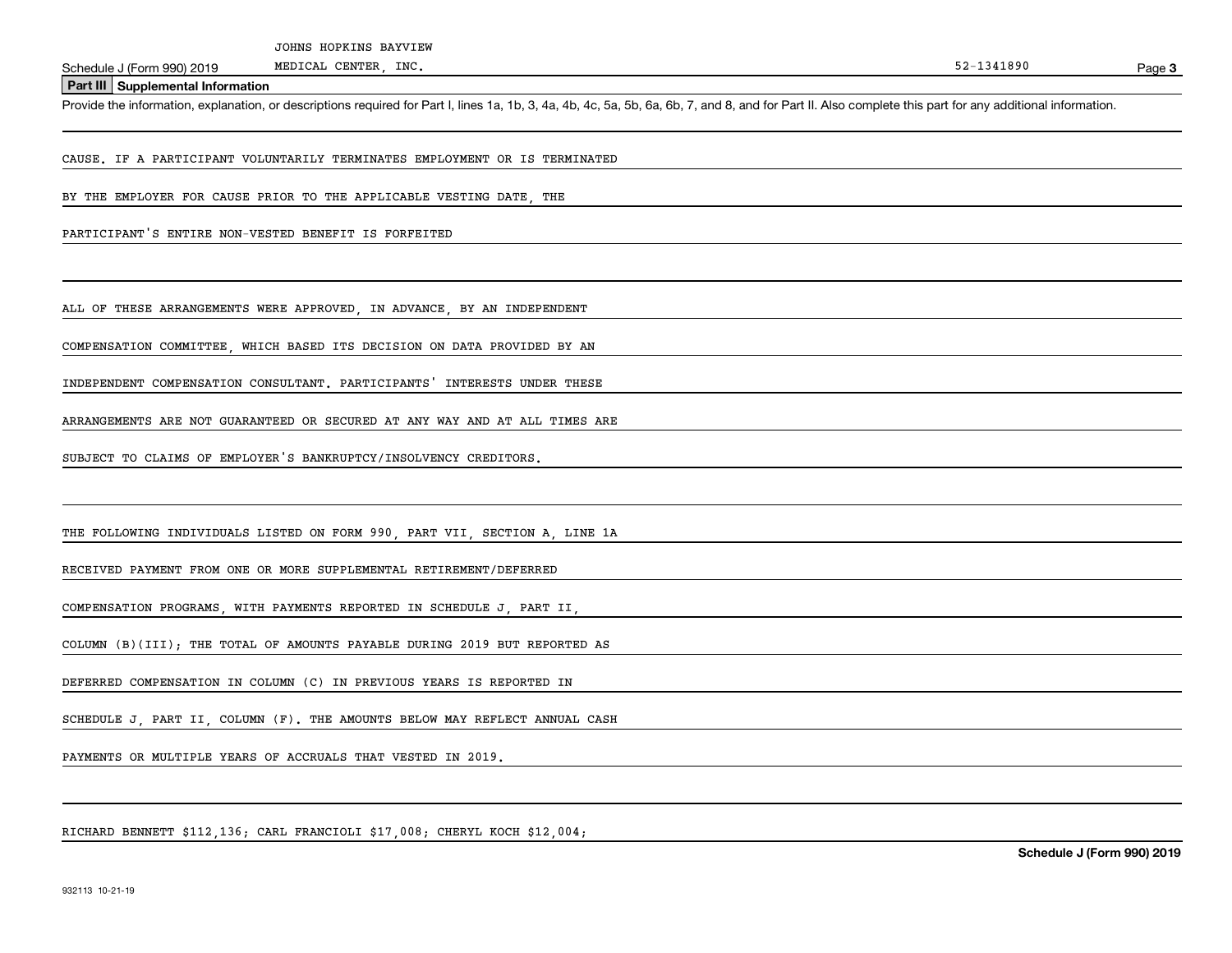Schedule J (Form 990) 2019 MEDICAL CENTER, INC.<br>Part III Supplemental Information<br>Provide the information, explanation, or descriptions required for Part I, lines 1a, 1b, 3, 4a, 4b, 4c, 5a, 5b, 6a, 6b, 7, and 8, and for Pa

MARIA KOSZALKA \$51,595; AND CHARLES REULAND \$76,804.

IN ADDITION TO THOSE LISTED ABOVE, RONALD PETERSON RECEIVED PAYMENT FROM A

SUPPLEMENTAL RETIREMENT PROGRAM THAT WAS IN PLACE PRIOR TO 1986 AND SUBJECT

TO DIFFERENT TAX RULES. MR. PETERSON ACCRUED BENEFITS OVER A 40+ YEAR

CAREER AT JOHNS HOPKINS HEALTH SYSTEM AND THE BENEFIT HAS BEEN REPORTED ON

THE FORM 990 TWICE ALREADY: ONCE WHEN ACCRUED AND AGAIN WHEN INCLUDED AS

TAXABLE INCOME FOR MEDICARE TAX PURPOSES. BENEFITS ARE PAID AS AN ANNUITY

TO MR. PETERSON OVER HIS REMAINING LIFETIME AND TAXED FOR INCOME TAX

PURPOSES AS PAID. UNDER FORM 990 REPORTING REQUIREMENTS, MR. PETERSON'S

BENEFIT IS REQUIRED TO BE REPORTED A THIRD TIME WHEN PAID. DURING 2019, MR.

PETERSON RECEIVED A PAYMENT OF \$1,275,825; THIS AMOUNT IS REPORTED IN

SCHEDULE J, PART II, COLUMN (B)(III). MR. PETERSON ALSO PARTICIPATED IN A

LEGACY PROGRAM, FUNDED WITH EMPLOYEE CONTRIBUTIONS, THAT RESULTED IN A

TOTAL PAYOUT OF \$1,613,115.30 DURING 2019; THIS AMOUNT IS REPORTED IN

SCHEDULE J, PART II, COLUMN (B)(III).

PART I LINE 7:

ANNUAL INCENTIVE PLAN: EXECUTIVES PARTICIPATE IN AN ANNUAL INCENTIVE PLAN

**Schedule J (Form 990) 2019**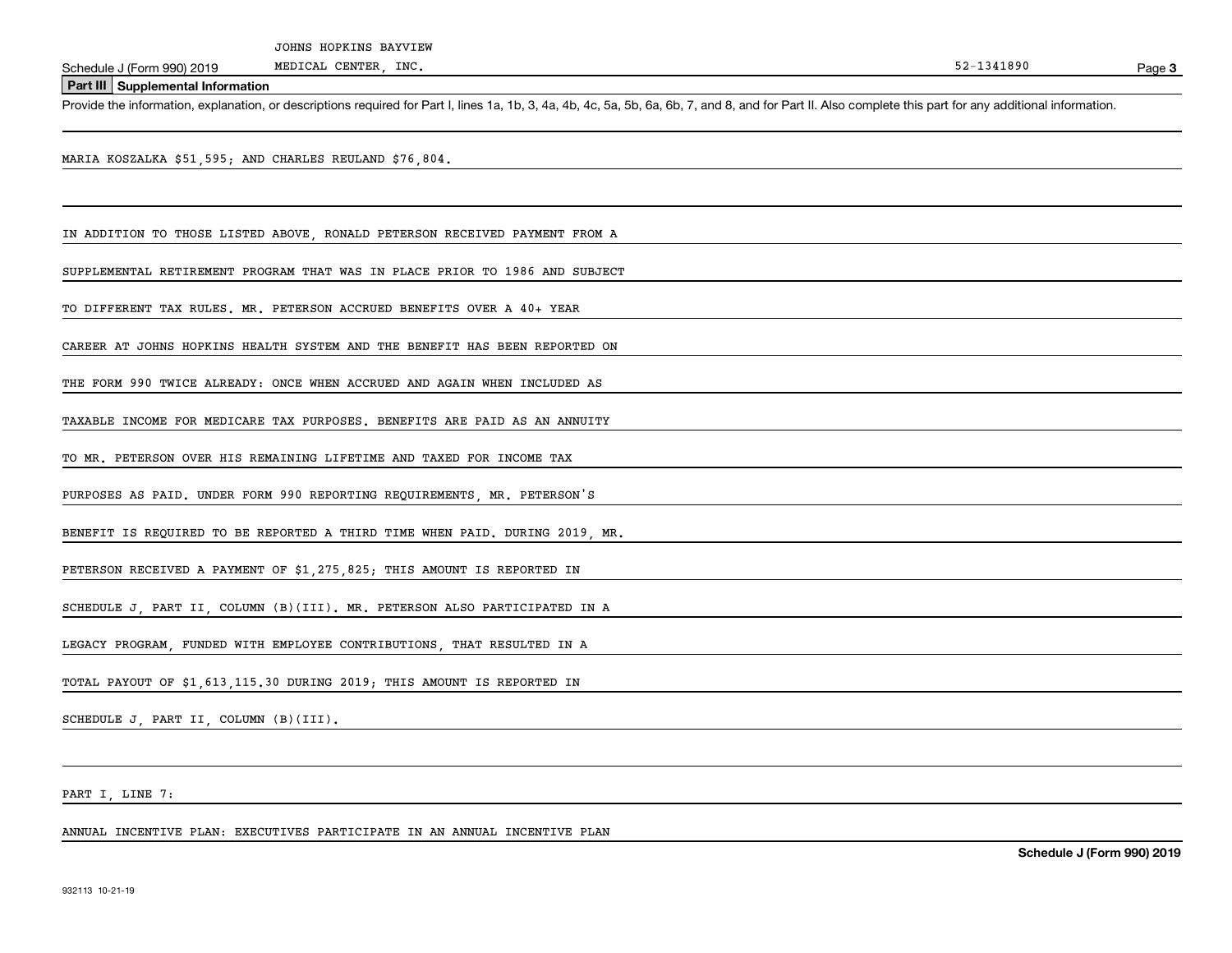Schedule J (Form 990) 2019 MEDICAL CENTER, INC.<br>Part III Supplemental Information<br>Provide the information, explanation, or descriptions required for Part I, lines 1a, 1b, 3, 4a, 4b, 4c, 5a, 5b, 6a, 6b, 7, and 8, and for Pa

THAT REWARDS PARTICIPANTS FOR THE ACHIEVEMENT OF ORGANIZATION OBJECTIVES

APPROVED BY THE JOHNS HOPKINS MEDICINE COMPENSATION COMMITTEE EACH YEAR,

INCLUDING FINANCIAL AND NON-FINANCIAL MEASURES. A PORTION OF THE OVERALL

AWARD IS DETERMINED BASED ON INDIVIDUAL PERFORMANCE.

DEPENDENT TUITION REIMBURSEMENT: DUE TO THEIR CLOSE COLLABORATION WITH THE

JOHNS HOPKINS UNIVERSITY (JHU), JHHSC PROVIDES LEADERS WITH DEPENDENT

TUITION REIMBURSEMENT ON A SIMILAR BASIS AS THEIR JHU COUNTERPARTS.

DEPENDENT TUITION REIMBURSEMENT IS TAXABLE FOR JHHSC EMPLOYEES. THE

DEPENDENT MUST BE ENROLLED FULL TIME AT AN APPROVED, ACCREDITED COLLEGE OR

UNIVERSITY AND IN GOOD ACADEMIC STANDING. PAYMENT IS LIMITED TO FOUR YEARS

OF FULL TIME, UNDERGRADUATE STUDY PER DEPENDENT CHILD.

TUITION REIMBURSEMENT: TUITION REIMBURSEMENT IS AVAILABLE TO EMPLOYEES THAT

WORK 20 HOURS OR MORE A WEEK FOR UP TO A MAXIMUM BENEFIT OF \$10,000 PER

ACADEMIC YEAR. TO RECEIVE REIMBURSEMENT, ELIGIBLE EMPLOYEES MUST PURSUE A

COURSE OF STUDY AT AN ACCREDITED UNIVERSITY OR COLLEGE THAT LEADS TO A

LICENSURE DEGREE OR MEETS THE NECESSITY RELATED TO CURRENT POSITION OR

ANOTHER POSITION WITHIN THE ORGANIZATION.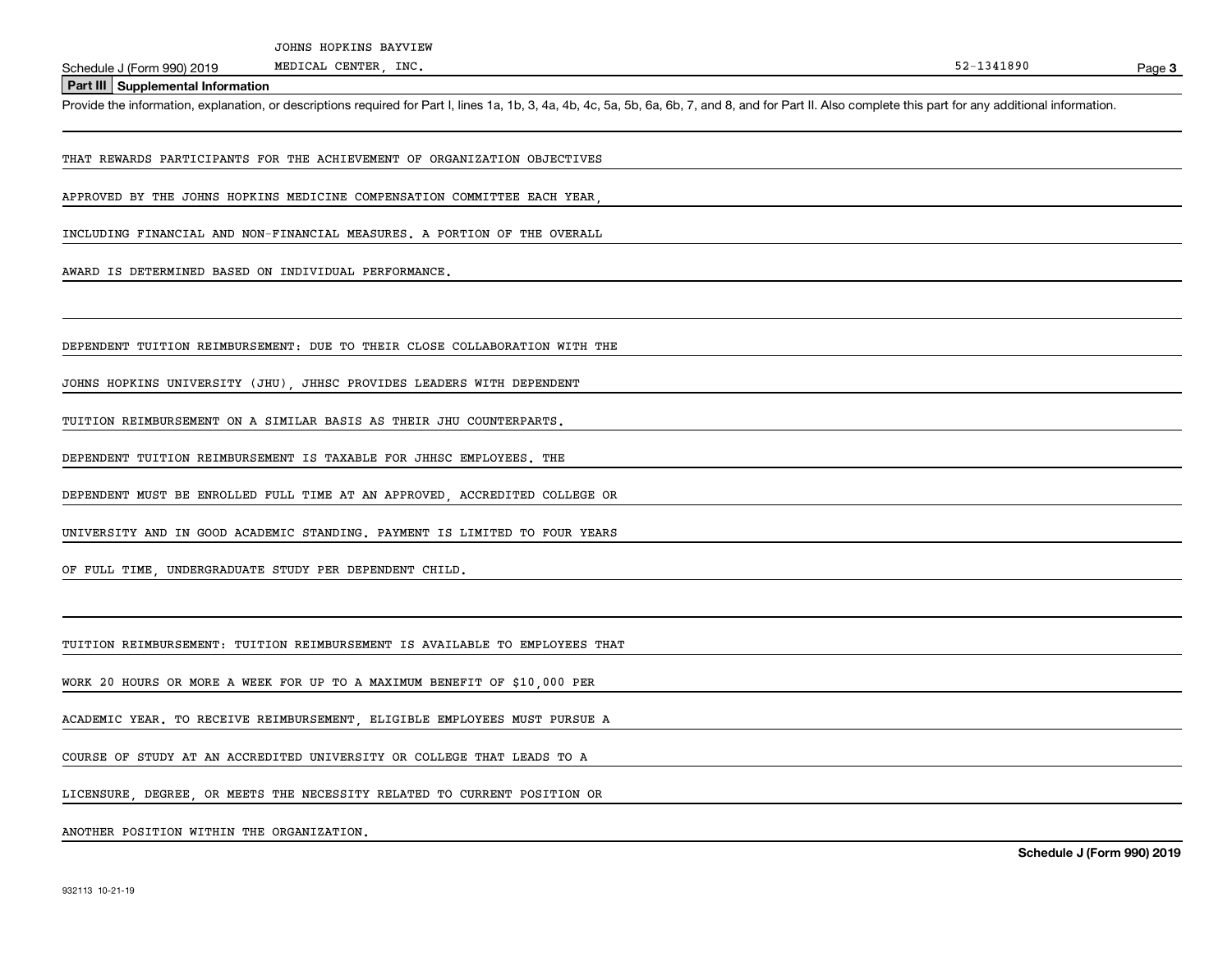Page 3

### **Part III Supplemental Information**

Schedule J (Form 990) 2019 MEDICAL CENTER, INC.<br>Part III Supplemental Information<br>Provide the information, explanation, or descriptions required for Part I, lines 1a, 1b, 3, 4a, 4b, 4c, 5a, 5b, 6a, 6b, 7, and 8, and for Pa

PART VII, SECTION A, QUESTION 5

THE FOLLOWING OFFICERS OF JOHNS HOPKINS BAYVIEW MEDICAL CENTER, INC.

ARE PAID AND REPORTED BY THE JOHNS HOPKINS UNIVERSITY (EIN 52-0595110).

THE JOHNS HOPKINS UNIVERSITY (JHU) IS A 501(C)(3) NOT DIRECTLY RELATED

TO JHBMC. JHBMC REIMBURSES JOHNS HOPKINS UNIVERSITY FOR THE

COMPENSATION AND THE AMOUNTS ARE REPORTED ON THE 990 AS PURCHASED

SERVICES IN FUNCTIONAL EXPENSE. THE SERVICES PROVIDED TO THE FILING

ORGANIZATION ARE PAID THROUGH A CHARGEBACK BETWEEN THE FILING

ORGANIZATION AND JHU.

RENEE BLANDING - BASE COMPENSATION \$375,492.96, BONUS & INCENTIVE

COMPENSATION \$68,634.00, OTHER REPORTABLE COMPENSATION \$48,717.20,

DEFERRED COMPENSATION \$45,203.28 AND NON TAXABLE BENEFITS \$1,655.04 AND

DAVID HELLMANN - BASE COMPENSATION \$442,070.96, BONUS & INCENTIVE

COMPENSATION \$178,983.00, OTHER REPORTABLE COMPENSATION \$0.00, DEFERRED

COMPENSATION \$54,112.80 AND NON TAXABLE BENEFITS \$20,664.40.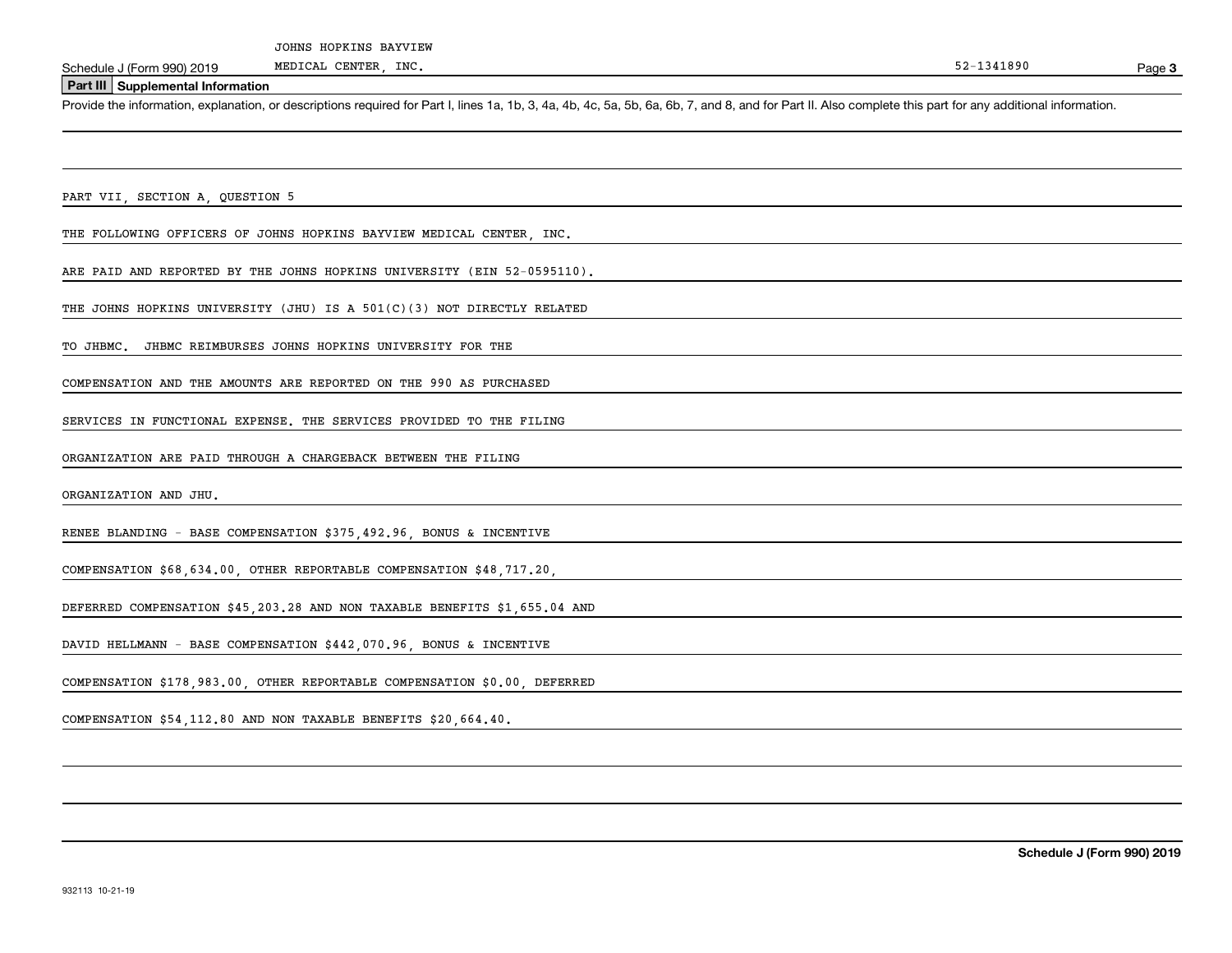|                | <b>Supplemental Information on Tax-Exempt Bonds</b><br><b>SCHEDULE K</b><br>Complete if the organization answered "Yes" on Form 990, Part IV, line 24a. Provide descriptions,<br>(Form 990)<br>explanations, and any additional information in Part VI.<br>Department of the Treasury<br>Attach to Form 990. Co to www.irs.gov/Form990 for instructions and the latest information.<br>Internal Revenue Service |                |                 |                 |                 |     |                              |     |                            |            | OMB No. 1545-0047<br>2019<br><b>Open to Public</b><br>Inspection |                                       |           |   |  |
|----------------|-----------------------------------------------------------------------------------------------------------------------------------------------------------------------------------------------------------------------------------------------------------------------------------------------------------------------------------------------------------------------------------------------------------------|----------------|-----------------|-----------------|-----------------|-----|------------------------------|-----|----------------------------|------------|------------------------------------------------------------------|---------------------------------------|-----------|---|--|
|                | JOHNS HOPKINS BAYVIEW<br>Name of the organization                                                                                                                                                                                                                                                                                                                                                               |                |                 |                 |                 |     |                              |     |                            |            |                                                                  | <b>Employer identification number</b> |           |   |  |
|                | MEDICAL CENTER, INC.                                                                                                                                                                                                                                                                                                                                                                                            |                |                 |                 |                 |     |                              |     |                            | 52-1341890 |                                                                  |                                       |           |   |  |
| Part I         | <b>Bond Issues</b>                                                                                                                                                                                                                                                                                                                                                                                              |                |                 |                 |                 |     |                              |     |                            |            |                                                                  |                                       |           |   |  |
|                | (a) Issuer name                                                                                                                                                                                                                                                                                                                                                                                                 | (b) Issuer EIN | $(c)$ CUSIP $#$ | (d) Date issued | (e) Issue price |     | (f) Description of purpose   |     | (g) Defeased (h) On behalf | of issuer  |                                                                  | (i) Pooled<br>financing               |           |   |  |
|                |                                                                                                                                                                                                                                                                                                                                                                                                                 |                |                 |                 |                 |     |                              |     |                            | No         | Yes No                                                           |                                       | Yes   No  |   |  |
|                |                                                                                                                                                                                                                                                                                                                                                                                                                 |                |                 |                 |                 |     | REFUND PRIOR ISSUES          |     | Yes                        |            |                                                                  |                                       |           |   |  |
|                | $A$ MHHEFA - 2004B CP                                                                                                                                                                                                                                                                                                                                                                                           | 52-0936091     | 57421V3AA       | 02/09/04        |                 |     | $101,990,000,$ $(7/21/1993)$ |     |                            |            |                                                                  | X                                     |           | х |  |
|                |                                                                                                                                                                                                                                                                                                                                                                                                                 |                |                 |                 |                 |     |                              |     |                            |            |                                                                  |                                       |           |   |  |
| В              |                                                                                                                                                                                                                                                                                                                                                                                                                 |                |                 |                 |                 |     |                              |     |                            |            |                                                                  |                                       |           |   |  |
|                |                                                                                                                                                                                                                                                                                                                                                                                                                 |                |                 |                 |                 |     |                              |     |                            |            |                                                                  |                                       |           |   |  |
| C              |                                                                                                                                                                                                                                                                                                                                                                                                                 |                |                 |                 |                 |     |                              |     |                            |            |                                                                  |                                       |           |   |  |
|                |                                                                                                                                                                                                                                                                                                                                                                                                                 |                |                 |                 |                 |     |                              |     |                            |            |                                                                  |                                       |           |   |  |
| D              |                                                                                                                                                                                                                                                                                                                                                                                                                 |                |                 |                 |                 |     |                              |     |                            |            |                                                                  |                                       |           |   |  |
| Part II        | <b>Proceeds</b>                                                                                                                                                                                                                                                                                                                                                                                                 |                |                 |                 |                 |     |                              |     |                            |            |                                                                  |                                       |           |   |  |
|                |                                                                                                                                                                                                                                                                                                                                                                                                                 |                |                 | A               |                 |     | B<br>C                       |     |                            |            |                                                                  | D                                     |           |   |  |
| $\mathbf{1}$   | Amount of bonds retired                                                                                                                                                                                                                                                                                                                                                                                         |                |                 |                 | 60,300,000.     |     |                              |     |                            |            |                                                                  |                                       |           |   |  |
| $\mathbf{2}$   | Amount of bonds legally defeased <b>construction</b> and an amount of bonds legally defeased                                                                                                                                                                                                                                                                                                                    |                |                 |                 |                 |     |                              |     |                            |            |                                                                  |                                       |           |   |  |
| 3              | Total proceeds of issue                                                                                                                                                                                                                                                                                                                                                                                         |                |                 |                 | 101,990,000,    |     |                              |     |                            |            |                                                                  |                                       |           |   |  |
| 4              |                                                                                                                                                                                                                                                                                                                                                                                                                 |                |                 |                 |                 |     |                              |     |                            |            |                                                                  |                                       |           |   |  |
| 5              |                                                                                                                                                                                                                                                                                                                                                                                                                 |                |                 |                 |                 |     |                              |     |                            |            |                                                                  |                                       |           |   |  |
| 6              | Proceeds in refunding escrows                                                                                                                                                                                                                                                                                                                                                                                   |                |                 |                 |                 |     |                              |     |                            |            |                                                                  |                                       |           |   |  |
| $\overline{7}$ | Issuance costs from proceeds                                                                                                                                                                                                                                                                                                                                                                                    |                |                 |                 |                 |     |                              |     |                            |            |                                                                  |                                       |           |   |  |
| 8              | Credit enhancement from proceeds                                                                                                                                                                                                                                                                                                                                                                                |                |                 |                 |                 |     |                              |     |                            |            |                                                                  |                                       |           |   |  |
| 9              |                                                                                                                                                                                                                                                                                                                                                                                                                 |                |                 |                 |                 |     |                              |     |                            |            |                                                                  |                                       |           |   |  |
| 10<br>11       | Other spent proceeds                                                                                                                                                                                                                                                                                                                                                                                            |                |                 |                 | 101,990,000,    |     |                              |     |                            |            |                                                                  |                                       |           |   |  |
| 12             | Other unspent proceeds                                                                                                                                                                                                                                                                                                                                                                                          |                |                 |                 |                 |     |                              |     |                            |            |                                                                  |                                       |           |   |  |
| 13             |                                                                                                                                                                                                                                                                                                                                                                                                                 |                |                 |                 | 2004            |     |                              |     |                            |            |                                                                  |                                       |           |   |  |
|                |                                                                                                                                                                                                                                                                                                                                                                                                                 |                |                 | Yes             | No              | Yes | <b>No</b>                    | Yes | No                         |            | Yes                                                              |                                       | <b>No</b> |   |  |
| 14             | Were the bonds issued as part of a refunding issue of tax-exempt bonds (or,                                                                                                                                                                                                                                                                                                                                     |                |                 |                 |                 |     |                              |     |                            |            |                                                                  |                                       |           |   |  |
|                |                                                                                                                                                                                                                                                                                                                                                                                                                 |                |                 | X               |                 |     |                              |     |                            |            |                                                                  |                                       |           |   |  |
| 15             | Were the bonds issued as part of a refunding issue of taxable bonds (or, if                                                                                                                                                                                                                                                                                                                                     |                |                 |                 |                 |     |                              |     |                            |            |                                                                  |                                       |           |   |  |
|                |                                                                                                                                                                                                                                                                                                                                                                                                                 |                |                 |                 | X               |     |                              |     |                            |            |                                                                  |                                       |           |   |  |
| 16             | Has the final allocation of proceeds been made?                                                                                                                                                                                                                                                                                                                                                                 |                |                 | X               |                 |     |                              |     |                            |            |                                                                  |                                       |           |   |  |
| 17             | Does the organization maintain adequate books and records to support the                                                                                                                                                                                                                                                                                                                                        |                |                 |                 |                 |     |                              |     |                            |            |                                                                  |                                       |           |   |  |
|                | final allocation of proceeds?                                                                                                                                                                                                                                                                                                                                                                                   | x              |                 |                 |                 |     |                              |     |                            |            |                                                                  |                                       |           |   |  |

**For Paperwork Reduction Act Notice, see the Instructions for Form 990. Schedule K (Form 990) 2019** LHA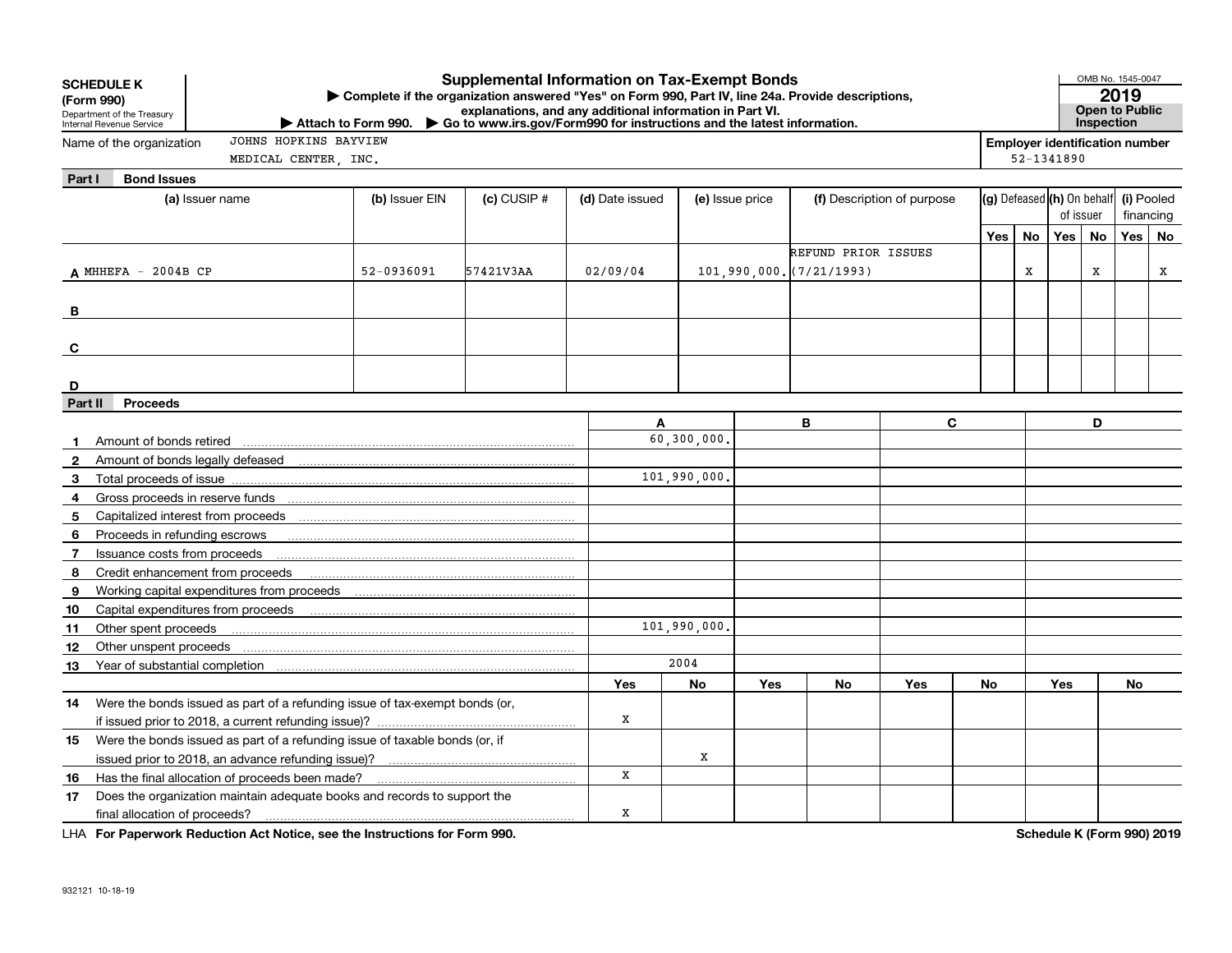#### JOHNS HOPKINS BAYVIEW

#### Schedule K (Form 990) 2019 MEDICAL CENTER, INC.

|  |  |  | 52-1341890 |  |  |
|--|--|--|------------|--|--|
|  |  |  |            |  |  |

**2**

|   | Part III Private Business Use                                                                      |             |               |            |    |            |           |            |    |
|---|----------------------------------------------------------------------------------------------------|-------------|---------------|------------|----|------------|-----------|------------|----|
|   |                                                                                                    |             |               |            | R  |            | C         |            | D  |
| 1 | Was the organization a partner in a partnership, or a member of an LLC,                            | Yes         | No            | Yes        | No | Yes        | <b>No</b> | Yes        | No |
|   |                                                                                                    |             |               |            |    |            |           |            |    |
|   | 2 Are there any lease arrangements that may result in private business use of                      |             |               |            |    |            |           |            |    |
|   | bond-financed property?                                                                            |             |               |            |    |            |           |            |    |
|   | 3a Are there any management or service contracts that may result in private                        |             |               |            |    |            |           |            |    |
|   | business use of bond-financed property?                                                            |             |               |            |    |            |           |            |    |
|   | <b>b</b> If "Yes" to line 3a, does the organization routinely engage bond counsel or other outside |             |               |            |    |            |           |            |    |
|   | counsel to review any management or service contracts relating to the financed property?           |             |               |            |    |            |           |            |    |
|   | c Are there any research agreements that may result in private business use of                     |             |               |            |    |            |           |            |    |
|   | bond-financed property?                                                                            |             |               |            |    |            |           |            |    |
|   | d If "Yes" to line 3c, does the organization routinely engage bond counsel or other outside        |             |               |            |    |            |           |            |    |
|   | counsel to review any research agreements relating to the financed property?                       |             |               |            |    |            |           |            |    |
| 4 | Enter the percentage of financed property used in a private business use by                        |             |               |            |    |            |           |            |    |
|   | entities other than a section 501(c)(3) organization or a state or local government<br>▶           |             | %             |            | %  |            | %         |            | %  |
| 5 | Enter the percentage of financed property used in a private business use as a result of            |             |               |            |    |            |           |            |    |
|   | unrelated trade or business activity carried on by your organization, another                      |             |               |            |    |            |           |            |    |
|   |                                                                                                    |             | %             |            | %  |            | %         |            | %  |
| 6 |                                                                                                    |             | $\frac{1}{2}$ |            | %  |            | %         |            | %  |
| 7 |                                                                                                    |             |               |            |    |            |           |            |    |
|   | 8a Has there been a sale or disposition of any of the bond-financed property to a non-             |             |               |            |    |            |           |            |    |
|   | governmental person other than a 501(c)(3) organization since the bonds were issued?               |             |               |            |    |            |           |            |    |
|   | b If "Yes" to line 8a, enter the percentage of bond-financed property sold or disposed             |             |               |            |    |            |           |            |    |
|   |                                                                                                    |             | %             |            | %  |            | %         |            |    |
|   | c If "Yes" to line 8a, was any remedial action taken pursuant to Regulations sections              |             |               |            |    |            |           |            |    |
|   |                                                                                                    |             |               |            |    |            |           |            |    |
|   | 9 Has the organization established written procedures to ensure that all nonqualified              |             |               |            |    |            |           |            |    |
|   | bonds of the issue are remediated in accordance with the requirements under                        |             |               |            |    |            |           |            |    |
|   |                                                                                                    |             |               |            |    |            |           |            |    |
|   | Part IV Arbitrage                                                                                  |             |               |            |    |            |           |            |    |
|   |                                                                                                    |             | A             |            | B  |            | C         |            | D  |
| 1 | Has the issuer filed Form 8038-T, Arbitrage Rebate, Yield Reduction and                            | Yes         | No            | <b>Yes</b> | No | <b>Yes</b> | No        | <b>Yes</b> | No |
|   | Penalty in Lieu of Arbitrage Rebate?                                                               |             | X             |            |    |            |           |            |    |
|   | 2 If "No" to line 1, did the following apply?                                                      |             |               |            |    |            |           |            |    |
|   |                                                                                                    |             | x             |            |    |            |           |            |    |
|   | <b>b</b> Exception to rebate?                                                                      | X           |               |            |    |            |           |            |    |
|   |                                                                                                    |             | X             |            |    |            |           |            |    |
|   | If "Yes" to line 2c, provide in Part VI the date the rebate computation was                        |             |               |            |    |            |           |            |    |
|   | performed                                                                                          |             |               |            |    |            |           |            |    |
| 3 | Is the bond issue a variable rate issue?                                                           | $\mathbf x$ |               |            |    |            |           |            |    |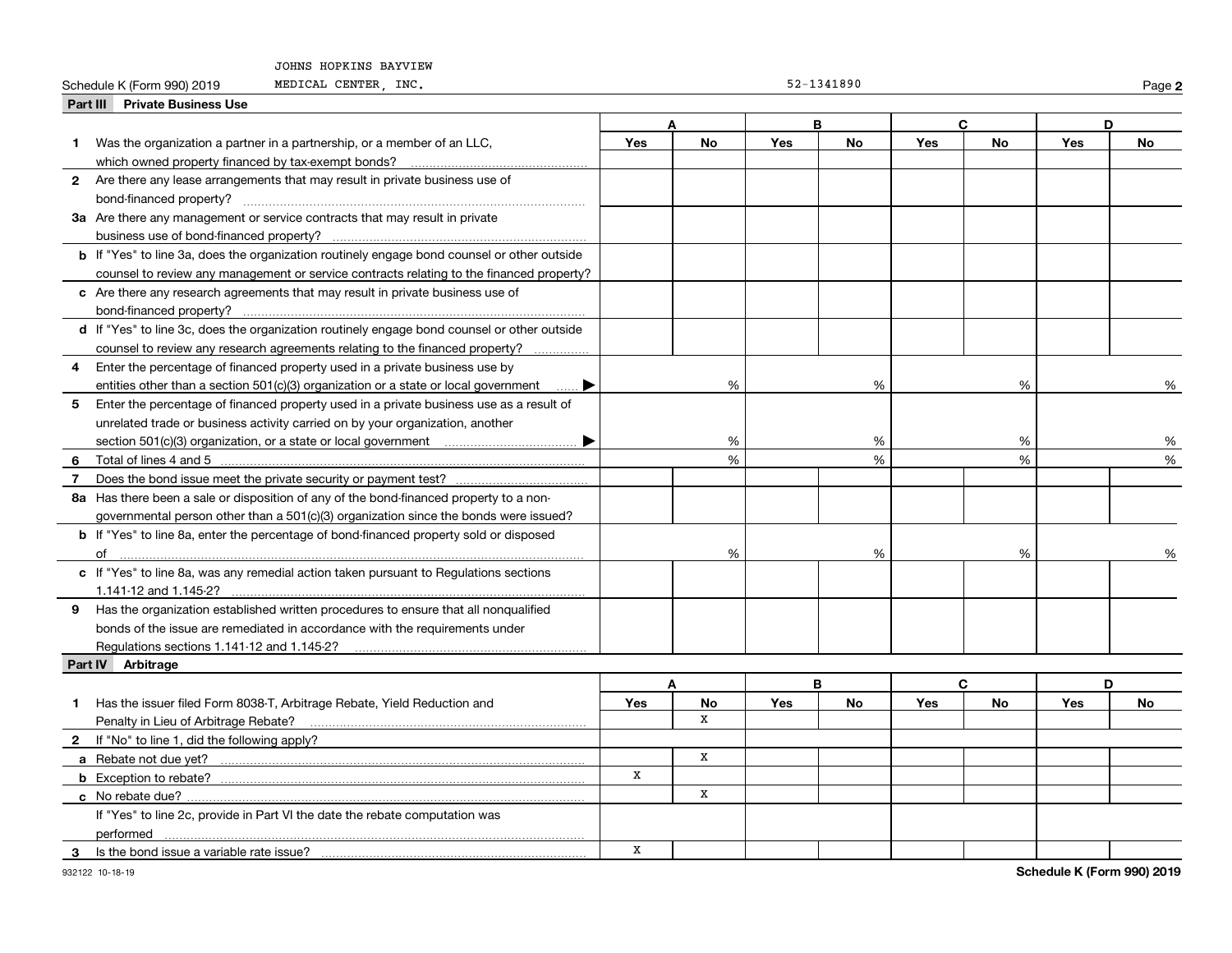| JOHNS HOPKINS BAYVIEW                                                                                                       |             |           |     |            |     |              |     |           |  |
|-----------------------------------------------------------------------------------------------------------------------------|-------------|-----------|-----|------------|-----|--------------|-----|-----------|--|
| MEDICAL CENTER, INC.<br>Schedule K (Form 990) 2019                                                                          |             |           |     | 52-1341890 |     |              |     | Page 3    |  |
| <b>Part IV</b> Arbitrage (continued)                                                                                        |             |           |     |            |     |              |     |           |  |
|                                                                                                                             |             | A         | B   |            |     | $\mathbf{C}$ |     | D         |  |
| 4a Has the organization or the governmental issuer entered into a qualified                                                 | Yes         | <b>No</b> | Yes | <b>No</b>  | Yes | <b>No</b>    | Yes | <b>No</b> |  |
| hedge with respect to the bond issue?                                                                                       |             | X         |     |            |     |              |     |           |  |
|                                                                                                                             |             |           |     |            |     |              |     |           |  |
|                                                                                                                             |             |           |     |            |     |              |     |           |  |
|                                                                                                                             |             |           |     |            |     |              |     |           |  |
|                                                                                                                             |             |           |     |            |     |              |     |           |  |
| 5a Were gross proceeds invested in a guaranteed investment contract (GIC)?                                                  |             | x         |     |            |     |              |     |           |  |
|                                                                                                                             |             |           |     |            |     |              |     |           |  |
|                                                                                                                             |             |           |     |            |     |              |     |           |  |
| d Was the regulatory safe harbor for establishing the fair market value of the GIC satisfied?                               |             |           |     |            |     |              |     |           |  |
| 6 Were any gross proceeds invested beyond an available temporary period?                                                    |             | x         |     |            |     |              |     |           |  |
| 7 Has the organization established written procedures to monitor the requirements of                                        |             |           |     |            |     |              |     |           |  |
| section 148?                                                                                                                | X           |           |     |            |     |              |     |           |  |
| <b>Procedures To Undertake Corrective Action</b><br>Part V                                                                  |             |           |     |            |     |              |     |           |  |
|                                                                                                                             |             | A         | B   |            |     | $\mathbf{C}$ | D   |           |  |
| Has the organization established written procedures to ensure that violations of                                            | <b>Yes</b>  | No        | Yes | No         | Yes | No           | Yes | No        |  |
| federal tax requirements are timely identified and corrected through the voluntary                                          |             |           |     |            |     |              |     |           |  |
| closing agreement program if self-remediation isn't available under applicable                                              |             |           |     |            |     |              |     |           |  |
| regulations?                                                                                                                | $\mathbf X$ |           |     |            |     |              |     |           |  |
| Part VI Supplemental Information. Provide additional information for responses to questions on Schedule K. See instructions |             |           |     |            |     |              |     |           |  |
| SCHEDULE K, PART II, COLUMN A, LINE 11                                                                                      |             |           |     |            |     |              |     |           |  |
| THE OTHER SPENT PROCEEDS ARE THE REFUNDING PROCEEDS OF THE ISSUE THAT                                                       |             |           |     |            |     |              |     |           |  |
| ARE NO LONGER IN ESCROW                                                                                                     |             |           |     |            |     |              |     |           |  |
|                                                                                                                             |             |           |     |            |     |              |     |           |  |
| SCHEDULE K, PART III, COLUMN A                                                                                              |             |           |     |            |     |              |     |           |  |
| THE SOLE PURPOSE OF THE 2004B COMMERCIAL PAPER WAS THE REFUNDING OF AN                                                      |             |           |     |            |     |              |     |           |  |
| ISSUE DATED PRIOR TO 12/31/2002 AND THEREFORE IS NOT REQUIRED TO                                                            |             |           |     |            |     |              |     |           |  |
| COMPLETE PART III OF SCHEDULE K                                                                                             |             |           |     |            |     |              |     |           |  |
|                                                                                                                             |             |           |     |            |     |              |     |           |  |
| SCHEDULE K, PART I, LINE A:                                                                                                 |             |           |     |            |     |              |     |           |  |
| MARYLAND HEALTH AND HIGHER EDUCATIONAL FACILITIES AUTHORITY                                                                 |             |           |     |            |     |              |     |           |  |
|                                                                                                                             |             |           |     |            |     |              |     |           |  |
|                                                                                                                             |             |           |     |            |     |              |     |           |  |
|                                                                                                                             |             |           |     |            |     |              |     |           |  |
|                                                                                                                             |             |           |     |            |     |              |     |           |  |
|                                                                                                                             |             |           |     |            |     |              |     |           |  |
|                                                                                                                             |             |           |     |            |     |              |     |           |  |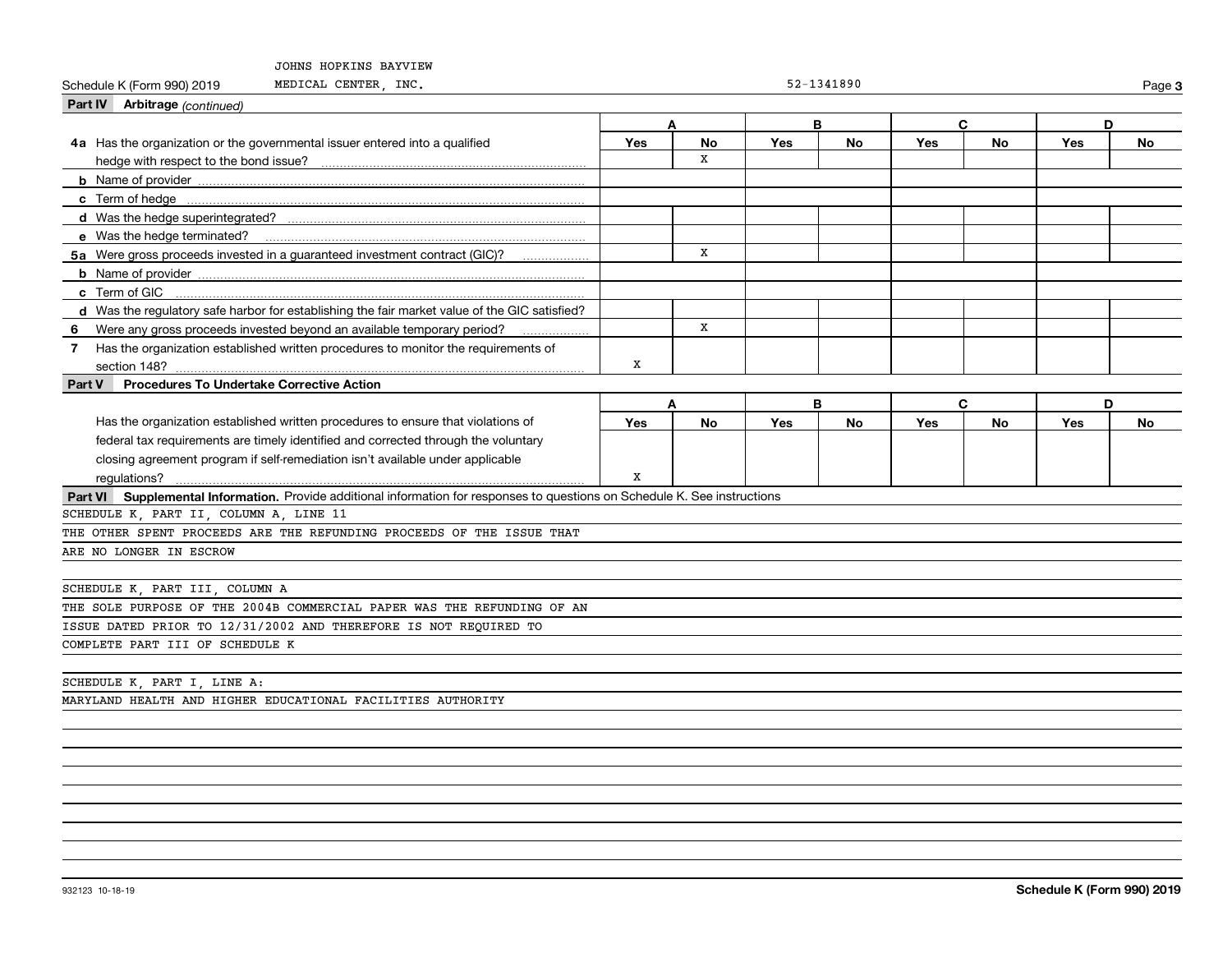| <b>SCHEDULE O</b><br>(Form 990 or 990-EZ) | Supplemental Information to Form 990 or 990-EZ                                                | OMB No. 1545-0047 |                                       |  |  |
|-------------------------------------------|-----------------------------------------------------------------------------------------------|-------------------|---------------------------------------|--|--|
| Department of the Treasury                | Form 990 or 990-EZ or to provide any additional information.<br>Attach to Form 990 or 990-EZ. |                   | <b>Open to Public</b>                 |  |  |
| Internal Revenue Service                  | Go to www.irs.gov/Form990 for the latest information.                                         |                   | <b>Inspection</b>                     |  |  |
| Name of the organization                  | JOHNS HOPKINS BAYVIEW                                                                         |                   | <b>Employer identification number</b> |  |  |
|                                           | MEDICAL CENTER, INC.                                                                          | 52-1341890        |                                       |  |  |
|                                           | FORM 990, PART I, LINE 1, DESCRIPTION OF ORGANIZATION MISSION:                                |                   |                                       |  |  |
|                                           | HEALTH CARE THAT IS FOCUSED ON THE UNIQUENESS AND DIGNITY OF EACH                             |                   |                                       |  |  |
| PERSON WE SERVE.                          | WE OFFER THIS CARE IN AN ENVIRONMENT THAT PROMOTES                                            |                   |                                       |  |  |
|                                           | EMBRACES AND HONORS THE DIVERSITY OF OUR GLOBAL COMMUNITY.<br>WITH A RICH                     |                   |                                       |  |  |
|                                           | AND LONG TRADITION OF MEDICAL CARE, EDUCATION AND RESEARCH, WE ARE                            |                   |                                       |  |  |
|                                           | DEDICATED TO PROVIDING AND ADVANCING MEDICINE THAT IS RESPECTFUL AND                          |                   |                                       |  |  |
|                                           | NURTURING OF THE LIVES OF THOSE WE TOUCH.                                                     |                   |                                       |  |  |
|                                           |                                                                                               |                   |                                       |  |  |
| FORM 990, PART I, LINE 8                  |                                                                                               |                   |                                       |  |  |
|                                           | PURSUANT TO THE CORONAVIRUS AID, RELIEF, AND ECONOMIC SECURITY (CARES)                        |                   |                                       |  |  |
| ACT.                                      | JOHNS HOPKINS BAYVIEW MEDICAL CENTER, INC. RECOGNIZED \$41,919,738                            |                   |                                       |  |  |
|                                           | OF FUNDING FROM THE PROVIDER RELIEF FUND ADMINISTERED BY THE HEALTH                           |                   |                                       |  |  |
|                                           | RESOURCES AND SERVICES ADMINISTRATION, AN AGENCY OF THE U.S. DEPARTMENT                       |                   |                                       |  |  |
|                                           | OF HEALTH AND HUMAN SERVICES DURING FY20. THIS AMOUNT HAS BEEN                                |                   |                                       |  |  |
|                                           | RECOGNIZED AS GRANT REVENUE ON PART I, LINE 8 OF THE ORGANIZATION'S                           |                   |                                       |  |  |
| FORM 990.                                 |                                                                                               |                   |                                       |  |  |
|                                           |                                                                                               |                   |                                       |  |  |
|                                           |                                                                                               |                   |                                       |  |  |
|                                           | FORM 990, PART III, LINE 1, DESCRIPTION OF ORGANIZATION MISSION:                              |                   |                                       |  |  |
|                                           | SCIENCE, CLINICAL CARE, HEALTH SERVICES DELIVERY, AND MEDICAL                                 |                   |                                       |  |  |
|                                           | EDUCATION, ADMINISTRATION OF MEDICAL ACTIVITIES.                                              |                   |                                       |  |  |
|                                           |                                                                                               |                   |                                       |  |  |
|                                           | FORM 990, PART III, LINE 2, NEW PROGRAM SERVICES:                                             |                   |                                       |  |  |
|                                           | JHBMC STAFF MEMBERS HAVE BEEN ASSISTING IN A UNIFIED AND MULTI-PRONG                          |                   |                                       |  |  |
|                                           | COVID RESPONSE. NUMEROUS WEEKLY ON CAMPUS AND OFF CAMPUS COVID TESTING/                       |                   |                                       |  |  |

VACCINATION ACTIVITIES ARE BEING CONDUCTED REGULARLY INCLUDING A AN

932211 09-06-19 LHA For Paperwork Reduction Act Notice, see the Instructions for Form 990 or 990-EZ. Schedule O (Form 990 or 990-EZ) (2019)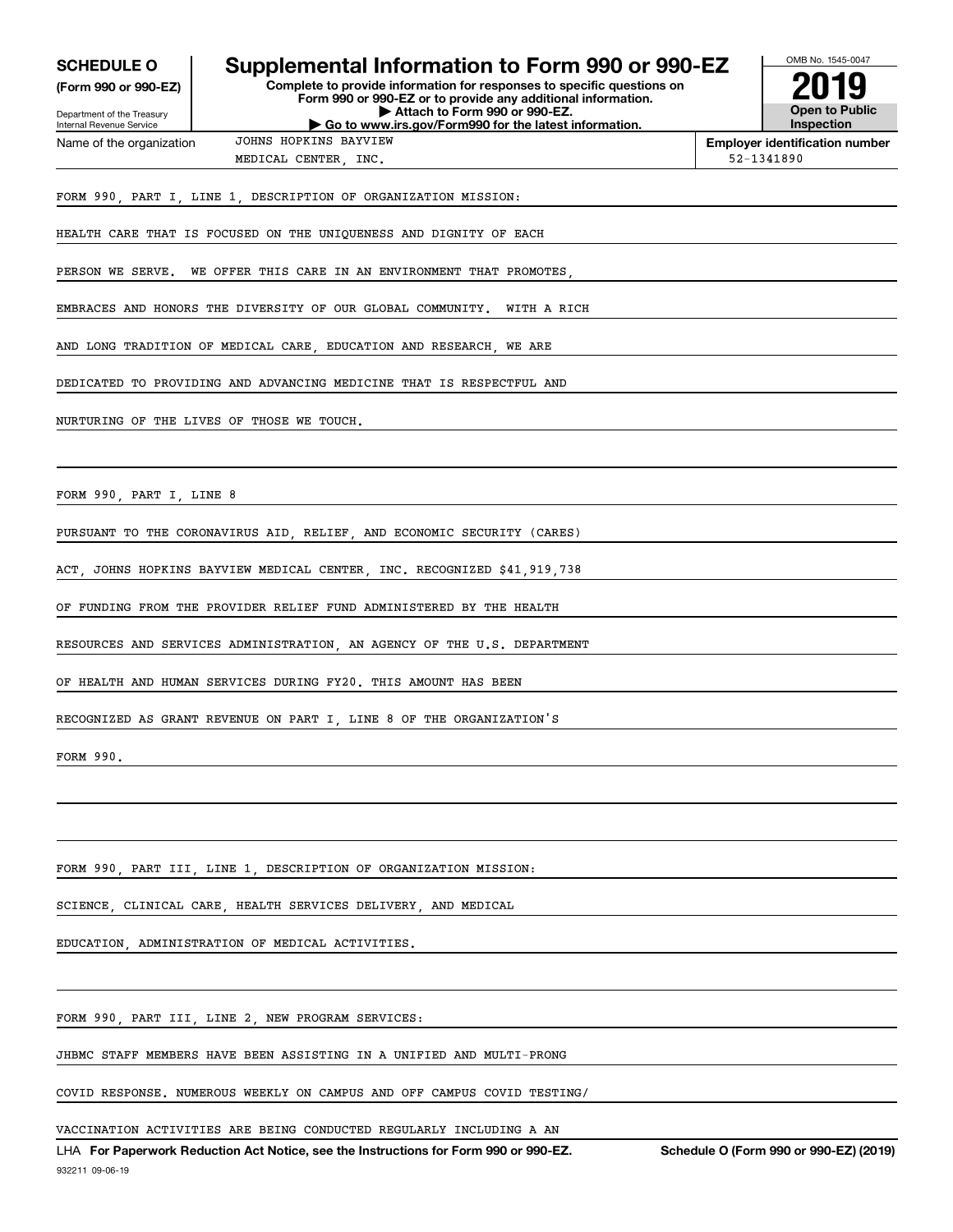| Schedule O (Form 990 or 990-EZ) (2019)                                                 | Page 2                                              |
|----------------------------------------------------------------------------------------|-----------------------------------------------------|
| Name of the organization JOHNS HOPKINS BAYVIEW<br>MEDICAL CENTER, INC.                 | <b>Employer identification number</b><br>52-1341890 |
|                                                                                        |                                                     |
| ONSITE MOBILE CARE-A-VAN TEST SITE. IN COMMUNITY VACCINATIONS ARE BEING                |                                                     |
| CONDUCTED IN MULTIPLE SENIOR HOUSING CENTERS, COMMUNITY SITES, FAITH                   |                                                     |
|                                                                                        |                                                     |
| INSTITUTIONS AND CONGREGANT LIVING ENVIRONMENTS. FOCUS ON MARGINALIZED                 |                                                     |
| POPULATIONS INCLUDING THE LATINO COMMUNITY HAVE BEEN ADDRESSED. STAFF                  |                                                     |
| HAS PARTICIPATED IN VARIOUS COVID AND VACCINE RELATED ACTIVITIES                       |                                                     |
|                                                                                        |                                                     |
| INCLUDING SERVICE AS LIAISON OFFICER IN JHBMC COMMAND CENTER, SERVICE                  |                                                     |
| AS REGISTRARS AND THROUGH-PUT COORDINATORS AT VACCINATION SITES, ON AND                |                                                     |
|                                                                                        |                                                     |
| OFF CAMPUS, ON CAMPUS DEPLOYMENT AS SAFETY OFFICERS, SAFETY                            |                                                     |
| COORDINATORS IN ICU, MICU, WENZ UNIT, ED, NP3 NP4 BIOMED SAFETY CHECKS                 |                                                     |
| FOR PPE'S. REGULAR WELLNESS INFORMATION HAS BEEN PROVIDED IN THE                       |                                                     |
|                                                                                        |                                                     |
| COMMUNITY THROUGH E-MAIL INFORMATION DISTRIBUTION AND REGULAR ZOOM                     |                                                     |
| CALLS WITH CLINICAL EXPERTS. DURING THE PANDEMIC PERIOD 1,680 EMPLOYEES                |                                                     |
| WERE PROVIDED 3,360 BAGS OF FOOD DURING A 12-DAY PERIOD.                               |                                                     |
|                                                                                        |                                                     |
|                                                                                        |                                                     |
| FORM 990, PART III, LINE 4D, OTHER PROGRAM SERVICES:                                   |                                                     |
| AMONG THE OTHER PROGRAM SERVICES PROVIDED AT JOHNS HOPKINS BAYVIEW                     |                                                     |
|                                                                                        |                                                     |
| MEDICAL CENTER IS MEDICAL TREATMENT AT THE BURN CENTER. MARYLAND'S                     |                                                     |
| REGIONAL BURN CENTER PROVIDES AN INTERNATIONALLY RECOGNIZED                            |                                                     |
| COMPREHENSIVE PROGRAM OF CARE FOR PATIENTS WITH BURNS AND WOUNDS.<br>0UR.              |                                                     |
|                                                                                        |                                                     |
| GOAL FOCUSES ON RETURNING PATIENTS TO THEIR HIGHEST LEVEL OF FUNCTION                  |                                                     |
| BY ATTENDING TO THE PHYSICAL, PSYCHOLOGICAL, SOCIAL AND VOCATIONAL                     |                                                     |
| ASPECTS OF THEIR LIVES. OUR SPECIALTY SERVICES INCORPORATE ACUTE ADULT                 |                                                     |
|                                                                                        |                                                     |
| AND PEDIATRIC BURN TREATMENT, PLASTIC AND RECONSTRUCTIVE BURN SURGERY,                 |                                                     |
| REPAIR OF COMPLEX SURGICAL WOUNDS. THE COMPLEX NATURE OF BURNS AND                     |                                                     |
|                                                                                        |                                                     |
| THEIR UNIQUE PHYSICAL AND PSYCHOLOGICAL ASPECTS REQUIRE THE EXPERTISE                  |                                                     |
| OF A MULTIDISCIPLINARY TEAM OF PROVIDERS. OUR HEALTH CARE TEAM                         |                                                     |
| CONSISTS OF SPECIALIST SURGEONS, INTENSIVISTS, NURSES, PHYSICAL AND                    |                                                     |
|                                                                                        |                                                     |
| OCCUPATIONAL THERAPISTS, NUTRITIONISTS, PHARMACISTS, PSYCHOLOGISTS,<br>932212 09-06-19 | Schedule O (Form 990 or 990-EZ) (2019)              |
|                                                                                        |                                                     |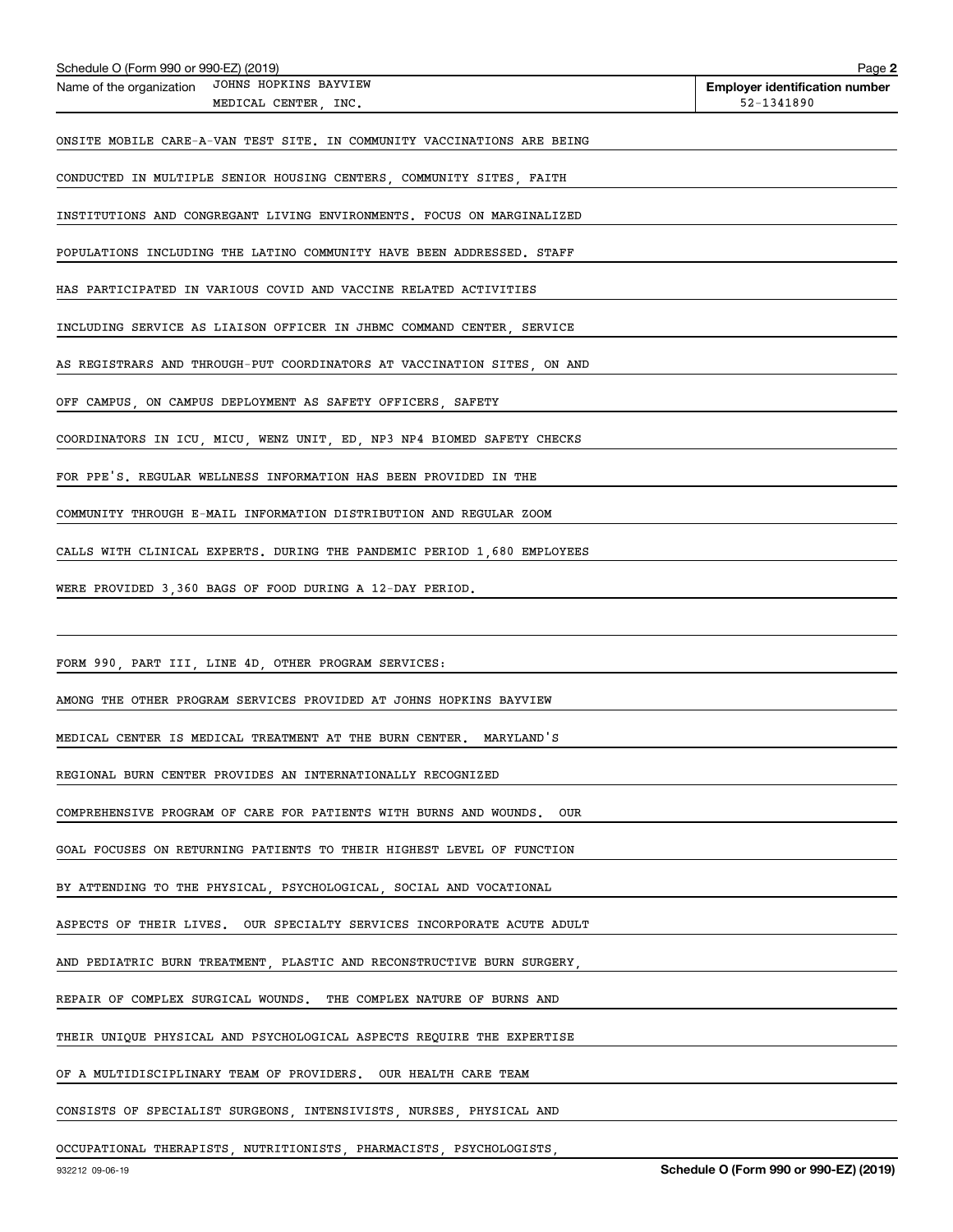| Schedule O (Form 990 or 990-EZ) (2019)                                      | Page:                                               |
|-----------------------------------------------------------------------------|-----------------------------------------------------|
| JOHNS HOPKINS BAYVIEW<br>Name of the organization                           | <b>Employer identification number</b><br>52-1341890 |
| MEDICAL CENTER, INC.                                                        |                                                     |
| SOCIAL WORKERS AND CASE COORDINATORS, AS WELL AS OTHER SUPPORT              |                                                     |
| WE ARE RECOGNIZED AS A STATE-OF-THE-ART FACILITY, PROVIDING<br>SERVICES.    |                                                     |
| INDIVIDUALIZED COORDINATED CARE FOR BURN PATIENTS.                          |                                                     |
| EXPENSES \$ 260,420,402. INCL GRANTS OF \$ 4,762,500. REVENUE \$ 351,003,35 |                                                     |
| FORM 990, PART VI, SECTION A, LINE 2:                                       |                                                     |
| CHARLIE SCHEELER IS A TRUSTEE OF JOHNS HOPKINS MEDICINE AND JOHNS HOPKINS   |                                                     |
| BAYVIEW MEDICAL CENTER. STEPHANIE REEL IS AN OFFICER OF JOHNS HOPKINS       |                                                     |
| MEDICINE, JOHNS HOPKINS HEALTH SYSTEM CORPORATION, AND THE JOHNS HOPKINS    |                                                     |
| HOSPITAL. MR. SHEELER AND MS. REEL HAVE A BUSINESS RELATIONSHIP             |                                                     |
|                                                                             |                                                     |
| FORM 990, PART VI, SECTION A, LINE 6:                                       |                                                     |
| JOHNS HOPKINS HEALTH SYSTEM CORPORATION, A IRC 501(C)(3) TAX EXEMPT         |                                                     |
| ORGANIZATION, IS THE SOLE CORPORATE MEMBER JOHNS HOPKINS BAYVIEW MEDICAL    |                                                     |
| CENTER, INC.                                                                |                                                     |
|                                                                             |                                                     |
| FORM 990, PART VI, SECTION A, LINE 7A:                                      |                                                     |
| JOHNS HOPKINS HEALTH SYSTEM CORPORATION, A IRC 501C (3) TAX EXEMPT PARENT   |                                                     |
| ORGANIZATION OF JOHNS HOPKINS BAYVIEW MEDICAL CENTER, INC. ELECTS THE BOARD |                                                     |
| OF TRUSTEES.                                                                |                                                     |

FORM 990, PART VI, SECTION A, LINE 7B:

THE GOVERNING BODY OF JOHNS HOPKINS BAYVIEW MEDICAL CENTER, INC. IS

EMPOWERED BY ITS BY-LAWS TO MAKE CERTAIN DECISIONS; ALL OTHER DECISIONS ARE

SUBJECT TO APPROVAL OF THE PARENT ORGANIZATION JOHNS HOPKINS HEALTH SYSTEM

CORPORATION.

FORM 990, PART VI, SECTION B, LINE 11B:

**2**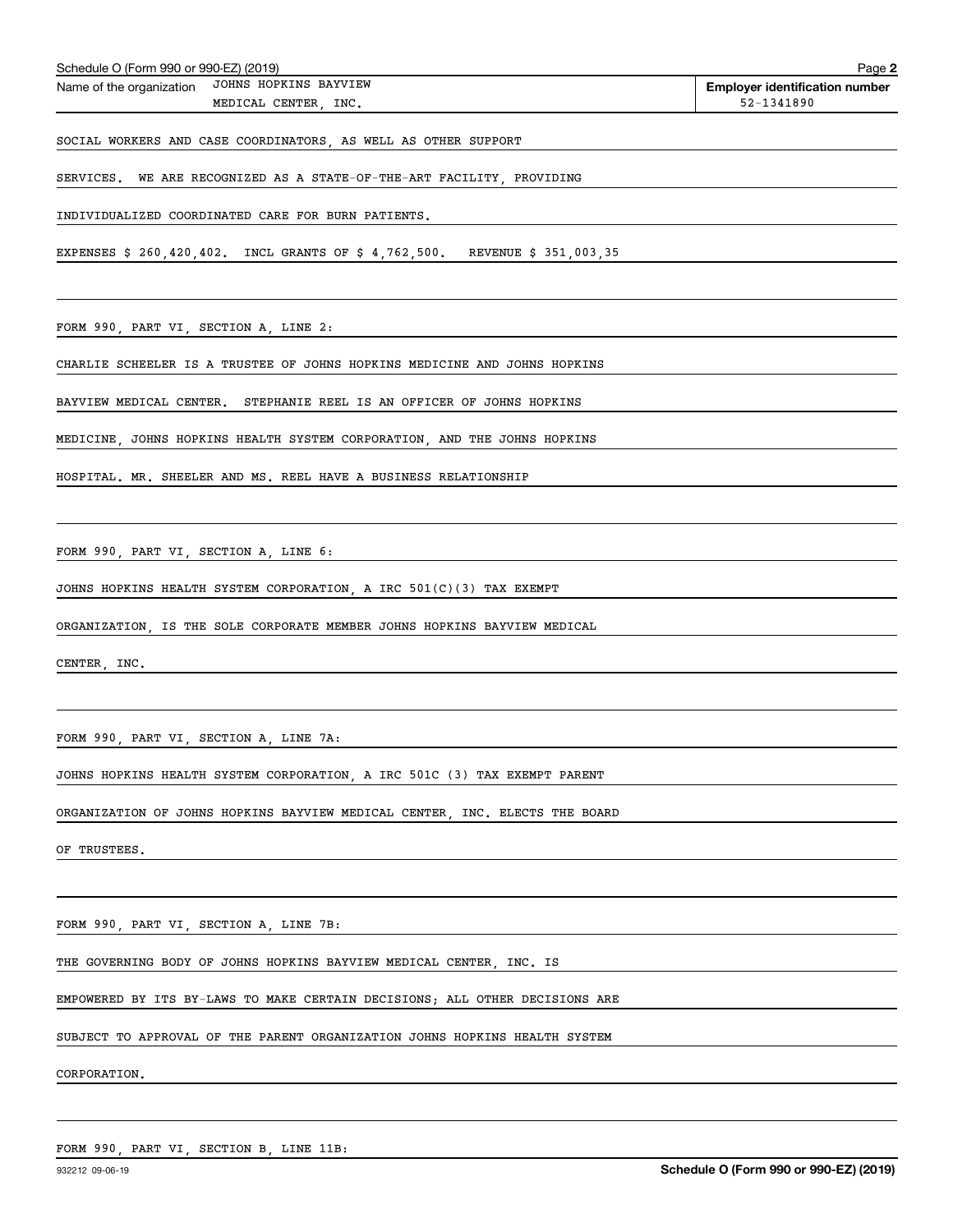| Schedule O (Form 990 or 990-EZ) (2019) |  |  |  |  |
|----------------------------------------|--|--|--|--|
|----------------------------------------|--|--|--|--|

**Employer identification number** Schedule O (Form 990 or 990-EZ) (2019) Page Name of the organization JOHNS HOPKINS BAYVIEW

MEDICAL CENTER, INC. 52-1341890

**2**

A COPY OF THE FORM 990 WAS PROVIDED TO THE ORGANIZATION'S GOVERNING BODY

BEFORE IT IS FILED.

FORM 990, PART VI, SECTION B, LINE 12C:

THE CONFLICT OF INTEREST POLICY IS A PART OF THE ANNUAL DISCLOSURE

STATEMENT PROCESS. ALL OFFICERS, DIRECTORS, TRUSTEES, AND KEY EMPLOYEES

ARE REQUIRED TO REPORT ANY CONFLICTS OF INTEREST AND TO COMPLY WITH THE

CONFLICT OF INTEREST POLICY ON AN ANNUAL BASIS.

FORM 990, PART VI, SECTION B, LINE 15:

EVERY THREE YEARS AN INDEPENDENT STUDY IS CONDUCTED GATHERING INDUSTRY

COMPENSATION AVERAGES FROM SELECT PEER INSTITUTIONS. EVERY YEAR THE JOHNS

HOPKINS BOARD OF TRUSTEES COMPENSATION COMMITTEE REVIEWS COMPENSATION

AMOUNTS FOR OFFICERS AND ALL EMPLOYEES AT THE DIRECTOR AND HIGHER LEVELS.

FORM 990, PART VI, SECTION C, LINE 19:

INTERNAL POLICIES, INCLUDING CONFLICT OF INTERST POLICY, ARE PROVIDED TO

THE PUBLIC ON THE ORGANIZATION'S WEBSITE. FINANCIAL STATEMENTS ARE

AVAILABLE UPON REQUEST, THE GOVERNING DOCUMENTS HAVE BEEN MADE AVAILABLE IN

OUR PUBLIC FILING WITH THE STATE OF MARYLAND AND THE INTERNAL REVENUE

SERVICE.

FORM 990, PART XI, LINE 9, CHANGES IN NET ASSETS: CHANGE IN MARKET VALUE OF SWAP AGREEMENT **1990** -391,853. INTEREST EXPENSE ON SWAP AGREEMENT FOR A SERIES AND THE SERIES AND ALL 136, 254. CHANGE IN FUND STATUS DEFINED BENEFIT PLANS  $-26,744,000$ . NET PERIODIC PENSION COST  $-11,743,001$ . NET ASST REL FROM OP  $-577,433$ .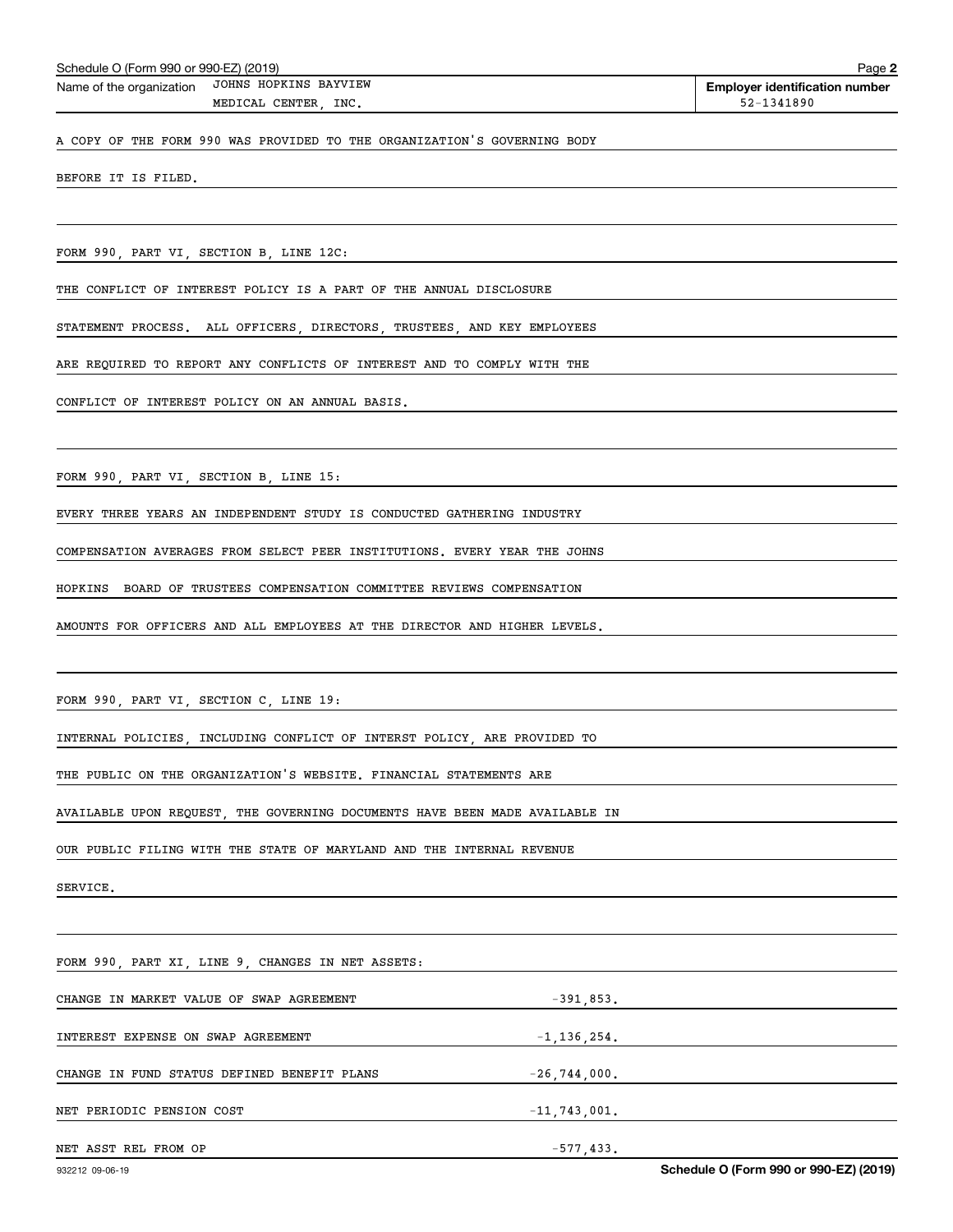| Schedule O (Form 990 or 990-EZ) (2019)                                    |                 | Page 2                                                  |
|---------------------------------------------------------------------------|-----------------|---------------------------------------------------------|
| JOHNS HOPKINS BAYVIEW<br>Name of the organization<br>MEDICAL CENTER, INC. |                 | <b>Employer identification number</b><br>$52 - 1341890$ |
| OTHER NON OPERATING EXPENSE                                               | $-7, 335, 827.$ |                                                         |
| TOTAL TO FORM 990, PART XI, LINE 9                                        | $-47,928,368.$  |                                                         |
|                                                                           |                 |                                                         |
|                                                                           |                 |                                                         |
|                                                                           |                 |                                                         |
|                                                                           |                 |                                                         |
|                                                                           |                 |                                                         |
|                                                                           |                 |                                                         |
|                                                                           |                 |                                                         |
|                                                                           |                 |                                                         |
|                                                                           |                 |                                                         |
|                                                                           |                 |                                                         |
|                                                                           |                 |                                                         |
|                                                                           |                 |                                                         |
|                                                                           |                 |                                                         |
|                                                                           |                 |                                                         |
|                                                                           |                 |                                                         |
|                                                                           |                 |                                                         |
|                                                                           |                 |                                                         |
|                                                                           |                 |                                                         |
|                                                                           |                 |                                                         |
|                                                                           |                 |                                                         |
|                                                                           |                 |                                                         |
|                                                                           |                 |                                                         |
|                                                                           |                 |                                                         |
|                                                                           |                 |                                                         |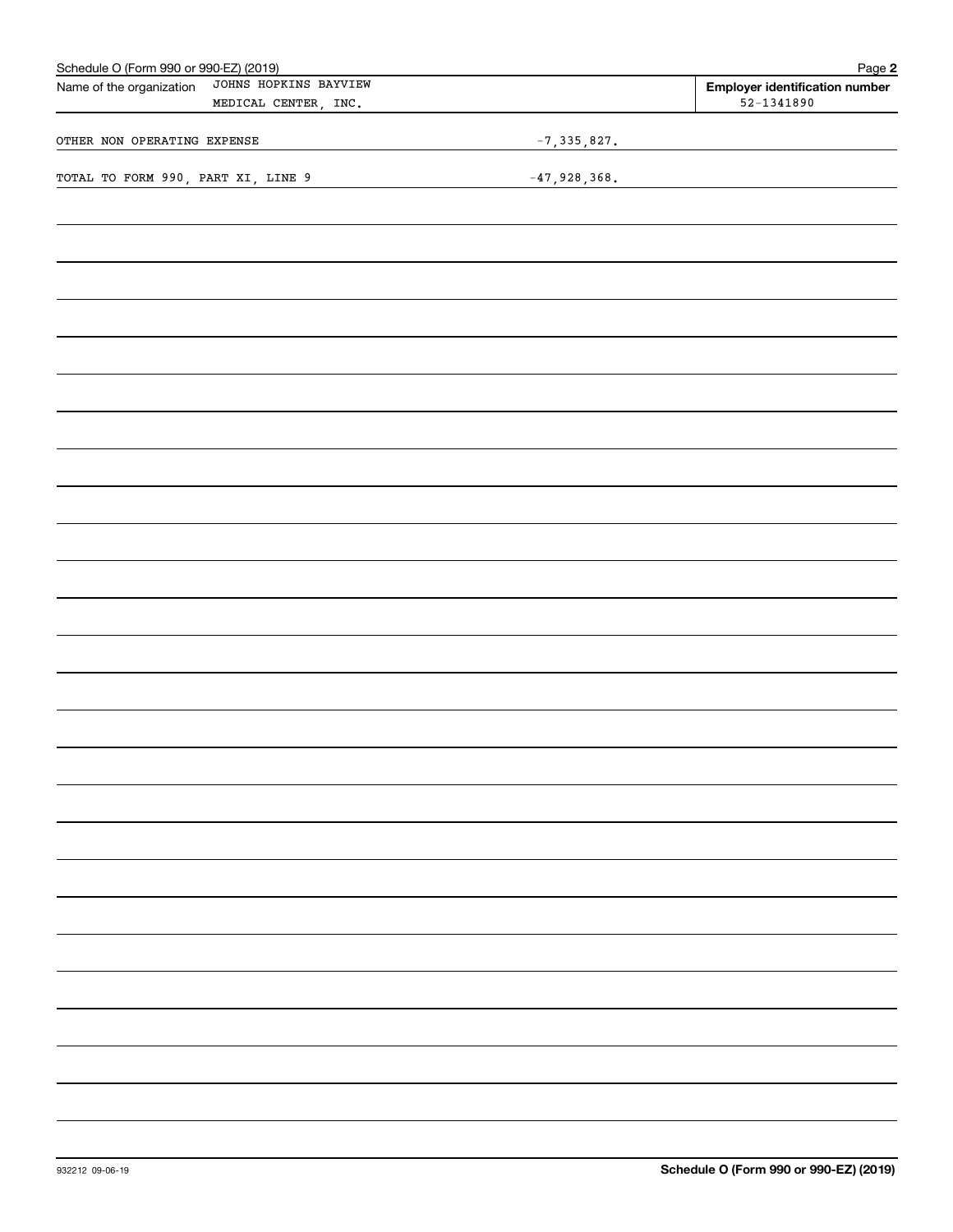| <b>SCHEDULE R</b><br>(Form 990)<br>Department of the Treasury<br>Internal Revenue Service                                       |                                                                                                                           | <b>Related Organizations and Unrelated Partnerships</b><br>► Complete if the organization answered "Yes" on Form 990, Part IV, line 33, 34, 35b, 36, or 37.<br>Attach to Form 990.<br>$\triangleright$ Go to www.irs.gov/Form990 for instructions and the latest information. |                                                                |              |                    |                                    |  |  |
|---------------------------------------------------------------------------------------------------------------------------------|---------------------------------------------------------------------------------------------------------------------------|-------------------------------------------------------------------------------------------------------------------------------------------------------------------------------------------------------------------------------------------------------------------------------|----------------------------------------------------------------|--------------|--------------------|------------------------------------|--|--|
| JOHNS HOPKINS BAYVIEW<br><b>Employer identification number</b><br>Name of the organization<br>52-1341890<br>MEDICAL CENTER INC. |                                                                                                                           |                                                                                                                                                                                                                                                                               |                                                                |              |                    |                                    |  |  |
| Part I                                                                                                                          | <b>Identification of Disregarded Entities.</b> Complete if the organization answered "Yes" on Form 990, Part IV, line 33. |                                                                                                                                                                                                                                                                               |                                                                |              |                    |                                    |  |  |
|                                                                                                                                 | (a)                                                                                                                       | (b)                                                                                                                                                                                                                                                                           | (c)                                                            | (d)<br>(e)   |                    | (f)                                |  |  |
| Name, address, and EIN (if applicable)<br>of diorogordod optitu                                                                 |                                                                                                                           | Primary activity                                                                                                                                                                                                                                                              | Legal domicile (state or<br>$\sim$ $\sim$ $\sim$ $\sim$ $\sim$ | Total income | End-of-year assets | Direct controlling<br>$\sim$ ntity |  |  |

| of disregarded entity                                                           |                      | foreign country) |  | entity                                          |
|---------------------------------------------------------------------------------|----------------------|------------------|--|-------------------------------------------------|
|                                                                                 |                      |                  |  |                                                 |
|                                                                                 |                      |                  |  |                                                 |
|                                                                                 |                      |                  |  |                                                 |
|                                                                                 |                      |                  |  |                                                 |
|                                                                                 |                      |                  |  |                                                 |
|                                                                                 |                      |                  |  |                                                 |
|                                                                                 |                      |                  |  |                                                 |
|                                                                                 |                      |                  |  |                                                 |
| the contract of the contract of the contract of the contract of the contract of | $\sim$ $\sim$ $\sim$ |                  |  | the contract of the contract of the contract of |

#### **Identification of Related Tax-Exempt Organizations.** Complete if the organization answered "Yes" on Form 990, Part IV, line 34, because it had one or more related tax-exempt **Part II** organizations during the tax year.

| (a)<br>Name, address, and EIN<br>of related organization | (b)<br>Primary activity | (c)<br>Legal domicile (state or<br>foreign country) | (d)<br>Exempt Code<br>section | (e)<br>Public charity<br>status (if section | (f)<br>Direct controlling<br>entity | $(g)$<br>Section 512(b)(13) | controlled<br>entity? |
|----------------------------------------------------------|-------------------------|-----------------------------------------------------|-------------------------------|---------------------------------------------|-------------------------------------|-----------------------------|-----------------------|
|                                                          |                         |                                                     |                               | 501(c)(3)                                   |                                     | Yes                         | No                    |
| JOHNS HOPKINS HEALTH SYSTEM CORPORATION                  |                         |                                                     |                               |                                             | <b>JOHNS HOPKINS</b>                |                             |                       |
| 52-1465301, 3910 KESWICK RD, SOUTH BLDG, 4TH             |                         |                                                     |                               | LINE 12C,                                   | HEALTH SYSTEM                       |                             |                       |
| FL, STE. 4300A, BALTIMORE, MD 21211                      | SUPPORTING ORGANIZATION | MARYLAND                                            | 501(C)(3)                     | III-FI                                      | CORPORATION                         |                             | x                     |
| HOWARD COUNTY GENERAL HOSPITAL - 52-2093120              |                         |                                                     |                               |                                             | UOHNS HOPKINS                       |                             |                       |
| 5755 CEDAR LANE                                          |                         |                                                     |                               |                                             | HEALTH SYSTEM                       |                             |                       |
| COLUMBIA, MD 21044                                       | HOSPITAL                | MARYLAND                                            | 501(C)(3)                     | LINE 3                                      | CORPORATION                         |                             | х                     |
| JOHNS HOPKINS COMMUNITY PHYSICIANS -                     |                         |                                                     |                               |                                             | <b>JOHNS HOPKINS</b>                |                             |                       |
| 52-1467441, 3910 KESWICK RD, SOUTH BLDG, 4TH             |                         |                                                     |                               | LINE 12C.                                   | HEALTH SYSTEM                       |                             |                       |
| FL, STE. 4300A, BALTIMORE, MD 21211                      | HEALTHCARE SERVICES     | MARYLAND                                            | 501(C)(3)                     | III-FI                                      | CORPORATION                         |                             | х                     |
| JOHNS HOPKINS HOSPITAL ENDOWMENT CORPORATION             |                         |                                                     |                               |                                             | <b>JOHNS HOPKINS</b>                |                             |                       |
| - 23-7252596, 3910 KESWICK RD, SOUTH BLDG,               |                         |                                                     |                               | LINE 12C,                                   | HOSPITAL                            |                             |                       |
| 4TH FL. STE. 4300A. BALTIMORE. MD 21211                  | SUPPORTING ORGANIZATION | MARYLAND                                            | 501(C)(3)                     | III-FI                                      | <b>ENDOWMENT</b>                    |                             | x                     |

**For Paperwork Reduction Act Notice, see the Instructions for Form 990. Schedule R (Form 990) 2019**

SEE PART VII FOR CONTINUATIONS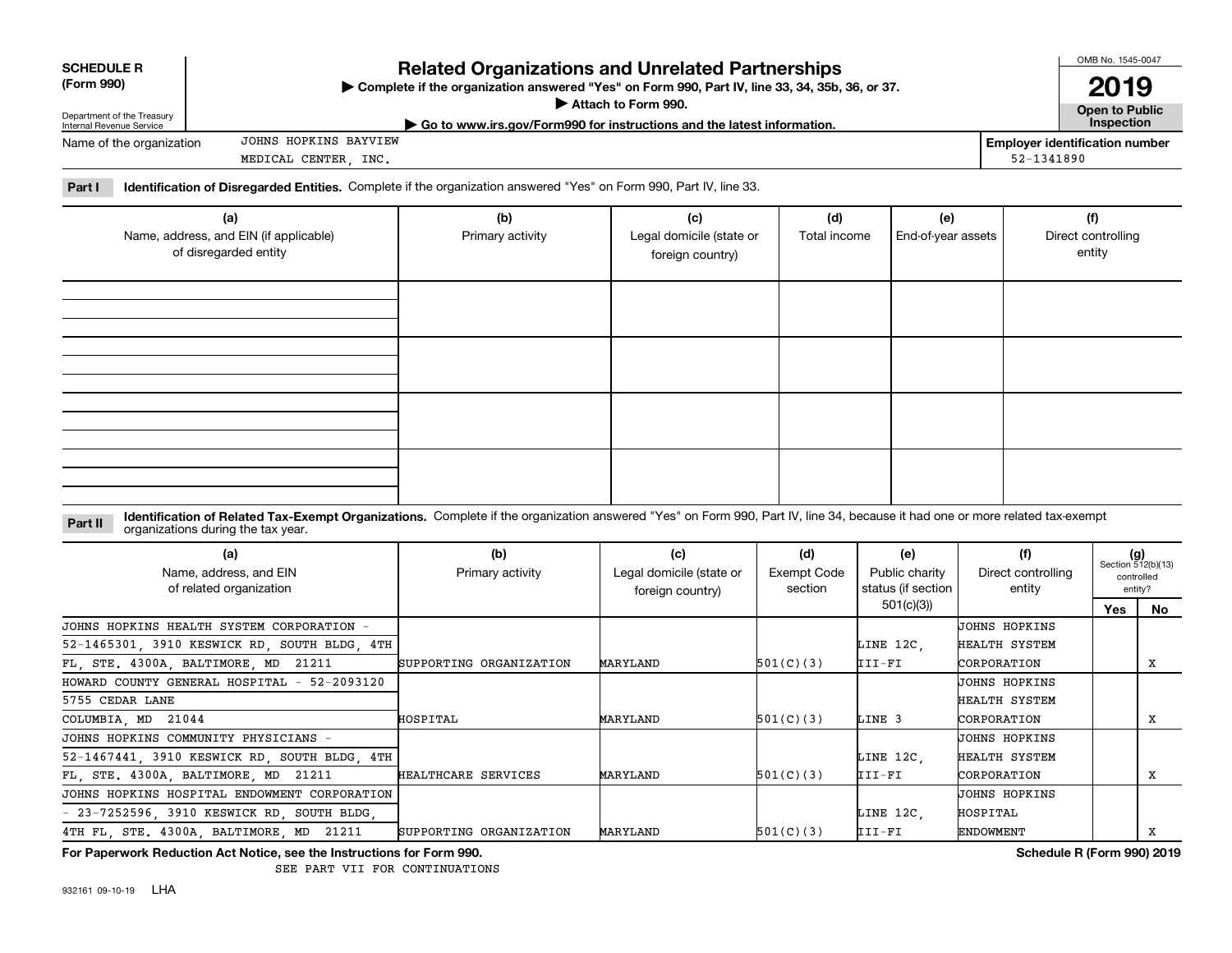Schedule R (Form 990)

**Part II** Continuation of Identification of Related Tax-Exempt Organizations

| (a)                                          | (b)                                | (c)                      | (d)                | (e)                      | (f)                | $(g)$<br>Section 512(b)(13) |               |
|----------------------------------------------|------------------------------------|--------------------------|--------------------|--------------------------|--------------------|-----------------------------|---------------|
| Name, address, and EIN                       | Primary activity                   | Legal domicile (state or | <b>Exempt Code</b> | Public charity           | Direct controlling |                             | controlled    |
| of related organization                      |                                    | foreign country)         | section            | status (if section       | entity             |                             | organization? |
|                                              |                                    |                          |                    | 501(c)(3)                |                    | Yes                         | No.           |
| JOHNS HOPKINS MEDICAL SERVICES CORPORATION   |                                    |                          |                    |                          | JOHNS HOPKINS      |                             |               |
| 52-1232569, 3910 KESWICK RD, SOUTH BLDG, 4TH |                                    |                          |                    |                          | HEALTH SYSTEM      |                             |               |
| FL, STE. 4300A, BALTIMORE, MD 21211          | HOSPITAL                           | MARYLAND                 | 501(C)(3)          | LINE 12B, II CORPORATION |                    |                             | x             |
| THE JOHNS HOPKINS HOSPITAL - 52-0591656      |                                    |                          |                    |                          | JOHNS HOPKINS      |                             |               |
| 3910 KESWICK RD, SOUTH BLDG, 4TH FL, STE. 43 |                                    |                          |                    |                          | HEALTH SYSTEM      |                             |               |
| BALTIMORE, MD 21211                          | HOSPITAL                           | MARYLAND                 | 501(C)(3)          | LINE 3                   | CORPORATION        |                             | x             |
| SUBURBAN HOSPITAL HEALTHCARE SYSTEM, INC. -  |                                    |                          |                    |                          | JOHNS HOPKINS      |                             |               |
| 52-2052354, 8600 OLD GEORGETOWN ROAD,        |                                    |                          |                    | LINE 12C.                | HEALTH SYSTEM      |                             |               |
| BETHESDA, MD 20814                           | SUPPORTING ORGANIZATION            | MARYLAND                 | 501(C)(3)          | III-FI                   | CORPORATION        |                             | x             |
| SUBURBAN HOSPITAL, INC. - 52-0610545         |                                    |                          |                    |                          | JOHNS HOPKINS      |                             |               |
| 8600 OLD GEORGETOWN ROAD                     |                                    |                          |                    |                          | HEALTH SYSTEM      |                             |               |
| BETHESDA, MD 20814                           | HOSPITAL                           | MARYLAND                 | 501(C)(3)          | LINE 3                   | CORPORATION        |                             | X             |
| POTOMAC HOME SUPPORT. INC. - 52-1750383      |                                    |                          |                    |                          |                    |                             |               |
| 6001 MONTROSE ROAD NO 1020                   |                                    |                          |                    |                          |                    |                             |               |
| ROCKVILLE, MD 20852                          | HOME HEALTH CARE                   | MARYLAND                 | 501(C)(3)          | LINE 10                  | N/A                |                             | x             |
| SIBLEY SUBURBAN HOME HEALTH AGENCY -         |                                    |                          |                    |                          |                    |                             |               |
| 52-1450142, 6001 MONTROSE ROAD NO 307,       |                                    |                          |                    |                          |                    |                             |               |
| ROCKVILLE, MD 20852                          | HOME HEALTH CARE                   | MARYLAND                 | 501(C)(3)          | LINE 10                  | N/A                |                             | x             |
| PEDIATRIC PHYSICIAN SERVICES, INC. -         |                                    |                          |                    |                          | ALL CHILDREN'S     |                             |               |
| 59-3425191, 3910 KESWICK RD, SOUTH BLDG, 4TH |                                    |                          |                    |                          | HEALTH SYSTEM,     |                             |               |
| FL, STE. 4300A, BALTIMORE, MD 21211          | PEDIATRIC MEDICAL SERVICES FLORIDA |                          | 501(C)(3)          | LINE 10                  | INC.               |                             | X             |
| ALL CHILDREN'S HOSPITAL FOUNDATION -         |                                    |                          |                    |                          | ALL CHILDREN'S     |                             |               |
| 59-2481738, 3910 KESWICK RD, SOUTH BLDG, 4TH |                                    |                          |                    |                          | HEALTH SYSTEM.     |                             |               |
| FL. STE. 4300A. BALTIMORE. MD 21211          | FOUNDATION                         | FLORIDA                  | 501(C)(3)          | LINE 7                   | INC.               |                             | x             |
| ALL CHILDREN'S HOSPITAL - 59-0683252         |                                    |                          |                    |                          | JOHNS HOPKINS      |                             |               |
| 3910 KESWICK RD, SOUTH BLDG, 4TH FL, STE. 43 |                                    |                          |                    |                          | HEALTH SYSTEM      |                             |               |
| BALTIMORE MD 21211                           | HOSPITAL                           | FLORIDA                  | 501(C)(3)          | LINE 3                   | CORPORATION        |                             | X             |
| ALL CHILDREN'S RESEARCH INSTITUTE, INC. -    |                                    |                          |                    |                          | ALL CHILDREN'S     |                             |               |
| 59-2481742, 3910 KESWICK RD, SOUTH BLDG, 4TH |                                    |                          |                    |                          | HEALTH SYSTEM.     |                             |               |
| FL. STE. 4300A. BALTIMORE. MD 21211          | <b>RESEARCH</b>                    | FLORIDA                  | 501(C)(3)          | LINE 4                   | INC.               |                             | x             |
| SURGIKID OF FLORIDA, INC. - 59-3441883       |                                    |                          |                    |                          | ALL CHILDREN'S     |                             |               |
| 3910 KESWICK RD, SOUTH BLDG, 4TH FL, STE. 43 |                                    |                          |                    |                          | HEALTH SYSTEM,     |                             |               |
| BALTIMORE, MD 21211                          | MEDICAL SERVICES                   | FLORIDA                  | 501(C)(3)          | LINE 10                  | INC.               |                             | x             |
| KIDS HOME CARE, INC. - 59-3476049            |                                    |                          |                    |                          | ALL CHILDREN'S     |                             |               |
| 3910 KESWICK RD, SOUTH BLDG, 4TH FL, STE. 43 |                                    |                          |                    |                          | HEALTH SYSTEM.     |                             |               |
| BALTIMORE, MD 21211                          | HOME HEALTH CARE                   | FLORIDA                  | 501(C)(3)          | LINE 10                  | INC.               |                             | x             |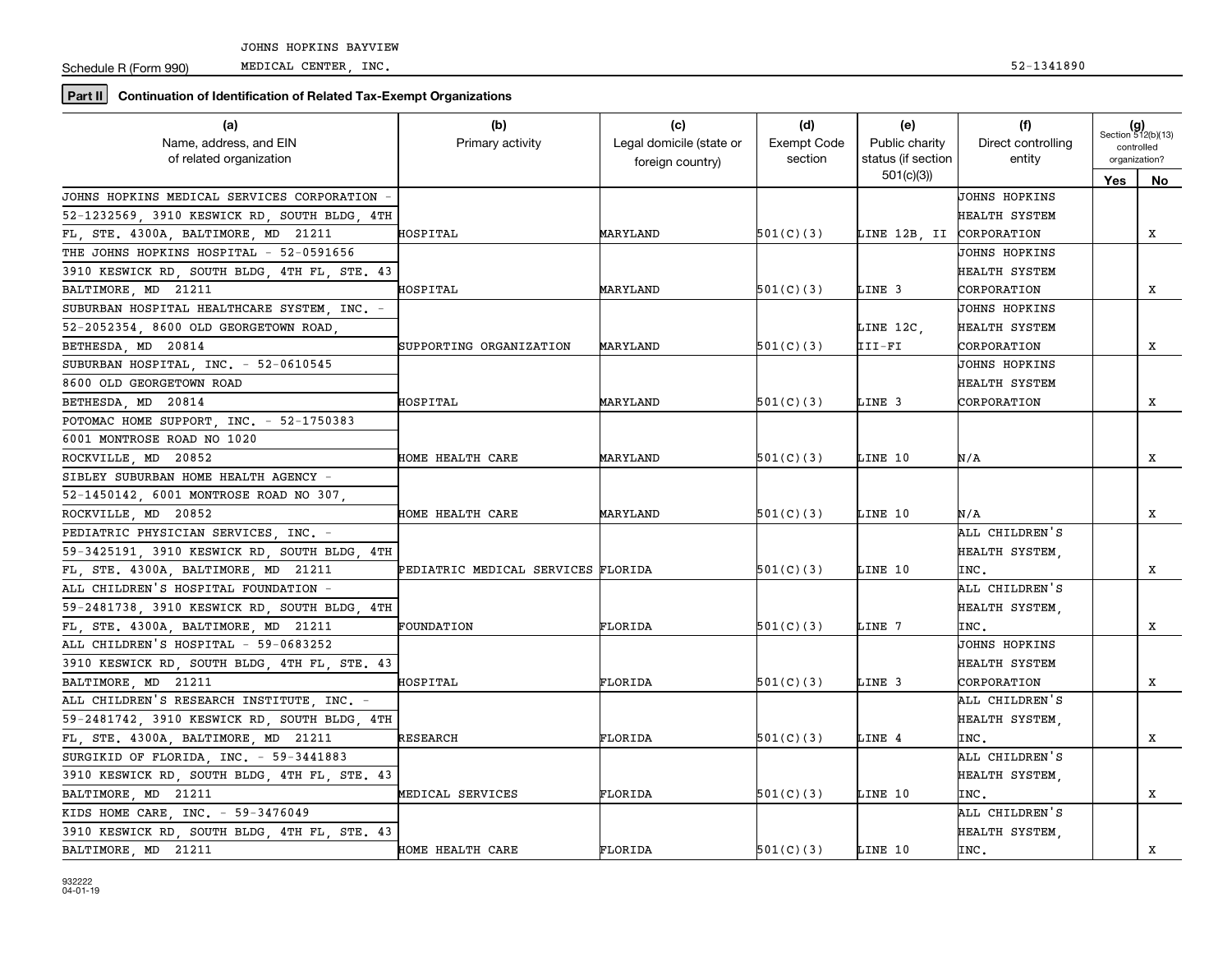Schedule R (Form 990)

MEDICAL CENTER, INC. 52-1341890

**Part II Continuation of Identification of Related Tax-Exempt Organizations**

| (a)<br>Name, address, and EIN<br>of related organization | (b)<br>Primary activity | (c)<br>Legal domicile (state or<br>foreign country) | (d)<br>Exempt Code<br>section | (e)<br>Public charity<br>status (if section | (f)<br>Direct controlling<br>entity | $(g)$<br>Section 512(b)(13)<br>controlled<br>organization? |           |
|----------------------------------------------------------|-------------------------|-----------------------------------------------------|-------------------------------|---------------------------------------------|-------------------------------------|------------------------------------------------------------|-----------|
|                                                          |                         |                                                     |                               | 501(c)(3)                                   |                                     | Yes                                                        | <b>No</b> |
| WEST COAST NEONATOLOGY, INC. - 59-3398308                |                         |                                                     |                               |                                             | ALL CHILDREN'S                      |                                                            |           |
| 3910 KESWICK RD, SOUTH BLDG, 4TH FL, STE. 43             |                         |                                                     |                               |                                             | HEALTH SYSTEM,                      |                                                            |           |
| BALTIMORE, MD 21211                                      | NEONATAL CARE           | FLORIDA                                             | 501(C)(3)                     | LINE 10                                     | INC.                                |                                                            | X         |
| ALL CHILDREN'S HEALTH SYSTEM, INC. -                     |                         |                                                     |                               |                                             | <b>JOHNS HOPKINS</b>                |                                                            |           |
| 59-2481740, 3910 KESWICK RD, SOUTH BLDG, 4TH             |                         |                                                     |                               | LINE 12C,                                   | HEALTH SYSTEM                       |                                                            |           |
| FL, STE. 4300A, BALTIMORE, MD 21211                      | MANAGEMENT SERVICES     | FLORIDA                                             | 501(C)(3)                     | $III-FI$                                    | CORPORATION                         |                                                            | X         |
| LUCY WEBB HAYES NATIONAL TRAINING SCHOOL FOR             |                         |                                                     |                               |                                             | <b>JOHNS HOPKINS</b>                |                                                            |           |
| DEACONESSES AND - 53-0196602, 5255 LOUGHBORO             |                         |                                                     |                               |                                             | HEALTH SYSTEM                       |                                                            |           |
| ROAD NW, WASHINGTON, DC 20016                            | HOSPITAL                | DISTRICT OF COLUMBIA $501(C)(3)$                    |                               | LINE 3                                      | CORPORATION                         |                                                            | X         |
|                                                          |                         |                                                     |                               |                                             |                                     |                                                            |           |
|                                                          |                         |                                                     |                               |                                             |                                     |                                                            |           |
|                                                          |                         |                                                     |                               |                                             |                                     |                                                            |           |
|                                                          |                         |                                                     |                               |                                             |                                     |                                                            |           |
|                                                          |                         |                                                     |                               |                                             |                                     |                                                            |           |
|                                                          |                         |                                                     |                               |                                             |                                     |                                                            |           |
|                                                          |                         |                                                     |                               |                                             |                                     |                                                            |           |
|                                                          |                         |                                                     |                               |                                             |                                     |                                                            |           |
|                                                          |                         |                                                     |                               |                                             |                                     |                                                            |           |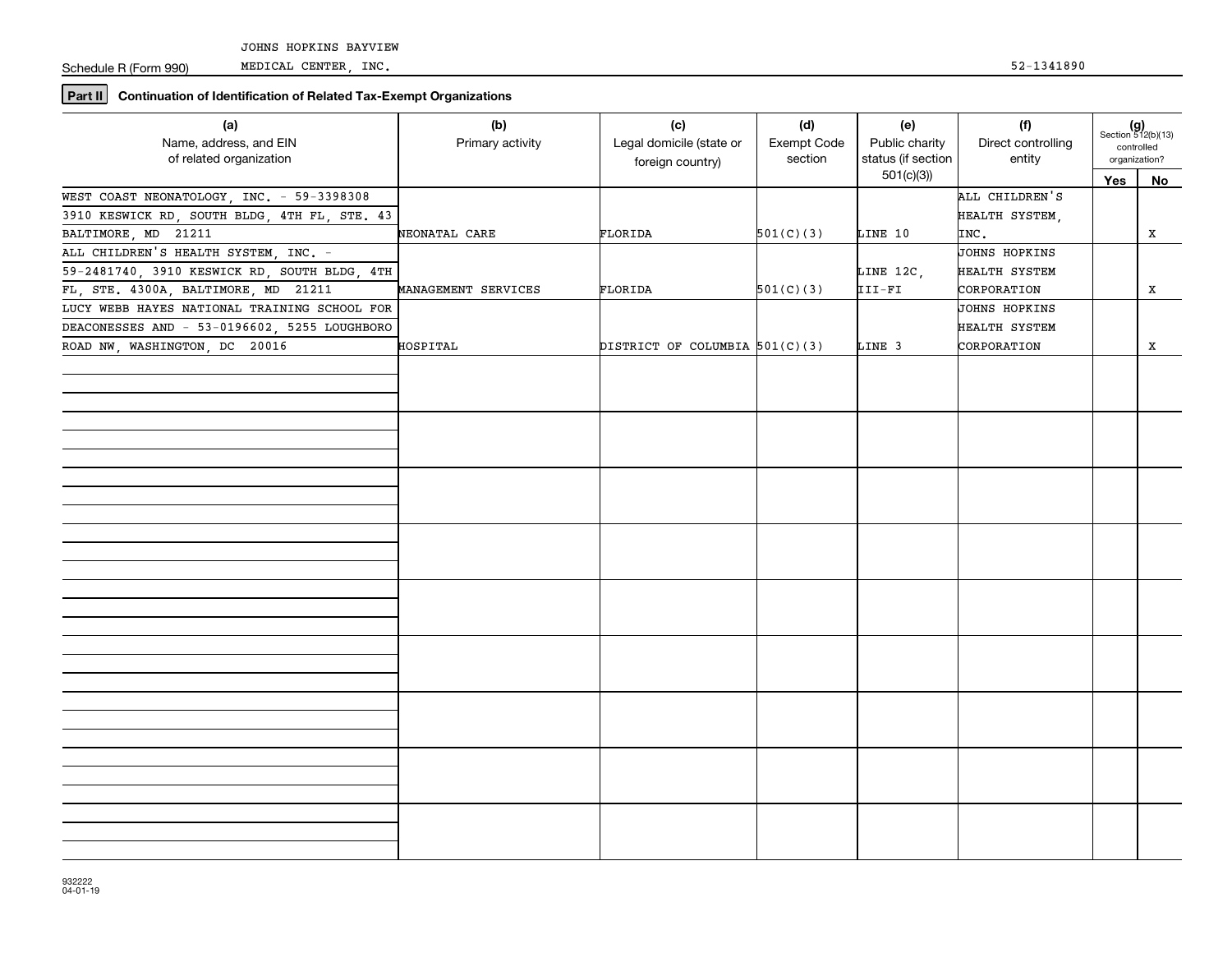Schedule R (Form 990) 2019 MEDICAL CENTER, INC. Schedule R (Form 990) 2019 MEDICAL CENTER, INC. MEDICAL CENTER, INC.

#### **Identification of Related Organizations Taxable as a Partnership.** Complete if the organization answered "Yes" on Form 990, Part IV, line 34, because it had one or more related **Part III** organizations treated as a partnership during the tax year.

| (a)                                               | (b)              | (c)                                       | (d)                          | (e)                                                                    | (f)                      | (g)                               |     | (h)                              | (i)                                           | (i)                  | (k)                                |
|---------------------------------------------------|------------------|-------------------------------------------|------------------------------|------------------------------------------------------------------------|--------------------------|-----------------------------------|-----|----------------------------------|-----------------------------------------------|----------------------|------------------------------------|
| Name, address, and EIN<br>of related organization | Primary activity | Legal<br>domicile<br>(state or<br>foreign | Direct controlling<br>entity | Predominant income<br>related, unrelated,<br>  excluded from tax under | Share of total<br>income | Share of<br>end-of-year<br>assets |     | Disproportionate<br>allocations? | Code V-UBI<br>amount in box<br>20 of Schedule | managing<br>partner? | General or Percentage<br>ownership |
|                                                   |                  | country)                                  |                              | sections 512-514)                                                      |                          |                                   | Yes | No                               | K-1 (Form 1065) Yes No                        |                      |                                    |
| OPHTHALMOLOGY ASSOCIATES, LLC                     |                  |                                           |                              |                                                                        |                          |                                   |     |                                  |                                               |                      |                                    |
| $-52-1890957$ , 3910 KESWICK                      |                  |                                           |                              |                                                                        |                          |                                   |     |                                  |                                               |                      |                                    |
| RD, SOUTH BLDG, 4TH FL, STE.                      | OPHTHALMOLOGY    |                                           |                              |                                                                        |                          |                                   |     |                                  |                                               |                      |                                    |
| 4300A, BALTIMORE, MD 21211                        | SERVICES         | MD                                        | N/A                          | N/A                                                                    | N/A                      | N/A                               | N/A |                                  | N/A                                           | N/A                  | N/A                                |
| HEALTHCARE SUPPLY CHAIN                           |                  |                                           |                              |                                                                        |                          |                                   |     |                                  |                                               |                      |                                    |
| INNOVATIONS, LLC -                                |                  |                                           |                              |                                                                        |                          |                                   |     |                                  |                                               |                      |                                    |
| 47-2509307, 3910 KESWICK RD,                      | GROUP            |                                           |                              |                                                                        |                          |                                   |     |                                  |                                               |                      |                                    |
| SOUTH BLDG, 4TH FL, STE.                          | PURCHASING       | MD                                        | N/A                          | N/A                                                                    | N/A                      | N/A                               | N/A |                                  | N/A                                           | N/A                  | N/A                                |
| JOHNS HOPKINS REGIONAL SUPPLY                     |                  |                                           |                              |                                                                        |                          |                                   |     |                                  |                                               |                      |                                    |
| CHAIN NETWORK, LLC -                              |                  |                                           |                              |                                                                        |                          |                                   |     |                                  |                                               |                      |                                    |
| 47-2912848, 3910 KESWICK RD,                      | GROUP            |                                           |                              |                                                                        |                          |                                   |     |                                  |                                               |                      |                                    |
| SOUTH BLDG, 4TH FL, STE.                          | PURCHASING       | MD                                        | N/A                          | N/A                                                                    | N/A                      | N/A                               | N/A |                                  | N/A                                           | N/A                  | N/A                                |
|                                                   |                  |                                           |                              |                                                                        |                          |                                   |     |                                  |                                               |                      |                                    |
|                                                   |                  |                                           |                              |                                                                        |                          |                                   |     |                                  |                                               |                      |                                    |
|                                                   |                  |                                           |                              |                                                                        |                          |                                   |     |                                  |                                               |                      |                                    |
|                                                   |                  |                                           |                              |                                                                        |                          |                                   |     |                                  |                                               |                      |                                    |

**Identification of Related Organizations Taxable as a Corporation or Trust.** Complete if the organization answered "Yes" on Form 990, Part IV, line 34, because it had one or more related **Part IV** organizations treated as a corporation or trust during the tax year.

| (a)<br>Name, address, and EIN<br>of related organization        | (b)<br>Primary activity | (c)<br>Legal domicile<br>(state or<br>foreian | (d)<br>Direct controlling<br>entity | (e)<br>Type of entity<br>(C corp, S corp,<br>or trust) | (f)<br>Share of total<br>income | (g)<br>Share of<br>end-of-year<br>assets | (h)<br>Percentage<br>ownership | (i)<br>Section<br>512(b)(13)<br>controlled<br>entity? |
|-----------------------------------------------------------------|-------------------------|-----------------------------------------------|-------------------------------------|--------------------------------------------------------|---------------------------------|------------------------------------------|--------------------------------|-------------------------------------------------------|
|                                                                 |                         | country)                                      |                                     |                                                        |                                 |                                          |                                | Yes   No                                              |
| HOWARD COUNTY HEALTH SERVICES, INC. -                           |                         |                                               |                                     |                                                        |                                 |                                          |                                |                                                       |
| 52-1434783, 3910 KESWICK RD, SOUTH BLDG, 4TH                    |                         |                                               |                                     |                                                        |                                 |                                          |                                |                                                       |
| FL, STE 4300A, BALTIMORE, MD 21211                              | HEALTHCARE MANAGEMENT   | MD                                            | N/A                                 | CORP                                                   | N/A                             | N/A                                      | N/A                            | x                                                     |
| HSI MEDICAL SERVICES CORPORATION -                              |                         |                                               |                                     |                                                        |                                 |                                          |                                |                                                       |
| 52-1847705, 3910 KESWICK RD, SOUTH BLDG, 4TH HEALTHCARE - SLEEP |                         |                                               |                                     |                                                        |                                 |                                          |                                |                                                       |
| FL, STE 4300A, BALTIMORE, MD 21211                              | DIAGNOSTICS             | MD                                            | N/A                                 | CORP                                                   | N/A                             | N/A                                      | N/A                            | х                                                     |
| JOHNS HOPKINS MEDICAL MANAGEMENT CORPORATION                    |                         |                                               |                                     |                                                        |                                 |                                          |                                |                                                       |
| $-52-1250028$ , 3910 KESWICK RD, SOUTH BLDG,                    |                         |                                               |                                     |                                                        |                                 |                                          |                                |                                                       |
| 4TH FL, STE 4300A, BALTIMORE, MD 21211                          | NURSING SERVICES        | MD                                            | N/A                                 | CORP                                                   | N/A                             | N/A                                      | N/A                            | х                                                     |
| JOHNS HOPKINS EMPLOYER HEALTH PROGRAMS, INC.                    |                         |                                               |                                     |                                                        |                                 |                                          |                                |                                                       |
| $-52-1947678$ , 3910 KESWICK RD, SOUTH BLDG,                    |                         |                                               |                                     |                                                        |                                 |                                          |                                |                                                       |
| 4TH FL, STE 4300A, BALTIMORE, MD 21211                          | BENEFIT PLANS           | MD                                            | N/A                                 | CORP                                                   | N/A                             | N/A                                      | N/A                            | x                                                     |
| TCAS, INC. $-52-1979344$                                        |                         |                                               |                                     |                                                        |                                 |                                          |                                |                                                       |
| 5755 CEDAR LANE                                                 |                         |                                               |                                     |                                                        |                                 |                                          |                                |                                                       |
| COLUMBIA, MD 21044                                              | NURSING SERVICES        | MD                                            | N/A                                 | CORP                                                   | N/A                             | N/A                                      | N/A                            | x                                                     |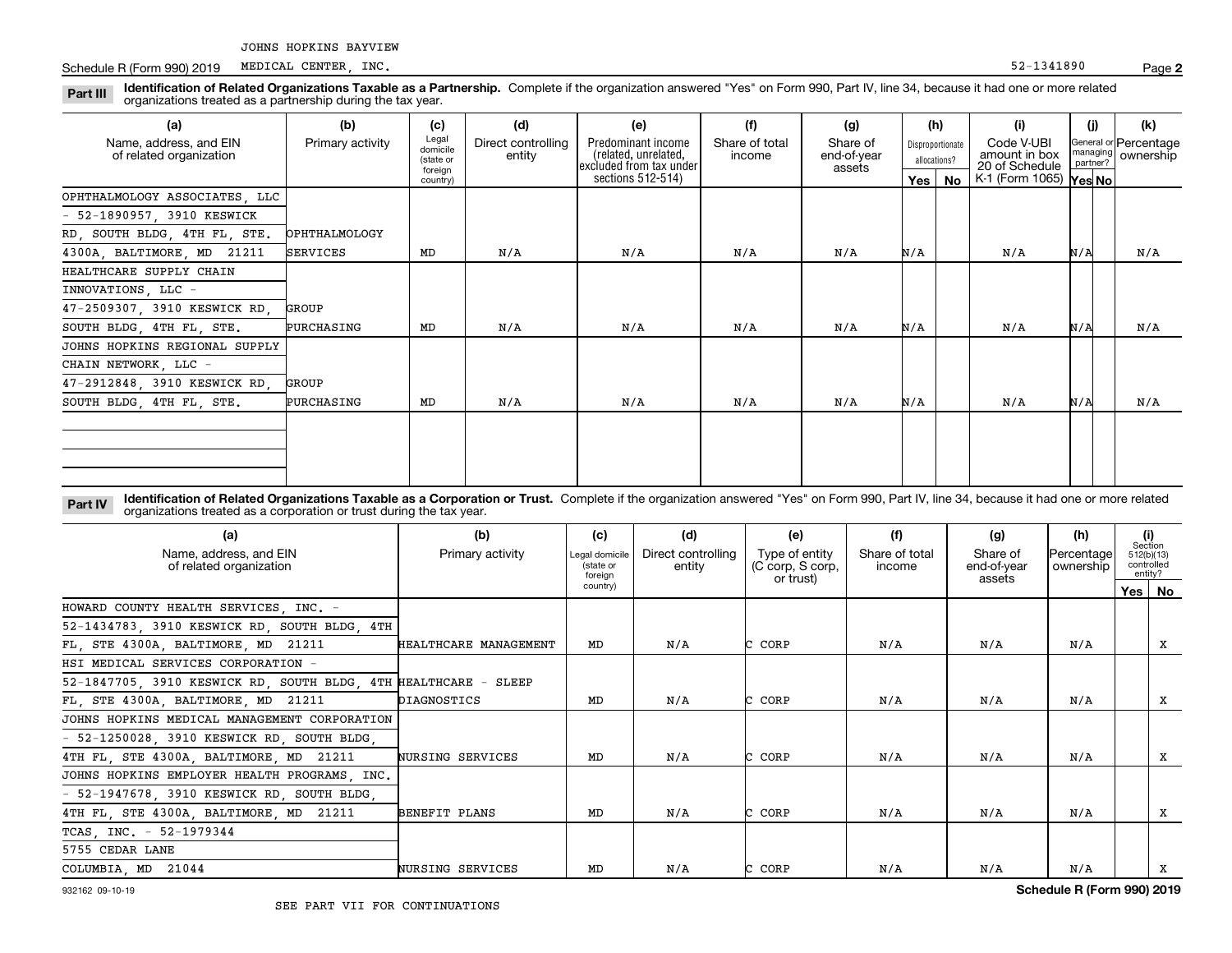Schedule R (Form 990)

**Part IV** Continuation of Identification of Related Organizations Taxable as a Corporation or Trust

| (a)<br>Name, address, and EIN                                      | (b)<br>Primary activity | (c)<br>Legal domicile            | (d)<br>Direct controlling | (e)                                             | (f)<br>Share of total | (g)<br>Share of       | (h)<br>Percentage | $\begin{array}{c} \textbf{(i)}\\ \text{Section}\\ 512 \text{(b)} \text{(13)}\\ \text{controlled}\\ \text{entity?} \end{array}$ |
|--------------------------------------------------------------------|-------------------------|----------------------------------|---------------------------|-------------------------------------------------|-----------------------|-----------------------|-------------------|--------------------------------------------------------------------------------------------------------------------------------|
| of related organization                                            |                         | (state or<br>foreign<br>country) | entity                    | Type of entity<br>(C corp, S corp,<br>or trust) | income                | end-of-year<br>assets |                   |                                                                                                                                |
| SUBURBAN HEALTH ENTERPRISES, INC. -                                |                         |                                  |                           |                                                 |                       |                       |                   | Yes No                                                                                                                         |
| 52-2052352, 8600 OLD GEORGETOWN ROAD,                              | MEDICAL OFFICE          |                                  |                           |                                                 |                       |                       |                   |                                                                                                                                |
| BETHESDA, MD 20814                                                 |                         |                                  |                           |                                                 |                       |                       |                   |                                                                                                                                |
| VARIOUS CHARITABLE REMAINDER TRUSTS                                | LEASING AND RELEASING   | MD                               | N/A                       | C CORP                                          | N/A                   | N/A                   | N/A               | X                                                                                                                              |
|                                                                    |                         |                                  |                           |                                                 |                       |                       |                   |                                                                                                                                |
| 3910 KESWICK RD, SOUTH BLDG, 4TH FL, STE 4300 CHARITABLE REMAINDER |                         |                                  |                           |                                                 |                       |                       |                   |                                                                                                                                |
| BALTIMORE, MD 21211                                                | TRUSTS                  | MD                               | N/A                       | TRUST                                           | $\mathbf 0$ .         | 255, 363.             | 100%              | X                                                                                                                              |
|                                                                    |                         |                                  |                           |                                                 |                       |                       |                   |                                                                                                                                |
|                                                                    |                         |                                  |                           |                                                 |                       |                       |                   |                                                                                                                                |
|                                                                    |                         |                                  |                           |                                                 |                       |                       |                   |                                                                                                                                |
|                                                                    |                         |                                  |                           |                                                 |                       |                       |                   |                                                                                                                                |
|                                                                    |                         |                                  |                           |                                                 |                       |                       |                   |                                                                                                                                |
|                                                                    |                         |                                  |                           |                                                 |                       |                       |                   |                                                                                                                                |
|                                                                    |                         |                                  |                           |                                                 |                       |                       |                   |                                                                                                                                |
|                                                                    |                         |                                  |                           |                                                 |                       |                       |                   |                                                                                                                                |
|                                                                    |                         |                                  |                           |                                                 |                       |                       |                   |                                                                                                                                |
|                                                                    |                         |                                  |                           |                                                 |                       |                       |                   |                                                                                                                                |
|                                                                    |                         |                                  |                           |                                                 |                       |                       |                   |                                                                                                                                |
|                                                                    |                         |                                  |                           |                                                 |                       |                       |                   |                                                                                                                                |
|                                                                    |                         |                                  |                           |                                                 |                       |                       |                   |                                                                                                                                |
|                                                                    |                         |                                  |                           |                                                 |                       |                       |                   |                                                                                                                                |
|                                                                    |                         |                                  |                           |                                                 |                       |                       |                   |                                                                                                                                |
|                                                                    |                         |                                  |                           |                                                 |                       |                       |                   |                                                                                                                                |
|                                                                    |                         |                                  |                           |                                                 |                       |                       |                   |                                                                                                                                |
|                                                                    |                         |                                  |                           |                                                 |                       |                       |                   |                                                                                                                                |
|                                                                    |                         |                                  |                           |                                                 |                       |                       |                   |                                                                                                                                |
|                                                                    |                         |                                  |                           |                                                 |                       |                       |                   |                                                                                                                                |
|                                                                    |                         |                                  |                           |                                                 |                       |                       |                   |                                                                                                                                |
|                                                                    |                         |                                  |                           |                                                 |                       |                       |                   |                                                                                                                                |
|                                                                    |                         |                                  |                           |                                                 |                       |                       |                   |                                                                                                                                |
|                                                                    |                         |                                  |                           |                                                 |                       |                       |                   |                                                                                                                                |
|                                                                    |                         |                                  |                           |                                                 |                       |                       |                   |                                                                                                                                |
|                                                                    |                         |                                  |                           |                                                 |                       |                       |                   |                                                                                                                                |
|                                                                    |                         |                                  |                           |                                                 |                       |                       |                   |                                                                                                                                |
|                                                                    |                         |                                  |                           |                                                 |                       |                       |                   |                                                                                                                                |
|                                                                    |                         |                                  |                           |                                                 |                       |                       |                   |                                                                                                                                |
|                                                                    |                         |                                  |                           |                                                 |                       |                       |                   |                                                                                                                                |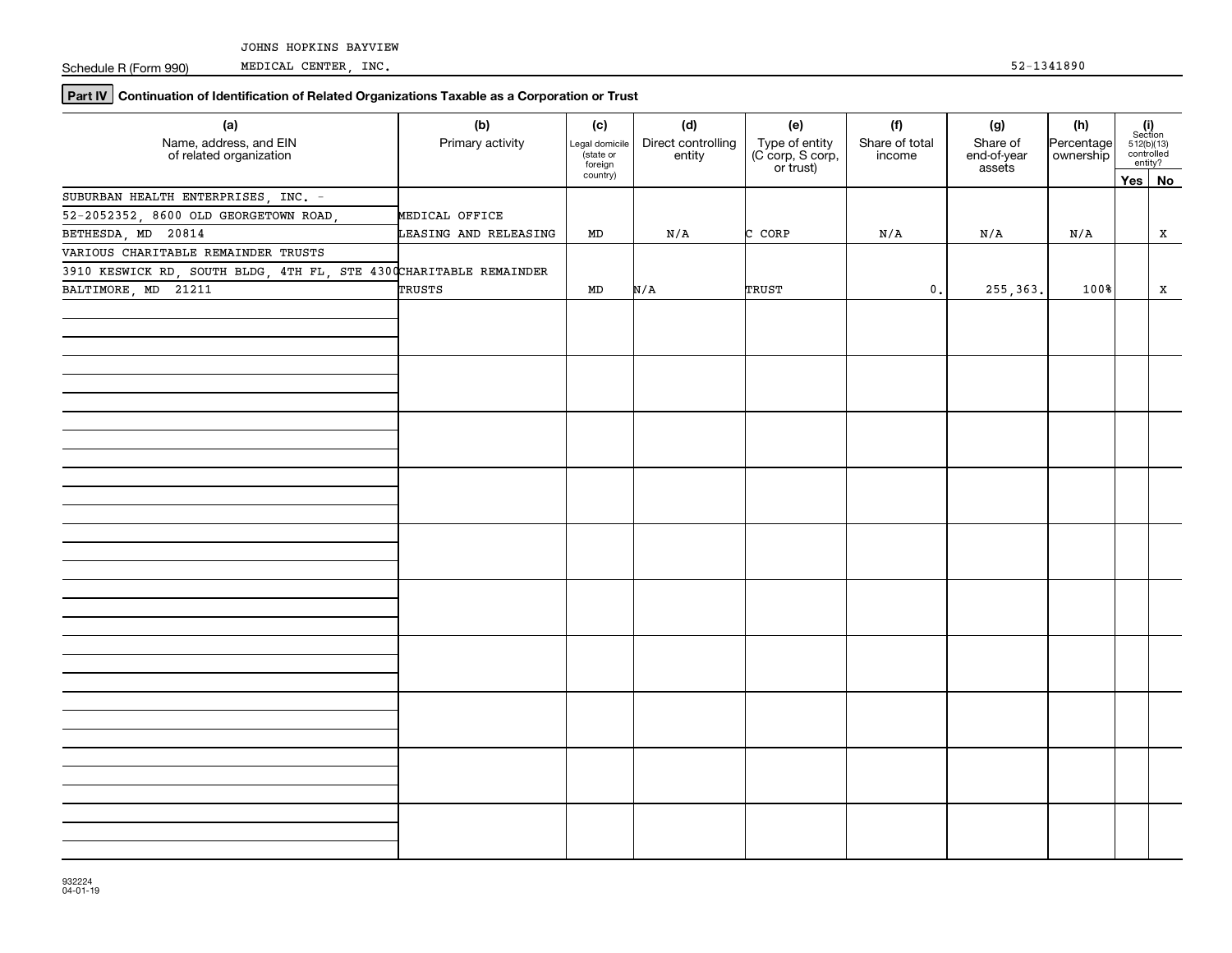JOHNS HOPKINS BAYVIEW

Schedule R (Form 990) 2019 MEDICAL CENTER, INC. MEDICAL CENTER, INC.

|  |  | Part V Transactions With Related Organizations. Complete if the organization answered "Yes" on Form 990, Part IV, line 34, 35b, or 36. |  |  |  |
|--|--|----------------------------------------------------------------------------------------------------------------------------------------|--|--|--|
|--|--|----------------------------------------------------------------------------------------------------------------------------------------|--|--|--|

|   | Note: Complete line 1 if any entity is listed in Parts II, III, or IV of this schedule.                                                                                                                                        |                | Yes   No |   |
|---|--------------------------------------------------------------------------------------------------------------------------------------------------------------------------------------------------------------------------------|----------------|----------|---|
|   | During the tax year, did the organization engage in any of the following transactions with one or more related organizations listed in Parts II-IV?                                                                            |                |          |   |
|   |                                                                                                                                                                                                                                | 1a             |          | x |
|   | <b>b</b> Gift, grant, or capital contribution to related organization(s)                                                                                                                                                       | 1 <sub>b</sub> |          | x |
|   | c Gift, grant, or capital contribution from related organization(s) manufaction contracts and contribution from related organization(s) manufaction contribution from related organization(s) manufaction contracts and contri | 1c             |          | X |
|   | d Loans or loan guarantees to or for related organization(s) committion contracts are constructed as a control or contract or contract or contract or contract or contract or contract or contract or contract or contract or  | 1d             |          | X |
|   | e Loans or loan guarantees by related organization(s) encontraction contains and contained a control of the control of the control of the control of the control of the control of the control of the control of the control o | 1e             |          | X |
|   |                                                                                                                                                                                                                                |                |          |   |
|   | Dividends from related organization(s) manufactured and contract and contract or manufactured and contract and contract and contract and contract and contract and contract and contract and contract and contract and contrac | 1f             |          | Х |
| g | Sale of assets to related organization(s) www.assettion.com/www.assettion.com/www.assettion.com/www.assettion.com/www.assettion.com/www.assettion.com/www.assettion.com/www.assettion.com/www.assettion.com/www.assettion.com/ | 1g             |          | x |
|   | h Purchase of assets from related organization(s) manufactured content to content the content of the content of the content of the content of the content of the content of the content of the content of the content of the c | 1 <sub>h</sub> |          | X |
|   |                                                                                                                                                                                                                                | 11             |          | X |
|   | Lease of facilities, equipment, or other assets to related organization(s) manufactured content and content and content and content and content and content and content and content and content and content and content and co | 1i.            |          | X |
|   |                                                                                                                                                                                                                                |                |          |   |
|   |                                                                                                                                                                                                                                | 1k             | х        |   |
|   | Performance of services or membership or fundraising solicitations for related organization(s)                                                                                                                                 | 11             | x        |   |
|   | m Performance of services or membership or fundraising solicitations by related organization(s)                                                                                                                                | 1 <sub>m</sub> | X        |   |
|   |                                                                                                                                                                                                                                | 1n             |          | X |
|   |                                                                                                                                                                                                                                | 1o             | X        |   |
|   |                                                                                                                                                                                                                                |                |          |   |
|   |                                                                                                                                                                                                                                | 1p             |          | Х |
|   |                                                                                                                                                                                                                                | 1q             |          | X |
|   |                                                                                                                                                                                                                                |                |          |   |
|   | Other transfer of cash or property to related organization(s)                                                                                                                                                                  | 1r             |          | х |
|   |                                                                                                                                                                                                                                | 1s             |          | X |

| $\cdots$<br>If the<br>Yes.<br>unswer<br>: above is<br>the<br>,,,<br>$\sim$ div | see the<br>: instructions<br>$\sim$ $\sim$ $\sim$ $\sim$<br>чанс<br>∵ vvii∟.<br>. | .<br>comr<br>must<br><b>Diete</b><br>TNIS | .17102<br>.0010000<br>. <del>.</del> | rocholde<br><b>Annehine</b><br>transaction<br>∵anc<br>siation"<br>בשוווסו<br>ii cənulud. |
|--------------------------------------------------------------------------------|-----------------------------------------------------------------------------------|-------------------------------------------|--------------------------------------|------------------------------------------------------------------------------------------|
|                                                                                |                                                                                   | .                                         |                                      |                                                                                          |

|     | (a)<br>Name of related organization | (b)<br>Transaction<br>type (a-s) | (c)<br>Amount involved | (d)<br>Method of determining amount involved |
|-----|-------------------------------------|----------------------------------|------------------------|----------------------------------------------|
| (1) |                                     |                                  |                        |                                              |
| (2) |                                     |                                  |                        |                                              |
| (3) |                                     |                                  |                        |                                              |
| (4) |                                     |                                  |                        |                                              |
| (5) |                                     |                                  |                        |                                              |
| (6) |                                     |                                  |                        |                                              |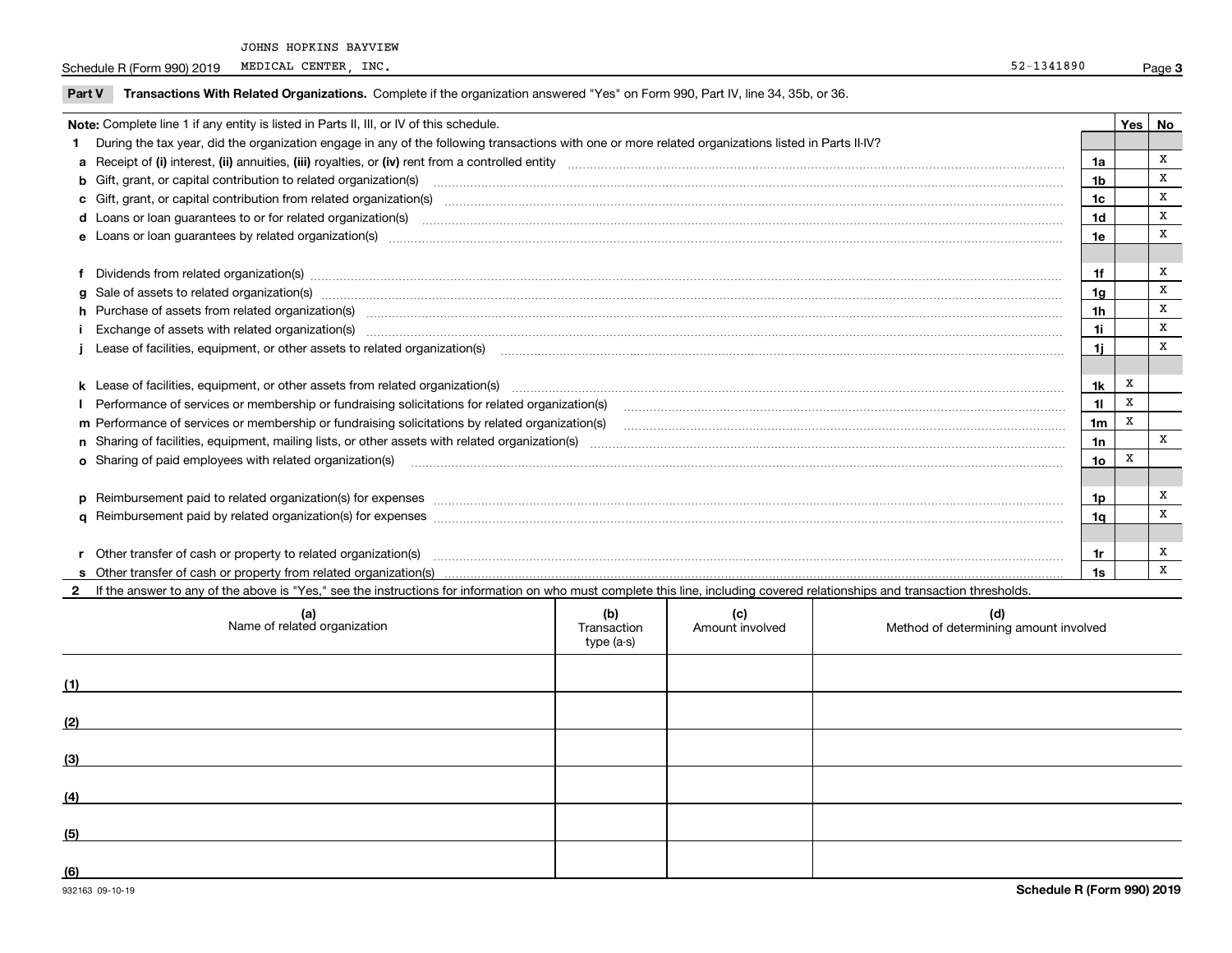JOHNS HOPKINS BAYVIEW

Schedule R (Form 990) 2019 Page MEDICAL CENTER, INC. 52-1341890

**Part VI Unrelated Organizations Taxable as a Partnership. Complete if the organization answered "Yes" on Form 990, Part IV, line 37.** 

Provide the following information for each entity taxed as a partnership through which the organization conducted more than five percent of its activities (measured by total assets or gross revenue) that was not a related organization. See instructions regarding exclusion for certain investment partnerships.

| .<br>(a)               | (b)              | (c)               | .<br><br>(d)                                                                               |                                                          | (f)      | (g)         | (h)                   | (i)                                                                                          | (i) | (k) |
|------------------------|------------------|-------------------|--------------------------------------------------------------------------------------------|----------------------------------------------------------|----------|-------------|-----------------------|----------------------------------------------------------------------------------------------|-----|-----|
| Name, address, and EIN | Primary activity | Legal domicile    |                                                                                            | (e)<br>Are all<br>partners sec.<br>$501(c)(3)$<br>orgs.? | Share of | Share of    |                       |                                                                                              |     |     |
| of entity              |                  | (state or foreign |                                                                                            |                                                          | total    | end-of-year | Dispropor-<br>tionate |                                                                                              |     |     |
|                        |                  | country)          | Predominant income<br>(related, unrelated,<br>excluded from tax under<br>sections 512-514) |                                                          | income   | assets      | allocations?          | Code V-UBI<br>amount in box 20 managing<br>of Schedule K-1 partner?<br>(Form 1065)<br>ves No |     |     |
|                        |                  |                   |                                                                                            | Yes No                                                   |          |             | Yes│No                |                                                                                              |     |     |
|                        |                  |                   |                                                                                            |                                                          |          |             |                       |                                                                                              |     |     |
|                        |                  |                   |                                                                                            |                                                          |          |             |                       |                                                                                              |     |     |
|                        |                  |                   |                                                                                            |                                                          |          |             |                       |                                                                                              |     |     |
|                        |                  |                   |                                                                                            |                                                          |          |             |                       |                                                                                              |     |     |
|                        |                  |                   |                                                                                            |                                                          |          |             |                       |                                                                                              |     |     |
|                        |                  |                   |                                                                                            |                                                          |          |             |                       |                                                                                              |     |     |
|                        |                  |                   |                                                                                            |                                                          |          |             |                       |                                                                                              |     |     |
|                        |                  |                   |                                                                                            |                                                          |          |             |                       |                                                                                              |     |     |
|                        |                  |                   |                                                                                            |                                                          |          |             |                       |                                                                                              |     |     |
|                        |                  |                   |                                                                                            |                                                          |          |             |                       |                                                                                              |     |     |
|                        |                  |                   |                                                                                            |                                                          |          |             |                       |                                                                                              |     |     |
|                        |                  |                   |                                                                                            |                                                          |          |             |                       |                                                                                              |     |     |
|                        |                  |                   |                                                                                            |                                                          |          |             |                       |                                                                                              |     |     |
|                        |                  |                   |                                                                                            |                                                          |          |             |                       |                                                                                              |     |     |
|                        |                  |                   |                                                                                            |                                                          |          |             |                       |                                                                                              |     |     |
|                        |                  |                   |                                                                                            |                                                          |          |             |                       |                                                                                              |     |     |
|                        |                  |                   |                                                                                            |                                                          |          |             |                       |                                                                                              |     |     |
|                        |                  |                   |                                                                                            |                                                          |          |             |                       |                                                                                              |     |     |
|                        |                  |                   |                                                                                            |                                                          |          |             |                       |                                                                                              |     |     |
|                        |                  |                   |                                                                                            |                                                          |          |             |                       |                                                                                              |     |     |
|                        |                  |                   |                                                                                            |                                                          |          |             |                       |                                                                                              |     |     |
|                        |                  |                   |                                                                                            |                                                          |          |             |                       |                                                                                              |     |     |
|                        |                  |                   |                                                                                            |                                                          |          |             |                       |                                                                                              |     |     |
|                        |                  |                   |                                                                                            |                                                          |          |             |                       |                                                                                              |     |     |
|                        |                  |                   |                                                                                            |                                                          |          |             |                       |                                                                                              |     |     |
|                        |                  |                   |                                                                                            |                                                          |          |             |                       |                                                                                              |     |     |
|                        |                  |                   |                                                                                            |                                                          |          |             |                       |                                                                                              |     |     |
|                        |                  |                   |                                                                                            |                                                          |          |             |                       |                                                                                              |     |     |
|                        |                  |                   |                                                                                            |                                                          |          |             |                       |                                                                                              |     |     |
|                        |                  |                   |                                                                                            |                                                          |          |             |                       |                                                                                              |     |     |
|                        |                  |                   |                                                                                            |                                                          |          |             |                       |                                                                                              |     |     |
|                        |                  |                   |                                                                                            |                                                          |          |             |                       |                                                                                              |     |     |
|                        |                  |                   |                                                                                            |                                                          |          |             |                       |                                                                                              |     |     |
|                        |                  |                   |                                                                                            |                                                          |          |             |                       |                                                                                              |     |     |

**Schedule R (Form 990) 2019**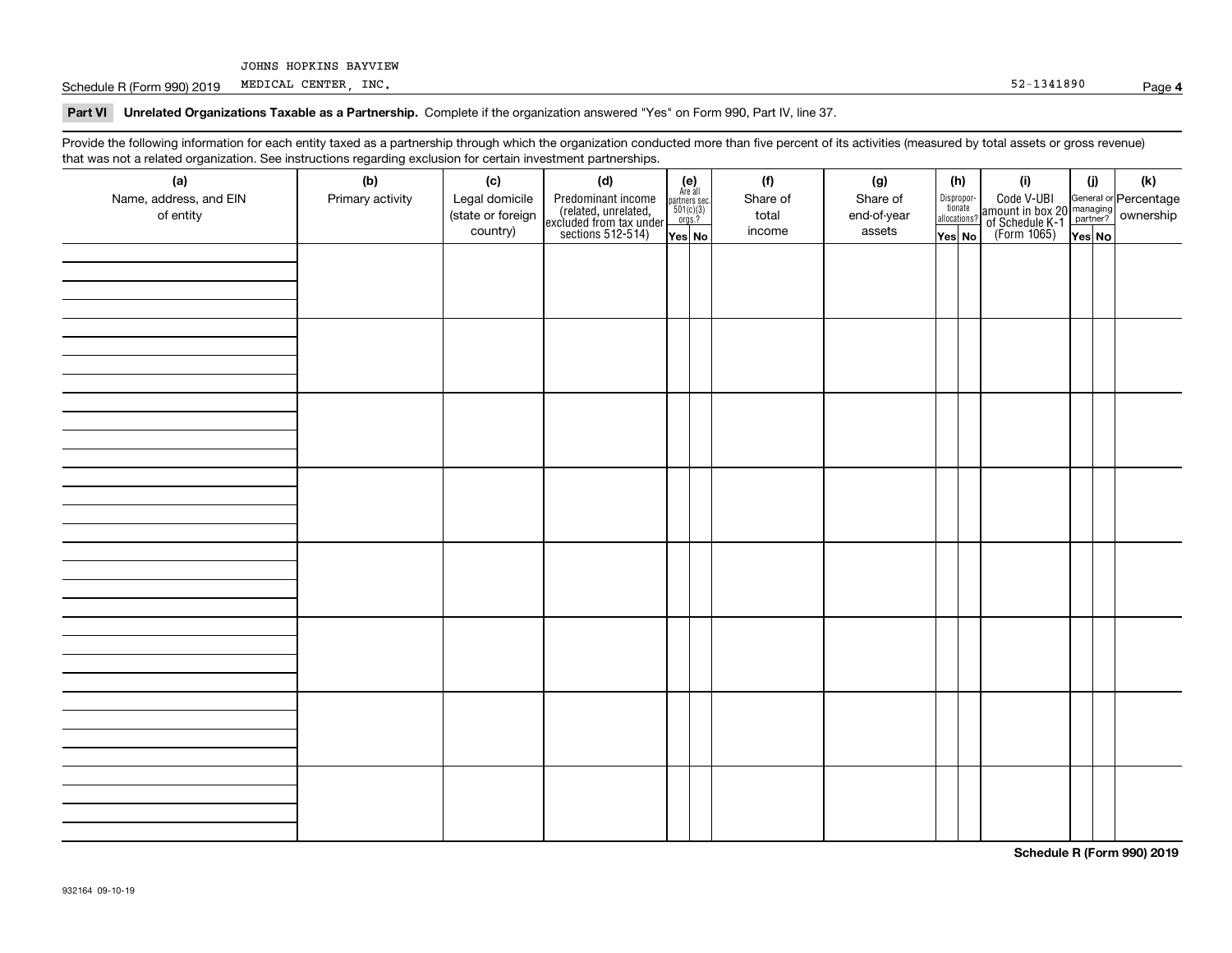## **Part VII Supplemental Information**

Provide additional information for responses to questions on Schedule R. See instructions.

PART II, IDENTIFICATION OF RELATED TAX-EXEMPT ORGANIZATIONS:

NAME OF RELATED ORGANIZATION:

JOHNS HOPKINS HOSPITAL ENDOWMENT CORPORATION

DIRECT CONTROLLING ENTITY: JOHNS HOPKINS HOSPITAL ENDOWMENT CORPORATION

PART III, IDENTIFICATION OF RELATED ORGANIZATIONS TAXABLE AS PARTNERSHIP:

NAME, ADDRESS, AND EIN OF RELATED ORGANIZATION:

HEALTHCARE SUPPLY CHAIN INNOVATIONS, LLC

EIN: 47-2509307

3910 KESWICK RD, SOUTH BLDG, 4TH FL, STE. 4300A

BALTIMORE, MD 21211

DIRECT CONTROLLING ENTITY: JOHNS HOPKINS MEDICAL MANAGEMENT CORPORATION

NAME, ADDRESS, AND EIN OF RELATED ORGANIZATION:

JOHNS HOPKINS REGIONAL SUPPLY CHAIN NETWORK, LLC

EIN: 47-2912848

3910 KESWICK RD, SOUTH BLDG, 4TH FL, STE. 4300A

BALTIMORE, MD 21211

DIRECT CONTROLLING ENTITY: JOHNS HOPKINS MEDICAL MANAGEMENT CORPORATION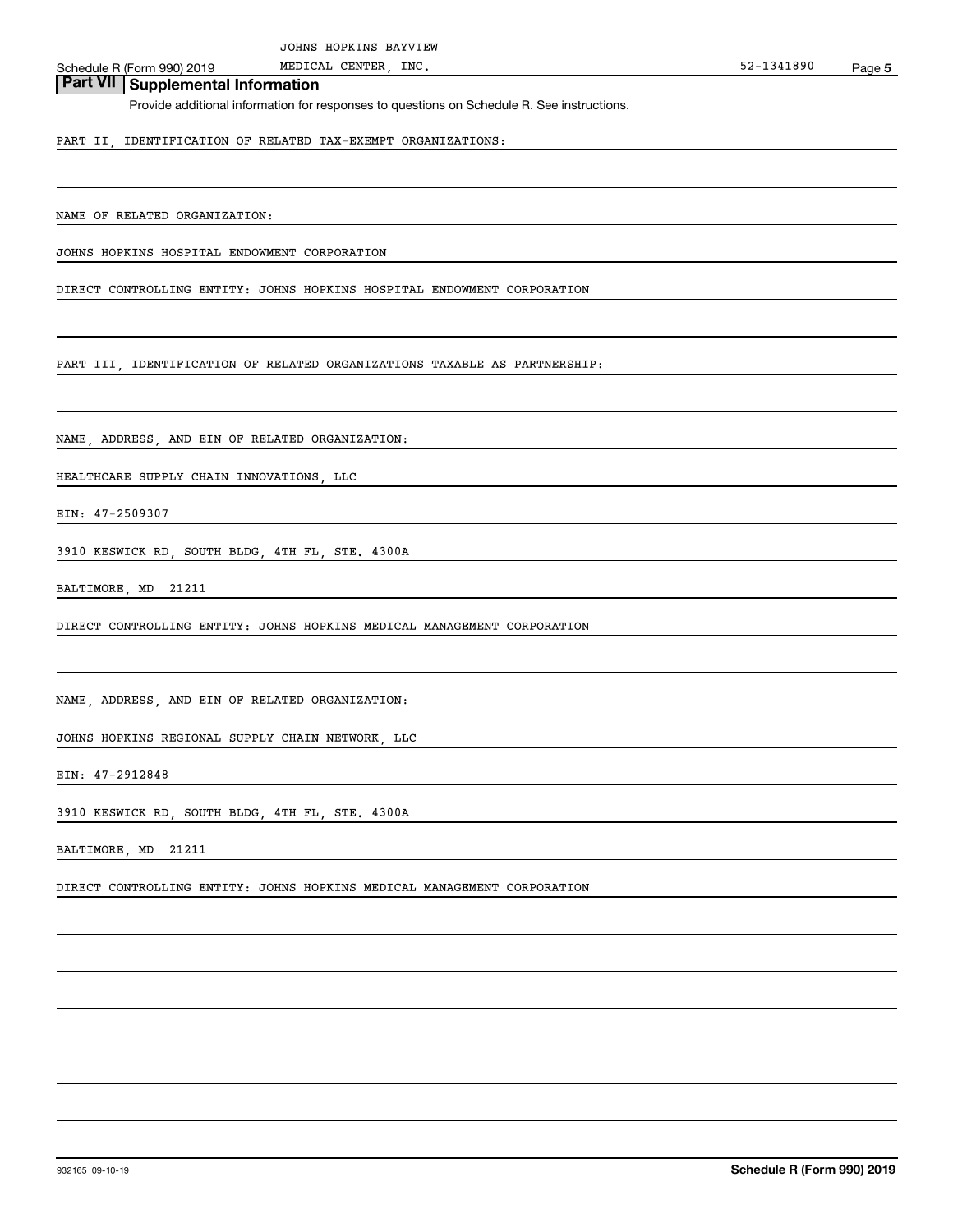#### **2019 DEPRECIATION AND AMORTIZATION REPORT**

### FORM 990 PAGE 10 990

|                 |                           |                  |        |      |                                                          |                                                    | - - -               |                        |                              |                                  |                                          |                               |                                  |                                       |
|-----------------|---------------------------|------------------|--------|------|----------------------------------------------------------|----------------------------------------------------|---------------------|------------------------|------------------------------|----------------------------------|------------------------------------------|-------------------------------|----------------------------------|---------------------------------------|
| Asset<br>No.    | Description               | Date<br>Acquired | Method | Life | $\begin{matrix} 0 \\ 0 \\ n \end{matrix}$<br>Line<br>No. | Unadjusted<br>Cost Or Basis                        | Bus<br>$\%$<br>Excl | Section 179<br>Expense | Reduction In<br><b>Basis</b> | <b>Basis For</b><br>Depreciation | Beginning<br>Accumulated<br>Depreciation | Current<br>Sec 179<br>Expense | <b>Current Year</b><br>Deduction | Ending<br>Accumulated<br>Depreciation |
|                 | 1 LAND IMPROVEMENTS       | VARIOUS          |        | .000 |                                                          | HY16 383, 752.                                     |                     |                        |                              |                                  | 383, 752. 272, 576.                      |                               |                                  | 0.272,576.                            |
|                 | 2 BUILDINGS               | VARIOUS          |        | .000 |                                                          | ницот, 519, 229.                                   |                     |                        |                              | 197, 519, 22995, 459, 041.       |                                          |                               |                                  | 095,459,041.                          |
|                 | 3 LEASEHOLD IMPROVEMENTS  | VARIOUS          |        |      |                                                          | $.000$ HY16 425,139.                               |                     |                        |                              |                                  | 425, 139. 293, 424.                      |                               |                                  | 0.293,424.                            |
|                 | 4 FIXED EQUIPMENT         | VARIOUS          |        |      |                                                          | $.000$ HY <sub>1</sub> a <sup>\$</sup> , 464, 273. |                     |                        |                              | 18, 464, 273.3, 881, 202.        |                                          |                               |                                  | 0.8, 881, 202.                        |
|                 | 5 MAJOR MOVABLE EQUIPMENT | VARIOUS          |        | .000 |                                                          | НУДЮ6, 516, 117.                                   |                     |                        |                              | 106, 516, 11769, 328, 968.       |                                          |                               |                                  | 069,328,968.                          |
| 6               | TELEPHONE                 | VARIOUS          |        |      |                                                          | $.000$ HY <sub>16</sub> 1, 248, 861.               |                     |                        |                              | 1,248,861. 558,091.              |                                          |                               |                                  | 0. 558,091.                           |
| $7\phantom{.0}$ | SOFTWARE                  | VARIOUS          |        |      |                                                          | $.000$ HY168, 474, 703.                            |                     |                        |                              | 18, 474, 70311, 627, 060.        |                                          |                               |                                  | 011,627,060.                          |
| 8               | CONSTRUCTION IN PROGRESS  | VARIOUS          |        |      |                                                          | $.000$ HY <sub>160</sub> , 133, 605.               |                     |                        |                              | $3p, 133, 605.$ 363, 352.        |                                          |                               |                                  | 0. 363, 352.                          |
|                 | TOTAL 990 PAGE 10 DEPR    |                  |        |      |                                                          | 368, 165, 679.                                     |                     |                        |                              | 368, 165, 67981, 783, 714.       |                                          |                               |                                  | <b>181,783,714.</b>                   |
|                 |                           |                  |        |      |                                                          |                                                    |                     |                        |                              |                                  |                                          |                               |                                  |                                       |
|                 |                           |                  |        |      |                                                          |                                                    |                     |                        |                              |                                  |                                          |                               |                                  |                                       |
|                 |                           |                  |        |      |                                                          |                                                    |                     |                        |                              |                                  |                                          |                               |                                  |                                       |
|                 |                           |                  |        |      |                                                          |                                                    |                     |                        |                              |                                  |                                          |                               |                                  |                                       |
|                 |                           |                  |        |      |                                                          |                                                    |                     |                        |                              |                                  |                                          |                               |                                  |                                       |
|                 |                           |                  |        |      |                                                          |                                                    |                     |                        |                              |                                  |                                          |                               |                                  |                                       |
|                 |                           |                  |        |      |                                                          |                                                    |                     |                        |                              |                                  |                                          |                               |                                  |                                       |
|                 |                           |                  |        |      |                                                          |                                                    |                     |                        |                              |                                  |                                          |                               |                                  |                                       |
|                 |                           |                  |        |      |                                                          |                                                    |                     |                        |                              |                                  |                                          |                               |                                  |                                       |

928111 04-01-19

(D) - Asset disposed \* ITC, Salvage, Bonus, Commercial Revitalization Deduction, GO Zone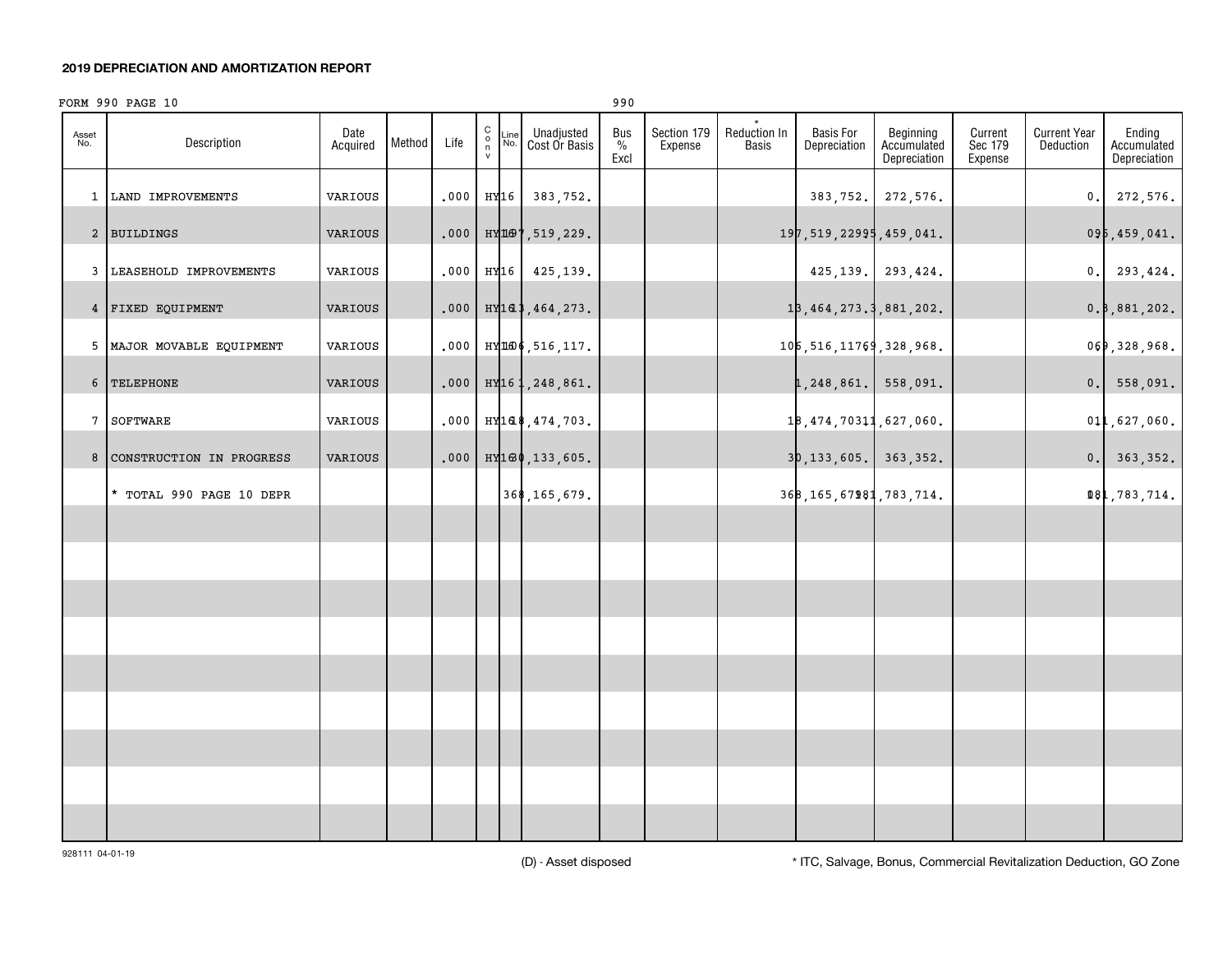|                                                        |            |                                                                                                                                                                                                                                                                                                                                                                                                                                                                  | EXTENDED TO MAY 17, 2021                                                                 |                     |                         |                                                      |                 |                                                                   |
|--------------------------------------------------------|------------|------------------------------------------------------------------------------------------------------------------------------------------------------------------------------------------------------------------------------------------------------------------------------------------------------------------------------------------------------------------------------------------------------------------------------------------------------------------|------------------------------------------------------------------------------------------|---------------------|-------------------------|------------------------------------------------------|-----------------|-------------------------------------------------------------------|
| Form 990-T                                             |            | <b>Exempt Organization Business Income Tax Return</b>                                                                                                                                                                                                                                                                                                                                                                                                            | (and proxy tax under section 6033(e))                                                    |                     |                         |                                                      |                 | OMB No. 1545-0047                                                 |
|                                                        |            | For calendar year 2019 or other tax year beginning JUL 1, 2019                                                                                                                                                                                                                                                                                                                                                                                                   |                                                                                          |                     | and ending JUN 30, 2020 |                                                      |                 | 2019                                                              |
|                                                        |            |                                                                                                                                                                                                                                                                                                                                                                                                                                                                  | $\triangleright$ Go to www.irs.gov/Form990T for instructions and the latest information. |                     |                         |                                                      |                 |                                                                   |
| Department of the Treasury<br>Internal Revenue Service |            | bo not enter SSN numbers on this form as it may be made public if your organization is a $501(c)(3)$ .                                                                                                                                                                                                                                                                                                                                                           |                                                                                          |                     |                         |                                                      |                 | Open to Public Inspection for<br>501(c)(3) Organizations Only     |
| Check box if                                           |            | Name of organization ( $\Box$ Check box if name changed and see instructions.)                                                                                                                                                                                                                                                                                                                                                                                   |                                                                                          |                     |                         |                                                      |                 | <b>D</b> Employer identification number<br>(Employees' trust, see |
| address changed                                        |            | JOHNS HOPKINS BAYVIEW                                                                                                                                                                                                                                                                                                                                                                                                                                            |                                                                                          |                     |                         |                                                      |                 | instructions.)                                                    |
| <b>B</b> Exempt under section                          | Print      | MEDICAL CENTER, INC.                                                                                                                                                                                                                                                                                                                                                                                                                                             |                                                                                          |                     |                         |                                                      |                 | 52-1341890<br>Unrelated business activity code                    |
| $501(c)$ (3)<br>x<br>220(e)                            | 0ľ<br>Type | Number, street, and room or suite no. If a P.O. box, see instructions.<br>3910 KESWICK RD, S BLDG, NO. 4300A                                                                                                                                                                                                                                                                                                                                                     |                                                                                          |                     |                         |                                                      |                 | (See instructions.)                                               |
| 408(e)<br> 530(a) <br>408A                             |            | City or town, state or province, country, and ZIP or foreign postal code                                                                                                                                                                                                                                                                                                                                                                                         |                                                                                          |                     |                         |                                                      |                 |                                                                   |
| 529(a)                                                 |            | BALTIMORE, MD 21211                                                                                                                                                                                                                                                                                                                                                                                                                                              |                                                                                          |                     |                         |                                                      | 446110          |                                                                   |
| C Book value of all assets                             |            | F Group exemption number (See instructions.)                                                                                                                                                                                                                                                                                                                                                                                                                     |                                                                                          |                     |                         |                                                      |                 |                                                                   |
| at end of year                                         |            | 440, 914, 055.   G Check organization type $\triangleright$ $\boxed{\textbf{X}}$ 501(c) corporation                                                                                                                                                                                                                                                                                                                                                              |                                                                                          |                     | $501(c)$ trust          |                                                      | $401(a)$ trust  | Other trust                                                       |
|                                                        |            | $H$ Enter the number of the organization's unrelated trades or businesses. $\blacktriangleright$                                                                                                                                                                                                                                                                                                                                                                 |                                                                                          | 1                   |                         | Describe the only (or first) unrelated               |                 |                                                                   |
|                                                        |            | trade or business here WIRELATED RENTAL AND PHARMACY SALES                                                                                                                                                                                                                                                                                                                                                                                                       |                                                                                          |                     |                         | . If only one, complete Parts I-V. If more than one, |                 |                                                                   |
|                                                        |            | describe the first in the blank space at the end of the previous sentence, complete Parts I and II, complete a Schedule M for each additional trade or                                                                                                                                                                                                                                                                                                           |                                                                                          |                     |                         |                                                      |                 |                                                                   |
| business, then complete Parts III-V.                   |            |                                                                                                                                                                                                                                                                                                                                                                                                                                                                  |                                                                                          |                     |                         |                                                      |                 |                                                                   |
|                                                        |            | If "Yes," enter the name and identifying number of the parent corporation. $\blacktriangleright$                                                                                                                                                                                                                                                                                                                                                                 |                                                                                          |                     |                         |                                                      | Yes             | $\sqrt{x}$ No                                                     |
| J The books are in care of THE CORPORATION             |            |                                                                                                                                                                                                                                                                                                                                                                                                                                                                  |                                                                                          |                     |                         | Telephone number > 443-997-5771                      |                 |                                                                   |
| Part I                                                 |            | <b>Unrelated Trade or Business Income</b>                                                                                                                                                                                                                                                                                                                                                                                                                        |                                                                                          |                     | (A) Income              | (B) Expenses                                         |                 | (C) Net                                                           |
| 1a Gross receipts or sales                             |            | 8,913,128.                                                                                                                                                                                                                                                                                                                                                                                                                                                       |                                                                                          |                     |                         |                                                      |                 |                                                                   |
| Less returns and allowances<br>b                       |            |                                                                                                                                                                                                                                                                                                                                                                                                                                                                  | c Balance <b>Division</b>                                                                | 1c                  | 8,913,128.              |                                                      |                 |                                                                   |
| 2                                                      |            |                                                                                                                                                                                                                                                                                                                                                                                                                                                                  |                                                                                          | $\overline{2}$      | 10,809,063.             |                                                      |                 |                                                                   |
| Gross profit. Subtract line 2 from line 1c<br>3        |            |                                                                                                                                                                                                                                                                                                                                                                                                                                                                  |                                                                                          | 3                   | $-1,895,935.$           |                                                      |                 | $-1,895,935.$                                                     |
|                                                        |            |                                                                                                                                                                                                                                                                                                                                                                                                                                                                  |                                                                                          | 4a                  |                         |                                                      |                 |                                                                   |
| b                                                      |            | Net gain (loss) (Form 4797, Part II, line 17) (attach Form 4797)                                                                                                                                                                                                                                                                                                                                                                                                 |                                                                                          | 4 <sub>b</sub>      |                         |                                                      |                 |                                                                   |
|                                                        |            |                                                                                                                                                                                                                                                                                                                                                                                                                                                                  |                                                                                          | 4c                  |                         |                                                      |                 |                                                                   |
| 5                                                      |            | Income (loss) from a partnership or an S corporation (attach statement)                                                                                                                                                                                                                                                                                                                                                                                          |                                                                                          | 5                   |                         |                                                      |                 |                                                                   |
| Rent income (Schedule C)<br>6<br>7                     |            |                                                                                                                                                                                                                                                                                                                                                                                                                                                                  |                                                                                          | 6<br>$\overline{7}$ |                         |                                                      |                 |                                                                   |
| 8                                                      |            | Unrelated debt-financed income (Schedule E) [11] [2010] [2010] [2010] [2010] [2010] [2010] [2010] [2010] [2010<br>Interest, annuities, royalties, and rents from a controlled organization (Schedule F)                                                                                                                                                                                                                                                          |                                                                                          | 8                   |                         |                                                      |                 |                                                                   |
| 9                                                      |            | Investment income of a section 501(c)(7), (9), or (17) organization (Schedule G)                                                                                                                                                                                                                                                                                                                                                                                 |                                                                                          | 9                   |                         |                                                      |                 |                                                                   |
| 10                                                     |            |                                                                                                                                                                                                                                                                                                                                                                                                                                                                  |                                                                                          | 10                  |                         |                                                      |                 |                                                                   |
| 11                                                     |            |                                                                                                                                                                                                                                                                                                                                                                                                                                                                  |                                                                                          | 11                  |                         |                                                      |                 |                                                                   |
|                                                        |            |                                                                                                                                                                                                                                                                                                                                                                                                                                                                  |                                                                                          | 12                  |                         |                                                      |                 |                                                                   |
|                                                        |            |                                                                                                                                                                                                                                                                                                                                                                                                                                                                  |                                                                                          | 13                  | $-1,895,935.$           |                                                      |                 | $-1,895,935.$                                                     |
| Part II                                                |            | <b>Deductions Not Taken Elsewhere</b> (See instructions for limitations on deductions.)<br>(Deductions must be directly connected with the unrelated business income.)                                                                                                                                                                                                                                                                                           |                                                                                          |                     |                         |                                                      |                 |                                                                   |
|                                                        |            |                                                                                                                                                                                                                                                                                                                                                                                                                                                                  |                                                                                          |                     |                         |                                                      |                 |                                                                   |
| 14<br>15                                               |            | Compensation of officers, directors, and trustees (Schedule K) [11] [2010] Compensation of officers, directors, and trustees (Schedule K) [11] [2010] [2010] [2010] [2010] [2010] [2010] [2010] [2010] [2010] [2010] [2010] [2<br>Salaries and wages information continuous contracts and wages in the salaries and wages incommutation of the salarities and wages in the salarities of the salarities and wages in the salarities of the salarities of the sal |                                                                                          |                     |                         |                                                      | 14<br>15        |                                                                   |
| 16                                                     |            | Repairs and maintenance <i>maintenance</i> and contained and anti-                                                                                                                                                                                                                                                                                                                                                                                               |                                                                                          |                     |                         |                                                      | 16              |                                                                   |
| 17                                                     |            |                                                                                                                                                                                                                                                                                                                                                                                                                                                                  |                                                                                          |                     |                         |                                                      | 17              |                                                                   |
| 18                                                     |            | Interest (attach schedule) (see instructions) www.communications.communications are interest (attach schedule)                                                                                                                                                                                                                                                                                                                                                   |                                                                                          |                     |                         |                                                      | 18              |                                                                   |
| 19<br>Taxes and licenses                               |            |                                                                                                                                                                                                                                                                                                                                                                                                                                                                  |                                                                                          |                     |                         |                                                      | 19              |                                                                   |
| 20                                                     |            |                                                                                                                                                                                                                                                                                                                                                                                                                                                                  |                                                                                          |                     |                         |                                                      |                 |                                                                   |
| 21                                                     |            | Less depreciation claimed on Schedule A and elsewhere on return [1] [214]                                                                                                                                                                                                                                                                                                                                                                                        |                                                                                          |                     |                         |                                                      | 21 <sub>b</sub> |                                                                   |
| 22<br>Depletion                                        |            |                                                                                                                                                                                                                                                                                                                                                                                                                                                                  |                                                                                          |                     |                         |                                                      | 22              |                                                                   |
| 23                                                     |            |                                                                                                                                                                                                                                                                                                                                                                                                                                                                  |                                                                                          |                     |                         |                                                      | 23              |                                                                   |
| 24                                                     |            | Employee benefit programs in the continuum contract of the contract of the contract of the contract of the contract of the contract of the contract of the contract of the contract of the contract of the contract of the con                                                                                                                                                                                                                                   |                                                                                          |                     |                         |                                                      | 24<br>25        |                                                                   |
| 25<br>26                                               |            | Excess readership costs (Schedule J) <b>Marting Community Contract Contract Community</b> Costs (Schedule J)                                                                                                                                                                                                                                                                                                                                                     |                                                                                          |                     |                         |                                                      | 26              |                                                                   |
| 27                                                     |            | Other deductions (attach schedule) www.communications.communications.communications.com                                                                                                                                                                                                                                                                                                                                                                          |                                                                                          |                     |                         |                                                      | 27              |                                                                   |
| 28                                                     |            |                                                                                                                                                                                                                                                                                                                                                                                                                                                                  |                                                                                          |                     |                         |                                                      | 28              | 0.                                                                |
| 29                                                     |            |                                                                                                                                                                                                                                                                                                                                                                                                                                                                  |                                                                                          |                     |                         |                                                      | 29              | $-1,895,935.$                                                     |
| 30                                                     |            | Deduction for net operating loss arising in tax years beginning on or after January 1, 2018                                                                                                                                                                                                                                                                                                                                                                      |                                                                                          |                     |                         |                                                      |                 |                                                                   |
|                                                        |            | $(see\,\,inertectors)\,\, \underbrace{\texttt{SEE}\,\, \texttt{STATEMENT}\,\, 1}_{\texttt{1}}$                                                                                                                                                                                                                                                                                                                                                                   |                                                                                          |                     |                         |                                                      | 30              | 0.                                                                |
| 31                                                     |            | Unrelated business taxable income. Subtract line 30 from line 29 [11] matches contains and the income state in                                                                                                                                                                                                                                                                                                                                                   |                                                                                          |                     |                         |                                                      | 31              | $-1,895,935.$                                                     |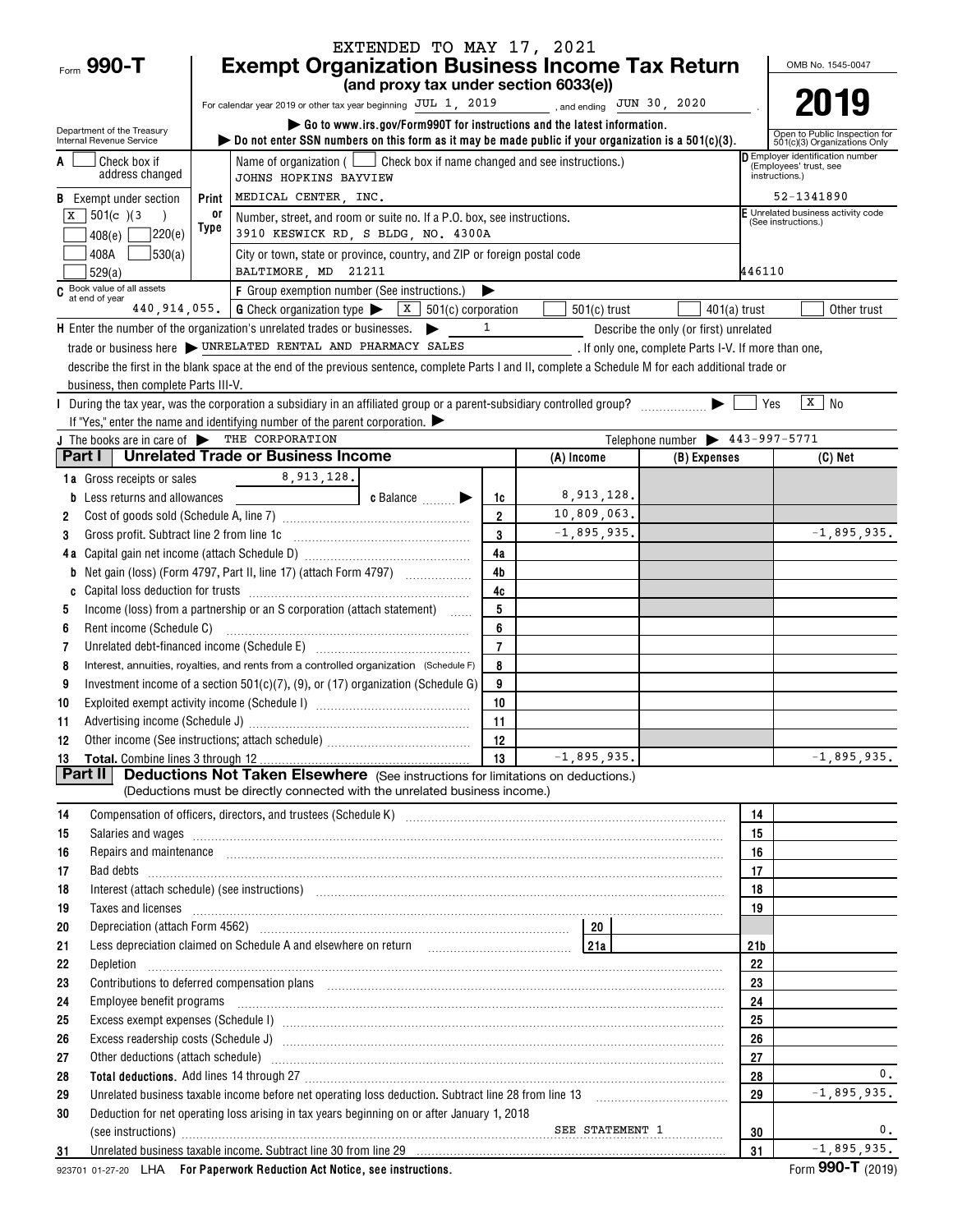Form 990-T (2019) Page JOHNS HOPKINS BAYVIEW MEDICAL CENTER, INC. 52-1341890

| Part III       |                 | <b>Total Unrelated Business Taxable Income</b>                                                                                                                                                                                                                                                                                                                                                                                                                   |                      |                             |      |                         |                |                                      |     |        |
|----------------|-----------------|------------------------------------------------------------------------------------------------------------------------------------------------------------------------------------------------------------------------------------------------------------------------------------------------------------------------------------------------------------------------------------------------------------------------------------------------------------------|----------------------|-----------------------------|------|-------------------------|----------------|--------------------------------------|-----|--------|
| 32             |                 |                                                                                                                                                                                                                                                                                                                                                                                                                                                                  |                      |                             |      |                         | 32             |                                      |     | 0.     |
| 33             |                 | Amounts paid for disallowed fringes encouragement and an amount of the final state of the state of the state of the state of the state of the state of the state of the state of the state of the state of the state of the st                                                                                                                                                                                                                                   |                      |                             |      |                         | 33             |                                      |     |        |
| 34             |                 | Charitable contributions (see instructions for limitation rules) [11] manufacture in the contributions (see instructions for limitation rules) [11] manufacture in the contributions (see instructions for limitation rules) [                                                                                                                                                                                                                                   |                      |                             |      |                         | 34             |                                      |     | 0.     |
| 35             |                 | Total unrelated business taxable income before pre-2018 NOLs and specific deduction. Subtract line 34 from the sum of lines 32 and 33                                                                                                                                                                                                                                                                                                                            |                      |                             |      |                         | 35             |                                      |     |        |
| 36             |                 | Deduction for net operating loss arising in tax years beginning before January 1, 2018 (see instructions) structions.                                                                                                                                                                                                                                                                                                                                            |                      |                             |      |                         | 36             |                                      |     | 0.     |
| 37             |                 |                                                                                                                                                                                                                                                                                                                                                                                                                                                                  |                      |                             |      |                         | 37             |                                      |     |        |
| 38             |                 | Specific deduction (Generally \$1,000, but see line 38 instructions for exceptions)                                                                                                                                                                                                                                                                                                                                                                              |                      |                             |      |                         | 38             |                                      |     | 1,000. |
| 39             |                 | Unrelated business taxable income. Subtract line 38 from line 37. If line 38 is greater than line 37,                                                                                                                                                                                                                                                                                                                                                            |                      |                             |      |                         |                |                                      |     |        |
|                |                 | enter the smaller of zero or line 37<br>Part IV   Tax Computation                                                                                                                                                                                                                                                                                                                                                                                                |                      |                             |      |                         | 39             |                                      |     | 0.     |
|                |                 |                                                                                                                                                                                                                                                                                                                                                                                                                                                                  |                      |                             |      |                         |                |                                      |     | 0.     |
| 40<br>41       |                 | Trusts Taxable at Trust Rates. See instructions for tax computation. Income tax on the amount on line 39 from:                                                                                                                                                                                                                                                                                                                                                   |                      |                             |      |                         | 40             |                                      |     |        |
|                |                 | Tax rate schedule or                                                                                                                                                                                                                                                                                                                                                                                                                                             |                      |                             |      |                         | 41             |                                      |     |        |
| 42             |                 |                                                                                                                                                                                                                                                                                                                                                                                                                                                                  |                      |                             |      |                         | 42             |                                      |     |        |
| 43             |                 |                                                                                                                                                                                                                                                                                                                                                                                                                                                                  |                      |                             |      |                         | 43             |                                      |     |        |
| 44             |                 | Alternative minimum tax (trusts only) manufactured and an according term of the state of the state of the state of the state of the state of the state of the state of the state of the state of the state of the state of the<br>Tax on Noncompliant Facility Income. See instructions [11] All and the material contract the contract of the contract of the contract of the contract of the contract of the contract of the contract of the contract of the c |                      |                             |      |                         | 44             |                                      |     |        |
| 45             |                 | <b>Total.</b> Add lines 42, 43, and 44 to line 40 or 41, whichever applies                                                                                                                                                                                                                                                                                                                                                                                       |                      |                             |      |                         | 45             |                                      |     | 0.     |
| Part V         |                 | <b>Tax and Payments</b>                                                                                                                                                                                                                                                                                                                                                                                                                                          |                      |                             |      |                         |                |                                      |     |        |
|                |                 | 46a Foreign tax credit (corporations attach Form 1118; trusts attach Form 1116) [                                                                                                                                                                                                                                                                                                                                                                                |                      |                             | 46a  |                         |                |                                      |     |        |
| b              |                 | Other credits (see instructions)                                                                                                                                                                                                                                                                                                                                                                                                                                 |                      |                             | 46b  |                         |                |                                      |     |        |
| c              |                 |                                                                                                                                                                                                                                                                                                                                                                                                                                                                  |                      |                             | 46c  |                         |                |                                      |     |        |
| d              |                 |                                                                                                                                                                                                                                                                                                                                                                                                                                                                  |                      |                             |      |                         |                |                                      |     |        |
| е              |                 | Total credits. Add lines 46a through 46d [111] [12] Martin March 2014 (13) Total credits. Add lines 46a through 46d                                                                                                                                                                                                                                                                                                                                              |                      |                             |      |                         | 46e            |                                      |     |        |
| 47             |                 | Subtract line 46e from line 45 <b>with the contract of the contract of the contract line 46e</b> from line 45                                                                                                                                                                                                                                                                                                                                                    |                      |                             |      |                         | 47             |                                      |     | 0.     |
| 48             |                 | Other taxes. Check if from:       Form 4255     Form 8611     Form 8697     Form 8866                                                                                                                                                                                                                                                                                                                                                                            |                      |                             |      | Other (attach schedule) | 48             |                                      |     |        |
| 49             |                 |                                                                                                                                                                                                                                                                                                                                                                                                                                                                  |                      |                             |      |                         | 49             |                                      |     | 0.     |
| 50             |                 |                                                                                                                                                                                                                                                                                                                                                                                                                                                                  |                      |                             |      |                         | 50             |                                      |     | 0.     |
|                |                 |                                                                                                                                                                                                                                                                                                                                                                                                                                                                  |                      |                             | 51a  |                         |                |                                      |     |        |
|                |                 |                                                                                                                                                                                                                                                                                                                                                                                                                                                                  |                      |                             | 51b  |                         |                |                                      |     |        |
|                |                 |                                                                                                                                                                                                                                                                                                                                                                                                                                                                  |                      |                             | 51c  |                         |                |                                      |     |        |
|                |                 | d Foreign organizations: Tax paid or withheld at source (see instructions) [1001111111111111111111111111111111                                                                                                                                                                                                                                                                                                                                                   |                      |                             | 51d  |                         |                |                                      |     |        |
|                |                 |                                                                                                                                                                                                                                                                                                                                                                                                                                                                  |                      |                             | 51e  |                         |                |                                      |     |        |
|                |                 |                                                                                                                                                                                                                                                                                                                                                                                                                                                                  |                      |                             | 51f  |                         |                |                                      |     |        |
|                |                 | g Other credits, adjustments, and payments:   Form 2439 [Consuming the credits, and payments:   Georgia Proma                                                                                                                                                                                                                                                                                                                                                    |                      | Total $\blacktriangleright$ |      |                         |                |                                      |     |        |
|                |                 | Form 4136                                                                                                                                                                                                                                                                                                                                                                                                                                                        |                      |                             | 51a  |                         |                |                                      |     |        |
| 52             |                 |                                                                                                                                                                                                                                                                                                                                                                                                                                                                  |                      |                             |      |                         | 52<br>53       |                                      |     |        |
| 54             |                 | Tax due. If line 52 is less than the total of lines 49, 50, and 53, enter amount owed <i>manumeral states</i> and the states of the states of the states of the states of the states of the states of the states of the states of t                                                                                                                                                                                                                              |                      |                             |      |                         | 54             |                                      |     |        |
| 55             |                 |                                                                                                                                                                                                                                                                                                                                                                                                                                                                  |                      |                             |      |                         | 55             |                                      |     |        |
| 56             |                 | Enter the amount of line 55 you want: Credited to 2020 estimated tax                                                                                                                                                                                                                                                                                                                                                                                             |                      |                             |      | Refunded                | 56             |                                      |     |        |
| <b>Part VI</b> |                 | Statements Regarding Certain Activities and Other Information (see instructions)                                                                                                                                                                                                                                                                                                                                                                                 |                      |                             |      |                         |                |                                      |     |        |
| 57             |                 | At any time during the 2019 calendar year, did the organization have an interest in or a signature or other authority                                                                                                                                                                                                                                                                                                                                            |                      |                             |      |                         |                |                                      | Yes | No     |
|                |                 | over a financial account (bank, securities, or other) in a foreign country? If "Yes," the organization may have to file                                                                                                                                                                                                                                                                                                                                          |                      |                             |      |                         |                |                                      |     |        |
|                |                 | FinCEN Form 114, Report of Foreign Bank and Financial Accounts. If "Yes," enter the name of the foreign country                                                                                                                                                                                                                                                                                                                                                  |                      |                             |      |                         |                |                                      |     |        |
|                | here            |                                                                                                                                                                                                                                                                                                                                                                                                                                                                  |                      |                             |      |                         |                |                                      |     | Х      |
| 58             |                 | During the tax year, did the organization receive a distribution from, or was it the grantor of, or transferor to, a foreign trust?                                                                                                                                                                                                                                                                                                                              |                      |                             |      |                         |                |                                      |     | x      |
|                |                 | If "Yes," see instructions for other forms the organization may have to file.                                                                                                                                                                                                                                                                                                                                                                                    |                      |                             |      |                         |                |                                      |     |        |
| 59             |                 | Enter the amount of tax-exempt interest received or accrued during the tax year                                                                                                                                                                                                                                                                                                                                                                                  |                      | $\blacktriangleright$ 8     |      |                         |                |                                      |     |        |
|                |                 | Under penalties of perjury, I declare that I have examined this return, including accompanying schedules and statements, and to the best of my knowledge and belief, it is true,<br>correct, and complete. Declaration of preparer (other than taxpayer) is based on all information of which preparer has any knowledge.                                                                                                                                        |                      |                             |      |                         |                |                                      |     |        |
| Sign           |                 |                                                                                                                                                                                                                                                                                                                                                                                                                                                                  |                      |                             |      |                         |                | May the IRS discuss this return with |     |        |
| <b>Here</b>    |                 |                                                                                                                                                                                                                                                                                                                                                                                                                                                                  |                      | VP FINANCE/CFO              |      |                         |                | the preparer shown below (see        |     |        |
|                |                 | Signature of officer                                                                                                                                                                                                                                                                                                                                                                                                                                             | Date                 | Title                       |      |                         | instructions)? |                                      | Yes | No     |
|                |                 | Print/Type preparer's name                                                                                                                                                                                                                                                                                                                                                                                                                                       | Preparer's signature |                             | Date | Check                   | if             | <b>PTIN</b>                          |     |        |
| Paid           |                 |                                                                                                                                                                                                                                                                                                                                                                                                                                                                  |                      |                             |      | self-employed           |                |                                      |     |        |
|                | <b>Preparer</b> |                                                                                                                                                                                                                                                                                                                                                                                                                                                                  |                      |                             |      |                         |                |                                      |     |        |
|                | <b>Use Only</b> | Firm's name $\blacktriangleright$                                                                                                                                                                                                                                                                                                                                                                                                                                |                      |                             |      | Firm's $EIN$            |                |                                      |     |        |
|                |                 |                                                                                                                                                                                                                                                                                                                                                                                                                                                                  |                      |                             |      |                         |                |                                      |     |        |
|                |                 | Firm's address $\blacktriangleright$                                                                                                                                                                                                                                                                                                                                                                                                                             |                      |                             |      | Phone no.               |                |                                      |     |        |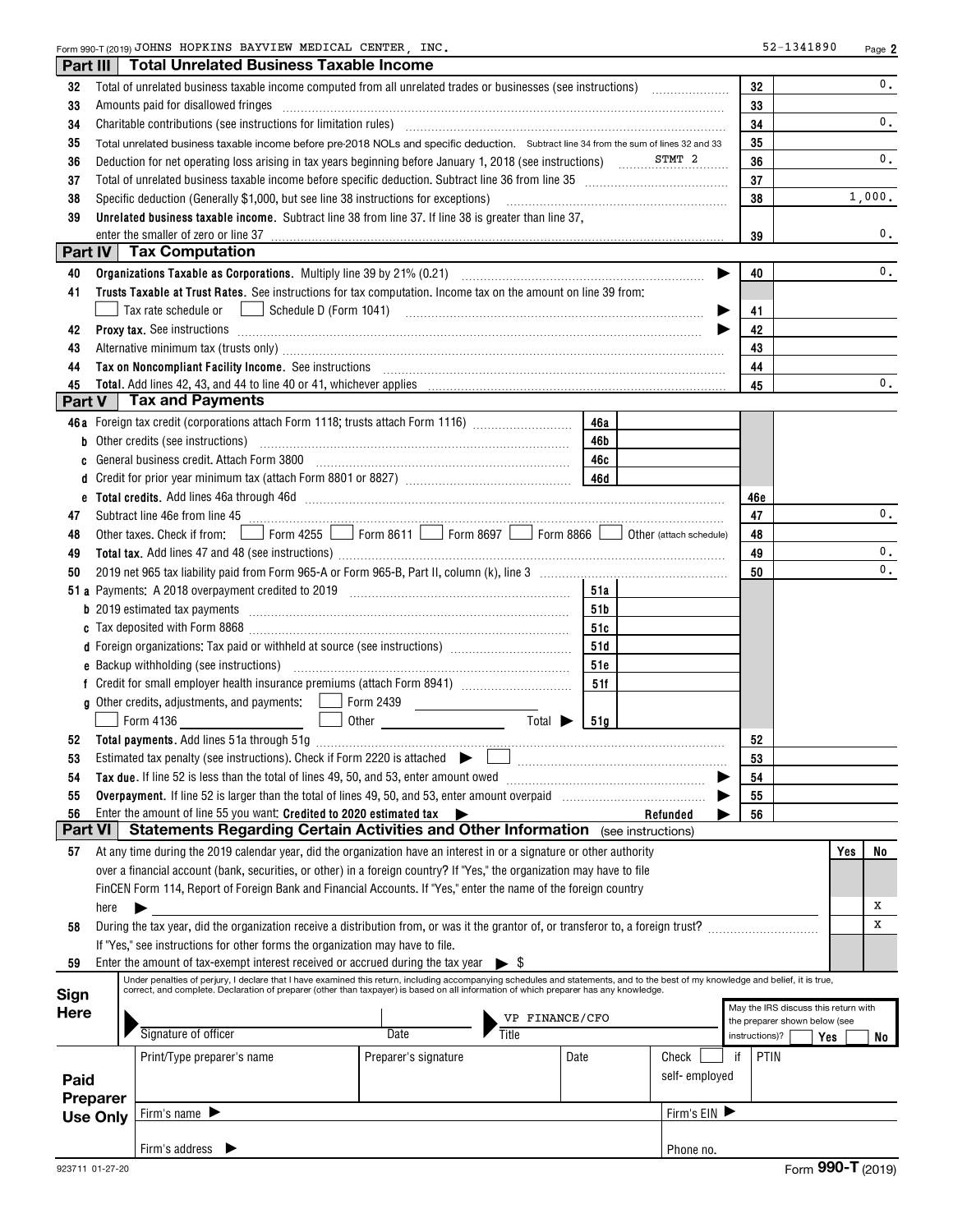### JOHNS HOPKINS BAYVIEW

Form 990-T (2019) Page MEDICAL CENTER, INC. 52-1341890

**990-T**  Form (2019)

**3**

| Schedule A - Cost of Goods Sold. Enter method of inventory valuation                                                      |                                                                                               | N/A                                                                                                                                                 |    |                                                                                  |                |                                                                                |             |    |
|---------------------------------------------------------------------------------------------------------------------------|-----------------------------------------------------------------------------------------------|-----------------------------------------------------------------------------------------------------------------------------------------------------|----|----------------------------------------------------------------------------------|----------------|--------------------------------------------------------------------------------|-------------|----|
| Inventory at beginning of year<br>1                                                                                       | $\mathbf 0$ .                                                                                 |                                                                                                                                                     |    |                                                                                  | 6              |                                                                                |             | 0. |
| $\overline{2}$<br>2<br>Purchases                                                                                          | 9,080,478.                                                                                    | 7 Cost of goods sold. Subtract line 6                                                                                                               |    |                                                                                  |                |                                                                                |             |    |
| 3<br>3                                                                                                                    |                                                                                               | from line 5. Enter here and in Part I,                                                                                                              |    |                                                                                  |                |                                                                                |             |    |
| <b>4a</b> Additional section 263A costs                                                                                   |                                                                                               |                                                                                                                                                     |    |                                                                                  | $\overline{7}$ |                                                                                | 10,809,063. |    |
| 4a                                                                                                                        |                                                                                               | 8 Do the rules of section 263A (with respect to                                                                                                     |    |                                                                                  |                |                                                                                | <b>Yes</b>  | No |
| <b>b</b> Other costs (attach schedule) **<br>4 <sub>b</sub>                                                               | 1,728,585.                                                                                    | property produced or acquired for resale) apply to                                                                                                  |    |                                                                                  |                |                                                                                |             |    |
| $5\phantom{a}$<br>Total. Add lines 1 through 4b<br>5                                                                      | 10,809,063.                                                                                   |                                                                                                                                                     |    |                                                                                  |                |                                                                                |             | х  |
| Schedule C - Rent Income (From Real Property and Personal Property Leased With Real Property)                             |                                                                                               |                                                                                                                                                     |    |                                                                                  |                |                                                                                |             |    |
| (see instructions)                                                                                                        |                                                                                               |                                                                                                                                                     |    |                                                                                  |                |                                                                                |             |    |
| 1. Description of property                                                                                                |                                                                                               |                                                                                                                                                     |    |                                                                                  |                |                                                                                |             |    |
| (1)                                                                                                                       |                                                                                               |                                                                                                                                                     |    |                                                                                  |                |                                                                                |             |    |
| (2)                                                                                                                       |                                                                                               |                                                                                                                                                     |    |                                                                                  |                |                                                                                |             |    |
| (3)                                                                                                                       |                                                                                               |                                                                                                                                                     |    |                                                                                  |                |                                                                                |             |    |
| (4)                                                                                                                       |                                                                                               |                                                                                                                                                     |    |                                                                                  |                |                                                                                |             |    |
| 2.                                                                                                                        | Rent received or accrued                                                                      |                                                                                                                                                     |    |                                                                                  |                |                                                                                |             |    |
| (a) From personal property (if the percentage of<br>rent for personal property is more than<br>10% but not more than 50%) |                                                                                               | (b) From real and personal property (if the percentage<br>of rent for personal property exceeds 50% or if<br>the rent is based on profit or income) |    | 3(a) Deductions directly connected with the income in                            |                | columns 2(a) and 2(b) (attach schedule)                                        |             |    |
| (1)                                                                                                                       |                                                                                               |                                                                                                                                                     |    |                                                                                  |                |                                                                                |             |    |
| (2)                                                                                                                       |                                                                                               |                                                                                                                                                     |    |                                                                                  |                |                                                                                |             |    |
| (3)                                                                                                                       |                                                                                               |                                                                                                                                                     |    |                                                                                  |                |                                                                                |             |    |
| (4)                                                                                                                       |                                                                                               |                                                                                                                                                     |    |                                                                                  |                |                                                                                |             |    |
| Total<br>0.                                                                                                               | Total                                                                                         |                                                                                                                                                     | 0. |                                                                                  |                |                                                                                |             |    |
| (c) Total income. Add totals of columns 2(a) and 2(b). Enter                                                              |                                                                                               |                                                                                                                                                     | 0. | (b) Total deductions.<br>Enter here and on page 1,<br>Part I, line 6, column (B) |                |                                                                                |             | 0. |
| <b>Schedule E - Unrelated Debt-Financed Income</b> (see instructions)                                                     |                                                                                               |                                                                                                                                                     |    |                                                                                  |                |                                                                                |             |    |
|                                                                                                                           |                                                                                               | 2. Gross income from                                                                                                                                |    | 3. Deductions directly connected with or allocable<br>to debt-financed property  |                |                                                                                |             |    |
| 1. Description of debt-financed property                                                                                  |                                                                                               | or allocable to debt-<br>financed property                                                                                                          |    | (a) Straight line depreciation<br>(attach schedule)                              |                | (b) Other deductions<br>(attach schedule)                                      |             |    |
| (1)                                                                                                                       |                                                                                               |                                                                                                                                                     |    |                                                                                  |                |                                                                                |             |    |
| (2)                                                                                                                       |                                                                                               |                                                                                                                                                     |    |                                                                                  |                |                                                                                |             |    |
| (3)                                                                                                                       |                                                                                               |                                                                                                                                                     |    |                                                                                  |                |                                                                                |             |    |
| (4)                                                                                                                       |                                                                                               |                                                                                                                                                     |    |                                                                                  |                |                                                                                |             |    |
| 4. Amount of average acquisition<br>debt on or allocable to debt-financed<br>property (attach schedule)                   | 5 Average adjusted basis<br>of or allocable to<br>debt-financed property<br>(attach schedule) | 6. Column 4 divided<br>by column 5                                                                                                                  |    | 7. Gross income<br>reportable (column<br>2 x column 6)                           |                | 8. Allocable deductions<br>(column 6 x total of columns<br>$3(a)$ and $3(b)$ ) |             |    |
| (1)                                                                                                                       |                                                                                               | $\%$                                                                                                                                                |    |                                                                                  |                |                                                                                |             |    |
| (2)                                                                                                                       |                                                                                               | $\%$                                                                                                                                                |    |                                                                                  |                |                                                                                |             |    |
| (3)                                                                                                                       |                                                                                               | $\frac{0}{0}$                                                                                                                                       |    |                                                                                  |                |                                                                                |             |    |
| (4)                                                                                                                       |                                                                                               | $\frac{0}{0}$                                                                                                                                       |    |                                                                                  |                |                                                                                |             |    |
|                                                                                                                           |                                                                                               |                                                                                                                                                     |    | Enter here and on page 1,<br>Part I, line 7, column (A).                         |                | Enter here and on page 1,<br>Part I, line 7, column (B).                       |             |    |
| Totals                                                                                                                    |                                                                                               |                                                                                                                                                     |    | $\mathbf{0}$ .                                                                   |                |                                                                                |             | 0. |
| Total dividends-received deductions included in column 8                                                                  |                                                                                               |                                                                                                                                                     |    |                                                                                  |                |                                                                                |             | 0. |

SEE STATEMENT 3 \*\*

923721 01-27-20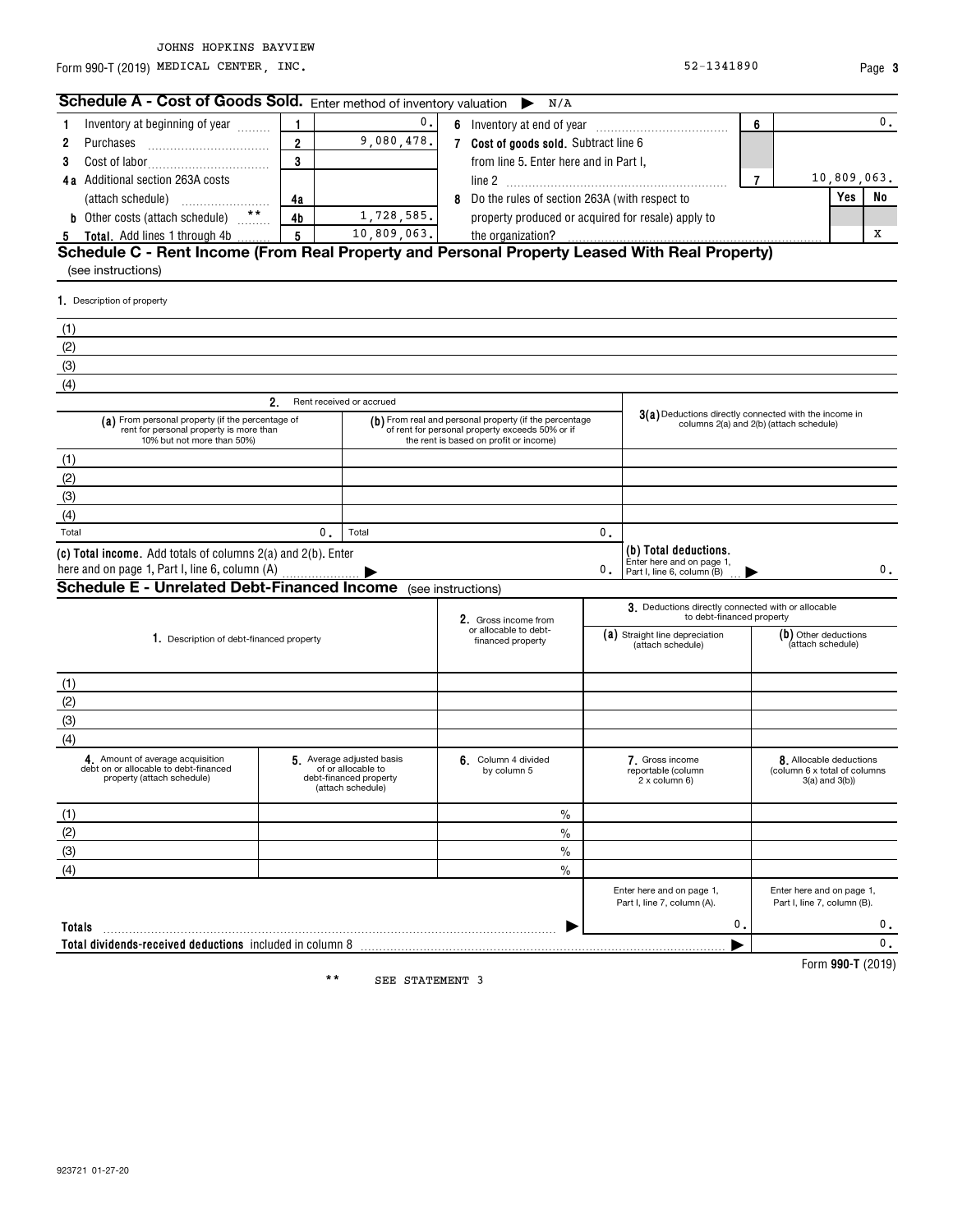| Form 990-T (2019) MEDICAL CENTER, INC.                                                             |                          |                                                                    |                                                                                         |                                |                                                                                                                                       |                                                                           |                                                                              |                                                                                           | 52-1341890                                 |                    | Page 4                                                                                       |
|----------------------------------------------------------------------------------------------------|--------------------------|--------------------------------------------------------------------|-----------------------------------------------------------------------------------------|--------------------------------|---------------------------------------------------------------------------------------------------------------------------------------|---------------------------------------------------------------------------|------------------------------------------------------------------------------|-------------------------------------------------------------------------------------------|--------------------------------------------|--------------------|----------------------------------------------------------------------------------------------|
| Schedule F - Interest, Annuities, Royalties, and Rents From Controlled Organizations               |                          |                                                                    |                                                                                         |                                |                                                                                                                                       |                                                                           |                                                                              |                                                                                           |                                            | (see instructions) |                                                                                              |
|                                                                                                    |                          |                                                                    |                                                                                         |                                | <b>Exempt Controlled Organizations</b>                                                                                                |                                                                           |                                                                              |                                                                                           |                                            |                    |                                                                                              |
| 1. Name of controlled organization                                                                 |                          | 2. Employer<br>identification<br>number                            |                                                                                         |                                | 3. Net unrelated income<br>(loss) (see instructions)                                                                                  |                                                                           | 4. Total of specified<br>payments made                                       | 5. Part of column 4 that is<br>included in the controlling<br>organization's gross income |                                            |                    | 6. Deductions directly<br>connected with income<br>in column 5                               |
| (1)                                                                                                |                          |                                                                    |                                                                                         |                                |                                                                                                                                       |                                                                           |                                                                              |                                                                                           |                                            |                    |                                                                                              |
| (2)                                                                                                |                          |                                                                    |                                                                                         |                                |                                                                                                                                       |                                                                           |                                                                              |                                                                                           |                                            |                    |                                                                                              |
| (3)                                                                                                |                          |                                                                    |                                                                                         |                                |                                                                                                                                       |                                                                           |                                                                              |                                                                                           |                                            |                    |                                                                                              |
| (4)                                                                                                |                          |                                                                    |                                                                                         |                                |                                                                                                                                       |                                                                           |                                                                              |                                                                                           |                                            |                    |                                                                                              |
| Nonexempt Controlled Organizations                                                                 |                          |                                                                    |                                                                                         |                                |                                                                                                                                       |                                                                           |                                                                              |                                                                                           |                                            |                    |                                                                                              |
| 7. Taxable Income                                                                                  |                          | 8. Net unrelated income (loss)<br>(see instructions)               |                                                                                         |                                | 9. Total of specified payments<br>made                                                                                                |                                                                           | 10. Part of column 9 that is included<br>in the controlling organization's   | gross income                                                                              |                                            |                    | 11. Deductions directly connected<br>with income in column 10                                |
| (1)                                                                                                |                          |                                                                    |                                                                                         |                                |                                                                                                                                       |                                                                           |                                                                              |                                                                                           |                                            |                    |                                                                                              |
| (2)                                                                                                |                          |                                                                    |                                                                                         |                                |                                                                                                                                       |                                                                           |                                                                              |                                                                                           |                                            |                    |                                                                                              |
| (3)                                                                                                |                          |                                                                    |                                                                                         |                                |                                                                                                                                       |                                                                           |                                                                              |                                                                                           |                                            |                    |                                                                                              |
| (4)                                                                                                |                          |                                                                    |                                                                                         |                                |                                                                                                                                       |                                                                           |                                                                              |                                                                                           |                                            |                    |                                                                                              |
|                                                                                                    |                          |                                                                    |                                                                                         |                                |                                                                                                                                       |                                                                           | Add columns 5 and 10.<br>Enter here and on page 1, Part I,                   | line 8, column (A).                                                                       |                                            |                    | Add columns 6 and 11.<br>Enter here and on page 1, Part I,<br>line 8, column (B).            |
| Totals                                                                                             |                          |                                                                    |                                                                                         |                                |                                                                                                                                       |                                                                           |                                                                              |                                                                                           | 0.                                         |                    | 0.                                                                                           |
| Schedule G - Investment Income of a Section 501(c)(7), (9), or (17) Organization                   | (see instructions)       |                                                                    |                                                                                         |                                |                                                                                                                                       |                                                                           |                                                                              |                                                                                           |                                            |                    |                                                                                              |
|                                                                                                    | 1. Description of income |                                                                    |                                                                                         |                                | 2. Amount of income                                                                                                                   |                                                                           | 3. Deductions<br>directly connected<br>(attach schedule)                     |                                                                                           | 4. Set-asides                              | (attach schedule)  | 5. Total deductions<br>and set-asides<br>(col. 3 plus col. 4)                                |
| (1)                                                                                                |                          |                                                                    |                                                                                         |                                |                                                                                                                                       |                                                                           |                                                                              |                                                                                           |                                            |                    |                                                                                              |
| (2)                                                                                                |                          |                                                                    |                                                                                         |                                |                                                                                                                                       |                                                                           |                                                                              |                                                                                           |                                            |                    |                                                                                              |
| (3)                                                                                                |                          |                                                                    |                                                                                         |                                |                                                                                                                                       |                                                                           |                                                                              |                                                                                           |                                            |                    |                                                                                              |
| (4)                                                                                                |                          |                                                                    |                                                                                         |                                |                                                                                                                                       |                                                                           |                                                                              |                                                                                           |                                            |                    |                                                                                              |
|                                                                                                    |                          |                                                                    |                                                                                         |                                | Enter here and on page 1,<br>Part I, line 9, column (A).                                                                              |                                                                           |                                                                              |                                                                                           |                                            |                    | Enter here and on page 1,<br>Part I, line 9, column (B).                                     |
| Totals                                                                                             |                          |                                                                    |                                                                                         |                                |                                                                                                                                       | 0                                                                         |                                                                              |                                                                                           |                                            |                    | 0.                                                                                           |
| Schedule I - Exploited Exempt Activity Income, Other Than Advertising Income<br>(see instructions) |                          |                                                                    |                                                                                         |                                |                                                                                                                                       |                                                                           |                                                                              |                                                                                           |                                            |                    |                                                                                              |
| 1. Description of<br>exploited activity                                                            |                          | 2. Gross<br>unrelated business<br>income from<br>trade or business | 3. Expenses<br>directly connected<br>with production<br>of unrelated<br>business income |                                | 4. Net income (loss)<br>from unrelated trade or<br>business (column 2<br>minus column 3). If a<br>gain, compute cols. 5<br>through 7. |                                                                           | 5. Gross income<br>from activity that<br>is not unrelated<br>business income |                                                                                           | 6. Expenses<br>attributable to<br>column 5 |                    | 7. Excess exempt<br>expenses (column<br>6 minus column 5,<br>but not more than<br>column 4). |
| (1)                                                                                                |                          |                                                                    |                                                                                         |                                |                                                                                                                                       |                                                                           |                                                                              |                                                                                           |                                            |                    |                                                                                              |
| (2)                                                                                                |                          |                                                                    |                                                                                         |                                |                                                                                                                                       |                                                                           |                                                                              |                                                                                           |                                            |                    |                                                                                              |
| (3)                                                                                                |                          |                                                                    |                                                                                         |                                |                                                                                                                                       |                                                                           |                                                                              |                                                                                           |                                            |                    |                                                                                              |
| (4)                                                                                                |                          |                                                                    |                                                                                         |                                |                                                                                                                                       |                                                                           |                                                                              |                                                                                           |                                            |                    |                                                                                              |
|                                                                                                    |                          | Enter here and on<br>page 1, Part I,<br>line 10, col. (A).         | Enter here and on<br>page 1, Part I,<br>line 10, col. (B).                              |                                |                                                                                                                                       |                                                                           |                                                                              |                                                                                           |                                            |                    | Enter here and<br>on page 1,<br>Part II, line 25.                                            |
| <b>Totals</b>                                                                                      |                          | 0.                                                                 |                                                                                         | $\mathfrak o$ .                |                                                                                                                                       |                                                                           |                                                                              |                                                                                           |                                            |                    | 0.                                                                                           |
| <b>Schedule J - Advertising Income</b> (see instructions)                                          |                          |                                                                    |                                                                                         |                                |                                                                                                                                       |                                                                           |                                                                              |                                                                                           |                                            |                    |                                                                                              |
| Income From Periodicals Reported on a Consolidated Basis<br>Part I                                 |                          |                                                                    |                                                                                         |                                |                                                                                                                                       |                                                                           |                                                                              |                                                                                           |                                            |                    |                                                                                              |
| 1. Name of periodical                                                                              |                          | 2. Gross<br>advertising                                            |                                                                                         | 3. Direct<br>advertising costs |                                                                                                                                       | 4. Advertising gain<br>or (loss) (col. 2 minus<br>ol 3) If a gain compute | 5. Circulation<br>income                                                     |                                                                                           | 6. Readership<br>costs                     |                    | 7. Excess readership<br>costs (column 6 minus<br>column 5 but not more                       |

| 1. Name of periodical                  | 2. Gross<br>advertising<br>income | 3. Direct<br>advertising costs | 4. Advertising gain<br>or (loss) (col. 2 minus<br>col. 3). If a gain, compute<br>cols. 5 through 7. | 5. Circulation<br>income | 6. Readership<br>costs | 7. Excess readership<br>costs (column 6 minus<br>column 5, but not more<br>than column 4). |
|----------------------------------------|-----------------------------------|--------------------------------|-----------------------------------------------------------------------------------------------------|--------------------------|------------------------|--------------------------------------------------------------------------------------------|
|                                        |                                   |                                |                                                                                                     |                          |                        |                                                                                            |
| (2)                                    |                                   |                                |                                                                                                     |                          |                        |                                                                                            |
| (3)                                    |                                   |                                |                                                                                                     |                          |                        |                                                                                            |
| (4)                                    |                                   |                                |                                                                                                     |                          |                        |                                                                                            |
|                                        |                                   |                                |                                                                                                     |                          |                        |                                                                                            |
| Totals (carry to Part II, line $(5)$ ) | 0.                                | 0.                             |                                                                                                     |                          |                        | 0.                                                                                         |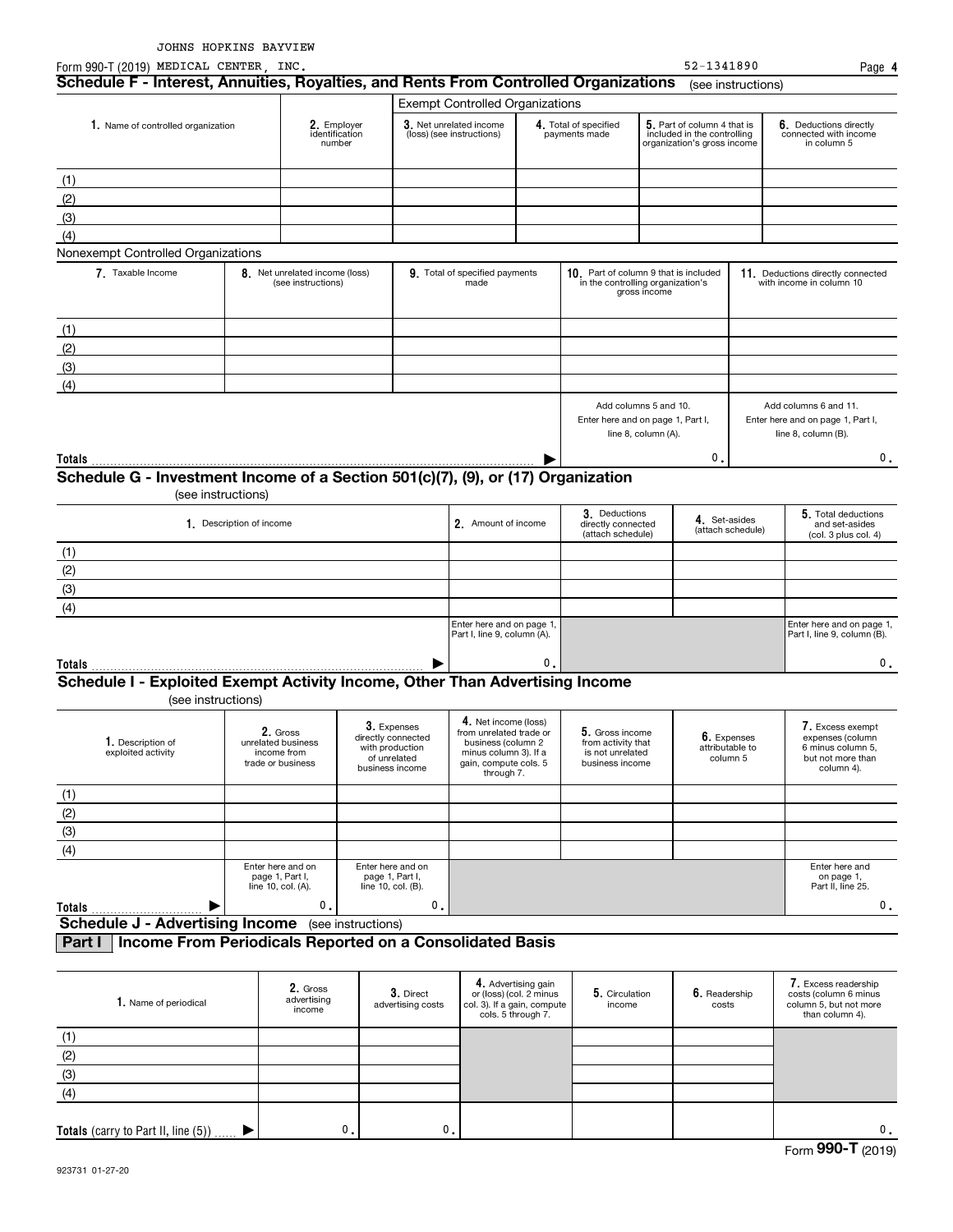Form 990-T (2019) Page MEDICAL CENTER, INC. 52-1341890

 $\frac{9}{6}$ 

 $\blacktriangleright$ 

**Part II | Income From Periodicals Reported on a Separate Basis** (For each periodical listed in Part II, fill in columns 2 through 7 on a line-by-line basis.)

**Total.**  Enter here and on page 1, Part II, line 14

| 1. Name of periodical                                          | 2. Gross<br>advertising<br>income                          | 3. Direct<br>advertising costs                             |                | 4. Advertising gain<br>or (loss) (col. 2 minus<br>col. 3). If a gain, compute<br>cols. 5 through 7. |                    | 5. Circulation<br>income                     |               | 6. Readership<br>costs | 7. Excess readership<br>costs (column 6 minus<br>column 5, but not more<br>than column 4). |    |
|----------------------------------------------------------------|------------------------------------------------------------|------------------------------------------------------------|----------------|-----------------------------------------------------------------------------------------------------|--------------------|----------------------------------------------|---------------|------------------------|--------------------------------------------------------------------------------------------|----|
| (1)                                                            |                                                            |                                                            |                |                                                                                                     |                    |                                              |               |                        |                                                                                            |    |
| (2)                                                            |                                                            |                                                            |                |                                                                                                     |                    |                                              |               |                        |                                                                                            |    |
| (3)                                                            |                                                            |                                                            |                |                                                                                                     |                    |                                              |               |                        |                                                                                            |    |
| (4)                                                            |                                                            |                                                            |                |                                                                                                     |                    |                                              |               |                        |                                                                                            |    |
| <b>Totals from Part I</b>                                      | $\mathbf{0}$ .                                             |                                                            | $\mathbf{0}$ . |                                                                                                     |                    |                                              |               |                        |                                                                                            | 0. |
|                                                                | Enter here and on<br>page 1, Part I,<br>line 11, col. (A). | Enter here and on<br>page 1, Part I,<br>line 11, col. (B). |                |                                                                                                     |                    |                                              |               |                        | Enter here and<br>on page 1,<br>Part II, line 26.                                          |    |
| Totals, Part II (lines 1-5)                                    | $\mathbf{0}$ .                                             |                                                            | $\mathbf{0}$ . |                                                                                                     |                    |                                              |               |                        |                                                                                            | 0. |
| Schedule K - Compensation of Officers, Directors, and Trustees |                                                            |                                                            |                |                                                                                                     | (see instructions) |                                              |               |                        |                                                                                            |    |
| 1. Name                                                        |                                                            |                                                            |                | 2. Title                                                                                            |                    | 3. Percent of<br>time devoted to<br>business |               |                        | 4. Compensation attributable<br>to unrelated business                                      |    |
| (1)                                                            |                                                            |                                                            |                |                                                                                                     |                    |                                              | $\frac{9}{6}$ |                        |                                                                                            |    |
| (2)                                                            |                                                            |                                                            |                |                                                                                                     |                    |                                              | $\frac{9}{0}$ |                        |                                                                                            |    |
| (3)                                                            |                                                            |                                                            |                |                                                                                                     |                    |                                              | $\frac{0}{0}$ |                        |                                                                                            |    |

**990-T**  Form (2019)

 $\overline{\overline{\mathfrak{o}}.}$ 

**5**

(4)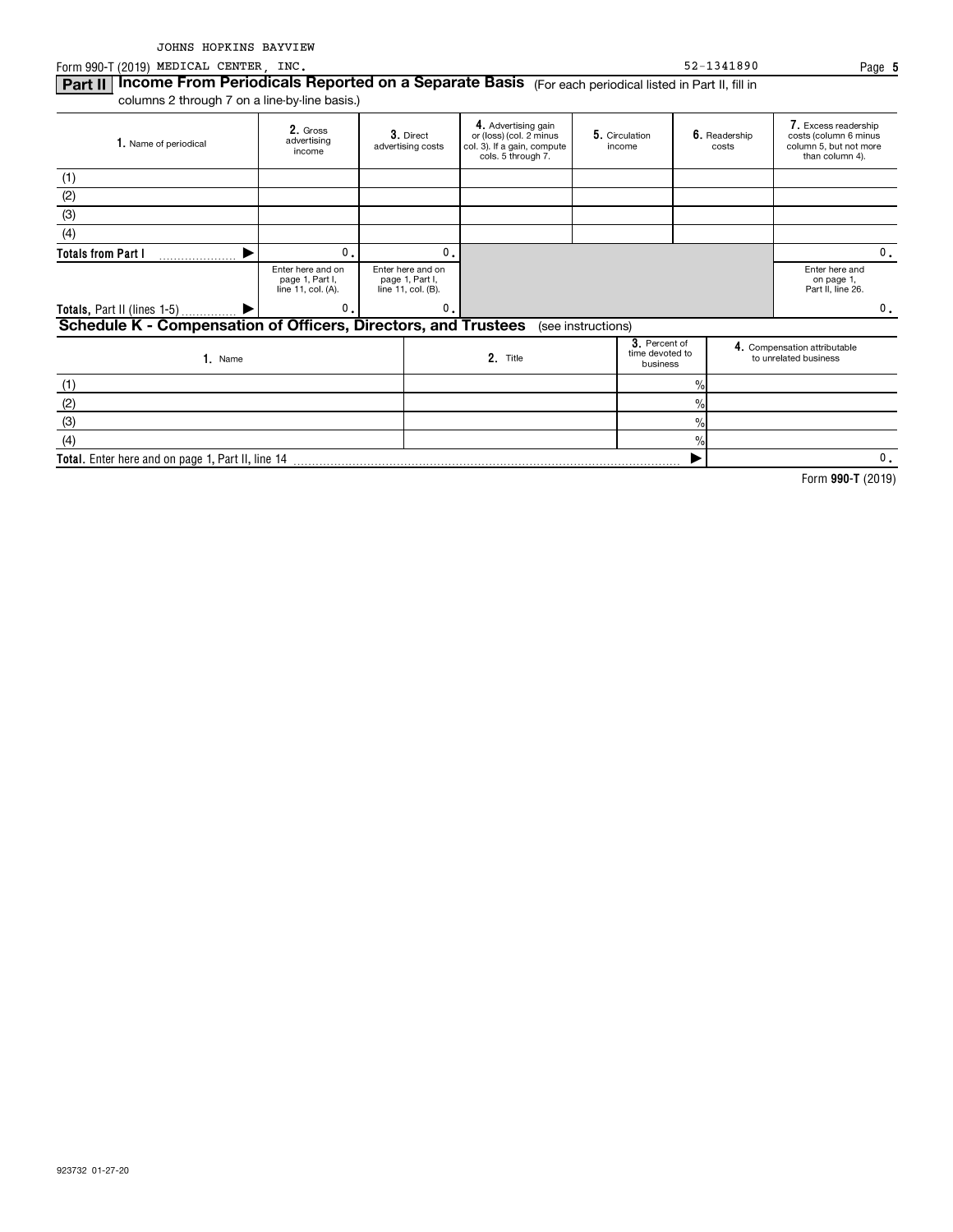| FORM $990-T$ |                                   | NET OPERATING LOSS DEDUCTION  |                   | STATEMENT 1            |
|--------------|-----------------------------------|-------------------------------|-------------------|------------------------|
| TAX YEAR     | LOSS SUSTAINED                    | LOSS<br>PREVIOUSLY<br>APPLIED | LOSS<br>REMAINING | AVAILABLE<br>THIS YEAR |
| 06/30/19     | 451,503.                          | $\mathbf{0}$ .                | 451,503.          | 451,503.               |
|              | NOL CARRYOVER AVAILABLE THIS YEAR |                               | 451,503.          | 451,503.               |

}}}}}}}}}}}}}}}}}}}}}}}}}}}}}}}}}}}}}}}} }}}}}}}}}}

| FORM $990-T$ |                                   | NET OPERATING LOSS DEDUCTION  |                   | STATEMENT 2            |
|--------------|-----------------------------------|-------------------------------|-------------------|------------------------|
| TAX YEAR     | LOSS SUSTAINED                    | LOSS<br>PREVIOUSLY<br>APPLIED | LOSS<br>REMAINING | AVAILABLE<br>THIS YEAR |
| 06/30/06     | 1,373,260.                        | 349,448.                      | 1,023,812.        | 1,023,812.             |
| 06/30/10     | 7,041.                            | $\mathbf{0}$ .                | 7,041.            | 7,041.                 |
| 06/30/11     | 42,225.                           | 0.                            | 42,225.           | 42,225.                |
| 06/30/12     | 147,622.                          | 0.                            | 147,622.          | 147,622.               |
| 06/30/13     | 216, 294.                         | $\mathbf{0}$ .                | 216, 294.         | 216,294.               |
| 06/30/14     | 457,091.                          | 0.                            | 457,091.          | 457,091.               |
| 06/30/15     | 198,646.                          | $\mathbf{0}$ .                | 198,646.          | 198,646.               |
| 06/30/16     | 921, 145.                         | $\mathbf{0}$ .                | 921, 145.         | 921, 145.              |
| 06/30/17     | 661,050.                          | $\mathbf{0}$ .                | 661,050.          | 661,050.               |
|              | NOL CARRYOVER AVAILABLE THIS YEAR |                               | 3,674,926.        | 3,674,926.             |

| FORM $990-T$ |                                          |  |  |  | COST OF GOODS SOLD - OTHER COSTS | STATEMENT 3 |  |
|--------------|------------------------------------------|--|--|--|----------------------------------|-------------|--|
| DESCRIPTION  |                                          |  |  |  |                                  | AMOUNT      |  |
| OTHER COSTS  |                                          |  |  |  |                                  | 1,728,585.  |  |
|              | TOTAL TO FORM 990-T, SCHEDULE A, LINE 4B |  |  |  |                                  | 1,728,585.  |  |

~~~~~~~~~~~~~~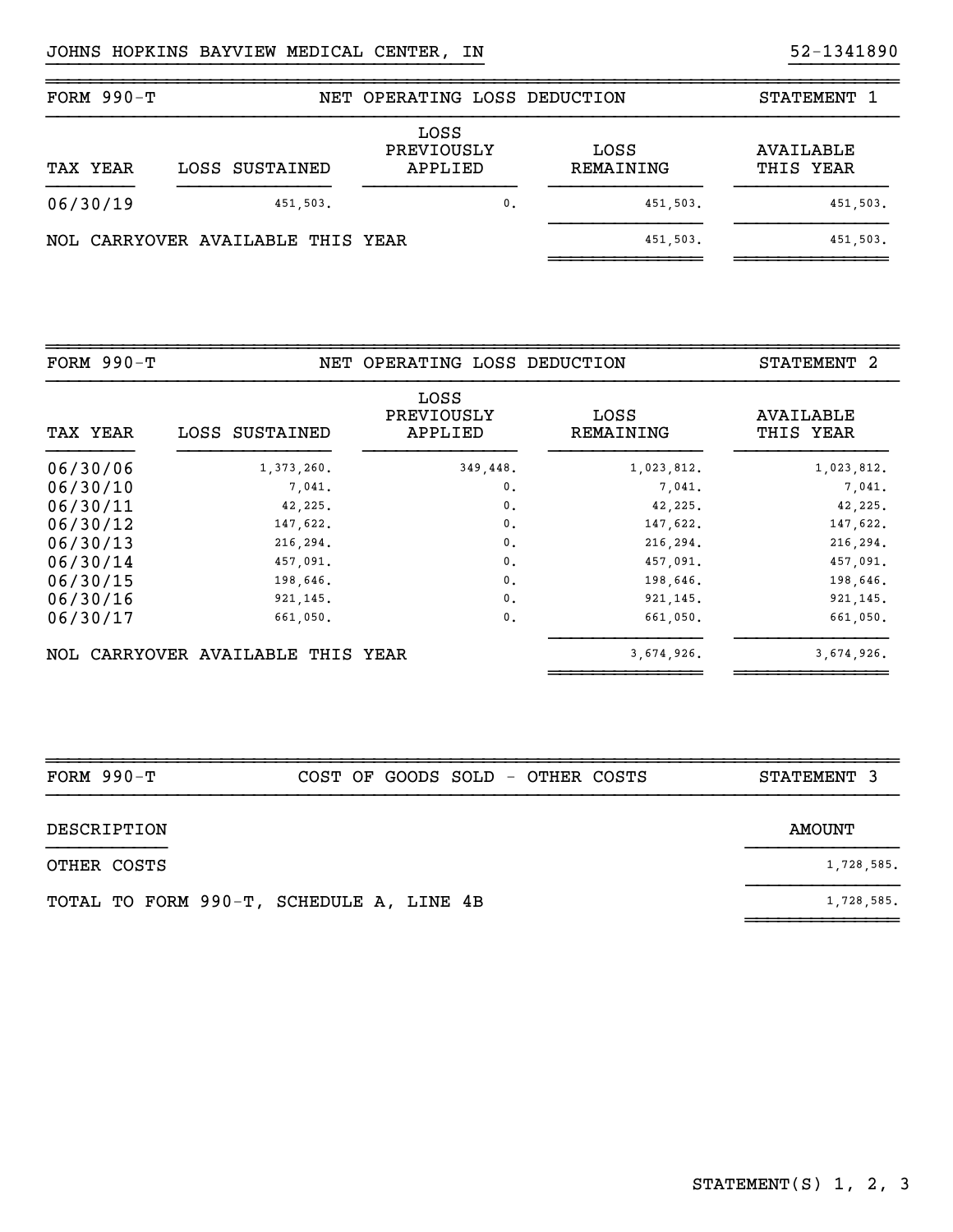|     |                                                        |                                                                                                                                                                                                                                     |                                 |                |            |    |                                       | ENTITY          | 1                                                             |  |  |  |
|-----|--------------------------------------------------------|-------------------------------------------------------------------------------------------------------------------------------------------------------------------------------------------------------------------------------------|---------------------------------|----------------|------------|----|---------------------------------------|-----------------|---------------------------------------------------------------|--|--|--|
|     | <b>SCHEDULE M</b>                                      | Unrelated Business Taxable Income from an                                                                                                                                                                                           |                                 |                |            |    |                                       |                 | OMB No. 1545-0047                                             |  |  |  |
|     | (Form 990-T)                                           | <b>Unrelated Trade or Business</b>                                                                                                                                                                                                  |                                 |                |            |    |                                       |                 |                                                               |  |  |  |
|     |                                                        |                                                                                                                                                                                                                                     |                                 |                |            |    |                                       |                 | 2019                                                          |  |  |  |
|     |                                                        | For calendar year 2019 or other tax year beginning $JUL 1, 2019$                                                                                                                                                                    |                                 |                |            |    | , and ending $JUN$ 30, 2020           |                 |                                                               |  |  |  |
|     | Department of the Treasury<br>Internal Revenue Service | $\blacktriangleright$ Go to www.irs.gov/Form990T for instructions and the latest information.<br>Do not enter SSN numbers on this form as it may be made public if your organization is a 501(c)(3).                                |                                 |                |            |    |                                       |                 | Open to Public Inspection for<br>501(c)(3) Organizations Only |  |  |  |
|     |                                                        | JOHNS HOPKINS BAYVIEW                                                                                                                                                                                                               |                                 |                |            |    |                                       |                 |                                                               |  |  |  |
|     | Name of the organization                               | MEDICAL CENTER, INC.                                                                                                                                                                                                                |                                 |                |            |    | <b>Employer identification number</b> | 52-1341890      |                                                               |  |  |  |
|     |                                                        | Unrelated Business Activity Code (see instructions)                                                                                                                                                                                 | 531120                          |                |            |    |                                       |                 |                                                               |  |  |  |
|     |                                                        | OFFICE SPACE<br>Describe the unrelated trade or business                                                                                                                                                                            |                                 |                |            |    |                                       |                 |                                                               |  |  |  |
|     |                                                        | <b>Unrelated Trade or Business Income</b>                                                                                                                                                                                           |                                 |                |            |    |                                       |                 |                                                               |  |  |  |
|     | Part I                                                 |                                                                                                                                                                                                                                     |                                 |                | (A) Income |    | (B) Expenses                          |                 | (C) Net                                                       |  |  |  |
|     | <b>1a</b> Gross receipts or sales                      |                                                                                                                                                                                                                                     |                                 |                |            |    |                                       |                 |                                                               |  |  |  |
| b   | Less returns and allowances                            |                                                                                                                                                                                                                                     | c Balance $\blacktriangleright$ | 1c             |            |    |                                       |                 |                                                               |  |  |  |
| 2   |                                                        |                                                                                                                                                                                                                                     |                                 | $\mathbf{2}$   |            |    |                                       |                 |                                                               |  |  |  |
| з   |                                                        |                                                                                                                                                                                                                                     |                                 | 3              |            |    |                                       |                 |                                                               |  |  |  |
| 4а  |                                                        |                                                                                                                                                                                                                                     |                                 | 4a             |            |    |                                       |                 |                                                               |  |  |  |
| b   |                                                        | Net gain (loss) (Form 4797, Part II, line 17) (attach Form 4797)                                                                                                                                                                    |                                 | 4b             |            |    |                                       |                 |                                                               |  |  |  |
| c   | Capital loss deduction for trusts                      |                                                                                                                                                                                                                                     |                                 | 4c             |            |    |                                       |                 |                                                               |  |  |  |
| 5   |                                                        | Income (loss) from a partnership or an S corporation (attach                                                                                                                                                                        |                                 |                |            |    |                                       |                 |                                                               |  |  |  |
|     |                                                        |                                                                                                                                                                                                                                     |                                 | 5              |            |    |                                       |                 |                                                               |  |  |  |
| 6   |                                                        |                                                                                                                                                                                                                                     |                                 | 6              |            |    |                                       |                 |                                                               |  |  |  |
| 7   |                                                        |                                                                                                                                                                                                                                     |                                 | $\overline{7}$ |            |    |                                       |                 |                                                               |  |  |  |
| 8   |                                                        | Interest, annuities, royalties, and rents from a controlled                                                                                                                                                                         |                                 |                |            |    |                                       |                 |                                                               |  |  |  |
|     |                                                        |                                                                                                                                                                                                                                     |                                 | 8              |            |    |                                       |                 |                                                               |  |  |  |
| 9   |                                                        | Investment income of a section $501(c)(7)$ , $(9)$ , or $(17)$                                                                                                                                                                      |                                 |                |            |    |                                       |                 |                                                               |  |  |  |
|     |                                                        |                                                                                                                                                                                                                                     |                                 | 9              |            |    |                                       |                 |                                                               |  |  |  |
| 10  |                                                        | Exploited exempt activity income (Schedule I)                                                                                                                                                                                       |                                 | 10             |            |    |                                       |                 |                                                               |  |  |  |
| 11  |                                                        |                                                                                                                                                                                                                                     |                                 | 11             |            |    |                                       |                 |                                                               |  |  |  |
| 12  |                                                        | Other income (See instructions; attach schedule)                                                                                                                                                                                    |                                 | 12             |            |    |                                       |                 |                                                               |  |  |  |
| 13  | Total. Combine lines 3 through 12                      |                                                                                                                                                                                                                                     |                                 | 13             |            | 0. |                                       |                 |                                                               |  |  |  |
|     | Part II                                                | Deductions Not Taken Elsewhere (See instructions for limitations on deductions.) (Deductions must be                                                                                                                                |                                 |                |            |    |                                       |                 |                                                               |  |  |  |
|     |                                                        | directly connected with the unrelated business income.)                                                                                                                                                                             |                                 |                |            |    |                                       |                 |                                                               |  |  |  |
|     |                                                        |                                                                                                                                                                                                                                     |                                 |                |            |    |                                       |                 |                                                               |  |  |  |
| 14  |                                                        | Compensation of officers, directors, and trustees (Schedule K) [11] [2000] [2000] [2000] [2000] [2000] [2000] [                                                                                                                     |                                 |                |            |    |                                       | 14              |                                                               |  |  |  |
| 15  |                                                        |                                                                                                                                                                                                                                     |                                 |                |            |    |                                       | 15              |                                                               |  |  |  |
| 16  |                                                        | Repairs and maintenance measurement contains and material contains and maintenance measurement of the state of                                                                                                                      |                                 |                |            |    |                                       | 16              |                                                               |  |  |  |
| 17  | Bad debts                                              |                                                                                                                                                                                                                                     |                                 |                |            |    |                                       | 17              |                                                               |  |  |  |
| 18  |                                                        | Interest (attach schedule) (see instructions) material content in the content of the content of the content of                                                                                                                      |                                 |                |            |    |                                       | 18              |                                                               |  |  |  |
| 19  |                                                        | Taxes and licenses <b>construction and construction of the construction of the construction</b> of the construction of the construction of the construction of the construction of the construction of the construction of the cons |                                 |                |            |    |                                       | 19              |                                                               |  |  |  |
| 20  |                                                        |                                                                                                                                                                                                                                     |                                 |                |            |    |                                       |                 |                                                               |  |  |  |
| 21  |                                                        |                                                                                                                                                                                                                                     |                                 |                |            |    |                                       | 21 <sub>b</sub> |                                                               |  |  |  |
| 22  |                                                        |                                                                                                                                                                                                                                     |                                 |                |            |    |                                       | 22              |                                                               |  |  |  |
| 23  |                                                        |                                                                                                                                                                                                                                     |                                 |                |            |    |                                       | 23              |                                                               |  |  |  |
| 24  |                                                        |                                                                                                                                                                                                                                     |                                 |                |            |    |                                       | 24              |                                                               |  |  |  |
| 25  |                                                        |                                                                                                                                                                                                                                     |                                 |                |            |    |                                       | 25              |                                                               |  |  |  |
| 26  |                                                        |                                                                                                                                                                                                                                     |                                 |                |            |    |                                       | 26              |                                                               |  |  |  |
| 27  |                                                        | Other deductions (attach schedule) manufactured and according to the deductions (attach schedule) manufactured                                                                                                                      |                                 |                |            |    |                                       | 27              |                                                               |  |  |  |
| 28  |                                                        |                                                                                                                                                                                                                                     |                                 |                |            |    |                                       | 28              | 0.                                                            |  |  |  |
| 29  |                                                        | Unrelated business taxable income before net operating loss deduction. Subtract line 28 from line 13                                                                                                                                |                                 |                |            |    |                                       | 29              | 0.                                                            |  |  |  |
| 30  |                                                        | Deduction for net operating loss arising in tax years beginning on or after January 1, 2018 (see                                                                                                                                    |                                 |                |            |    |                                       |                 |                                                               |  |  |  |
|     |                                                        |                                                                                                                                                                                                                                     |                                 |                |            |    |                                       | 30              | 0.                                                            |  |  |  |
| 31  |                                                        | Unrelated business taxable income. Subtract line 30 from line 29 [11] www.communities.communities taxable income. Subtract line 30 from line 29                                                                                     |                                 |                |            |    |                                       | 31              |                                                               |  |  |  |
| LHA |                                                        | For Paperwork Reduction Act Notice, see instructions.                                                                                                                                                                               |                                 |                |            |    |                                       |                 | Schedule M (Form 990-T) 2019                                  |  |  |  |

923741 01-28-20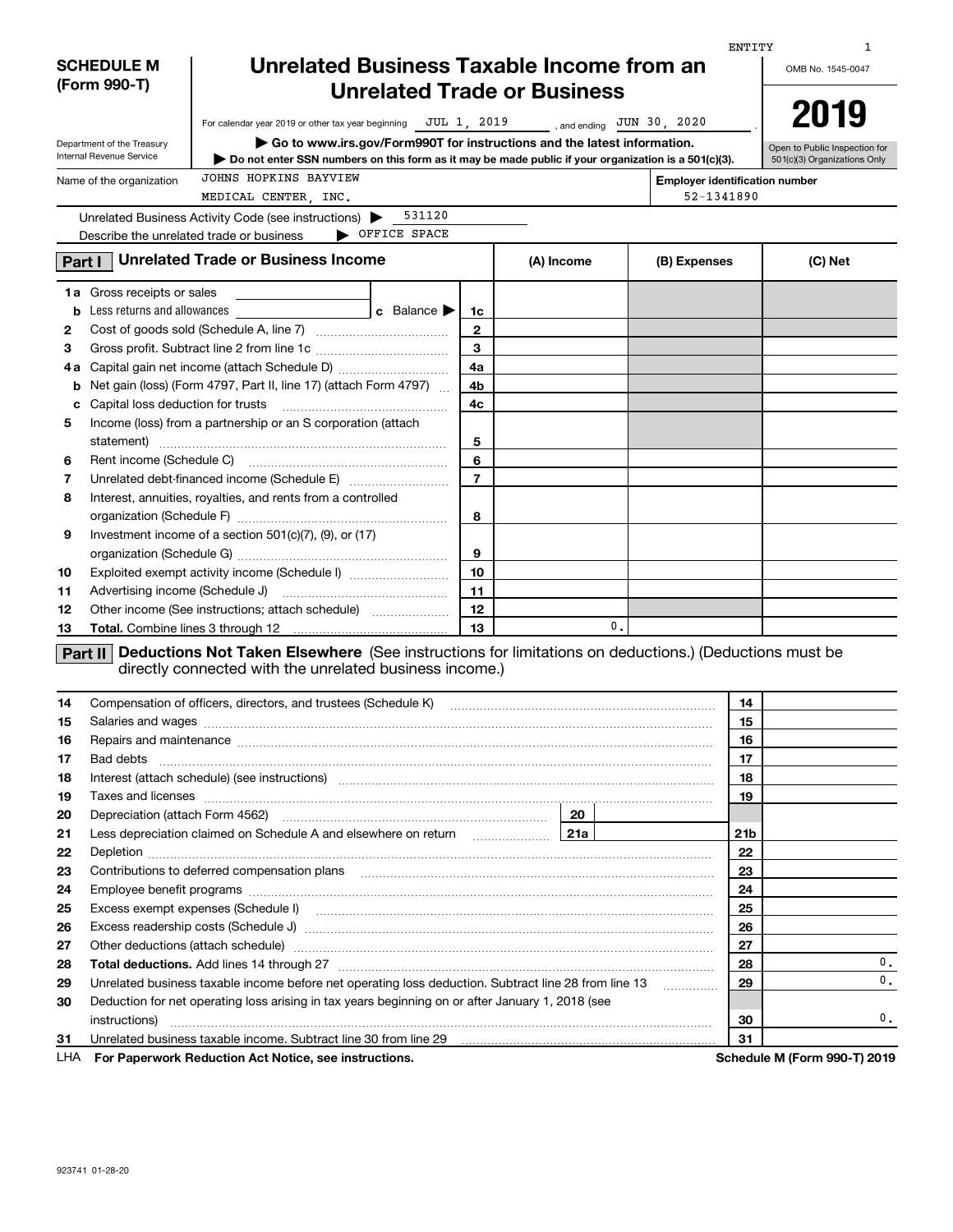# **Depreciation and Amortization**

OMB No. 1545-0172

| Attach to your tax return.<br>Department of the Treasury<br>Go to www.irs.gov/Form4562 for instructions and the latest information.<br>(99)<br>Internal Revenue Service<br>Business or activity to which this form relates<br>Identifying number<br>Name(s) shown on return<br>JOHNS HOPKINS BAYVIEW<br>FORM 990 PAGE 10<br>52-1341890<br>MEDICAL CENTER, INC.<br>Part I<br>Election To Expense Certain Property Under Section 179 Note: If you have any listed property, complete Part V before you complete Part I.<br>1.<br><b>1</b> Maximum amount (see instructions)<br>$\mathbf{2}$<br>2 Total cost of section 179 property placed in service (see instructions) manufactured cost of section 179 property placed in service (see instructions)<br>3<br>4<br>Reduction in limitation. Subtract line 3 from line 2. If zero or less, enter -0-<br>5<br>Dollar limitation for tax year. Subtract line 4 from line 1. If zero or less, enter -0-. If married filing separately, see instructions<br>5<br>(c) Elected cost<br>(a) Description of property<br>(b) Cost (business use only)<br>6<br>$\overline{7}$<br><b>7</b> Listed property. Enter the amount from line 29<br>8<br>9<br>10<br>11<br>12<br>13<br>13 Carryover of disallowed deduction to 2020. Add lines 9 and 10, less line 12<br>Note: Don't use Part II or Part III below for listed property. Instead, use Part V.<br>Part II<br>Special Depreciation Allowance and Other Depreciation (Don't include listed property.)<br>14 Special depreciation allowance for qualified property (other than listed property) placed in service during<br>14<br>the tax year<br>15 Property subject to section 168(f)(1) election manufactured contains and contained a subject to section 168(f)(1) election<br>15<br><b>16</b> Other depreciation (including ACRS)<br>16<br>Part III<br>MACRS Depreciation (Don't include listed property. See instructions.)<br><b>Section A</b><br>17<br>17 MACRS deductions for assets placed in service in tax years beginning before 2019<br>18 If you are electing to group any assets placed in service during the tax year into one or more general asset accounts, check here<br>Section B - Assets Placed in Service During 2019 Tax Year Using the General Depreciation System<br>(c) Basis for depreciation<br>(b) Month and<br>(d) Recovery<br>(business/investment use<br>(f) Method<br>(a) Classification of property<br>year placed<br>(e) Convention<br>period<br>only - see instructions)<br>in service<br>3-year property<br>19a<br>5-year property<br>b<br>7-year property<br>c<br>10-year property<br>d<br>15-year property<br>е<br>20-year property<br>f<br>25-year property<br>S/L<br>25 yrs.<br>g<br>S/L<br>27.5 yrs.<br>MМ<br>Residential rental property<br>h<br>S/L<br>27.5 yrs.<br>MМ<br>S/L<br>MМ<br>39 yrs.<br>Nonresidential real property<br>j.<br>S/L<br>МM<br>Section C - Assets Placed in Service During 2019 Tax Year Using the Alternative Depreciation System<br>S/L<br>Class life<br>20a<br>12 yrs.<br>S/L<br>12-year<br>b<br>30 yrs.<br>S/L<br>30-year<br>MМ<br>с<br>40 yrs.<br>S/L<br>d<br>40-year<br>MМ<br>Part IV<br><b>Summary (See instructions.)</b><br>21<br>21 Listed property. Enter amount from line 28<br>22 Total. Add amounts from line 12, lines 14 through 17, lines 19 and 20 in column (g), and line 21. | 400Z |  |  | (Including Information on Listed Property) | 990 |                            |
|--------------------------------------------------------------------------------------------------------------------------------------------------------------------------------------------------------------------------------------------------------------------------------------------------------------------------------------------------------------------------------------------------------------------------------------------------------------------------------------------------------------------------------------------------------------------------------------------------------------------------------------------------------------------------------------------------------------------------------------------------------------------------------------------------------------------------------------------------------------------------------------------------------------------------------------------------------------------------------------------------------------------------------------------------------------------------------------------------------------------------------------------------------------------------------------------------------------------------------------------------------------------------------------------------------------------------------------------------------------------------------------------------------------------------------------------------------------------------------------------------------------------------------------------------------------------------------------------------------------------------------------------------------------------------------------------------------------------------------------------------------------------------------------------------------------------------------------------------------------------------------------------------------------------------------------------------------------------------------------------------------------------------------------------------------------------------------------------------------------------------------------------------------------------------------------------------------------------------------------------------------------------------------------------------------------------------------------------------------------------------------------------------------------------------------------------------------------------------------------------------------------------------------------------------------------------------------------------------------------------------------------------------------------------------------------------------------------------------------------------------------------------------------------------------------------------------------------------------------------------------------------------------------------------------------------------------------------------------------------------------------------------------------------------------------------------------------------------------------------------------------------------------------------------------------------------------------------------------------------------------------------------------------------------------------------------------------------------------------------|------|--|--|--------------------------------------------|-----|----------------------------|
|                                                                                                                                                                                                                                                                                                                                                                                                                                                                                                                                                                                                                                                                                                                                                                                                                                                                                                                                                                                                                                                                                                                                                                                                                                                                                                                                                                                                                                                                                                                                                                                                                                                                                                                                                                                                                                                                                                                                                                                                                                                                                                                                                                                                                                                                                                                                                                                                                                                                                                                                                                                                                                                                                                                                                                                                                                                                                                                                                                                                                                                                                                                                                                                                                                                                                                                                                              |      |  |  |                                            |     |                            |
|                                                                                                                                                                                                                                                                                                                                                                                                                                                                                                                                                                                                                                                                                                                                                                                                                                                                                                                                                                                                                                                                                                                                                                                                                                                                                                                                                                                                                                                                                                                                                                                                                                                                                                                                                                                                                                                                                                                                                                                                                                                                                                                                                                                                                                                                                                                                                                                                                                                                                                                                                                                                                                                                                                                                                                                                                                                                                                                                                                                                                                                                                                                                                                                                                                                                                                                                                              |      |  |  |                                            |     | Sequence No. 179           |
|                                                                                                                                                                                                                                                                                                                                                                                                                                                                                                                                                                                                                                                                                                                                                                                                                                                                                                                                                                                                                                                                                                                                                                                                                                                                                                                                                                                                                                                                                                                                                                                                                                                                                                                                                                                                                                                                                                                                                                                                                                                                                                                                                                                                                                                                                                                                                                                                                                                                                                                                                                                                                                                                                                                                                                                                                                                                                                                                                                                                                                                                                                                                                                                                                                                                                                                                                              |      |  |  |                                            |     |                            |
|                                                                                                                                                                                                                                                                                                                                                                                                                                                                                                                                                                                                                                                                                                                                                                                                                                                                                                                                                                                                                                                                                                                                                                                                                                                                                                                                                                                                                                                                                                                                                                                                                                                                                                                                                                                                                                                                                                                                                                                                                                                                                                                                                                                                                                                                                                                                                                                                                                                                                                                                                                                                                                                                                                                                                                                                                                                                                                                                                                                                                                                                                                                                                                                                                                                                                                                                                              |      |  |  |                                            |     |                            |
|                                                                                                                                                                                                                                                                                                                                                                                                                                                                                                                                                                                                                                                                                                                                                                                                                                                                                                                                                                                                                                                                                                                                                                                                                                                                                                                                                                                                                                                                                                                                                                                                                                                                                                                                                                                                                                                                                                                                                                                                                                                                                                                                                                                                                                                                                                                                                                                                                                                                                                                                                                                                                                                                                                                                                                                                                                                                                                                                                                                                                                                                                                                                                                                                                                                                                                                                                              |      |  |  |                                            |     |                            |
|                                                                                                                                                                                                                                                                                                                                                                                                                                                                                                                                                                                                                                                                                                                                                                                                                                                                                                                                                                                                                                                                                                                                                                                                                                                                                                                                                                                                                                                                                                                                                                                                                                                                                                                                                                                                                                                                                                                                                                                                                                                                                                                                                                                                                                                                                                                                                                                                                                                                                                                                                                                                                                                                                                                                                                                                                                                                                                                                                                                                                                                                                                                                                                                                                                                                                                                                                              |      |  |  |                                            |     |                            |
|                                                                                                                                                                                                                                                                                                                                                                                                                                                                                                                                                                                                                                                                                                                                                                                                                                                                                                                                                                                                                                                                                                                                                                                                                                                                                                                                                                                                                                                                                                                                                                                                                                                                                                                                                                                                                                                                                                                                                                                                                                                                                                                                                                                                                                                                                                                                                                                                                                                                                                                                                                                                                                                                                                                                                                                                                                                                                                                                                                                                                                                                                                                                                                                                                                                                                                                                                              |      |  |  |                                            |     | 1,020,000.                 |
|                                                                                                                                                                                                                                                                                                                                                                                                                                                                                                                                                                                                                                                                                                                                                                                                                                                                                                                                                                                                                                                                                                                                                                                                                                                                                                                                                                                                                                                                                                                                                                                                                                                                                                                                                                                                                                                                                                                                                                                                                                                                                                                                                                                                                                                                                                                                                                                                                                                                                                                                                                                                                                                                                                                                                                                                                                                                                                                                                                                                                                                                                                                                                                                                                                                                                                                                                              |      |  |  |                                            |     |                            |
|                                                                                                                                                                                                                                                                                                                                                                                                                                                                                                                                                                                                                                                                                                                                                                                                                                                                                                                                                                                                                                                                                                                                                                                                                                                                                                                                                                                                                                                                                                                                                                                                                                                                                                                                                                                                                                                                                                                                                                                                                                                                                                                                                                                                                                                                                                                                                                                                                                                                                                                                                                                                                                                                                                                                                                                                                                                                                                                                                                                                                                                                                                                                                                                                                                                                                                                                                              |      |  |  |                                            |     | 2,550,000.                 |
|                                                                                                                                                                                                                                                                                                                                                                                                                                                                                                                                                                                                                                                                                                                                                                                                                                                                                                                                                                                                                                                                                                                                                                                                                                                                                                                                                                                                                                                                                                                                                                                                                                                                                                                                                                                                                                                                                                                                                                                                                                                                                                                                                                                                                                                                                                                                                                                                                                                                                                                                                                                                                                                                                                                                                                                                                                                                                                                                                                                                                                                                                                                                                                                                                                                                                                                                                              |      |  |  |                                            |     |                            |
|                                                                                                                                                                                                                                                                                                                                                                                                                                                                                                                                                                                                                                                                                                                                                                                                                                                                                                                                                                                                                                                                                                                                                                                                                                                                                                                                                                                                                                                                                                                                                                                                                                                                                                                                                                                                                                                                                                                                                                                                                                                                                                                                                                                                                                                                                                                                                                                                                                                                                                                                                                                                                                                                                                                                                                                                                                                                                                                                                                                                                                                                                                                                                                                                                                                                                                                                                              |      |  |  |                                            |     |                            |
|                                                                                                                                                                                                                                                                                                                                                                                                                                                                                                                                                                                                                                                                                                                                                                                                                                                                                                                                                                                                                                                                                                                                                                                                                                                                                                                                                                                                                                                                                                                                                                                                                                                                                                                                                                                                                                                                                                                                                                                                                                                                                                                                                                                                                                                                                                                                                                                                                                                                                                                                                                                                                                                                                                                                                                                                                                                                                                                                                                                                                                                                                                                                                                                                                                                                                                                                                              |      |  |  |                                            |     |                            |
|                                                                                                                                                                                                                                                                                                                                                                                                                                                                                                                                                                                                                                                                                                                                                                                                                                                                                                                                                                                                                                                                                                                                                                                                                                                                                                                                                                                                                                                                                                                                                                                                                                                                                                                                                                                                                                                                                                                                                                                                                                                                                                                                                                                                                                                                                                                                                                                                                                                                                                                                                                                                                                                                                                                                                                                                                                                                                                                                                                                                                                                                                                                                                                                                                                                                                                                                                              |      |  |  |                                            |     |                            |
|                                                                                                                                                                                                                                                                                                                                                                                                                                                                                                                                                                                                                                                                                                                                                                                                                                                                                                                                                                                                                                                                                                                                                                                                                                                                                                                                                                                                                                                                                                                                                                                                                                                                                                                                                                                                                                                                                                                                                                                                                                                                                                                                                                                                                                                                                                                                                                                                                                                                                                                                                                                                                                                                                                                                                                                                                                                                                                                                                                                                                                                                                                                                                                                                                                                                                                                                                              |      |  |  |                                            |     |                            |
|                                                                                                                                                                                                                                                                                                                                                                                                                                                                                                                                                                                                                                                                                                                                                                                                                                                                                                                                                                                                                                                                                                                                                                                                                                                                                                                                                                                                                                                                                                                                                                                                                                                                                                                                                                                                                                                                                                                                                                                                                                                                                                                                                                                                                                                                                                                                                                                                                                                                                                                                                                                                                                                                                                                                                                                                                                                                                                                                                                                                                                                                                                                                                                                                                                                                                                                                                              |      |  |  |                                            |     |                            |
|                                                                                                                                                                                                                                                                                                                                                                                                                                                                                                                                                                                                                                                                                                                                                                                                                                                                                                                                                                                                                                                                                                                                                                                                                                                                                                                                                                                                                                                                                                                                                                                                                                                                                                                                                                                                                                                                                                                                                                                                                                                                                                                                                                                                                                                                                                                                                                                                                                                                                                                                                                                                                                                                                                                                                                                                                                                                                                                                                                                                                                                                                                                                                                                                                                                                                                                                                              |      |  |  |                                            |     |                            |
|                                                                                                                                                                                                                                                                                                                                                                                                                                                                                                                                                                                                                                                                                                                                                                                                                                                                                                                                                                                                                                                                                                                                                                                                                                                                                                                                                                                                                                                                                                                                                                                                                                                                                                                                                                                                                                                                                                                                                                                                                                                                                                                                                                                                                                                                                                                                                                                                                                                                                                                                                                                                                                                                                                                                                                                                                                                                                                                                                                                                                                                                                                                                                                                                                                                                                                                                                              |      |  |  |                                            |     |                            |
|                                                                                                                                                                                                                                                                                                                                                                                                                                                                                                                                                                                                                                                                                                                                                                                                                                                                                                                                                                                                                                                                                                                                                                                                                                                                                                                                                                                                                                                                                                                                                                                                                                                                                                                                                                                                                                                                                                                                                                                                                                                                                                                                                                                                                                                                                                                                                                                                                                                                                                                                                                                                                                                                                                                                                                                                                                                                                                                                                                                                                                                                                                                                                                                                                                                                                                                                                              |      |  |  |                                            |     |                            |
|                                                                                                                                                                                                                                                                                                                                                                                                                                                                                                                                                                                                                                                                                                                                                                                                                                                                                                                                                                                                                                                                                                                                                                                                                                                                                                                                                                                                                                                                                                                                                                                                                                                                                                                                                                                                                                                                                                                                                                                                                                                                                                                                                                                                                                                                                                                                                                                                                                                                                                                                                                                                                                                                                                                                                                                                                                                                                                                                                                                                                                                                                                                                                                                                                                                                                                                                                              |      |  |  |                                            |     |                            |
|                                                                                                                                                                                                                                                                                                                                                                                                                                                                                                                                                                                                                                                                                                                                                                                                                                                                                                                                                                                                                                                                                                                                                                                                                                                                                                                                                                                                                                                                                                                                                                                                                                                                                                                                                                                                                                                                                                                                                                                                                                                                                                                                                                                                                                                                                                                                                                                                                                                                                                                                                                                                                                                                                                                                                                                                                                                                                                                                                                                                                                                                                                                                                                                                                                                                                                                                                              |      |  |  |                                            |     |                            |
|                                                                                                                                                                                                                                                                                                                                                                                                                                                                                                                                                                                                                                                                                                                                                                                                                                                                                                                                                                                                                                                                                                                                                                                                                                                                                                                                                                                                                                                                                                                                                                                                                                                                                                                                                                                                                                                                                                                                                                                                                                                                                                                                                                                                                                                                                                                                                                                                                                                                                                                                                                                                                                                                                                                                                                                                                                                                                                                                                                                                                                                                                                                                                                                                                                                                                                                                                              |      |  |  |                                            |     |                            |
|                                                                                                                                                                                                                                                                                                                                                                                                                                                                                                                                                                                                                                                                                                                                                                                                                                                                                                                                                                                                                                                                                                                                                                                                                                                                                                                                                                                                                                                                                                                                                                                                                                                                                                                                                                                                                                                                                                                                                                                                                                                                                                                                                                                                                                                                                                                                                                                                                                                                                                                                                                                                                                                                                                                                                                                                                                                                                                                                                                                                                                                                                                                                                                                                                                                                                                                                                              |      |  |  |                                            |     |                            |
|                                                                                                                                                                                                                                                                                                                                                                                                                                                                                                                                                                                                                                                                                                                                                                                                                                                                                                                                                                                                                                                                                                                                                                                                                                                                                                                                                                                                                                                                                                                                                                                                                                                                                                                                                                                                                                                                                                                                                                                                                                                                                                                                                                                                                                                                                                                                                                                                                                                                                                                                                                                                                                                                                                                                                                                                                                                                                                                                                                                                                                                                                                                                                                                                                                                                                                                                                              |      |  |  |                                            |     |                            |
|                                                                                                                                                                                                                                                                                                                                                                                                                                                                                                                                                                                                                                                                                                                                                                                                                                                                                                                                                                                                                                                                                                                                                                                                                                                                                                                                                                                                                                                                                                                                                                                                                                                                                                                                                                                                                                                                                                                                                                                                                                                                                                                                                                                                                                                                                                                                                                                                                                                                                                                                                                                                                                                                                                                                                                                                                                                                                                                                                                                                                                                                                                                                                                                                                                                                                                                                                              |      |  |  |                                            |     |                            |
|                                                                                                                                                                                                                                                                                                                                                                                                                                                                                                                                                                                                                                                                                                                                                                                                                                                                                                                                                                                                                                                                                                                                                                                                                                                                                                                                                                                                                                                                                                                                                                                                                                                                                                                                                                                                                                                                                                                                                                                                                                                                                                                                                                                                                                                                                                                                                                                                                                                                                                                                                                                                                                                                                                                                                                                                                                                                                                                                                                                                                                                                                                                                                                                                                                                                                                                                                              |      |  |  |                                            |     |                            |
|                                                                                                                                                                                                                                                                                                                                                                                                                                                                                                                                                                                                                                                                                                                                                                                                                                                                                                                                                                                                                                                                                                                                                                                                                                                                                                                                                                                                                                                                                                                                                                                                                                                                                                                                                                                                                                                                                                                                                                                                                                                                                                                                                                                                                                                                                                                                                                                                                                                                                                                                                                                                                                                                                                                                                                                                                                                                                                                                                                                                                                                                                                                                                                                                                                                                                                                                                              |      |  |  |                                            |     |                            |
|                                                                                                                                                                                                                                                                                                                                                                                                                                                                                                                                                                                                                                                                                                                                                                                                                                                                                                                                                                                                                                                                                                                                                                                                                                                                                                                                                                                                                                                                                                                                                                                                                                                                                                                                                                                                                                                                                                                                                                                                                                                                                                                                                                                                                                                                                                                                                                                                                                                                                                                                                                                                                                                                                                                                                                                                                                                                                                                                                                                                                                                                                                                                                                                                                                                                                                                                                              |      |  |  |                                            |     |                            |
|                                                                                                                                                                                                                                                                                                                                                                                                                                                                                                                                                                                                                                                                                                                                                                                                                                                                                                                                                                                                                                                                                                                                                                                                                                                                                                                                                                                                                                                                                                                                                                                                                                                                                                                                                                                                                                                                                                                                                                                                                                                                                                                                                                                                                                                                                                                                                                                                                                                                                                                                                                                                                                                                                                                                                                                                                                                                                                                                                                                                                                                                                                                                                                                                                                                                                                                                                              |      |  |  |                                            |     |                            |
|                                                                                                                                                                                                                                                                                                                                                                                                                                                                                                                                                                                                                                                                                                                                                                                                                                                                                                                                                                                                                                                                                                                                                                                                                                                                                                                                                                                                                                                                                                                                                                                                                                                                                                                                                                                                                                                                                                                                                                                                                                                                                                                                                                                                                                                                                                                                                                                                                                                                                                                                                                                                                                                                                                                                                                                                                                                                                                                                                                                                                                                                                                                                                                                                                                                                                                                                                              |      |  |  |                                            |     |                            |
|                                                                                                                                                                                                                                                                                                                                                                                                                                                                                                                                                                                                                                                                                                                                                                                                                                                                                                                                                                                                                                                                                                                                                                                                                                                                                                                                                                                                                                                                                                                                                                                                                                                                                                                                                                                                                                                                                                                                                                                                                                                                                                                                                                                                                                                                                                                                                                                                                                                                                                                                                                                                                                                                                                                                                                                                                                                                                                                                                                                                                                                                                                                                                                                                                                                                                                                                                              |      |  |  |                                            |     |                            |
|                                                                                                                                                                                                                                                                                                                                                                                                                                                                                                                                                                                                                                                                                                                                                                                                                                                                                                                                                                                                                                                                                                                                                                                                                                                                                                                                                                                                                                                                                                                                                                                                                                                                                                                                                                                                                                                                                                                                                                                                                                                                                                                                                                                                                                                                                                                                                                                                                                                                                                                                                                                                                                                                                                                                                                                                                                                                                                                                                                                                                                                                                                                                                                                                                                                                                                                                                              |      |  |  |                                            |     |                            |
|                                                                                                                                                                                                                                                                                                                                                                                                                                                                                                                                                                                                                                                                                                                                                                                                                                                                                                                                                                                                                                                                                                                                                                                                                                                                                                                                                                                                                                                                                                                                                                                                                                                                                                                                                                                                                                                                                                                                                                                                                                                                                                                                                                                                                                                                                                                                                                                                                                                                                                                                                                                                                                                                                                                                                                                                                                                                                                                                                                                                                                                                                                                                                                                                                                                                                                                                                              |      |  |  |                                            |     |                            |
|                                                                                                                                                                                                                                                                                                                                                                                                                                                                                                                                                                                                                                                                                                                                                                                                                                                                                                                                                                                                                                                                                                                                                                                                                                                                                                                                                                                                                                                                                                                                                                                                                                                                                                                                                                                                                                                                                                                                                                                                                                                                                                                                                                                                                                                                                                                                                                                                                                                                                                                                                                                                                                                                                                                                                                                                                                                                                                                                                                                                                                                                                                                                                                                                                                                                                                                                                              |      |  |  |                                            |     |                            |
|                                                                                                                                                                                                                                                                                                                                                                                                                                                                                                                                                                                                                                                                                                                                                                                                                                                                                                                                                                                                                                                                                                                                                                                                                                                                                                                                                                                                                                                                                                                                                                                                                                                                                                                                                                                                                                                                                                                                                                                                                                                                                                                                                                                                                                                                                                                                                                                                                                                                                                                                                                                                                                                                                                                                                                                                                                                                                                                                                                                                                                                                                                                                                                                                                                                                                                                                                              |      |  |  |                                            |     |                            |
|                                                                                                                                                                                                                                                                                                                                                                                                                                                                                                                                                                                                                                                                                                                                                                                                                                                                                                                                                                                                                                                                                                                                                                                                                                                                                                                                                                                                                                                                                                                                                                                                                                                                                                                                                                                                                                                                                                                                                                                                                                                                                                                                                                                                                                                                                                                                                                                                                                                                                                                                                                                                                                                                                                                                                                                                                                                                                                                                                                                                                                                                                                                                                                                                                                                                                                                                                              |      |  |  |                                            |     | (g) Depreciation deduction |
|                                                                                                                                                                                                                                                                                                                                                                                                                                                                                                                                                                                                                                                                                                                                                                                                                                                                                                                                                                                                                                                                                                                                                                                                                                                                                                                                                                                                                                                                                                                                                                                                                                                                                                                                                                                                                                                                                                                                                                                                                                                                                                                                                                                                                                                                                                                                                                                                                                                                                                                                                                                                                                                                                                                                                                                                                                                                                                                                                                                                                                                                                                                                                                                                                                                                                                                                                              |      |  |  |                                            |     |                            |
|                                                                                                                                                                                                                                                                                                                                                                                                                                                                                                                                                                                                                                                                                                                                                                                                                                                                                                                                                                                                                                                                                                                                                                                                                                                                                                                                                                                                                                                                                                                                                                                                                                                                                                                                                                                                                                                                                                                                                                                                                                                                                                                                                                                                                                                                                                                                                                                                                                                                                                                                                                                                                                                                                                                                                                                                                                                                                                                                                                                                                                                                                                                                                                                                                                                                                                                                                              |      |  |  |                                            |     |                            |
|                                                                                                                                                                                                                                                                                                                                                                                                                                                                                                                                                                                                                                                                                                                                                                                                                                                                                                                                                                                                                                                                                                                                                                                                                                                                                                                                                                                                                                                                                                                                                                                                                                                                                                                                                                                                                                                                                                                                                                                                                                                                                                                                                                                                                                                                                                                                                                                                                                                                                                                                                                                                                                                                                                                                                                                                                                                                                                                                                                                                                                                                                                                                                                                                                                                                                                                                                              |      |  |  |                                            |     |                            |
|                                                                                                                                                                                                                                                                                                                                                                                                                                                                                                                                                                                                                                                                                                                                                                                                                                                                                                                                                                                                                                                                                                                                                                                                                                                                                                                                                                                                                                                                                                                                                                                                                                                                                                                                                                                                                                                                                                                                                                                                                                                                                                                                                                                                                                                                                                                                                                                                                                                                                                                                                                                                                                                                                                                                                                                                                                                                                                                                                                                                                                                                                                                                                                                                                                                                                                                                                              |      |  |  |                                            |     |                            |
|                                                                                                                                                                                                                                                                                                                                                                                                                                                                                                                                                                                                                                                                                                                                                                                                                                                                                                                                                                                                                                                                                                                                                                                                                                                                                                                                                                                                                                                                                                                                                                                                                                                                                                                                                                                                                                                                                                                                                                                                                                                                                                                                                                                                                                                                                                                                                                                                                                                                                                                                                                                                                                                                                                                                                                                                                                                                                                                                                                                                                                                                                                                                                                                                                                                                                                                                                              |      |  |  |                                            |     |                            |
|                                                                                                                                                                                                                                                                                                                                                                                                                                                                                                                                                                                                                                                                                                                                                                                                                                                                                                                                                                                                                                                                                                                                                                                                                                                                                                                                                                                                                                                                                                                                                                                                                                                                                                                                                                                                                                                                                                                                                                                                                                                                                                                                                                                                                                                                                                                                                                                                                                                                                                                                                                                                                                                                                                                                                                                                                                                                                                                                                                                                                                                                                                                                                                                                                                                                                                                                                              |      |  |  |                                            |     |                            |
|                                                                                                                                                                                                                                                                                                                                                                                                                                                                                                                                                                                                                                                                                                                                                                                                                                                                                                                                                                                                                                                                                                                                                                                                                                                                                                                                                                                                                                                                                                                                                                                                                                                                                                                                                                                                                                                                                                                                                                                                                                                                                                                                                                                                                                                                                                                                                                                                                                                                                                                                                                                                                                                                                                                                                                                                                                                                                                                                                                                                                                                                                                                                                                                                                                                                                                                                                              |      |  |  |                                            |     |                            |
|                                                                                                                                                                                                                                                                                                                                                                                                                                                                                                                                                                                                                                                                                                                                                                                                                                                                                                                                                                                                                                                                                                                                                                                                                                                                                                                                                                                                                                                                                                                                                                                                                                                                                                                                                                                                                                                                                                                                                                                                                                                                                                                                                                                                                                                                                                                                                                                                                                                                                                                                                                                                                                                                                                                                                                                                                                                                                                                                                                                                                                                                                                                                                                                                                                                                                                                                                              |      |  |  |                                            |     |                            |
|                                                                                                                                                                                                                                                                                                                                                                                                                                                                                                                                                                                                                                                                                                                                                                                                                                                                                                                                                                                                                                                                                                                                                                                                                                                                                                                                                                                                                                                                                                                                                                                                                                                                                                                                                                                                                                                                                                                                                                                                                                                                                                                                                                                                                                                                                                                                                                                                                                                                                                                                                                                                                                                                                                                                                                                                                                                                                                                                                                                                                                                                                                                                                                                                                                                                                                                                                              |      |  |  |                                            |     |                            |
|                                                                                                                                                                                                                                                                                                                                                                                                                                                                                                                                                                                                                                                                                                                                                                                                                                                                                                                                                                                                                                                                                                                                                                                                                                                                                                                                                                                                                                                                                                                                                                                                                                                                                                                                                                                                                                                                                                                                                                                                                                                                                                                                                                                                                                                                                                                                                                                                                                                                                                                                                                                                                                                                                                                                                                                                                                                                                                                                                                                                                                                                                                                                                                                                                                                                                                                                                              |      |  |  |                                            |     |                            |
|                                                                                                                                                                                                                                                                                                                                                                                                                                                                                                                                                                                                                                                                                                                                                                                                                                                                                                                                                                                                                                                                                                                                                                                                                                                                                                                                                                                                                                                                                                                                                                                                                                                                                                                                                                                                                                                                                                                                                                                                                                                                                                                                                                                                                                                                                                                                                                                                                                                                                                                                                                                                                                                                                                                                                                                                                                                                                                                                                                                                                                                                                                                                                                                                                                                                                                                                                              |      |  |  |                                            |     |                            |
|                                                                                                                                                                                                                                                                                                                                                                                                                                                                                                                                                                                                                                                                                                                                                                                                                                                                                                                                                                                                                                                                                                                                                                                                                                                                                                                                                                                                                                                                                                                                                                                                                                                                                                                                                                                                                                                                                                                                                                                                                                                                                                                                                                                                                                                                                                                                                                                                                                                                                                                                                                                                                                                                                                                                                                                                                                                                                                                                                                                                                                                                                                                                                                                                                                                                                                                                                              |      |  |  |                                            |     |                            |
|                                                                                                                                                                                                                                                                                                                                                                                                                                                                                                                                                                                                                                                                                                                                                                                                                                                                                                                                                                                                                                                                                                                                                                                                                                                                                                                                                                                                                                                                                                                                                                                                                                                                                                                                                                                                                                                                                                                                                                                                                                                                                                                                                                                                                                                                                                                                                                                                                                                                                                                                                                                                                                                                                                                                                                                                                                                                                                                                                                                                                                                                                                                                                                                                                                                                                                                                                              |      |  |  |                                            |     |                            |
|                                                                                                                                                                                                                                                                                                                                                                                                                                                                                                                                                                                                                                                                                                                                                                                                                                                                                                                                                                                                                                                                                                                                                                                                                                                                                                                                                                                                                                                                                                                                                                                                                                                                                                                                                                                                                                                                                                                                                                                                                                                                                                                                                                                                                                                                                                                                                                                                                                                                                                                                                                                                                                                                                                                                                                                                                                                                                                                                                                                                                                                                                                                                                                                                                                                                                                                                                              |      |  |  |                                            |     |                            |
|                                                                                                                                                                                                                                                                                                                                                                                                                                                                                                                                                                                                                                                                                                                                                                                                                                                                                                                                                                                                                                                                                                                                                                                                                                                                                                                                                                                                                                                                                                                                                                                                                                                                                                                                                                                                                                                                                                                                                                                                                                                                                                                                                                                                                                                                                                                                                                                                                                                                                                                                                                                                                                                                                                                                                                                                                                                                                                                                                                                                                                                                                                                                                                                                                                                                                                                                                              |      |  |  |                                            |     |                            |
|                                                                                                                                                                                                                                                                                                                                                                                                                                                                                                                                                                                                                                                                                                                                                                                                                                                                                                                                                                                                                                                                                                                                                                                                                                                                                                                                                                                                                                                                                                                                                                                                                                                                                                                                                                                                                                                                                                                                                                                                                                                                                                                                                                                                                                                                                                                                                                                                                                                                                                                                                                                                                                                                                                                                                                                                                                                                                                                                                                                                                                                                                                                                                                                                                                                                                                                                                              |      |  |  |                                            |     |                            |
|                                                                                                                                                                                                                                                                                                                                                                                                                                                                                                                                                                                                                                                                                                                                                                                                                                                                                                                                                                                                                                                                                                                                                                                                                                                                                                                                                                                                                                                                                                                                                                                                                                                                                                                                                                                                                                                                                                                                                                                                                                                                                                                                                                                                                                                                                                                                                                                                                                                                                                                                                                                                                                                                                                                                                                                                                                                                                                                                                                                                                                                                                                                                                                                                                                                                                                                                                              |      |  |  |                                            |     |                            |
|                                                                                                                                                                                                                                                                                                                                                                                                                                                                                                                                                                                                                                                                                                                                                                                                                                                                                                                                                                                                                                                                                                                                                                                                                                                                                                                                                                                                                                                                                                                                                                                                                                                                                                                                                                                                                                                                                                                                                                                                                                                                                                                                                                                                                                                                                                                                                                                                                                                                                                                                                                                                                                                                                                                                                                                                                                                                                                                                                                                                                                                                                                                                                                                                                                                                                                                                                              |      |  |  |                                            |     |                            |
|                                                                                                                                                                                                                                                                                                                                                                                                                                                                                                                                                                                                                                                                                                                                                                                                                                                                                                                                                                                                                                                                                                                                                                                                                                                                                                                                                                                                                                                                                                                                                                                                                                                                                                                                                                                                                                                                                                                                                                                                                                                                                                                                                                                                                                                                                                                                                                                                                                                                                                                                                                                                                                                                                                                                                                                                                                                                                                                                                                                                                                                                                                                                                                                                                                                                                                                                                              |      |  |  |                                            |     |                            |
| 22<br>Enter here and on the appropriate lines of your return. Partnerships and S corporations - see instr.                                                                                                                                                                                                                                                                                                                                                                                                                                                                                                                                                                                                                                                                                                                                                                                                                                                                                                                                                                                                                                                                                                                                                                                                                                                                                                                                                                                                                                                                                                                                                                                                                                                                                                                                                                                                                                                                                                                                                                                                                                                                                                                                                                                                                                                                                                                                                                                                                                                                                                                                                                                                                                                                                                                                                                                                                                                                                                                                                                                                                                                                                                                                                                                                                                                   |      |  |  |                                            |     | 0.                         |

**23**

**23** For assets shown above and placed in service during the current year, enter the

portion of the basis attributable to section 263A costs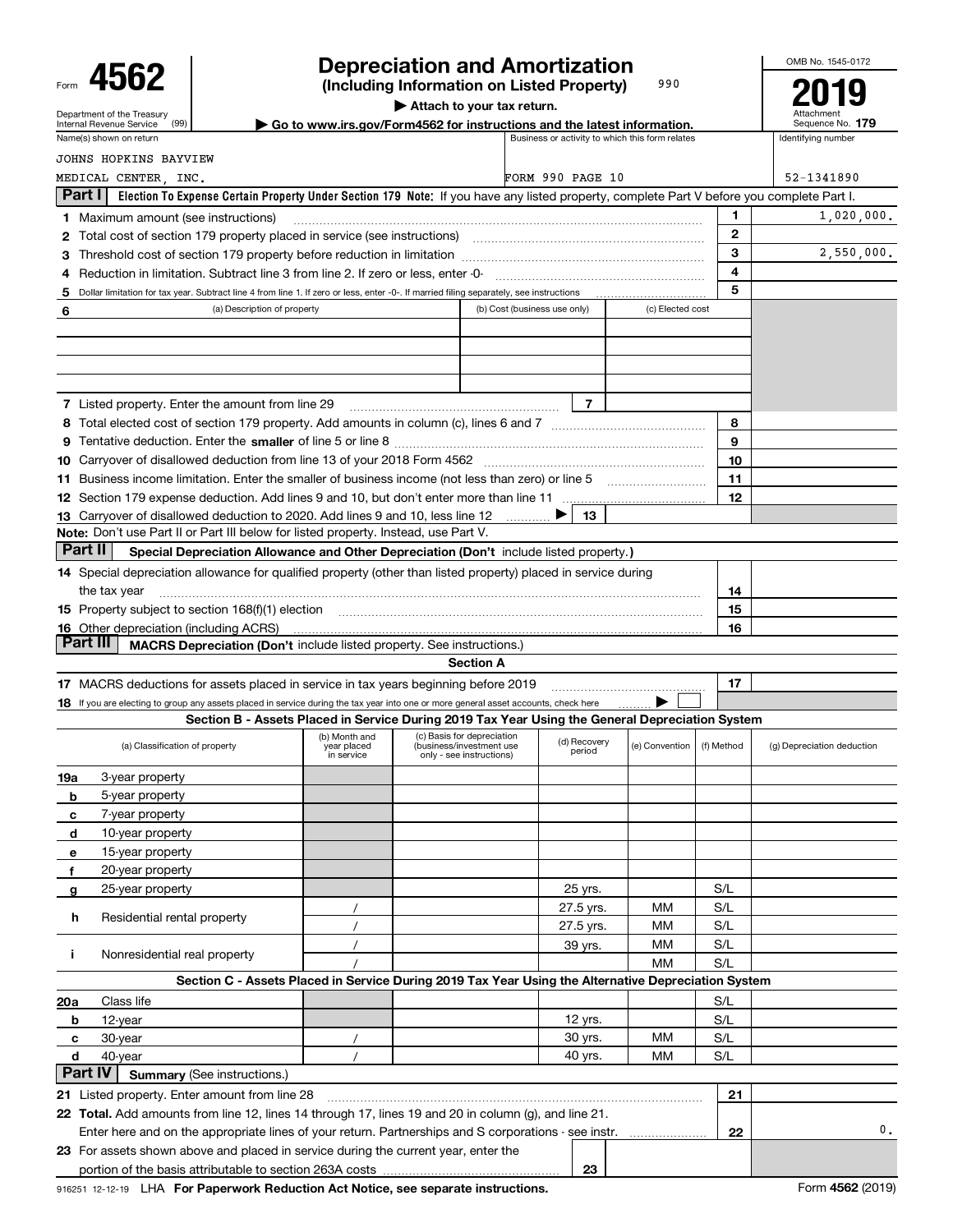|                                                                                                                                                                     |                                | JOHNS HOPKINS BAYVIEW                                                                                                |                                            |                |                       |                                   |     |                                             |         |                                      |     |                     |                               |                     |
|---------------------------------------------------------------------------------------------------------------------------------------------------------------------|--------------------------------|----------------------------------------------------------------------------------------------------------------------|--------------------------------------------|----------------|-----------------------|-----------------------------------|-----|---------------------------------------------|---------|--------------------------------------|-----|---------------------|-------------------------------|---------------------|
| Form 4562 (2019)                                                                                                                                                    |                                | MEDICAL CENTER, INC.                                                                                                 |                                            |                |                       |                                   |     |                                             |         |                                      |     | 52-1341890          |                               | Page 2              |
| <b>Part V</b><br>Listed Property (Include automobiles, certain other vehicles, certain aircraft, and property used for<br>entertainment, recreation, or amusement.) |                                |                                                                                                                      |                                            |                |                       |                                   |     |                                             |         |                                      |     |                     |                               |                     |
| Note: For any vehicle for which you are using the standard mileage rate or deducting lease expense, complete only 24a,                                              |                                |                                                                                                                      |                                            |                |                       |                                   |     |                                             |         |                                      |     |                     |                               |                     |
| 24b, columns (a) through (c) of Section A, all of Section B, and Section C if applicable.                                                                           |                                |                                                                                                                      |                                            |                |                       |                                   |     |                                             |         |                                      |     |                     |                               |                     |
|                                                                                                                                                                     |                                | Section A - Depreciation and Other Information (Caution: See the instructions for limits for passenger automobiles.) |                                            |                |                       |                                   |     |                                             |         |                                      |     |                     |                               |                     |
| 24a Do you have evidence to support the business/investment use claimed?                                                                                            |                                |                                                                                                                      |                                            |                |                       | Yes                               |     | No   24b If "Yes," is the evidence written? |         |                                      |     |                     | Yes                           | No                  |
| (a)<br>Type of property                                                                                                                                             | (b)<br>Date                    | (c)<br>Business/                                                                                                     |                                            | (d)<br>Cost or |                       | (e)<br>Basis for depreciation     |     | (f)<br>Recovery                             |         | (g)<br>Method/                       |     | (h)<br>Depreciation |                               | (i)<br>Elected      |
| (list vehicles first)                                                                                                                                               | placed in<br>service           | investment<br>use percentage                                                                                         |                                            | other basis    |                       | (business/investment<br>use only) |     | period                                      |         | Convention                           |     | deduction           |                               | section 179<br>cost |
| 25 Special depreciation allowance for qualified listed property placed in service during the tax year and                                                           |                                |                                                                                                                      |                                            |                |                       |                                   |     |                                             |         |                                      |     |                     |                               |                     |
|                                                                                                                                                                     |                                |                                                                                                                      |                                            |                |                       |                                   |     |                                             |         | 25                                   |     |                     |                               |                     |
| 26 Property used more than 50% in a qualified business use:                                                                                                         |                                |                                                                                                                      |                                            |                |                       |                                   |     |                                             |         |                                      |     |                     |                               |                     |
|                                                                                                                                                                     |                                |                                                                                                                      | %                                          |                |                       |                                   |     |                                             |         |                                      |     |                     |                               |                     |
|                                                                                                                                                                     | $\mathbb{C}^{\times}$<br>÷     |                                                                                                                      | %                                          |                |                       |                                   |     |                                             |         |                                      |     |                     |                               |                     |
|                                                                                                                                                                     | $\pm$                          |                                                                                                                      | %                                          |                |                       |                                   |     |                                             |         |                                      |     |                     |                               |                     |
| 27 Property used 50% or less in a qualified business use:                                                                                                           |                                |                                                                                                                      |                                            |                |                       |                                   |     |                                             |         |                                      |     |                     |                               |                     |
|                                                                                                                                                                     |                                |                                                                                                                      | %                                          |                |                       |                                   |     |                                             | $S/L -$ |                                      |     |                     |                               |                     |
|                                                                                                                                                                     | $\mathbb{C}^{\times}$<br>$\pm$ |                                                                                                                      | %                                          |                |                       |                                   |     |                                             | $S/L -$ |                                      |     |                     |                               |                     |
|                                                                                                                                                                     |                                |                                                                                                                      | %                                          |                |                       |                                   |     |                                             | $S/L -$ |                                      |     |                     |                               |                     |
|                                                                                                                                                                     |                                |                                                                                                                      |                                            |                |                       |                                   |     |                                             |         | 28                                   |     |                     |                               |                     |
|                                                                                                                                                                     |                                |                                                                                                                      |                                            |                |                       |                                   |     |                                             |         |                                      |     | 29                  |                               |                     |
|                                                                                                                                                                     |                                |                                                                                                                      | Section B - Information on Use of Vehicles |                |                       |                                   |     |                                             |         |                                      |     |                     |                               |                     |
| Complete this section for vehicles used by a sole proprietor, partner, or other "more than 5% owner," or related person. If you provided vehicles                   |                                |                                                                                                                      |                                            |                |                       |                                   |     |                                             |         |                                      |     |                     |                               |                     |
| to your employees, first answer the questions in Section C to see if you meet an exception to completing this section for those vehicles.                           |                                |                                                                                                                      |                                            |                |                       |                                   |     |                                             |         |                                      |     |                     |                               |                     |
|                                                                                                                                                                     |                                |                                                                                                                      |                                            |                |                       |                                   |     |                                             |         |                                      |     |                     |                               |                     |
|                                                                                                                                                                     |                                |                                                                                                                      |                                            | (a)            |                       | (b)                               |     | (c)                                         |         | (d)                                  |     | (e)                 |                               | (f)                 |
| <b>30</b> Total business/investment miles driven during the                                                                                                         |                                |                                                                                                                      |                                            | Vehicle        |                       | Vehicle                           |     | Vehicle                                     |         | Vehicle                              |     | Vehicle             |                               | Vehicle             |
| year (don't include commuting miles)                                                                                                                                |                                |                                                                                                                      |                                            |                |                       |                                   |     |                                             |         |                                      |     |                     |                               |                     |
| 31 Total commuting miles driven during the year                                                                                                                     |                                |                                                                                                                      |                                            |                |                       |                                   |     |                                             |         |                                      |     |                     |                               |                     |
| 32 Total other personal (noncommuting) miles                                                                                                                        |                                |                                                                                                                      |                                            |                |                       |                                   |     |                                             |         |                                      |     |                     |                               |                     |
|                                                                                                                                                                     |                                |                                                                                                                      |                                            |                |                       |                                   |     |                                             |         |                                      |     |                     |                               |                     |
| 33 Total miles driven during the year.                                                                                                                              |                                |                                                                                                                      |                                            |                |                       |                                   |     |                                             |         |                                      |     |                     |                               |                     |
|                                                                                                                                                                     |                                |                                                                                                                      |                                            |                |                       |                                   |     |                                             |         |                                      |     |                     |                               |                     |
| 34 Was the vehicle available for personal use                                                                                                                       |                                |                                                                                                                      | Yes                                        | No             | Yes                   | No                                | Yes | No                                          | Yes     | No.                                  | Yes | No.                 | Yes                           | No.                 |
| during off-duty hours?                                                                                                                                              |                                |                                                                                                                      |                                            |                |                       |                                   |     |                                             |         |                                      |     |                     |                               |                     |
| 35 Was the vehicle used primarily by a more                                                                                                                         |                                |                                                                                                                      |                                            |                |                       |                                   |     |                                             |         |                                      |     |                     |                               |                     |
| than 5% owner or related person?                                                                                                                                    |                                | .                                                                                                                    |                                            |                |                       |                                   |     |                                             |         |                                      |     |                     |                               |                     |
| 36 Is another vehicle available for personal                                                                                                                        |                                |                                                                                                                      |                                            |                |                       |                                   |     |                                             |         |                                      |     |                     |                               |                     |
| use?                                                                                                                                                                |                                | Section C - Questions for Employers Who Provide Vehicles for Use by Their Employees                                  |                                            |                |                       |                                   |     |                                             |         |                                      |     |                     |                               |                     |
| Answer these questions to determine if you meet an exception to completing Section B for vehicles used by employees who aren't                                      |                                |                                                                                                                      |                                            |                |                       |                                   |     |                                             |         |                                      |     |                     |                               |                     |
| more than 5% owners or related persons.                                                                                                                             |                                |                                                                                                                      |                                            |                |                       |                                   |     |                                             |         |                                      |     |                     |                               |                     |
| 37 Do you maintain a written policy statement that prohibits all personal use of vehicles, including commuting, by your                                             |                                |                                                                                                                      |                                            |                |                       |                                   |     |                                             |         |                                      |     |                     | Yes                           | No                  |
|                                                                                                                                                                     |                                |                                                                                                                      |                                            |                |                       |                                   |     |                                             |         |                                      |     |                     |                               |                     |
| 38 Do you maintain a written policy statement that prohibits personal use of vehicles, except commuting, by your                                                    |                                |                                                                                                                      |                                            |                |                       |                                   |     |                                             |         |                                      |     |                     |                               |                     |
| employees? See the instructions for vehicles used by corporate officers, directors, or 1% or more owners                                                            |                                |                                                                                                                      |                                            |                |                       |                                   |     |                                             |         |                                      |     |                     |                               |                     |
| 39 Do you treat all use of vehicles by employees as personal use?                                                                                                   |                                |                                                                                                                      |                                            |                |                       |                                   |     |                                             |         |                                      |     |                     |                               |                     |
| 40 Do you provide more than five vehicles to your employees, obtain information from your employees about                                                           |                                |                                                                                                                      |                                            |                |                       |                                   |     |                                             |         |                                      |     |                     |                               |                     |
| the use of the vehicles, and retain the information received?                                                                                                       |                                |                                                                                                                      |                                            |                |                       |                                   |     |                                             |         |                                      |     |                     |                               |                     |
|                                                                                                                                                                     |                                |                                                                                                                      |                                            |                |                       |                                   |     |                                             |         |                                      |     |                     |                               |                     |
| Note: If your answer to 37, 38, 39, 40, or 41 is "Yes," don't complete Section B for the covered vehicles.                                                          |                                |                                                                                                                      |                                            |                |                       |                                   |     |                                             |         |                                      |     |                     |                               |                     |
| <b>Part VI</b><br>Amortization                                                                                                                                      |                                |                                                                                                                      |                                            |                |                       |                                   |     |                                             |         |                                      |     |                     |                               |                     |
| (a)                                                                                                                                                                 |                                |                                                                                                                      | (b)                                        |                | (c)                   |                                   |     | (d)                                         |         | (e)                                  |     |                     | (f)                           |                     |
| Description of costs                                                                                                                                                |                                |                                                                                                                      | Date amortization<br>begins                |                | Amortizable<br>amount |                                   |     | Code<br>section                             |         | Amortization<br>period or percentage |     |                     | Amortization<br>for this year |                     |
| 42 Amortization of costs that begins during your 2019 tax year:                                                                                                     |                                |                                                                                                                      |                                            |                |                       |                                   |     |                                             |         |                                      |     |                     |                               |                     |
|                                                                                                                                                                     |                                |                                                                                                                      | - 11                                       |                |                       |                                   |     |                                             |         |                                      |     |                     |                               |                     |
|                                                                                                                                                                     |                                |                                                                                                                      | $\mathbb{C}^{\times}$<br>$\mathcal{L}$     |                |                       |                                   |     |                                             |         |                                      |     |                     |                               |                     |
| 43 Amortization of costs that began before your 2019 tax year                                                                                                       |                                |                                                                                                                      |                                            |                |                       |                                   |     |                                             |         |                                      | 43  |                     |                               |                     |
|                                                                                                                                                                     |                                |                                                                                                                      |                                            |                |                       |                                   |     |                                             |         |                                      | 44  |                     |                               |                     |